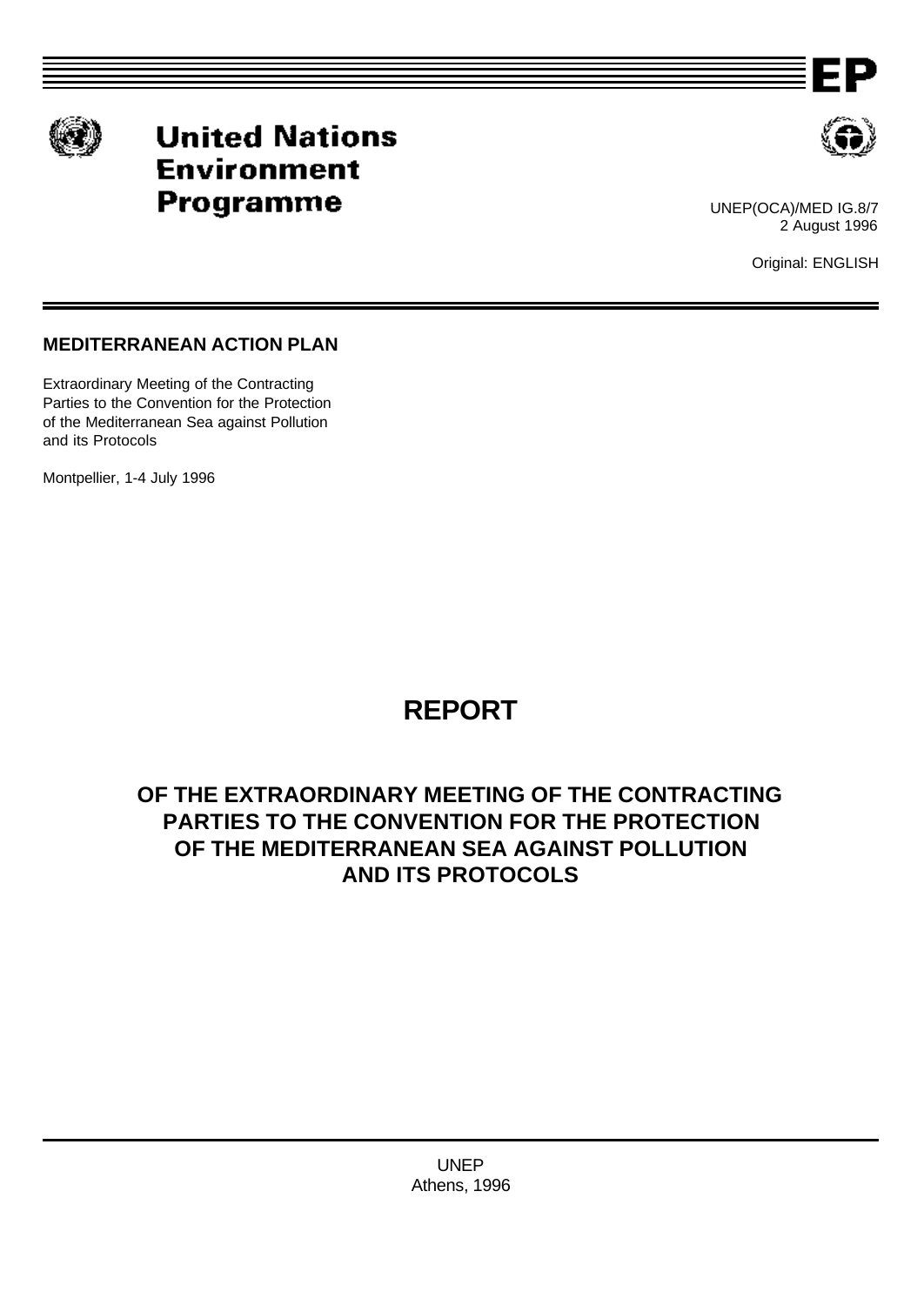# **TABLE OF CONTENTS**

| <b>REPORT</b> |                           |                                                                                                                  | 1 - 21 |
|---------------|---------------------------|------------------------------------------------------------------------------------------------------------------|--------|
| Annex I       | $\mathbb{Z}^{\times}$     | List of participants                                                                                             |        |
| Annex II      | ÷                         | <b>Opening Statements</b>                                                                                        |        |
| Annex III     | ÷                         | Agenda                                                                                                           |        |
| Annex IV      | ÷                         | Approved Recommendations and Programme<br>Budget for 1997                                                        |        |
| Appendix      |                           | <b>MED POL-Phase III</b><br>Programme for the Assessment and Control<br>of Pollution in the Mediterranean Region |        |
| Annex V       | t.                        | Mediterranean Commission on Sustainable<br>Development (MCSD). Terms of Reference                                |        |
| Annex VI      | $\mathbb{Z}^{\mathbb{Z}}$ | Mediterranean Commission on Sustainable<br>Development (MCSD). Composition of the<br>Commission                  |        |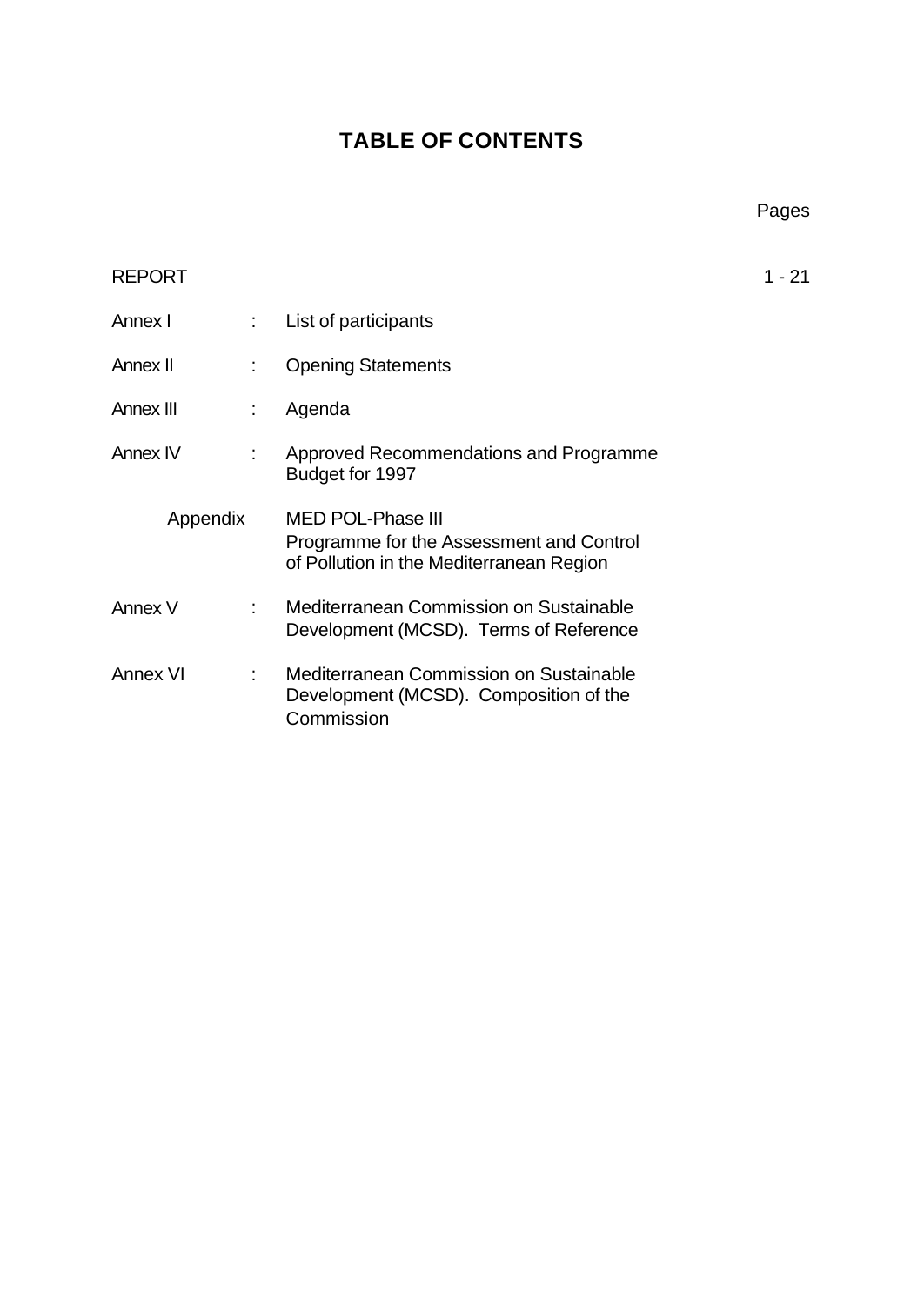# **Introduction**

1. The Ninth Ordinary Meeting of the Contracting Parties to the Convention for the Protection of the Mediterranean Sea against Pollution and its Protocols (Barcelona, Spain, 5-8 June 1995) accepted the invitation of France to host an Extraordinary Meeting of the Contracting Parties to adopt the budget for 1997. Consequently, an Extraordinary Meeting of the Contracting Parties to the Convention for the Protection of the Mediterranean Sea against Pollution and its Protocols was held at the seat of the Regional Council of Languedoc-Roussillon, Montpellier, from 1 to 4 July 1996.

# **Attendance**

2. The following Contracting Parties to the Barcelona Convention were represented at the Meeting: Algeria, Bosnia and Herzegovina, Croatia, Cyprus, Egypt, European Community, France, Greece, Israel, Italy, Lebanon, Malta, Monaco, Morocco, Slovenia, Spain, Tunisia and Turkey.

3. The following United Nations bodies and specialized agencies were represented by observers: United Nations Environment Programme (UNEP), Food and Agriculture Organization of the United Nations (FAO), World Health Organization (WHO), Intergovernmental Oceanographic Commission of Unesco (IOC), World Meteorological Organization (WMO), International Maritime Organization (IMO), International Atomic Energy Agency (IAEA) Marine Environment Laboratory in Monaco, Organization of African Unity (OAU) and Convention on Wetlands (RAMSAR).

4. The following intergovernmental and non-governmental organizations were also represented by observers: Amigos del Mediterraneo, Friends of the Earth International, Arab Office for Youth and Environment (AOYE), Association of Chambers of Commerce of the Mediterranean (ASCAME), Association de Protection de la Nature et de l'Environnement de Kairouan (APNEK), Centre des régions euroméditerranéennes pour l'environnement (CREE), Ecomediterrania, European Chemical Industry Council (CEFIC), Europe Conservation, Eurocoast, Fôret Méditerranéenne, Greenpeace International, Institut Méditerranéen de l'Eau (IME), Instituto Universitario de Ciencias Ambientales (SDA/ELS), Medcities, Medcoast, Medias-France, Medmaravis, Mediterranean Protected Areas Network (MEDPAN), Mediterranean Information Office for Environment, Culture and Sustainable Development (MIO/ECSDE), Station Biologique de la Tour du Valat, Sustainability Challenge Foundation and the World Wide Fund for Nature (WWF).

5. The Regional Marine Pollution Emergency Response Centre for the Mediterranean (REMPEC), the Regional Activity Centre for the Blue Plan (BP/RAC), the Regional Activity Centre for the Priority Actions Programme (PAP/RAC), the Regional Activity Centre for Specially Protected Areas (SPA/RAC), the Regional Activity Centre for Environment Remote Sensing (ERS/RAC), the Regional Activity Centre for Cleaner Production (CP/RAC) and the MAP Secretariat for 100 Mediterranean Historic Sites were also represented.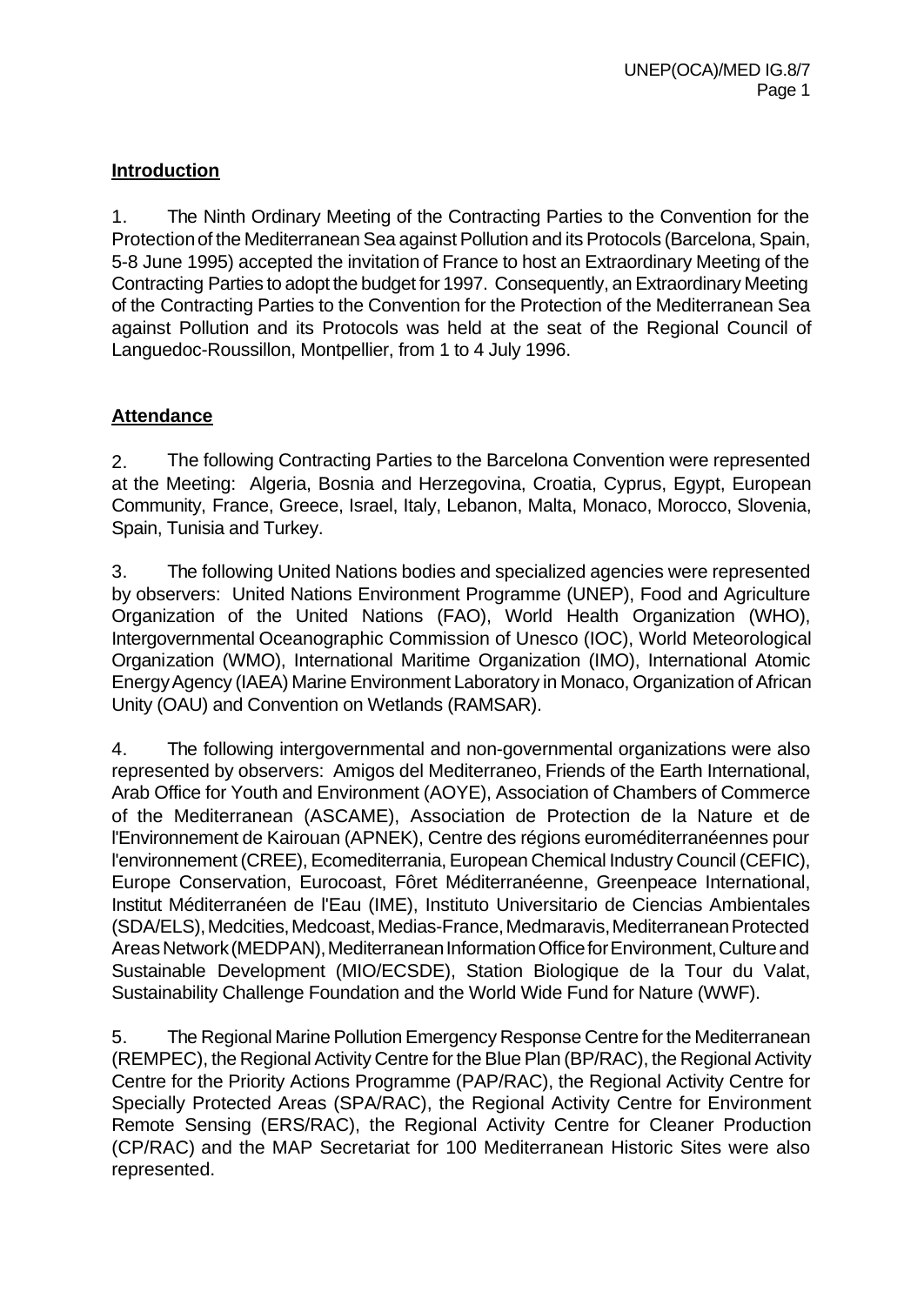6. A complete list of participants is attached as Annex I to this report.

# **Agenda item 1: Opening of the meeting**

7. As required by Rule 20 of the Rules of Procedure for Meetings and Conferences of the Contracting Parties, H.E. Mr Nourdine Benomar Alami, Minister for the Environment of Morocco and President of the Bureau of the Contracting Parties, elected by the Ninth Ordinary Meeting of the Contracting Parties, opened the Meeting.

8. The Meeting was privileged to hear addresses by H.E. Mr Benomar Alami, Minister for the Environment of Morocco, H.E. Ms Corinne Lepage, Minister for the Environment of France, Mr Jacques Blanc, President of the Languedoc-Roussillon Region, and Ms Elizabeth Dowdeswell, Executive Director of the United Nations Environment Programme (UNEP). The full text of their statements is attached as Annex II.

# **Agenda item 2: Rules of procedure**

9. The Meeting noted that the Rules of Procedure adopted for Meetings and Conferences of the Contracting Parties to the Convention for the Protection of the Mediterranean Sea against Pollution and its Protocols (UNEP(OCA)/IG.43/6, Annex XI), as amended by the Eighth Ordinary Meeting, would apply to its deliberations.

# **Agenda item 3: Election of officers**

10. In accordance with Rule 20 of the Rules of Procedure, the Bureau members elected at the Ninth Ordinary Meeting of the Contracting Parties, or their replacements, served as the Bureau for the Extraordinary Meeting as follows:

| President:      | H.E. Mr Nourdine BENOMAR ALAMI | (Morocco) |
|-----------------|--------------------------------|-----------|
| Vice-President: | Mr Alexandros LASCARATOS       | (Greece)  |
| Vice-President: | Mr Salah HAFEZ                 | (Egypt)   |
| Vice-President: | Mr Dror AMIR                   | (Israel)  |
| Vice-President: | Mr Slimane ZAOUCHE             | (Algeria) |
| Rapporteur:     | Ms Amparo RAMBLA               | (Spain)   |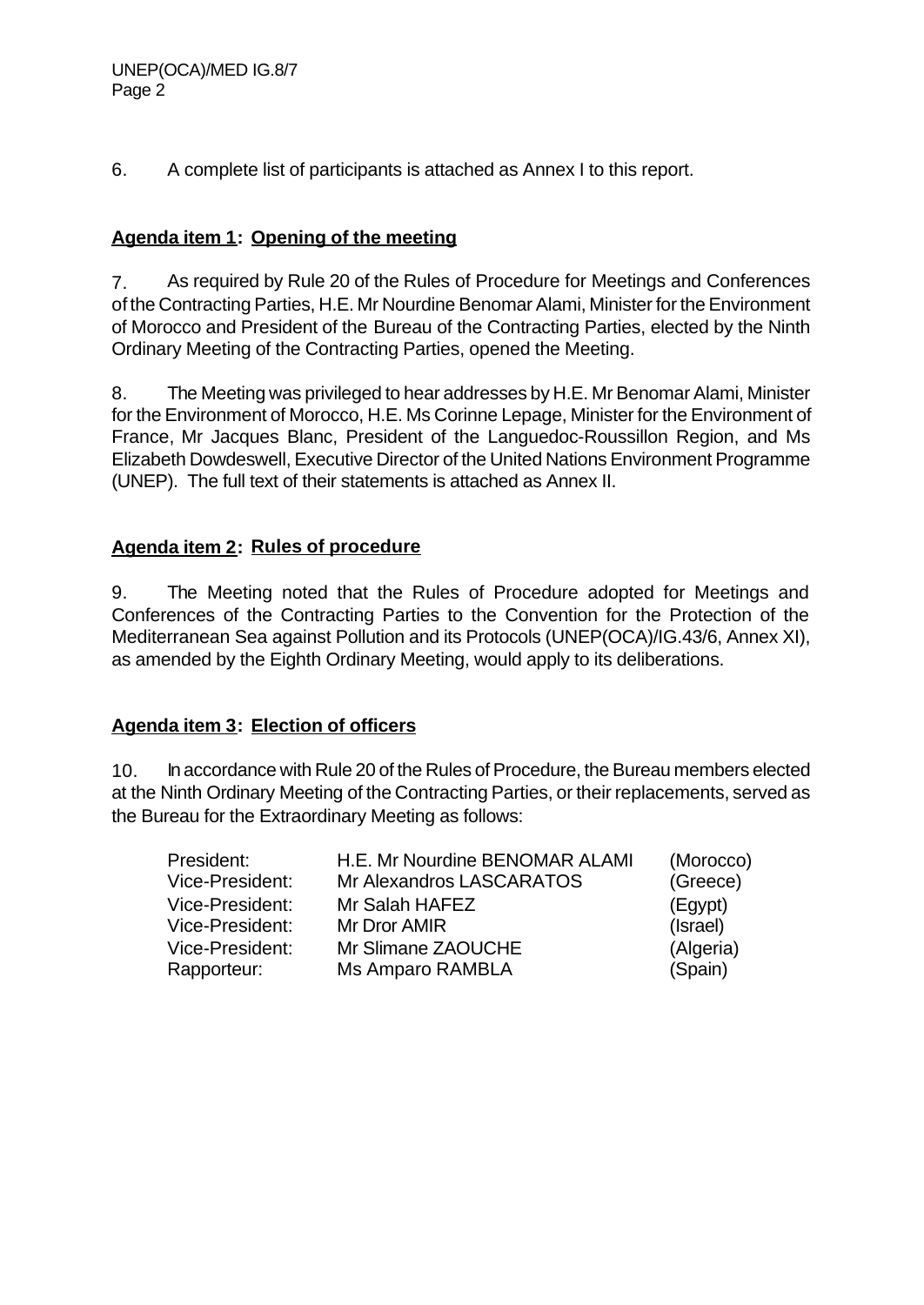# **Agenda item 4: Adoption of the agenda and organization of work**

11. The Meeting unanimously adopted the provisional agenda as well as the organization of work suggested by the Secretariat. The agenda is attached as Annex III to this report.

# **Agenda item 5: Credentials of representatives**

12. In accordance with Rule 19 of the Rules of Procedure, the Bureau of the Contracting Parties met on 4 July 1996 under its President to examine the credentials of the representatives of Algeria, Bosnia and Herzegovina, Croatia, Cyprus, Egypt, European Community, France, Greece, Israel, Italy, Lebanon, Malta, Monaco, Morocco, Slovenia, Spain, Tunisia and Turkey attending the Extraordinary Meeting of the Contracting Parties to the Convention for the Protection of the Mediterranean Sea against Pollution and its Protocols, and agreed to accept all of them. However, the Bureau considered it essential at future meetings for each Party to have properly signed credentials according to the UN rules and regulations. The Bureau approved its report on 4 July 1996.

# **Agenda item 6: Progress report of the Executive Director on the implementation of the Mediterranean Action Plan in 1995/1996**

13. Mr Lucien Chabason, Coordinator of MAP, reviewed briefly the progress report on the implementation of MAP in 1995/1996 (document UNEP(OCA)/MED IG.8/3), drawing attention to the many and important activities carried out during the biennium. He also noted that the situation of MAP finances had improved considerably. He pointed out, however, that certain activities were still hampered by shortage of funds and could not be financed under the MAP budget. On the question of mobilization of resources for implementing the Barcelona Resolution and activities, there was in fact still a large gap between needs and availability of funds.

14. Regarding information, he recalled that the Secretariat had prepared a document in English on the State of the Mediterranean Environment and a brochure in French on MAP, which had been distributed at the Meeting. The French and English versions respectively would be prepared by September 1996. Concerning information from countries on implementation of the Convention and the Protocols, the Secretariat felt that the mechanism by which countries submitted reports was still not operating efficiently and that a more effective means of relaying information should be sought.

15. During the discussion of the progress report, the representatives of the Contracting Parties agreed that during 1995 and 1996 much progress had been made in providing a more solid legal basis for the Barcelona system, which incorporated the principle of sustainable development and the environment and development concerns outlined by the United Nations Conference on Environment and Development (UNCED) in Rio in 1992.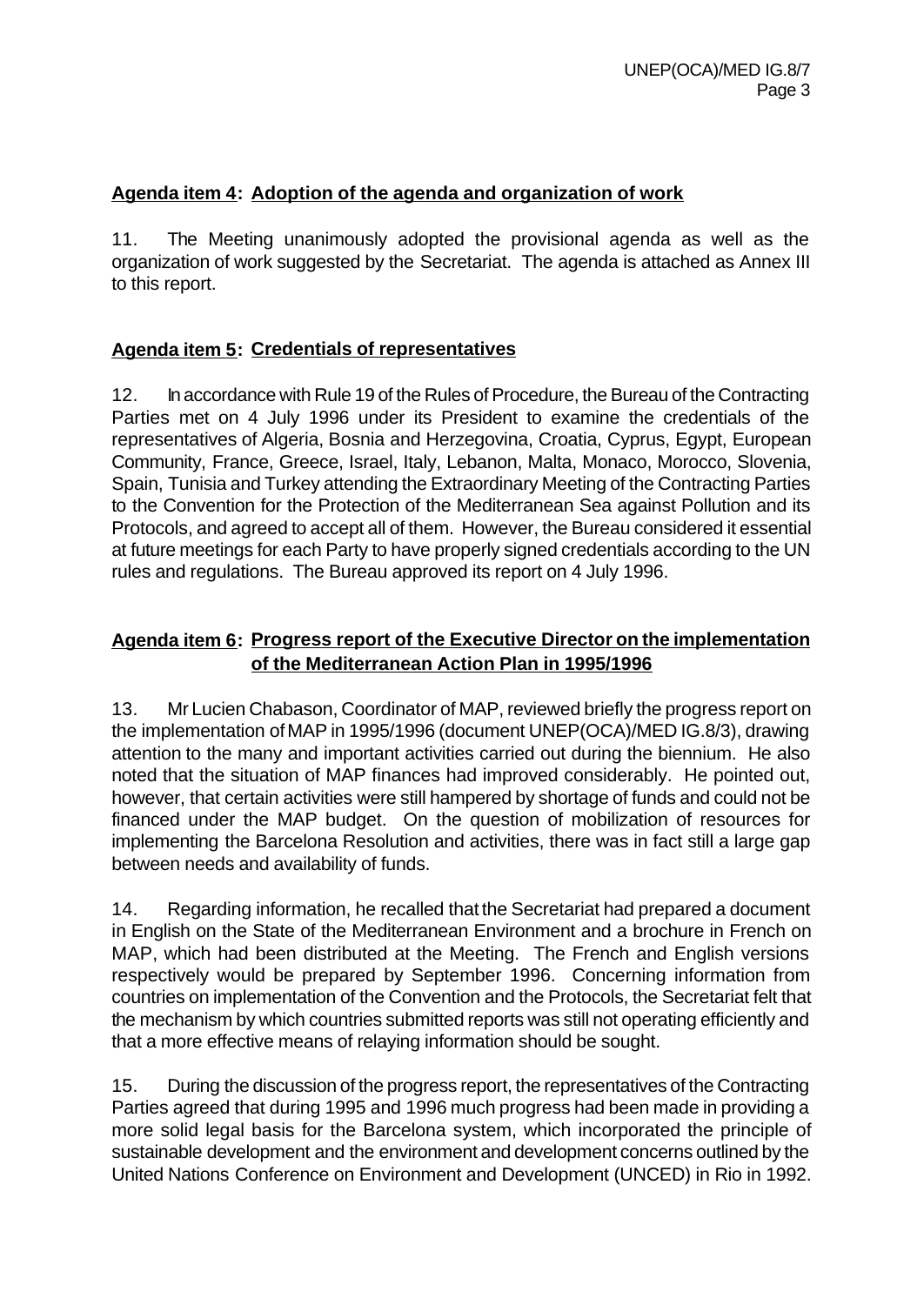The time had now come to focus on the implementation of the objectives set out in the revised Barcelona Convention and its Protocols. Many representatives also welcomed the steps taken towards the establishment of the Mediterranean Commission on Sustainable Development, which would be instrumental in promoting coordinated action with a view to achieving sustainable development. A number of representatives of Contracting Parties also described action taken in their countries to implement the objectives of MAP.

16. The representative of Greece took a positive position for the increase of the MAP budget by 7 per cent, regarding it as a prerequisite for the successful continuation of MAP. He emphasized the importance of MED POL as a major pillar of national action to protect the Mediterranean Sea in the coming years. In particular, his country attached major importance to educational activities and awareness raising. He also placed emphasis on the role played by the Regional Activity Centres and on the need for coordination between countries in thematically related fields, in particular in relation to cleaner production, an area in which the new UNIDO Centre being established in Athens could collaborate with the MAP CP/RAC in Barcelona. The workshop hosted by the Greek authorities in Santorini in cooperation with the Government of France earlier in the year had successfully drawn attention to the importance of developing policies for the integrated management of coastal areas. In continuity of this workshop Greece has undertaken, along with France and the MAP Unit, an initiative for coastal zones namely to develop the guidelines for the legislative protection of coastal zones in the Mediterranean basin. This initiative, to be sponsored by Greece and France, aims at providing a useful framework for action by other countries.

17. The representative of Malta observed that not all the priority targets set for action to combat pollution of the Mediterranean Sea had been achieved due to the inadequacy of national infrastructures to fulfil MAP objectives. Emphasis therefore needed to be placed on capacity-building at the national level, particularly with a view to the future implementation of the Protocol for the Protection of the Mediterranean Sea against Pollution from Land-Based Sources and Activities.

18. The representative of Cyprus reported that his country was engaged in the process of integrating the principles of environmental protection and sustainable development into its national law and policies. In view of the importance of the tourist industry in Cyprus, it was vital to safeguard the sea from pollution and coastal areas from degradation. Cyprus had already ratified four of the Protocols to the Barcelona Convention and was currently preparing to ratify the Protocol concerning Specially Protected Areas and Biological Diversity in the Mediterranean. It also looked forward to the adoption of the Protocol on the Transboundary Movements of Hazardous Wastes and their Disposal in the Mediterranean. Cyprus had benefited in many ways from the MED POL programme and fully supported its Phase III. In addition, it had benefited from services such as training and assistance in the development of contingency plans through the Regional Marine Pollution Emergency Response Centre for the Mediterranean Sea (REMPEC) and the European Community, which he thanked for the support, as well as cooperation with other regional activity centres in the field of specially protected areas and coastal planning and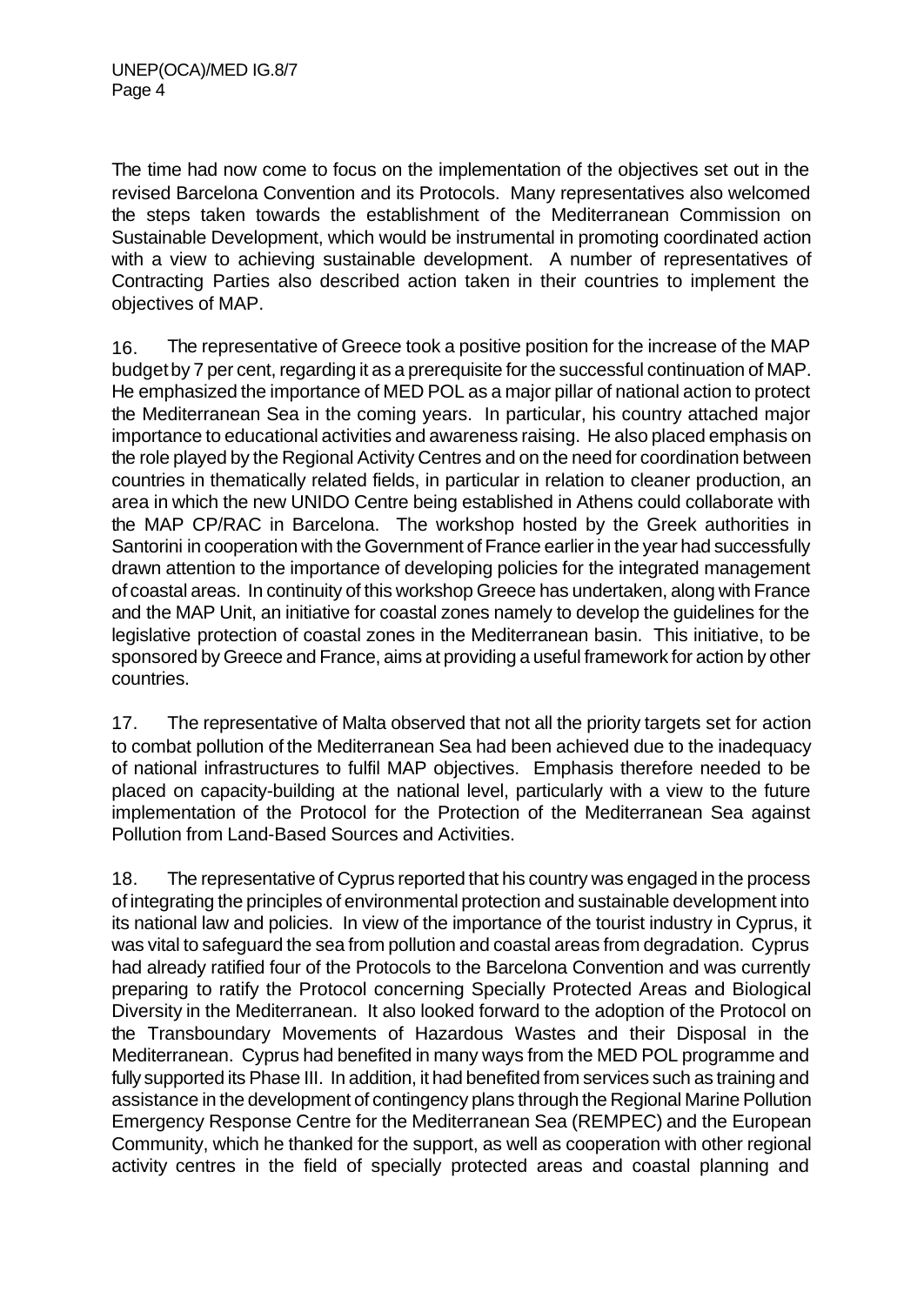management. The implementation of MAP Phase II was an important development which needed to be consolidated by building up the new revised structure of MAP on the basis of experienced staff.

19. The representative of Tunisia, referring to the report on *"The State of the Marine and Coastal Environment in the Mediterranean Region"*, which had been issued by the Secretariat in English, observed that it omitted certain information, for example on the treatment of liquid waste, and suggested that the appropriate modifications should be incorporated before the French version was published.

20. The representative of Egypt briefly described the action taken to protect the marine environment in Egypt. Following the adoption of legislation on this subject, national guidelines had been developed covering development activities in the Egyptian coastal area and had now come into force. They were provided to investors and their application was monitored. A period of three years, which could be extended for another two years, had been established for compliance by existing enterprises. A pollution abatement fund had been set up with assistance from the World Bank and other donors to provide loans and grants to enterprises to improve their environmental performance. Egypt was also the beneficiary of a technical assistance programme, undertaken in cooperation with Denmark and the Netherlands, to finalize the framework for a national coastal management plan, which would be submitted to the Ministers and other parties concerned at a national seminar later in 1996.

21. The Meeting took note with satisfaction of the Progress Report of the Executive Director on the Implementation of the Mediterranean Action Plan in 1995-1996 (document UNEP(OCA)/MED IG.8/3).

# **Agenda item 7: General discussion on the programme and budget of the Mediterranean Action Plan (MAP)**

22. In the general discussion on the 1997 proposed budget, many representatives supported a 7 per cent increase in contributions by the Contracting Parties. They considered that this constituted the minimum level necessary to finance the expanded activities required to implement MAP Phase II, especially since a 7 per cent increase barely covered the inflation over the period since the present contribution level had been set. The increase would illustrate the political will and solidarity needed to achieve the objectives agreed to in Barcelona in 1995.

23. The representative of Turkey agreed that the proposed activities could only be implemented successfully if a substantial rise in financing were to be approved for the programme. However, certain countries might experience difficulties in accepting an overall increase of 7 per cent in their contributions. It might therefore be necessary to seek innovative ways of financing MAP activities, including the possibility of agreeing that certain countries could make a lower level of financial contributions and make up the difference through their support for specific activities, such as expert work or meetings.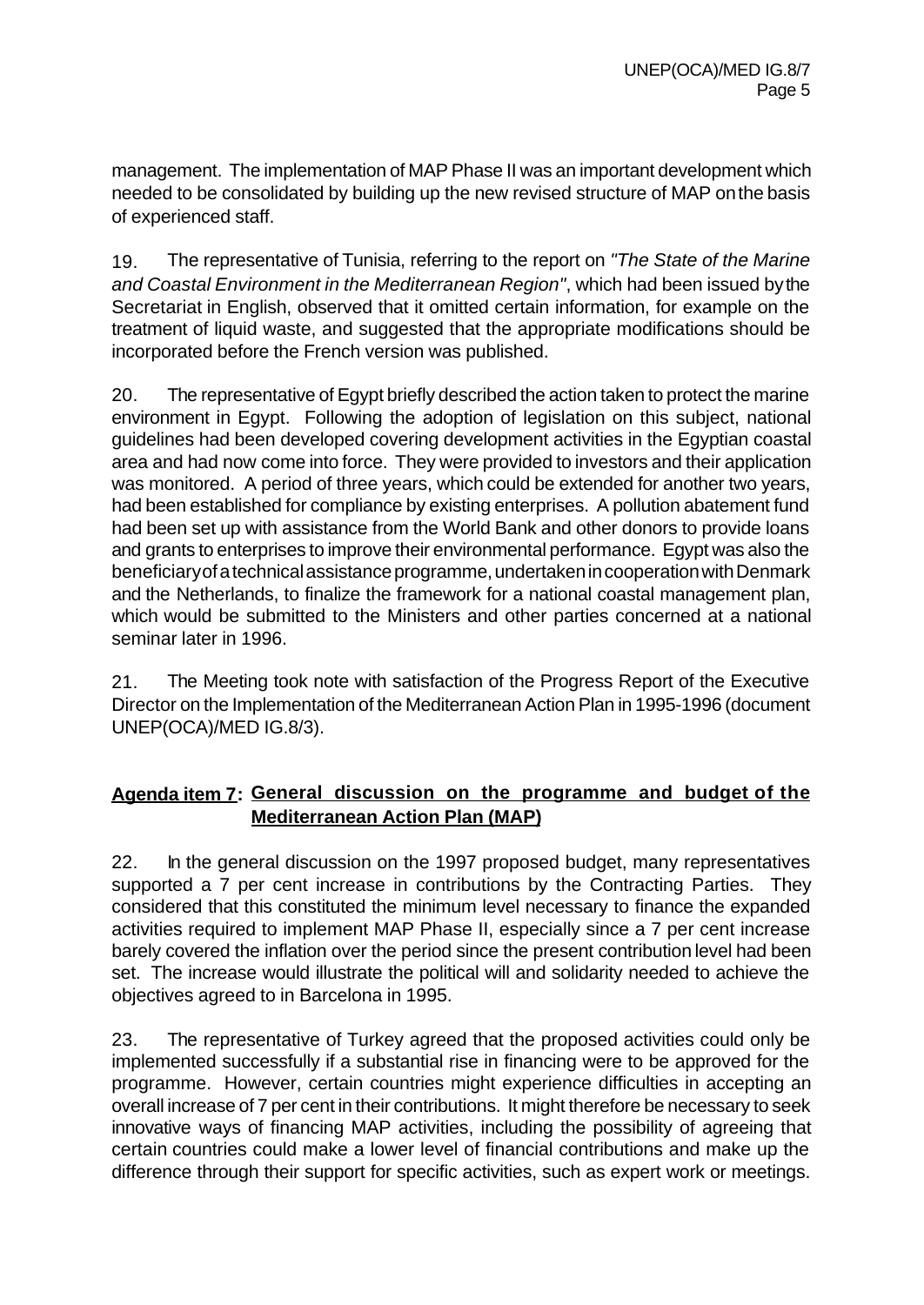National educational and scientific institutions and enterprises could also be encouraged to support certain activities. He concluded by stressing that the new legal instruments of the Barcelona system were a very good basis for taking concrete action and that, with the finalization of the Hazardous Wastes Protocol, the Parties would be in a position to better implement the common goals. Turkey always attached utmost importance to the Protocol, which would represent the basis for eliminating the critical problems related to the transboundary movements of hazardous wastes in the region, and looked forward to welcoming the Parties in Izmir for the relevant Meeting.

24. The representative of Algeria noted that his country, in the framework of the application of the Convention and its Protocols, had achieved important national investments to prevent pollution in the Bays of Annaba and Algiers. The institutional structure for the environment was totally established at the governmental and local levels (Wilaya and municipalities) as part of the implementation of Agenda 21 and MED 21. The structure also had a High Council for the Environment and Sustainable Development. The ever increasing participation of civilian society in the solution of environmental problems was encouraged. In this framework, three Algerian NGOs participated in the work of MAP. In addition, as to the financial difficulties faced by MAP, he strongly wished to see the Coordinating Unit, through its competent experts, becoming more and more an institution working for the achievement of concrete projects in the countries of the Mediterranean. To this effect, MAP could then seek funds from donors and become an indispensable partner of the Contracting Parties. He finally wished to see the CAMP Algeria started as soon as possible.

25. The representatives of France, Italy and Spain, because of the current financial constraints in their countries, supported the proposal for a 3.5 per cent increase in contributions as a means of maintaining a moderate level of growth of MAP. They were however prepared to make further contributions to support specific activities. France and Spain were ready to host the two 1997 meetings of the MCSD and Italy was prepared to host a meeting on the preparation of Action Plans as a follow up to the recently revised LBS Protocol.

26. The representative of Bosnia and Herzegovina said that his country hoped to receive full support in its activities from other Mediterranean countries. It wished to participate as fully as possible in MAP, despite its limited possibilities, and would request UNEP to send an appraisal mission to its country and advise on action to be taken. The proposed 1997 budget was acceptable and he supported the increase of 3.5 per cent although payment of his country's contribution would remain subject to its own constraints and was therefore very difficult to predict. He hoped that Bosnia and Herzegovina would be able to fulfil its obligations in that respect.

27. The observer for Ecomediterrania stated that even the proposed 7 per cent increase in the MAP budget was very limited and insufficient to support the action that was necessary to achieve the objectives of the programme. There was great concern among NGOs and the informed public that, although solutions had been identified within the context of MAP, the necessary resources had not been allocated for their implementation.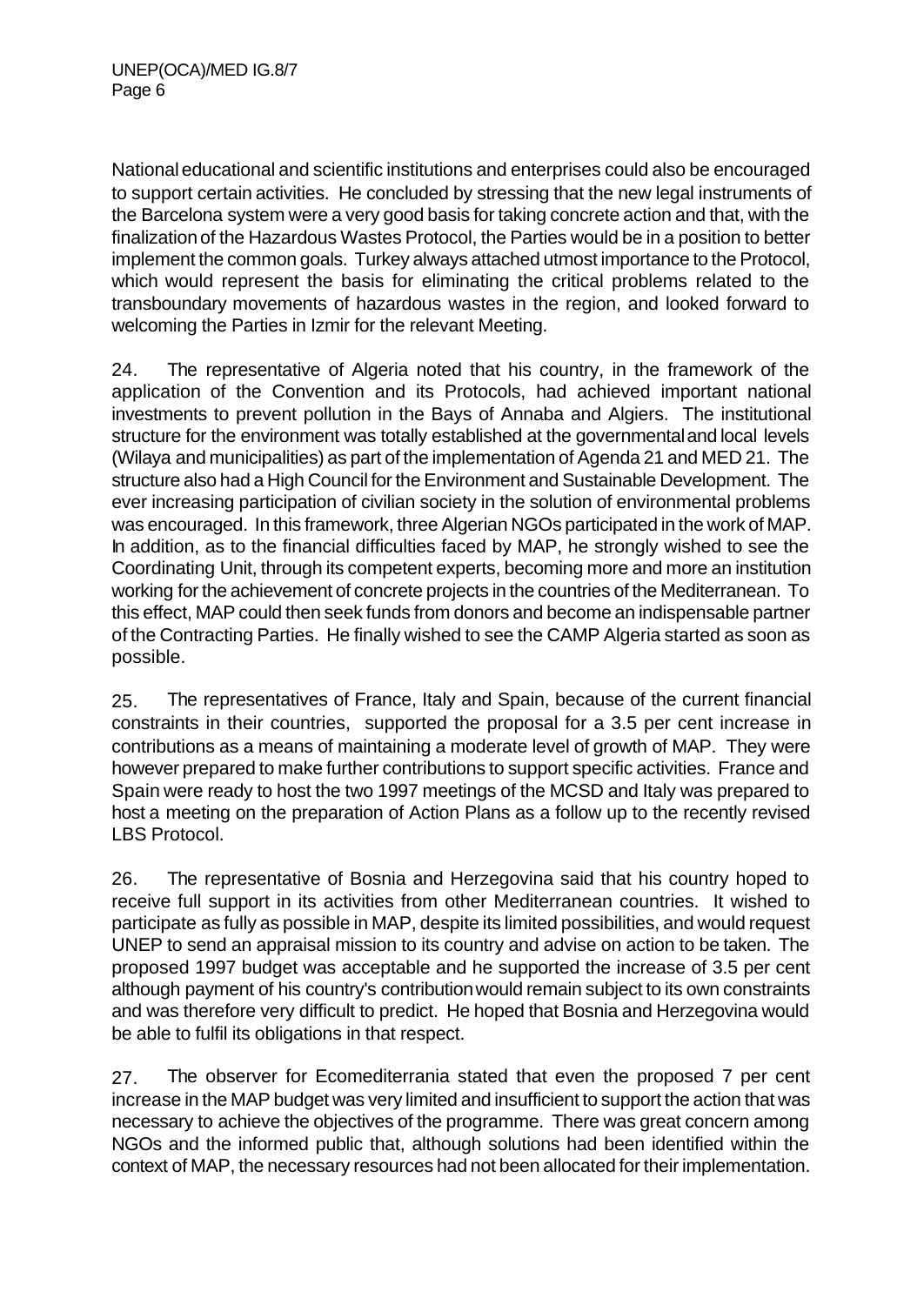# **Agenda item 8 : Proposed recommendations and programme budget for 1997 and contributions by the Contracting Parties to the Mediterranean Trust Fund (MTF) for 1997**

28. After a lengthy discussion on the overall level of financial contributions of Contracting Parties towards the implementation of MAP activities in 1997, the Meeting agreed on an increase of 3.5 per cent in the ordinary contributions to the MTF and an extraordinary contribution of an additional 3.5 per cent. The extraordinary contributions of France, Italy and Spain would cover part of the cost of three meetings within the approved 1997 budget.

29. The representative of Morocco expressed the wish to see in the budget for 1998 a presentation note summarizing the political, strategic and priority criteria used by the Secretariat for elaboration of the budget.

30. The representative of the EC stressed the importance which the EC attached to the MAP activities and the achievement of concrete results, thanked the Secretariat for the efforts made in preparing the budget and for its new presentation, and suggested that future activities be presented, as far as possible, as projects so that potential donors could identify their particular interest.

31. The representative of France, while approving the budget for 1997, expressed the view that in future a more balanced presentation be made in the reports and in the allocation of funds among components and programmes to better reflect the new objectives and priorities of MAP II. In particular, he referred to the MED POL Programme which, for 1997, was provided with larger budgetary allocations than other components. The Coordinator assured the Meeting that MAP II priorities had been fully taken into account and that the MED POL component, which also included the implementation of the new LBS Protocol, was a priority of MAP II.

# **8.1 Programme Coordination**

# *(a) Financial arrangements*

32. The Coordinator introduced the proposed recommendations concerning financial arrangements listed in document UNEP(OCA)/MED IG.8/4.

33. The representative of Turkey proposed that the words "without prejudice, discrimination or hindrance" should be added after "develop" in Part 1.A paragraph 5 of document UNEP(OCA)/MED IG.8/4. After a discussion involving a number of representatives, the proposal was withdrawn on the basis and spirit of good cooperation.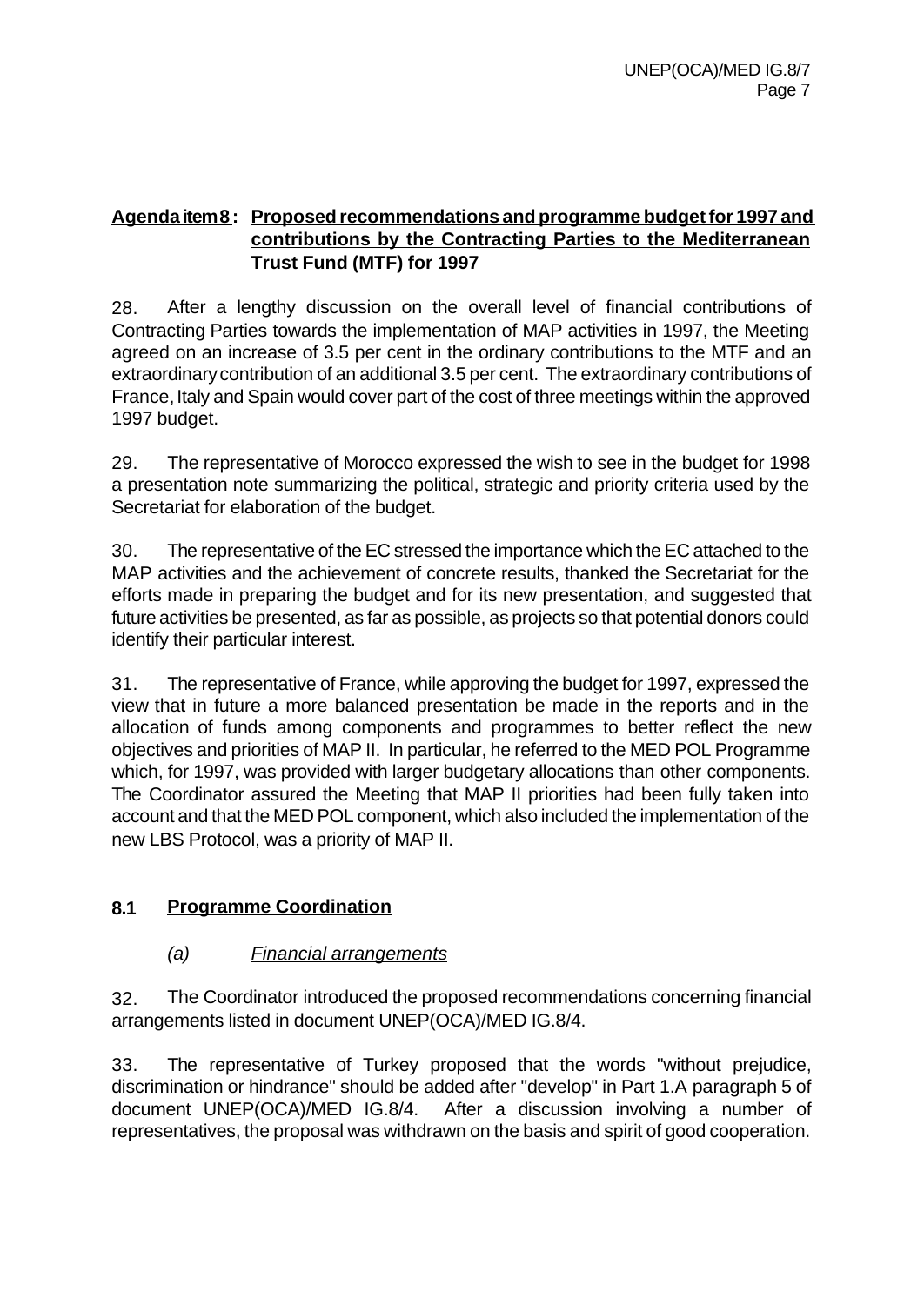34. The Meeting approved the recommendations and programme budget relevant to the agenda item as they appear in Annex IV to this report.

# *(b) Institutional arrangements*

35. The Coordinator introduced the proposed recommendations concerning institutional arrangements listed in document UNEP(OCA)/MED IG.8/4. When drawing attention to the revised structure of the personnel at the Coordinating Unit, he emphasized that it did not involve any additional staff allocations in the 1997 budget.

36. The Meeting approved the recommendations and programme budget relevant to this agenda item as they appear in Annex IV to this report.

*(c) Strategic priorities*

37. The Coordinator introduced the proposed recommendations concerning strategic priorities listed in document UNEP(OCA)/MED IG.8/4.

38. The Meeting approved the recommendations and programme budget relevant to this agenda item as they appear in Annex IV to this report.

# **8.2 Sustainable Development in the Mediterranean**

# *(a) Observation and systemic and prospective analysis of environment and development in the Mediterranean*

# *Blue Plan/Regional Activity Centre (BP/RAC)*

39. Mr M. Batisse, President of the Blue Plan/Regional Activity Centre (BP/RAC), introduced the relevant section of document UNEP(OCA)/MED IG.8/4. He also referred to the Blue Plan publications listed in document UNEP(OCA)/MED IG.8/Inf.1/Add.1. He noted that efforts were made to issue publications in both English and French but this had not yet been possible for the Blue Plan Fascicules for lack of allotted funds. He stated that the Centre's leading role in MAP's observatory function was exercised in close cooperation with the other MAP centres and the international and regional organizations concerned. This approach would be pursued in 1997 in collaboration with the national observatories that were being established in the region. He suggested that a reassessment of the first prospective analyses of the Blue Plan could be undertaken for the year 2000, taking into account the information and expertise acquired through its observatory function, with a view to issuing a new state of the art future-oriented report in that year. Proposals to this effect could be submitted to the next meeting of the Contracting Parties.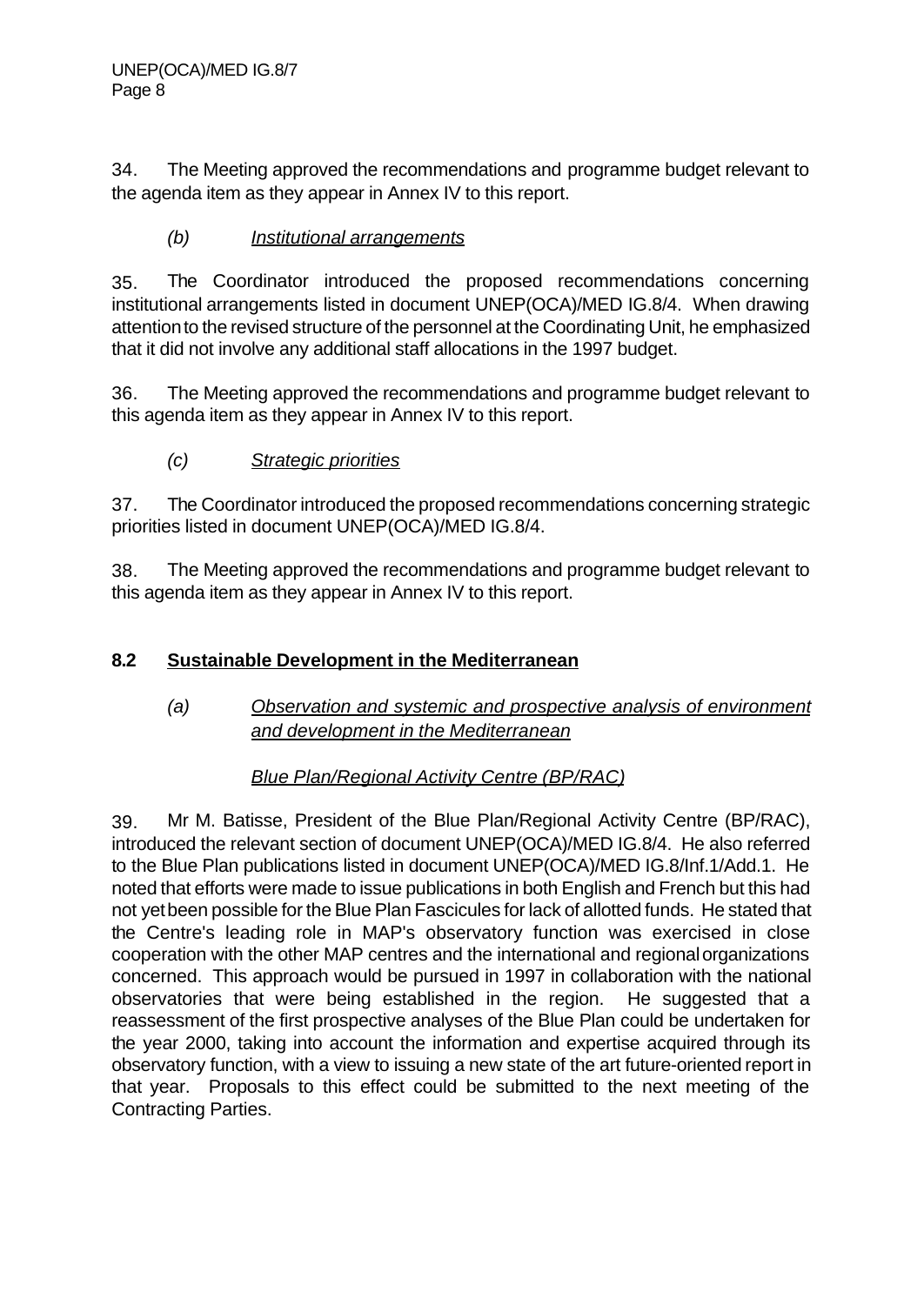40. With regard to the financing of the Blue Plan, he noted that there was no provision so far for the continued functioning of the MAP observatory, which had been generously supported during its first phase by the European Commission. He strongly hoped that, with the support of the Contracting Parties and other partners, a solution would be found rapidly to this critical issue.

41. The representative of the EC underlined the interest to continue the activities of the MAP Observatory as an important regional tool for the identification of indicators of sustainable development in the Mediterranean.

42. The Meeting took note of the activities of the Blue Plan and approved the recommendations and programme budget relevant to this agenda as they appear in Annex IV to this report.

# *(b) Coastal planning and management*

# *Priority Actions Programme/Regional Activity Centre (PAP/RAC)*

43. Mr I. Trumbic, Acting Director of the Priority Actions Programme/Regional Activity Centre (PAP/RAC), introduced the relevant section of document UNEP(OCA)/MED IG.8/4. The activities of the Centre in 1997 would be concentrated on integrated coastal planning and management. To this effect, guidelines would be published and used widely in the implementation of coastal area management programmes. The Centre would focus on a small number of activities, including the priority areas of the management of solid and liquid wastes and the sustainable management of tourism.

44. The Meeting approved the recommendations and programme budget relevant to this agenda item as they appear in Annex IV to this report.

# *(c) Cleaner Production in the Mediterranean*

# *Cleaner Production/Regional Activity Centre (CP/RAC)*

45. Mr V. Macià, Director of the Cleaner Production/Regional Activity Centre (CP/RAC), introduced the relevant section of document UNEP(OCA)/MED IG.8/4. The objectives of the Centre were to disseminate information in Mediterranean countries on the concept of cleaner production, collaborate with other institutions in the region working in the same field, facilitate the transfer of technology and the adoption of a legal framework and practical measures. A vital component of the Centre's work was the promotion of a network of national focal points on cleaner production. A first meeting would be held for National Focal Points in 1996 and a second was being planned in 1997. Collaboration with other national and regional centres and focal points was essential for the effective dissemination of information and transfer of technology.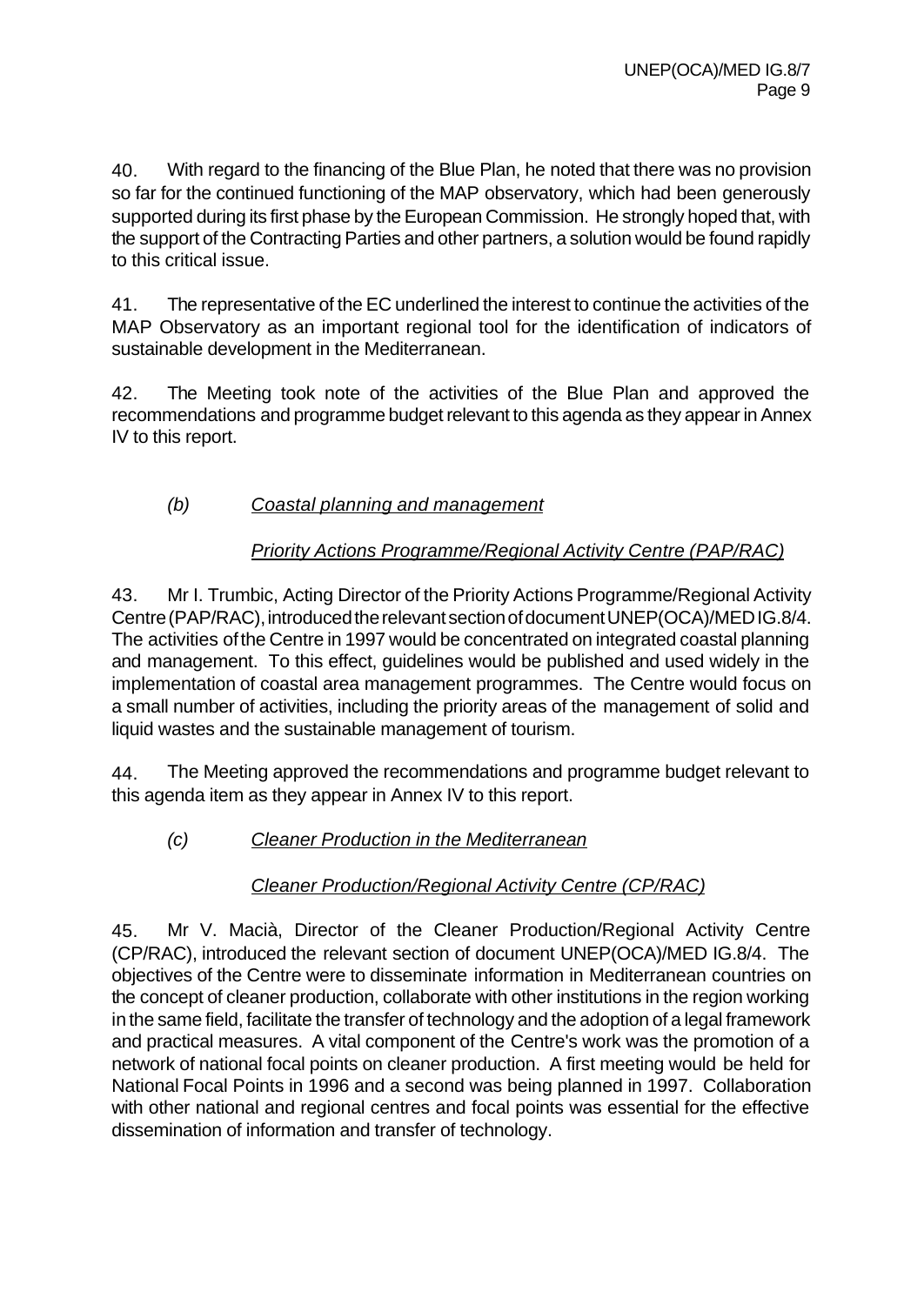46. The Coordinator of MAP added that the proposal by Spain to establish the Centre had been approved by the Ninth Ordinary Meeting of the Contracting Parties in Barcelona in 1995, and the Centre had been authorized to present a programme of activities for 1997. The Centre would cooperate with other centres working in the same field, and particularly with the UNIDO Centre that was being established in Athens.

47. The representative of Tunisia reminded the Meeting that the International Environmental Technology Centre of Tunis had been established in June 1996 to work in the field of cleaner production, and would act as the Tunisian focal point in that area.

48. The Meeting approved the recommendations and programme budget relevant to this agenda item as they appear in Annex IV to this report.

# *(d) Coastal Areas Management Programme (CAMP)*

49. The Coordinator introduced the relevant section of document UNEP(OCA)/MED IG.8/4. He informed the Meeting that, upon completion of some of the first generation CAMP programmes, he had been able to observe at first hand the value of the approach adopted, particularly in raising the awareness and capacity of the local authorities.

50. The observer for Medcities noted that town experts were undertaking activities parallel to those of the CAMP programme and said that they were available to cooperate with the programme.

51. The Meeting approved the recommendations and programme budget relevant to this agenda item as they appear in Annex IV to this report.

# **8.2.1 Adoption of the terms of reference of the Mediterranean Commission on Sustainable Development**

52. The Coordinator introduced the draft terms of reference (document UNEP(OCA)/MED IG.8/6) and the Secretariat's proposal on the Commission's composition (UNEP(OCA)/MED IG.8/6/Add.1). He explained that the draft terms of reference had been discussed at length at the Meeting of the MAP National Focal Points held in Athens from 6 to 10 May 1996 and that the Meeting had recommended that they be adopted by the Contracting Parties (UNEP(OCA)/MED WG.111/6, paragraph 82).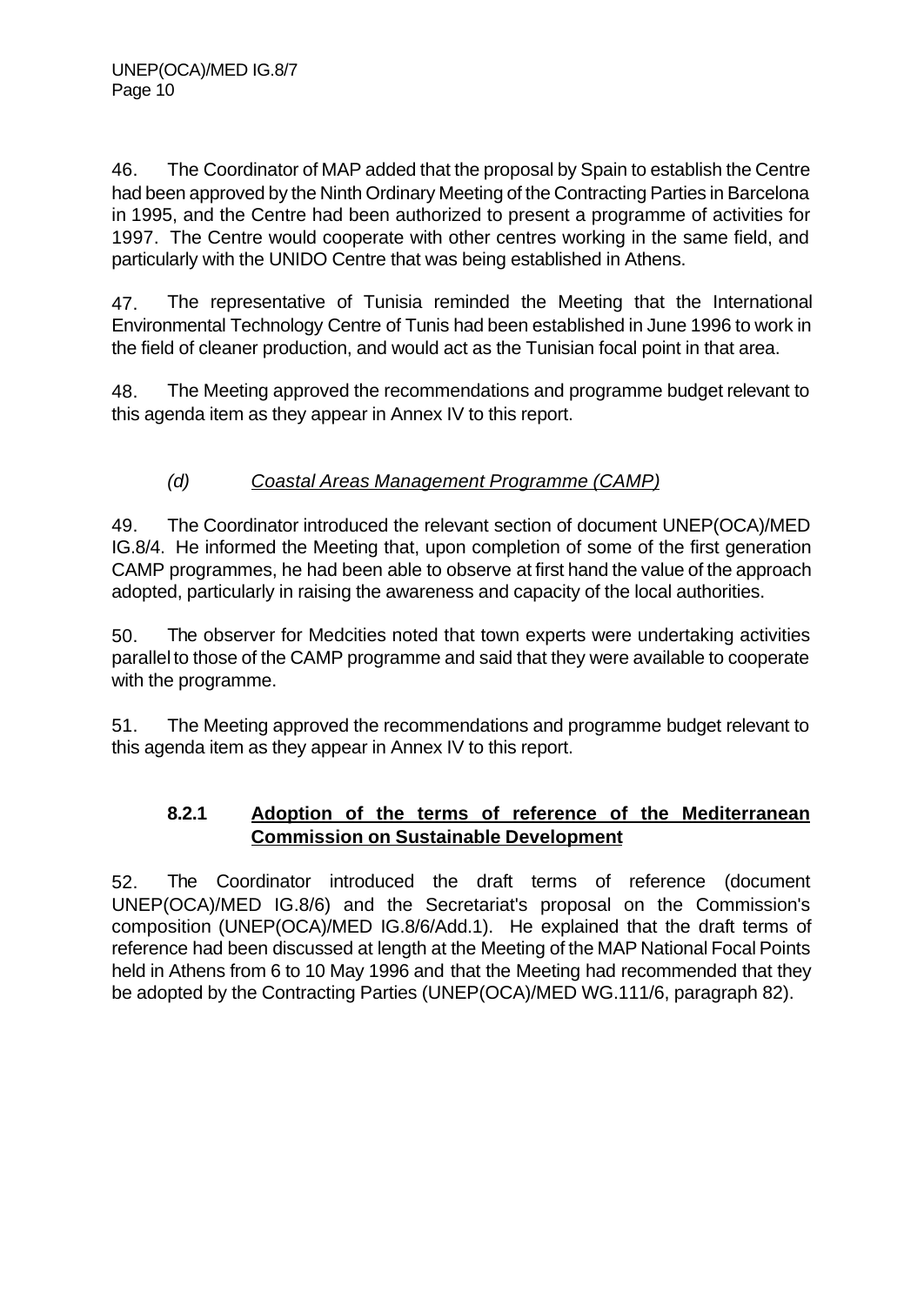# **Terms of reference of the Commission**

53. After the Secretariat had clarified a number of points raised by representatives, it was decided to amend the first sentence of paragraph E.7 in order to allow for the possibility of holding extraordinary meetings. It was confirmed that the term "socioeconomic actors" included business, industry and agriculture, and that the NGO category applied to the environmental NGOs.

54. Following an exchange of views on the need for a reference to the MAP Mediterranean Environment and Development Observatory, it was decided to delete the word "in particular" in paragraph B.3(g).

55. The representative of Egypt considered that the function, structure and rules of procedure of the Mediterranean Commission should be aligned on those of the United Nations Commission on Sustainable Development. He stressed that the Commission should constitute a forum for dialogue among partners to assist in the implementation of a regional strategy of sustainable development in the Mediterranean. If paragraph B.3(a) of document UNEP(OCA)/MED IG.8/6 was amended to clarify that function, he could agree with the whole text of the document. He also stressed the importance of the role of the NGOs in the work of MAP and the Commission while emphasizing that the Contracting Parties constituted the highest body.

56. The representative of Israel, supported by the representative of Greece, said that a four-year term of office was too long for members of an advisory body and proposed that it be reduced to two years until the year 2002, when it should be reviewed. A shorter term of office would allow greater representativeness of NGOs; since all members of the Commission would be on an equal footing, it would not be possible for the NGOs to have alternates and observers. To meet Egypt's concern, he suggested that the words "to the Contracting Parties" could be added after "proposals" in paragraph A.1 of document UNEP(OCA)/MED IG.8/6.

57. The representative of Malta supported a four-year term of office as too frequent changes might lead to less effective work. He suggested amending the text to ensure that the interests of small island States were taken fully into consideration.

58. The representative of Turkey proposed that the Focal Points provide information on and act as a coordination centre for the nomination of candidates. He also considered that the importance of industry should be stressed in selection criteria and that that section of document UNEP(OCA)/MED IG.8/6/Add.1 should be reformulated to take account of the concerns expressed.

59. The observer for MIO welcomed the inclusion of NGO representatives as full members of the Commission, but drew attention to the problem of ensuring representativeness in the selection procedure.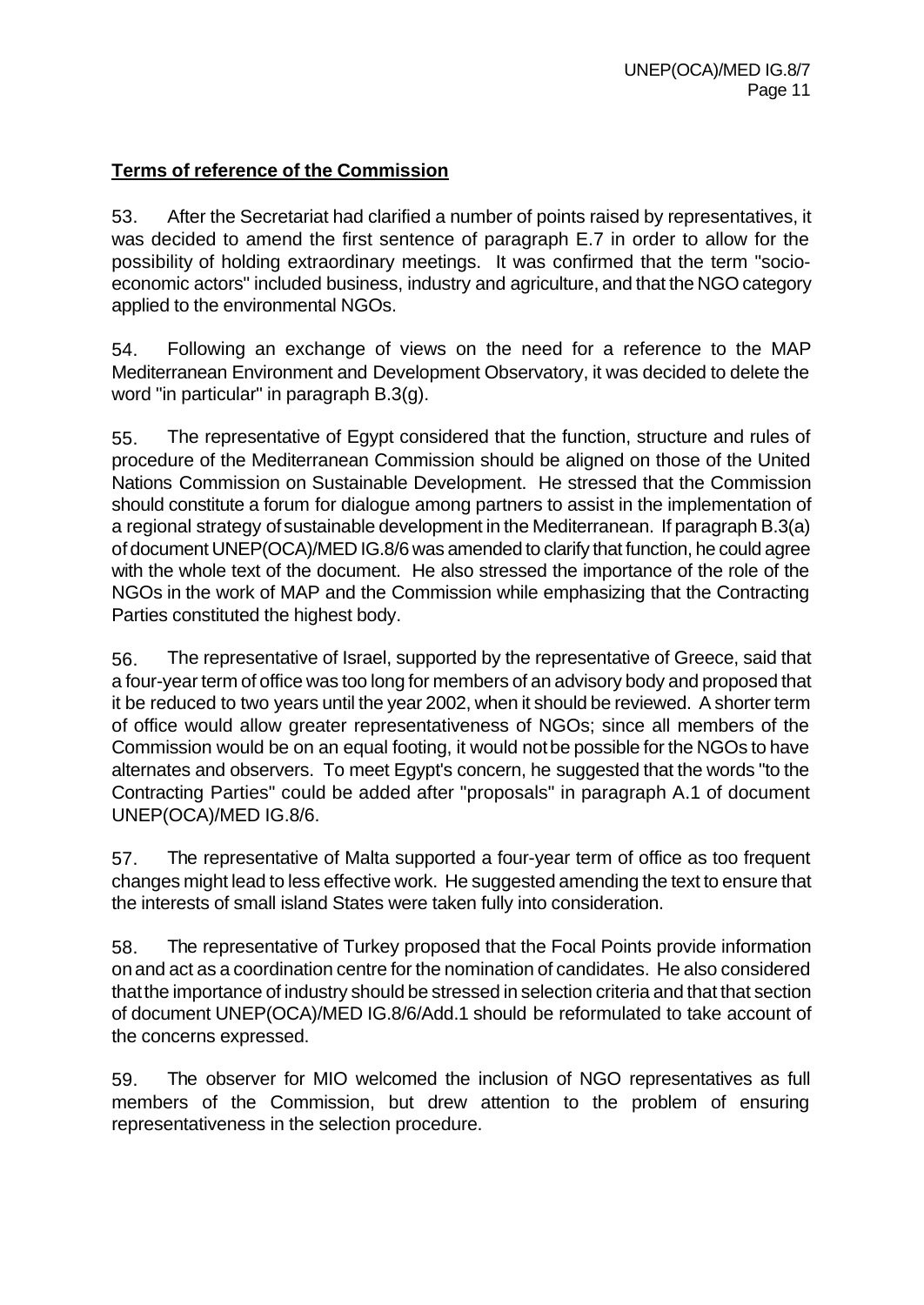60. The President stressed that the draft terms of reference had been extensively discussed by the MAP National Focal Points. The role of the present meeting was to ensure that the documents prepared by the Secretariat faithfully reflected the decisions taken by the Focal Points; it was not to reopen discussion on the subject as a whole.

61. The Coordinator read out a reformulation of the draft Terms of Reference of the Commission taking into account the views expressed.

62. The Meeting adopted the draft Terms of Reference of the Mediterranean Commission on Sustainable Development (MCSD), as amended (see Annex V).

# **Composition of the Commission**

63. In discussions on the *modus operandi* for selecting members of the Commission proposed in document UNEP(OCA)/MED IG.8/6/Add.1, observers for several NGOs expressed their concern at various parts of the text; in particular, they wished the term of office to be identical for all members of the Commission and advocated that, to ensure representativeness, NGOs be allowed to have alternates and observers.

64. The observer for APNEK informed the Meeting that the NGOs had held a discussion meeting in Montpellier, organized by CLAPE and the SPNLR with the support of MIO/ECSDE. Concerning the Mediterranean Commission for Sustainable Development, the Meeting formulated comments and remarks which were presented by its Chairman to the Contracting Parties. The organizers and the representatives of NGOs attending the Meeting thanked MAP and the Regional Council of Languedoc-Roussillon for the moral and concrete support. In response to a remark made by the observer for EUROCOAST, the observer for APNEK underlined that the conclusion of the above mentioned Meeting represented the view of 17 NGOs.

65. The President suggested that the paper be submitted to the Secretariat and that a small working group be set up to finalize the *modus operandi* for selecting the respective representatives to serve on the Commission, taking into consideration the comments made by the Meeting and the views expressed in the paper from 17 NGOs.

66. The Meeting decided to establish a small working group, under the Chairmanship of Tunisia, comprising representatives of France, Egypt, Greece and Turkey, in accordance with the President's suggestion.

67. The representative of Tunisia, speaking as chairman of the working group, reported that the group had agreed on a text, which had been circulated to the Meeting and which had taken into account the Meeting of NGOs.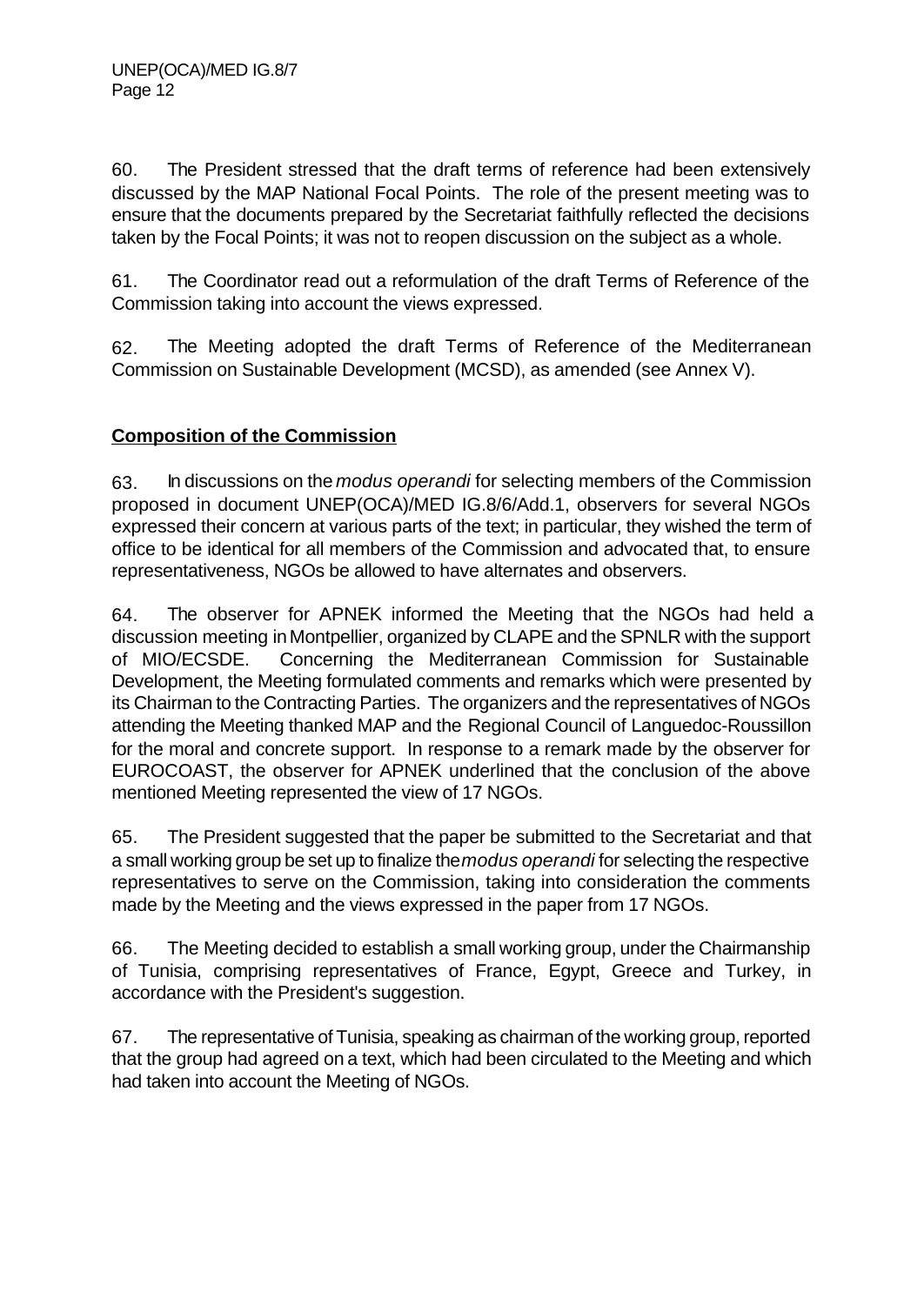68. The representative of France stressed that the joint efforts of the Contracting Parties and the NGOs had produced a body which represented a positive exception in the UN system as to the total representation of civilian society. As to the duration of the mandate, he underlined that the choice of two years for socio-economic actors, local authorities and NGOs had been made to facilitate the association of more numerous representatives in time. As to the Contracting Parties, the foreseen duration was of four years. Each Party had the possibility to change its representation. He underlined that equality had been assured concerning the principle of alternate members, as requested by the NGOs. Having alternates meant that the Parties as well as the NGOs had representatives who had to be nominated *ad personam*. He finally concluded that, in practice, the statute of the Commission could be completed or modified.

69. Observers for several NGOs expressed their concern that additional NGOs not directly represented on the Commission would not be allowed to attend as observers. NGOs provided input for the implementation of the Mediterranean Action Plan and should be able to participate as observers in an advisory body such as the Commission, as was the case in the United Nations Commission on Sustainable Development.

70. The representative of Greece said that the NGOs selected for the Commission would not only be representing their own organizations but also the views of other NGOs and those that were not members could make their views known during NGO coordination meetings held prior to meetings of the Commission.

71. The representative of Israel pointed out that representatives of local authorities, socio-economic actors and NGOs together accounted for a percentage of extragovernmental membership of around 40 per cent.

72. The observer for Medcities expressed regret that local authorities would not be able to submit their candidatures directly to the MAP Secretariat.

73. The representative of France stressed that in some countries local authorities had to receive authorization from the government before submitting their candidature. However, he was convinced that, in the interest of the Mediterranean, such a procedure would be treated in a flexible way.

74. The representative of Spain suggested that the network of local authorities be allowed to submit their candidatures directly, provided that they informed the government accordingly.

75. The observer for Eurocoast proposed that a footnote be inserted to the effect that the Commission's composition and selection procedures could be modified by the Contracting Parties in the light of experience.

76. The Contracting Parties adopted the *modus operandi* for the composition and selection of representatives as amended (Annex VI).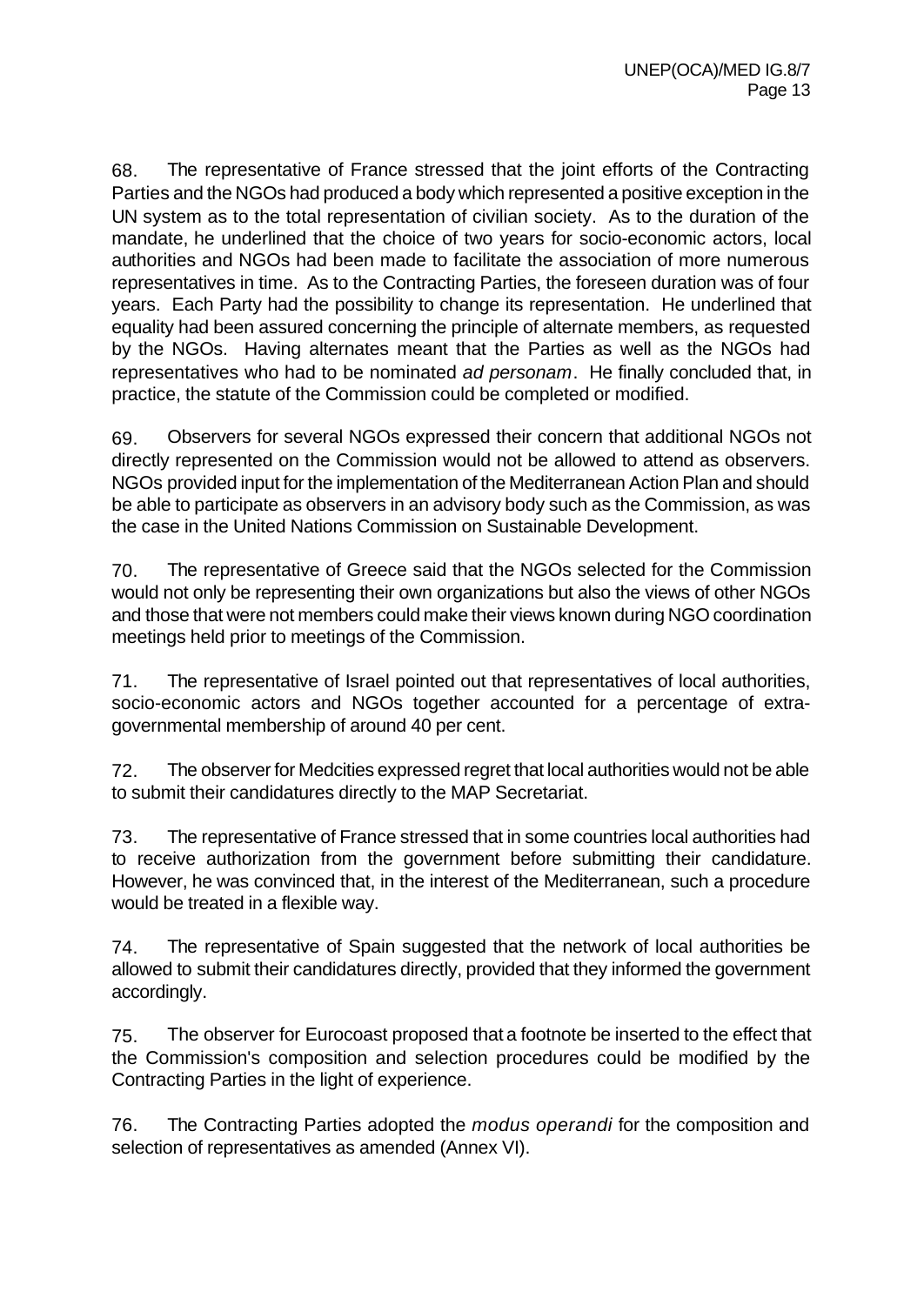# **8.3 Conservation of nature, landscape and sites**

# *(a) Specially protected areas*

# *Specially Protected Areas/Regional Activity Centre (SPA/RAC)*

77. Mr C. Rais, Expert-Marine Biologist of the Specially Protected Areas/Regional Activity Centre (SPA/RAC), introduced the relevant section of document UNEP(OCA)/MED IG.8/4. He informed the Meeting that, since the last Contracting Parties' Meeting, the Centre had worked on the preparation of the three annexes to the Protocol concerning Specially Protected Areas and Biological Diversity in the Mediterranean. To this effect, two meetings of experts had been organized in Montpellier (November, 1995) and Tunis (March 1996), and the draft annexes produced had been revised by the Third Meeting of the National Focal Points for SPA.

78. The Centre's main activities for 1997 would include the elaboration of guidelines and common methodologies for the preparation of inventories and for the setting up and the evaluation of management plans for SPAs. The Centre would pursue its training activities taking into account the relevant recommendations issued by the Third Meeting of National Focal Points for SPA. In addition, SPA/RAC would evaluate the implementation of the three Action Plans adopted for the conservation of endangered species (monk seal, marine turtles and cetaceans).

79. Finally he pointed out that, in the implementation of its programmes, SPA/RAC had received and continued to receive support from the Tunisian authorities as well as national, international and non-governmental organizations, and expressed to them the gratitude of the Tunis Centre.

80. The representative of Monaco called for the strengthening of participation of MAP, through SPA/RAC, in European fora, in particular in relation to the Convention on the Conservation of European Wildlife and Natural Habitats (Bern Convention) and the Pan European strategy for biological and landscape diversity resulting from the "Environment for Europe" process (Ministerial Conference, Sofia, 1995). Other representatives expressed support for this recommendation.

81. The representative of Israel added that the Centre should also intensify its dialogue in the context of the Ramsar Convention and the MedWet Programme.

82. Concerning the annexes to the SPA Protocol, the Coordinator noted that a proposal had been made that a Conference of Plenipotentiaries preceded by a one-day meeting of experts be convened with a view to adopting the three annexes. These meetings could be held in conjunction with two meetings to be held in Monaco on the agreement on cetaceans under preparation within the CMS (Bonn Convention) later this year.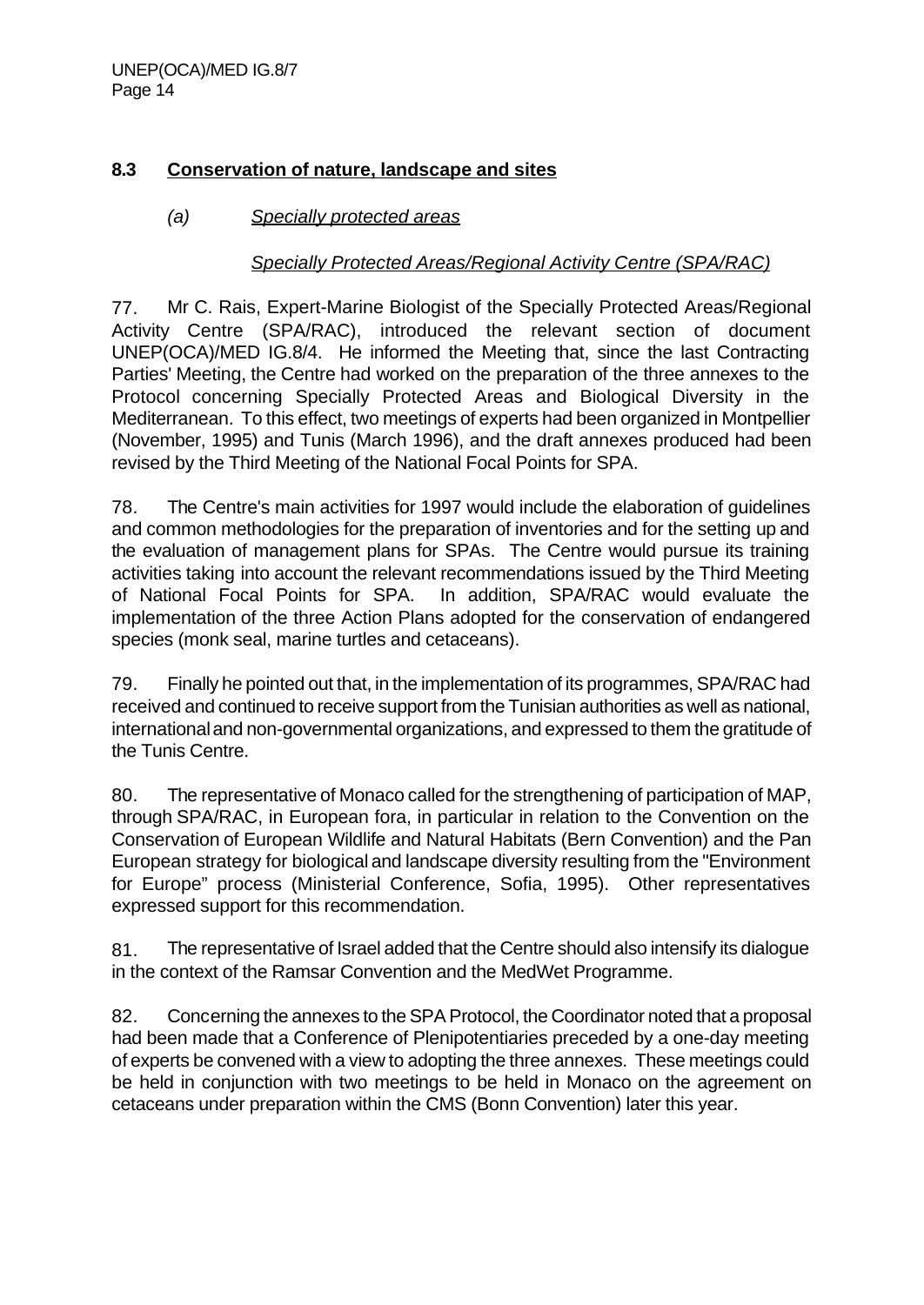83. In response, the representative of Monaco indicated that he was not yet in a position to be able to give a definitive answer to the above proposal, although he hoped to be able to do so soon.

84. The observer for the Ramsar Convention drew attention to the document entitled *"The Venice Declaration on Mediterranean Wetlands and the Mediterranean Wetlands Strategy"*, adopted at the Mediterranean Wetlands Conference held in Venice from 5 to 9 June 1996. The Conference was the culmination of the first phase of the MedWet project, aimed at developing tools for effective wetland conservation and sustainable use in five European Union countries in the Mediterranean region which was funded by the European Commission and supported by the five countries concerned and a number of NGOs, with the Ramsar Convention Secretariat playing a catalytic role. The MedWet initiative was currently being expanded to non-European Union countries in the Mediterranean region through projects being developed under the Global Environment Facility and the EU LIFE scheme and implemented by the Ramsar Secretariat. The Mediterranean Wetlands Strategy was intended as a tool for pan-Mediterranean action in that domain and he hoped that the Barcelona Convention mechanisms would work in synergy with the Ramsar Convention so as to contribute to the sustainable development of the Mediterranean area; in particular, he considered that implementation of the Mediterranean Wetlands Strategy could be a prime subject for inclusion in the work of the Mediterranean Commission on Sustainable Development.

85. The Coordinator welcomed the work referred to as a new stage in cooperation between States and NGOs on the conservation of the environment.

86. The Meeting approved the recommendations and programme budget relevant to this agenda item as they appear in Annex IV to this report.

# *(b) Programme for the 100 Coastal Historic Sites of Common Mediterranean Interest*

87. Mr D. Drocourt, Director of the Atelier du Patrimoine de la Ville de Marseille, responsible for the activity on Historic Sites, introduced the relevant section of document UNEP(OCA)/MED IG.8/4, referring to the multiple contacts pursued with international organizations working in the field and emphasizing that the municipality of Marseille financed over half of the work carried out by the Atelier. The proposed recommendations set out in the document under discussion concerned the continuation of activities requested by the Contracting Parties.

88. The Coordinator recalled that the recent Focal Points Meeting held in Athens in May 1996 had reached no consensus on the activities and the pertinent budget proposed for 1997, which were therefore to be discussed by the Contracting Parties.

89. Several representatives pointed to the need to assess the relevance of the activities of the Atelier to the fundamental objectives of MAP, particularly at a time of economic constraints, although they did not wish to belittle the significance of the 100 Historic Sites.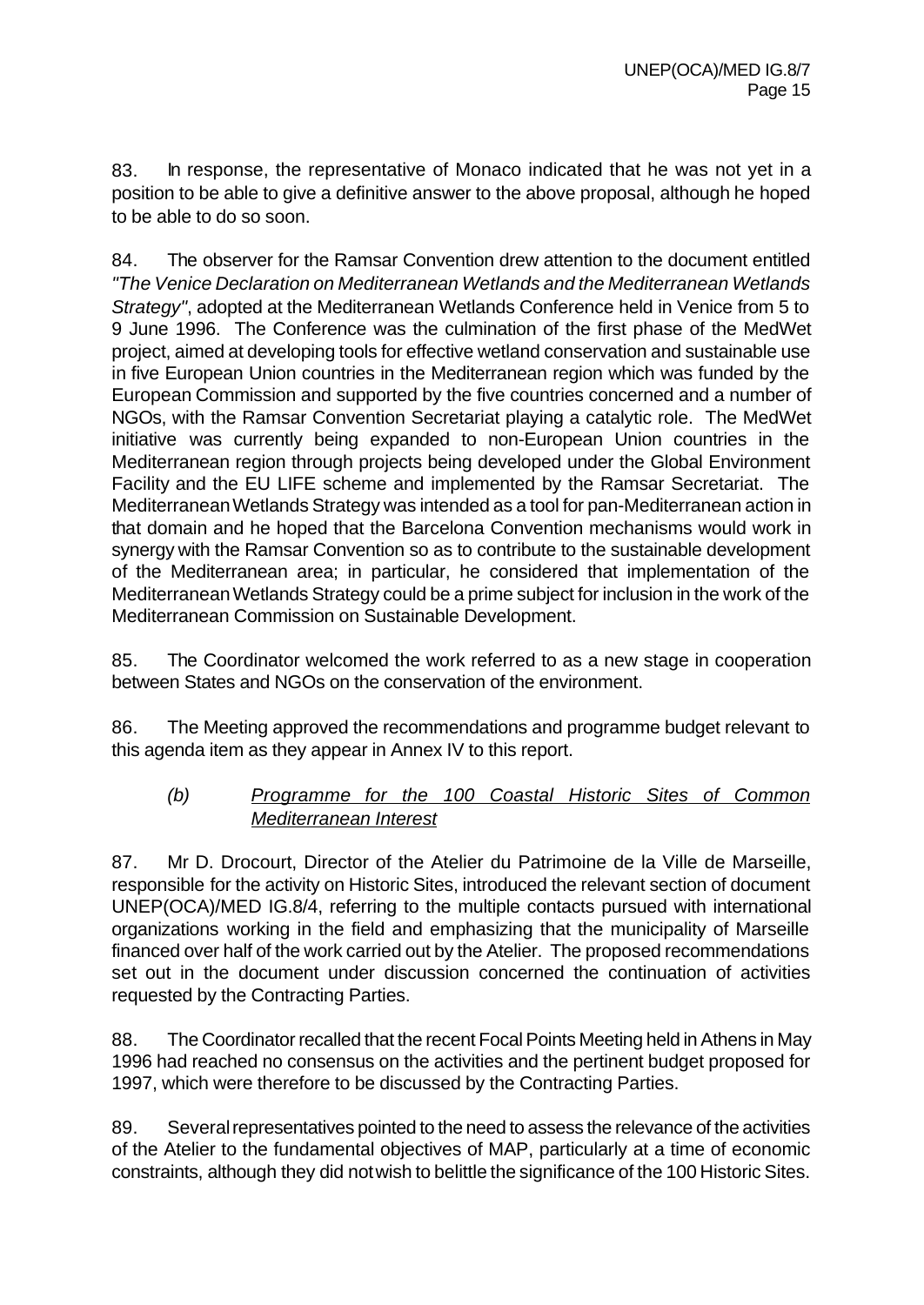90. Following an exchange of views, the Meeting decided that the role and functions within MAP of the Secretariat of the 100 Historic Sites should be defined after the review of the role, functions and structures of all the Regional Activity Centres. Meanwhile, the credits proposed to be assigned to the Historic Sites for 1997 should be transferred to CAMP activities with the request that particular attention be paid to the historic heritage where relevant. The current year would be used to complete the projects being carried out by the Atelier, and the Contracting Parties could take a decision next year on the basis of the review conducted.

91. The representative of Greece agreed with the proposal and suggested that, if certain activities were to be pursued, the 100 Historic Sites Secretariat should seek finance from outside MAP as indicated in document UNEP(OCA)/MED IG.8/4 Add.1.

92. The representative of Israel fully agreed with the Secretariat proposal and the suggestion made by Greece, and asked the Secretariat to prepare a report on the activities carried out.

93. The Coordinator pointed out that the subject would be of interest to Unesco and that the Secretariat would consult that organization regarding possible cooperation on the matter.

94. The Meeting agreed to the Secretariat proposal.

# **8.4 Assessment, prevention and elimination of marine pollution**

# *(a) MED POL Phase III*

95. The Deputy Coordinator introduced the recommendations relevant to assessment, prevention and elimination of marine pollution, as contained in document UNEP(OCA)/MED IG.8/4, as well as document UNEP(OCA)/MED IG.8/5 covering MED POL Phase III, the Programme for the Assessment and Control of Pollution in the Mediterranean Region, which had been discussed by the Meeting of MED POL National Coordinators (Athens, 18-22 March 1996) and approved by the Meeting of MAP Focal Points (Athens, 6-10 May 1996). The relevant section of document UNEP(OCA)/MED IG.8/4 also contained assessments of the state of pollution of the Mediterranean Sea by zinc, copper and their compounds; by detergents; and by microbiological pollution; the related control measures; and common action for prevention and control of microbiological pollution. He observed that MED POL Phase III was designed to cover the next ten years and that the main change in orientation in comparison with MED POL Phase II was the shift in emphasis from pollution assessment to pollution control, which made MED POL Phase III a suitable tool for sustainable development.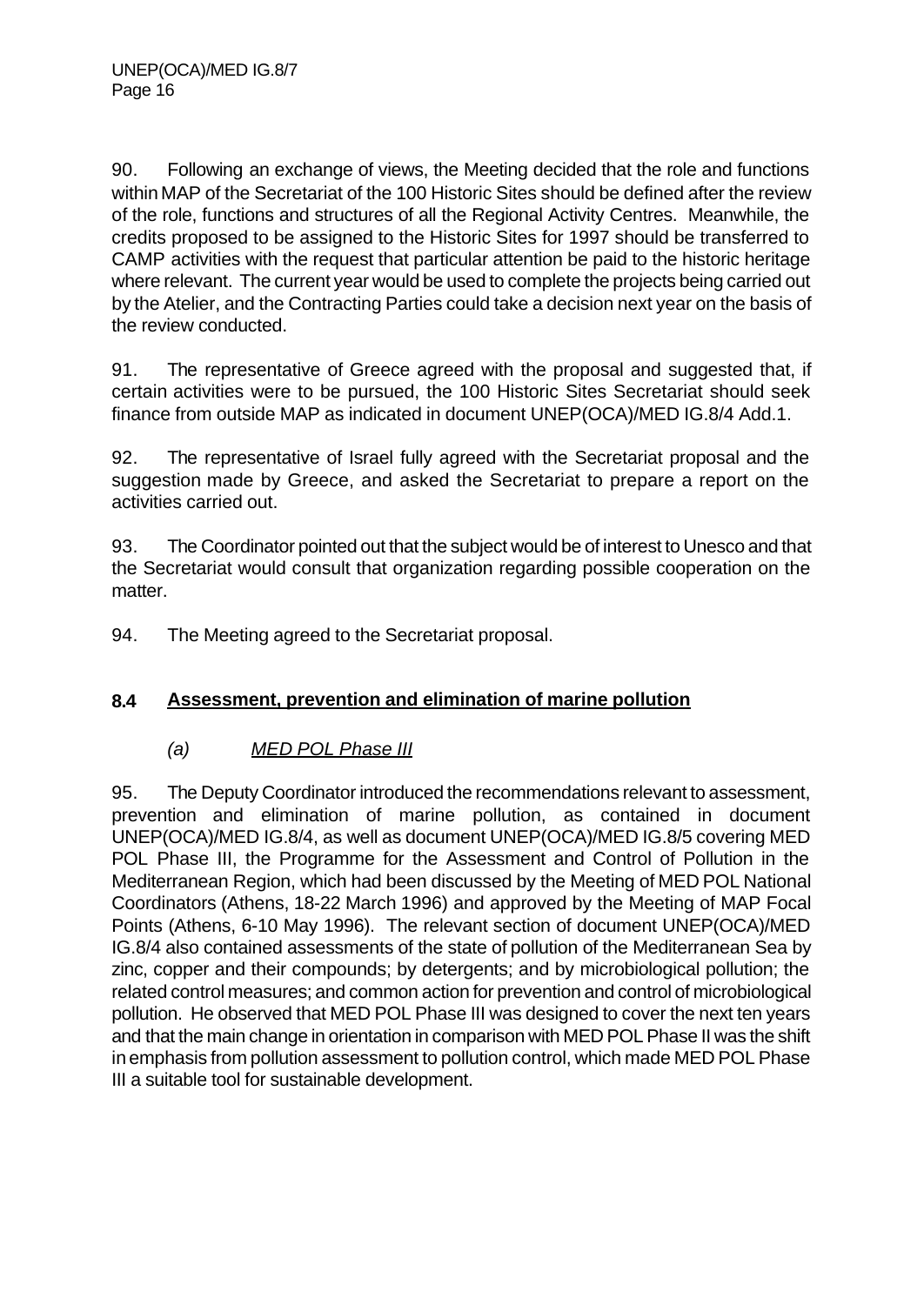96. The representative of Tunisia recalled the reservation expressed by his delegation during the Meeting of MAP Focal Points concerning the proposal to set up an Advisory Group of Experts for MED POL. There was already sufficient scientific capacity at the Coordinating Unit and a well-established tradition of exchanges of views and information with experts. He therefore questioned the need to create another institutionalized level of advisory capacity.

97. After a brief discussion, the Meeting decided that, while any specific reference to such an advisory group of experts could be deleted from the recommendations and programme budget, the Secretariat should be empowered to call upon experts or groups of experts for assistance on specific issues as necessary.

98. The representative of Malta informed the Meeting that his country was offering to host the Second Meeting of Government-designated experts to prepare Guidelines for the Management of Dredged Material and to cover local expenses.

99. The observer for the Intergovernmental Oceanographic Commission (IOC) of UNESCO referred to the contribution that his Organization had made over the years to the development and implementation of MED POL. IOC would continue to consider very favourably ways and means of strengthening its cooperation with MAP. IOC provided scientific advice for effective coastal zone management and sustainable development of coastal areas and their resources at both the national and regional levels. It also supported and facilitated open sea research and observations, which were an integral part of any assessment of the state of the marine environment. The Global Ocean Observing System (GOOS) could also complement national compliance monitoring programmes.

100. The Meeting approved the recommendations and programme budget relevant to MED POL Phase III and activities related to land-based pollution as they appear in Annex IV to this report. It also adopted MED POL Phase III, Programme for the Assessment and Control of Pollution in the Mediterranean Region (1996-2005), as contained in the Appendix of Annex IV.

101. The observer for Greenpeace International informed the Contracting Parties of the proposed dumping of radioactive waste in the sub-seabed by Oceanic Disposal Management (ODM), a company now based in Switzerland; Greenpeace had been informed of the proposed activities by citizens of Sierra Leone and, when the Italian authorities had been informed, had learned that the Director of ODM was already under investigation for alleged similar illegal activities and had contacted potential customers through national consulates and by electronic communications. She undertook to provide specific information on the matter to the Secretariat. She concluded by inviting all Contracting Parties to adopt, in Izmir, the Protocol on Hazardous Wastes which should include radioactive wastes.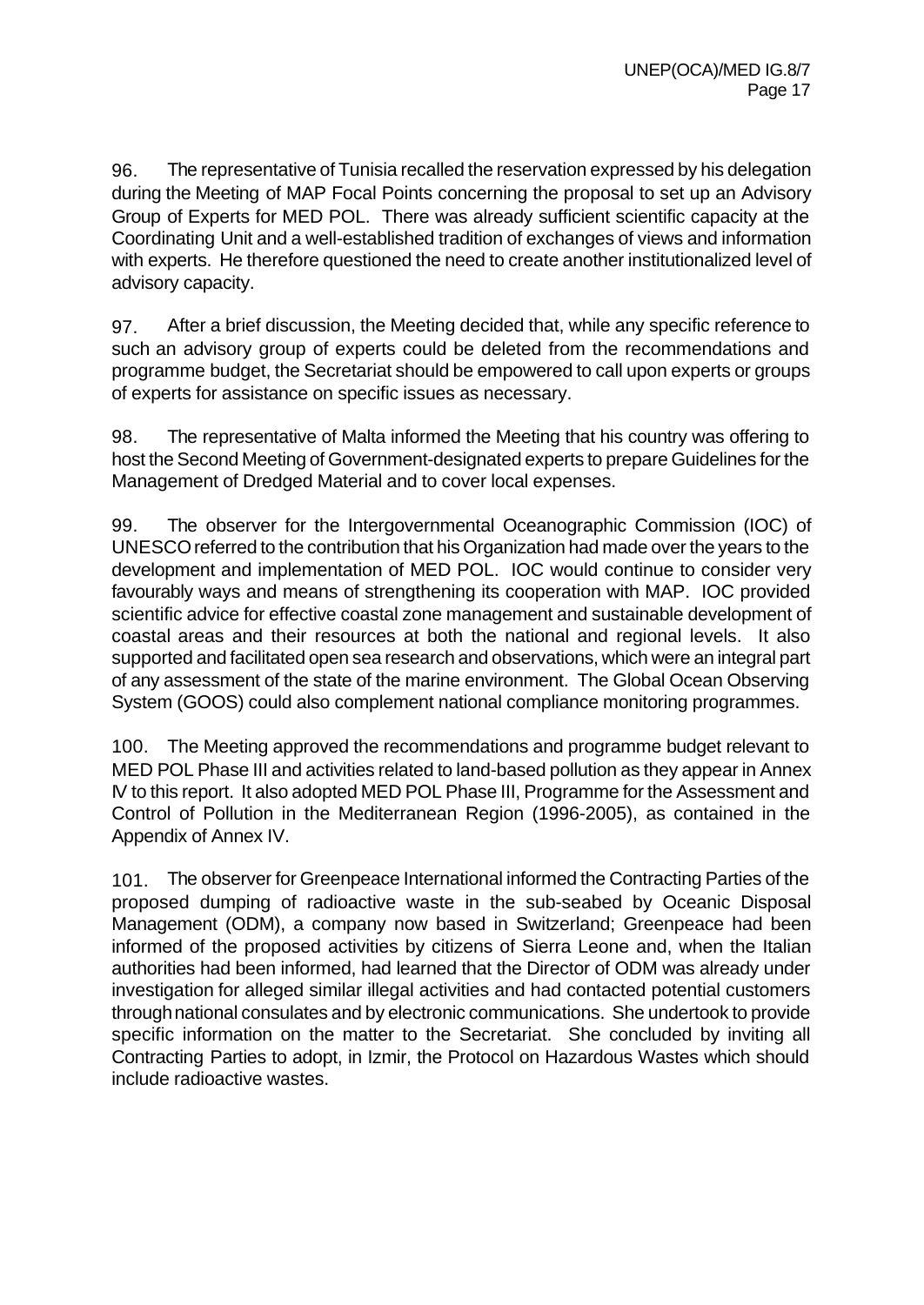# *(b) Prevention and combating pollution from ships*

## *Regional Marine Pollution Emergency Response Centre (REMPEC)*

102. The observer for the International Maritime Organization (IMO) said that 1996 was the 20th anniversary of the establishment of the Centre now called the Regional Marine Pollution Emergency Response Centre (REMPEC) which, since its inception, had been administered by IMO to achieve the objectives and perform the functions agreed by the Contracting Parties. IMO viewed REMPEC as an integral part of its global strategy for capacity building for protection of the marine environment against sea-based pollution and felt that the time had come to evaluate its achievements and assess its future role in the Mediterranean. REMPEC was a practical, cost-effective body which had a broader preventive role to play in the new wider context of MAP Phase II. IMO recommended that the issue of regional cooperation in that field, the need for revision of the Emergency Protocol and the role and function of REMPEC should be considered by the forthcoming REMPEC Focal Points meeting which should submit a proposal on the subject to the Contracting Parties. In that connection, IMO was ready to prepare with REMPEC the relevant background documentation and proposals to assist the Focal Points Meeting in its work, bearing in mind financial realities and the possibility of obtaining financial help from donor agencies. He wished the Contracting Parties every success in their work and pledged IMO's continuing support to making the Mediterranean a safer and cleaner sea.

103. Finally, he paid tribute to the Government of Malta for continuing to host REMPEC and looked forward to holding further discussions with the Government of Malta on the future steps to be taken in relation to the relocation of REMPEC in better premises.

104. The representative of Malta described its continuing efforts to relocate REMPEC and referred to the excellent relations between his Government and IMO. Malta was prepared to spend the necessary sum of US\$ 350,000 to refurbish the premises and reaffirmed its political commitment to REMPEC, which should receive a letter to that effect in the very near future.

105. The Minister of Malta said that he had taken note of the IMO statement, and that his country would prepare its stance according to what it deemed to be in the best interests of the Contracting Parties. Furthermore, the next REMPEC Focal Points Meeting would address the issue and report to the Contracting Parties at their next meeting.

106. The representative of Egypt requested confirmation that the four recommendations made by IMO would be considered at the next Focal Points Meeting. He proffered his sincere thanks to REMPEC and to the European Union for continuing to support the subregional project involving Egypt, Cyprus and Israel.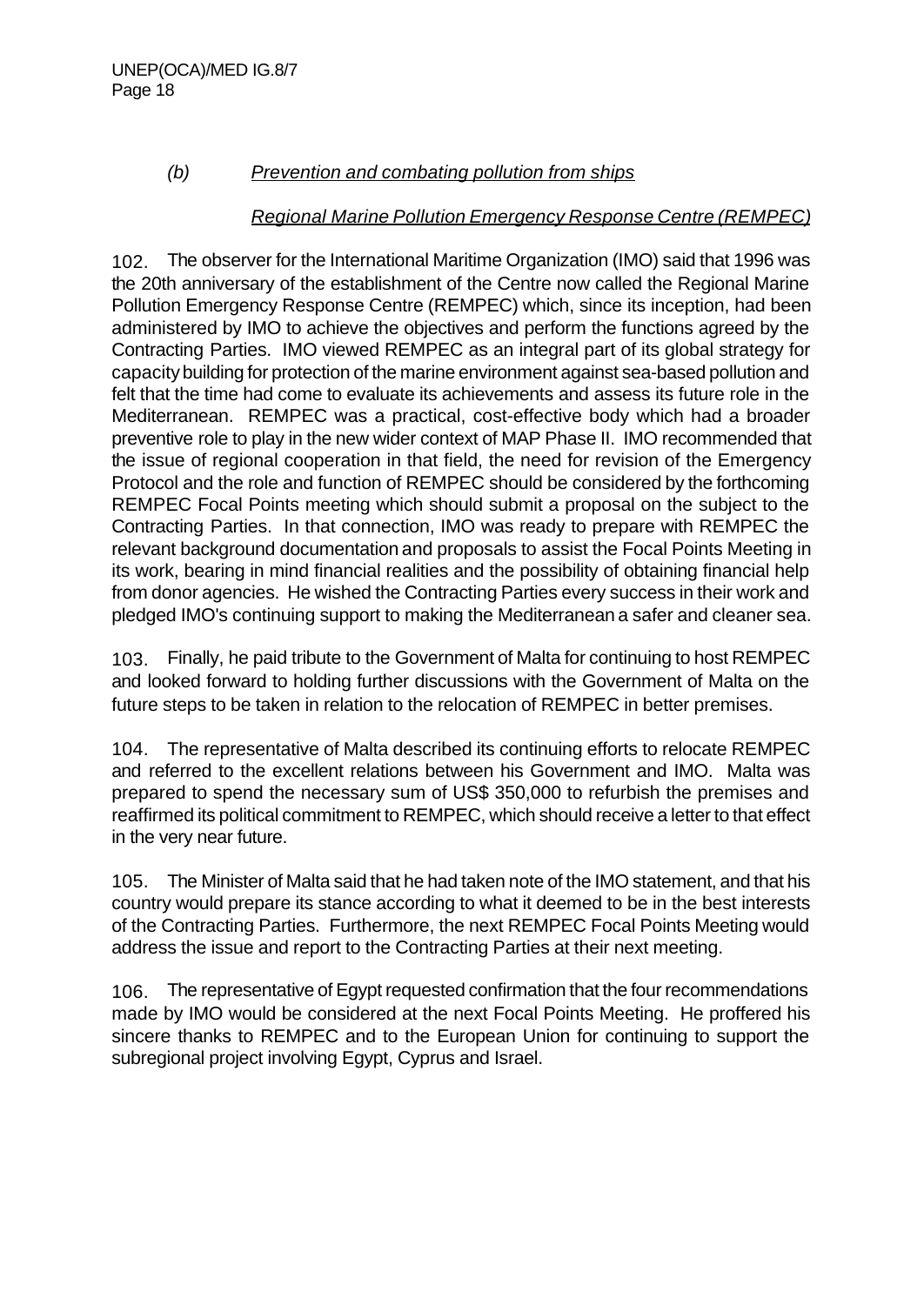107. The representative of Israel joined Egypt in thanking REMPEC and the European Union for their assistance and in requesting that the IMO recommendations be examined by the REMPEC Focal Points Meeting.

108. The Meeting took note of the IMO declaration and agreed that the proposals and recommendations made therein would be presented at the next REMPEC Focal Points Meeting.

# *(c) Environment Remote Sensing*

# *Environment Remote Sensing/Regional Activity Centre (ERS/RAC)*

109. Mr M. Raimondi, Director of the Environment Remote Sensing Regional Activity Centre (RAC/ERS) summarized the activities carried out by the Centre, emphasizing that most of them had already been completed and the relevant documentation made available. He also informed the Meeting that three proposals had been submitted to the EC for funding, underlining that such funding would be needed in order to implement new activities in 1997 since the proposed MAP budget allocation was not commensurate with the recommendations submitted for approval to the Contracting Parties. He had also participated in several international scientific conferences at which he had stressed the role and importance of RAC/ERS and MAP. In conclusion, he confirmed his willingness to continue to work for the benefit of the Mediterranean environment, despite budgetary restrictions.

110. The Meeting approved the recommendations and programme budget relevant to RAC/ERS, as they appear in Annex IV to this report.

# **8.5 Information and participation**

111. The Coordinator introduced the proposed recommendations concerning information and participation set out in document UNEP(OCA)/MED IG.8/4 and drew attention to the publication of a document entitled *"The State of the Marine and Coastal Environment in the Mediterranean Region"* in English and of a brochure entitled *"Le Plan d'action pour la Méditerranée"* in French; translations into French and English respectively would be published in the near future. Continuing its work on information, the Secretariat would soon produce a leaflet on MAP for distribution as a communication tool.

112. The observer for Eurocoast said that the NGOs, with their limited resources, faced difficulties in producing and distributing information and requested support in that regard. Moreover, on the subject of training of decision-makers, the transfer of knowledge was inadequate and he hoped that MAP could give some help so that integrated coastal management would become more effective.

113. The Meeting approved the recommendations and programme budget relevant to this agenda item as they appear in Annex IV to this report.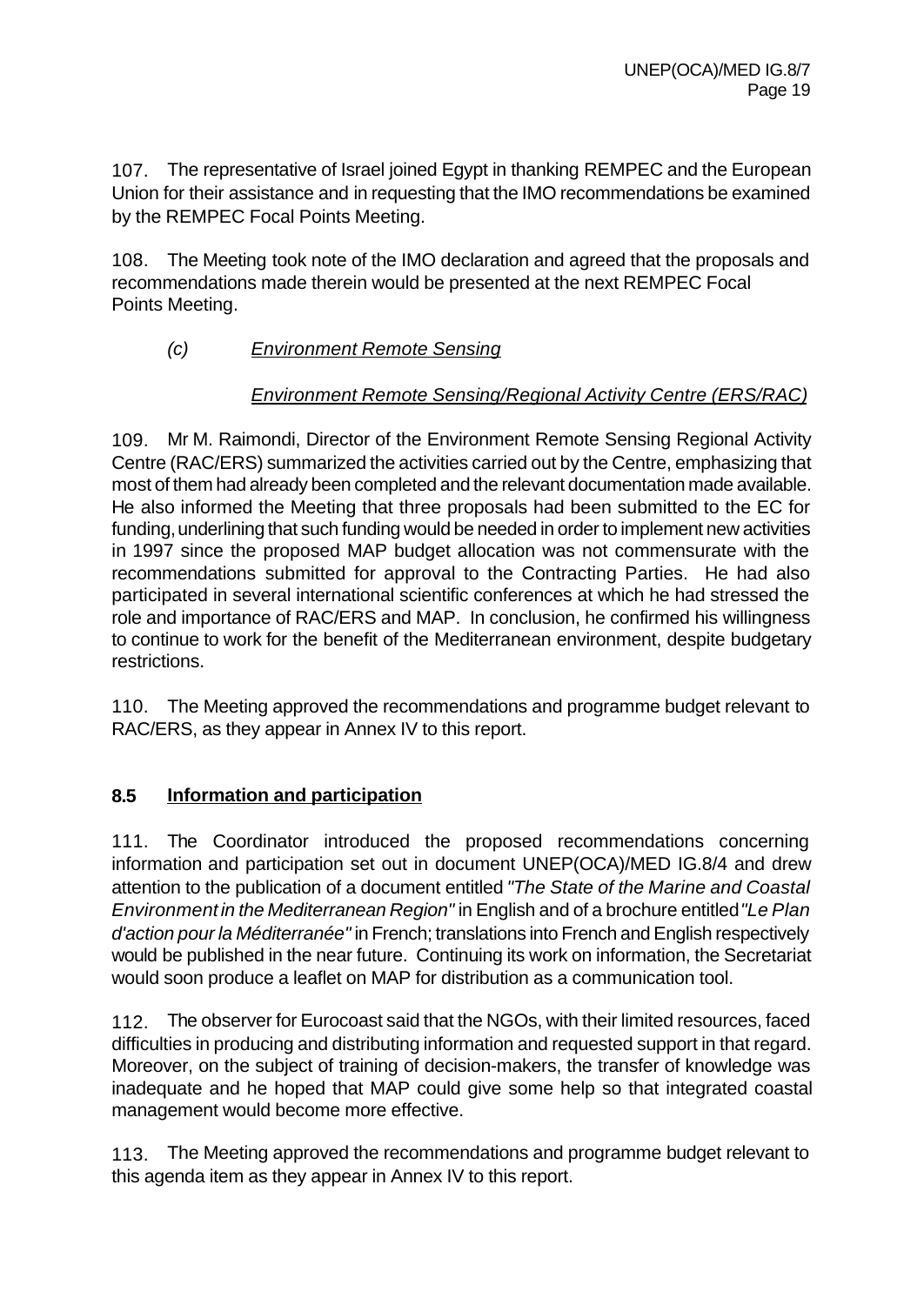# **8.6 Status of legal framework**

114. The Coordinator introduced the proposed recommendations on strengthening of the legal framework set out in document UNEP(OCA)/MED IG.8/4.

115. The Meeting approved the recommendations and programme budget relevant to this agenda item as they appear in Annex IV to this report.

# **Agenda item 9: Date and place of the Tenth Ordinary Meeting of the Contracting Parties**

116. The representative of Tunisia confirmed the offer of his country to host the Meeting of the Contracting Parties in 1997, suggesting September as a suitable date. The Meeting unanimously accepted the offer, and thanked the Government of Tunisia for the support.

117. The Minister of Malta expressed the wish of his country to host the Meeting of Contracting Parties in 1999. The Meeting accepted the offer and thanked Malta for the support.

# **Agenda item 10: Other business**

118. The representative of Greece drew attention to the new brochure on MAP. While welcoming the initiative, for which there had been a pressing need, he regretted that little reference had been made to the Coordinating Unit, the role of the host country, the contribution of the staff of the Coordinating Unit and the many activities that it carried out.

119. The Coordinator noted that the prime purpose of the brochure was to describe the activities rather than the institutions of MAP, but assured the representative of Greece that appropriate reference would be made to the host country and to the Unit when the English version was published and the French version reprinted.

# **Agenda item 11: Adoption of the report of the meeting**

120. The Meeting unanimously adopted its report in four languages on Thursday, 4 July 1996.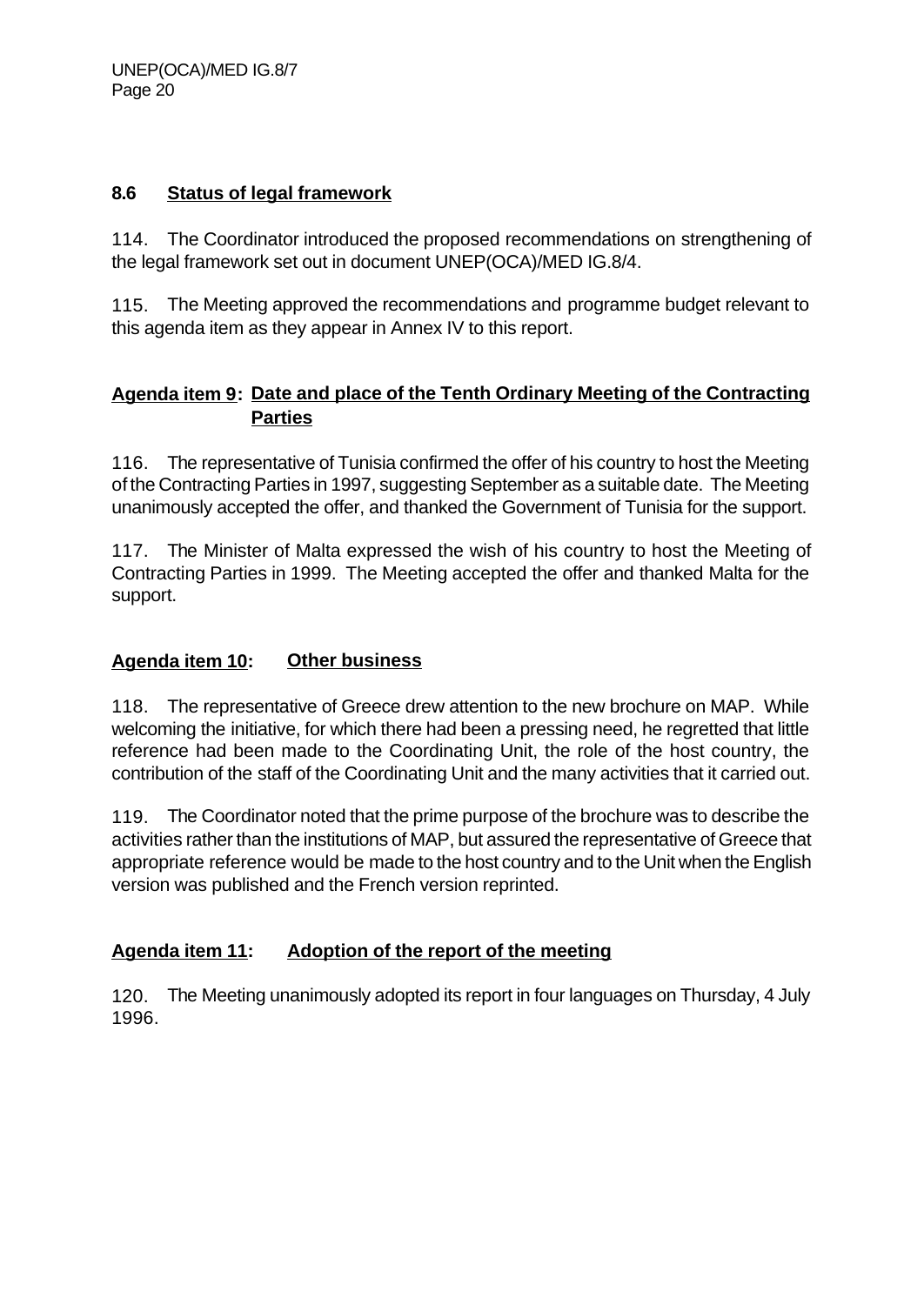## **Agenda item 12: Closure of the meeting**

121. Mr J. Blanc, President of the Region Languedoc-Roussillon, expressed deep appreciation for the excellent work of the Chairman during the Meeting and for the efficiency of the MAP secretariat. He recalled that a Conference of Mediterranean Regions had recently been held and that the participants had expressed great interest in the establishment of the Mediterranean Commission for Sustainable Development. He also stressed the importance and the role that the Commission, the first regional body to be created after Rio, would have in the future for the sustainable development of the Mediterranean Region. He concluded by expressing his personal satisfaction for having hosted such an important meeting at the Hotel de Region Languedoc-Roussillon.

122. T. Melvasalo, Director of Water Unit of UNEP, thanked the organizers of the Meeting for the efficient work and the excellent premises put at the disposal of the participants. She expressed admiration for the Chairman and for the efficiency shown in the discussions and the negotiations. She noted that the Mediterranean had now a very modern and efficient system for the protection and development of the region and she confirmed that MAP continued to be a model for the other regional programmes of UNEP.

123. The Chairman noted with satisfaction that all decisions made by the Contracting Parties had shown full consensus and spirit of cooperation. Before closing the Meeting, he made some suggestions which could assist the future work of MAP. As regards to the Budget, he stressed that it should be prepared by activity and by programme and not by centre and that it should reflect the priorities expressed in previous meetings as well as the enlarged competence of MAP. He also wished to see closer contacts with financial donors. As to the Mediterranean Commission for Sustainable Development, he insisted that in order to perform an efficient work, all actors should as soon as possible identify the areas which the Commission should work on, thus avoiding any confusion and waste of time. With reference to the future structure of MAP, he asked UNEP to consider filling the future vacant posts with Mediterranean nationals and he stressed that, in doing so, a fair geographical repartition should be taken into account also in the case of the recruitment of temporary experts. He closed the Meeting at 13,00 hours of 4 July 1996.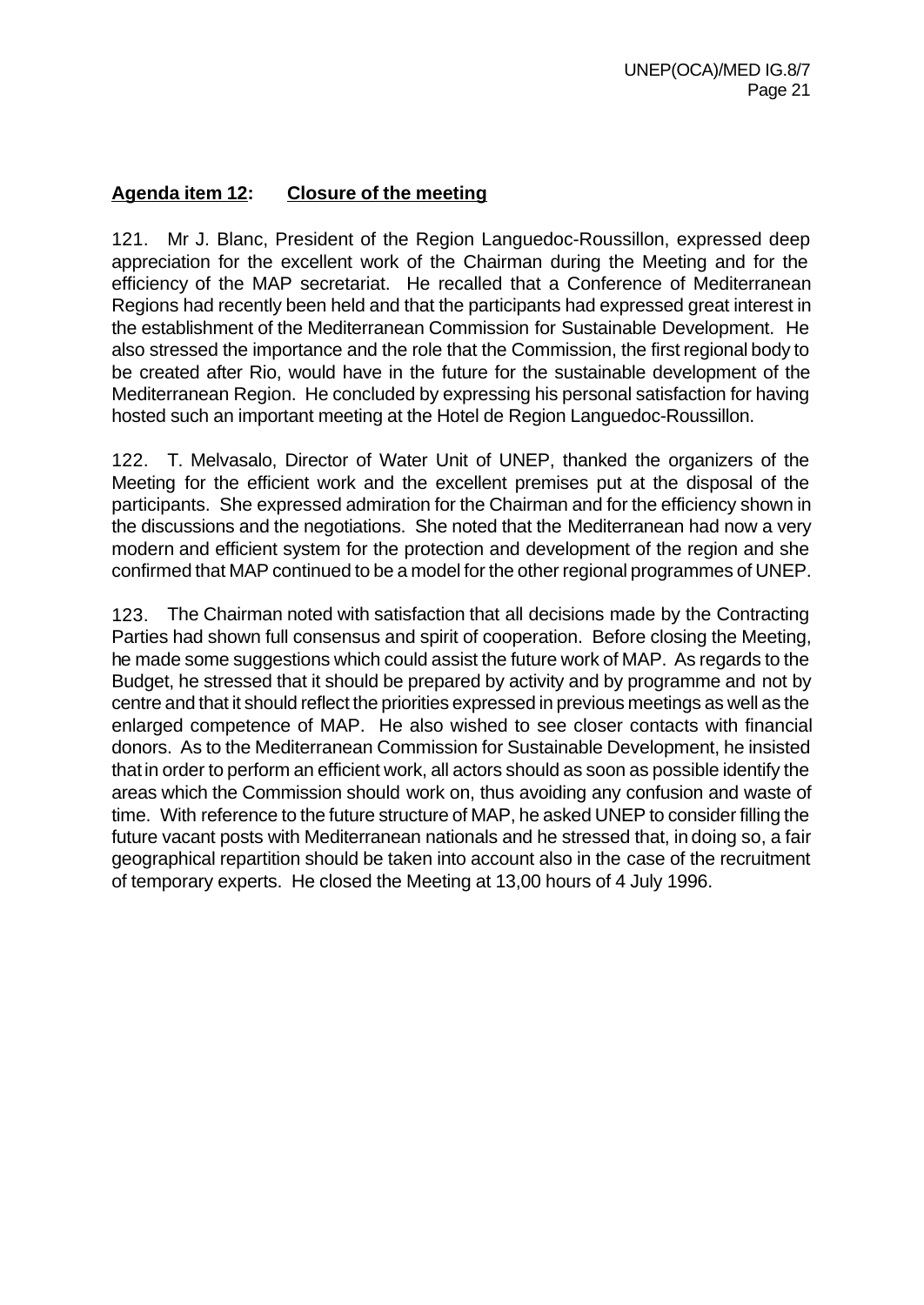UNEP(OCA)/MED IG.8/7 Annex I page 1

### **ANNEXE I**

## **LIST OF PARTICIPANTS LISTE DES PARTICIPANTS**

#### **ALGERIA Mr Slimane Zaouche**

**ALGERIE** Directeur Général Environnement Secrétariat d'Etat auprès du Ministre de l'Intérieur des Collectivités locales et de l' Environnement chargé de l'Environnement 6 Place el Qods, Hydra Alger Algérie

> Tel: (213) (2) 590502 Fax: (213) (2) 605072

#### **Chef de la délégation**

#### **BOSNIA AND HERZEGOVINA Mr Munever Imamovic BOSNIE-HERZEGOVINE** Ministry of Physical Planning,

Natural Resources and Environment Titova 7A 71000 Sarajevo Bosnia and Herzegovina

Tel: (387) (71) 472188<br>Fax: (387) (71) 472188  $(387)$  $(71)$  472188

#### **Head of delegation**

#### **CROATIA Mr Nenad Mikulic**

**CROATIE** Deputy Director State Directorate for Environment Ulica grada Vukovara 78 HR-10000 Zagreb **Croatia** 

> Tel: (385) (1) 6118970 Fax: (385) (1) 6118970/537203

#### **Head of delegation**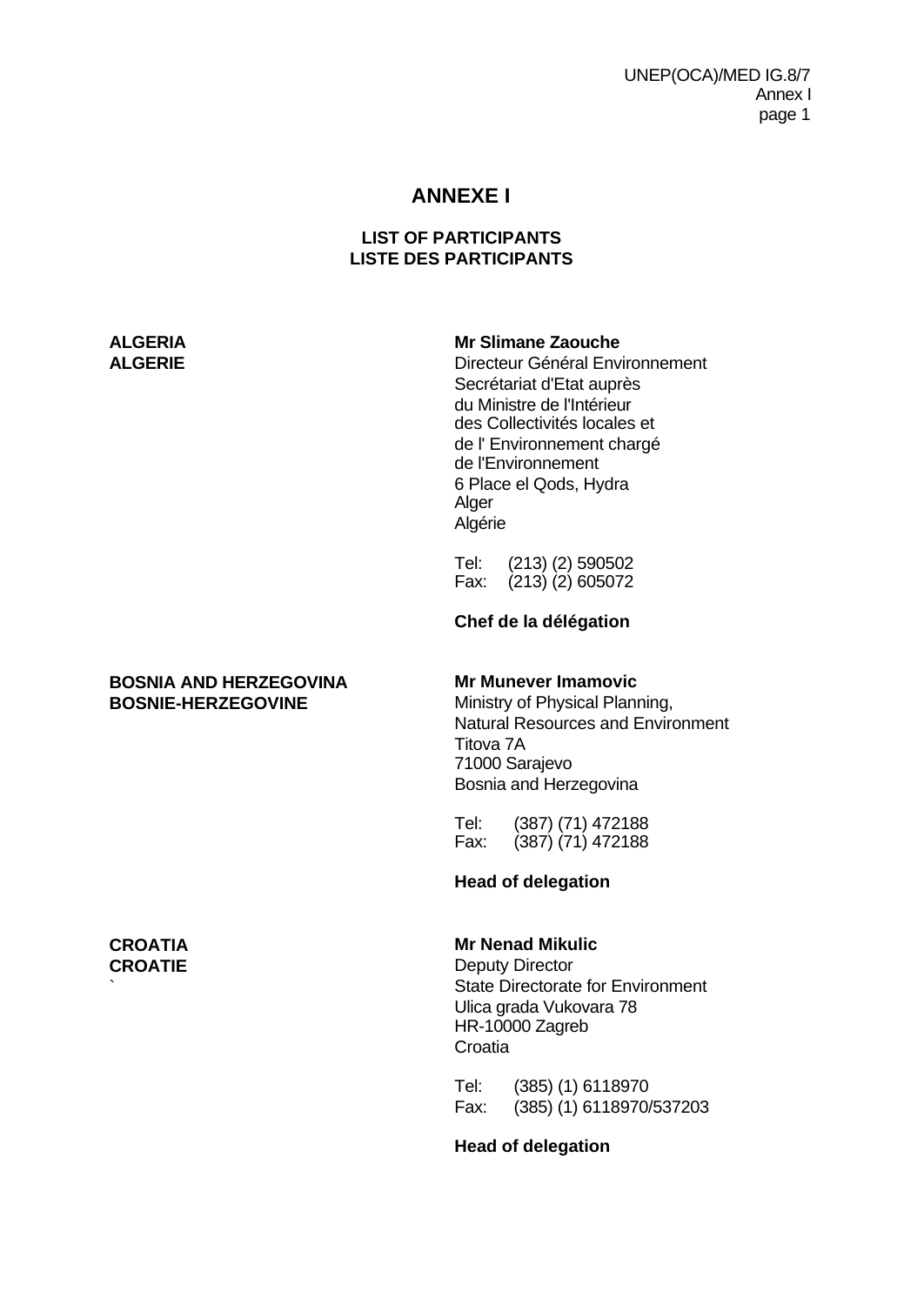UNEP(OCA)/MED IG.8/7 Annex I page 2

#### **Ms Maja Sersic**

Professor of International Law Faculty of Law University of Zagreb Cirilopetodska 4 10000 Zagreb **Croatia** 

Tel: (385) (1) 424333 Fax: (385) (1) 423640

#### **Alternative Head of delegation**

#### **CYPRUS H.E. Mr Costas Petrides**

**CHYPRE** Minister of Agriculture, Natural Resources and Environment Nicosia **Cyprus** 

> Tel: (357) (2) 302245 Fax:  $(357)(2)$  445156 Tlx: 605-4660 MINAGRI CY

#### **Head of delegation**

### **Mr Andreas Demetropoulos**

**Director** Department of Fisheries Ministry of Agriculture, Natural Resources and Environment 13 Aeolou Nicosia **Cyprus** 

Tel: (357) (2) 303279 Fax: (357) (2) 365955 Tlx: 605-4660 MINAGRI CY

#### **Alternative Head of delegation**

#### **Mr Constantinos Eliades**

First Secretary Embassy of the Republic of Cyprus 23 rue Galibée 75116 Paris France

Tel: (33) (1) 47208628 Fax: (33) (1) 40701344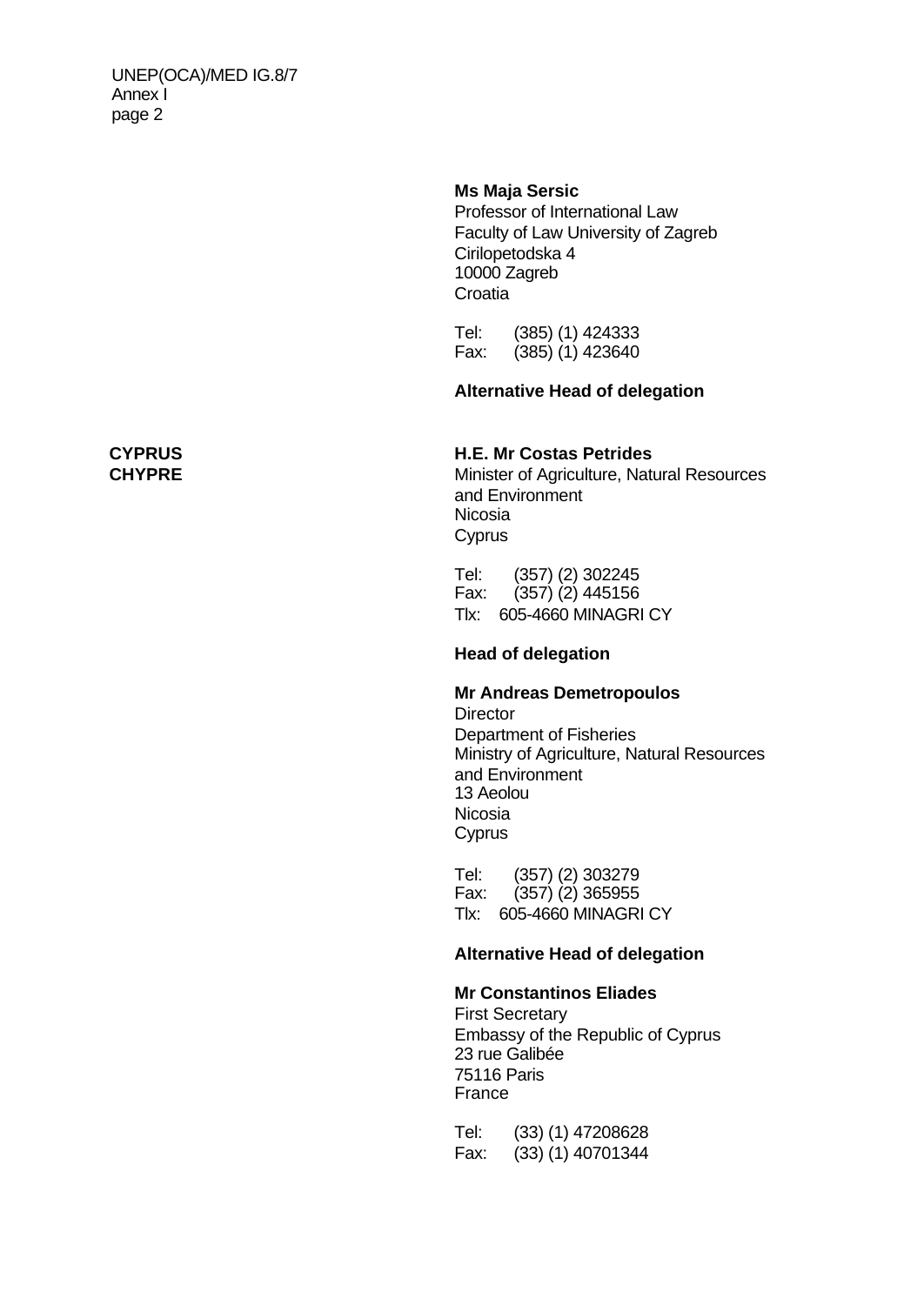### **EGYPT Mr Salah Hafez**

**EGYPTE** Chief Executive Officer Egyptian Environmental Affairs Agency (EEAA) Cabinet of Ministers 17, Teiba Street, El Mohandseen/Dokki Giza, Cairo Egypt

> Tel: (202) 3601191, 3601164 Fax: (202) 3610764, 3498975 Tlx: 93794 WAZRA UN

### **Head of delegation**

#### **Mr Mohamed Abdel-Rahman Fawzi**

Head of Environmental Management Sector Egyptian Environmental Affairs Agency (EEAA) Cabinet of Ministers 17, Teiba Street, El Mohandseen/Dokki Giza, Cairo Egypt

Tel: (202) 361191, 3604364 Fax: (202) 3610764, 3498975 Tlx: 93794 WAZRA UN

#### **Mr ElDeeb Abdel Ghaffar**

Director Department of Environment and Sustainable Development Ministry of Foreign Affairs **Muspira** Cairo Egypt

Tel & Fax: (20) (2) 5747847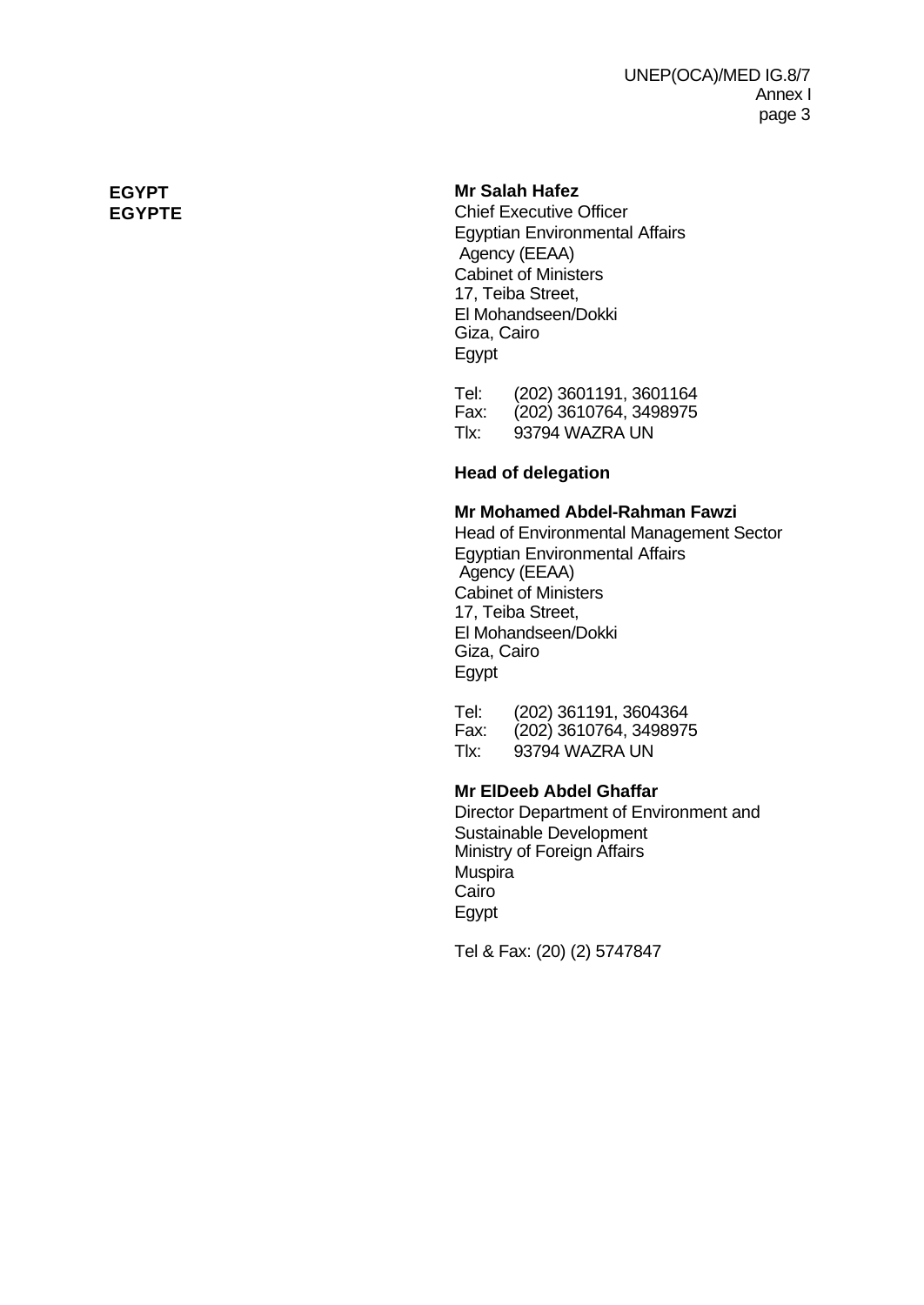#### **EUROPEAN COMMUNITY Mr Fernand Thurmes COMMUNAUTE EUROPEENNE** Directeur

Direction générale de l'environnement, sécurité nucléaire et protection civile Commission Européenne 200 rue de la Loi 1049 Bruxelles **Belgium** 

Tel: (32) (2) 2953730, 2991111 Fax: (32) (2) 2960746 Tlx: COMEU B 21877

### **Chef de la délégation**

### **Mr Tanino Dicorrado**

Administrateur Principal Direction générale de l'environnement, sécurité nucléaire et protection civile Commission Européenne 200 rue de la Loi 1049 Bruxelles Belgium

Tel: (32) (2) 2953730, 2991111<br>Fax: (32) (2) 2960746  $(32)$  $(2)$  2960746 Tlx: COMEU B 21877

# **FRANCE S.E. Mme Corinne Lepage**

**FRANCE** Ministre de l'environnement Ministère de l'environnement 20 Avenue de Ségur 75732 Paris 07 SP France

> Tel: (33) (1) 42191745 Fax: (33) (1) 42191772

**Chef de la délégation**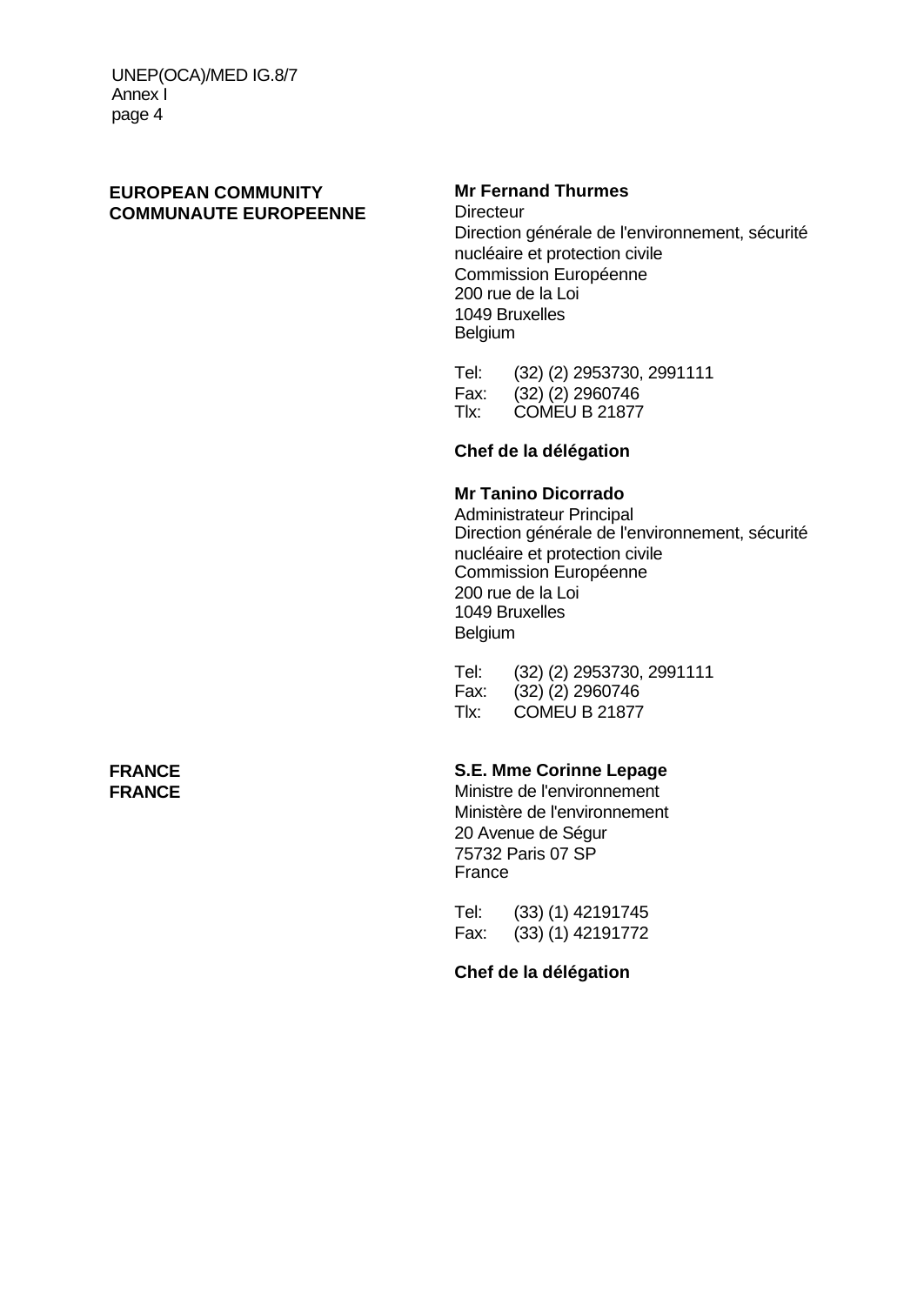#### **Mme Odile Roussel**

Conseiller technique du Ministre de l'Environnement Ministère de l'environnement 20 Avenue de Ségur 75732 Paris 07 SP France

Tel: (33) (1) 42191042 Fax: (33) (1) 42191134

#### **Suppléant du Chef de la délégation**

#### **M. Pierre Roussel**

Directeur Adjoint de l'eau Ministère de l'environnement 20 Avenue de Ségur 75732 Paris 07 SP France

Tel: (33) (1) 42191202 Fax: (33) (1) 42191206

#### **Chef de Délégation par intérim**

#### **M. Jean-Paul Rivaud**

Chargé de Mission Ministère des Affaires étrangères 37 Quai d'Orsay 75007 Paris France

Tel: (33) (1) 43174413 Fax:  $(33)(1)$  43175085

#### **M. Jacques Blanc**

Président de la Région Languedoc-Rousillon Hôtel de Région 201, avenue de la Pompignane 34064 Montpellier Cedex 2 France

Tel: (33) 67 228000 Fax: (33) 67 229405

#### **M. Serge Antoine**

Ministère de l'environnement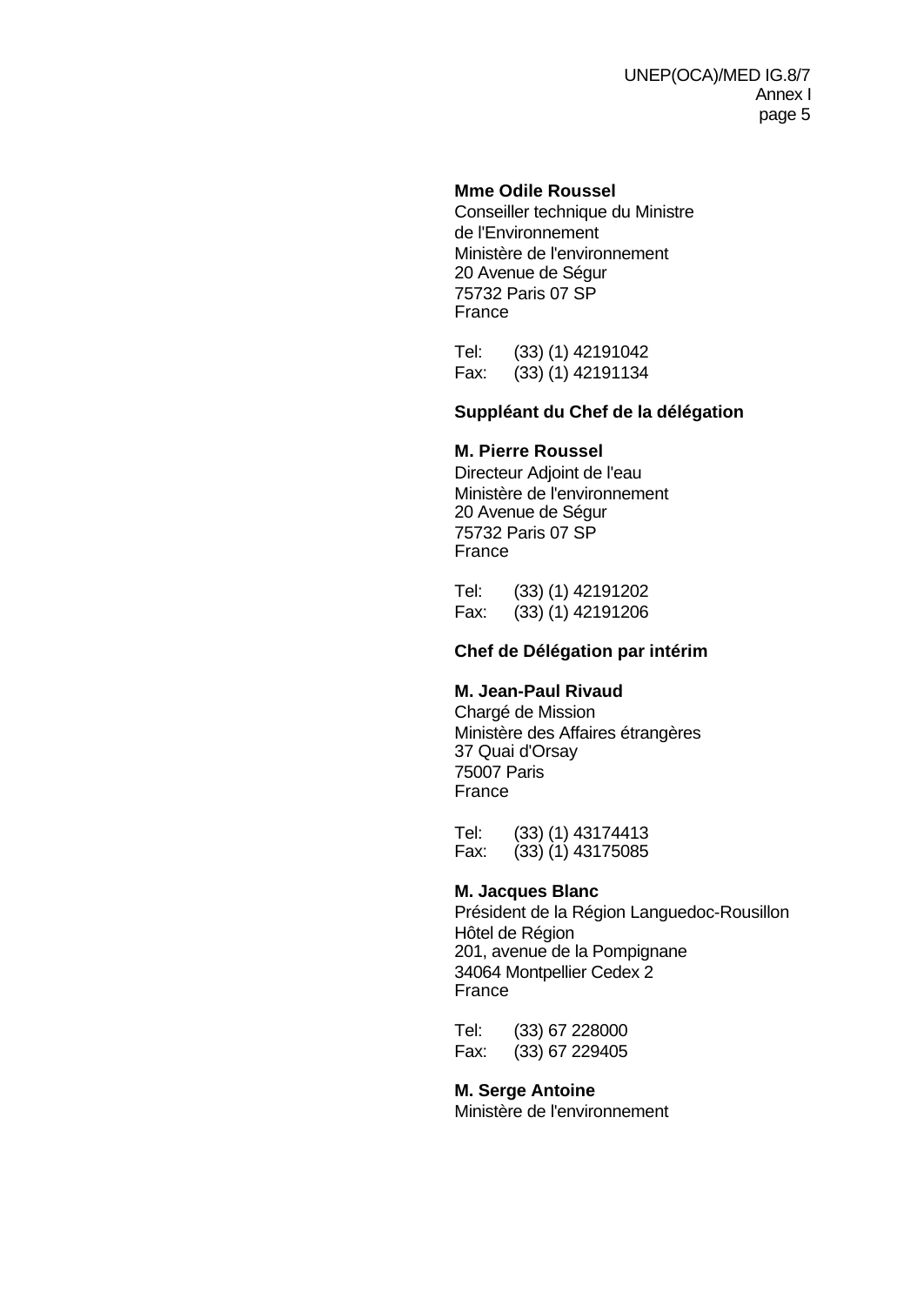UNEP(OCA)/MED IG.8/7 Annex I page 6

#### **M. Gilles David**

Chargé de Mission

Ministère de l'environnement 20 Avenue de Ségur 75732 Paris 07 SP France

Tel: (33) (1) 42191745 Fax: (33) (1) 42191772

#### **M. E. Binet**

Directeur Régional de l'environnement Languedoc Roussillon 420 Avenue Henri II de Montmerency 34000 Montpellier France

Tel: (33) 67154101 Fax: (33) 67154115

#### **M. G. Moulinas**

Directeur régional de l'environnement (DIREN) Provence Alpes-Côte d'azur B.P. 120 Aix-en-Provence France

Tel: (33) 42160350 Fax: (33) 42160373

#### **M. Chirouze**

Agence de l'eau Rhône-Méditerranée-Corse France

Tel: (33) 72394848 Fax: (33) 72712601

#### **M. Letourneux**

Directeur du Conservatoire de l'espace littoral et des rivages lacustres 36, Quai d'Austerlitz 75013 Paris France

Tel: (33) (1) 44068900 Fax: (33) (1) 45836045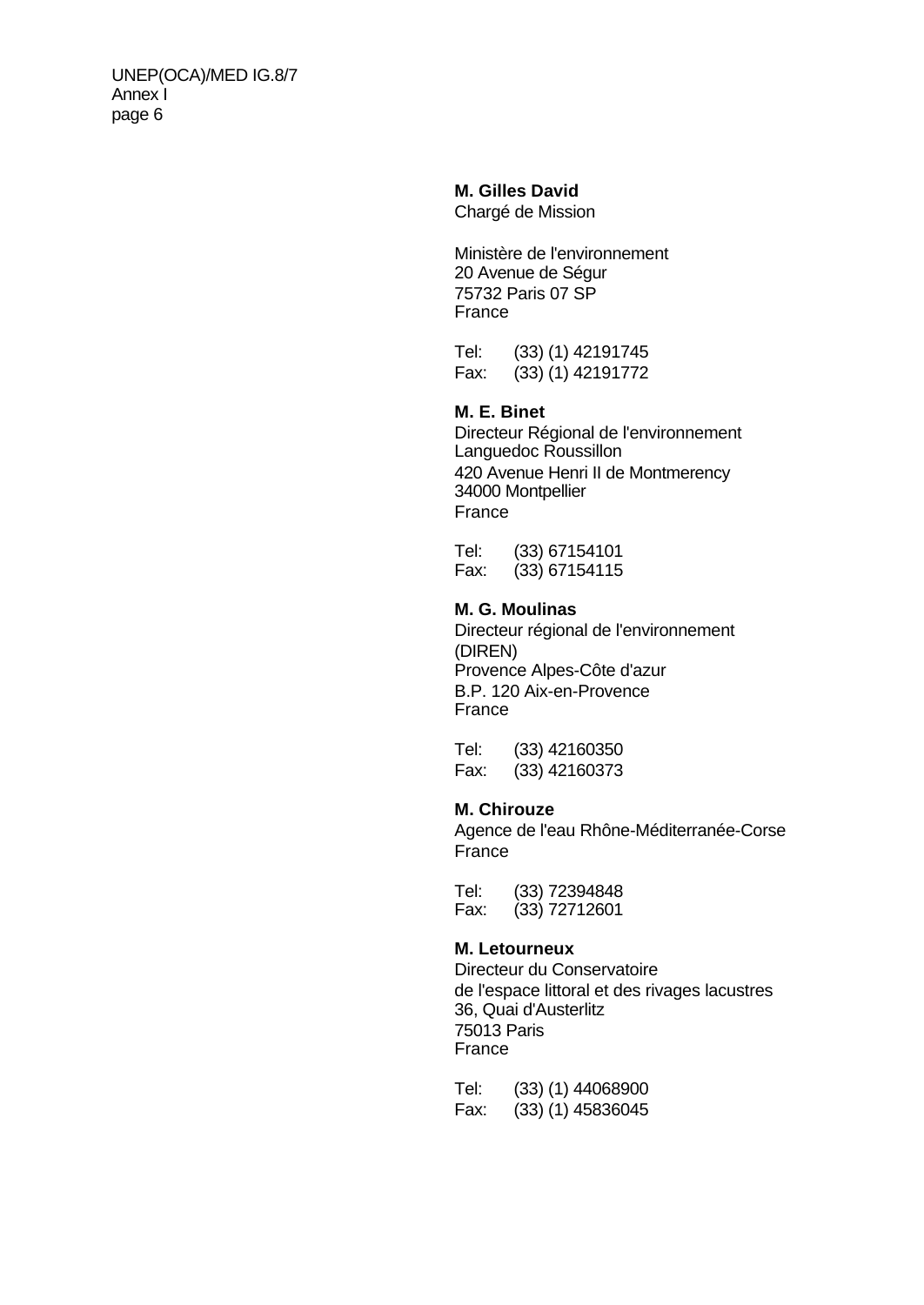#### **M. Bougeant**

Conservatoire de l'espace littoral et des rivages lacustres Chargé de mission Méditerranée 36 Quai d'Austerlitz 75013 Paris France

Tel: (33) (1) 44068900 Fax: (33) (1) 45836045

#### **M. Pascal de Gerus**

Ministère des Affaires Etrangères 37 Quai d'Orsay 75007 Paris France

Tel: (33) (1) 43175137 Fax: (33) (1) 43175085

#### **GREECE Mr Alexandros Lascaratos**

**GRECE** MAP Liaison Officer Department of Applied Physics Laboratory of Meteorology and **Oceanography** 33 Ippocratous Street 106 80 Athens Greece

> Tel: (30) (1) 3613504 Fax: (30) (1) 3608518 Tlx: 223815 UNIV GR

#### **Head of delegation**

#### **Mr Constantinos Cartalis**

Technical Advisor to the Deputy Minister of the Environment,Physical Planning and Public Works Dept. of Applied Physics University of Athens 33 Ippokratous Street 10680 Athens Greece

| Tel: | $(30)$ (1) 3636279, 6447493   |
|------|-------------------------------|
| Fax: | $(30)$ $(1)$ 3605080, 6432589 |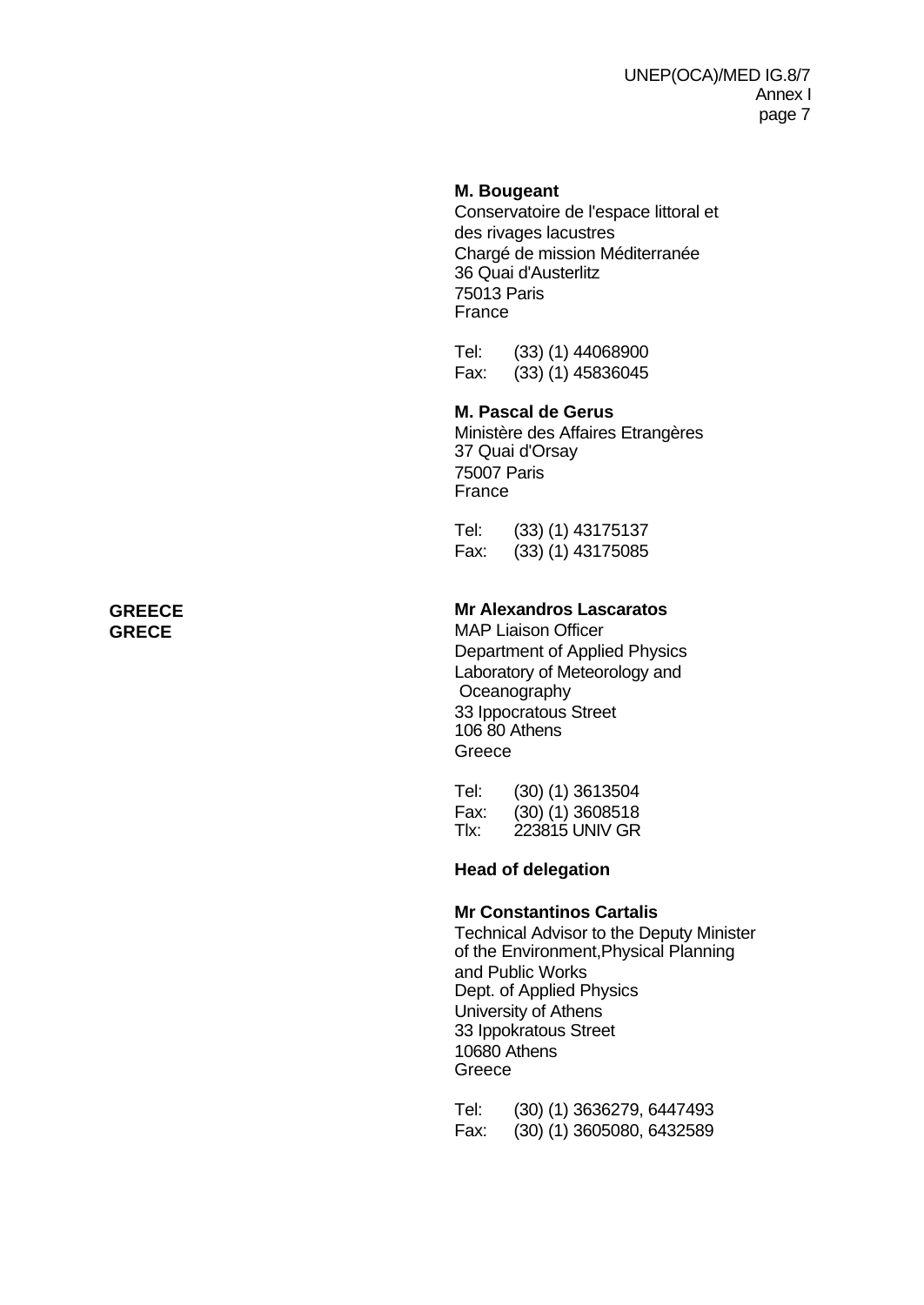UNEP(OCA)/MED IG.8/7 Annex I page 8

#### **Ms Anastasia Lazarou-Bakali**

National Coordinator for MEDPOL Head of Water Section Ministry of the Environment, Physical Planning and Public Works 147 Patission Street 112 51 Athens Greece

Tel: (30) (1) 8650106 Fax: (30) (1) 8647420

#### **Mr Harry Coccossis**

Scientfic Advisor on Coastal Management to the Deputy Minister of the Environment, Physical Planning and Public Works University of the Aegean 17 Karantoni Street 81100 Mytilini Greece

| Tel: | $(30)$ $(251)$ 21286, 6447495 |
|------|-------------------------------|
| Fax: | $(30)$ $(251)$ 23783, 6447495 |

#### **Ms Anneta Mantziafou**

University of Athens Department of Applied Physics Laboratory of Meteorology and Oceanography 11 Tilemahou Street 114 72 Athens **Greece** 

Tel: (30) (1) 3613504 Fax: (30) (1) 3608518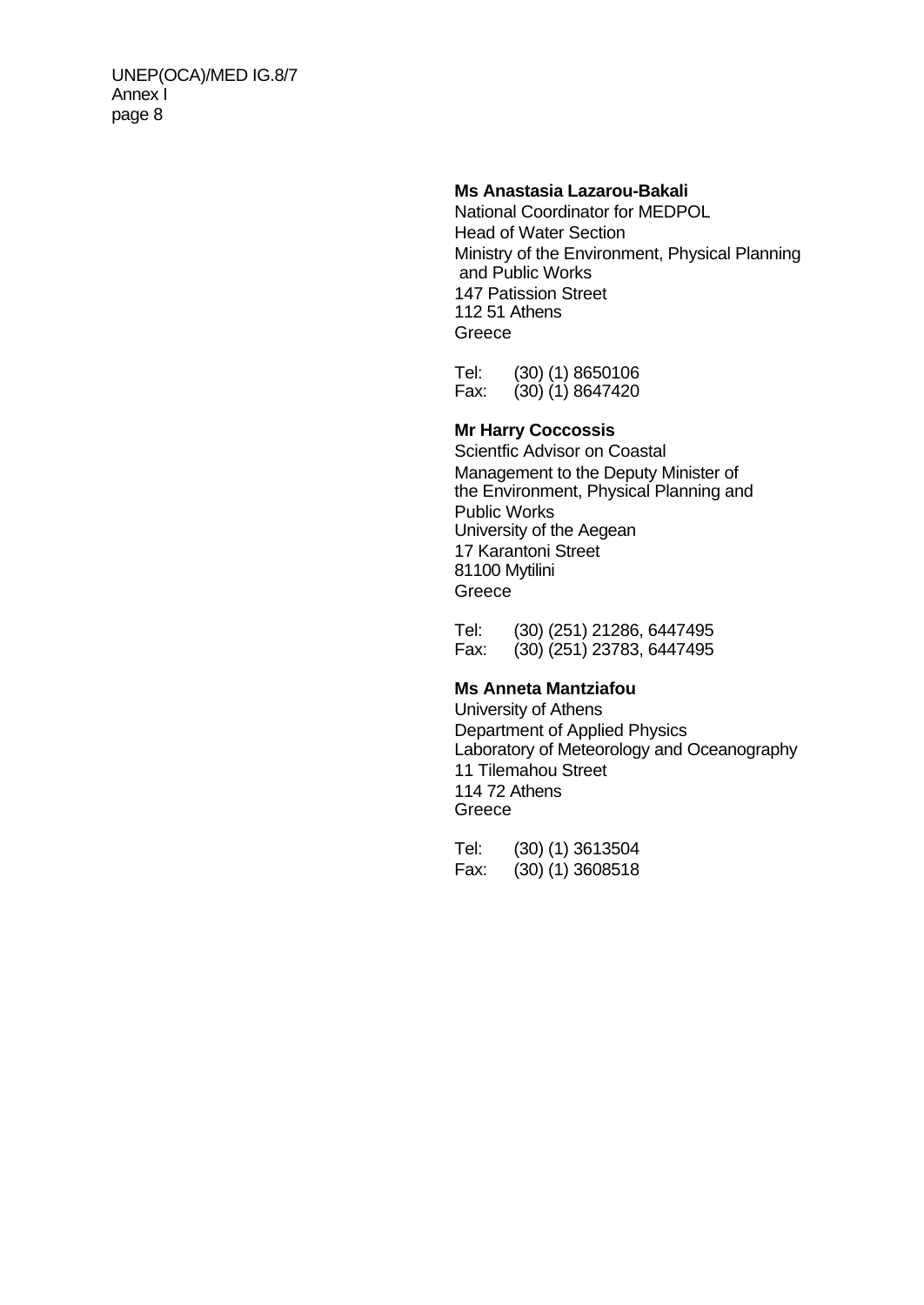| <b>ISRAEL</b><br><b>ISRAEL</b> | <b>Mr Dror Amir</b><br>Director<br>Division of International Relations<br>and Special Projects<br>Ministry of the Environment<br>P.O. Box 34033<br>5 Kanfei Nesharim Street<br>95464 Jerusalem<br><b>Israel</b> |
|--------------------------------|-----------------------------------------------------------------------------------------------------------------------------------------------------------------------------------------------------------------|
|                                | Tel:<br>(972) (2) 6553850, 6553851<br>$(972)$ $(2)$ 6553853<br>Fax:                                                                                                                                             |
|                                | <b>Head of delegation</b>                                                                                                                                                                                       |
| <b>ITALY</b><br><b>ITALIE</b>  | <b>Mr Ferruccio Marri-Caciotti</b><br><b>Head of Environment Office</b><br>Directorate General of Economic Affairs<br>Ministry of Foreign Affairs<br>1 Piazzale della Farnesina<br>00194 Rome<br>Italy          |
|                                | Tel: (39) (6) 3236352, 393253<br>Fax: (39) (6) 3222851<br>Tlx: 43-612409 MEENG I                                                                                                                                |
|                                | <b>Head of delegation</b>                                                                                                                                                                                       |
|                                | <b>Mr Giovanni Guerrieri</b><br><b>ENEA Expert</b><br>Ministry of Environment<br>Department of Water, Waste, Soil<br>33 Via Ferratella in Laterano<br>00184 Rome<br>Italy                                       |
|                                | Tel:<br>(39) (6) 70362219<br>Fax:<br>$(39)$ $(6)$ 77257012<br>Eml: guerrieri@flashnet.it                                                                                                                        |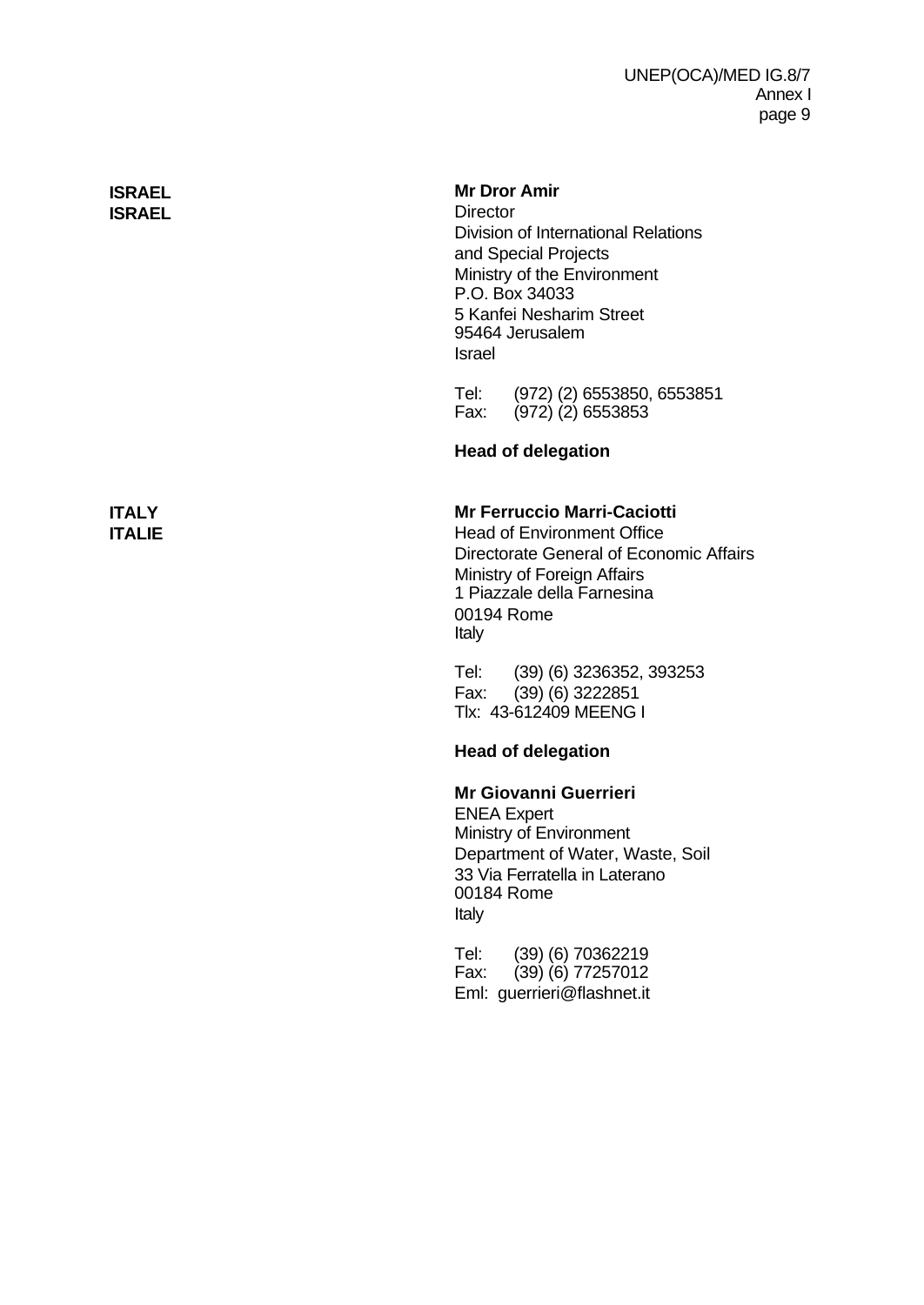UNEP(OCA)/MED IG.8/7 Annex I page 10

#### **Mr Francesco Valentini**

Ispettorato Difesa Mare Ministry of Environment 33 Via Ferratella in Laterano 00184 Rome Italy

Tel: (39) (6) 70362219<br>Fax: (39) (6) 77257012  $(39)(6)$  77257012

#### **Mr Giovanni Moschetta**

Presidency of the Council of the Ministers

Via Giardino Theodoli Rome Italy

Tel: (39) (6) 6798741 Fax: (39) (6) 6790130

#### **LEBANON M. Tony Braïdy**

**LIBAN** Consulat Général du Liban à Marseille 424 rue Paradis 13008 Marseille France

Tel: (33) (91) 715060

#### **MALTA H.E. Mr Stanley Zammit**

**MALTA** Parliamentary Secretary for the Environment Ministry for the Environment Floriana CMR 02 Malta

> Tel: (356) 247538 Fax: (356) 243759

**Head of delegation**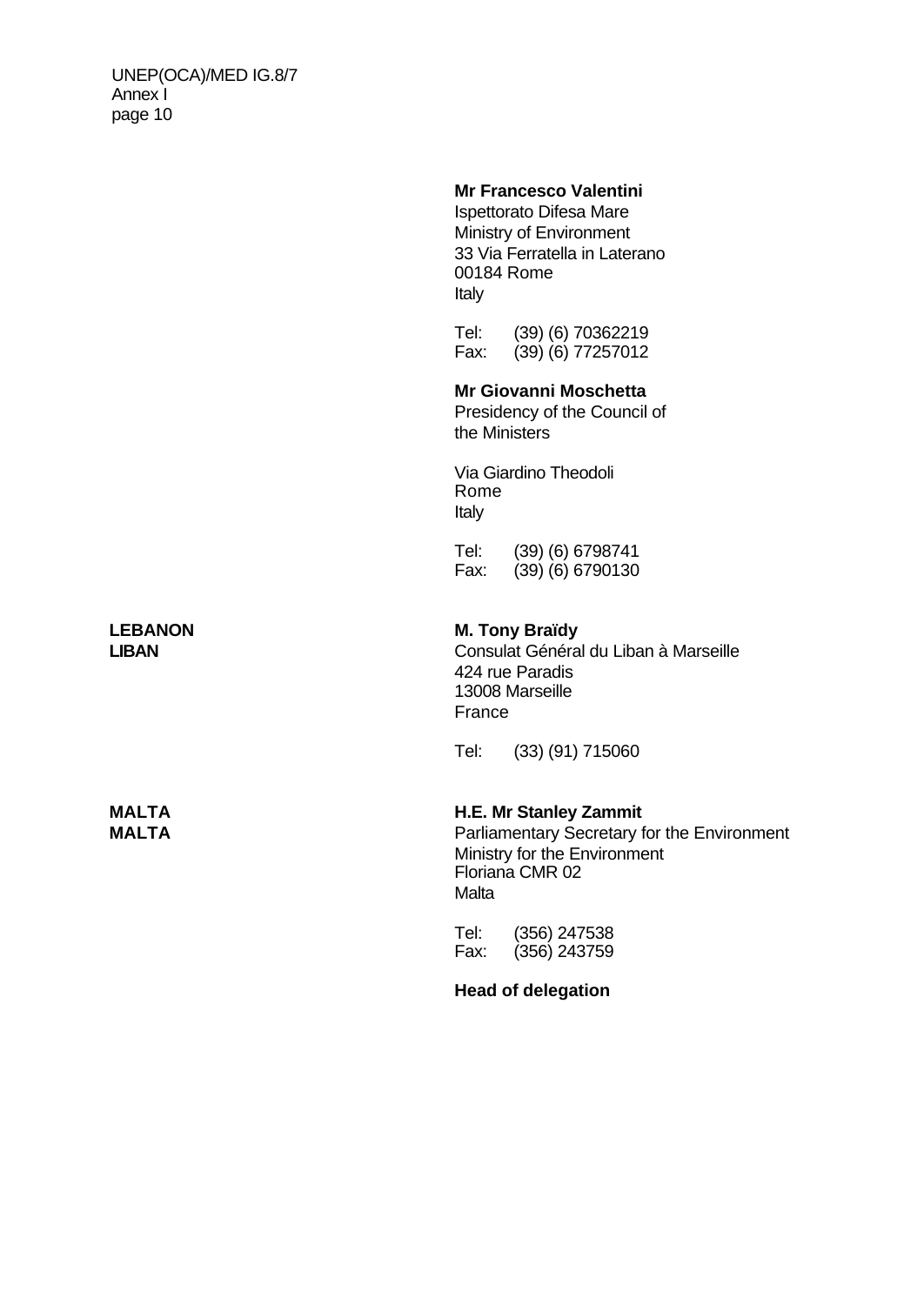#### **Mr Lawrence Micallef**

Chief Environment Officer Ministry of the Environment Starkey Annexe Vittoriosa **Malta** 

Tel: (356) 678034, 676395<br>Fax: (356) 660108  $(356)$  660108

#### **Mr Anthony Borg**

**Counsellor** Ministry of Foreign Affairs Palazzo Parisio Merchants Street Valletta **Malta** 

Tel: (356) 245731 Fax: (356) 237822 Tlx: 406-1497 MINFA MW Cbl: EXTERNAL MALTA

#### **Mr Louis Vella**

**Director** Environment Protection Dept. Floriana **Malta** 

Tel: (356) 232022 Fax: (356) 241378

#### **Mr Louis Cassar**

Executive Coordinator International Environment Institute Old University Building St. Paul Street Valletta **Malta** 

Tel: (356) 240741/224067 Fax: (356) 230551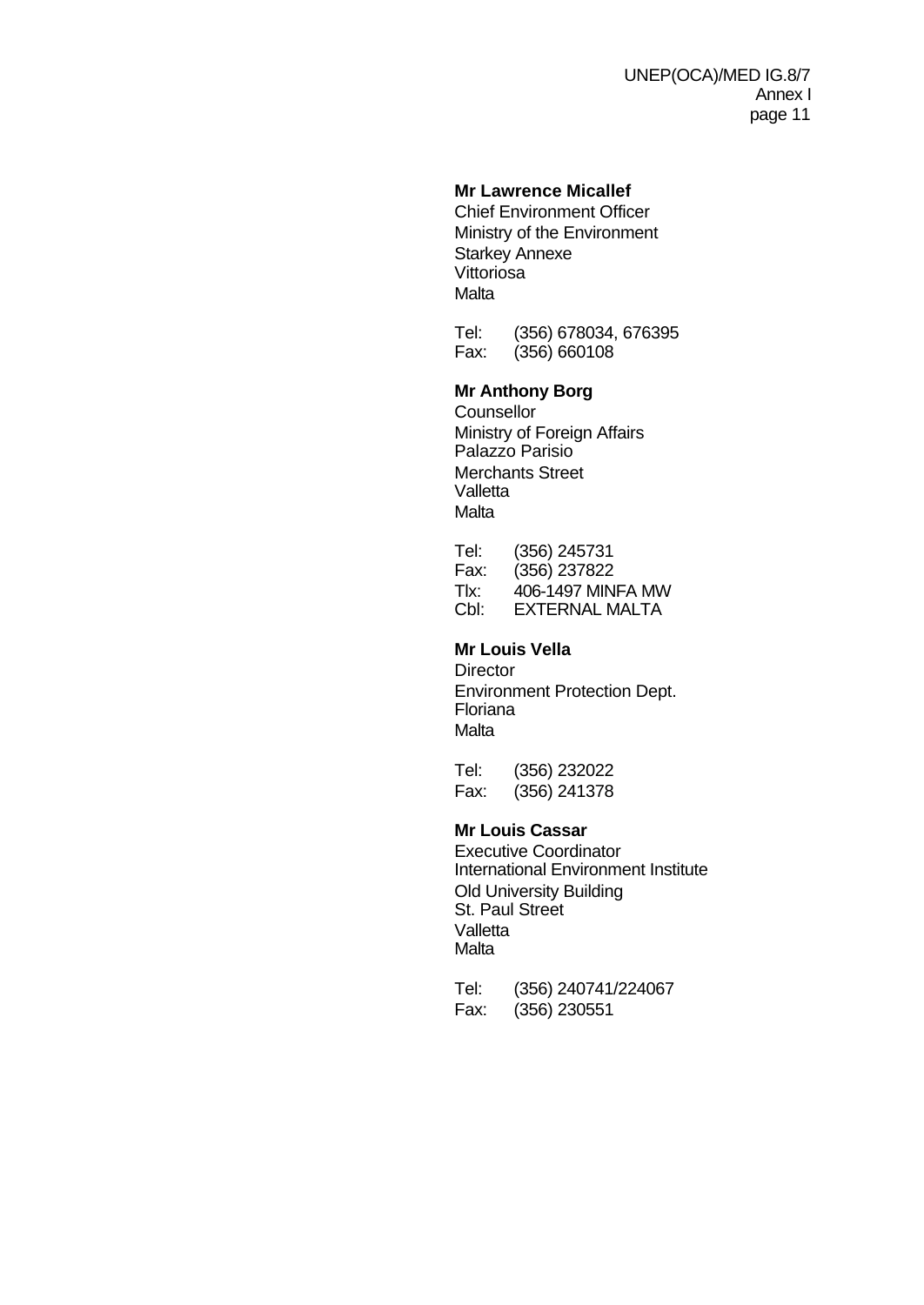UNEP(OCA)/MED IG.8/7 Annex I page 12

### **MONACO S.E. M. J. Pastorelli**

**MONACO** Ministre Plénipotentiaire Le Delégué permanent auprès Organismes Internationaux Ministère d'Etat - Relations extérieures 16, boulevard de Suisse MC 98030 Monaco Cedex Principauté de Monaco

### **Chef de la délégation**

Tel: (377) 93303371<br>Fax: (377) 93302474 Fax: (377) 93302474

#### **Mr Patrick Van Klaveren**

Chef du service de l'environnement Département des travaux publics et Afaires Sociales

# **Mme Marie-Christine Van Klaveren**

Chef Division Service Environnement

3 avenue de Fontvieille MC-98000 Monaco Principauté de Monaco

Tel: (377) 93158963 Fax: (377) 92052891 Eml: VanKlave@hermes.unice.fr

# **MOROCCO S.E. M. Nourdine Benomar Alami**

**MAROC** Ministre de l'environnement Ministère de l'environnement 36 avenue des Héros Rabat Maroc

| Tel: | (212) (7) 777697, 777668 |
|------|--------------------------|
| Fax: | (212) (7) 777256, 777697 |

### **Chef de la délégation**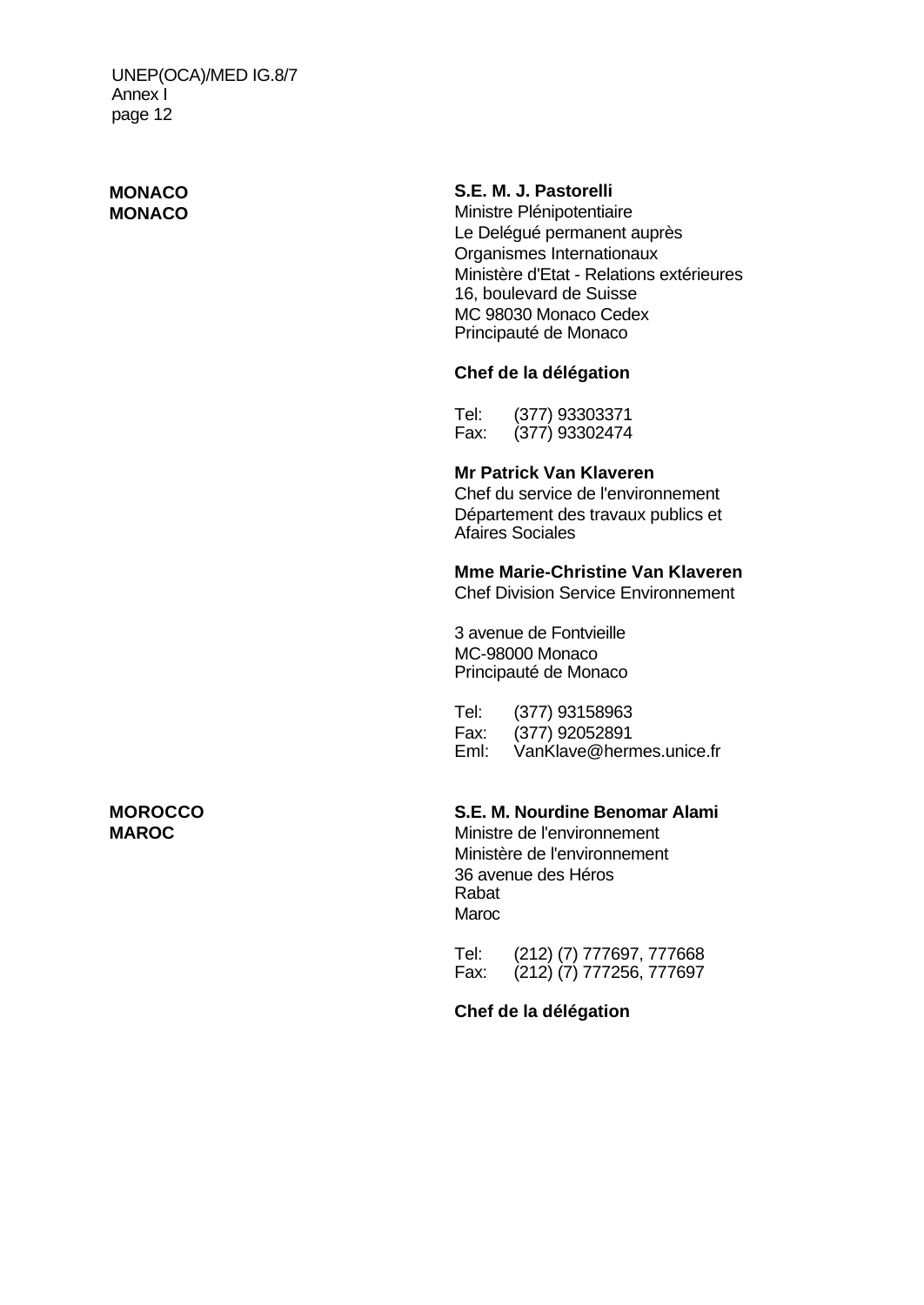#### **Mme Bani Layachi**

Directeur de l'observation, des études et de la coordination Ministère de l'environnement 36 avenue des Héros Rabat Maroc

Tel: (212) (7) 772671 Fax: (212) (7) 777256, 777697

#### **M. Tahar Tahry**

Chef de Cabinet Ministère de l'environnement 36 avenue des Héros Rabat Maroc

Tel: (212) (7) 770885 Fax: (212) (7) 777697

### **SLOVENIA Mr Janez Kokol**

**SLOVENIE** Consultant of Government Ministry for Environmental and Physical **Planning** 1b Vojkova 1000 Ljubljana Slovenia

> Tel: (386) (61) 1784425 Fax: (386) (61) 1784612

### **Head of delegation**

#### **SPAIN Ms Amparo Rambla**

**ESPAGNE** Subdirectora General Adj. Politicas della Biosfera Pº de la Castellana 67 Ministerio de Medio Ambiente 28071 Madrid Spain

> Tel: (34) (1) 5977585 Fax: (34) (1) 5978513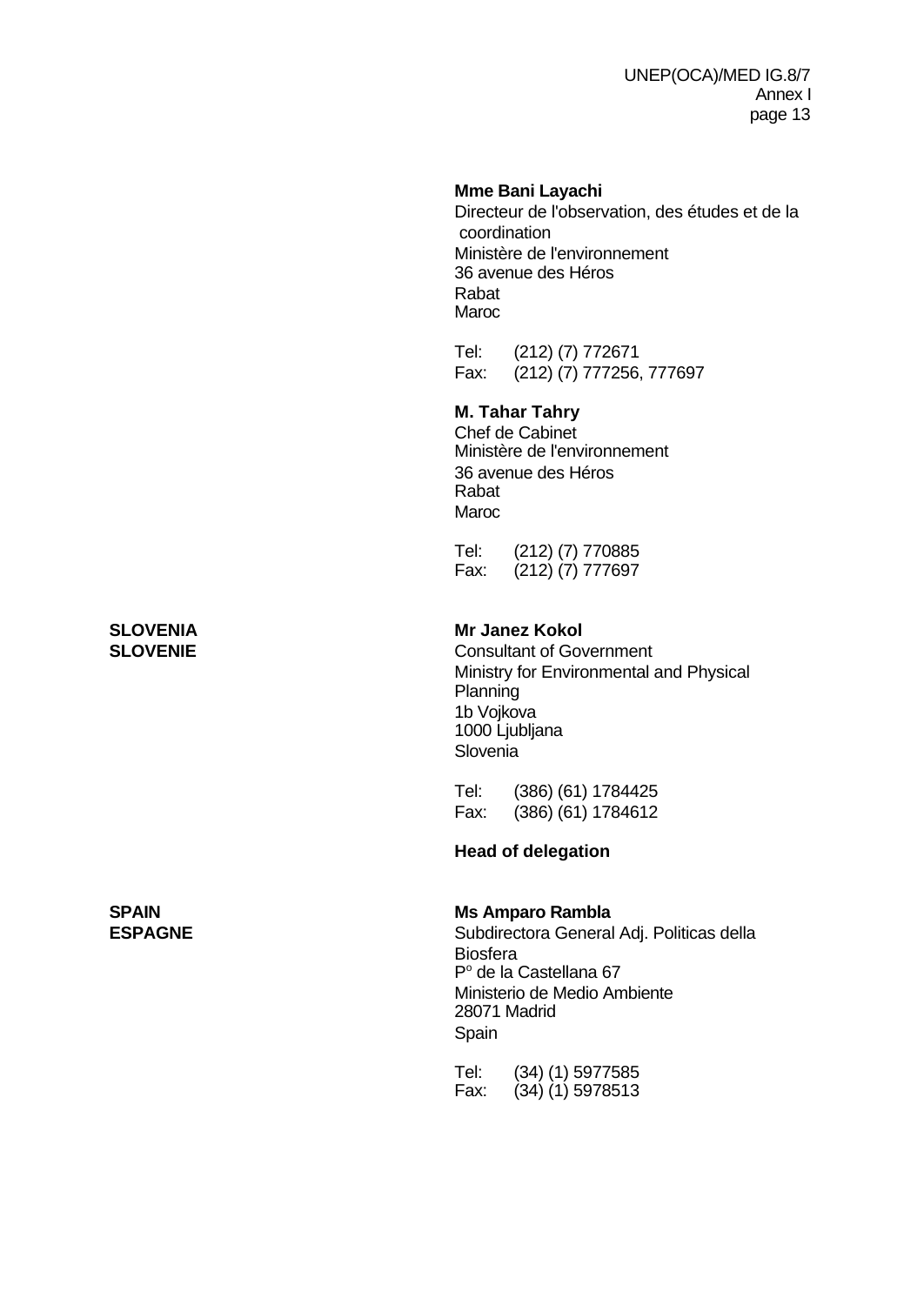#### **TUNISIA M. Touhami Hamrouni**

**TUNISIE** Président Directeur Général Agence Nationale de Protection de l'environnement (ANPE) Centre Urbain Nord Bâtiment I.C.F. B.P. 52 2080 Ariana - Tunis Tunisie

> Tel: (216) (1) 704000 Fax: (216) (1) 708230

### **Chef de la delegation**

### **M. Mohamed Adel Hentati**

**Directeur** Ministère de l'environnement et de l'aménagement du territoire Centre Urbain Nord - Bâtiment I.C.F B.P 52 2080 Ariana - Tunis Tunisie

Tel: (216) (1) 704000 Fax: (216) (1) 708230

### **Mme Amel Benzarti**

Chargée de mission Cabinet du Ministre Directeur Coopération Internationale Ministère de l'environnement et de l'aménagement du territoire Centre Urbain Nord - Bâtiment I.C.F B.P 52 2080 Ariana - Tunis Tunisie

Tel: (216) (1) 702779 Fax: (216) (1) 702431

### **TURKEY Mr Murat Sungur Bursa**

**TURQUIE** Deputy Undersecretary Ministry of the Environment Eskisehir Yolu 8 Km 06100 Ankara **Turkey** 

> Tel: (90) (312) 2851607 Fax: (90) (312) 2853739

### **Head of delegation**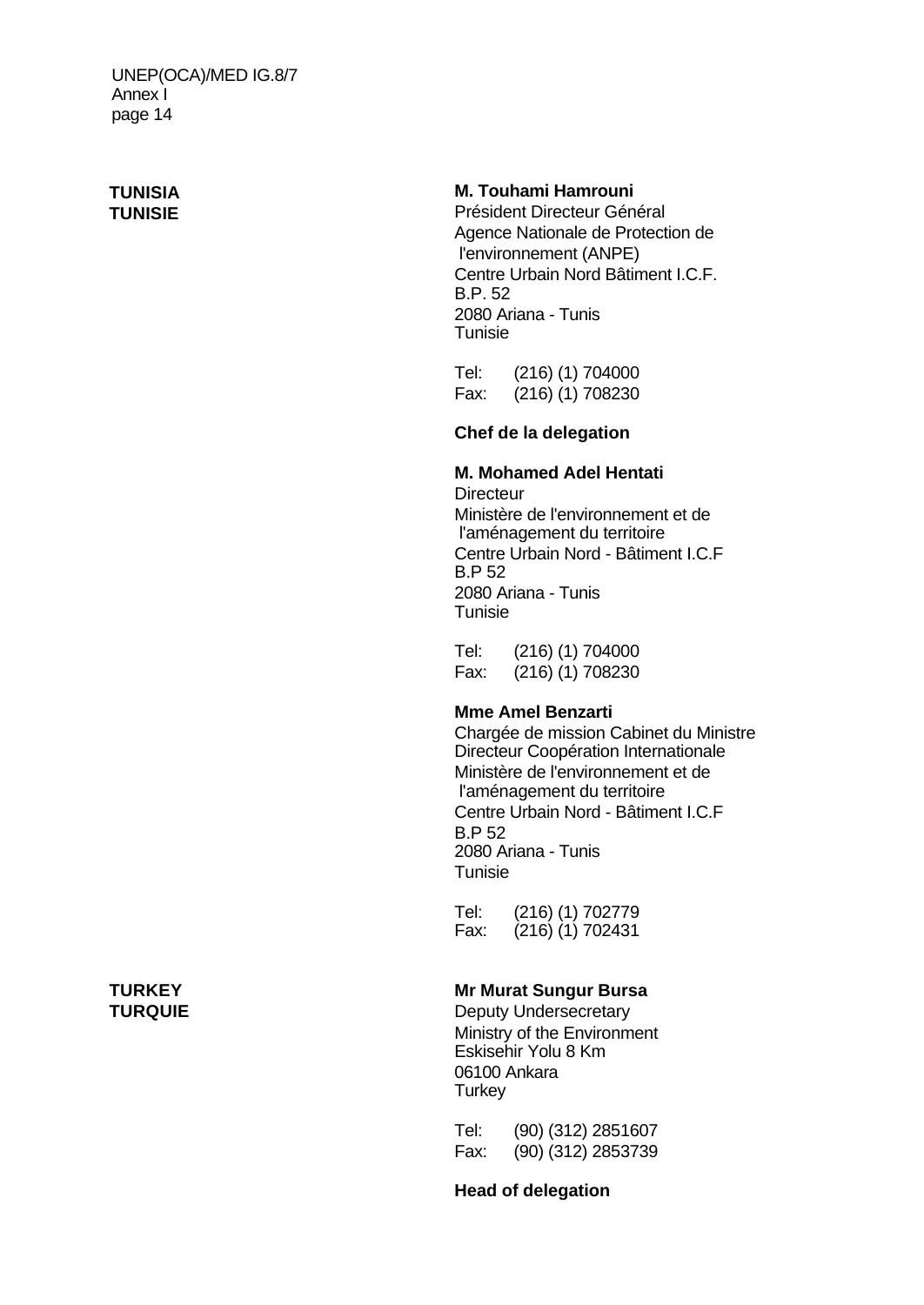#### **Ms Nesrin Algan**

Head Foreign Relations Department Ministry of Environment Eskisehir Yolu 8 KM 06100 Ankara **Turkey** 

Tel: (90) (312) 2851705 Fax: (90) (312) 2853739 Eml: cbdi-d@servis.net.tr

#### **Ms Gülº en Kugu**

**Biologist** Foreign Relations Department Ministry of Environment Eskisehir Yolu 8 KM 06100 Ankara **Turkey** 

Tel: (90) (312) 2851705 Fax: (90) (312) 2853739 Eml: cbdi-d@servis.net.tr

#### **UNITED NATIONS BODIES AND SECRETARIAT UNITS SECRETARIAT DES NATIONS UNIES**

UNITED NATIONS ENVIRONMENT **Ms Elizabeth Dowdeswell** PROGRAMME (UNEP) Executive Director POUR L'ENVIRONNEMENT (PNUE)

PROGRAMME DES NATIONS UNIES<br>
POUR L'ENVIRONNEMENT (PNUF) PO Box 30552 Nairobi Kenya

| Tel:    | $(254)$ $(2)$ 623633    |
|---------|-------------------------|
| Fax:    | (254) (2) 622788/622798 |
| $T$ $x$ | <b>25164 UNEPRS</b>     |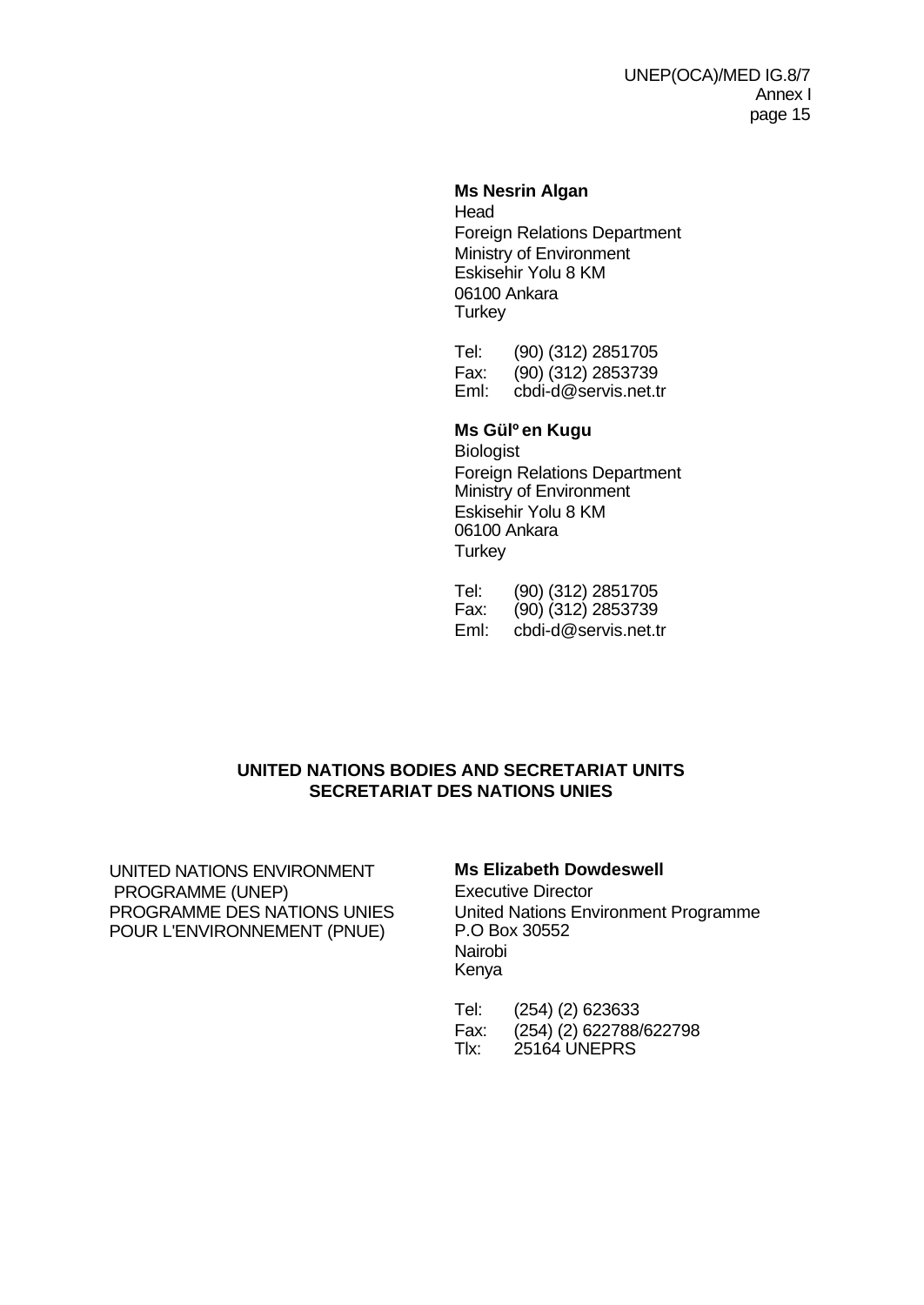#### **Ms Terttu Melvasalo**

**Director** Water Branch United Nations Environment Programme P.O Box 30552 Nairobi Kenya

Tel: (254) (2) 622034 Fax: (254) (2) 622788/622798 Tlx: 25164 UNEPRS Eml: terttu.melvasalo@unep.no

UNITED NATIONS ENVIRONMENT **Ms Jaqueline Aloisi de Larderel** PROGRAMME/INDUSTRY AND Director ENVIRONMENT UNEP/Industry and Environment PROGRAMME DES NATIONS UNIES Tour Mirabeau, 39-43 POUR L'ENVIRONNEMENT/INDUSTRIE Quai André Citroën ET ENVIRONNEMENT 75739 Paris

COORDINATING UNIT FOR THE **Mr Lucien Chabason** MEDITERRANEAN ACTION PLAN Coordinator UNITE DE COORDINATION DU PLAN D'ACTION POUR LA MEDITERRANEE **Mr Ljubomir Jeftic**

# France

Tel: (33) (1) 44371450 Fax: (33) (1) 44371474

Deputy Coordinator

### **Mr Ibrahim Dharat**

Senior Programme Officer

**Mr Francesco-Saverio Civili** First Officer

### **Mr Adnan Aksel** Computer Operations Officer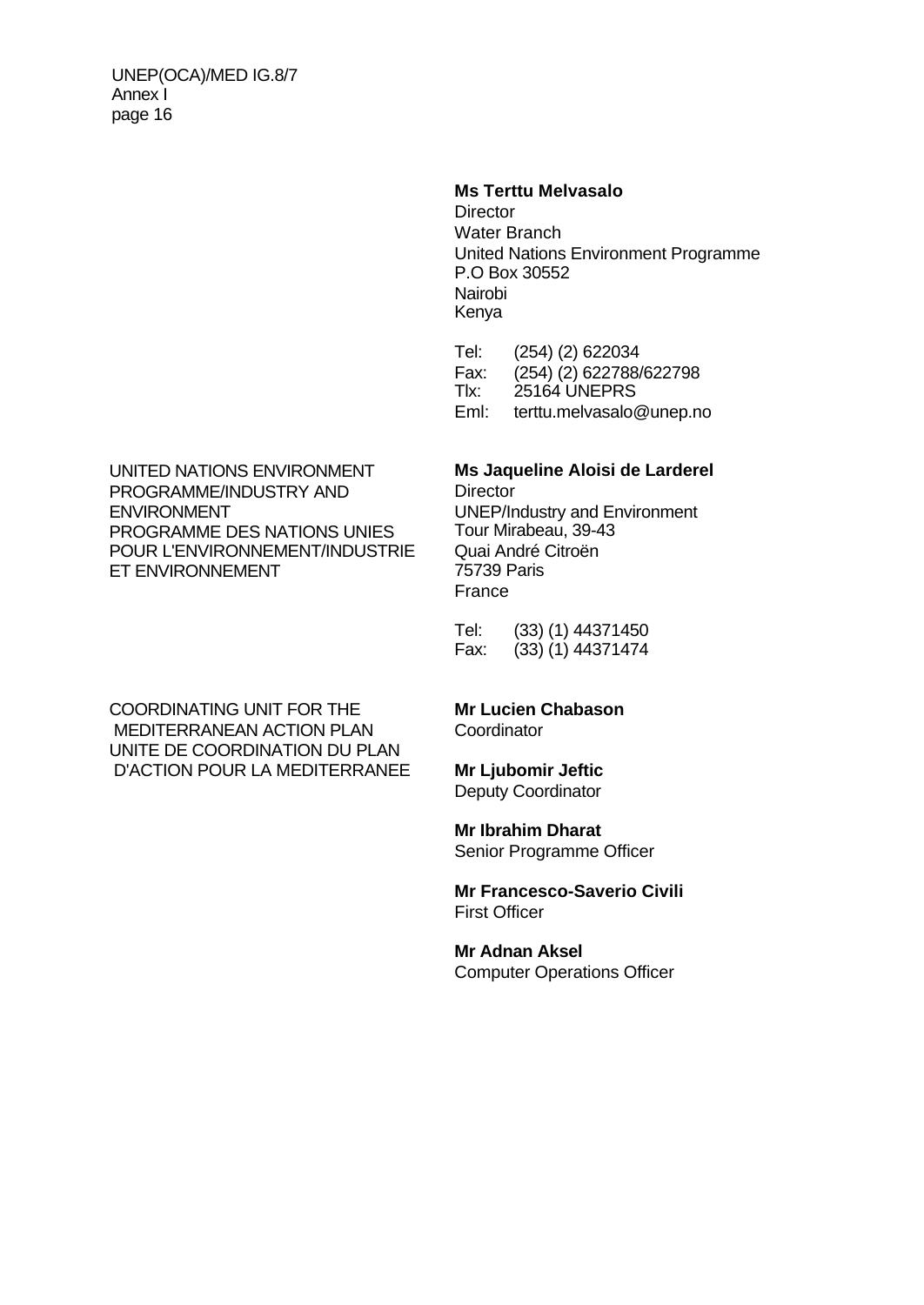### **Mr Christian Marx**

Fund/Administrative Officer

Coordinating Unit for the Mediterranean Action Plan P.O. Box 18019 48 Vassileos Konstantinou Avenue 116 10 Athens **Greece** 

Tel: (30) (1) 7253190-5

- Fax: (30) (1) 7253196-7
- Tlx: 601-222564 222611 MEDU GR
- Eml: unepmedu@compulink.gr meduunep@compulink.gr

### **REPRESENTATIVES OF UNITED NATIONS SPECIALIZED AGENCIES AND OTHER INTERGOVERNMENTAL ORGANIZATIONS REPRESENTANTS DES INSTITUTIONS SPECIALISEES DES NATIONS UNIES ET AUTRES ORGANISATIONS INTERGOUVERNEMENTALES**

FOOD AND AGRICULTURE **Mr Gabriel P. Gabrielides** ORGANIZATION OF THE UNITED Senior Fishery Officer NATIONS (FAO) FAO Project Office ORGANISATION DES NATIONS UNIES Coordinating Unit for the Mediterranean<br>POUR L'ALIMENTATION ET Action Plan POUR L'ALIMENTATION ET L'AGRICULTURE P.O. Box 18019

48 Vassileos Konstantinou Avenue 116 10 Athens Greece

Tel: (30) (1) 7253190-5<br>Fax: (30) (1) 7253196-7  $(30)$  $(1)$  7253196-7 Tlx: 601-222564 - 222611 MEDU GR Eml: faomedu@compulink.gr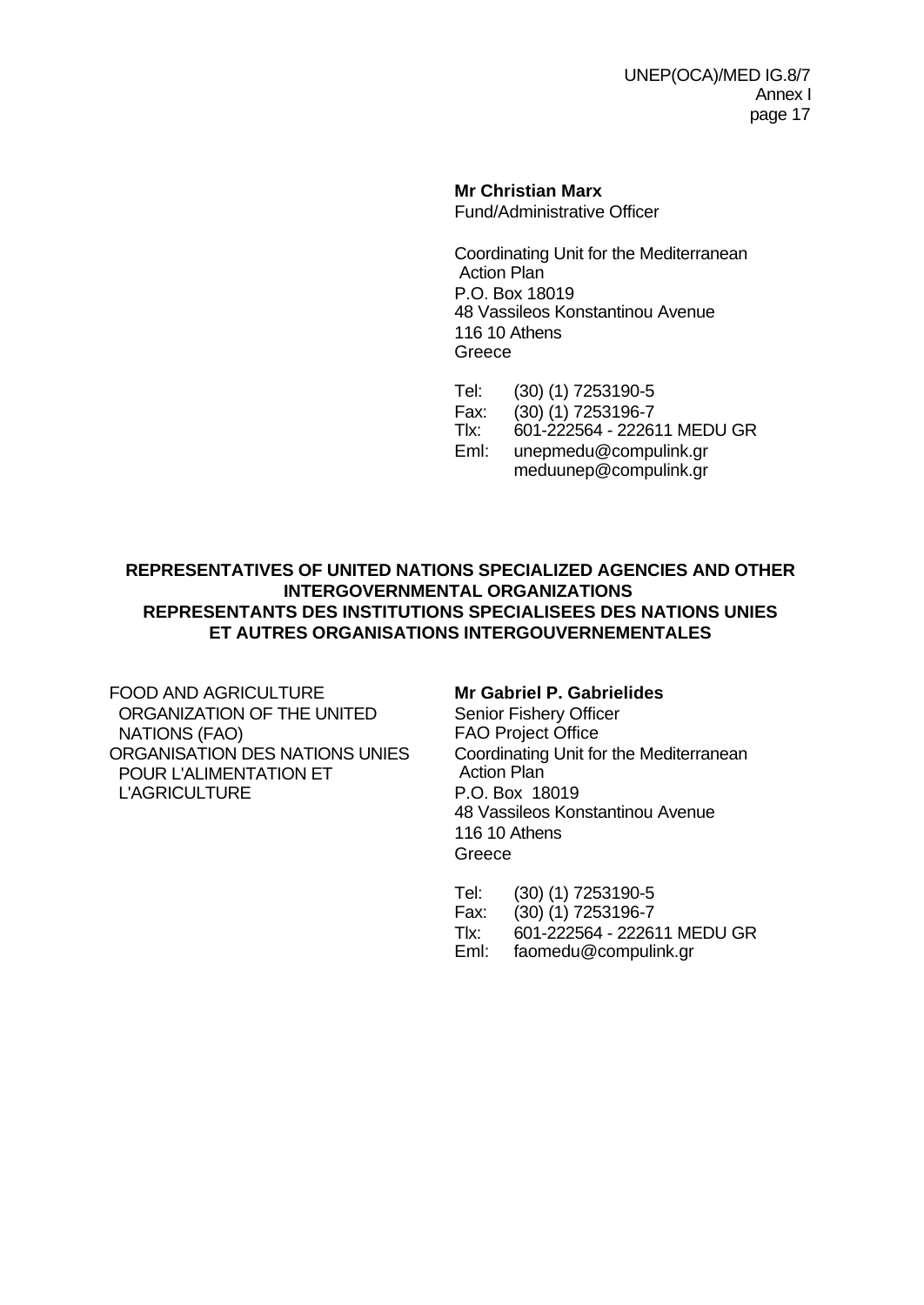WORLD HEALTH ORGANIZATION **Mr Bent Fenger** (WHO) 2008 Acting Director ORGANISATION MONDIALE DE LA Environment and Health SANTE (OMS) World Health Organization

Regional Office for Europe 8 Scherfigsvej DK-2100 Copenhagen Denmark

Tel: (45) 39171717 Fax: (45) 39171818 Tlx: 12000 Eml: postmaster@who.dk

### **Mr George Kamizoulis**

Senior Scientist WHO/EURO Project Office Coordinating Unit for the Mediterranean Action Plan P.O. Box 18019 48 Vassileos Konstantinou Avenue 116 10 Athens Greece

Tel: (30) (1) 7253190-5 Fax: (30) (1) 7253196-7 Tlx: 601-222564 - 222611 MEDU GR Eml: whomed@compulink.gr

INTERGOVERNMENTAL **Mr Alexandros Boussoulengas** OCEANOGRAPHIC COMMISSION OF Environmental Consultant UNESCO (IOC) IOC/UNESCO COMMISSION OCEANOGRAPHIQUE 7 place de Fontenoy INTERGOUVERNEMENTALE DE 75700 Paris L'UNESCO (COI) France

Tel: (30) (1) 9954299 Fax: (30) (1) 9954299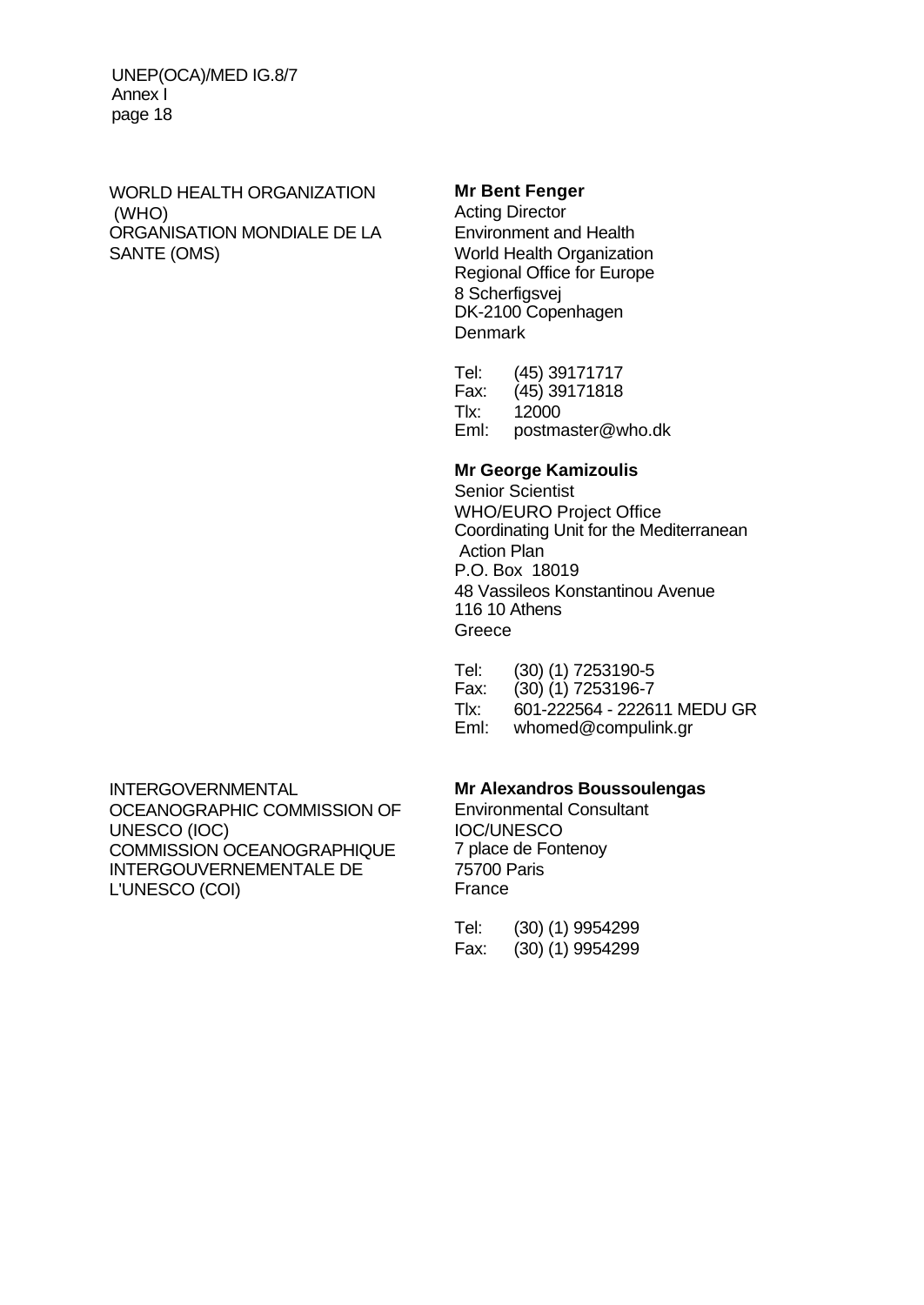WORLD METEOROLOGICAL **Mr Alexander Soudine** ORGANIZATION (WMO) Senior Scientific Officer ORGANISATION METEOROLGIQUE Environment Division MONDIALE (OMM) World Meteorological Organization

Research and Development Programme 41 avenue Giuseppe Motta P.O. Box 2300 1211 Geneva 2 **Switzerland** 

| Tel: | (41) (22) 7308420 |
|------|-------------------|
| Fax: | (41) (22) 7400984 |
| TIX: | 414199 OMM CH     |

### INTERNATIONAL MARITIME **Mr Roger Jones** ORGANIZATION (IMO) Director ORGANISATION MARITIME **Administration Division**

### INTERNATIONAL ATOMIC ENERGY **Ms Milena Horvat** AGENCY (IAEA-MEL) Head L'ENERGIE ATOMIQUE **ILLET EN EUROPE EN L'ENERGIE ATOMIQUE** (AIEA-LEMM) 19 avenue des Castellans

INTERNATIONALE (OMI) International Maritime Organization 4 Albert Embankment London SE1 7SR United Kingdom

| Tel: | (441) (71) 7357611/5873133 |
|------|----------------------------|
| Fax: | $(441)$ $(71)$ 5873210     |

AGENCE INTERNATIONALE DE Marine Environment Studies Laboratory MC-98000 Monaco Principauté de Monaco

| Tel: | (377) 92052222  |
|------|-----------------|
| Fax: | (377) 92057744  |
| Eml: | horvat@unice.fr |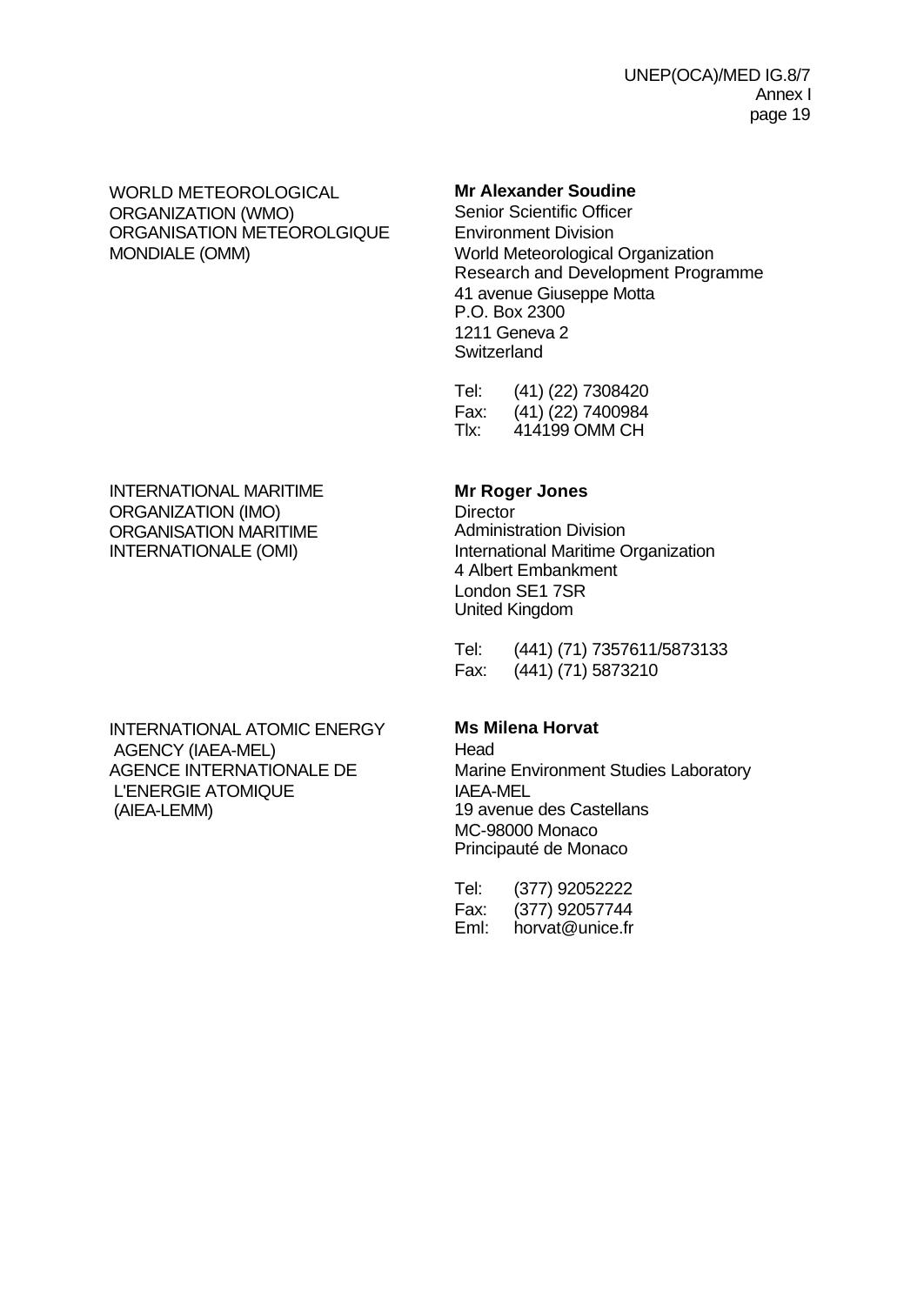ORGANIZATION OF AFRICAN UNITY **Mr Desta Negousse** L'ORGANISATION DE L'UNITE OAU Office AFRICAINE Counsellor

220 Route de Ferney 1218 Grand-Saconnex Geneva **Switzerland** 

Tel: (41) (22) 7881660 Fax: (41) (22) 7881638

CONVENTION ON WETLANDS **Mr Delmar Blasco** (RAMSAR) RAMSAR Secretary General CONVENTION SUR LES ZONES Rue Mauverney 28 HUMIDES CH-1196 Gland

**Switzerland** 

Tel: (41) (22) 9990170 Fax: (41) (22) 9990169

### **REGIONAL ACTIVITY CENTRES OF THE MEDITERRANEAN ACTION PLAN CENTRES D'ACTIVITES REGIONALES DU PLAN D'ACTION POUR LA MEDITERRANEE**

UNEP/IMO REGIONAL MARINE **Mr Jean-Claude Sainlos** POLLUTION EMERGENCY Director RESPONSE CENTRE FOR THE Regional Marine Pollution Emergency MEDITERRANEAN SEA (REMPEC) Response Centre for the Mediterranean CENTRE REGIONAL MEDITERRANEEN (REMPEC) POUR L'INTERVENTION Manoel Island GZR 03 D'URGENCE CONTRE LA Malta POLLUTION MARINE ACCIDENTELLE Tel: (35) (6) 337296-8

Fax: (35) (6) 339951 Tlx: 406-1464 UNROCC MW Cbl: UNROCC MALTA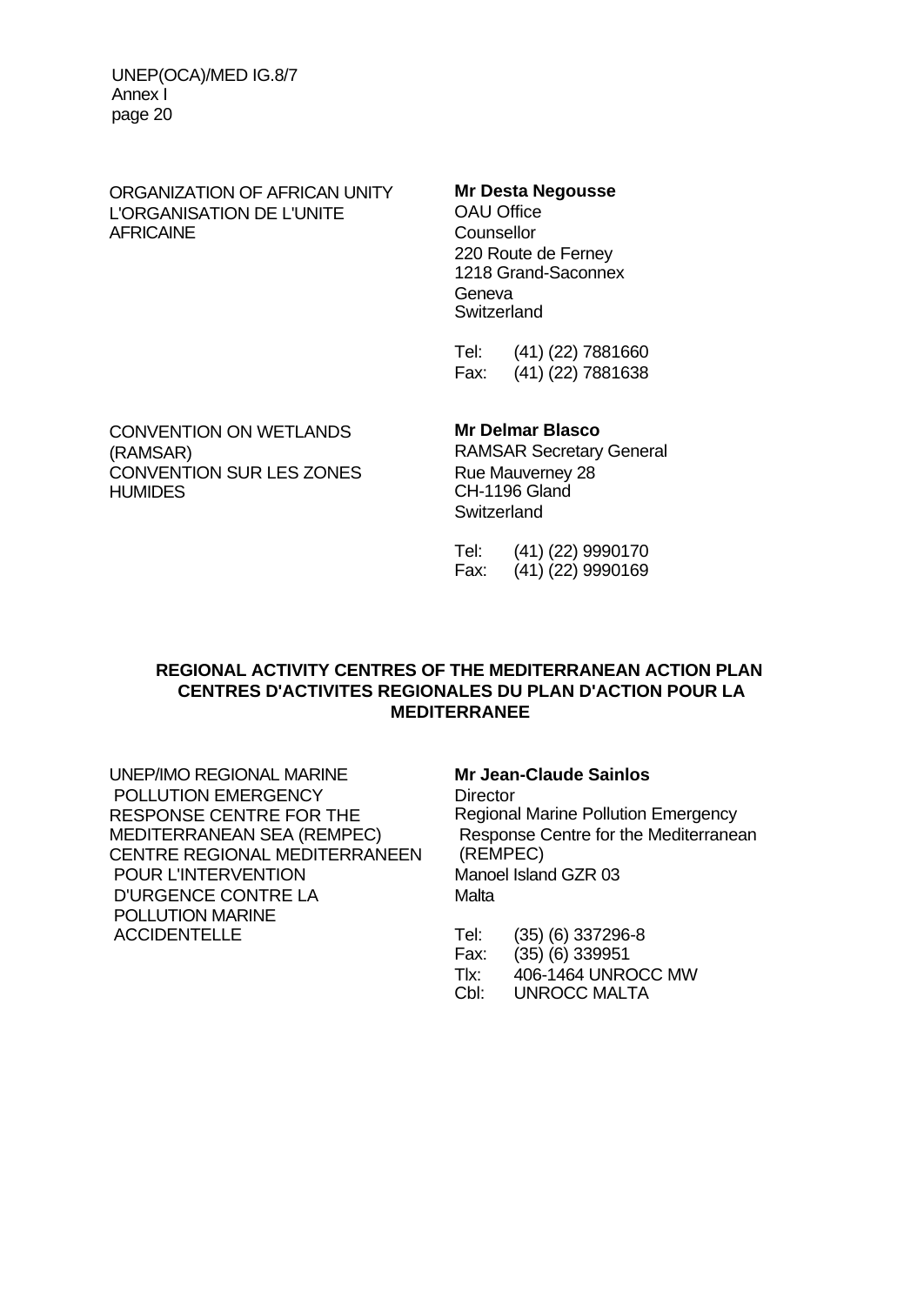REGIONAL ACTIVITY CENTRE FOR **Mr Michel Batisse** THE BLUE PLAN (BP/RAC) President CENTRE D'ACTIVITES REGIONALES DU PLAN BLEU (CAR/PB) **Mr Bernard Glass**

**Director** 

**Mr Arab Hoballah**

Deputy Director

Regional Activity Centre for the Blue Plan Place Sophie Laffitte Sophia Antipolis 06560 Valbonne France

Tel: (33) 93653959 - 93654402 Fax: (33) 93653528 Tlx: 42-970005

REGIONAL ACTIVITY CENTRE FOR **Mr Ivica Trumbic** THE PRIORITY ACTIONS **Acting Director** PROGRAMME (PAP/RAC) Regional Activity Centre for the Priority CENTRE D'ACTIVITES REGIONALES Actions Programme DU PROGRAMME D'ACTIONS 11 Kraj Sv. Ivana PRIORITAIRES (CAR/PAP) P.O. Box 74

21000 Split Croatia

Tel: (385) (21) 591171 Fax: (385) (21) 361677 Tlx: 62-26477 RH URBS Eml: ivica.trumbic@ppa.tel.hr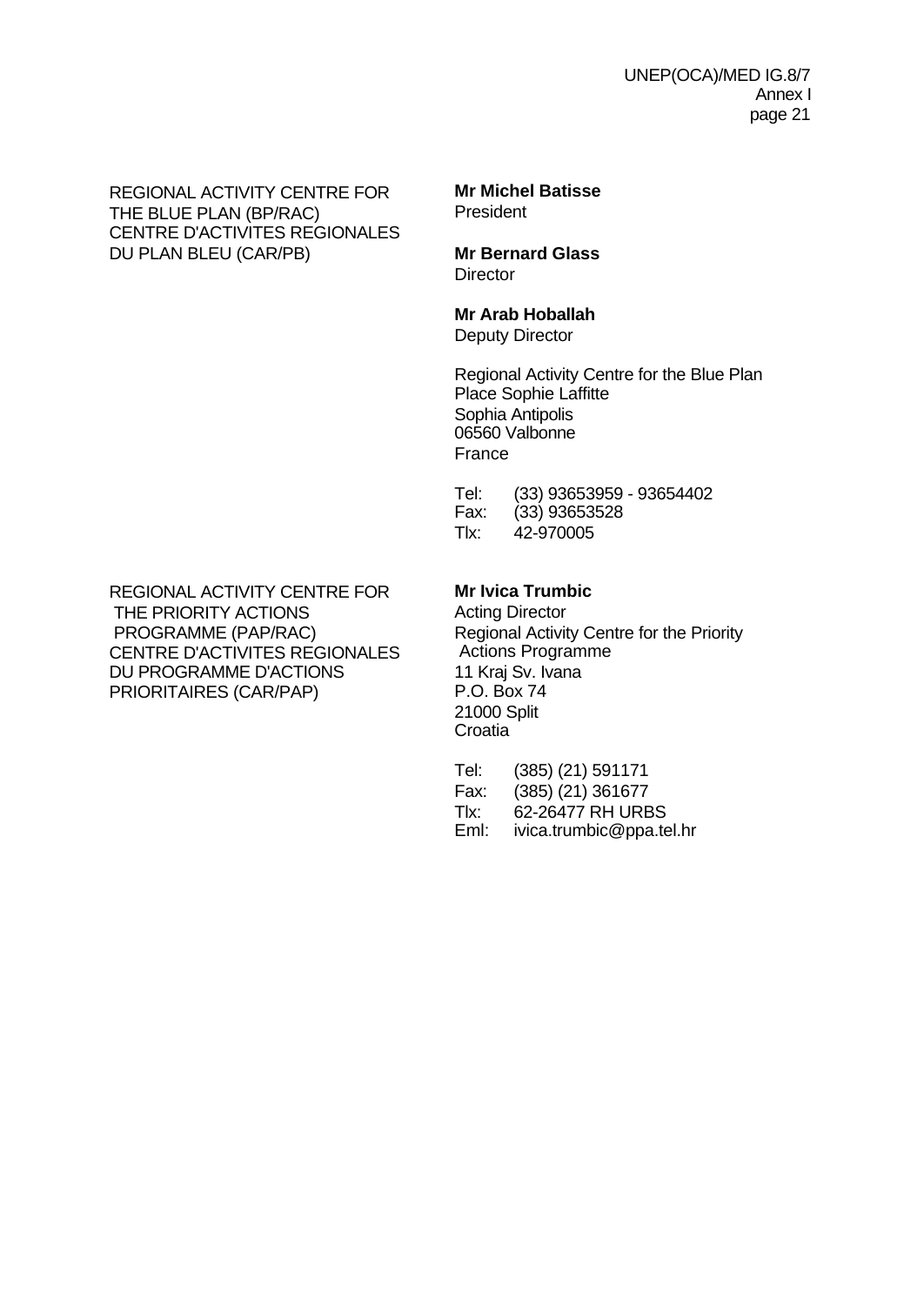REGIONAL ACTIVITY CENTRE FOR **Mr Chadley Rais** SPECIALLY PROTECTED AREAS Expert-Marine Biologist (SPA/RAC) CENTRE D'ACTIVITES REGIONALES **Mr Marco Barbieri** POUR LES AIRES SPECIALEMENT Expert-Marine Biologist PROTEGEES (CAR/ASP)

Centre des Activités Régionales pour les Aires Spécialement Protégées (CAR/ASP) Boulevard de l'environnement B.P. 337 1080 Tunis Cedex Tunisie

Tel: (216) (1) 795760 Fax: (216) (1) 797349 Tlx: 409-15190 ANPE TN Eml: racspa@Tunisia.EU.Net

REGIONAL ACTIVITY CENTRE FOR **Mr Michele Raimondi** ENVIRONMENT REMOTE SENSING Managing Director CENTRE D'ACTIVITES REGIONALES Remote Sensing POUR LA TELEDETECTION EN 2 Via G. Giusti MATIERE D'ENVIRONNEMENT 90144 Palermo (CAR/TDE) Italy

(ERS/RAC) Regional Activity Centre for Environment

Tel: (39) (91) 342368 Fax: (39) (91) 308512 Eml: ctmrac@mbox.vol.it

REGIONAL ACTIVITY CENTRE **Mr Victor Macià** FOR CLEANER PRODUCTION (CP/RAC) Director POUR UNE PRODUCTION Generalitat de Catalunya PROPRE (CAR/PP) Departament de Medi Ambiente

CENTRE D'ACTIVITES REGIONALES Regional Activity Centre for Cleaner Production 56 Travessera de Gràcia 08006 Barcelona **Spain** 

| Tel: | $(34)$ $(3)$ 4147090 |
|------|----------------------|
| Fax: | $(34)$ $(3)$ 4144582 |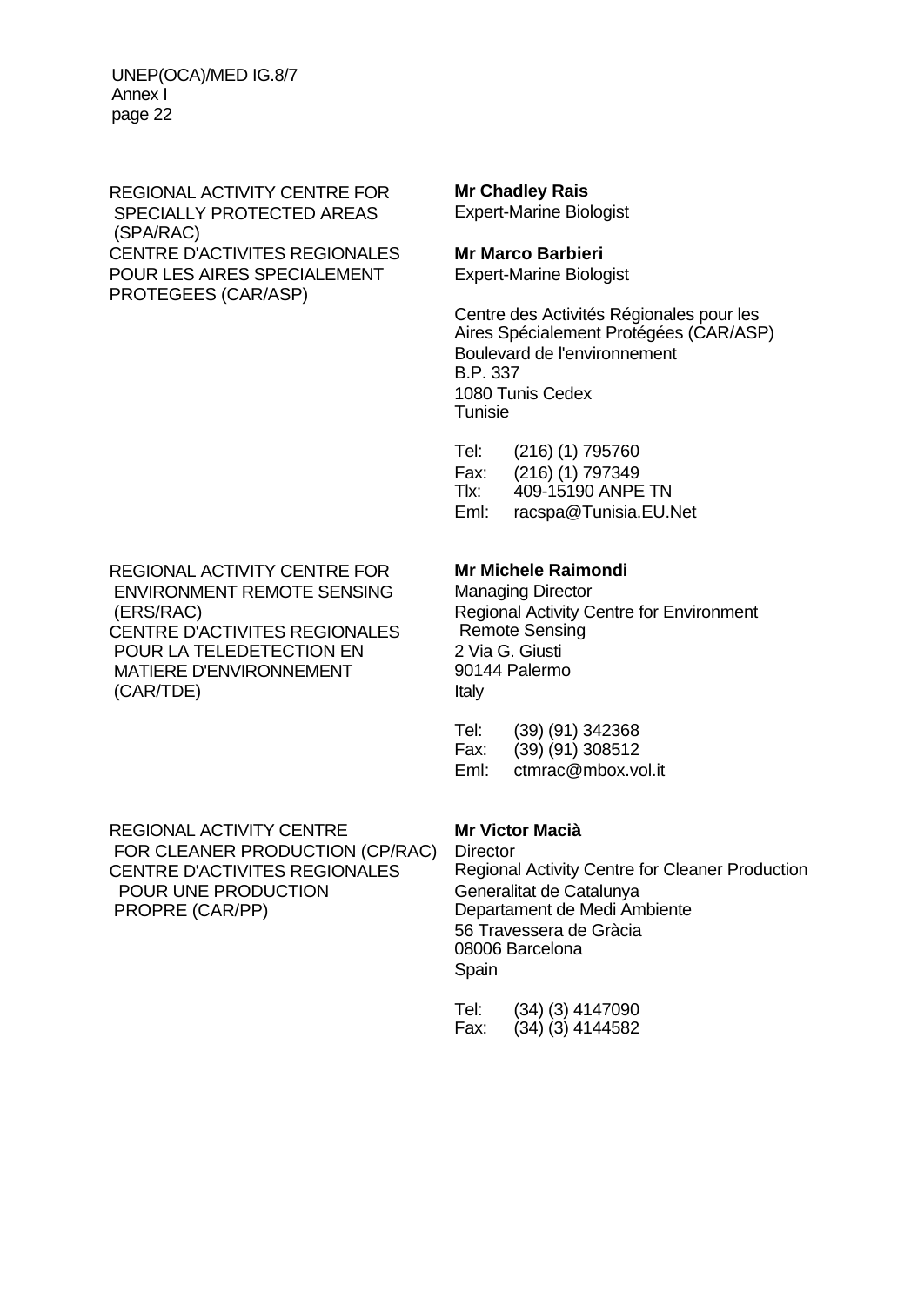MAP SECRETARIAT FOR **M. Daniel Drocourt** 100 MEDITERRANEAN Coordonnateur HISTORIC SITES SECRETARIAT DU PAM **MME Myriam Morel** DE 100 SITES HISTORIQUES Coordonnateur adjoint MEDITERRANEENS

"100 sites historiques méditerranéens" du Plan d'Action pour la Méditerranée Atelier du Patrimoine de la Ville de Marseille

10Ter Square Belsunce 13001 Marseille France

Tel: (33) 91 907874<br>Fax: (33) 91 561461  $(33)$  91 561461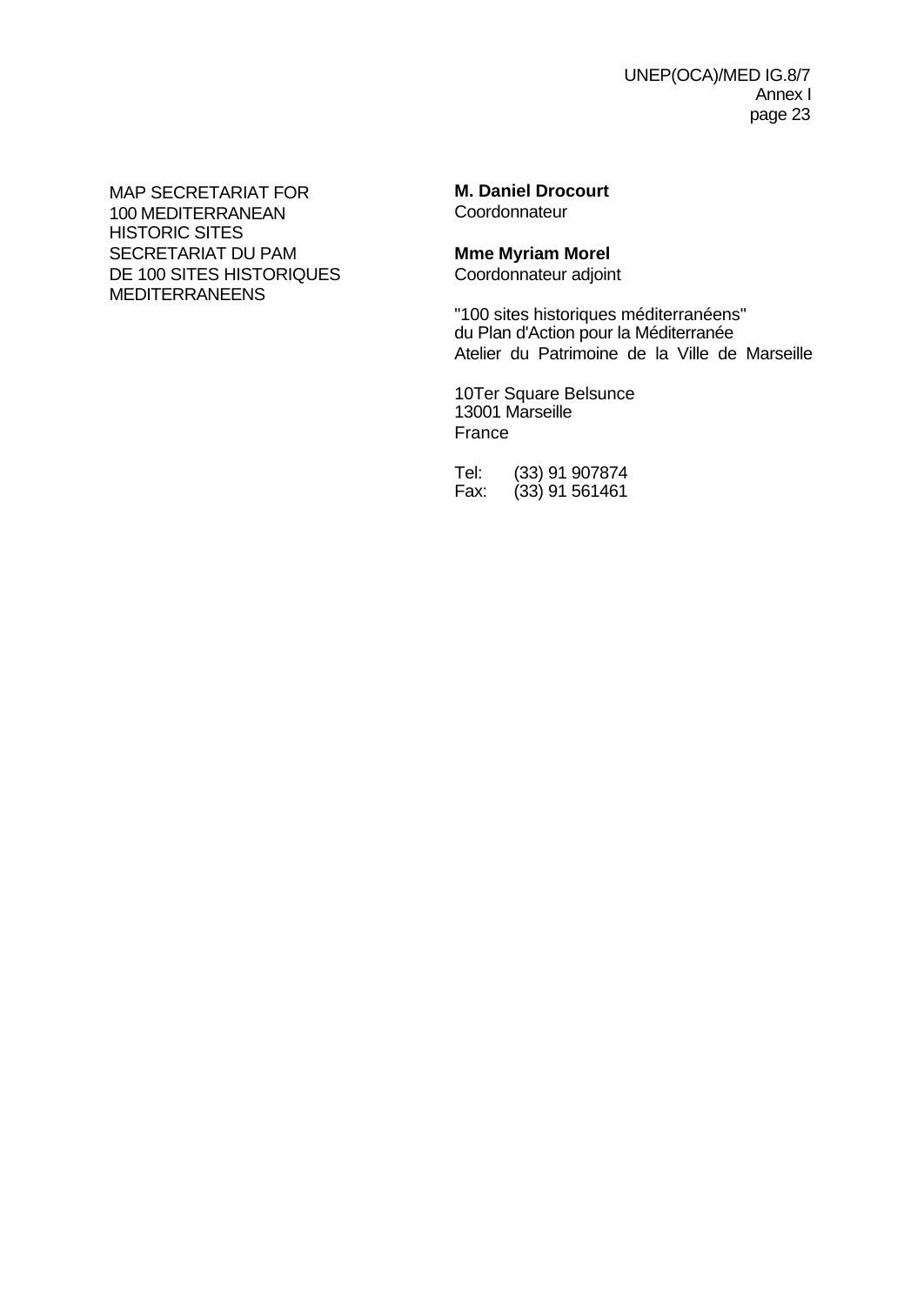### **NON-GOVERNMENTAL ORGANIZATIONS ORGANISATIONS NON GOUVERNEMENTALES**

### AMIGOS DEL MEDITERRANEO **M. Renaud Dupol de la Grandeur** Maison de l'environnement

16 rue F. Fabre Montpellier 34080 **France** 

Tel: (33) 67016023 Fax: (33) 67016029

## AMIGOS DE LA TIERRA **Dr Humerto Da Cruz**

(FRIENDS OF THE EARTH President of the Advisory Council INTERNATIONAL) of Friends of the Earth Spain C/.San Bernardo, 24-3 28015 Madrid Spain

> Tel: (34) (91) 5230750 Fax: (34) (91) 5230914

### **Ms Marta Guerrero**

MEDNET Coordinator C/.San Bernardo, 24-3 28015 Madrid Spain

Tel: (34) (91) 5230750 Fax: (34) (91) 5230914

### ARAB OFFICE FOR YOUTH AND **Mr Emad Adly** ENVIRONMENT (AOYE) President

**Ms Ahmadein Ghada** Programme Officer

P.O. Box 2 Magles El Shaab Cairo

Egypt

Tel: (20) (2) 3041634 Fax: (20) (2) 3041635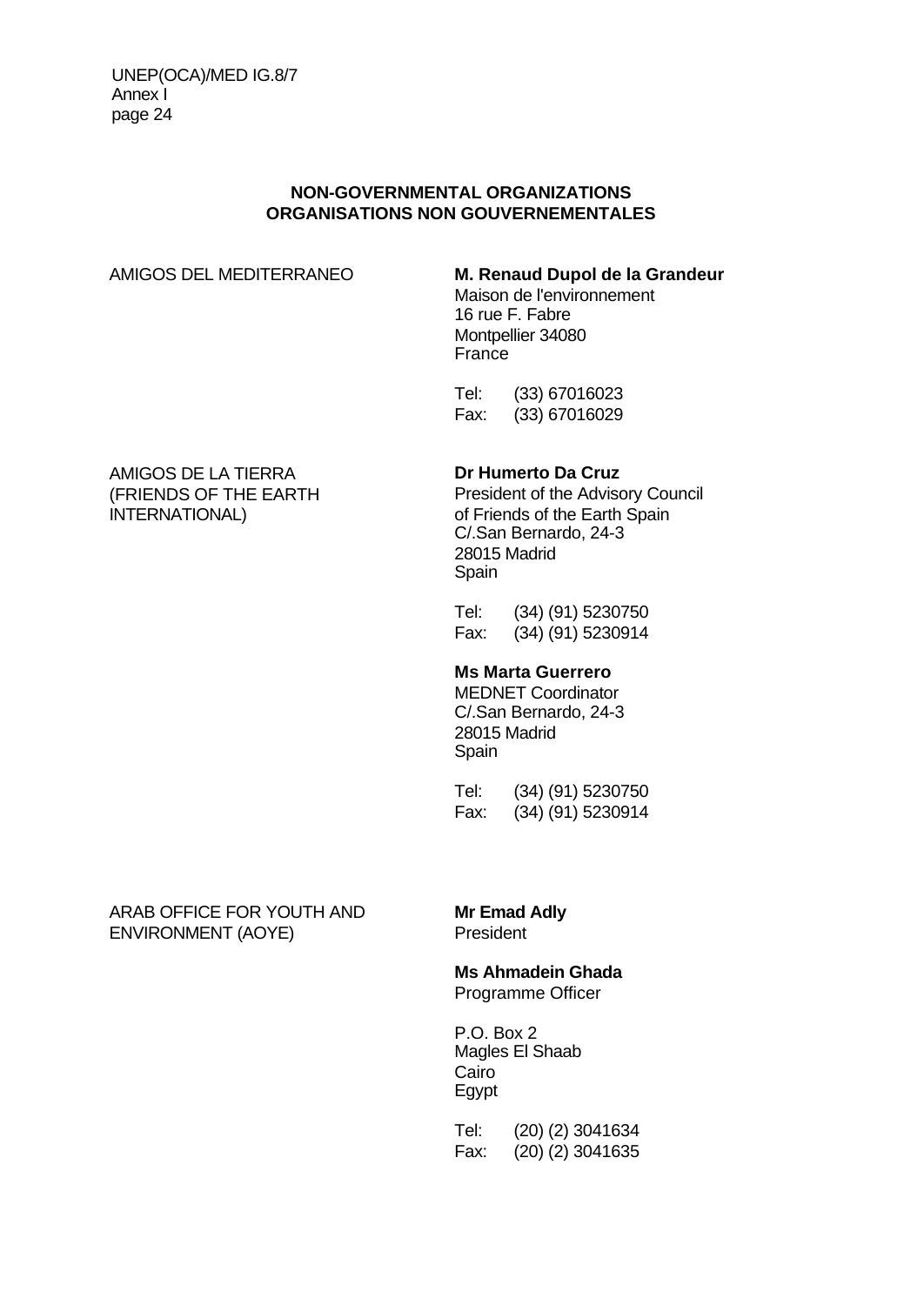ASSOCIATION OF CHAMBERS OF **Ms Maria De Balle** COMMERCE OF THE MEDITERRANEAN Secretary of the ASCAME Environment (ASCAME) Commission

Cambra Oficial de Comerç, Indústria i Navegacío de Barcelona Av. Diagonal, 452 08006 Barcelona **Spain** 

Tel: (34) (3) 4169300 Fax: (34) (3) 4169301

### ASSOCIATION DE PROTECTION DE **Mr Youssef Nouri** LA NATURE ET DE President Foundateur et chargé L'ENVIRONNEMENT DE KAIROUAN des relations

 (APNEK) Association pour la Protection de la Nature et de l'Environnement de Kairouan Lycée Abou Sofiène Ksan Said II 2009 Tunis Tunisia

> Tel: (216) (1) 515307 Fax: (216) (1) 508361

#### **Ms Rafika Blili**

Association pour la Protection de la Nature et de l'Environnement de Kairouan 22 Rue Irak Appt. No. 15, 2è étage La Fayette **Tunis** Tunisia

Tel: (216) (1) 700183

### CENTRE DES REGIONS **Mme Christina Daoussi** EUROMEDITERRANEENNES POUR Directrice Générale du CREE L'ENVIRONNEMENT (C.R.E.E.) Région Attique

Thèras 60 Street 11252 Athènes Grèce

Tel: (30) (1) 8650194 Fax: (30) (1) 8648202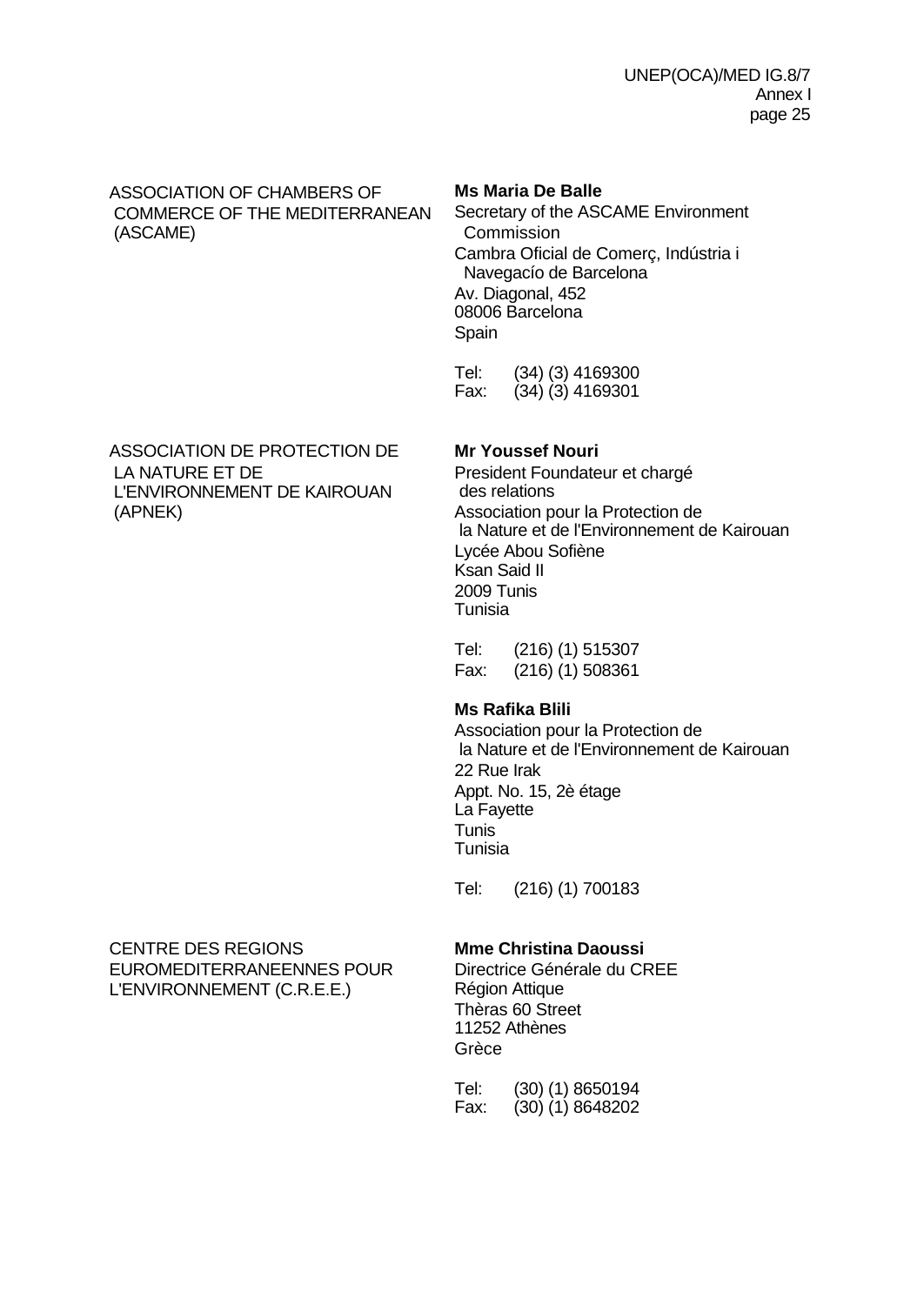#### **M. Laurent Pradalié**

Région Languedoc-Roussillon 201 avenue de la Pompignane 34064 Montpellier France

Tel: (33) 67228124 Fax: (33) 67229405

#### **Mr Stavros Kambelis**

General Secretary of the Region of Crete 50 Koundourioti Street 71202 Iraklion Crete Greece

Tel: (30) (81) 246333 Fax: (30) (81) 222506

#### **Ms Sandra Lauret**

Centre des Régions Euromediterranéennes pour l'Environnement 202 Av. Pompignane 34064 Montpellier France

Tel: (33) 67204863

President EcoMediterrania

#### **Mr Josep Germain**

Ecomediterrania/Med Forum Network Technical Adviser

Gran Via de les Corts Catalanes, 643 08010 Barcelona Spain

Tel: (34) (3) 4125599 Fax:  $(34)(3)$  4124622

### ECOMEDITERRANIA **Mr Rafael Madueno**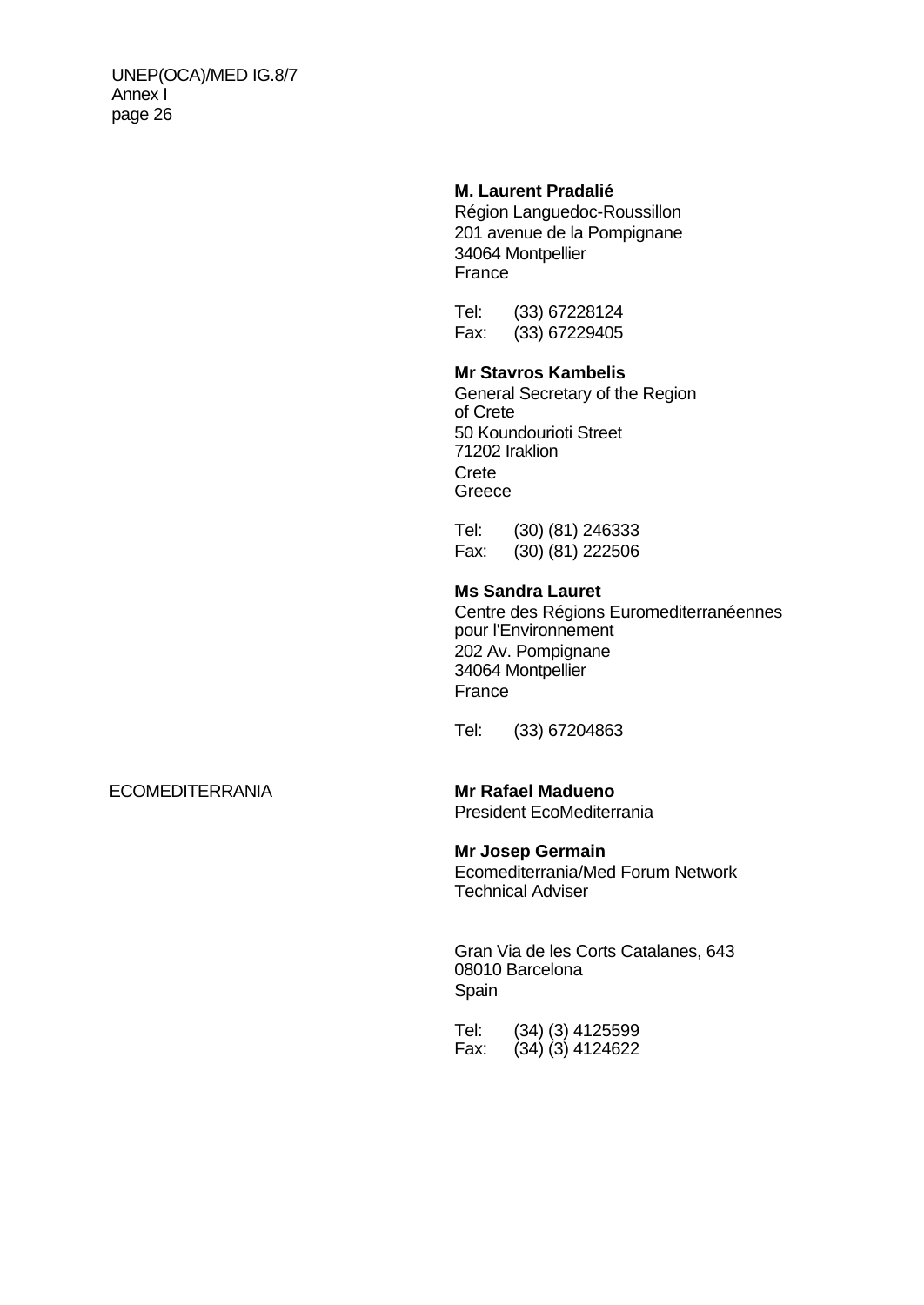| EUROPEAN CHEMICAL INDUSTRY<br><b>COUNCIL (CEFIC)</b> | <b>Mr Jacques Verdier</b><br><b>Public Affairs</b><br>Euro Clor<br>European Chemical Industry Council (CEFIC)<br>c/o Elf Atochem<br>Cours Michelet la Defense 10<br>92091 Paris le Defense<br>France |
|------------------------------------------------------|------------------------------------------------------------------------------------------------------------------------------------------------------------------------------------------------------|
|                                                      | Tel: (33) (1) 49008655<br>$(33)$ (1) 49008868<br>Fax:                                                                                                                                                |
| EUROPE CONSERVATION                                  | <b>Mr Laurent Olivry</b><br><b>Europe Conservation</b><br>Chargé d'étude<br><b>B.P.44</b><br>41260 La Chaussée Saint Victor<br>France<br>Tel:<br>(33) 54551616                                       |
|                                                      | (33) 54551619<br>Fax:                                                                                                                                                                                |
| <b>EUROCOAST</b>                                     | Mr R.E. Quélennec<br>Président EUROCOAST France<br>Site "Marépolis"<br>Bd. Toussaint Merle-B.P. 30<br>F-83501 La Seyne-sur-Mer, Cédex 1<br>France                                                    |
|                                                      | Tel:<br>$(33)$ $(94)$ 303001<br>$(33)$ $(94)$ 300333<br>Fax:<br>Eml:<br>carmel@Dialup.FranceNet.fr                                                                                                   |
| <b>FORET MEDITERRANEE</b>                            | <b>Mme Denise Afxantidis</b><br>Forêt Méditerranéenne                                                                                                                                                |
|                                                      | <b>M. Jean Bonnier</b><br>Forêt Méditerranéenne                                                                                                                                                      |
|                                                      | 14 rue Louis Astouin<br>13002 Marseille<br>France                                                                                                                                                    |
|                                                      | Tel:<br>$(33)$ $(91)$ 560691<br>(33) (91) 919397<br>Fax:                                                                                                                                             |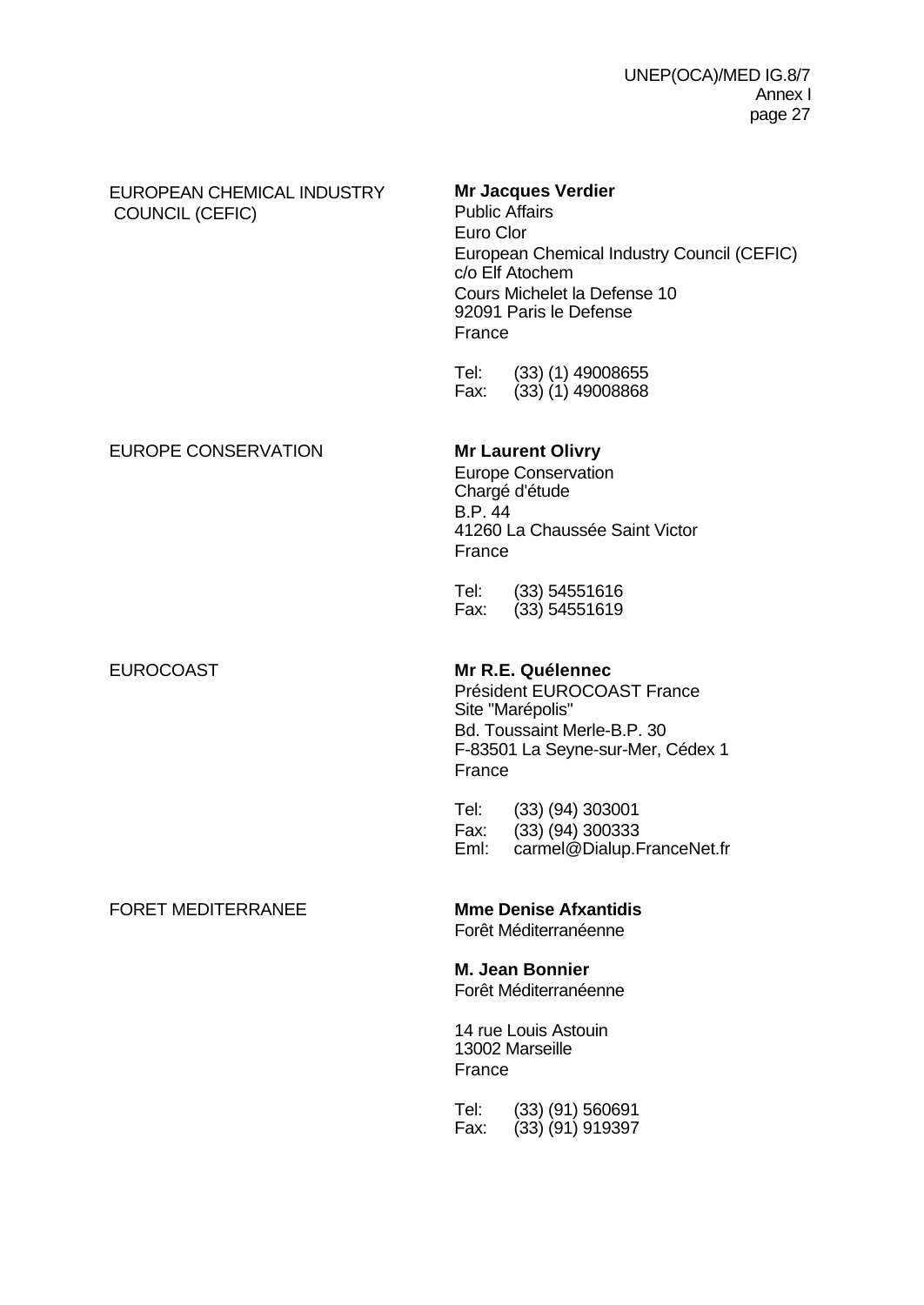GREENPEACE INTERNATIONAL **Ms Domitilla Senni** Political Advisor Toxic Campaign Greenpeace International V.le Mario Gelsomini 28-00153 Rome Italy Tel: (39) (6) 5750053 Fax: (34) (6) 5783531 **Ms Hannoun Guizani** International Relations Officer Greenpeace Mediterranean Office 33 Plazza Antoine de Paule Paola Pla 05 **Malta** Tel: (356) 803463 Fax: (356) 803485 INSTITUT MEDITERRANEEN DE L'EAU **M. Louis Potié** (I.M.E.) Délégué général Palais du Pharo 58 Bd Charles Livon 13007 Marseille France Tel: (33) 91593841 Fax: (33) 91593890

#### **M. Michel Soulié**

Délégué adjoint Institut Méditerranéen de l'Eau (I.M.E) 859 rue J.F. Breton Gritt Verseau 34090 cedex 5 **Montpellier** France

| Tel: | $(33)$ 67610400 |
|------|-----------------|
| Fax: | (33) 67522829   |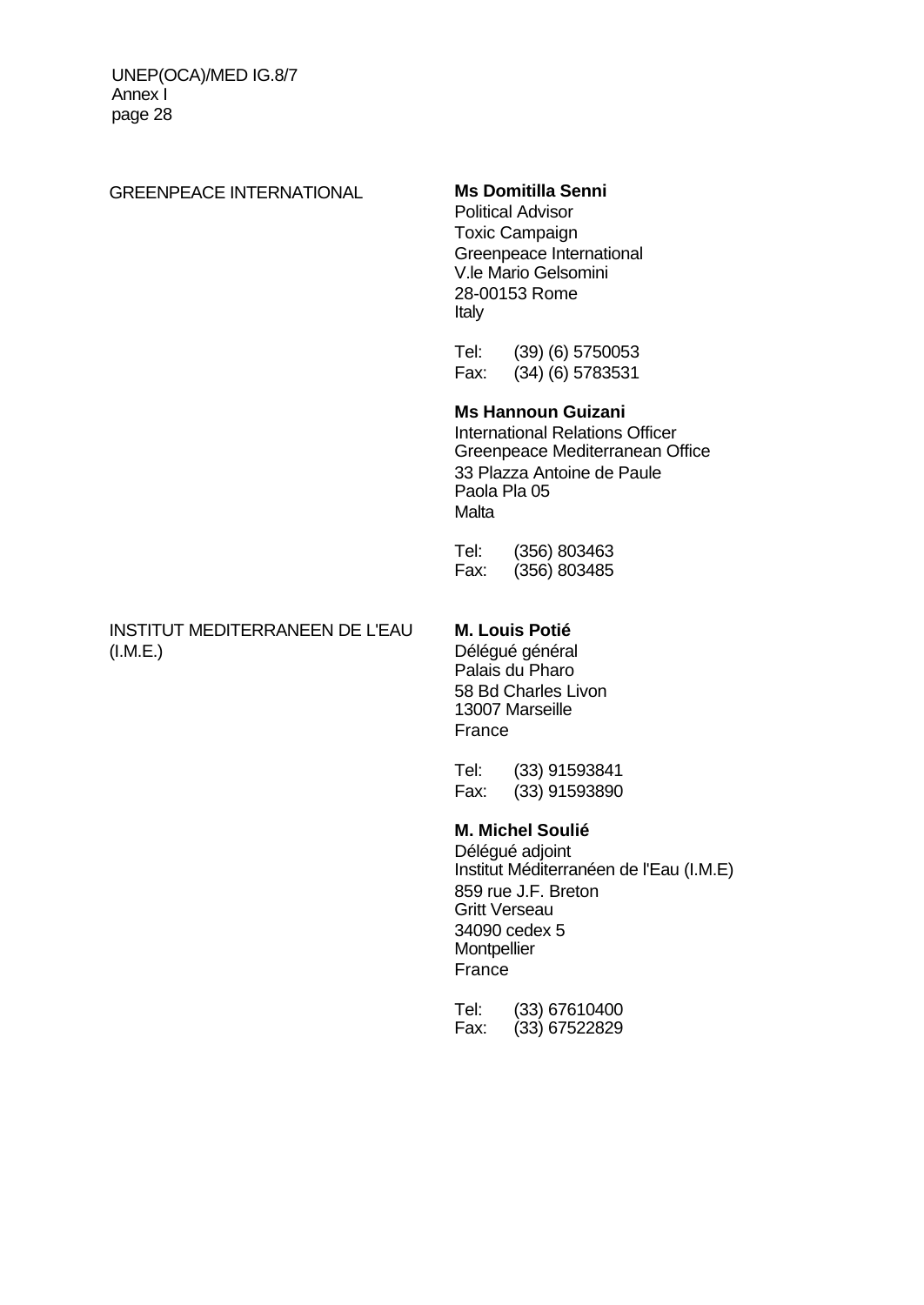### **Ms Marie-Anne Biagioni**

Chargé de mission Institut Méditerranéen de l'Eau (I.M.E.) Palais du Pharo Bd. Chalres Livon 13000 Marseille France

Tel: (33) 91593841 Fax: (33) 91593890

### INSTITUTO UNIVERSITARIO DE **Ms Elena Peribanez Blasco** CIENCIAS AMBIENTALES (SDA/ELS) Officer

c/ Manuel Bartolomé Cossio s/n Madrid 28040 Spain

Tel & Fax: (34) (1) 5491459 Eml: ealonso@harvard.edu

### MEDCITIES **Mr Jean Parpal**

Planning Director Mancomunidad de Munipius Area Metropolitana Barcelona Barcelona 8009 Spain

Tel: (34) (3) 2234169

### **M. Mohamed Boussraoui**

Réseau MEDCITIES Responsable department dossier Méditerranée 22, Rue d' Alsace Levallois Perret 92300 France

Tel: (33) 47393686 Fax: (33) 42703799

### MEDCOAST **Mr Erdal Ozhan**

Middle East Technical University 06531 Ankara **Turkey** 

Tel: (90) (312) 2105429 Fax: (9)) (312) 2101412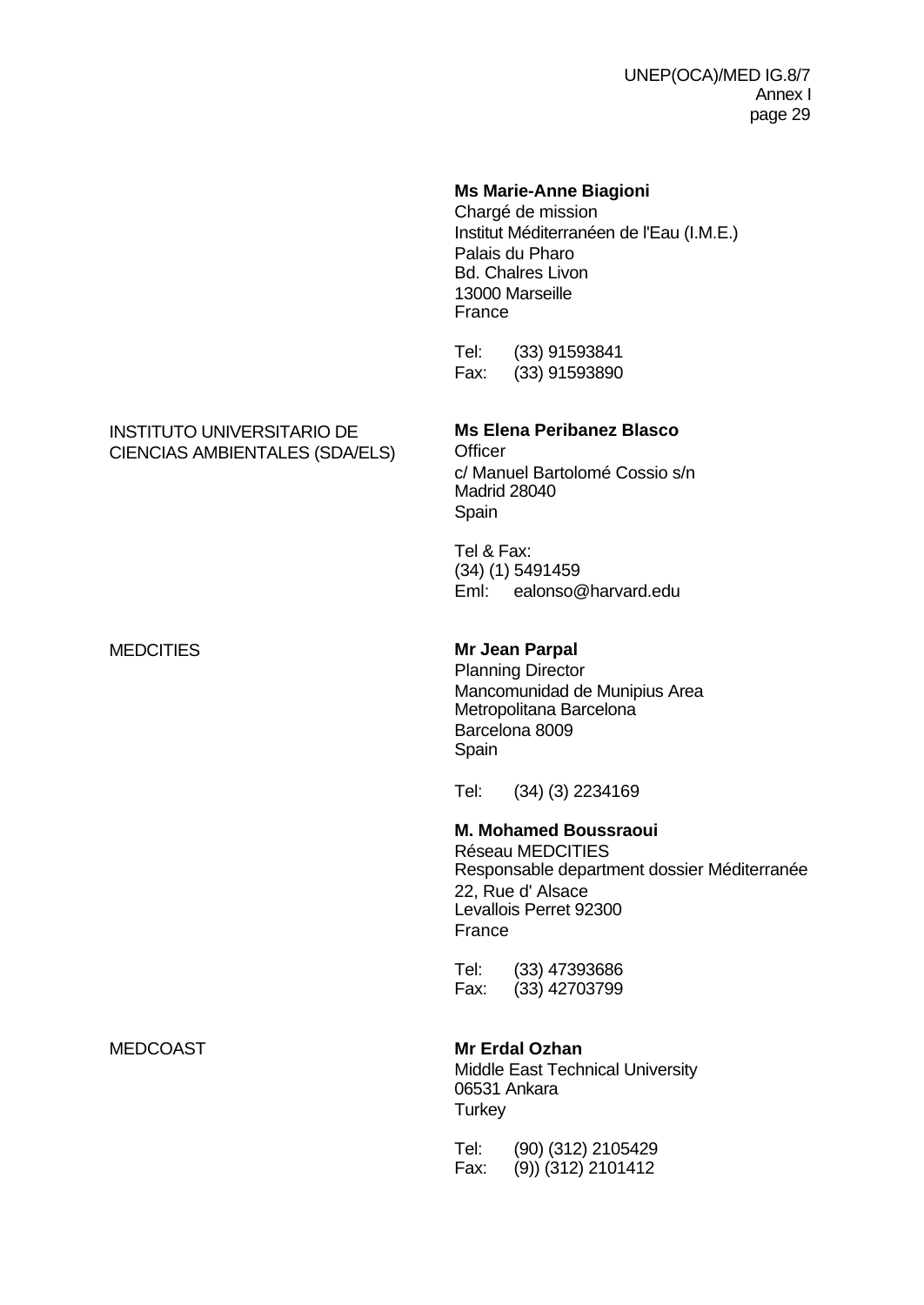MEDIAS-FRANCE **M. Michel Hoepffner** Directeur de Recherche MEDIAS-FRANCE CNES 18 Avenue E. Belin Toulouse 31055 France Tel: (33) 61274215<br>Fax: (33) 61282909  $(33)$  61282909 Eml: hoepffner@medias.est.cnes.fr MEDMARAVIS **Mr John Walmsley** Project Coordinator La Bergérie Mas De Petit Badon 13129 Salin de Giroud **Camargue France** Tel & Fax: (33) 42868623 MEDITERRANEAN PROTECTED AREAS **Ms Olivia Delanoë** NETWORK (MEDPAN) Parc National de Port-Cros RESEAU DES ESPACES PROTEGES IARE- Parc Scientific Acropolis MEDITERRANEENS (MEDPAN) Rue Sainte-Claire

34397 Montpellier Cedex 5 France

Tel: (33) 67636500 Fax: (33) 67630366 Eml: iare@iare.mnet.fr

### MEDITERRANEAN INFORMATION **Mr Michael Scoullos** OFFICE FOR ENVIRONMENT, Chairman CULTURE AND SUSTAINABLE MIO-ECSDE DEVELOPMENT (MIO/ECSDE) 28 Tripodon Street

105 58 Athens **Greece** 

| Tel: | $(30)(1)$ 3225245, 3226693 |
|------|----------------------------|
| Fax: | $(30)(1)$ 3225240          |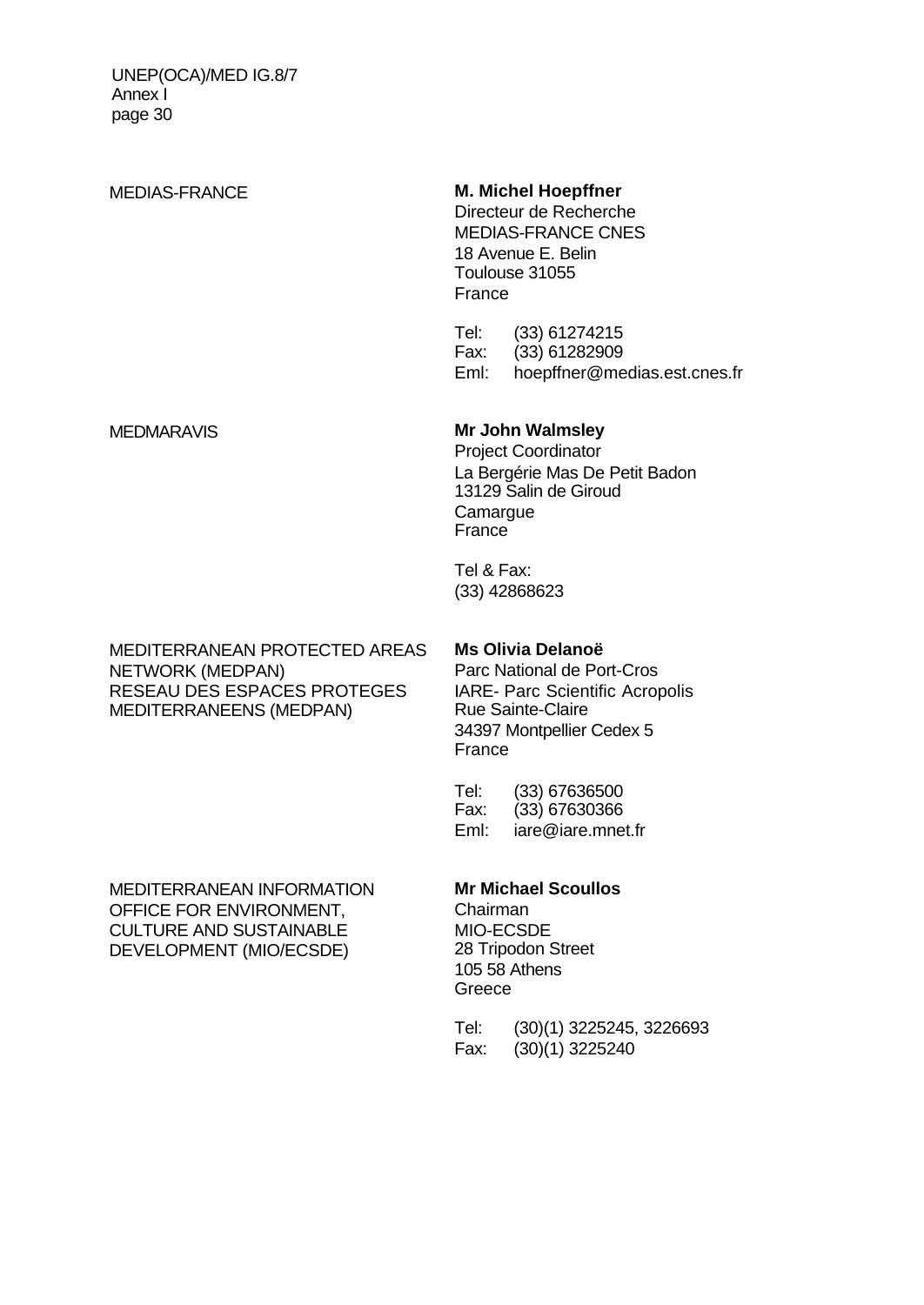#### **Mr Vangelis Constantianos**

MIO-ECSDE 28 Tripodon Street 105 58 Athens **Greece** 

Tel: (30)(1) 3225245, 3226693 Fax: (30)(1) 3225240

#### **Mr Abbas Zahreddine**

President and Director of L.I.N.E. - Liban Nature Environnement B.P. 114-5144 UNESCO Beyrouth Lebanon

Tel: (961) (3) 232245 Fax: (961) (1) 603328

### STATION BIOLOGIQUE DE LA **M. Jean Paul Taris** TOUR DU VALAT DIRECTEUR DIRECTEUR DIRECTEUR DIRECTEUR DIRECTEUR DIRECTEUR DIRECTEUR DIRECTEUR DIRECTEUR DIRECTEUR

Station Biologique de la Tour du Valat Le Sambuc 13200 Arles France

Tel: (33) (90) 972013 Fax: (33) (90) 972019 Eml:taris@gilleva.fr

### **Mr Jamie Skinner**

Conservation Director Station Biologique de la Tour du Valat Le Sambuc 13200 Arles France

| Tel: | $(33)$ $(90)$ 972013 |
|------|----------------------|
| Fax: | $(33)$ $(90)$ 972019 |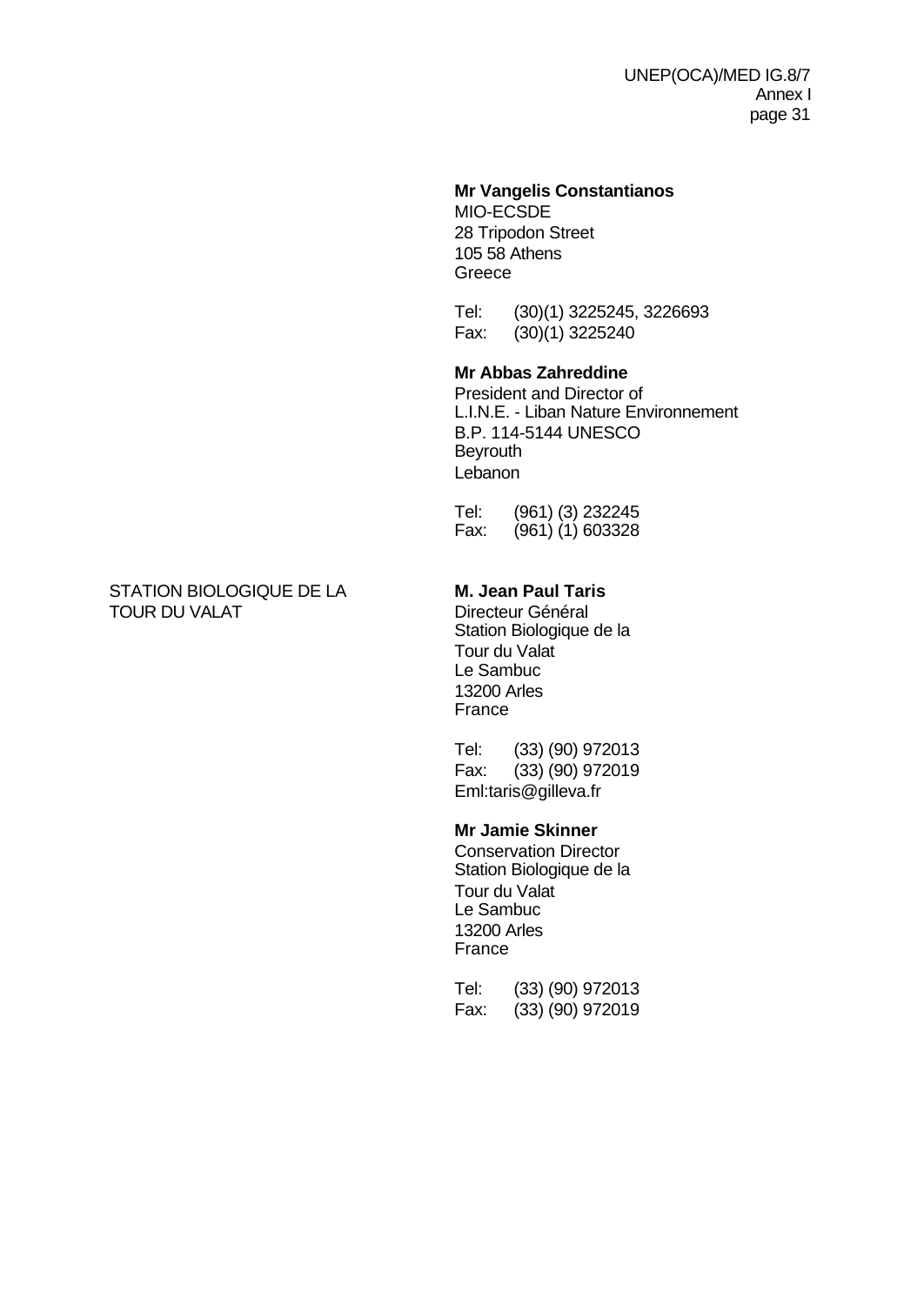### FOUNDATION Assistant to the Director

#### SUSTAINABILITY CHALLENGE **Ms Dagmar Freudenstein**

P.O. Box 11627 The Hague 25052 AP The Netherlands

Tel: (31) (70) 3394722 Fax: (31) (70) 3391308

### WORLD WIDE FUND FOR NATURE **Mr Aldo Jacomelli** (WWF) WWF International

Mediterranean Programme c/o WWF Italia Via Garigliano 57 00198 Rome Italy

Tel: (39) (6) 84497359 Fax: (39) (6) 8413866

### **Ms Domitilla Senni**

WWF International Mediterranean Programme c/o WWF Italia Via Garigliano 57 00198 Rome Italy

Tel: (39) (6) 84497359 Fax: (39) (6) 8413866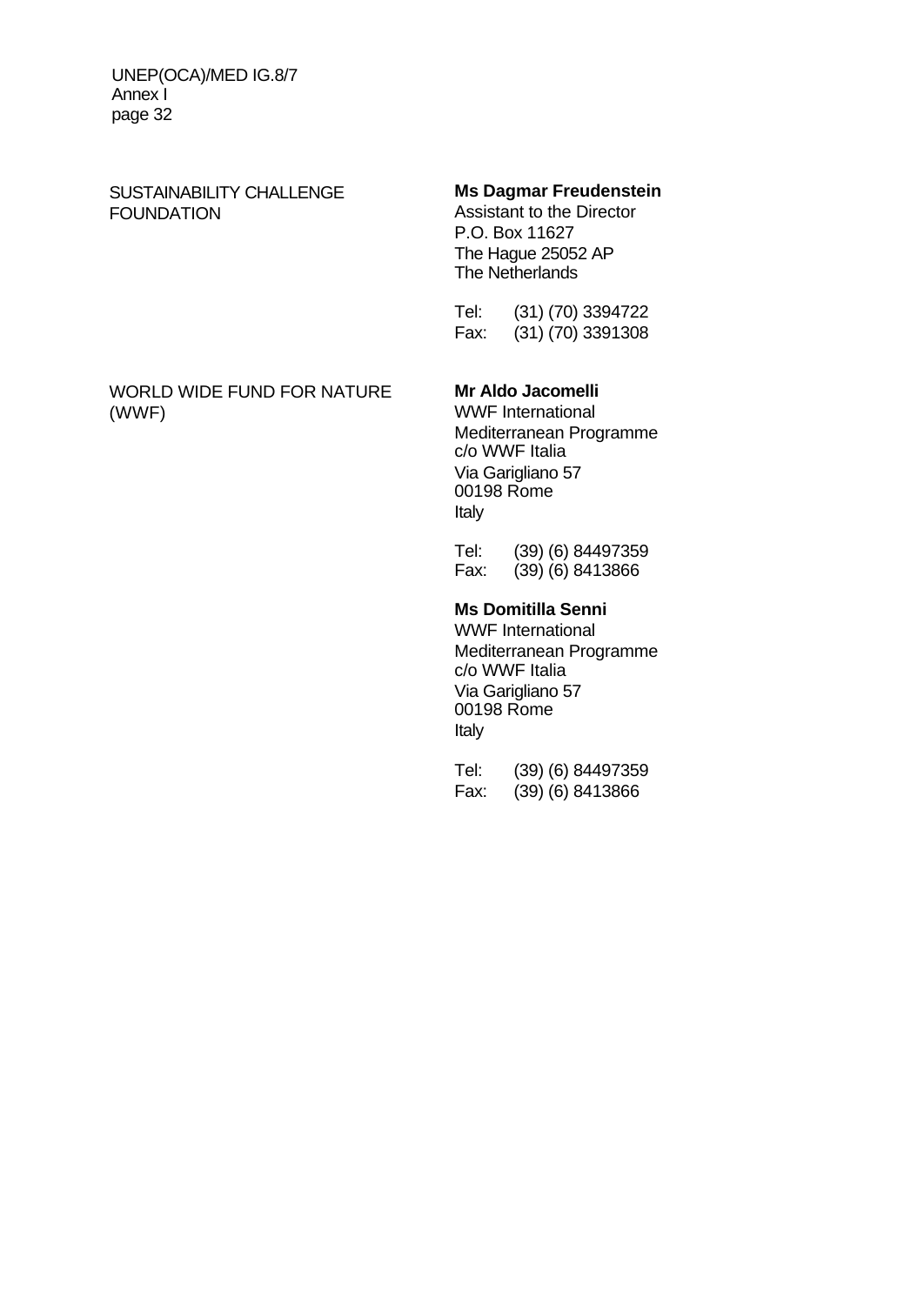### **ANNEX II**

### STATEMENT OF HER EXCELLENCY MADAME CORINNE LEPAGE FRENCH MINISTER FOR THE ENVIRONMENT

Mr President Dear Colleagues Ladies and Gentlemen,

It is a great honour and pleasure for me to welcome you to my country for this Extraordinary Meeting of the Contracting Parties to the Barcelona Convention. A convention which was signed in 1975 and amended and reinforced twenty years later in the same city of Barcelona which is so close to where we are today.

It is also a great pleasure for me to welcome you in this region of Languedoc - Roussillon, the President of which, Jacques Blanc, very spontaneously and cordially accepted a year ago your presence to convene in Montpellier the representatives off the Coastal States, the European Union, the NGOs and the United Nations family.

Last year in Barcelona, we expressed the wish not to prejudge the decisions on the structures and modalities of future Mediterranean cooperation and took the decision to hold an extraordinary meeting here, at Montpellier.

This meeting must adopt the budget for the year 1997, i.e. the first budget of MAP II; however our meeting encompasses a lot more than the budget. We must safeguard our ambitions for the Mediterranean; we must take the long view toward the year 2025 and even 2050 and reflect upon the various components of sustainable development that make up a whole. This approach is fundamental and we must thank all the actors involved in it. I am referring both to the work accomplished within the framework of the Blue Plan and to the work carried out by Tunisia through MED 21 actions which today must constitute our main source of inspiration.

However, we know and the Coordinator, Lucien Chabason, knows it better than anyone that with the means at our disposal we must target the activities which we can concretely carry out within this multilateral framework.

We must make choices and, as you know, the adoption of the Budget is the time to define priorities, especially when money becomes scarcer everywhere, in the countries of the Southern rim, as well as in those of the Northern rim of the Mediterranean.

I believe that I must stress the orientations proposed for MAP II and the priorities confirmed in the budget which will be adopted; here they are: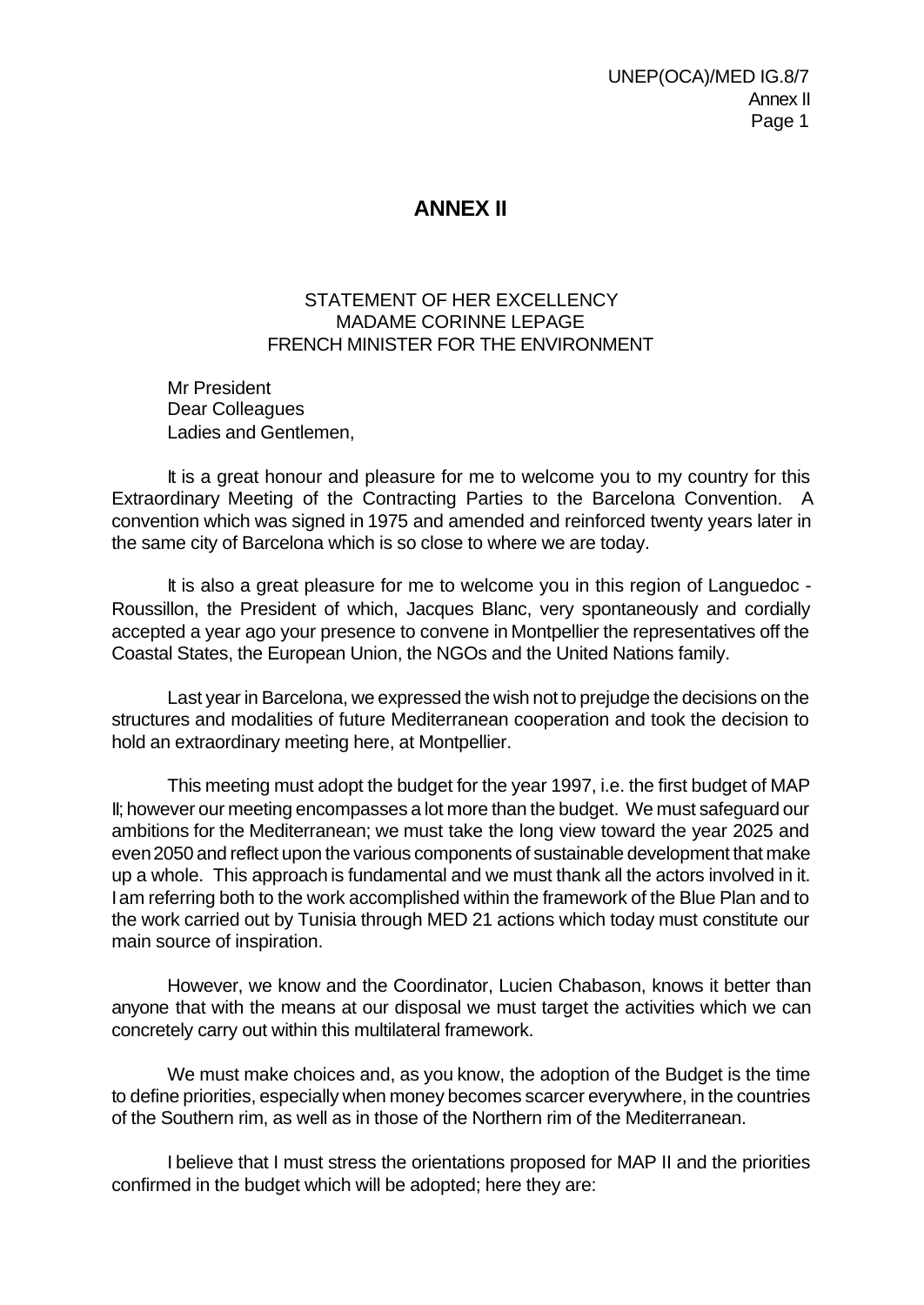- A review of the programmes involving the marine environment: they continue to be among the priorities but for the past 20 years they have benefited from the attention paid both to these problems and to the laboratories. It should be possible with the same results, to allocate funds to new priorities.
- The priorities decided upon in Barcelona in respect of coastal protection, mainly though legislative and regulatory measures and also through the control of urban and rural development policies.
- Biodiversity: The Tunis centre has so far dealt exclusively with protected areas, but it should be possible to enlarge its geographical scope to include especially the protection of endangered as well as migratory species.
- Sustainable development: Here, as a direct result of the Rio decisions, attention should be focussed on the general strategies, especially those that have been either dealt with separately or even ignored. I am thinking of the water, soil and air which were not included in MAP II and which should be taken on board not each one for its own sake, but in conjunction with human activities both upstream and downstream.
- A more intensive educational action is required, so that the social society decide to make different use of installations and infrastructures and manage in a more rational way the services and spaces available. The component of education is for us essential, especially, vis-à-vis local authorities and youth.

The setting up of the Mediterranean Commission on Sustainable Development is very timely and will guide our actions. It will be successful provided that:

- It is given the space it needs to operate in conjunction with the National Commission on Sustainable Development; and
- That the choice we make of the persons to sit on it is directed toward well respected individuals whose special talent will be to link economics, environmental protection and physical development.

I am delighted that the first meeting of the Commission will take place in Fez in a country of the Southern Coast and would like to express my warmest thanks to the Moroccan authorities for offering to host it. In order to implement the principle of rotation between the South and the North, the East and the West of the Mediterranean, which we have always wished to see applied, my country will, when the time comes, be ready to organise a meeting of the MCSD. I am delighted to announce here the candidacy of the city of Marseille for a date to be agreed upon, given that exceptionally for 1997 and to launch the process, two meetings seem appropriate.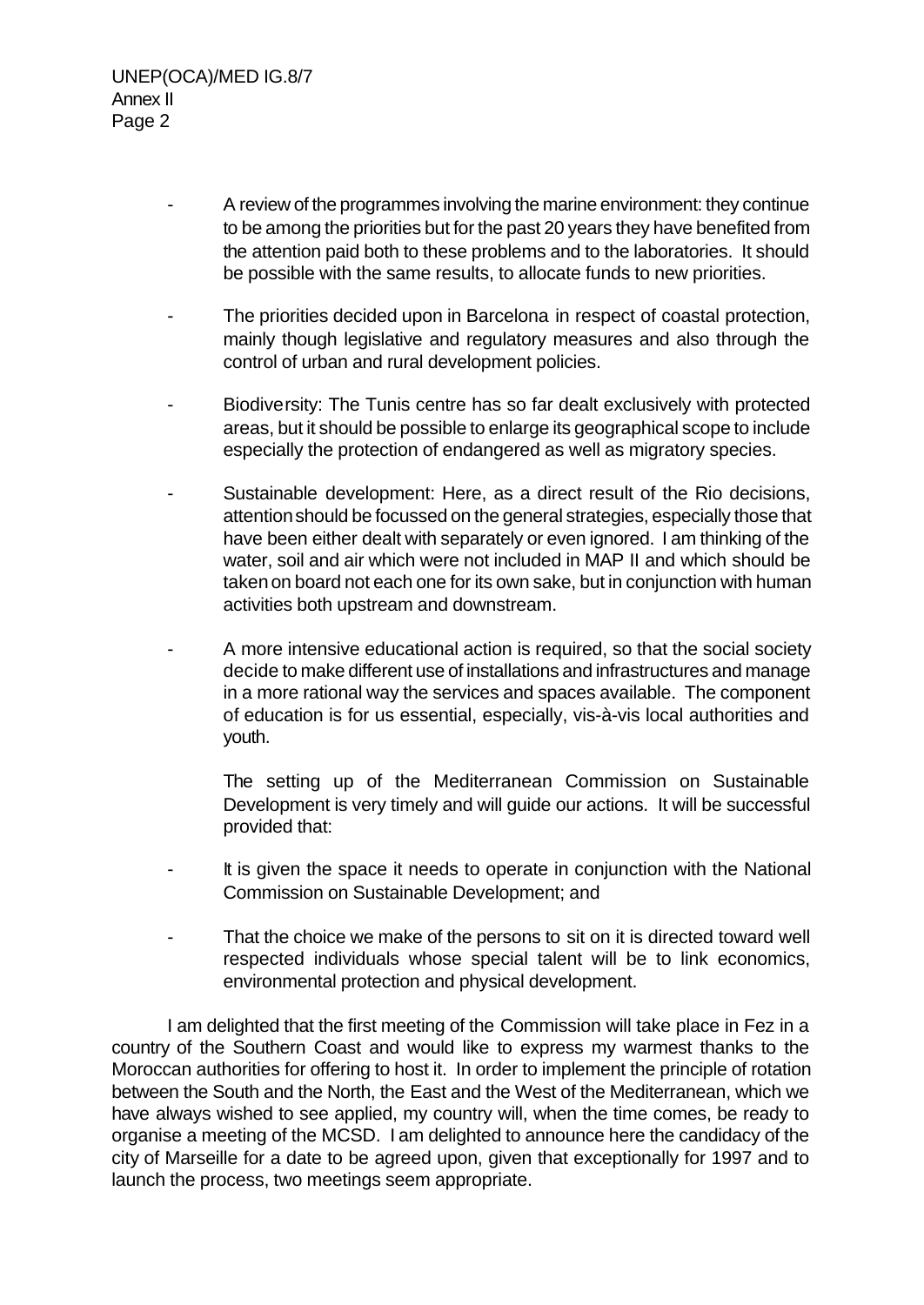The setting up of the Mediterranean Commission on Sustainable Development is an essential act and I am delighted that its terms of reference, its mandates, its objectives, working methods and its composition will be adopted in my country. We approved the main axes proposed for the MCSD.

The financial burden is borne by the states through our contributions; thus, despite budgets that at best are slightly on the increase, we must examine how we can adhere to other decisions taken by the United Nations on staff salaries. I am in a position to announce that the Ministry of Foreign Affairs and my Department will do their best, so that most of the recommendations proposed by the Coordinating Unit can be implemented.

However, I would like to state that our request for many years, to have our actions funded also through contributions other than those of the coastal states, is starting to be heeded. European Union credits are beginning to be mobilised, especially through DG 11, I could not be more pleased, but at the same time hope that other Commission DGs will follow suit and that the MEDA Programme adopted in Barcelona in November 1995 can soon be launched to encompass bilateral, as well as multilateral actions.

It is also with satisfaction that I note the support of financial institutions, such as the World Bank, the European Investment Bank, the Fund for the World Environment and CEDARE in respect of the protection of the Mediterranean; I hope that they will all, including UNDP, work very closely with MAP.

However, we shouldn't expect everything from the states. It is a bad practice to think of them alone and the state as a provider can no longer take care of everything, even international action of a multilateral nature.

Partnerships with the civil society are essential: NGOs, businesses, universities, local authorities are all actors on whom we can count, provided we enhance their cooperation through Mediterranean "networks". In the past ten years some networks have been put in place. We can and must encourage them. I'd like to mention a few of them.

- MEDWET for those responsible for wetlands, areas of great wealth for biodiversity.
- MEDCITIES which took over the idea of the Union of the Mediterranean cities, supported by the World Bank 3 or 4 years ago, and which could reinforce its activities on the basis of the decisions taken during the Cities Summit Conference in Istanbul. As far as we are concerned we commit ourselves to support it.

I am also thinking of other networks which can share their experiences with us; I am thinking for instance of the network "Healthy Cities" which encompasses large cities which within the framework of public health are carrying out programmes of measuring pollutants and epidemiological analysis.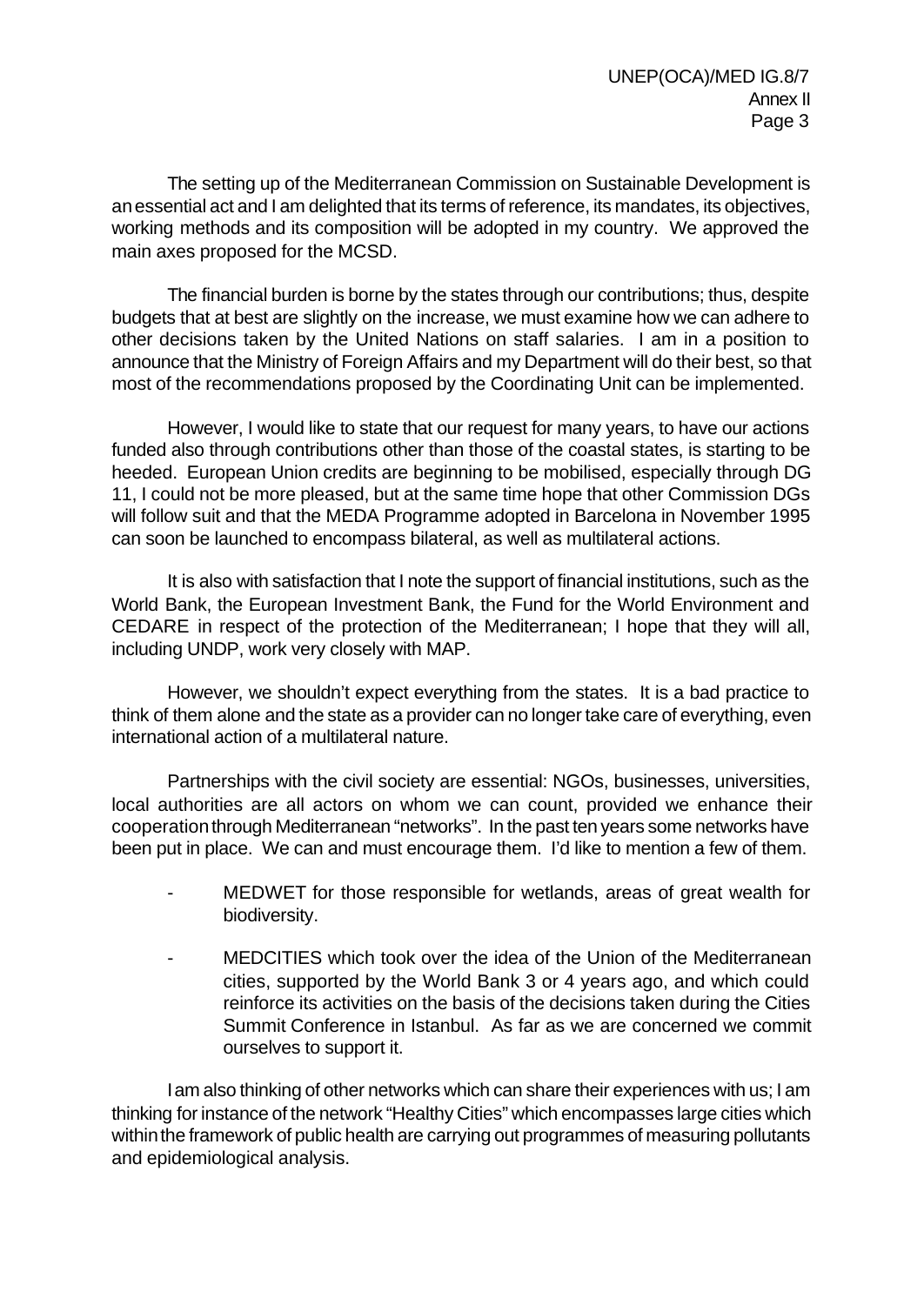There is another example which we should follow in conjunction with the Tunis Centre. The initiative in this connection consisted in linking together the MAN (man and biosphere) pilot areas which work in the region on sensitive areas on the connection between historic, ecological and cultural environment on the one hand and development on the other.

Finally, I am thinking of the political institutions that aim at coastal protection and you are aware, I am certain, of the personal encouragement I have shown for the international activities of the coastal conservatory.

French networks represents a living focus in the Mediterranean, a forum for exchange of expression and practices, they facilitate the circulation of ideas and people. I would like to propose to you the following idea; to set up a system for the exchange and training of local authorities officials from all Mediterranean countries. Over 5 years, more than a thousand officials could spend a few months in a country other than their own to learn the ways in which things are done there. I propose that we submit this project to the association of cities and that it be included in the agenda of the First Meeting of the Mediterranean Commission on Sustainable Development.

I would like to emphasise the important role played by the Blue Plan in the reflection about Sustainable Development in the Mediterranean. Indeed, this MAP Centre, which aims at exploring the connections between population, resources, environment and development, has focussed on the scope of on-going developments in the Mediterranean coastal areas and outlined the possible ways for sustainable development. It is with great interest that I note that for almost three years now it is also carrying out, with the support of the Commission of the European Union, observation and assessment of the various facets of the state of the environment and of action taken.

How shall we be in a position, in thirty years time, through intensification of agricultural production, to meet the needs in food of almost 600 million people in the Mediterranean countries. How will we secure a satisfactory quality of life for an additional 200 million people that will live in our cities? How can we generate each year a quality welcome for the almost 300 million international tourists? How can we foresee and meet such great challenges without reliable data and pertinent indicators which would allow us to follow and assess the state of vital resources such as water, soil and the coastal areas in conjunction with the needs, including transport and energy?

I am delighted that MAP, within the Blue Plan, has now as a permanent structure, a Mediterranean Observatory for Environment and Development which operates in a network of national observatories or equivalent institutions of the coastal states and in partnership with the relevant international/regional bodies. It is in this line of thinking that the French authorities, thanks to the support of the Département des Alpes Maritimes, will, beginning this year, provide the Blue Plan and its observatory with the first class premises in Sophia Antipolis.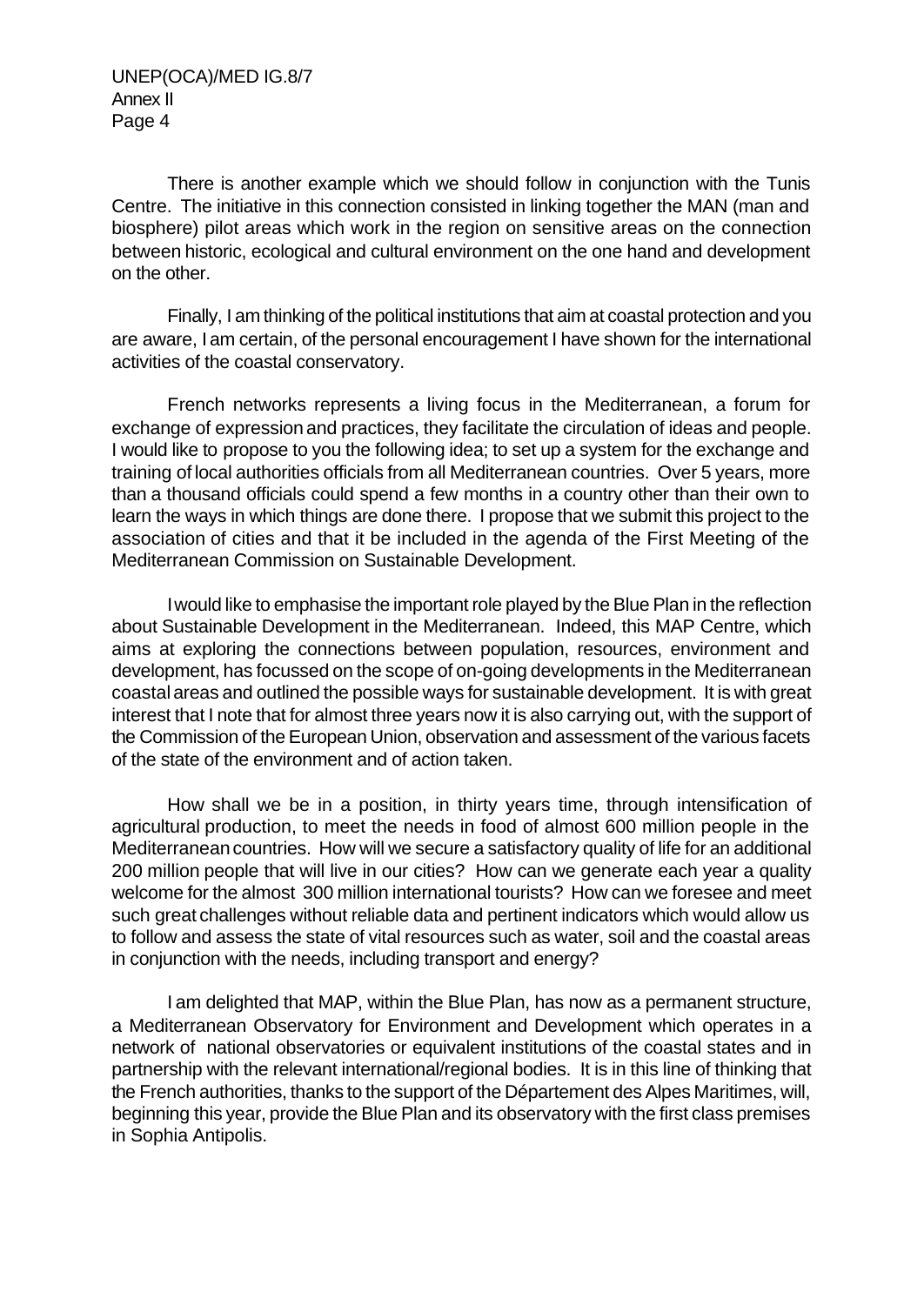A link between national actions and common (Mediterranean) action is a must. I concur with the idea to focus each year, as is done for instance by OECD, on one or two countries and to evaluate the effort deployed for environmental protection and sustainable development.

Highlighting national actions teaches us a great deal. I hope that actions completed, on-going or launched in the Mediterranean Basin can be highlighted and better known. I am afraid that MAP is not doing as much as it should in this connection.

I had drawn up such a report for the state of the environment for the region in which we now are and also more generally for the three Mediterranean regions. I will briefly touch upon our policy for the preservation of the Mediterranean coast and the protection of the species:

- 1. In twenty years the Coastal Conservatory acquires 26053 ha. The procedure for the acquisition of another 11000 ha is ongoing. In the longer term 15000 ha should be added which would correspond in percentage of coast acquired, in 1996 by region to:
	- Provence Alpes Côtes d'Azur (PACA): 9.8%
	- Languedoc Roussillon: 10.7%
	- Corsica: 15.3%

or for the whole of the French Mediterranean coast to approximately 12.5%. If the programme adopted for the next 50 years is implemented, this percentage will reach 21%.

2. In respect of the protection of spaces, a lot of work has also been accomplished s Provence - Alpes - Côtes d'Azur since 1976 with the setting up, in the Provence - Alpes - Côtes d'Azur (PACA) region, of the National Park of Mercantour, the regional nature Parks of Queyras and Luberon and finally the 3 nature reserves. In the Languedoc - Rosaline region, 15853 ha were set aside as 11 nature reserves and finally in Corsica, 4 nature reserves were set up covering a total of 7001 ha.

France attaches a great importance to the Mediterranean region and wants it to be an area of peace, exchanges and solidarity as it has been many times before. We know that we owe to the Mediterranean: we are also aware of the burden of our responsibility with about 40% of the GNP of the 20 Mediterranean states. This is why we insist (and have never failed in this) in paying our financial contribution to MAP with no hesitation or delay. This is why we have resolutely committed ourselves to MAP II.

With the agreement of the Mediterranean states (expressed last November in Barcelona by their Foreign Affairs Ministers) we are ready to forge a large Euro-Mediterranean space, a space for free exchanges, but also - and here MAP's example is very pertinent, a space of solidarity to develop global strategies; finally a space of cultural diversity which, as historian Fernand Brandel has pointed out, is part and parcel of the wealth of our common heritage.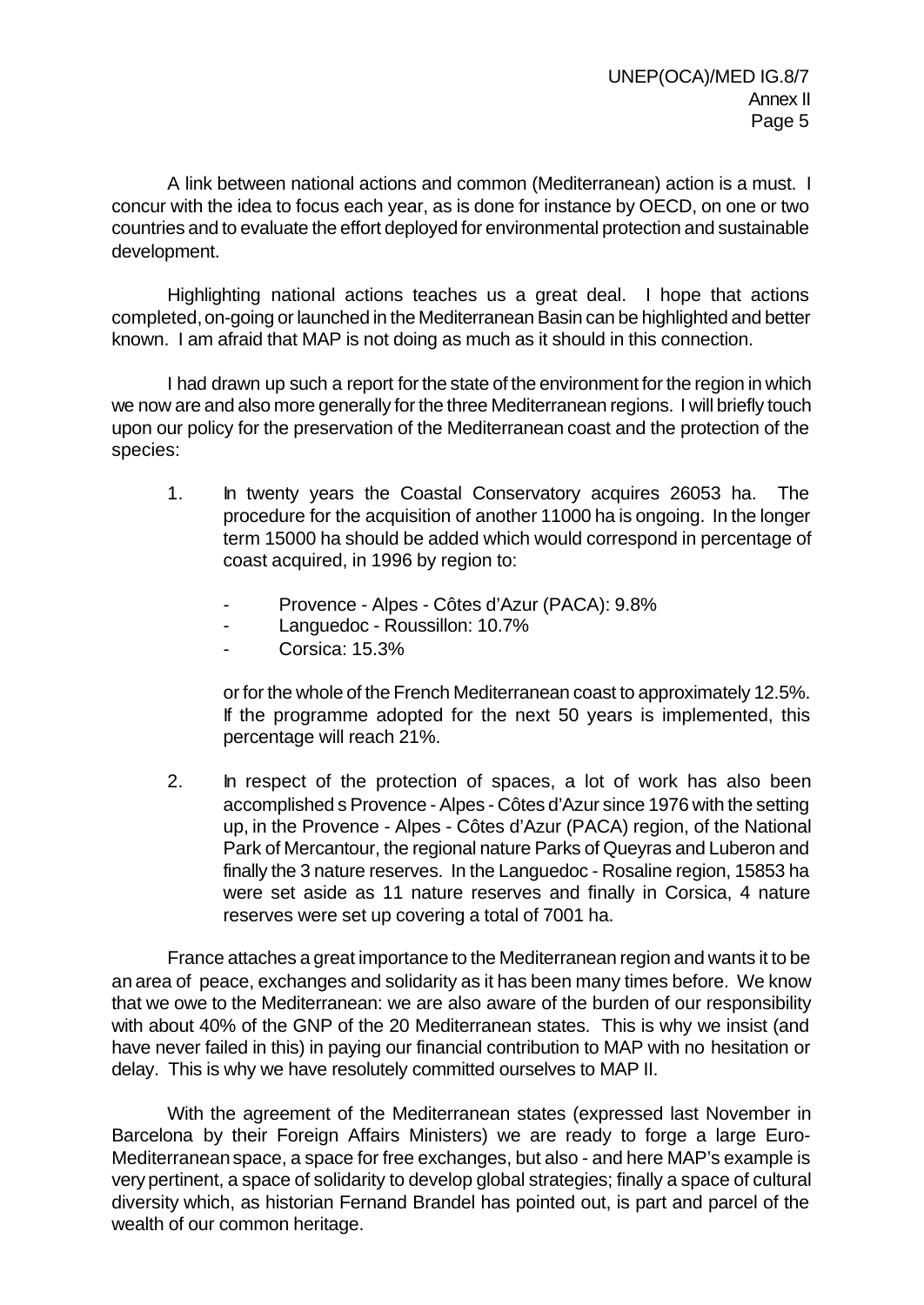We will do our best to promote this Euro-Mediterranean space. In Barcelona, the President of the Republic proposed that from now on and at regular intervals the Mediterranean meetings be convened at the level of Heads of State and Government. In his address to the University of Cairo in April 1996 he advocated a Euro-Mediterranean space for water resources and proposed that a Euro-Mediterranean Conference on water resources management be convened, further that a water resources map be drawn up and finally that an International Institute for Water Resources and development be set up.

We owe it to ourselves to put this space that we share in the centre of our concerns for the century upon which we are embarking, a century which will be not only centred around our planet, but also - we are convinced - around the Mediterranean.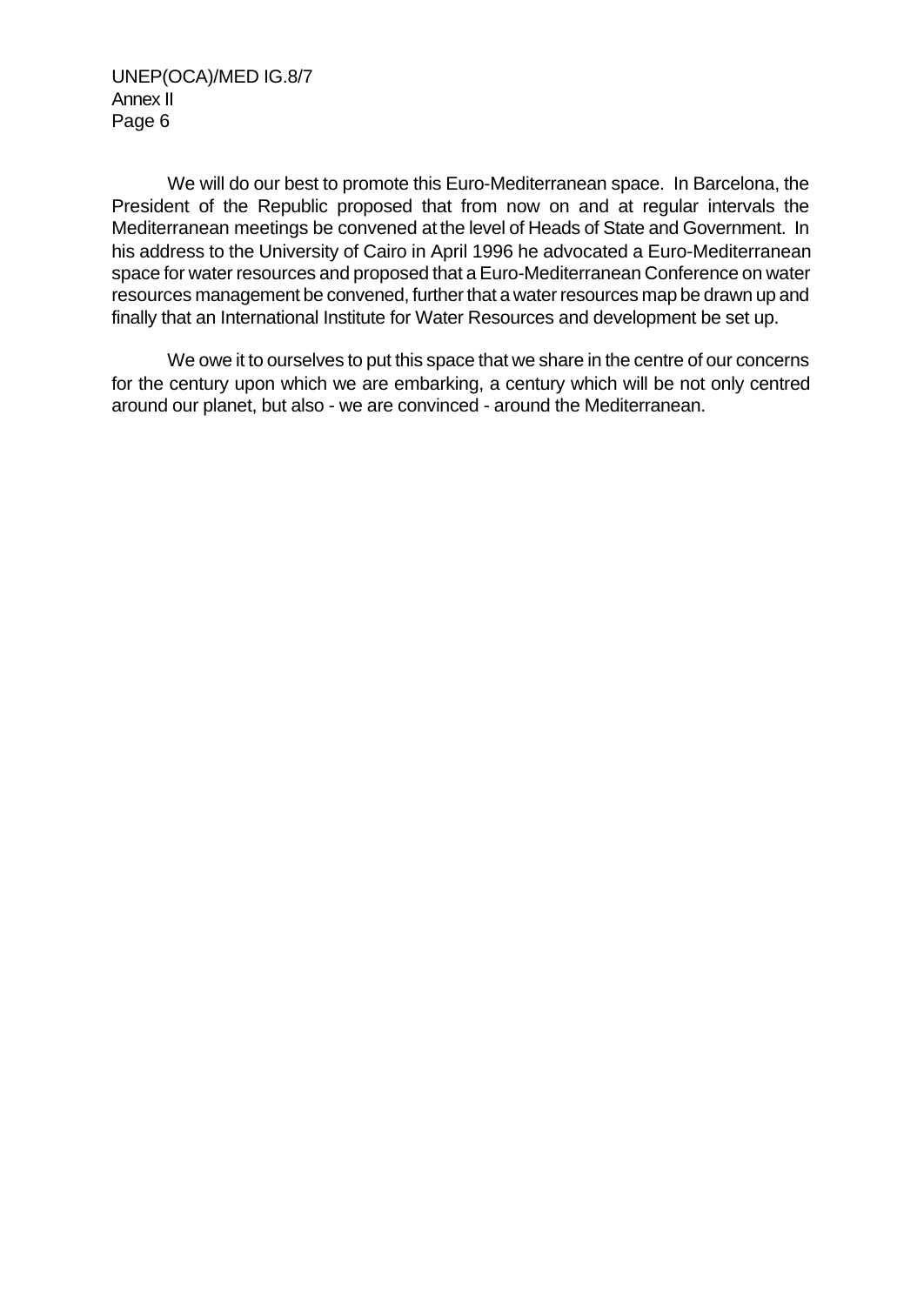### STATEMENT OF HIS EXCELLENCY MR NOURDINE BENOMAR ALAMI MOROCCAN MINISTER FOR THE ENVIRONMENT

Mr President Dear Colleagues Ladies and Gentlemen,

It is an honour and a pleasure for me to be among you one more time to assist in carrying forward the work of this Extraordinary Meeting. I take the occasion in order to express my personal thanks as well as those of the Moroccan delegation to the French authorities at national and regional levels and especially Madame Corinne Le Page, French Minister for the Environment and Mr Jacques Blanc, President of the Region of Languedoc - Rousillon for their warm welcome and congratulate them for the outstanding level of organisation of the meeting. This will no doubt help us to accomplish our task.

I would like to express my thanks to Mrs Elizabeth Dowdeswell, UNEP's Executive Director, for her participation in our important meeting and assure her that we expect a lot from UNEP in order to achieve the objectives defined during the Ninth Ordinary Meeting of the Contracting Parties in June 1995 in Barcelona. Thus, we ask UNEP to lend a sympathetic ear and strengthen its support, so that this programme remains exemplary within the framework of the Regional Seas Programme.

This Extraordinary Meeting was decided, as you know, in Barcelona and comes at a very appropriate time. It aims at allowing the Parties to adopt decisions on certain important matters, i.e. the increase of the contributions of the Parties to the Mediterranean Trust Fund and the allocation of the budget by chapter. It is true that MAP for some time now has faced fewer difficulties, given the fact that Italy paid its arrears this year. However, it is obvious that the implementation of the second phase of MAP and its refocussing on concrete actions will require an extra effort - financially speaking - from each one of us. The second, equally important, matter that will be discussed is the allocation of the budget to the various programmes and according to the new priorities under each chapter within the framework of MAP - Phase II.

The third point will be the Terms of Reference of the Mediterranean Commission on Sustainable Development, its composition, its role and the links it will develop with the other institutions under MAP. Indeed, at the Focal Points Meeting, some questions remained pending and our meeting is requested to take the appropriate decisions. I should note that in this connection that the next meeting is scheduled for December in Fez.

Finally, as is usual, we will review the state of progress of the work carried out by the Coordinating Unit between the two Ordinary Meetings of the Contracting Parties.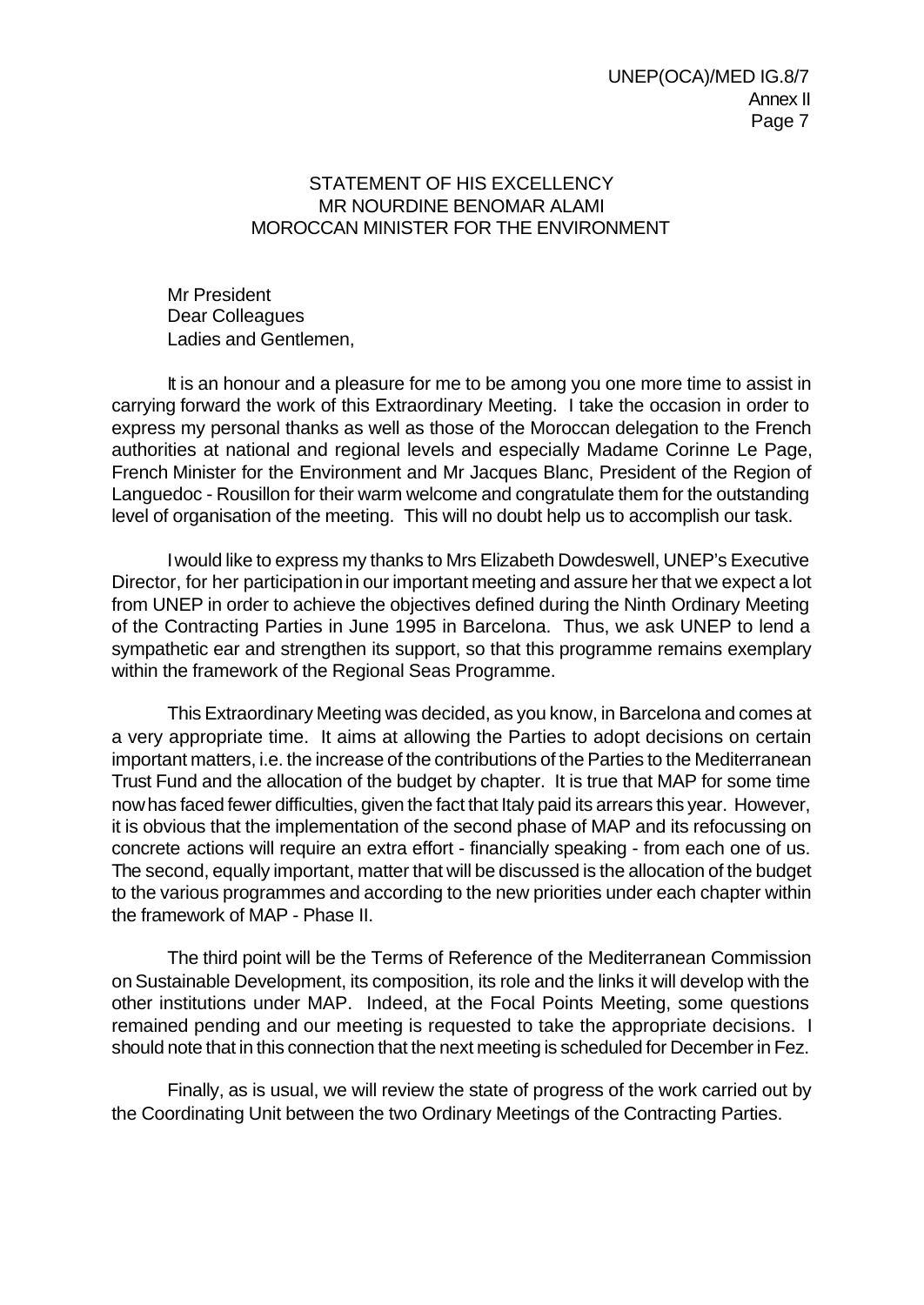Ladies and Gentlemen, the year gone by was rich in important events for our region. The Euro-Mediterranean Conference, held in Barcelona at the end of November opened the perspective for cooperation during countries in the environmental sector. We are requested therefore to reflect together on the orientations and methods for the best use of these resources to further the programmes and objectives defined by the Contracting Parties.

Before concluding, I would like yet again on your behalf to express my thanks to the organisers who spared no effort for the success of our meeting.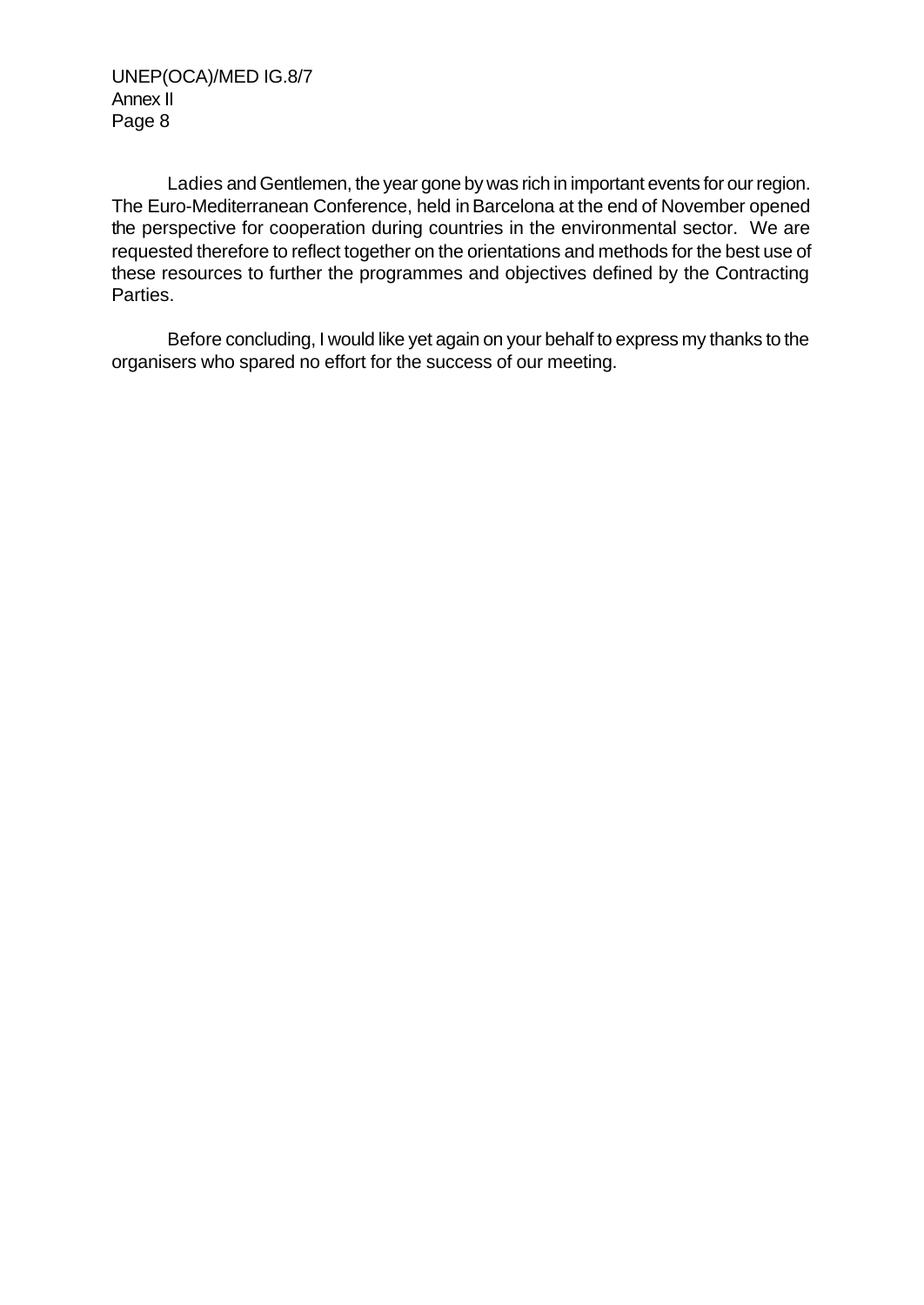### STATEMENT BY MR JACQUES BLANC, EX-MINISTER PRESIDENT OF THE LANGUEDOC-ROUSILLON REGION

Your Excellencies, Madame Minister Madame Under-Secretary General Ladies and Gentlemen

The whole Languedoc - Rousillon region has the honour of hosting, for four days, the Extraordinary Meeting of the Contracting Parties to the Convention for the Protection of the Mediterranean Sea against pollution.

As President of the Languedoc - Rousillon Region, first President of the Committee of the Regions of the European Union and currently its first Vice-President, Founding President of the Centre of the Euro-Mediterranean Regions for the Environment, I want to convey to you the message of the Regions, which while respecting the sovereign rights of the states, propose to you to become partners in the action that you envisage: we share your objectives and depending on the particular country we are involved directly or indirectly in environmental action. That is why, at this very moment I am pleased and proud of this meeting which is highly symbolic of the collective will to set up and develop a framework for action for the implementation of fruitful cooperation throughout the Mediterranean Basin on al environmentally related matters.

Three hundred and eighty million people, of whom two hundred and twenty on the Southern and Eastern coasts, one-seventh of world trade, 6000 years of history which can be seen everywhere: we are fully cognisant of the fact that in this part of the world which is the link among three continents, the problems are such that they require strong solidarity. We also know that the Mediterranean can not afford to be left out of the mainstream of world events, while the international community has for the past almost ten years gone through serious upheavals. For me, a convinced European and a Mediterranean by birth, this is a crucial question and that is why this meeting is of such special importance. Firstly, because as a follow-up to the resolutions of the 1992 Rio Conference you are expressing the will to put the Mediterranean at the forefront of a policy of environmental protection, twenty one years after the signing of the Barcelona Convention, under the auspices of the United Nations Environment Programme the Mediterranean is a prime example for the whole world of a region which wants to set up the first Commission on Sustainable Development in the spirit of the Rio Summit. In the forefront in 1975, as innovators with the concrete development is the short term of a policy of Sustainable Development, we Mediterraneans can today be rightly proud of our mobilisation in the field of environmental protection.

In my view, this Extraordinary Meeting of the Mediterranean Action Plan is a major event also for the fact that networks of local authorities have been granted observer status, along with the NGOs within the framework of our Conference.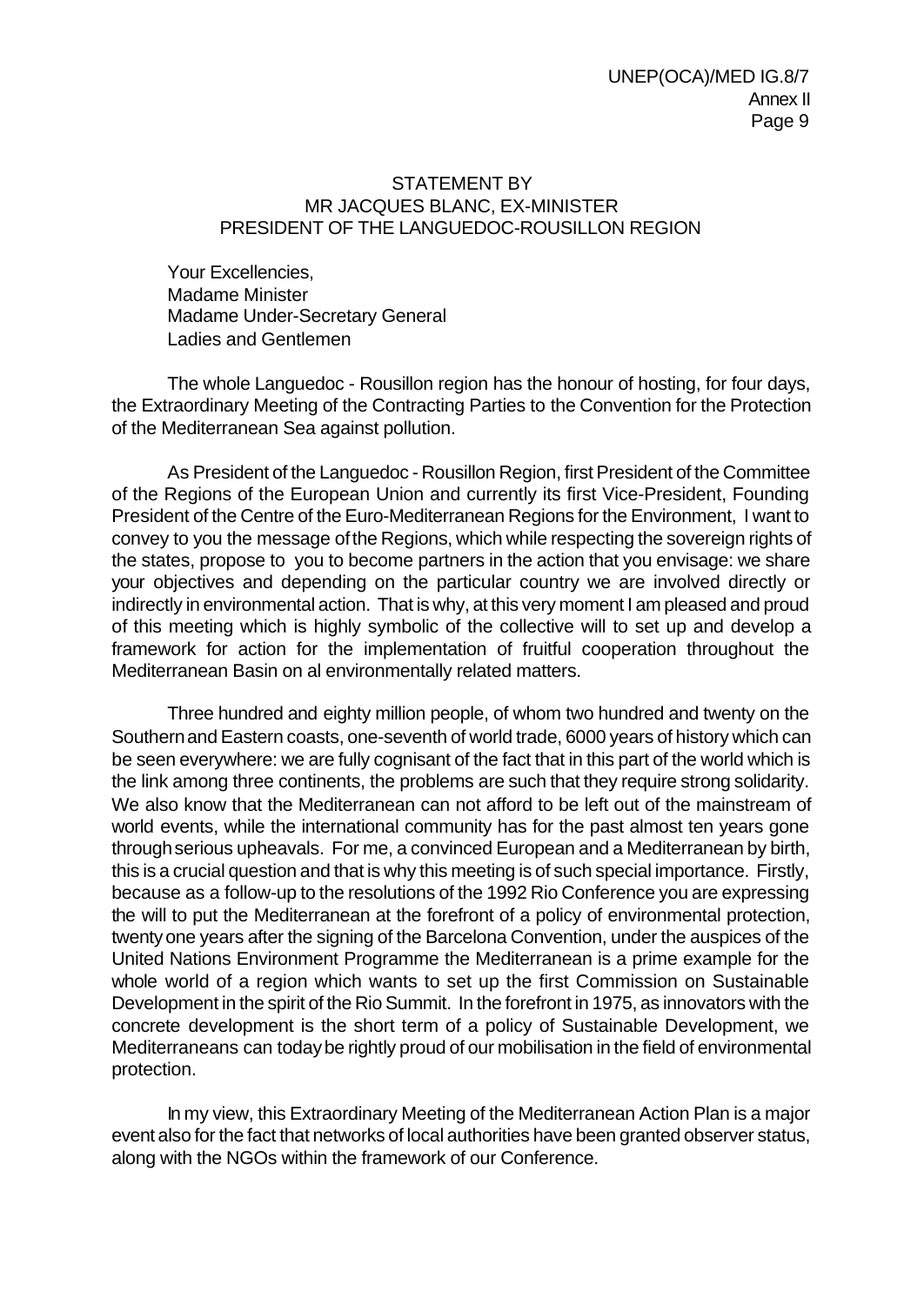Thus, by integrating your action in the general trend of Sustainable Development and taking into consideration the social, economic and environmental realities globally in order then to intervene at local level, I am convinced that the Mediterranean can fully confront the challenges that it has come up against. However, we must recognise the fact that the Mediterranean is not always taken seriously: 40% of the Europeans prefer it as their holiday destination, so that sun, sand and sea have become a leit-motiv at the back of the minds of a lot of people living in the North of Europe.

The sea is also referred to as a vehicle for history. And yet this sea is very fragile. This is the first challenge and it is for this very fragile sea that for the past 21 years and within the framework of the Mediterranean Action Plan, remarkable work has been accomplished. It is thanks to this continuous cooperation among the countries of the region that MAP has been able to bring about significant results that augur well for the future.

You have shown that the degradation of the Mediterranean can be stopped, even reversed, thank to a collective will.

Obviously, there are often challenges, the message of states must not only involve the sea but the physical planning of their respective territories. We know only too well, the impact that the neglect of the hinterland can have on the marine environment. In this connection, the problems of the Mediterranean Basin are of such scope that they require strong solidarity. The dimensions of the problems and challenges are such that the Mediterranean region, will, in the next thirty years, move to a totally different scale. First in terms of population: 350 million in 1985, 450 million projected for the year 2000 - in 4 years? time! and almost 500 million in 2025, or more than the combined populations of the US and the ex-Soviet Union.

Well, the North of the Mediterranean which in 1950 represented two thirds of the population, was only half in 1985. In 2025 it will only be one third of the total population. The gap between the ageing Northern rim and the young Southern rim will widen. 45% of the people living in the South are less than 15, as against 25% in the North.

As far as the resources and the quality of life are concerned, a gap could occur between the North and the South if a strong political will does not manifest itself. This is the reason for taking and creating all the opportunities to weave between the North and the South a network of connections. The Mediterranean does not have to do it in a rigid, institutional framework. It will benefit the most if it sets up, as it has done for centuries, dynamic networks for exchanges and cooperation. In this connection I want simply to express my deep conviction: that the Mediterranean could launch original forms of interregional and cross-border cooperation as bridges for the future and invent its own model of development that the North could not impose on it.

It is in this spirit that 25 Mediterranean regions of Spain, France, Greece, Italy and Portugal, which are familiar with local conditions and the aspirations of their people, decided in 1995 to form the Euro-Mediterranean Regions Centre for the Environment (CREE).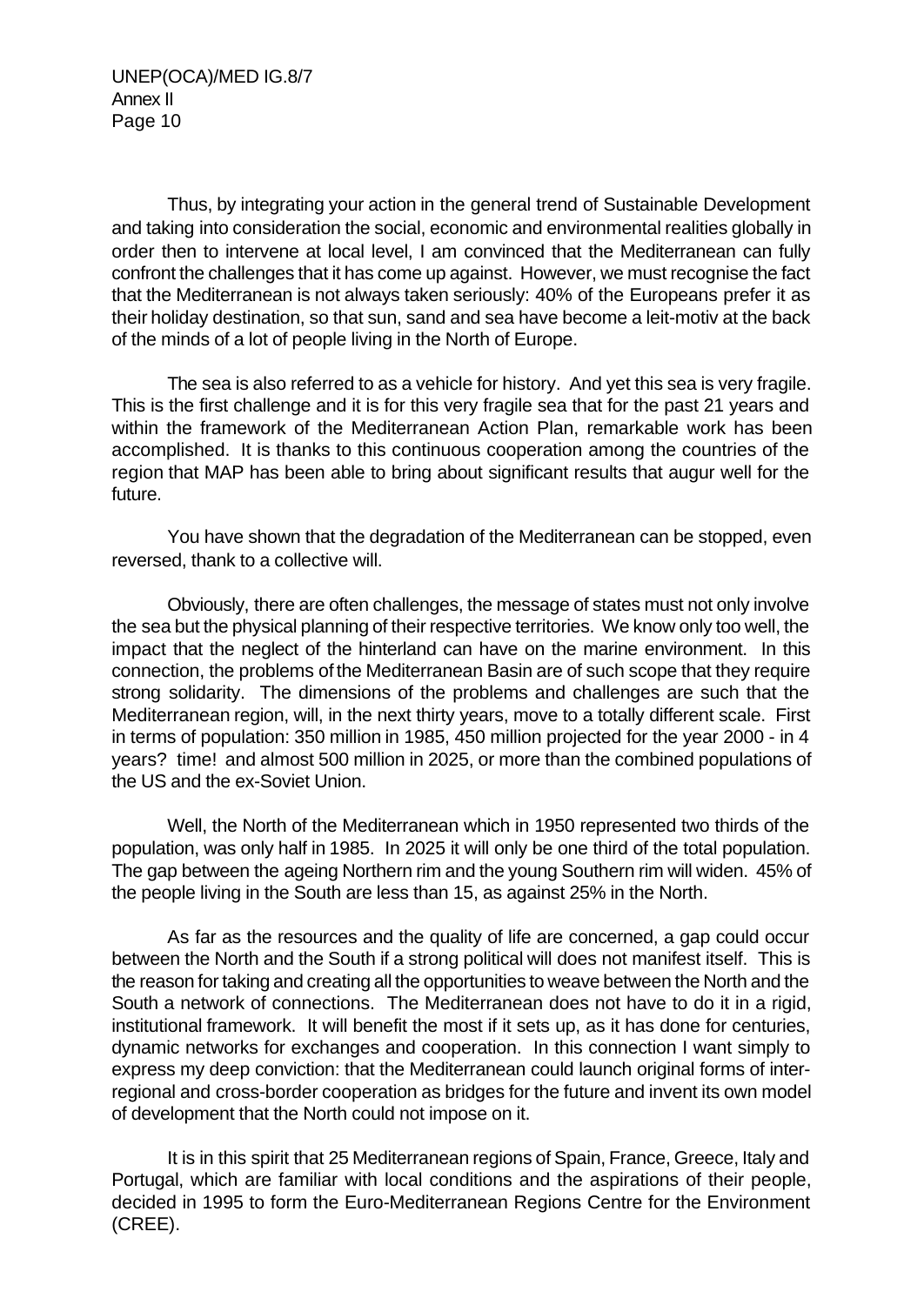The Mediterranean Action Plan is 21 years old. The Euro-Mediterranean Regions' Centre for the Environment almost one. Therefore, it is fitting for me to speak about it humbly but enthusiastically with the conviction that I have felt ever since this initiative was launched by the Languedoc - Rousillon region, on the occasion of the 6th Inter-Mediterranean Commission of the CRPM.

CREE, of which I have known to be the first President, was first conceived as a joint network of Mediterranean regions, for the exchanges of scientific, legal and technical information, for sharing experiences in environmental protection and for implementing common actions. CREE I also a fool for mapping out the main axes of a Euro-Mediterranean Environmental Policy.

Our ambition is thus clear: we want to make of the Euro-Mediterranean Regions' Centre for the Environment an interlocutor on an equal footing of the states, the European Union and the international bodies, especially the Mediterranean Action Plan.

In Barcelona, in June 1995 at the 1st General Assembly of CREE, the founding regions confirmed, on the basis of the subsidiarity principle, their will to participate in the development of environmental policy which would be compatible with Sustainable Development. Complementarity and coherence between CREE and MAP augur well for the future.

In repeating my welcome to all delegations representing the 21 states participating in this Extraordinary Meeting, I would like to turn to you, Your Excellency as President of the Bureau of MAP (Mr Nousedine Benomar Alami, Minister for the Environment of Morocco) and to you, Madam, Undersecretary General, UNEP's Executive Director (Mrs Elizabeth Dowdeswell) and express my heartfelt thanks for agreeing to let the Mediterranean regions associate themselves to your work. Please rest assured that the latter are ready to act concretely for the protection of our Mediterranean environment.

For its part, Languedoc - Roussillon has decided to integrate the Mediterranean dimension into its development strategy. Our region intends to be a strong link between the Southern European regions on the one hand and the Mediterranean non-European regions on the other.

To bring this about, ie. To accede to the status of "Mediterranean Partner" we have launched several initiatives which would form the bridges toward a global project for the 3rd millennium as follows:

- initiatives in the field of high technologies and their use in agronomy and agro-industry to secure future jobs;
- initiatives in the field of sports to secure individual accomplishment and strong links among different peoples as illustrated by the Mediterranean Games of June 1993;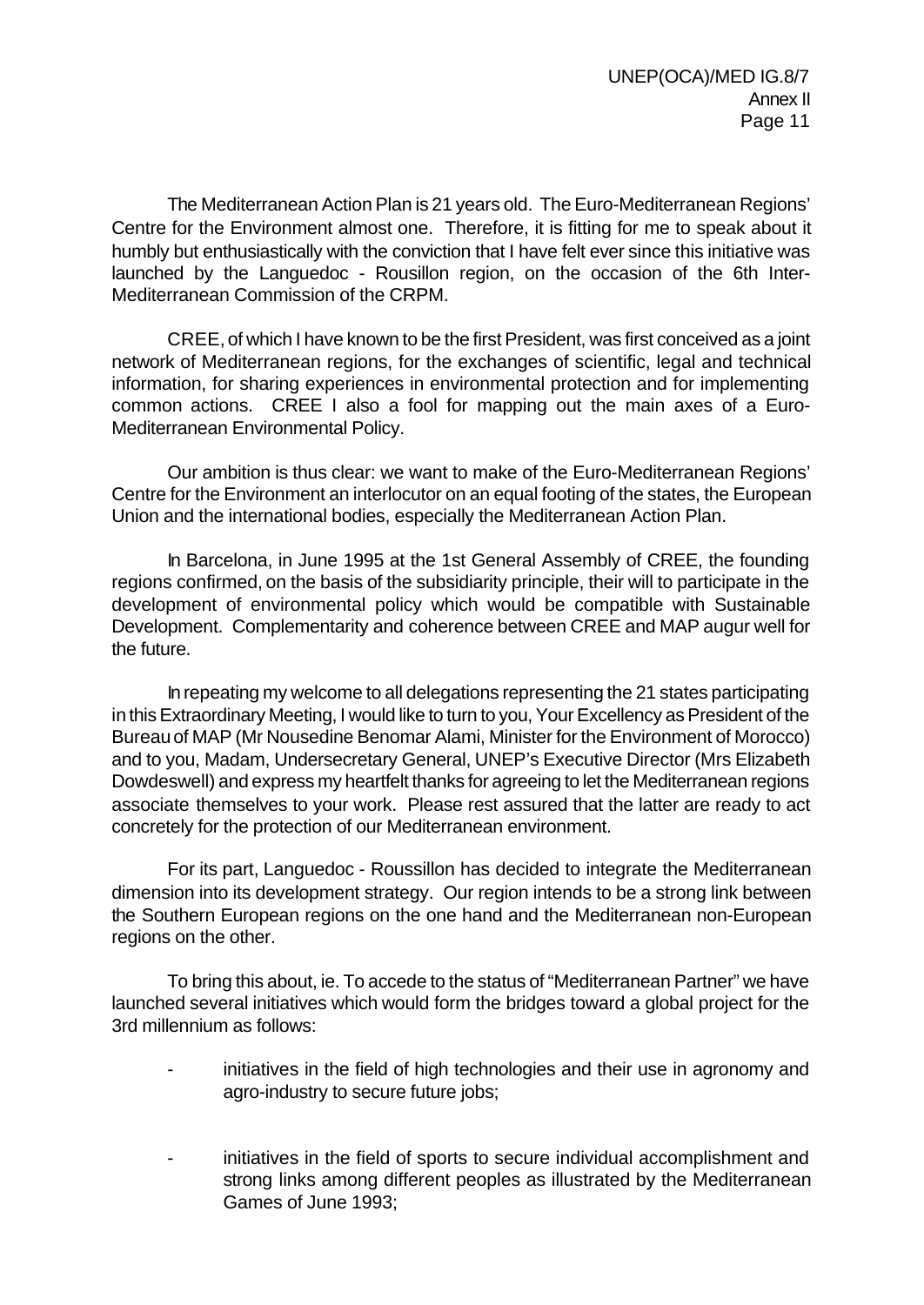- initiatives in the field of the protection of physical heritage to secure good management of the land such as the exhibition "Mediterranean Landscape" shown in Seville in 1992.

Beyond the apparent heterogeneity of this Mediterranean that Fernand Braudel called "a complex of seas", we all realise that the Mediterranean unity comes forth through 18 landscapes and history and that a truly common fate brings together the 21 coastal states.

In welcoming you all to this Hôtel de Région, I would like you to know that I am very proud to see the Languedoc - Rousillon contribute to the attainment of this noble pursuit.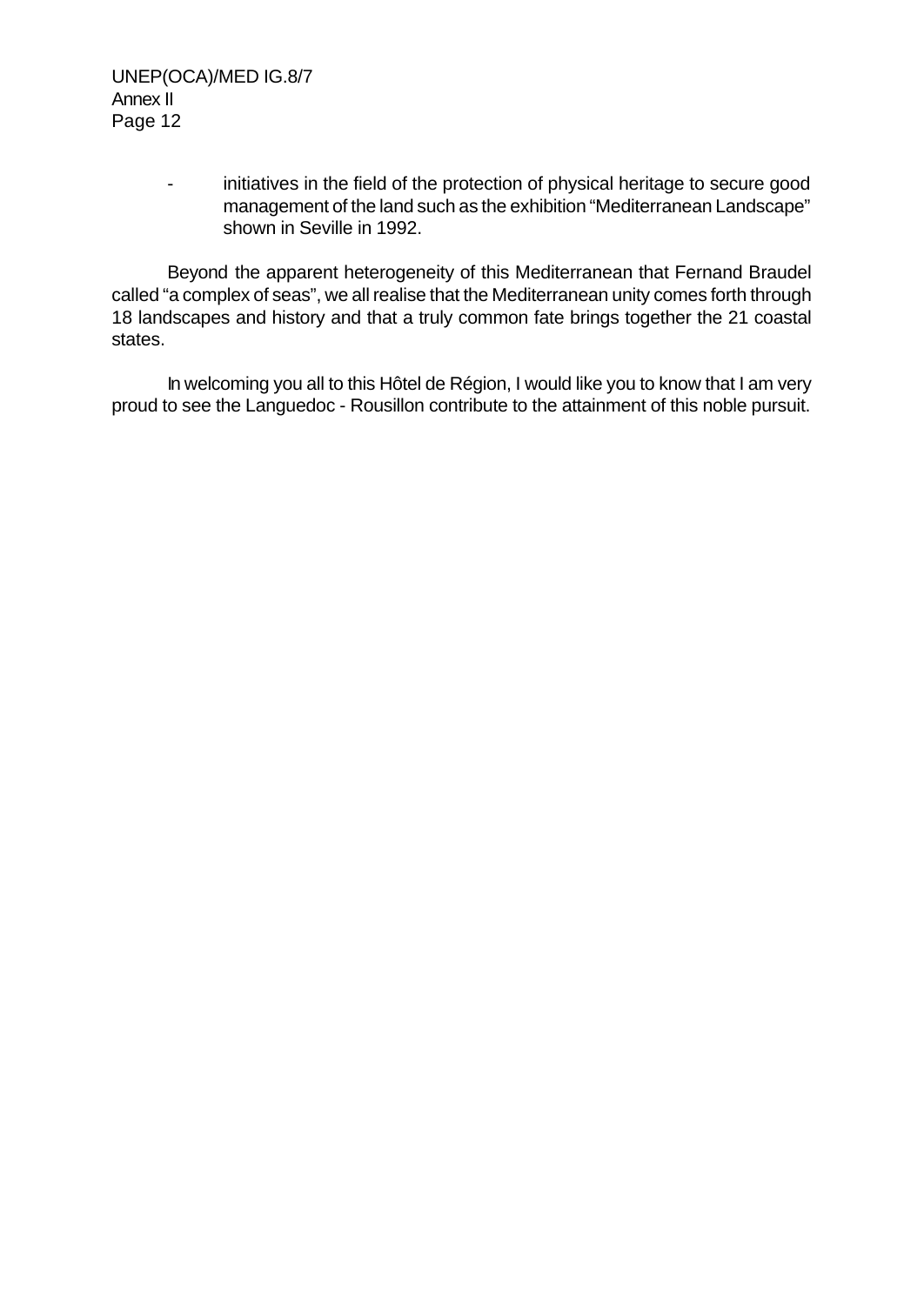### STATEMENT BY MS ELIZABETH DOWDESWELL EXECUTIVE DIRECTOR OF UNEP

Mr President of the Bureau, Madame Minister, Mr President, Delegates and Observers, Ladies and Gentlemen,

It is very great pleasure to welcome you all to this Extraordinary Meeting of the Contracting Parties to the Barcelona Convention.

First, may I extend my thanks to the French Government, particularly to Mrs. Corinne Lepage, Minister for the Environment for the remarkable job done in preparing for this Meeting. Our gratitude extends to the Region of Languedoc Roussillon and its President, Jacques Blanc, for the warmth and generosity of their welcome.

Let me also take this opportunity to welcome the ministers and delegations from he Member States and the European Commission to this meeting. I am also pleased by the presence of so many NGOs as well as the UN Specialized Agencies.

There could be no better place to hold this Meeting. As I flew in yesterday, I had the opportunity to admire the majestic beauty of the Languedoc marshes. I am aware of the tremendous efforts that have been set in motion to preserve this exceptional natural heritage.

The majestic backdrop for this meeting, I am sure will contribute to the effectiveness of our work.

When the global community forged its commitments at UNCED almost 5 years ago, it was with the knowledge that the job of improving the environment would not be easy. As we began translating our plans into action, we have indeed discovered the complexity and difficulty of implementing Agenda 21.

These post-Rio reflections are inevitable and should help us test long-held assumptions and renew our energies. There are signs that a new understanding is emerging of the implications of sustainability and the post-Rio agenda.

Notwithstanding more than 20 years of concerted efforts by UNEP and other agencies, the battle for an improved human environment is still under way and far from being won. The long-time frames associated with the healing of the ozone layer, even though the growth rates of CFCs have come down; The excessive swings in the world's climate patterns with their potential of increasing global warming leading to sea-level rise; The scarcity of good quality water affecting 1.3 billion people in developing countries; Threats to biological diversity with an increasing illegal trade in wildlife estimated in the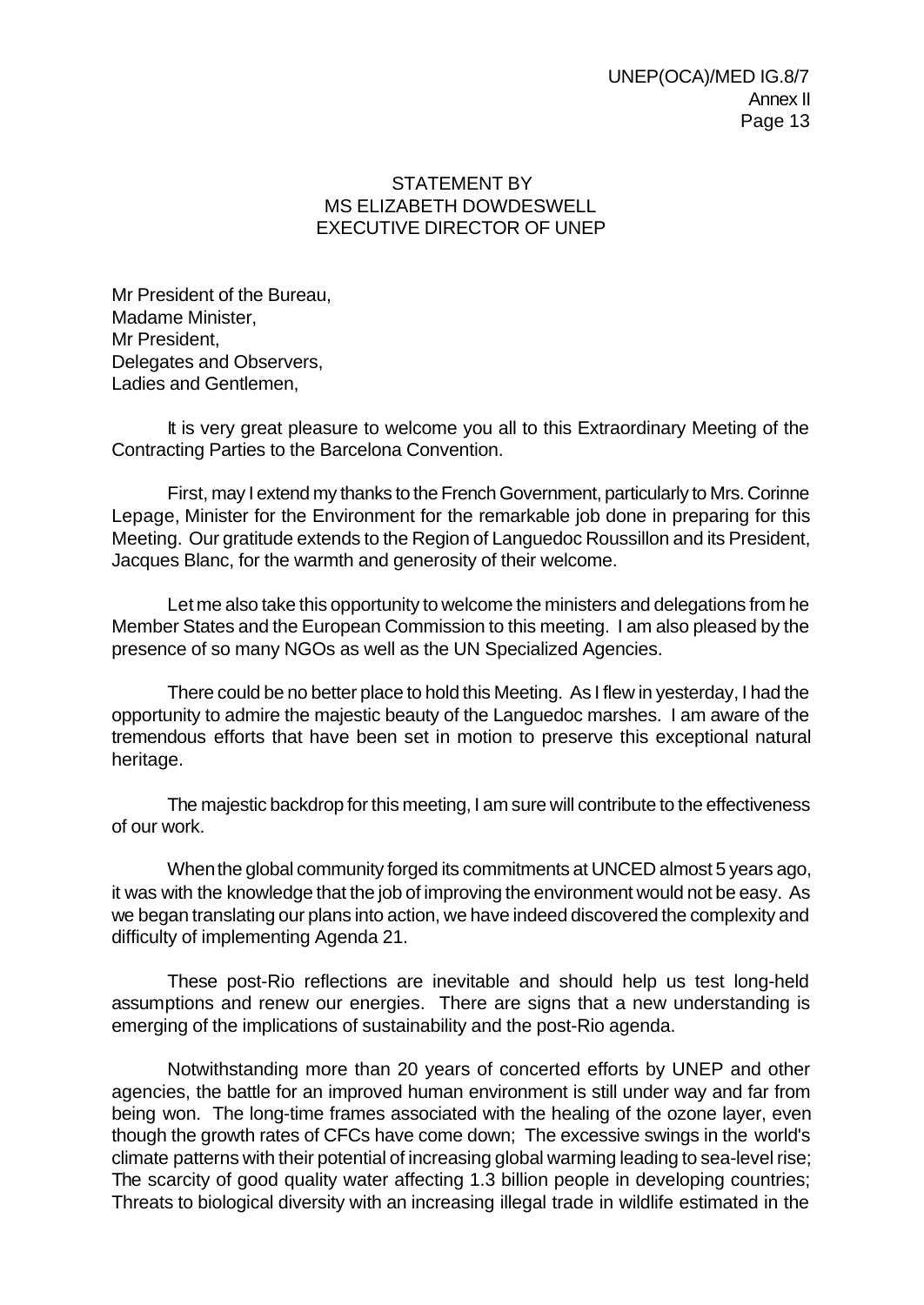region of \$2-3 billion annually. Continuing diminishment of land productivity due to top-soil loss, water logging and salinization; Increased globalization of trade with yet unascertained implications on the environment.

UNEP has squarely confronted the reality that policies and programmes for sustainability must now contend with growing complexity and rapid technological change.

At the 18th session of UNEP's Governing Council in May 1995, some far-reaching decisions were taken to chart a course for UNEP that would maximize its potential to deal with these problems.

There was an endorsement for the strengthening of UNEP as the authoritative voice for environment within the United Nations system. The Governing Council underlined the high priority to be given not only to assessing and addressing emerging critical issues in the field of environment, promoting international environmental cooperation, but also monitoring the status of the environment. It also supported the role of UNEP in furthering the development of international law and environmental economic instruments.

Most importantly, the Governing Council endorsed the adoption of an integrated approach to programme formulation and implementation in UNEP.

The integrated approach focuses on four major environmental themes: sustainable use and management of natural resources, sustainable production and consumption, a better environment for human health and well-being, and, globilization and the environment. As well, it provides a framework for integrating and addressing the results and recommendations of major UN conferences and events in the social and economic fields, such as the Population conference, the Social Summit, the Beijing Women's Conference and Habitat II.

As a result, the thematic content of our programme has shifted from its earlier sectoral accent to one that emphasizes relationships between socio-economic driving forces, environmental changes and impacts on human well-being. Particular care has been taken to make the programme more responsive to emerging issues not yet well recognized or understood. I refer in particular to the interaction of human systems and ecosystems, consumption patterns, land-based sources of pollution and the problems of small island States. It will also focus on emerging regional and sub-regional concern such as the management of shared natural resources, particularly water. The implementation of this programme will be undertaken by harnessing expertise and experience residing in national, regional and global organizations.

I refer to this audience the example of one programme element - caring for freshwater, coastal and marine resources-under the overarching theme of "Sustainable Management and use of Natural Resources". An estimated one-third of the world's population will suffer from chronic water shortage by the year 2025. The increasing water scarcity, combined with its deteriorating quality will have far-reaching impacts on humanhealth, socio-economic development potential of affected countries, fresh water and marine resources, and biodiversity, and may even cause conflicts over water rights.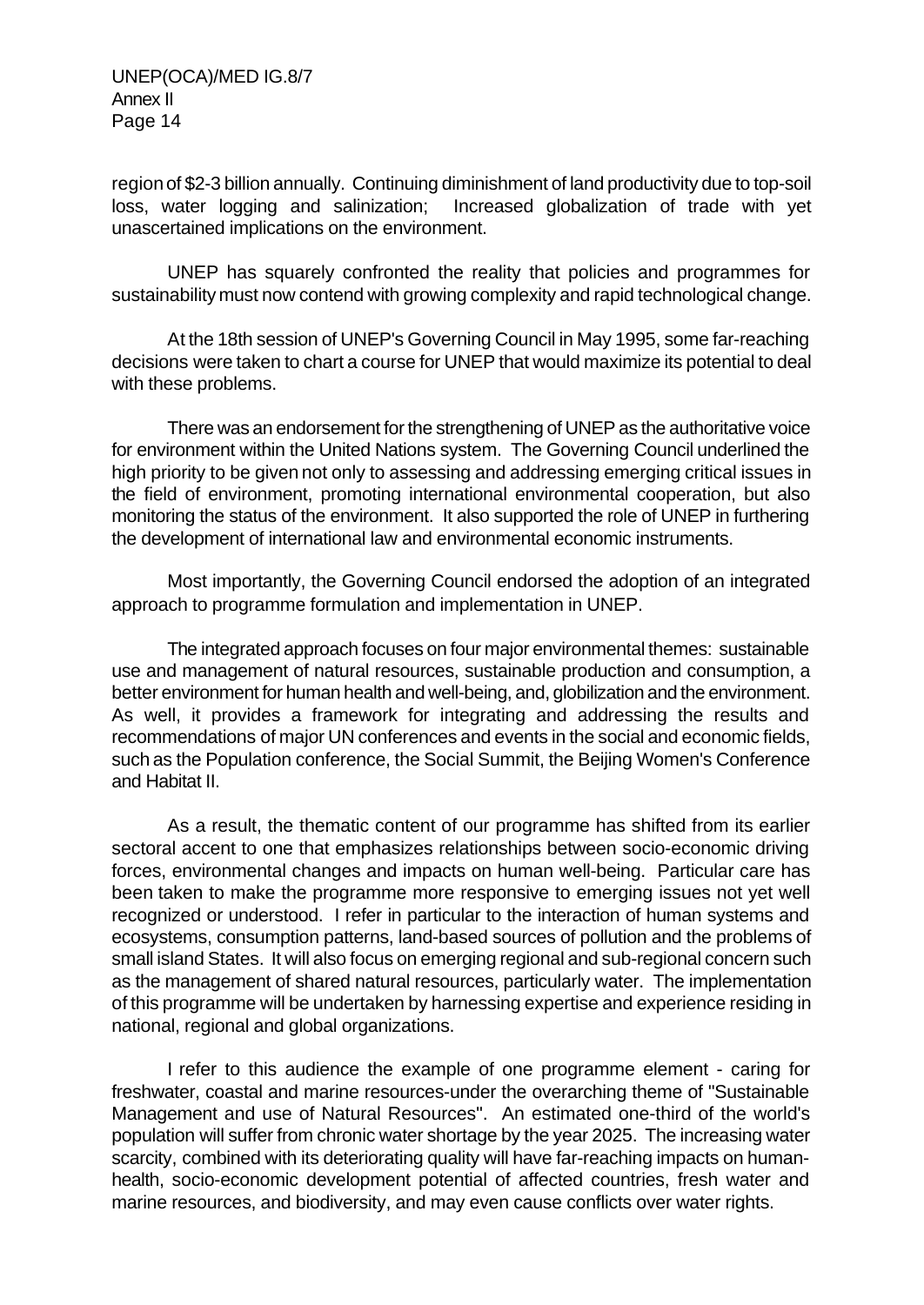The integrated programme that has been developed to deal with this issue will promote global freshwater assessment and development tools and guidelines for sustainable management and use of freshwater and coastal resources with special reference to Caribbean and South Pacific small island States and in selected megacities o Latin America, Asia and Africa. It will promote international cooperation in the management of river basins and coastal areas with focus on land-based activities and the special needs of small island developing States. Based on cross-sectoral assessments, it will promote the development of regional agreements and action plans for integrated management of river basins and associated coastal zones or lakes. This programme is the cooperative endeavour of experts belonging to the fields of international environmental law, biodiversity, scientific assessment, marine and freshwater resources and land degradation.

UNEP's integrated programme for the biennium 1996-97 sets out a vision of opportunities for economic development as well as for enhancing the quality of life. Environmental planning will no longer be associated merely with the analysis of ecological threats. It will enhance wider cooperation with our partners and strengthen public understanding of the inter-connected nature of our environmental problems.

It is clear that with the ringing endorsement of this programme by the Governing Council, UNEP has set for itself a very ambitious task indeed. But it is a task that we know has to be done.

One of our success stories of 1995 concerns the problem of control and elimination of pollution resulting from land-based activities.

Almost 80% of the pollution that reaches the marine environment originates from the land. Recognizing the importance of this problem, the international community adopted in November 1995, at the Intergovernmental Conference held in Washington, the Global Programme of Action for the Protection of the Marine Environment from Land-based Activities.

At this Conference, UNEP was designated as a Secretariat of the Global Programme of Action and was entrusted with the role of its implementation.

The cornerstone of the Global Programme of Action for the Protection of the Marine environment from Land-based Activities is its emphasis on assistance to national Governments in taking actions to preserve and enhance the marine environment. It identifies specific actions that can be taken at the global, regional and national levels.

Just as UNEP recognized the need for integrated programming, so the international community recognized that the problems of ocean space are closely interrelated and need to be considered as a whole, giving rise to integrated coastal and marine management with all its institutional implications - horizontal integration between sectors and disciplines, new forms of private and public cooperation and vertical integration between levels of governance: national, regional and global.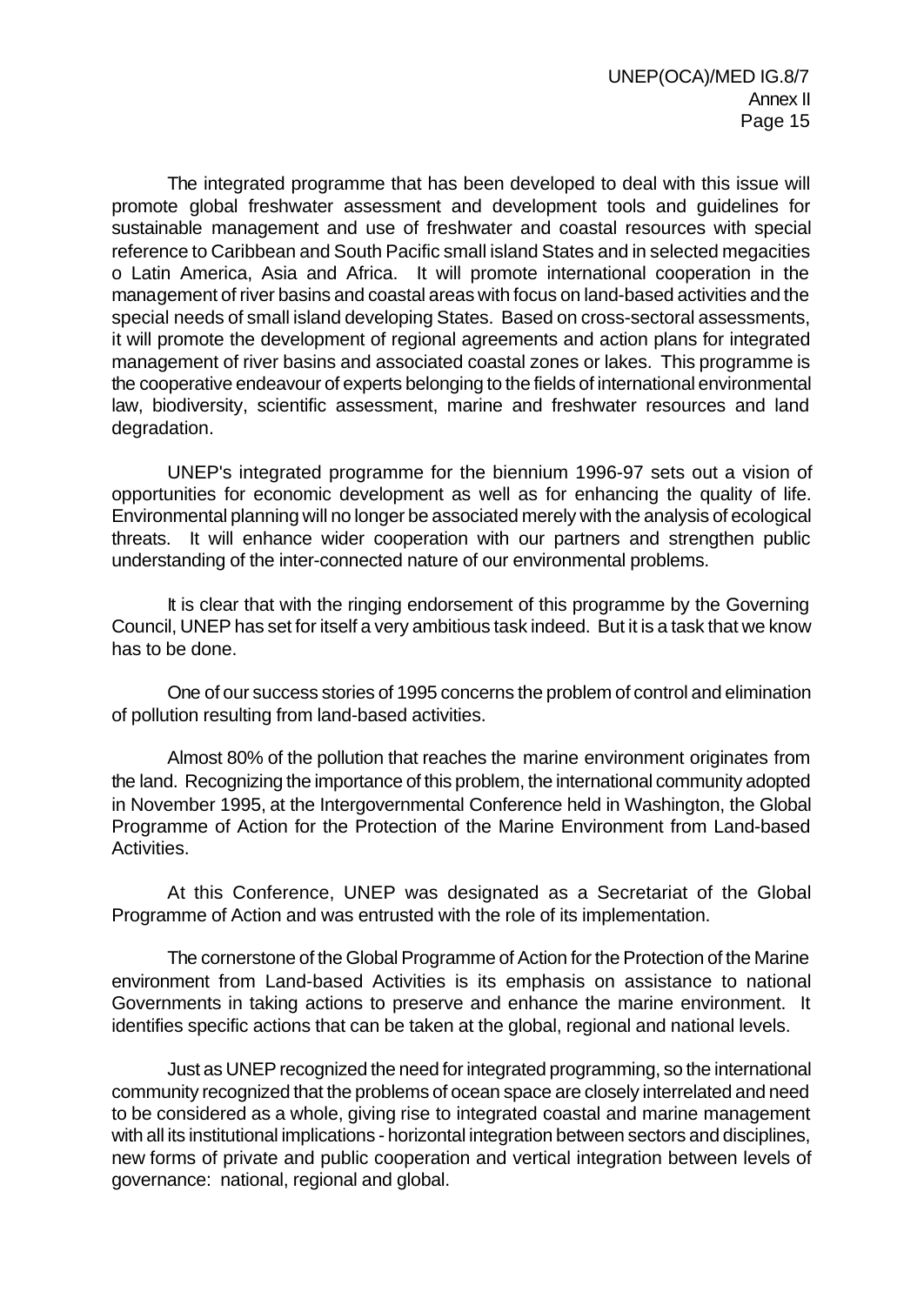Effective implementation of the Global Programme of Action is a crucial and essential step forward in the protection of the marine environment and will promote the objectives and goals of sustainable development.

The Global Programme of Action recognized that regional cooperation and arrangements are crucial for successful actions to protect the marine environment from land-based activities. This is particularly, so where a number of countries have coasts in the same marine and coastal area, most notably in enclosed or semi-enclosed seas.

UNEP is following with great interest the developments in the Mediterranean Action Plan regarding the control and elimination of pollution from land-based sources and activities. Recent developments in the Mediterranean Action Plan, namely the adoption of MAP II, revision of the LBS Protocol and the development of MED POL - Phase III, are in perfect harmony with the programme of implementation of the Global Programme of Action.

We hope that the Mediterranean will be an excellent example to other regions of the world on how to implement the Global Programme of Action through the development and implementation of the Regional Programmes of Action and as also the respective complementary National Programmes of Action.

In Barcelona, last year, on the 20th anniversary of MAP, you decided to update your instruments of action in particular the Barcelona Convention, to enlarge the geographic area of intervention to include the coastal zones and to tackle questions relating to sustainable development. The draft budget and recommendations established by the Secretariat for 1997 aim primarily at the implementation of the decisions taken last year.

On the legal front, it is necessary to complete the on-going process. This would mean that:

- the Annexes to the Protocol on Biodiversity and Protected Areas must be adopted as soon as possible by a Plenipotentiaries' Conference;
- the Protocol on the movement of hazardous wastes must also be signed during the next Conference in Izmir (Turkey) in October 1996;
- and finally that all the legal instruments, both revised and new should be ratified as soon as possible in order that they come into force.

On the institutional front, you decided to set up a Mediterranean Commission on Sustainable Development. This is an especially timely initiative which will provide a framework for regional cooperation for the implementation of Agenda 21, the follow-up to Agenda Med 21 and the 1994 Tunis Conference.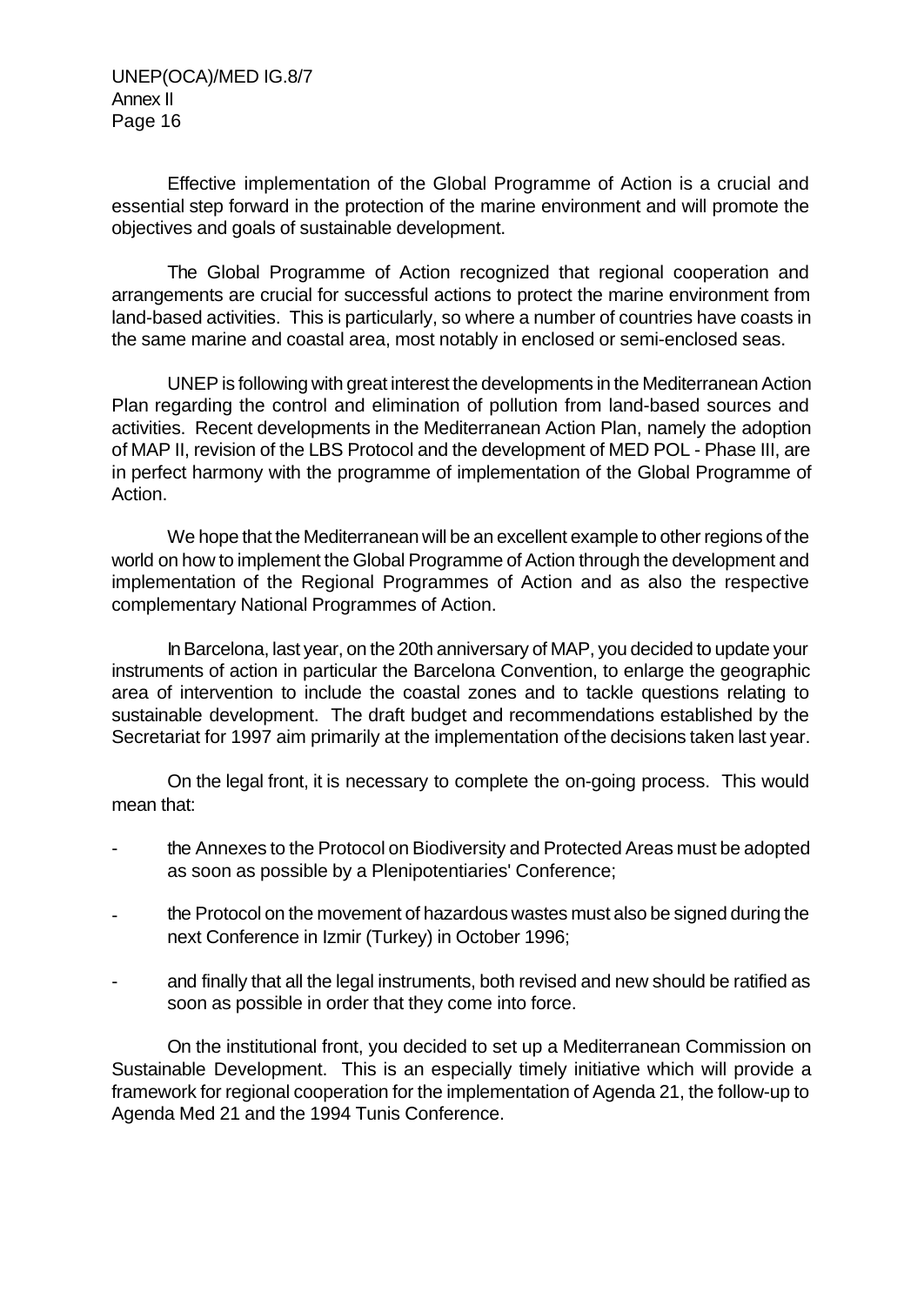The Secretariat is submitting to you today the draft Terms of Reference of the Commission, as well as a note on its composition and the conditions and criteria for nominations. If you agree on the Terms of Reference we will be able to set up the Commission in December at Fez, where we will meet at the invitation of the Moroccan Government, and propose a draft work programme for 1997.

Now, turning to the implementation of the Barcelona Convention and its Protocols, I would first like to refer to the problem of pollution in the Mediterranean Sea.

The Report on the State of the Environment that the Secretariat has recently published and which will be available in French shortly shows clearly both the strong and the weak points of our institutional arrangements.

From the scientific point of view, we now have a good knowledge of the problems and the risks threatening the Mediterranean Sea. We also have a monitoring system which has been strengthened a great deal. On the other hand, we are seriously lagging behind both in terms of knowledge on land-based sources of pollution and in terms of policies to reduce the input of pollutants.

Action against pollution sources will be one of the main priorities in the next few years. In this connection, I believe that both the new LBS Protocol and the MEDPOL III instrument submitted to you are extremely appropriate.

Please allow me to insist on the efforts that will have to be made by each country to monitor and control pollution sources, especially toxic substances that are persistent and liable to bioaccumulate.

I am really looking forward to the meeting on Industrial Pollution that France and the city of Marseille are hosting in October 1996 and would like to congratulate the Coordinating Unit of MAP and the Industry-Environment Bureau for their cooperation in preparing this meeting.

I would also like to express my satisfaction for the fact that your new Regional Activities Centre in Barcelona focused on Clean Production has become operational.

At a workshop organized recently in Rome by UNEP (in partnership with various Italian public organizations and the NGO Eco-Med) it was demonstrated that interest in Cleaner Production is escalating in the region. By Cleaner Production we mean developing approaches to prevent pollution rather than clean up the problems once they have been created. A number of centres have already been established by Mediterranean countries to promote the message of Cleaner Production,. They are already forming the basis of a regional network.

The Centre for Cleaner Production Initiatives in Barcelona, Spain, has a particular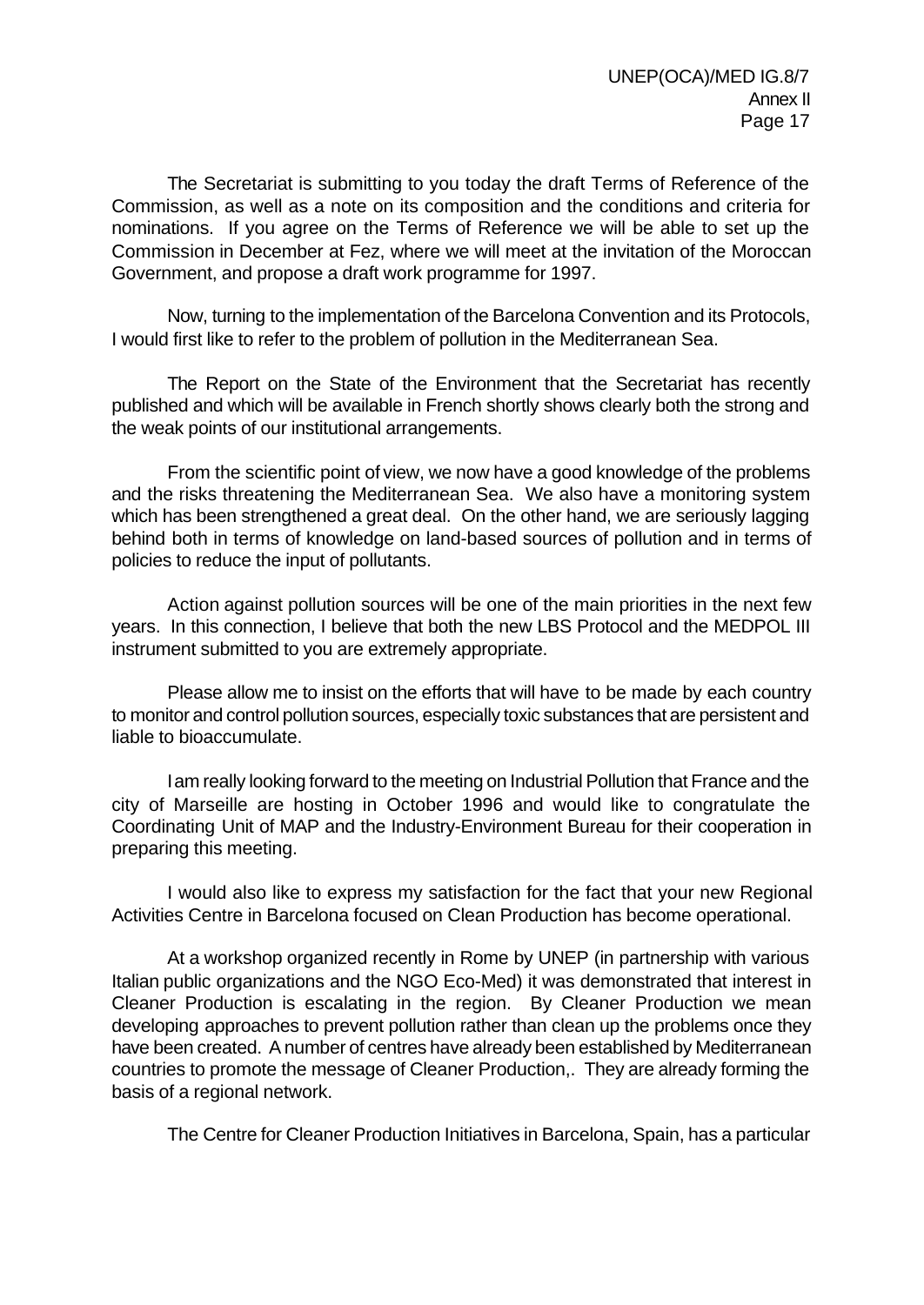role to play in facilitating the operation of this network. These centres also represent promising foundations for the future development of Cleaner Production initiatives in the region. The tourism industry represents a sector of special interest where Cleaner Production approaches present new challenges. One other key challenge is the prevention of release of toxic substances from the Mediterranean sea from land-based sources. Cleaner Production will certainly be a key element of the plan of action that UNEP will be submitting for discussion at a meeting hosted in Marseille by the French Government in October. This is a follow up to the resolution on the Environment and Sustainable Development in the Mediterranean adopted in Barcelona last June.

On biodiversity, you now have excellent protocol and an Action Plan based on it. The priority again is to implement it. In my view it is also very important to focus on wetland protection schemes which are being developed. We will also, at the appropriate time, endeavour to support them at the GEF level.

Integrated management of coastal areas is also one of your principal priorities. The seminar hosted by the Greek authorities in Santorini made evident both the challenges and the scope of the tasks to be carried out in that direction. I trust that the Mediterranean Commission on Sustainable Development must tackle this strategic question and propose to you the necessary steps to take in this regard.

The implementation of MAP rests on several conditions. These are:

1. At the level of the MAP Secretariat and the Regional Activities Centres, adequate human and financial resources will be needed in order to carry out our new tasks. The Coordinating Unit and the RACs must have the necessary funds in their budgets to carry out the activities that you entrust them with and the countries that need it must be given adequate technical support.

This is why the draft budget submitted to you contains a 7% increase in contributions, which given the consequences of the rate of inflation, seemed reasonable. The Bureau has supported this proposal. I hope that you can adopt it.

2. Obviously, the budget of MAP will not cover all the needs. It is thus with pleasure that I see that METAP will continue and expand its activities in the Mediterranean; I am very pleased with how close the cooperation between MAP and METAP has become. Furthermore, we are anxiously awaiting the allocation of funds by the European Union (MEDA) for water management and environmental projects in the Mediterranean as a follow-up to the Barcelona November 1995 Euro-Mediterranean Conference. Here again cooperation is satisfactory.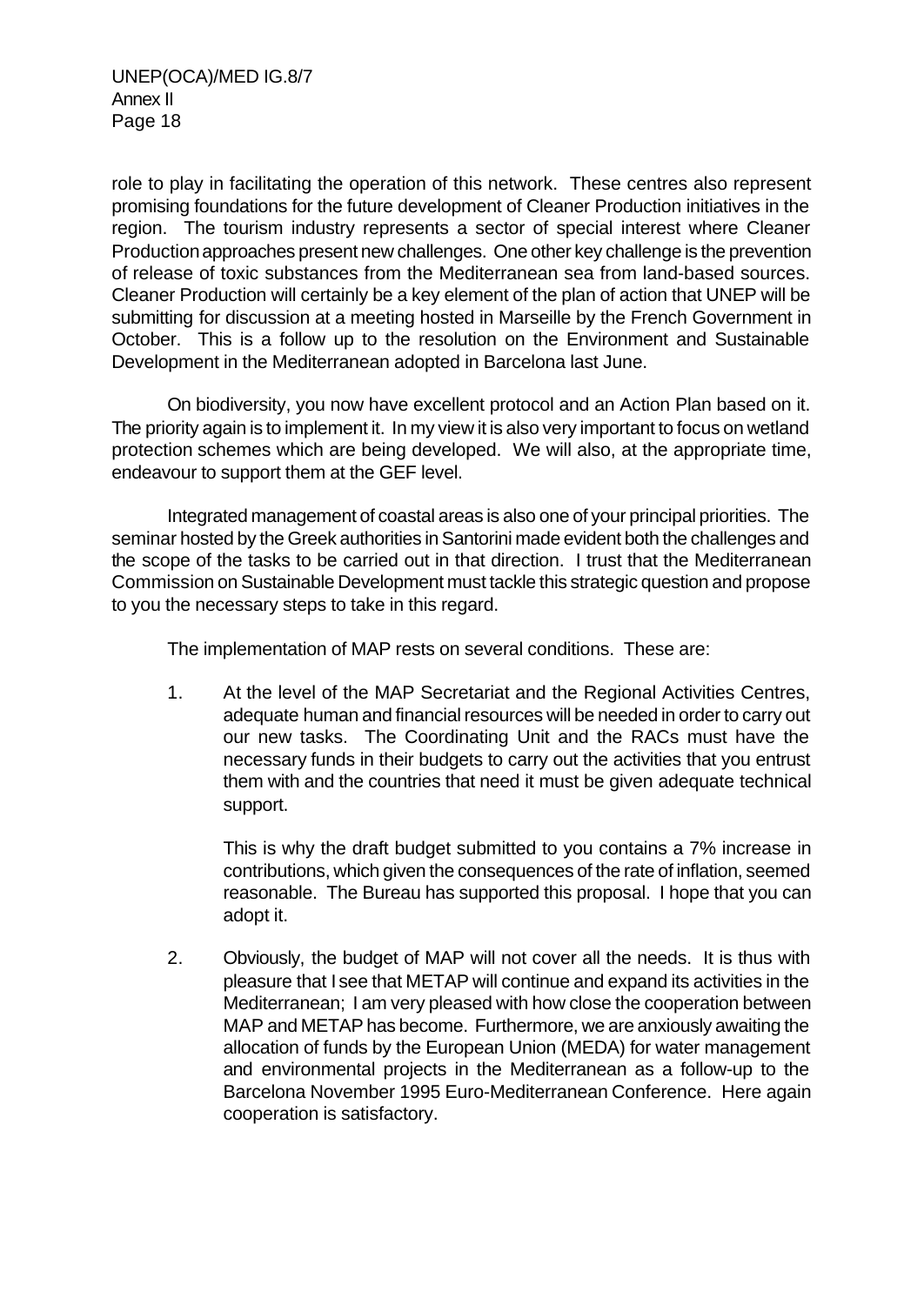The Mediterranean has been a model of regional cooperation in the field of environmental protection. The beginning of the new decade last year in Barcelona will usher challenges for the success of MAP. I hope that you can give yourselves the means to reach the objectives set at regional, national and local levels.

UNEP is very pleased to be entrusted yet again with the role of the Secretariat of the Barcelona Convention. Please be assured that we intend to do our utmost to meet this obligation.

I trust you are as satisfied as I am with the significant performance of Mr Chabason in only two years he has provided leadership in the revitalization of the Coordinating Unit both administratively and substantively, I take this opportunity to thank him publicly for his efforts.

Before I conclude, there is a very pleasant task I have to perform, a task for which this meeting provides the ideal background. I have already referred in my remarks to the MAP being a model of regional cooperation worthy of emulation.

Clearly, this would not have been possible but for the ideas and remarkable initiatives taken by its managers. The first and foremost name which immediately comes to our mind is that of Mr Ljubomir Jeftic.

Mr Jeftic, it will be unnecessary to describe your distinguished record in the service of the Mediterranean Action Plan. Thanks to your dedicated contribution, the Mediterranean Unit is very much recognized and appreciated today.

On 31 August this year, "Beb" as Mr Jeftic is popularly known will retire as the Deputy Coordinator of UNEP's Coordinating Unit for the MAP.

Let me assure you Beb that we are deeply conscious of everything that you stand for and what you have always contributed to the success of the MAP.

I am sure that all of those present today will join me in wishing you best wishes for your future.

In some respects the Mediterranean region is a microcosm of the World - countries of cultural, social and economic diversity which exist in close proximity. Yet, at the same time, there are remarkable similarities - environmental inheritances for example.

This suggests that solutions devised here may have opportunities for replication for the world in general and for sustainable production and consumption patterns in particular.

I wish you the very best in your deliberations.

Thank you.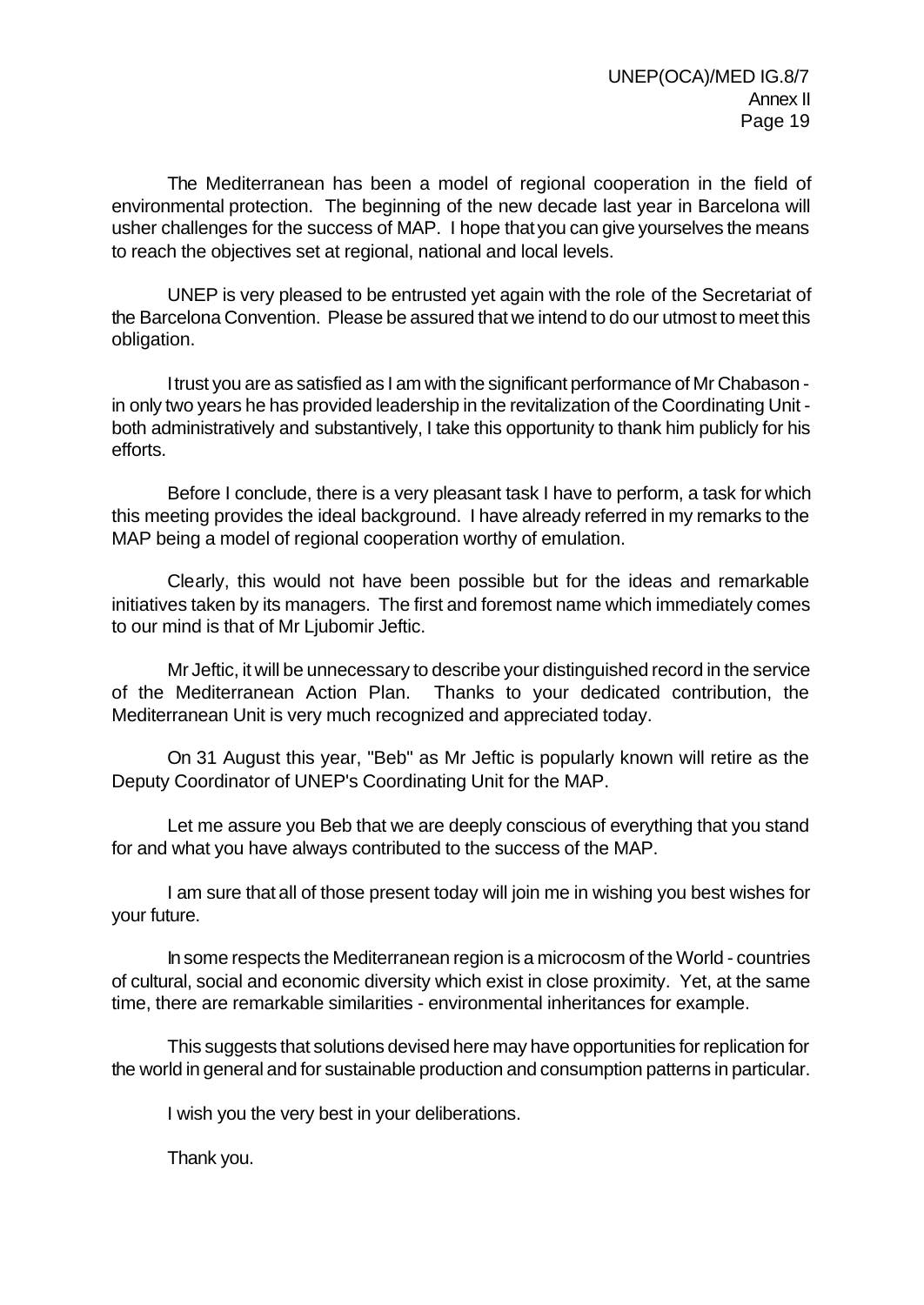# **ANNEX III**

# **AGENDA**

- 1. Opening of the meeting
- 2. Rules of procedure
- 3. Election of officers
- 4. Adoption of the Agenda and organisation of work
- 5. Credentials of representatives
- **6. Progress report of the Executive Director of the United Nations Environment Programme on the implementation of the Mediterranean Action Plan in 1995/1996**
- **7. General discussion on the programme and budget of the Mediterranean Action Plan (MAP)**
- **8. Proposed recommendations and programme budget for 1997 and contributions by the Contracting Parties to the Mediterranean Trust Fund (MTF) for 1997:**
	- **8.1 Programme Coordination**
	- **8.2 Sustainable Development in the Mediterranean**
		- 8.2.1 Adoption of Terms of Reference of Mediterranean Commission on Sustainable Development
	- **8.3 Conservation of Nature, landscape and sites**
	- **8.4 Assessment, prevention and elimination of marine pollution**
		- 8.4.1 Adoption of MED POL Phase III Programme for the Assessment and Control of Pollution in the Mediterranean Region (1996-2005)
	- **8.5 Information and participation**

#### **8.6 Status of legal framework**

- 9. Date and place of the Tenth Ordinary Meeting of the Contracting Parties in 1997
- 10. Other business
- 11. Adoption of the report of the meeting
- 12. Closure of the meeting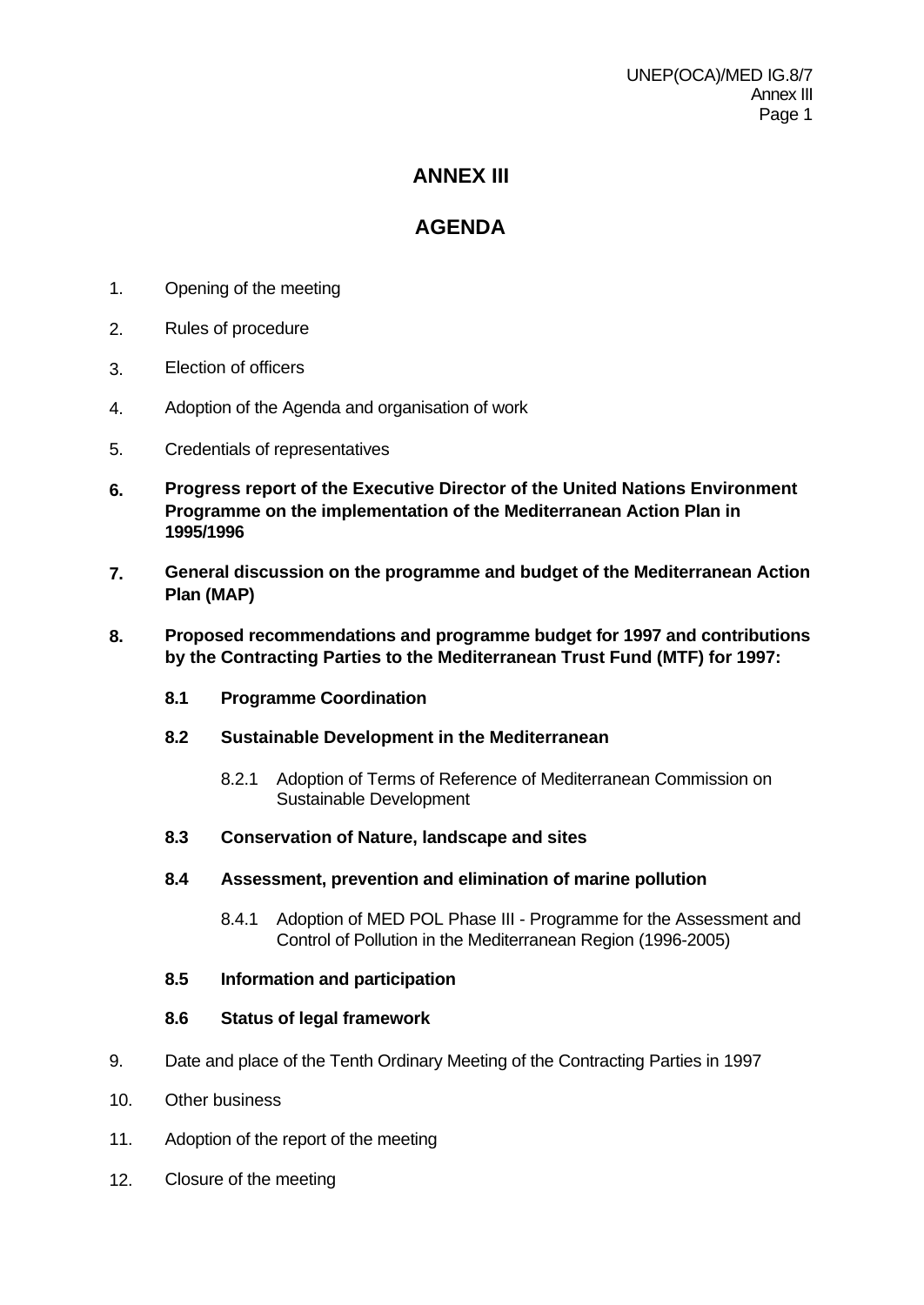# **ANNEX IV**

# **APPROVED RECOMMENDATIONS AND PROGRAMME BUDGET FOR 1997**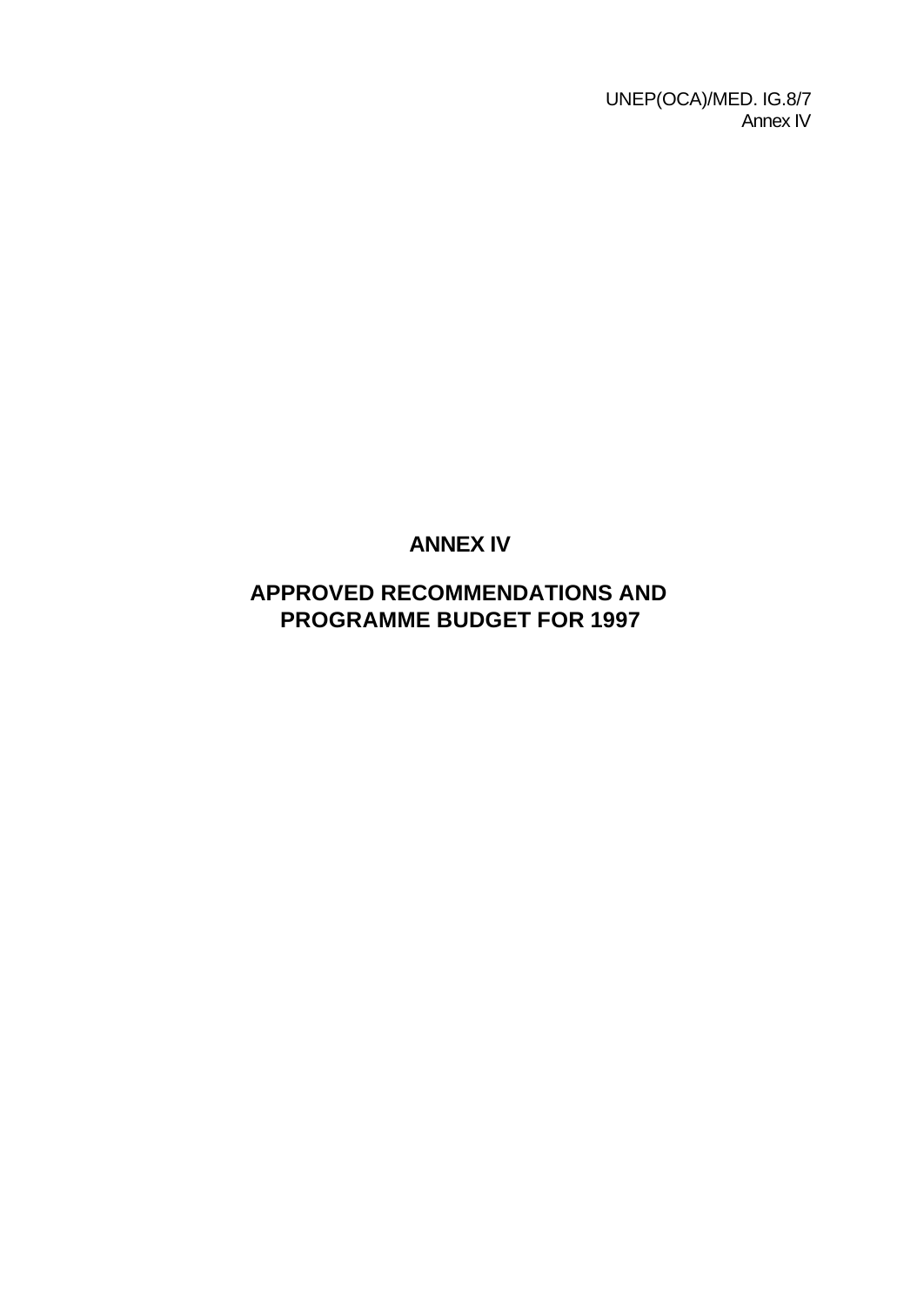## **I. RECOMMENDATIONS:**

The Contracting Parties agree:

# **A. INSTITUTIONAL AND FINANCIAL ARRANGEMENTS (Chapter III of MAP II)**

### (a) Financial Arrangements

- 1. To request the Secretariat to establish contact with the European Union (EU) to consider further development of its financial participation in MAP through an increase of its voluntary contribution.
- 2. To call on Mediterranean countries, Contracting Parties to the Barcelona Convention, to invite the EU, in the light of the expanded fields of activities defined in MAP II, to identify together with the Secretariat priority problems, and develop programmes and activities in the framework of the Mediterranean Action Plan which could be financed through the Euro-Mediterranean Initiative (MEDA).
- 3. To invite METAP to consider the further strengthening of its joint work with the Secretariat and an increased financial contribution to activities of common interest, such as: (a) development and implementation of the Regional Programme of Action and the National Programmes of Action for the implementation of the LBS Protocol, and in this context the identification of pollution "hot spots" and the preparation of feasibility studies for investment in the programme for their elimination; (b) capacity building in developing countries, in particular assistance to countries for the establishment or improvement of national systems of environmental inspections; c) improvement of the development of Integrated Coastal Areas Management (ICAM) in the Mediterranean and d) conservation of nature.

### (b) Institutional Arrangements

1. To approve a revised structure of the personnel at the Coordinating Unit with the creation of an official post of Deputy Coordinator, a post of MEDPOL Coordinator and a post of a Marine Scientist within MEDPOL, by converting the present post of a Senior Marine Scientist, the post of Senior Fishery Officer (FAO) and the post of IAEA Maintenance Engineer (Monaco). The function of Deputy Coordinator will include coordinating the activities related to the implementation of sustainable development in the Mediterranean and assisting the work of the Mediterranean Commission on Sustainable Development (MCSD). The Secretariat in the course of the above restructuring should make every possible effort to retain experienced MED POL staff already serving in the MED Unit.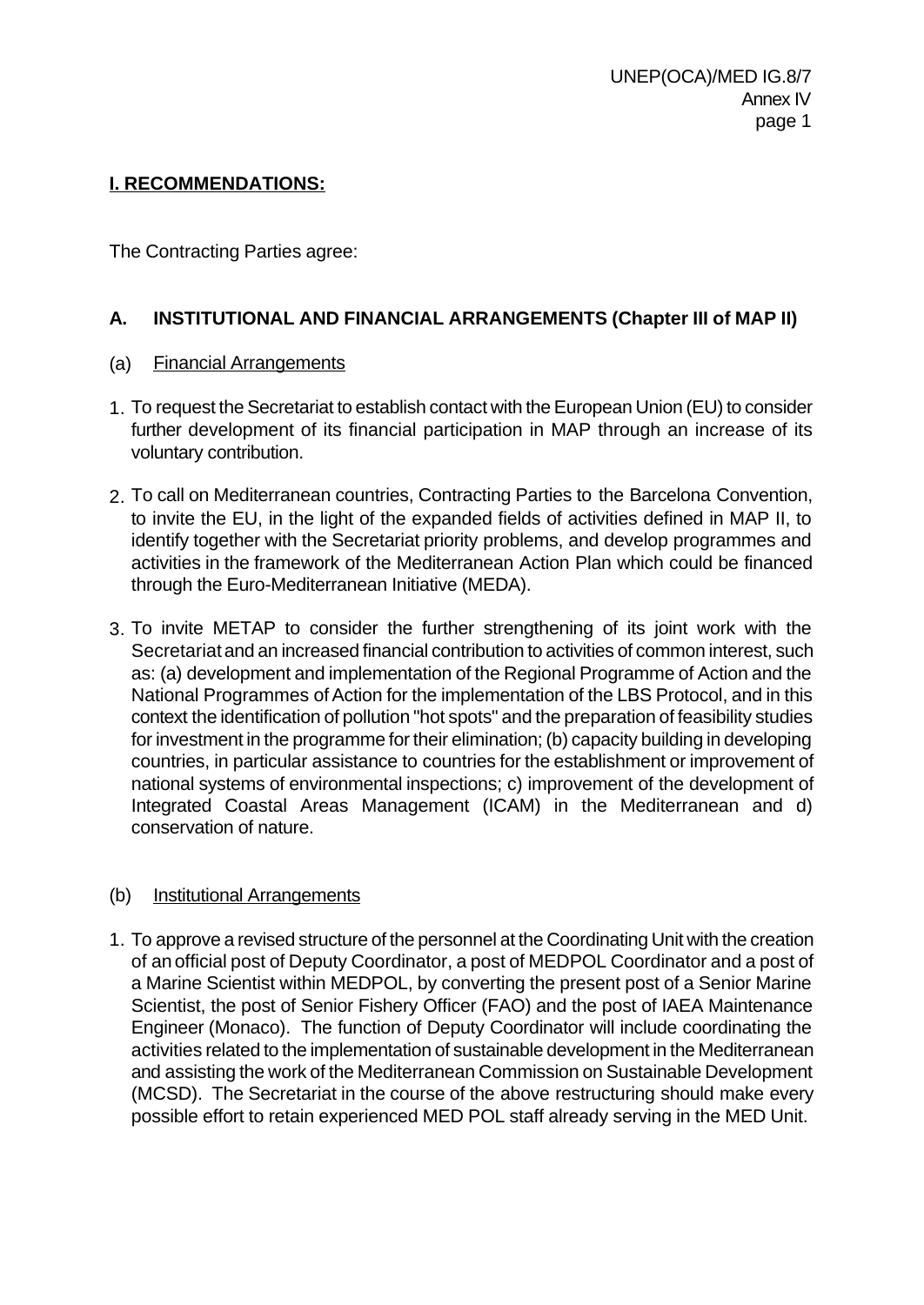- 2. To further strengthen the cooperation of MAP with UN Agencies.
- 3. To invite the Coordinator to establish a small ad hoc group of limited duration, composed of representatives of the Contracting Parties, to examine the best possible structures for the Coordinating Unit and MED POL in the light of the activities to be carried out by MAP following the revision of the Convention and its Protocols in Barcelona in 1995.

The group will also review the role, functions and structures of the Regional Activity Centres and the Secretariat of the 100 Historic Sites and the relations they should maintain with one another. It will also make recommendations to be submitted to the Contracting Parties for their approval concerning the evaluation of the activities of the Regional Activity Centres and the Secretariat of the 100 Historic Sites.

- 4. To approve the Terms of Reference of the Mediterranean Commission on Sustainable Development (MCSD) as contained in Annex V and the Composition of the Commission as contained in Annex VI.
- 5. To recommend to the Governing Council of UNEP to extend the Mediterranean Trust Fund (MTF) through 31 December 1999.
- (c) Strategic Priorities
- 1. To invite the Contracting Parties to give high priority to the implementation of the MAP legal instruments, and request the Secretariat to assist them in the implementation of those instruments, in particular the Land-based Sources and Specially Protected Areas Protocols as priority tasks.
- 2. To invite the Contracting Parties to make every effort for the full implementation of the Global Programme of Action for the Protection of the Marine Environment from Land-Based Activities, through the development of National Programmes of Action as envisaged in the amended LBS Protocol.
- 3. To invite the Contracting Parties which are eligible to apply for projects with the Global Environment Facility (GEF), in particular projects in the fields of biodiversity and international waters.
- 4. To invite the Secretariat, in consultation with the Contracting Parties and with the assistance of two to three experts, to propose the development of a system of coherent reporting by the Contracting Parties in conformity with MAP II and the relevant provisions of the Barcelona Convention and its protocols.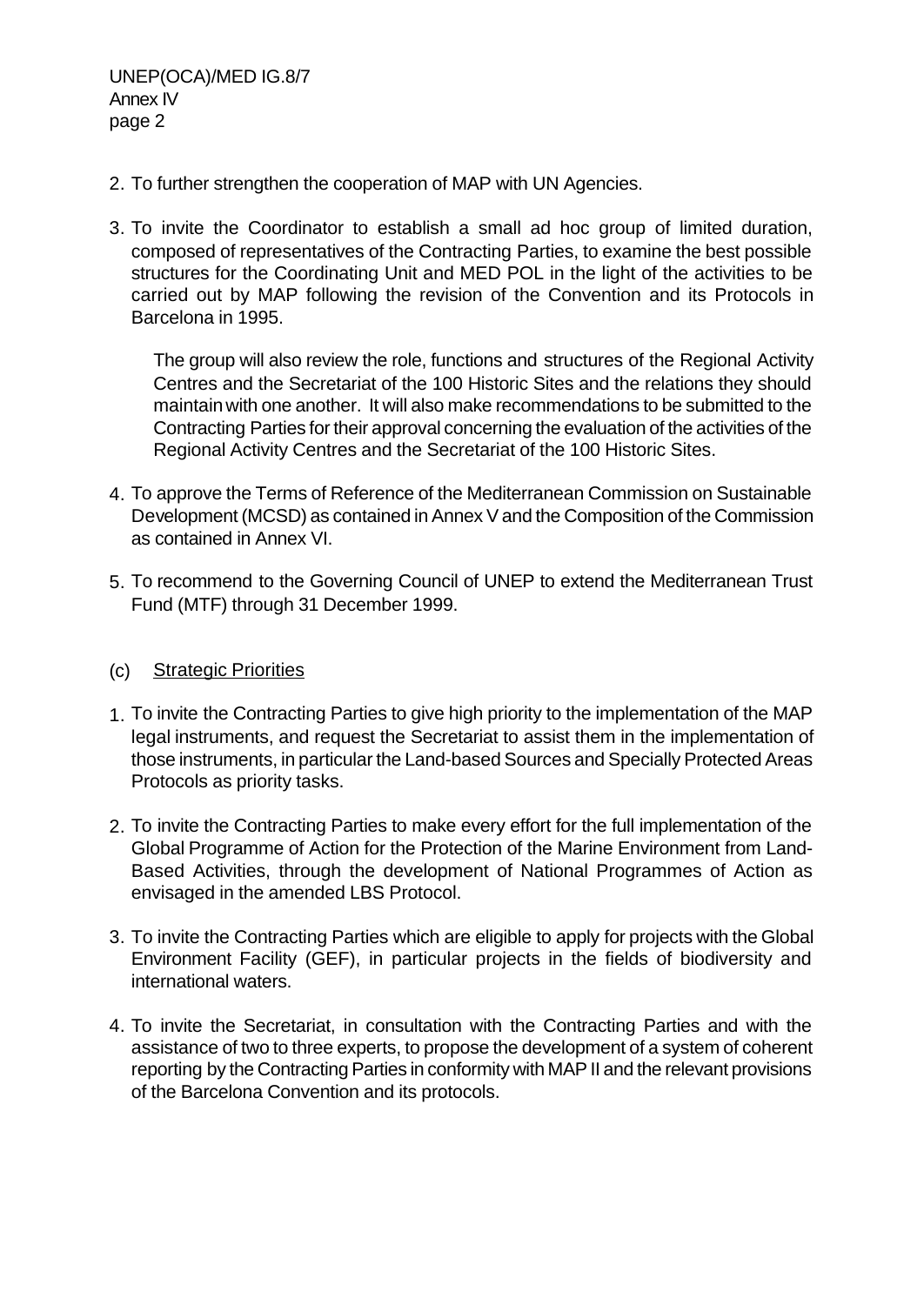# **B. SUSTAINABLE DEVELOPMENT IN THE MEDITERRANEAN (Chapter I of MAP II)**

# **SUPPORT TO THE MEDITERRANEAN COMMISSION ON SUSTAINABLE DEVELOPMENT**

- 1. To ask the Secretariat to assist through all its components the work of MCSD through the preparation of the necessary documentation and the organization of meetings.
- 2. To ask the Secretariat to submit to the Second Meeting of the Mediterranean Commission for Sustainable Development guidelines for the preparation of special national legislation ensuring the sustainable development of coastal areas notably employing innovative instruments as for example land use and land tenure policies.

# **1. INTEGRATING ENVIRONMENT AND DEVELOPMENT**

- (a) Observation and Systemic and Prospective Analysis of Environment and Development in the Mediterranean (Blue Plan-BP/RAC)
- 1. To invite the Secretariat (BP/RAC) to pursue and improve, in conformity with Agenda MED 21, the systemic and prospective analysis of development/ environment interactions in the Mediterranean and mainly its coastal regions, in particular the analysis of Mediterranean sustainable development problematics, and to identify short and medium-term objectives for sustainable development programmes, as a contribution to the decision-making process towards sustainable development and as technical support for the activities of the Mediterranean Commission on Sustainable Development.
- 2. To invite the Secretariat (BP/RAC) to prepare a medium (5 year) and long (10 year) term programme of activities ("Blue Plan 2000"), integrating its major functions, taking into consideration cooperation with MEDU and RACs and the production of a major Mediterranean output by the year 2000, and focusing on coastal regions.
- 3. To invite the Secretariat (BP/RAC) to develop and strengthen a Mediterranean environment and development information system, and to identify and elaborate pertinent indicators, statistics and information to monitor and evaluate Mediterranean institutions, environment and development, in order to assist the decision-making process towards sustainable development.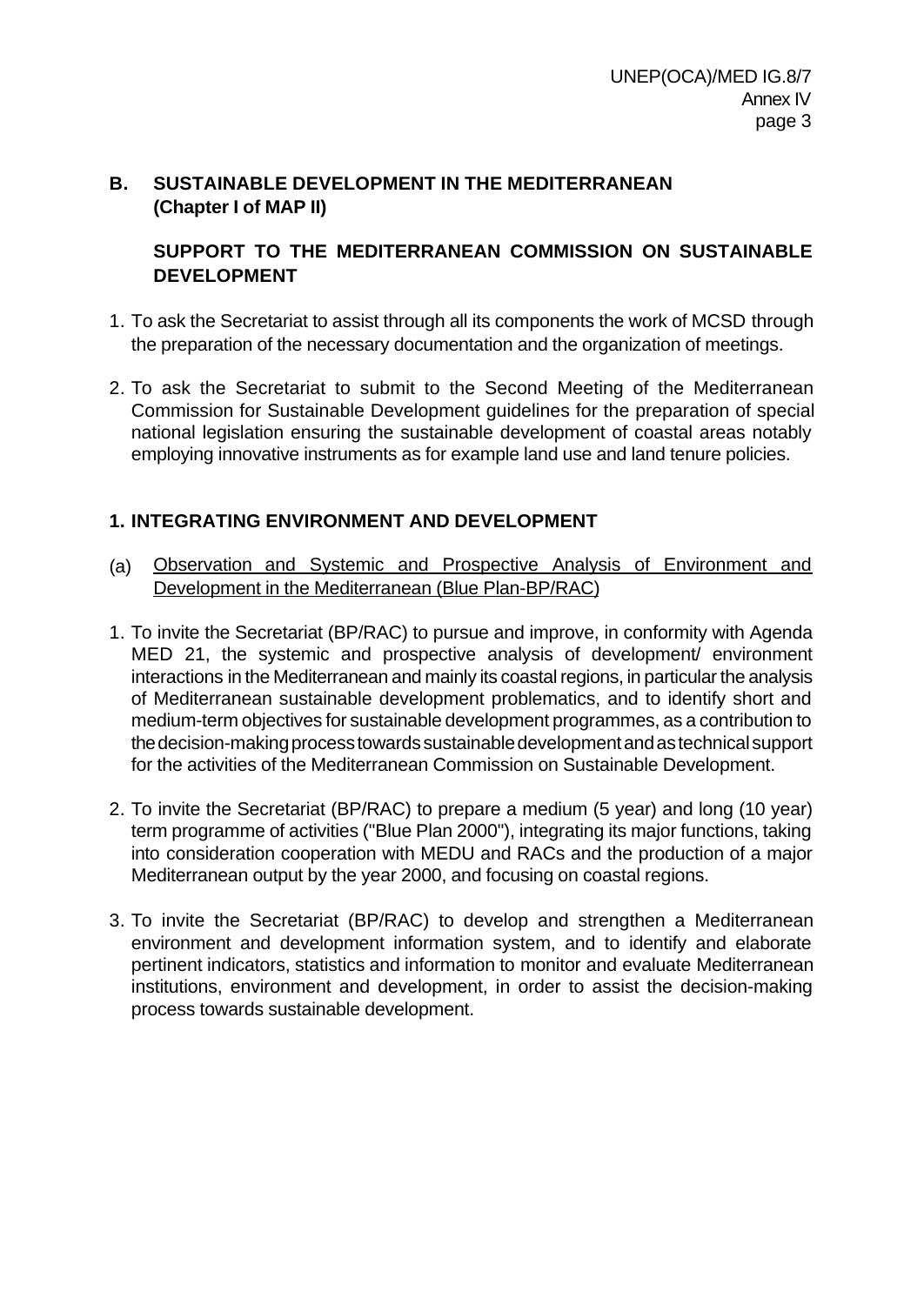- 4. To invite the Secretariat (BP/RAC) to strengthen the implementation and development of the "Mediterranean Environment and Development Observatory" function (MEDO) in close cooperation with MEDU and RACs, together with Mediterranean countries and regional/international organizations (e.g. EU-EC/EEA/EUROSTAT, UNEP/GRID, METAP, FAO, OECD, CEDARE, SSO), and to provide it with the necessary assistance and support.
- 5. To invite the Secretariat (BP/RAC) to assist Contracting Parties in the preparation, implementation and development of national/local observatories as supporting tools for National Environmental Action Plans (NEAPs) and sustainable development strategies and policies, through technical support, exchange of experience and cooperation in order to promote a Mediterranean network.
- 6. To encourage the Secretariat (BP/RAC) to continue to seek additional support from partner institutions such as EC/EEA/EUROSTAT, METAP, etc, in order to strengthen studies, networking and capacity-building activities, mainly on development/environment interactions, environmental statistics, indicators and institutional analysis.
- 7. To invite the Secretariat (BP/RAC) to improve information on its activities and the dissemination of its products and to continue the preparation and publication of its regional and sectoral studies, such as "Fascicules", "Country Profiles" and "Technical Notes".
- (b) Coastal Planning and Management Priority Actions Programme (PAP/RAC)
- 1. To invite the Secretariat (PAP/RAC) to continue furthering and refining the methodology of integrated planning and management in coastal areas (ICAM) with the aim of achieving a rational management of coastal resources and sustainable development in Mediterranean coastal areas.
- 2. To invite the Secretariat (PAP/RAC) to develop and apply, in cooperation with other components of MAP, as well as national and local authorities, organizations and institutions operating outside the MAP system, relevant policies and methods of sustainable development planning in coastal towns of the Mediterranean basin, particularly those of the developing countries.
- 3. To invite the Secretariat (PAP/RAC) to develop practical management methods, tools and techniques for sensitive and vulnerable coastal resources, particularly the Geographic Information System (GIS), Carrying Capacity Assessment for tourism (CCA), Decision Support and Expert Systems (DSS), multicriteria analysis, etc., and to ensure their dissemination to the Mediterranean countries.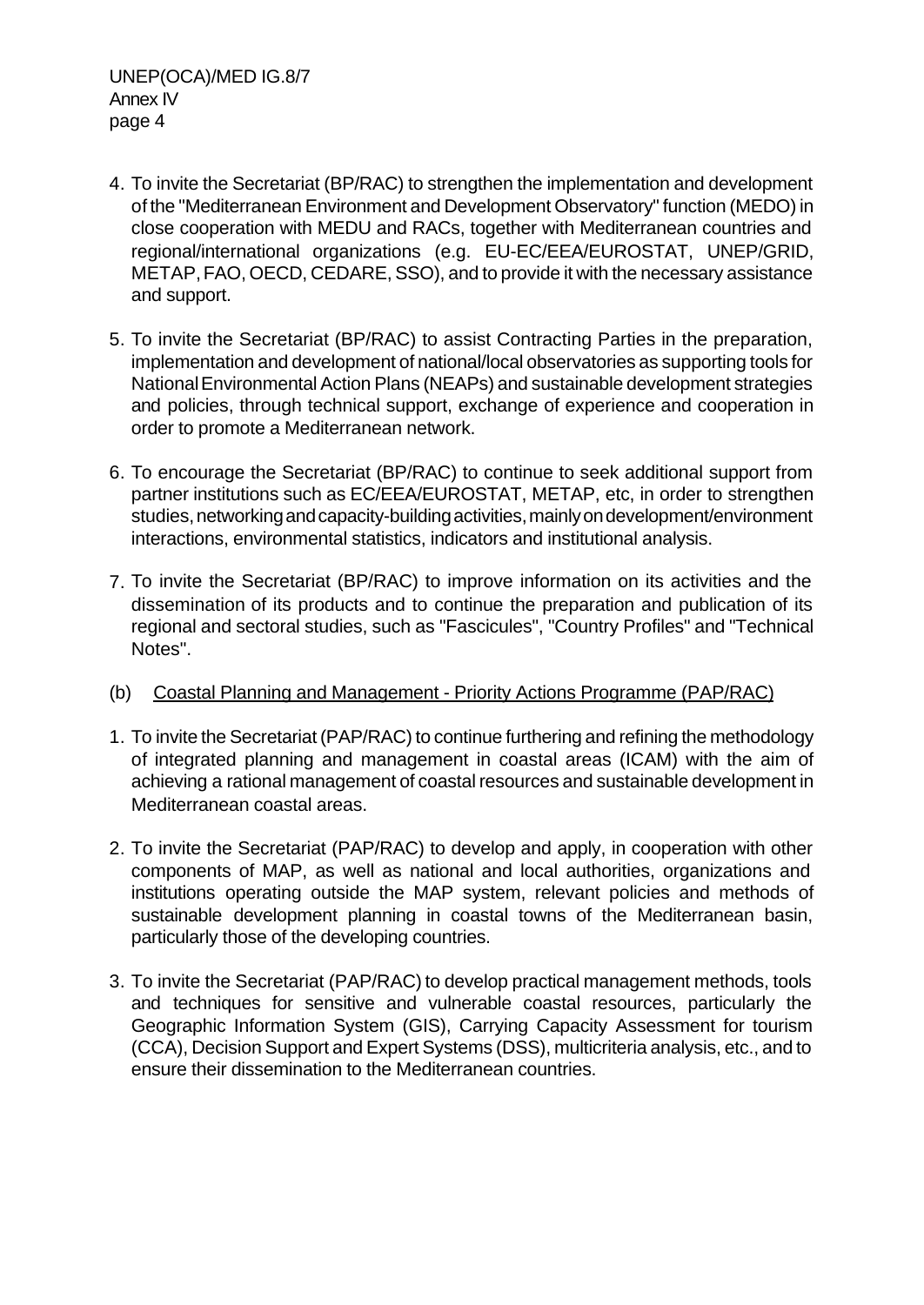- 4. To invite the Secretariat (PAP/RAC) to continue developing tools and techniques for the assessment of the environmental effects of development decisions in coastal areas through the implementation of individual projects (Environmental Impact Assessment - EIA), and to assist Mediterranean countries in the application of these tools and techniques.
- 5. To invite the Secretariat (PAP/RAC) to continue its activities of building up and strengthening national and local institutional capacities for ICAM, with emphasis on the organization of national and regional training courses, workshops, and seminars addressing topics of special importance.
- 6. To invite the Secretariat (PAP/RAC) to continue furthering the method of integrated management of water resources in Mediterranean coastal areas, as well as relevant tools and techniques, and to assist the responsible national authorities and institutions in applying them.
- 7. To invite the Secretariat (PAP/RAC) to develop and disseminate appropriate methodologies within the scope of other priority actions (solid and liquid waste management, environmentally sound aquaculture development, and soil erosion and desertification), and to transfer to Mediterranean countries the most successful experiences in these priority fields.
- (c) Cleaner Production in the Mediterranean Cleaner Production Regional Activity Centre (CP/RAC)
- 1. To nominate without delay National Focal Points related to cleaner production to enable cooperation with CP/RAC.
- 2. To invite the Secretariat (CP/RAC) to organize in 1997, as a follow-up to the First National Focal Points on Cleaner Production Meeting in 1996, a Second National Focal Points Meeting to be held in a South Mediterranean Basin country.
- 3. To invite the Secretariat (CP/RAC) to organize in 1997, as a follow-up to the First Surface Treatment and Coating Sector Expert Meeting in 1996, a Second Expert Meeting coinciding with the Second NFP Meeting, which will discuss and analyse the sector proposed in the First NFP Meeting.
- 4. To invite the Secretariat (CP/RAC) to publish a CP/RAC presentation folder to introduce it and to spread its goals and functions as the Cleaner Production Regional Activity Centre within the framework of the Mediterranean Action Programme.
- 5. To invite the Secretariat (CP/RAC) to publish a leaflet about cleaner production success stories within the Mediterranean region to show real examples of pollution prevention and cleaner production achieved by different companies, most especially small and medium-sized ones.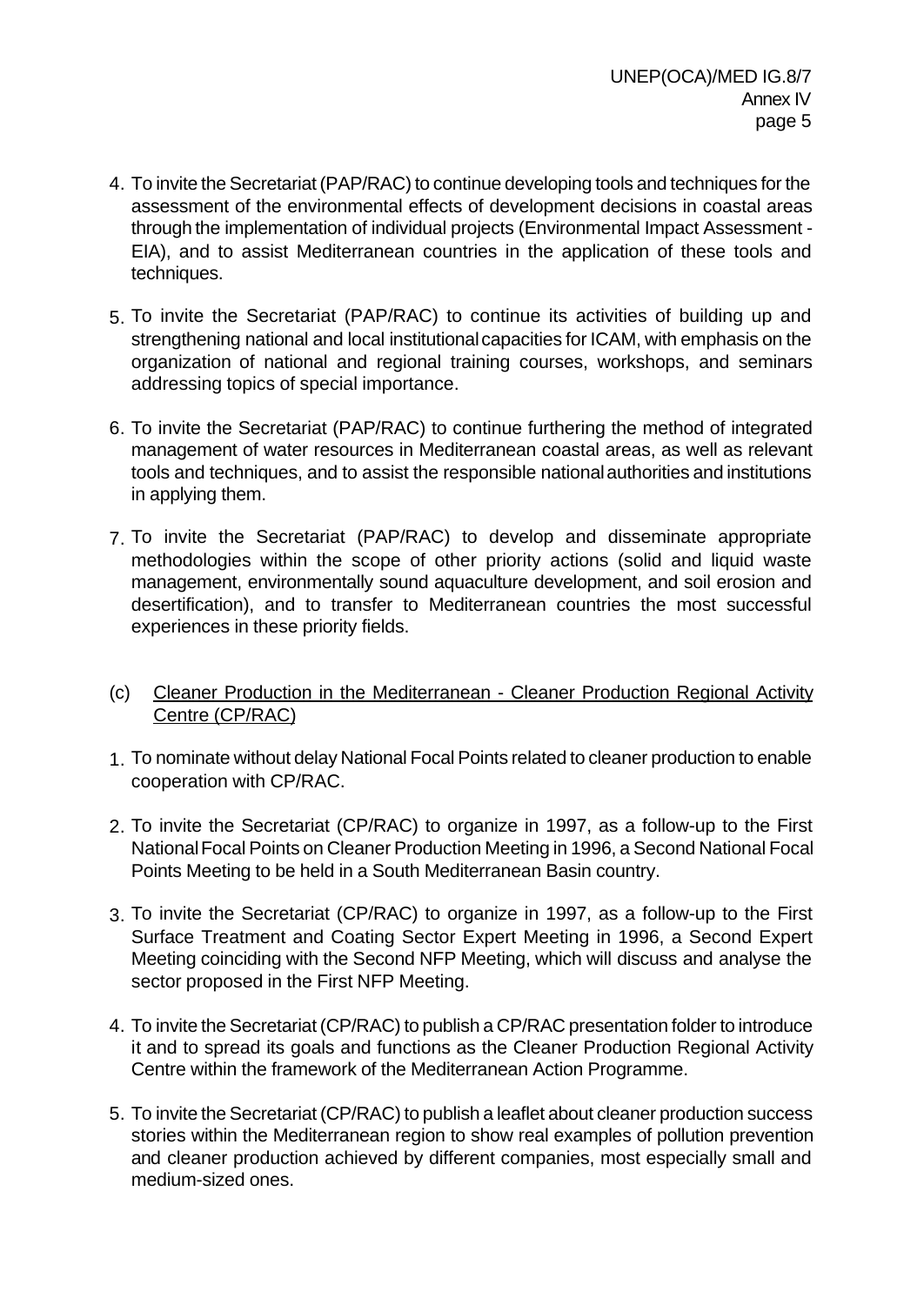- 6. To invite the Secretariat (CP/RAC) to cooperate with regional and national Centres for cleaner production in the Mediterranean Area.
- (d) Coastal Areas Management Programme (CAMP)
- 1. To invite the Secretariat to continue work on the six projects approved by the Seventh and Eighth Meetings of the Contracting Parties (Algeria, Tunisia/Sfax, Morocco/Al-Hoceima, Israel, Malta and Lebanon).
- 2. To invite the national authorities concerned and the relevant bilateral and multilateral programmes to support the above-mentioned CAMP projects as practical demonstration areas for sustainable development and for the protection of the Mediterranean environment.
- 3. To present to the next Ordinary Meeting of the Contracting Parties an evaluation of the results of the CAMPs and proposals for necessary changes for the future.
- 4. To approve and start preparation for a Coastal Area Management Programme for Slovenia, in line with the procedure being applied by the Secretariat for CAMP projects and taking into consideration the results of the evaluation of CAMPs.

# **2. CONSERVATION OF NATURE, LANDSCAPE AND SITES**

### (a) Specially Protected Areas

- 1. To take note of the three draft annexes to the Protocol concerning Specially Protected Areas and Biological Diversity in the Mediterranean (List of endangered or threatened species; List of species whose exploitation is regulated; Common criteria for the choice of protected marine and coastal areas that could be included in the SPAMI List) as recommended by the meeting of the National Focal Points for SPA (Tunis, 25-27 March 1996).
- 2. To take note of the report of the meeting of experts on endangered species (Montpellier, 22-25 November 1995), and to invite the Secretariat (SPA/RAC) to work on the implementation of the recommendations of the above meeting.
- 3. To invite the Secretariat (SPA/RAC) to pursue the development of its databases and to disseminate them in a computerized form to the Contracting Parties and concerned NGOs.
- 4. To invite the Secretariat (SPA/RAC) to evaluate the implementation of the three action plans for the conservation of species adopted within MAP.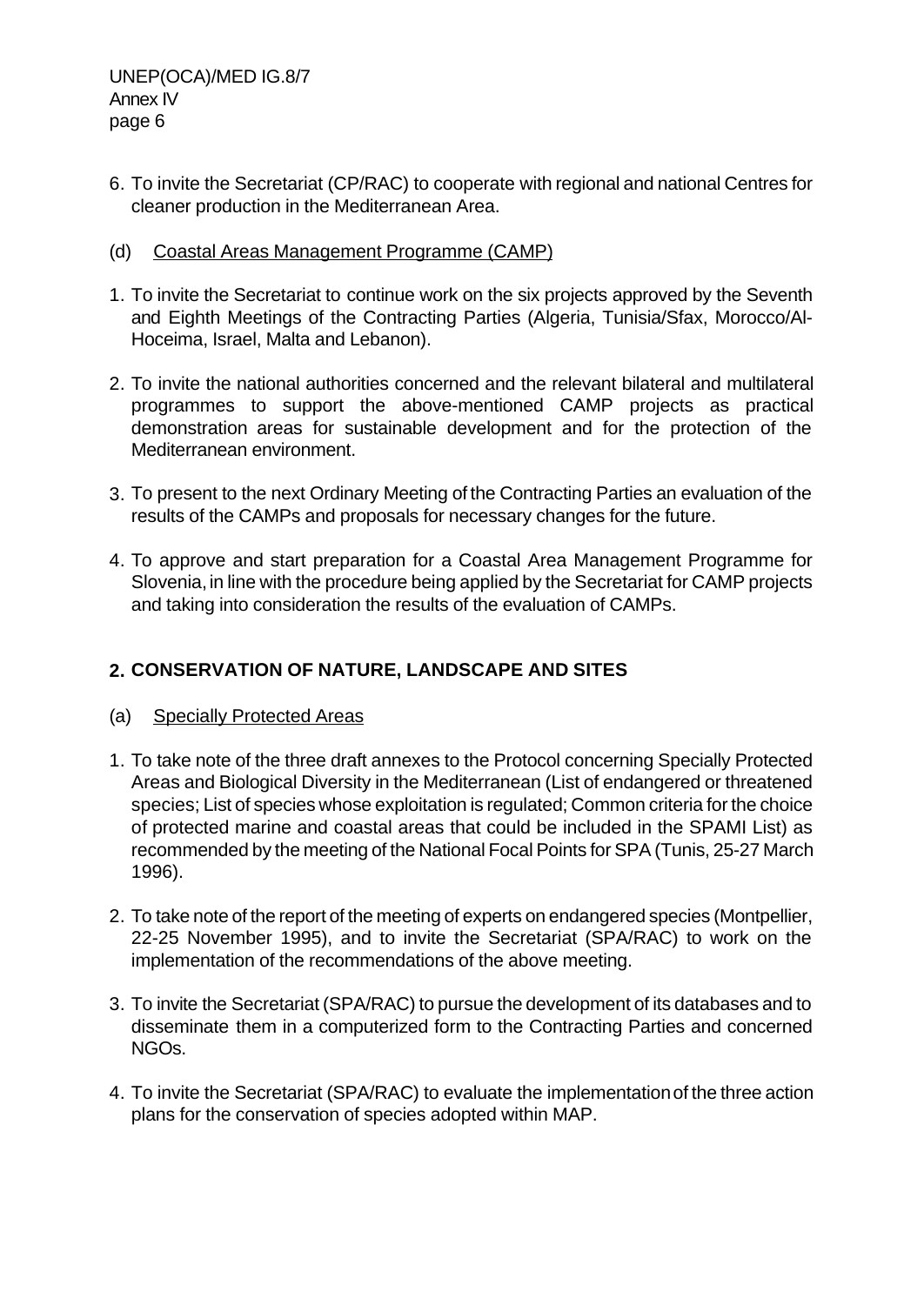- 5. To invite the Secretariat (SPA/RAC) to prepare common criteria and guidelines for the preparation, at the national level, of inventories of sites, species and other elements of biological diversity, and guidelines for preparing management plans for SPAs.
- 6. To invite the Secretariat (SPA/RAC) to pursue coordination with the Secretariat of the Convention on Migratory Species concerning the agreement on cetaceans currently under preparation for the Mediterranean and the Black Sea.
- 7. To invite the Secretariat (SPA/RAC) to pursue its activities for the enhancement of national capabilities, taking into account the relevant recommendations made by the Third Meeting of the National Focal Points for SPA (Tunis, 25-27 March 1996).
- 8. To invite the Secretariat (SPA/RAC) to pursue cooperation in the context of the Berne Convention and to participate in the "Pan European Strategy on Biological and Landscape Diversity" resulting from the "Environment for Europe process" (Ministerial Conference at Sofia, 1995).
- 9. To invite the Secretariat (SPA/RAC) to pursue its assistance to the Contracting Parties in managing protected areas, in particular by elaborating common methodologies for the evaluation of the efficiency of management programmes.
- 10. To support the initiative by MEDWET and the "Conservatoire du littoral" for the protection of Mediterranean Wetlands and coastal ecosystems, achieved in particular through land policy. The Contracting Parties express satisfaction for the interest shown by GEF/UNDP and the European Union for those programmes and invite the managers of those programmes to inform the Secretariat on the progress made in the activities.

# **3. ASSESSMENT, PREVENTION AND ELIMINATION OF MARINE POLLUTION**

(a) MED POL Activities

# **1. MED POL Phase III**

- 1. To ask the Secretariat to prepare the assessment of the MED POL-Phase II programme (1981-1996) including the summarized results of the monitoring and research activities, an overview of the Data Quality Assurance programme and assistance to countries through training and fellowships.
- 2. To approve the MED POL Phase III Programme for the assessment and control of pollution in the Mediterranean region (1996 - 2005), as contained in the Appendix hereafter.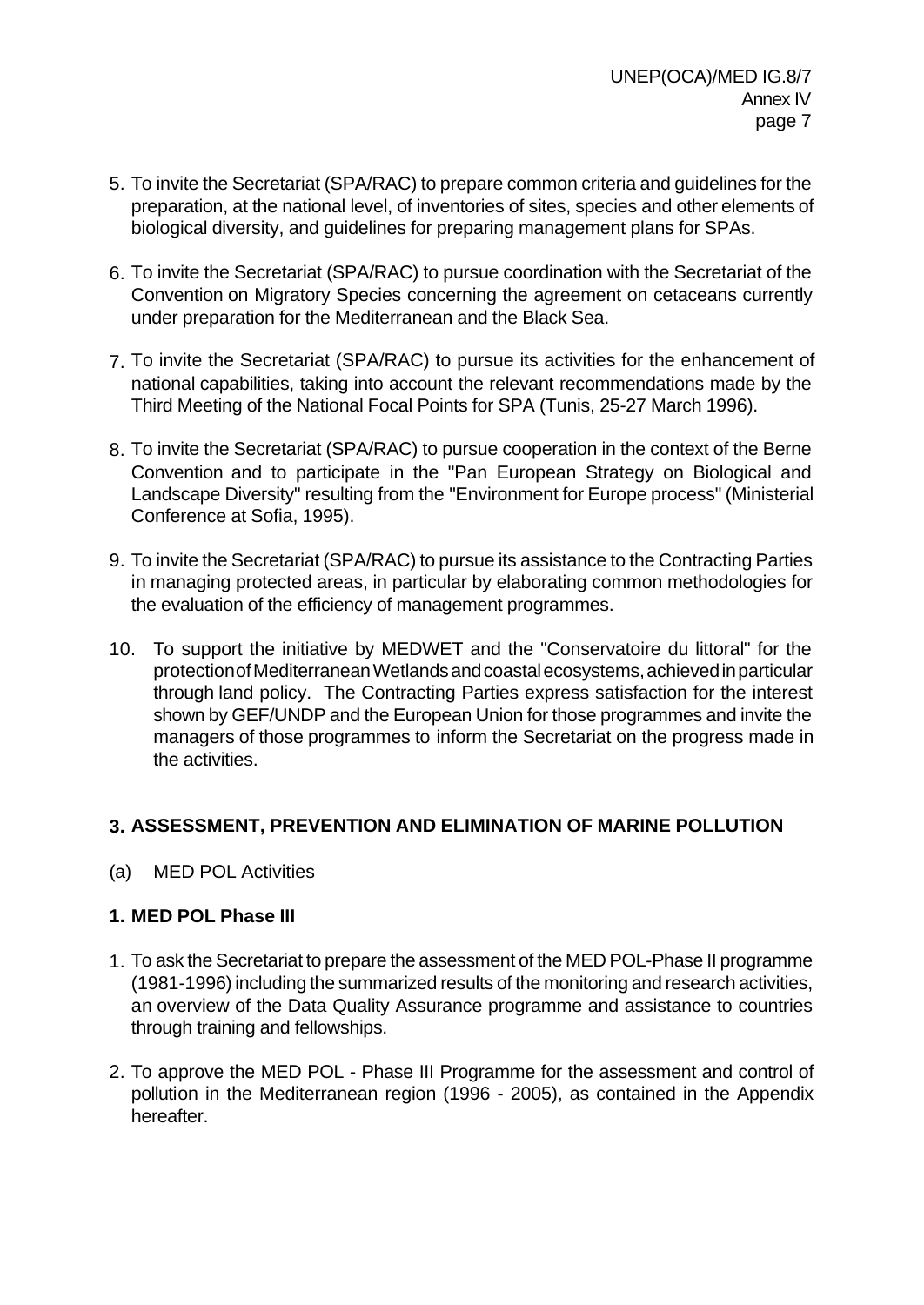- 3. To ask the Secretariat to analyse and monitor continuously the development and implementation of the scientific and technical aspects of the MED POL Phase III Programme, as necessary, with the assistance of Mediterranean experts to be identified in consultation with the Contracting Parties.
- 4. To ask the Secretariat to cooperate with existing major international programmes (e.g. RAMOGE, POEMBC, PRIMO) in the implementation of MED POL Phase-III.

### **2. Assessment of Pollution-related Problems**

To ask the Secretariat to formulate a regional programme of coastal zone trend monitoring to be implemented by the Contracting Parties.

To ask the Secretariat to formulate compliance monitoring programmes to be implemented by the Contracting Parties in their respective countries: the programmes should include all the adopted common measures and other relevant decisions of the Contracting Parties.

To ask the Secretariat to provide assistance to developing Contracting Parties, which so request, in their efforts to redesign and implement their national monitoring programmes.

To ask the Secretariat to continue to work on the development of a biological effects (marine organisms) monitoring programme to be implemented by the Contracting Parties in parallel with the chemical component of the existing monitoring programme within the framework of MED POL, as decided at the Eighth Ordinary Meeting of the Contracting Parties in 1993.

To ask the Secretariat to continue implementing Data Quality Assurance activities, including microbial parameters, in order to ensure the full reliability of results and to assist countries in their interpretation.

To approve the utilization of 50 per cent of the 1997 budget earmarked for research for projects on eutrophication and biological effects.

### **3. Pollution Control**

#### (i) Implementation of LBS Protocol

To ask the Secretariat to take all necessary action in order that full implementation of the LBS Protocol is achieved.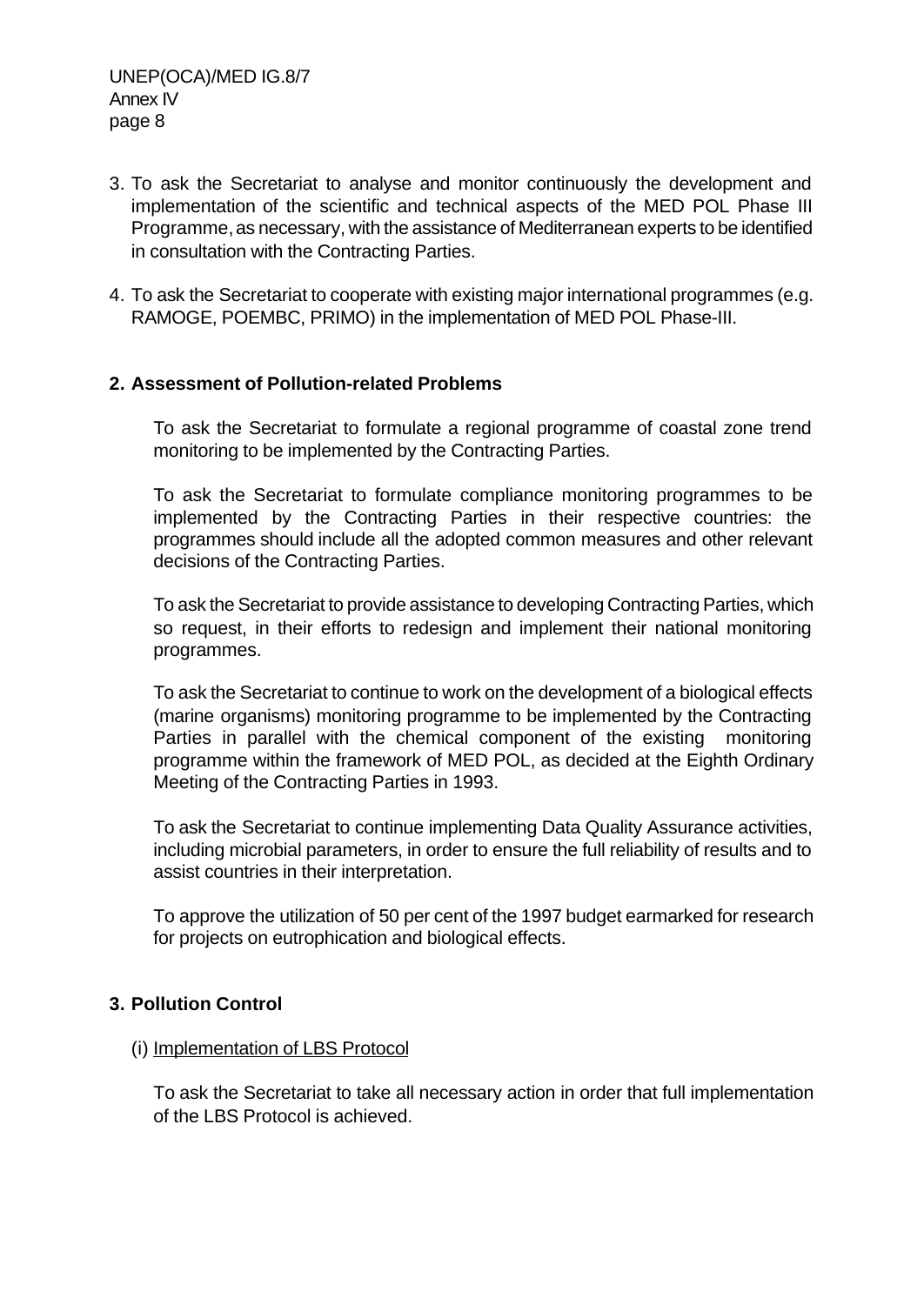To urge Contracting Parties to implement the common measures adopted and to inform the Secretariat accordingly.

To urge Contracting Parties to report on their action to incorporate the decisions on common measures into national legal instruments.

To ask the Secretariat to provide assistance (including capacity building) to Contracting Parties requesting it for the implementation and enforcement of the control measures adopted by them.

To request the Secretariat to follow up the implementation by the Contracting Parties of the pollution control measures adopted.

To ask the Secretariat to provide assistance to Contracting Parties requesting it in formulating and implementing national, subregional and regional action plans for the control of land-based pollution.

To urge Contracting Parties which have not completed the questionnaires for the survey of land-based sources of pollution to do so at the latest by September 1996 to enable the Secretariat to prepare a final version of the survey by March 1997.

To ask the Secretariat to organize a meeting of government-designated experts for the preparation of the Regional Action Plan for the control and elimination of pollution by land-based sources and activities.

To ask the Secretariat to organize a regional and, if necessary, sub-regional, programme for the identification of pollution "hot spots" (sources).

To ask the Secretariat to formulate a programme of assistance for the Contracting Parties which request it, for the establishment or enhancement of a national inspection system, and the organization of the appropriate training.

### (ii) Implementation of the Dumping Protocol

To urge Contracting Parties to make every effort to send out on a regular basis annual reports to the MED Unit on dumping, including nil reports.

To ask the Secretariat to make use of the results of the Meeting of Governmentdesignated expert on the Preparation of Guidelines for the Management of Dredged Material held in Valencia, Spain, from 20 to 22 May 1996, and, as a result, to prepare new draft Guidelines with the assistance of experts. The new draft Guidelines should be discussed and approved by a second Meeting of experts to be financed by a Contracting Party and, subsequently, presented to the Meeting of Contracting Parties for adoption.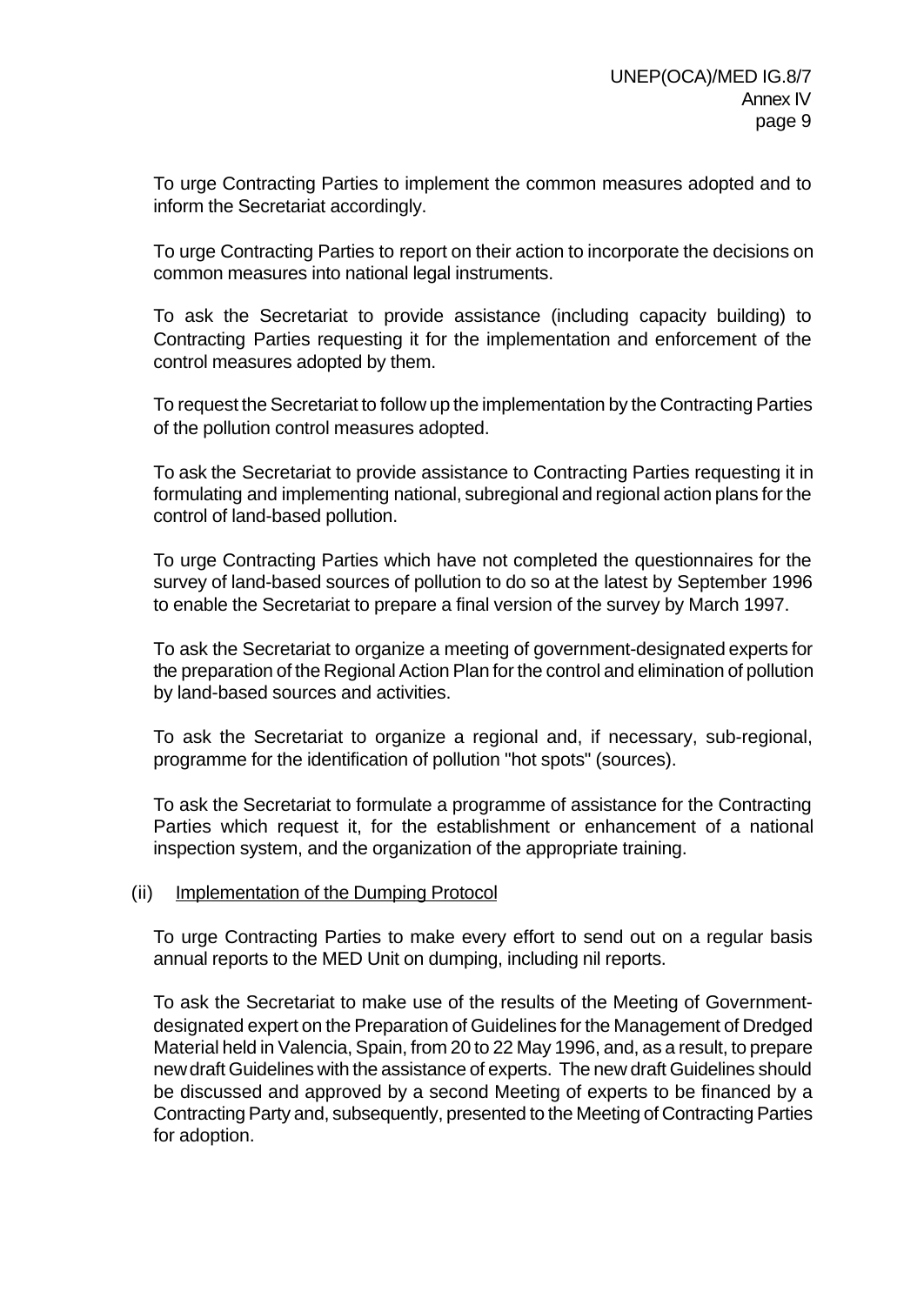#### (iii) Assessments and control measures

To take note of the following:

## *Assessment of the state of pollution of the Mediterranean Sea by zinc, copper and their compounds*

Zinc and copper, which appear in Annex II of the LBS Protocol, are found in nature principally in sulphide deposits and in minerals of basaltic rocks. Zinc also occurs as a silicate complex and as a carbonate. Weathering and erosion of the earth's crust release and transport zinc and copper into the marine environment, mainly by surface run-off, rivers and atmospheric deposition. Anthropogenic activities also contribute to the level of inputs into the marine environment. Such activities are: mining, industrial processing of ores and metals and the disposal of metals and their compounds mainly in sewage and sludges. Other activities, such as the combustion of fossil fuels, waste incineration and smelting-release zinc and copper into the atmosphere from where they are subsequently transported to the sea through various routes.

If atmospheric inputs, as well as inputs through the straits of Gibraltar and the Dardanelles (Canakkale Bogazi), are taken into consideration, the estimated loads into the Mediterranean sea are about 90,000 tons per year for zinc and 24,000 tons per year for copper.

The levels of zinc in seawater can be as high as  $450 \mu g L<sup>-1</sup>$  especially in polluted harbours. However, in clean offshore areas, the values range from 1 to 5  $\mu$ g L<sup>-1</sup> and can even be as low as 0.02  $\mu$ g L<sup>-1</sup>. The reported copper concentrations for the Mediterranean are lower and vary from 0.2  $\mu$ g L<sup>-1</sup> to 50  $\mu$ g L<sup>-1</sup> in the vicinity of point sources.

The concentration levels of these metals found in sediments vary with the extraction method used. For total extraction and subsurface samples the background levels for zinc and copper are estimated to be 20 and 15  $\mu$ g g<sup>-1</sup> DW respectively. In polluted areas, concentrations of up to a few thousand  $\mu$ g g<sup>-1</sup> have been reported, with copper values lower than those for zinc.

The concentrations of these metals in marine biota vary according to species. The highest concentrations are found in some molluscs, such as oysters, in which concentrations of Zn may exceed 100  $\mu$ g g<sup>-1</sup> FW and those of copper 20  $\mu$ g g<sup>-1</sup> FW. From MED POL data it has been estimated that the average zinc value for the entire Mediterranean in the mussel Mytilus galloprovincialis is 27  $\mu$ g g<sup>-1</sup> FW and in the fish Mullus barbatus about 4  $\mu$ g g<sup>-1</sup> FW. The respective values for copper are 1.3  $\mu$ g g<sup>-1</sup> for M. galloprovincialis and 0.4  $\mu$ g g<sup>-1</sup> for M. barbatus.

Seafood is a major source of zinc and copper for man. Intake of excessive doses of copper by man leads to severe mucosal irritation and corrosion, widespread capillary damage, hepatic and renal damage and irritation of the central nervous system followed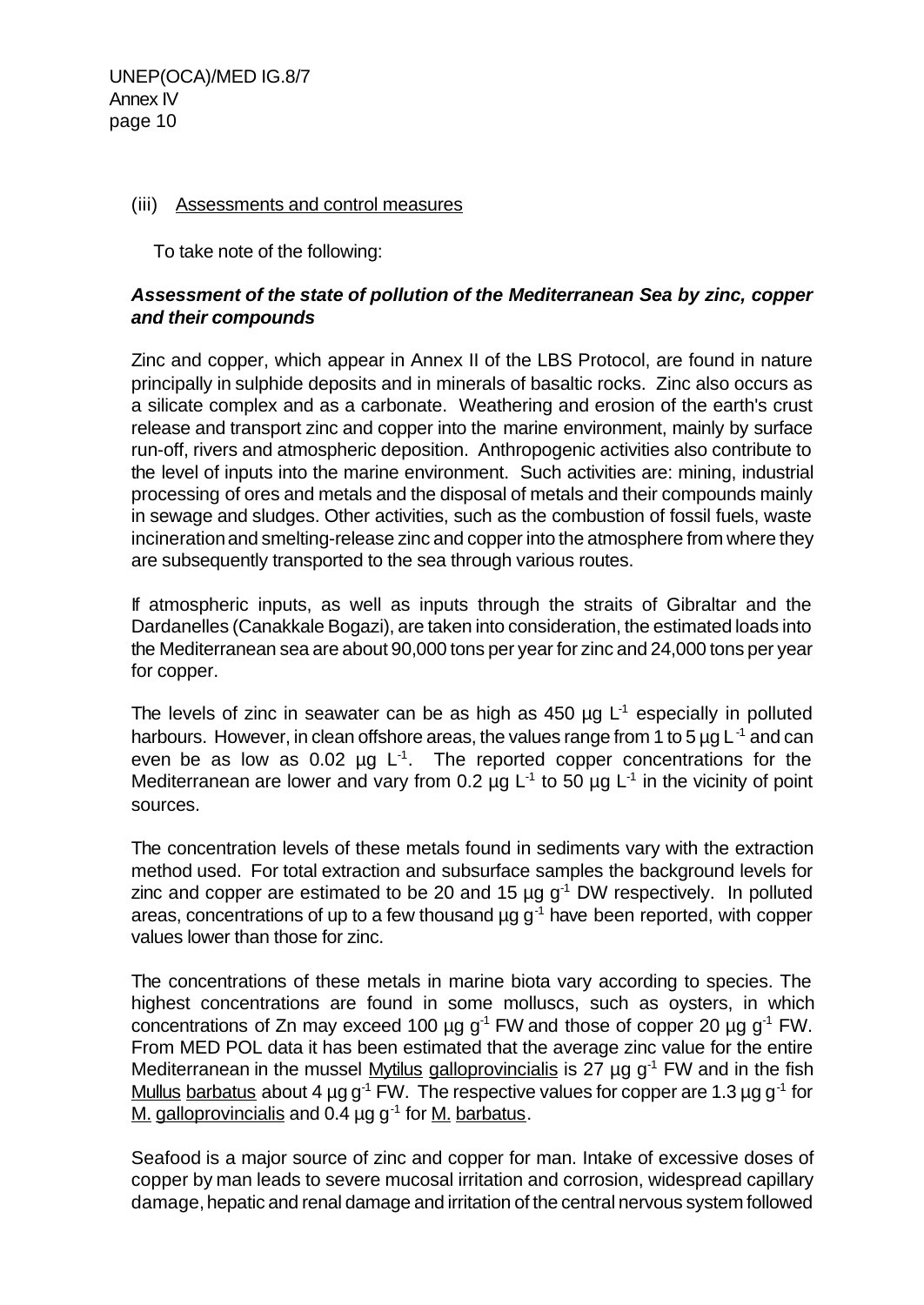by depression. However, in general, the concentrations found in edible species do not pose a threat to human health. The reported lowest lethal dose known for zinc for a human is 500 µg kg<sup>-1</sup> bw/day, and zinc has not been implicated in any human disease derived from the eating of seafood. Copper poisoning of dietary origin is also rare in man and higher mammals owing to the powerful emetic action of copper. However, both metals have been found to have adverse effects on marine life at concentrations much lower than those occurring in polluted areas. Copper concentrations in seawater as low as 10  $\mu$ g L<sup>-1</sup> had a significant inhibitory effect on the shell growth of <u>M. edulis</u> and 5  $\mu$ g L<sup>-1</sup> on the reproduction of the isopod Idothea baltica. Zinc values of between 10 and 40  $\mu$ g L<sup>-1</sup> have been shown to have harmful effects on the life of marine organisms.

In order to protect marine organisms, communities and ecosystems, the concentrations of both metals in seawater have to be reduced to levels which are not harmful. For this purpose it is necessary to limit the inputs of copper and zinc in the marine environment, both in the quantity discharged per unit time and the concentration of the metals in liquid effluents and sludges, as well as emissions to the atmosphere.

It is recommended that environmental quality objectives be set for the coastal waters of the Mediterranean. As a step towards the achievement of these water quality objectives, it is also recommended that limit values be set for all effluent discharges into the Mediterranean Sea.

For the protection of human health, it is recommended that the situation should be monitored and that legal limits should be imposed only when and where necessary.

To adopt the following:

# *Measures for the control of pollution by zinc, copper and their compounds*

The Contracting Parties, bearing in mind article 4 of the Barcelona Convention and article 6 and Annex II of the Land-Based Sources Protocol, as well as the principle of the precautionary approach adopted by them at their 6th Ordinary Meeting (Athens, 3-6 October 1989), and taking into consideration the conclusions of the UNEP/FAO/WHO document (UNEP(OCA)/MED WG.111/Inf.3) on the assessment of the state of pollution of the Mediterranean sea by zinc, copper and their compounds,

agree to take the following action as from 1 January 1998:

- (a) For the protection of marine organisms, communities and ecosystems
	- to set water quality objectives for total dissolved copper and zinc in their coastal waters: These objectives should be 10  $\mu$ g L<sup>-1</sup> for zinc and 5  $\mu$ g L<sup>-1</sup> for copper.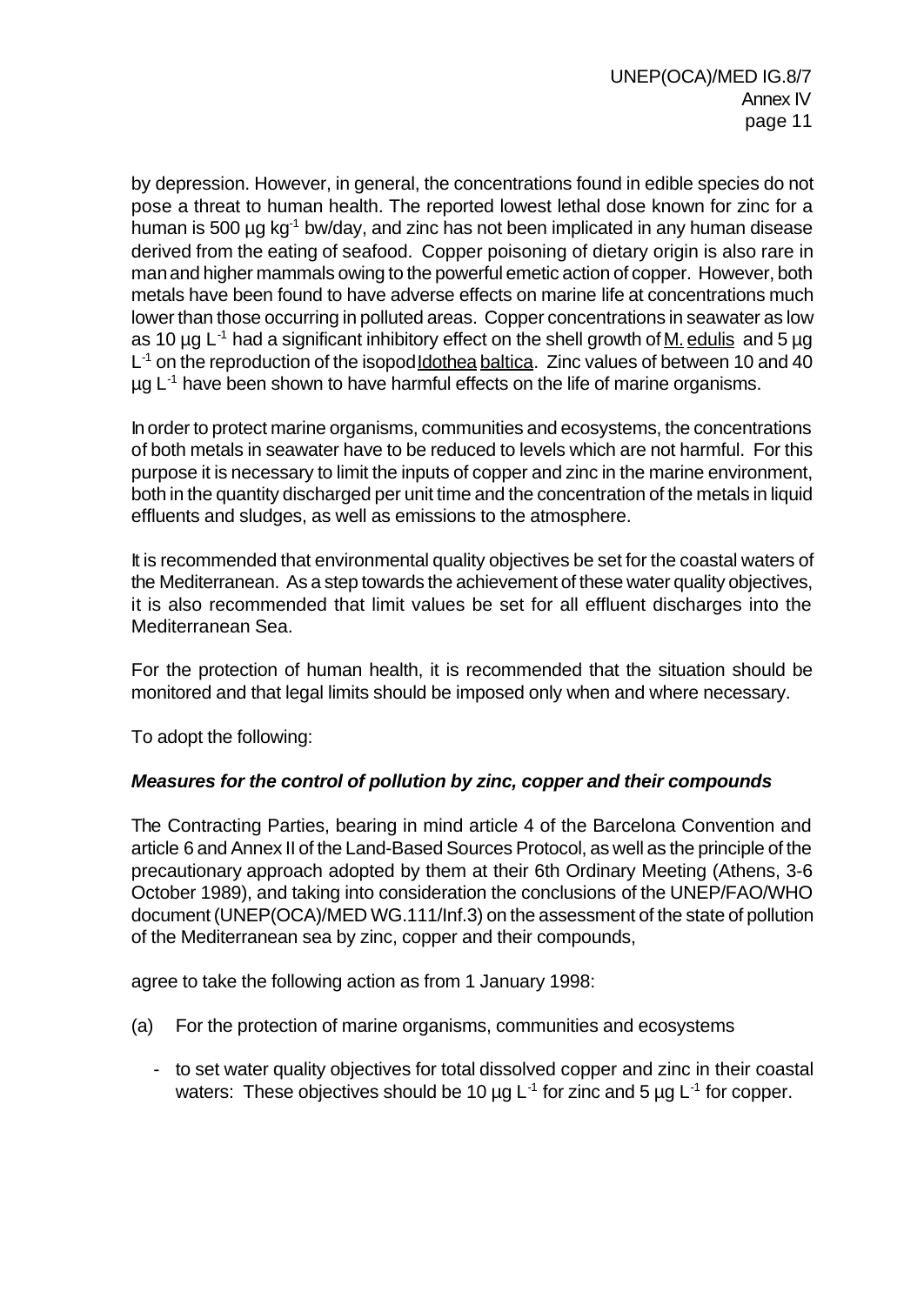As a step towards the achievement of the above quality objectives, they agree:

- to set limit values for both copper and zinc in all effluent discharges into the Mediterranean Sea before dilution. These values should be 0.5 mg for copper and 1.0 mg for zinc per litre discharged (monthly flow-weighted average concentration of total copper and zinc);
- (b) For the protection of human health
	- to monitor the trends of zinc and copper content in marketed species of seafood;
	- to identify areas where high levels of copper and zinc in edible species of seafood are reported and might pose a health problem, taking into account their intake from other sources;
	- to impose legal limits on the copper and zinc content of seafood in such areas (or any other restrictions considered appropriate under prevailing conditions), should the local situation so demand, including prohibition of aquaculture and fishing activities in such areas;
	- to formulate and implement recommended measures to regulate the type and amount of seafood consumed by high-risk groups, if it is considered that such groups are not sufficiently protected by local measures of a general nature;
- (c) To report to the Secretariat on measures taken in accordance with this decision.
- To take note of the following:

## *Assessment of the state of pollution of the Mediterranean Sea by anionic detergents*

Detergents containing anionic surfactants represent 60% of the commercially used surfactants; cationic surfactants used as fabric softeners and disinfectants (quaternary ammonium cationics) represent 10%; and the remainder is represented by non-ionic surfactants. The most widely used anionic detergents are LAS (linear-secondary alkylbenzenesulfonate), which is rapidly degraded by environmental microorganisms, derived from linear alkylbenzenes (LAB) by sulfonation of alkylbenzene with  $H_2SO_4$  or SO<sub>3</sub>. Degradation of anionic detergents in sewage treatment plants before reaching natural waters is not always complete, and alkyl phenols which are highly toxic to fish and small water invertebrates, may be formed during aerobic and especially during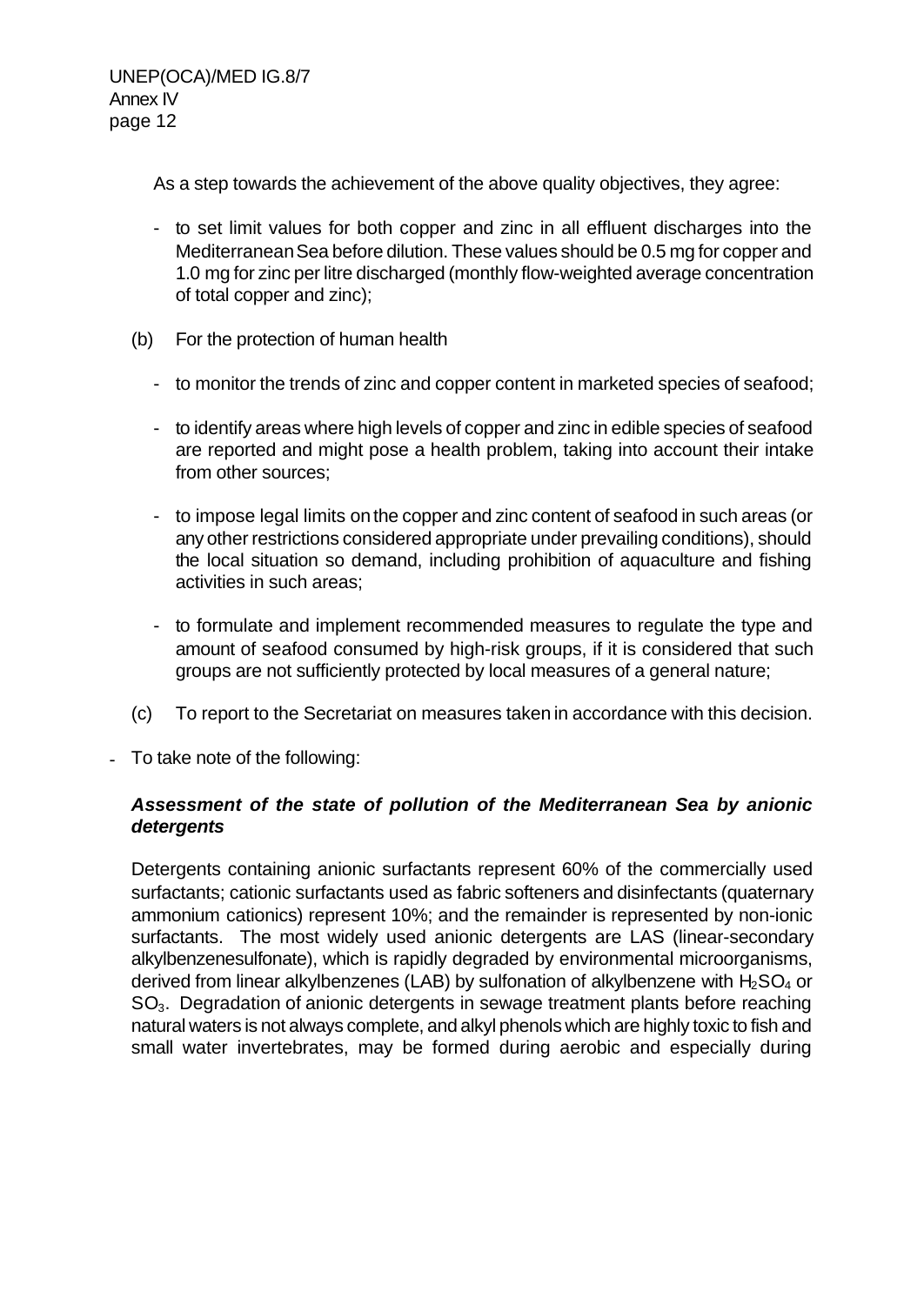anaerobic treatment in anoxic conditions. It has been demonstrated that primary biodegradation of LAS in estuarine waters depends strongly upon several factors, such as the origin of the bacterial culture, the temperature conditions and the structure of alkylbenzenes.

The most important sources of anionic detergents in the Mediterranean Sea are landbased sources, and detergents are introduced into the marine environment directly from outfalls discharging into the sea or through coastal dispersion, and indirectly through rivers, canals or other watercourses, including underground watercourses, or through run-off. Information on the amount of anionic detergents reaching the Mediterranean Sea is sparse. A pilot monitoring survey carried out in 1992 provided some more information on levels of anionic detergents. Levels in seawater ranged from 0.01 to 4.2  $\mu$ g L<sup>-1</sup>, in effluents from 0.11 to 34.07  $\mu$ g L<sup>-1</sup> and in rivers from 0.06 to 26.86  $\mu$ g L<sup>-1</sup>. This study, however, had to be restricted to a few coastal areas and the results cannot be interpreted as providing any indication of the situation prevailing in the Mediterranean as a whole. Overall assessment of the situation with regard to the Mediterranean was made on the basis of current knowledge at the global level, taking into consideration the existing differences in sampling and analytical techniques. For the purpose of the study, the levels of concentration were determined by methylene blue active substances (MBAS) and LAS.

Considering that the ingestion of small quantities, even repeatedly, of seawater polluted by anionic surfactants, may be regarded as free of risk, the poor percutaneous absorption and the low toxicity of anionic detergents suggest that there appears to be no risk to human health through contact with detergent-polluted seawater, provided that concentrations in any particular locality do not reach levels sufficient to produce visible foam on the surface. Nevertheless, it must be borne in mind that another effect of detergents on the skin barrier is that it allows the absorption of other compounds which are temporarily present.

Concentrations of anionic detergents measured in the Mediterranean Sea may represent a risk for marine biota on all occasions when they reach levels of effect. The danger to fish comes from exposure of the gill tissues to the detergent, rather than from ingestion. Very important toxic effects are experienced by fish swimming in water containing LAS (or other detergents) at low (few  $\mu$ g L<sup>-1</sup>) concentrations. It must also be taken into account that no data are available to support the hypothesis of a widespread risk for marine biota in the Mediterranean Sea from anionic detergents, but that some data may lead to the belief that there are some risk situations where high amounts of non-degraded anionic detergents are present in seawater, especially in areas where there is a discharge of untreated sewage wastes.

In a number of Mediterranean countries, detergents are limited by legal restrictions respecting their discharge into the marine environment. Such restrictions generally relate to the use of a high percentage of anionic detergents and to permissible concentrations of detergents in the discharges, as well as in the sea.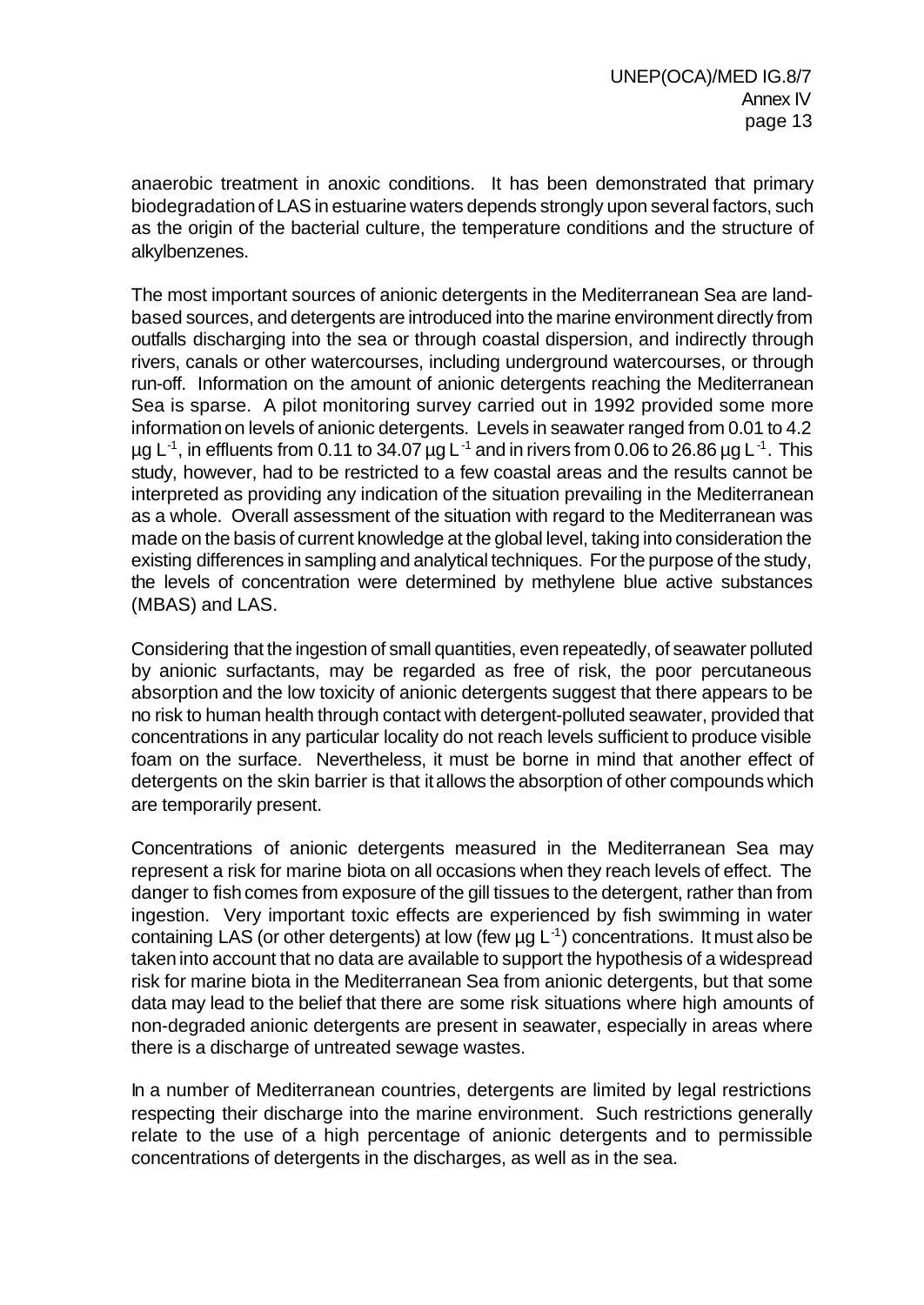- To adopt the following:

### *Measures for the control of pollution by detergents*

The Contracting Parties, bearing in mind article 4 paragraph 1 of the Barcelona Convention and article 6 and Annex II of the Land-Based Sources Protocol, as well as the principle of the precautionary approach adopted by them at their 6th Ordinary Meeting (Athens, 3-6 October 1989), and also taking into account the high incidence of the use of anionic detergents as compared to non-anionic ones, and of the fact that anionic detergents are rapidly degraded in the environment, consider that a holistic approach has been adopted for detergents in general. The Contracting Parties also, taking into consideration the conclusions of the UNEP/WHO document (UNEP(OCA)/MED WG.111/Inf.4) on the assessment of the state of pollution of the Mediterranean Sea by anionic detergents,

agree to take the following action as from 1 January 1998:

- (a) to promote measures to reduce inputs into the marine environment of nonbiodegradable detergents by restricting the use of detergents to those which are reasonably (90%) biodegradable;
- (b) to reduce the input of detergents in identified hot-spot areas: such actions would have to be individually tailored to suit the conditions prevailing in each particular locality so identified;
- (c) to monitor the level of detergents in coastal recreational areas: as a routine measure this could be done visually, with analysis only resorted to when any particular circumstance so demands;
- (d) to make, whenever possible, the monitoring of detergents in effluents a component of pollution source monitoring within the framework of MED POL;
- (e) to report to the Secretariat on all measures taken in accordance with this decision.
- (iv) Other recommendations

#### *Recommendations for prevention and control of microbiological pollution*

The Contracting Parties, bearing in mind the targets relating to the establishment of sewage treatment plants and submarine outfall structures contained in the Genoa Declaration and the interim environmental quality criteria for bathing waters, adopted for a transitory period during their Fourth Ordinary Meeting in Genoa from 9 to 13 September 1985, as well as the criteria for shellfish waters, adopted during their Fifth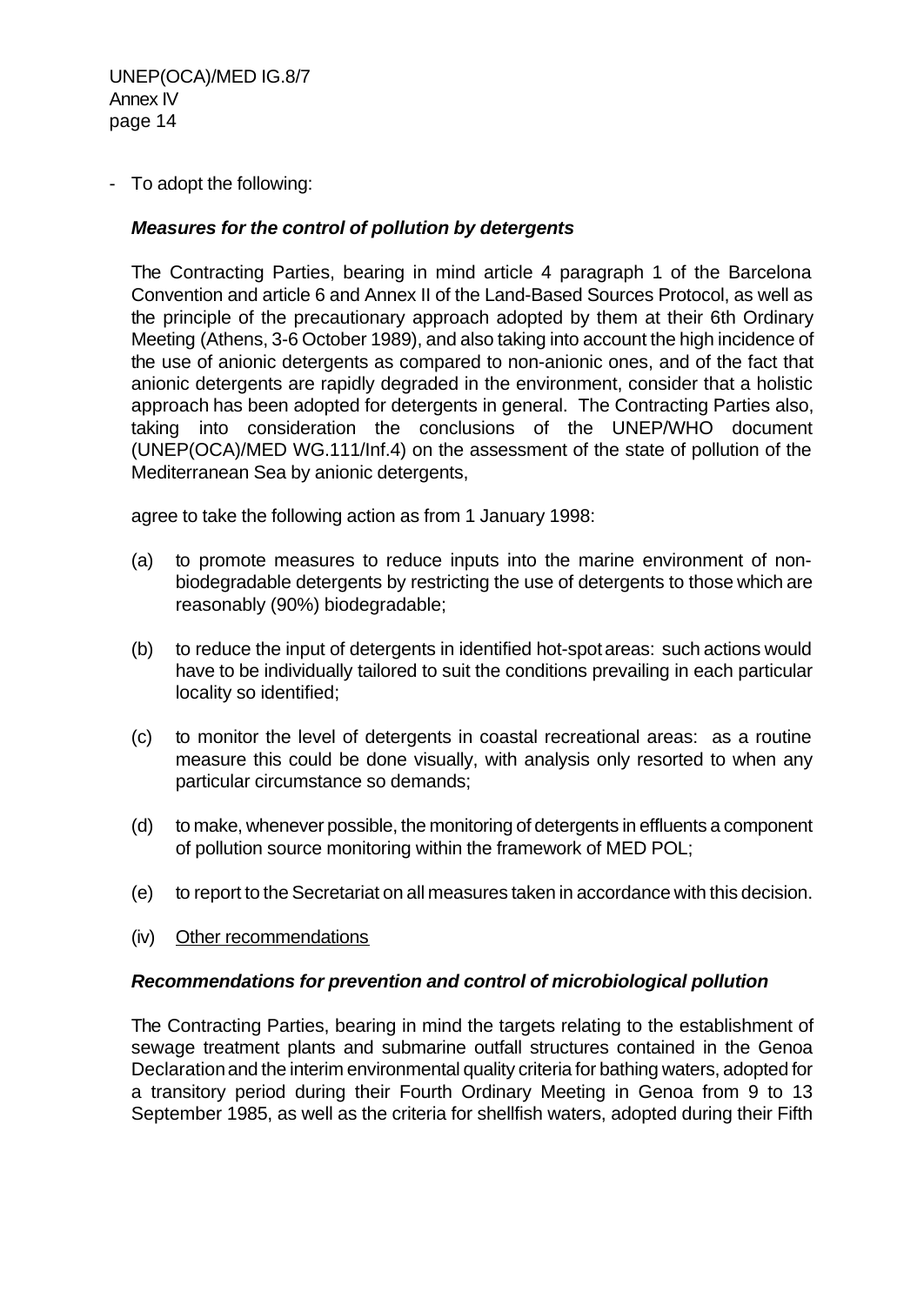Ordinary Meeting in Athens from 7 to 11 September 1987, and taking into consideration the UNEP/WHO document (UNEP(OCA)MED WG.111/Inf.8) on the new assessment on the state of microbiological pollution of the Mediterranean Sea, completed in December 1995,

- Take note of the following:

# *Assessment of the state of microbiological pollution of the Mediterranean Sea*

A considerable number of species and strains of pathogenic microorganisms, including mainly bacteria and viruses, but also fungi and protozoa, are known to be present in varying degrees of population density in Mediterranean coastal waters. Some of these are endemic in a number of Mediterranean areas. A number of algal species that produce biotoxins which affect man; mainly through the consumption of contaminated shellfish, have also been identified in various parts of the Mediterranean and are posing a risk in areas where local conditions lead to eutrophication and the development of algal blooms.

Diseases and disorders associated with infection by such pathogenic organisms have been recorded both among local Mediterranean populations and among tourists visiting the region. Except under specific circumstances, however, it is difficult to link infection with bathing in polluted coastal marine areas, with consumption of contaminated shellfish, as practically all such diseases and disorders can result from causes other than marine pollution. In the case of a number of non-gastrointestinal diseases contracted through bathing, it is being recognized that the cause may be high bather density rather than polluted seawater.

In conformity with global practice, the rationale for developing and enforcing seawater and shellfish quality criteria and standards in all Mediterranean countries involves the establishment of upper concentration limits of one or more bacterial indicator organisms as an index of acceptability or otherwise. Criteria and standards for bathing waters vary in the different countries, most of them being based either on the interim criteria for bathing waters adopted by the Contracting Parties to the Barcelona Convention and Protocols in 1985, or on the 1975 EC Directive on the quality of bathing waters. There is a similar variation between the various national criteria and standards for shellfish waters.

Records of bathing water monitoring for the period 1983 to 1992 from thirteen Mediterranean countries submitting their data to MED POL and assessed on the basis of conformity with the 1985 interim criteria for bathing waters appear to show reasonable microbiological quality, but cannot be properly evaluated owing to non-compliance with the stipulated monitoring frequency. These records, however, are known to present an incomplete picture of actual monitoring programmes in at least some Mediterranean states. On the other hand, the quality of bathing waters in the four Mediterranean EC Member States, assessed on the basis of compliance with the guide values of the 1975 EC bathing water Directive, show a positive trend over the last few years, probably as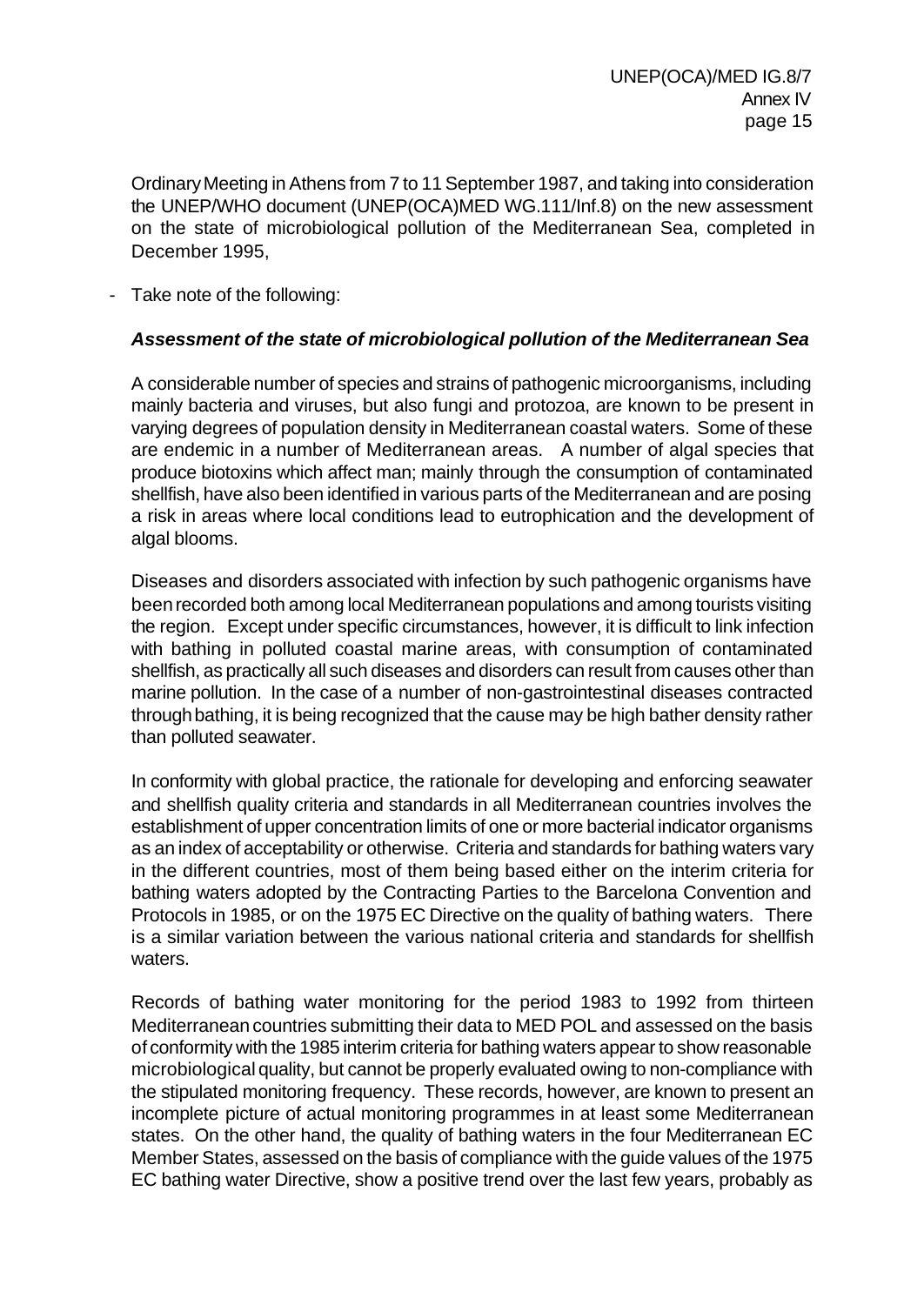a result of improved wastewater management practices. The two sets of criteria and standards are not directly comparable. In the case of shellfish waters, no monitoring data has been available since the completion of the first phase of MED POL in 1981.

Recent international epidemiological data have cast doubts on the validity of current indicator bacteria as an accurate index of pathogen presence and density, in view of the longer survival of pathogens than of the indicator bacteria in seawater and shellfish and their greater resistance (particularly in the case of viruses) to conventional sewage treatment. The results of the studies in question have also accentuated the need for reliance on multiple, as opposed to single, indicator bacteria, supplemented by monitoring for the more serious pathogens at appropriate times. There is now sufficient data on the basis of which criteria and standards of a more permanent nature than the interim ones adopted in 1985 can be developed, in order to ensure adequate health protection for both local populations and tourists using coastal marine recreational amenities. In view of the lack of data, the matter of shellfish requires further study.

While the general situation can be said to have improved to a variable extent over the Mediterranean region, an acceleration of effort in achieving those targets listed in the 1985 Genoa Declaration related to the establishment of sewage treatment plants and submarine outfall structures is necessary in order to further reduce marine pollution and its resultant threats to human health.

### *Action for prevention and control of microbiological pollution*

Agree on the following action:

- (a) To observe the terms of the measure on interim criteria for bathing waters adopted during their Fourth Ordinary Meeting in 1985 as well as to draw up new criteria taking into account the results of work conducted in an international context and to establish new standards relevant to the Mediterranean;
- (b) to observe the terms of the measure on the criteria for shellfish waters, adopted during their Fifth Ordinary Meeting in 1987, and to ensure that this is supplemented by adequate health or marketing legislation on shellfish quality to protect the consumer from contaminated produce;
- (c) to promote, both within the framework of MED POL and otherwise, the following studies:
	- microbiological surveys to satisfy the requirement for a more comprehensive catalogue of the presence and (where feasible) density of pathogenic microorganisms in sewage effluents and in those marine areas (recreational and shellfish-growing) known to be affected by such effluents.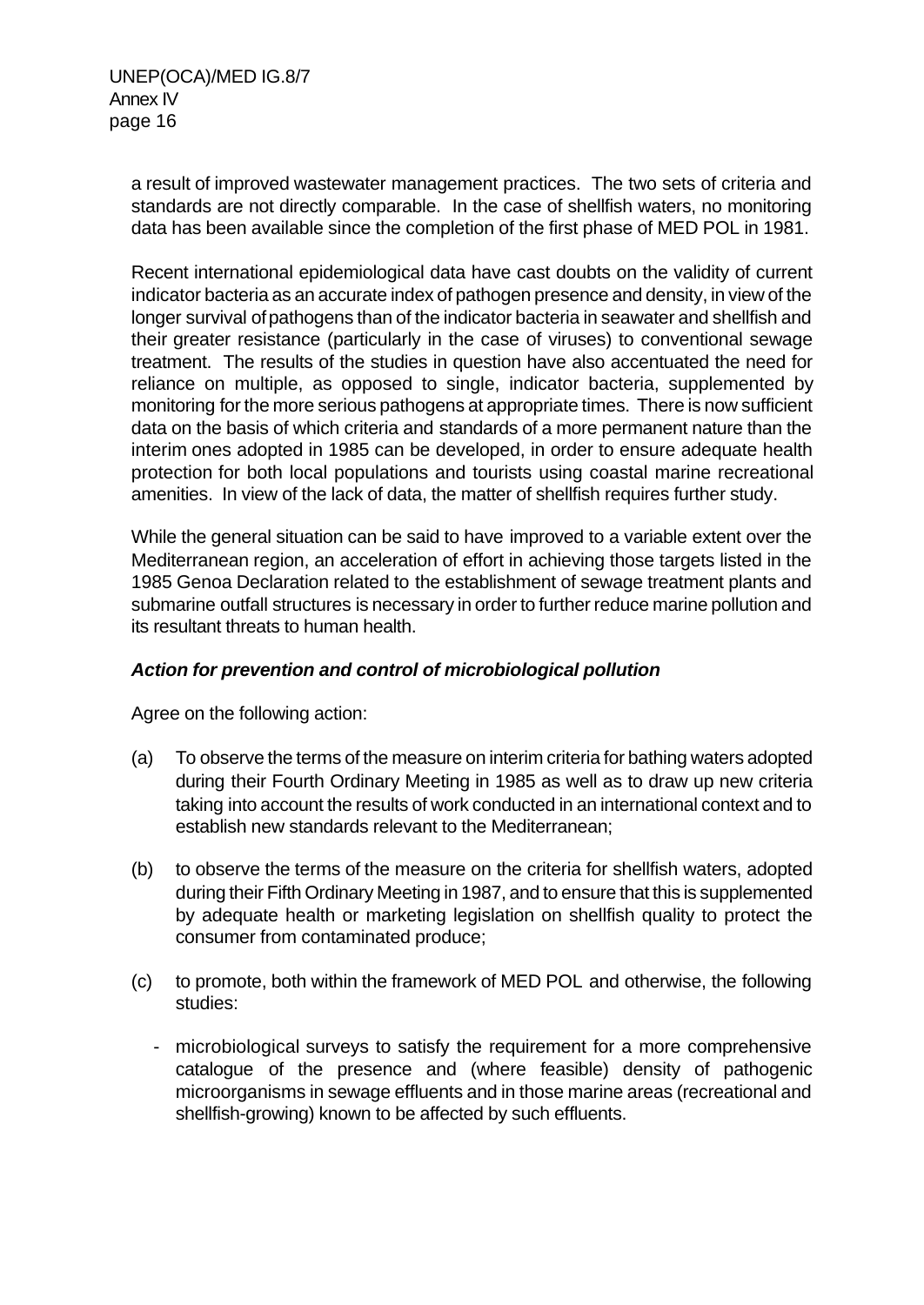This would provide essential data for the design of new sewage treatment facilities and outfall structures in such localities, and for any possible modifications required in the case of existing ones;

- epidemiological studies (i) on the correlation between recreational water quality and observed health effects on exposed population groups, covering the main water sport activity areas (including bathing), (ii) correlating the incidence of specified diseases and disorders with beach overcrowding, and (iii) aimed at identifying the extent to which contaminated seafood (as opposed to other sources) is responsible for the incidence of gastrointestinal diseases and disorders in both local populations and tourists;
- microbiological studies correlating the density of bacterial indicator organisms with the presence and density of pathogens such as *Salmonella,* and studies to try to interpret the real pathogenic significance of pathogens such as *Salmonella* and enteroviruses in seawater samples;
- Studies: (i) on the development of less expensive techniques for the identification of viruses, (ii) on the development of reliable techniques for the determination of bacteriophages and on the criteria for selection of the most appropriate bacteriophages to be determined for evaluation of the presence of enteroviruses, with the aim of being able, at some future date, to propose limit values for bacteriophages, and (iii) on the survival and adaptation of pathogenic and indicator microorganisms released into the Mediterranean marine environment, including the mechanisms responsible for change;
- (d) to include, to the extent possible, all coastal waters used for bathing purposes in their national and local coastal recreational water quality monitoring programmes, and to include all ongoing programmes in this field in their national agreements with the Secretariat within the framework of MED POL;
- (e) to accelerate the establishment of sewage treatment plants and submarine outfall structures in the appropriate cities and towns, in order to further prevent pollution by sewage at source, and achieve the relative targets contained in the 1985 Genoa Declaration by the earliest possible date:
- (f) to provide the Secretariat to the Convention and Protocols with the fullest information possible on all updates of legislation and administrative measures respecting national criteria and standards for coastal recreational and shellfish waters.

### (c) Remote Sensing Activities (ERS/RAC)

1. To invite the Secretariat (ERS/RAC) to enhance its activities relating to the development and demonstration of the physical observation and study of the environmental state and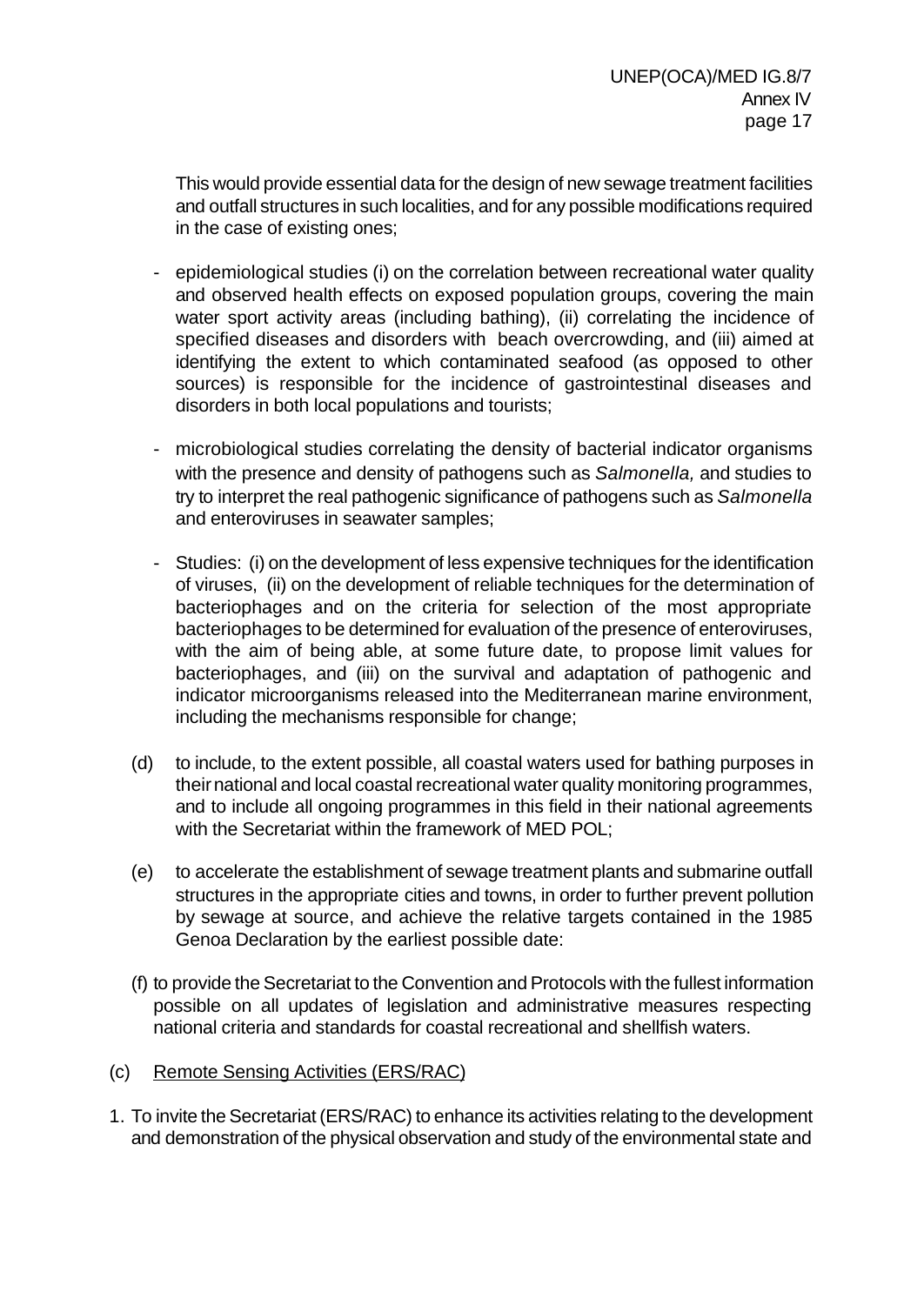modification of marine and coastal areas in the Mediterranean basin, thus contributing to the decision-making process concerning the sustainable management of resources.

- 2. To invite the Secretariat (ERS/RAC) to strengthen cooperation with the Focal Points, the MAP Coordinating Unit, RACs and other MAP components for the implementation of the approved programmes by developing activities supported by the use of remote sensing techniques in conjunction with other sources of data.
- 3. To invite the Secretariat (ERS/RAC) to further develop its activities relevant to the observation and assessment of the state and modification of forest and plant coverage in the whole Mediterranean region, as well as their relation with environmental changes, in liaison with other programmes such as the FAO Forest Action Plan.
- 4. To invite the Secretariat (ERS/RAC) to strengthen the use of remote sensing techniques in the implementation of the ongoing and future Coastal Areas Management Programmes (CAMPs), also promoting their integration in multi-disciplinary approaches.
- 5. To invite the Secretariat (ERS/RAC) to develop and propose the use of remote sensing techniques for the observation and study of eutrophication phenomena and of pollution from both marine and land-based sources, as well as for the assessment of pollutant dispersion in marine coastal areas; and to invite ERS/RAC to coordinate its activities with relevant IOC programmes as appropriate.
- 6. To invite the Secretariat (ERS/RAC) to promote the dissemination and exchange of information and activities relating to remote sensing data and applications among the Mediterranean countries and relevant operational Centres, with a view to developing and strengthening a remote sensing Mediterranean network.
- 7. To invite the Secretariat (ERS/RAC) to develop and propose appropriate methods for a sound understanding of the Mediterranean environment, by transferring knowledge of remote sensing applications through on-the-job training and capacity-building activities.
- 8. To invite the Secretariat (ERS/RAC) to take into account possible requests from Mediterranean countries relevant to the monitoring of environmental changes in a number of characteristic zones:
	- large urban centres and their suburbs;
	- coastal zones subject to pressure;
	- ecologically fragile sites;
	- zones exposed to desertification phenomena.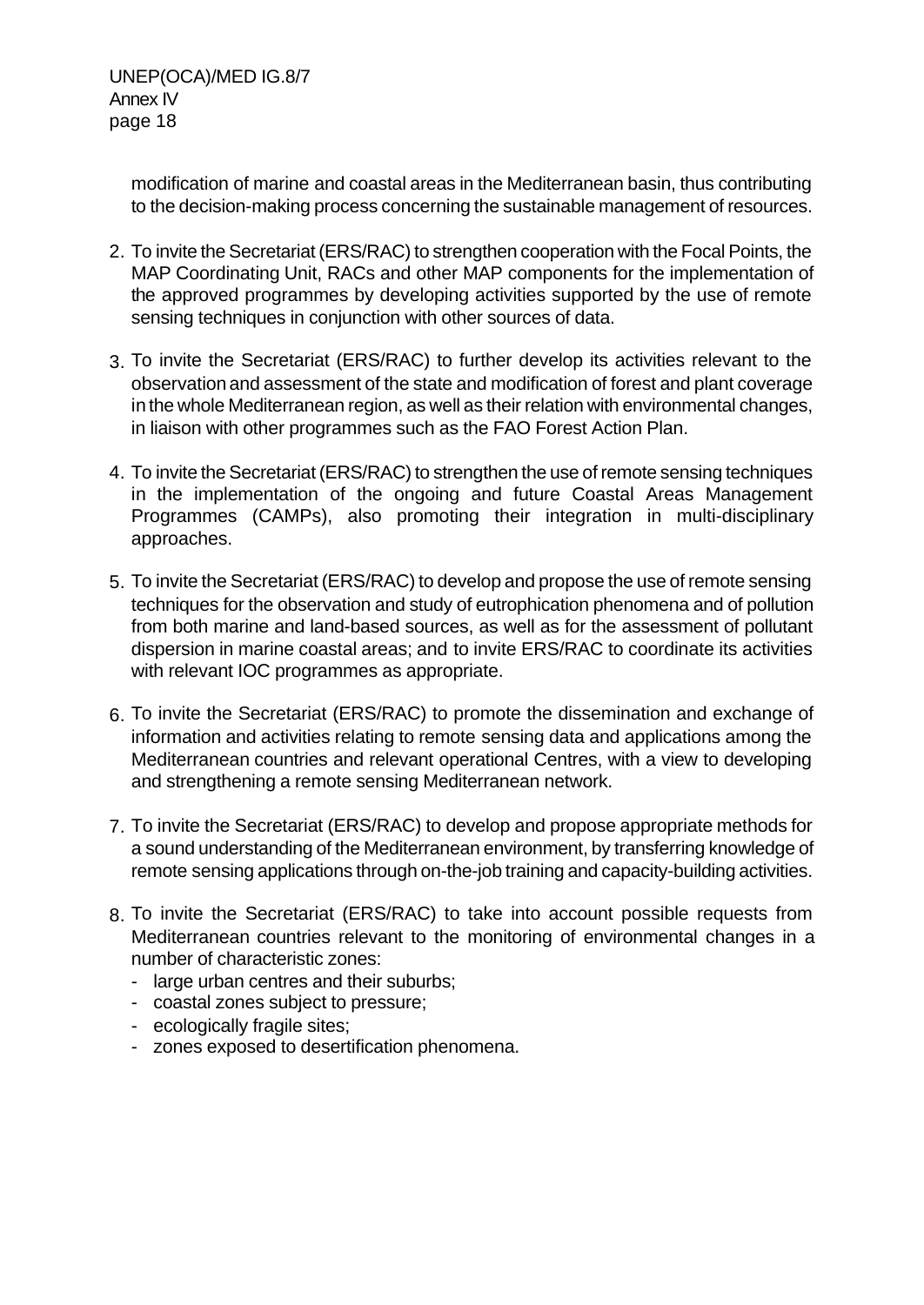# **4. INFORMATION AND PARTICIPATION**

- 1. To prepare relevant publications, brochures and reports presenting MAP activities and to disseminate them to decision-makers, scientists and administrators as well as the public at large.
- 2. To carry out activities related to the promotion of environmental awareness, exchange and dissemination of information, educational assistance and information on MAP activities through the strengthening of the library and library services of MEDU.
- 3. To enhance cooperation with environmental Mediterranean NGOs and encourage their active participation in MAP-related activities.
- 4. To recommend the inclusion of the following NGOs in the list of MAP Partners, as approved by the Ninth Ordinary Meeting of the Contracting Parties (Barcelona, 5-8 June 1995), "MAP Cooperation with Non-Governmental Organizations":
	- Israel Society for the Protection of Nature, Israel;
	- Ricerca e Cooperazione (RC), Italy;
	- Sustainability Challenge Foundation, Italy;
	- European Fertilizer Manufacturers Association (EFMA), Belgium;
	- International Marine Mammal Association (IMMA), Canada.

# **III. STRENGTHENING OF THE LEGAL FRAMEWORK (Chapter II of MAP II)**

- 1. To ask the Executive Director of UNEP to convene a Conference of Plenipotentiaries for the adoption of the three annexes to the Protocol concerning Specially Protected Areas and Biological Diversity in the Mediterranean, to be preceded by a one-day meeting of government-designated experts.
- 2. To invite the Contracting Parties to notify to the Depositary, in writing, their acceptance of the amendments to the Convention for the Protection of the Mediterranean Sea against Pollution, the Protocol for the Prevention of Pollution of the Mediterranean Sea by Dumping from Ships and Aircraft (Dumping Protocol), and the Protocol for the Protection of the Mediterranean Sea against Pollution from Land-based Sources (LBS Protocol).
- 3. To invite the Contracting Parties that have not done so, to sign/ratify the Protocol concerning Specially Protected Areas and Biological Diversity in the Mediterranean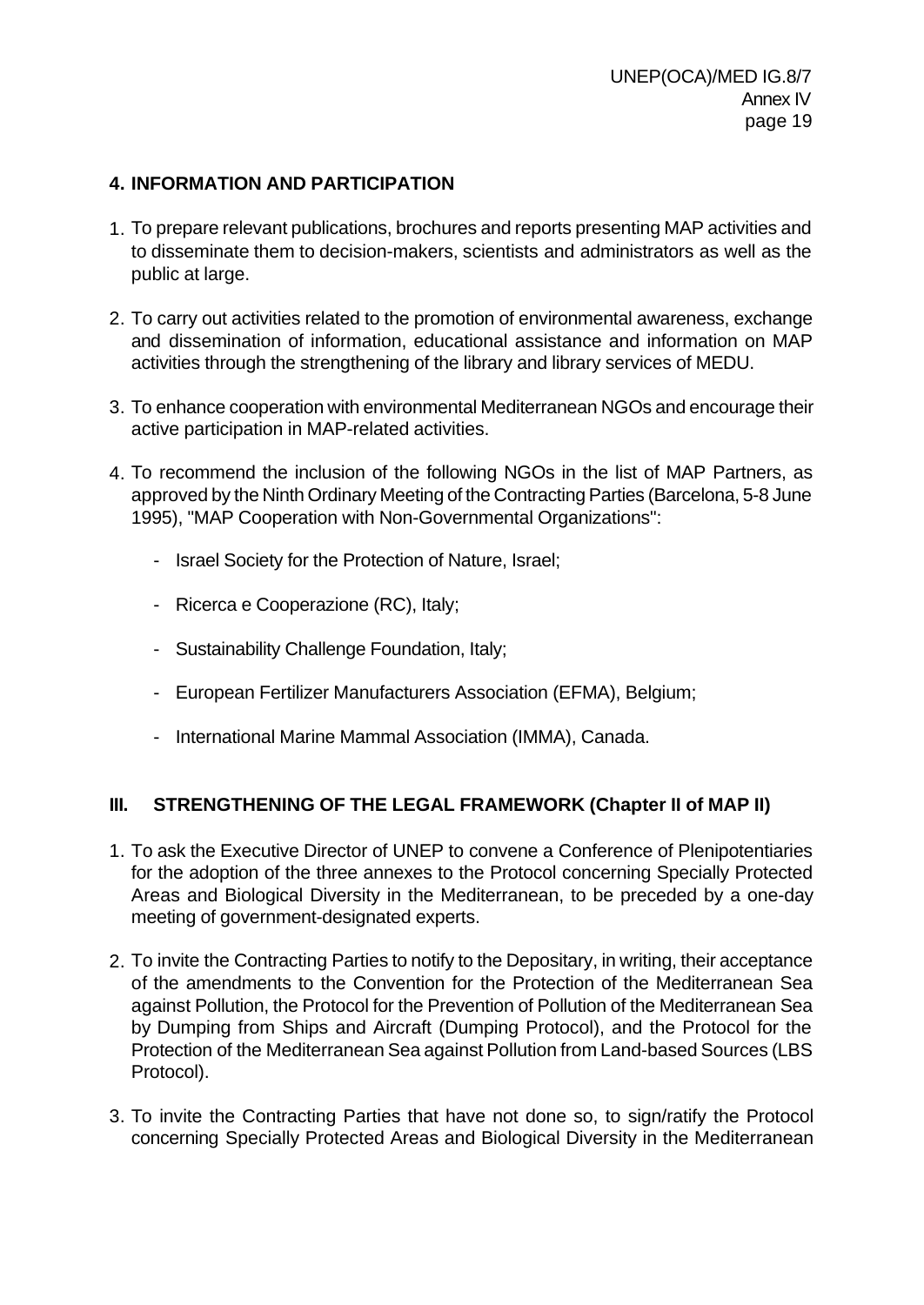(SPA Protocol) and the Protocol for the Protection of the Mediterranean Sea against Pollution Resulting from Exploration and Exploitation of the Continental Shelf and the Seabed and its Subsoil (Offshore Protocol).

4. To invite the Contracting Parties to review their countries' position with respect to other pertinent international conventions, protocols and agreements and to ensure the early signature of those instruments which may have a positive influence on the Mediterranean Basin.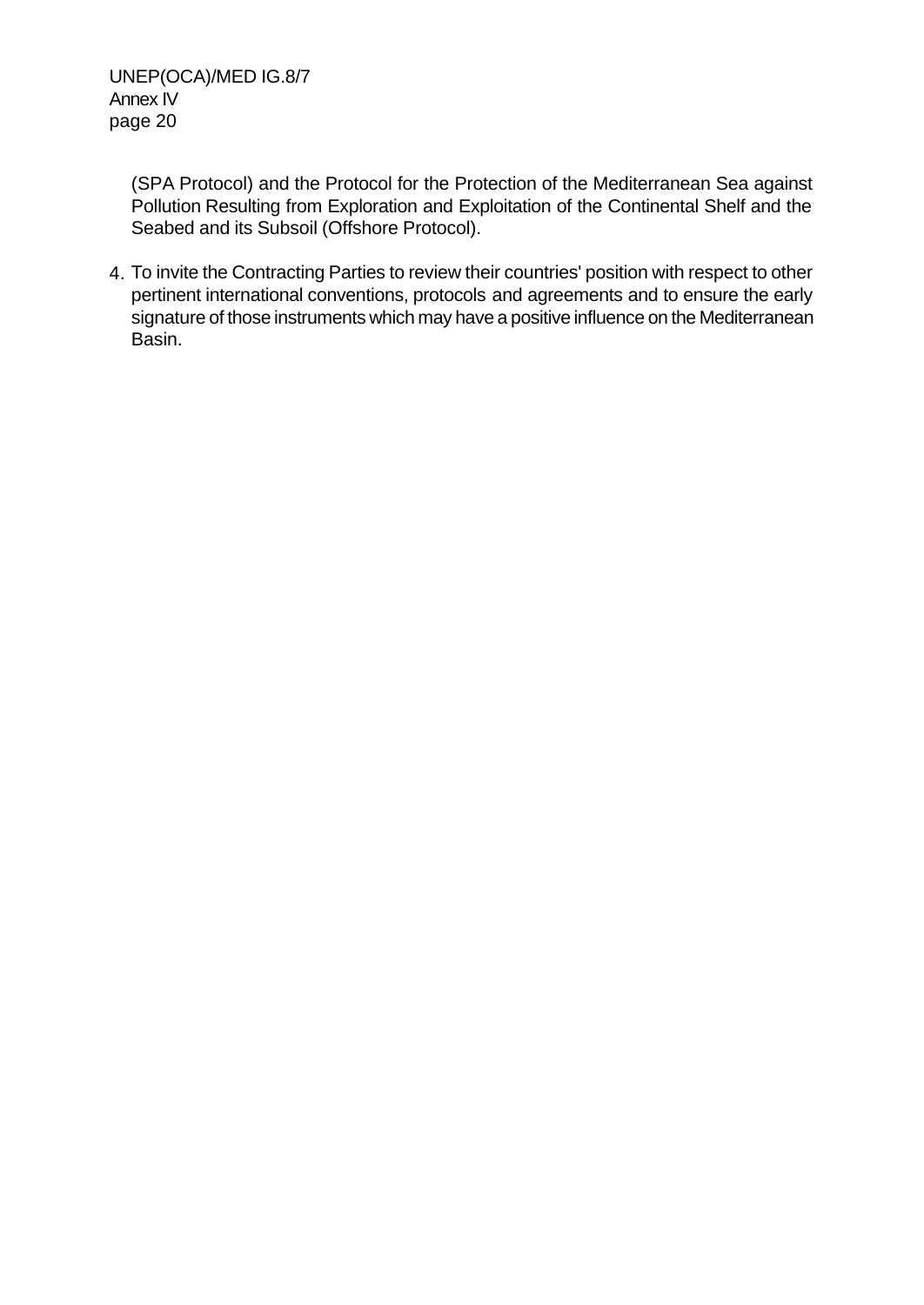# **II. PROGRAMME BUDGET FOR 1997:**

The Contracting Parties approve the following programme budget:

#### **SUMMARY OF BUDGETARY ALLOCATIONS**

|                |                                                                                       | Approved<br>Budget 1997<br>$(.000 \text{ US$})$ |
|----------------|---------------------------------------------------------------------------------------|-------------------------------------------------|
|                | <b>INSTITUTIONAL AND FINANCIAL ARRANGEMENTS</b>                                       |                                                 |
|                | PROGRAMME COORDINATION                                                                | 483                                             |
|                | PERSONNEL AND OPERATING COSTS                                                         |                                                 |
| 1.             | COORDINATING UNIT, Athens, Greece                                                     |                                                 |
|                | Secretariat Personnel and Unit's Operating Costs                                      | 804                                             |
|                | <b>MEDPOL Personnel</b>                                                               | 431                                             |
|                | Operating costs covered by the Greek Counterpart Contribution                         | 400                                             |
| 2 <sub>1</sub> | <b>MED POL COOPERATING AGENCIES</b>                                                   | 385                                             |
| 3.             | REGIONAL MARINE POLLUTION EMERGENCY RESPONSE CENTRE FOR<br>THE MEDITERRANEAN (REMPEC) | 552                                             |
| 4.             | BLUE PLAN REGIONAL ACTIVITY CENTRE (BP/RAC)                                           | 447                                             |
| 5.             | PRIORITY ACTIONS PROGRAMME REGIONAL ACTIVITY CENTRE<br>(PAP/RAC)                      | 328                                             |
| 6.             | SPECIALLY PROTECTED AREAS REGIONAL ACTIVITY CENTRE<br>(SPA/RAC)                       | 274                                             |
| $7_{\cdot}$    | ENVIRONMENT REMOTE SENSING REGIONAL ACTIVITY CENTRE<br>(ERS/RAC)                      |                                                 |
| 8.             | SECRETARIAT FOR THE CLEANER PRODUCTION REGIONAL ACTIVITY<br>CENTRE (CP/RAC)           |                                                 |
| 9.             | SECRETARIAT FOR THE 100 HISTORIC SITES                                                |                                                 |
|                | SUB-TOTAL                                                                             | 3,621                                           |
|                | PROGRAMME SUPPORT COST**                                                              | 727                                             |
|                | TOTAL INSTITUTIONAL AND FINANCIAL ARRANGEMENTS                                        | 4,831                                           |

Covered by the host country.

\*\* Programme Support Cost of 13% applies to MTF expenditures.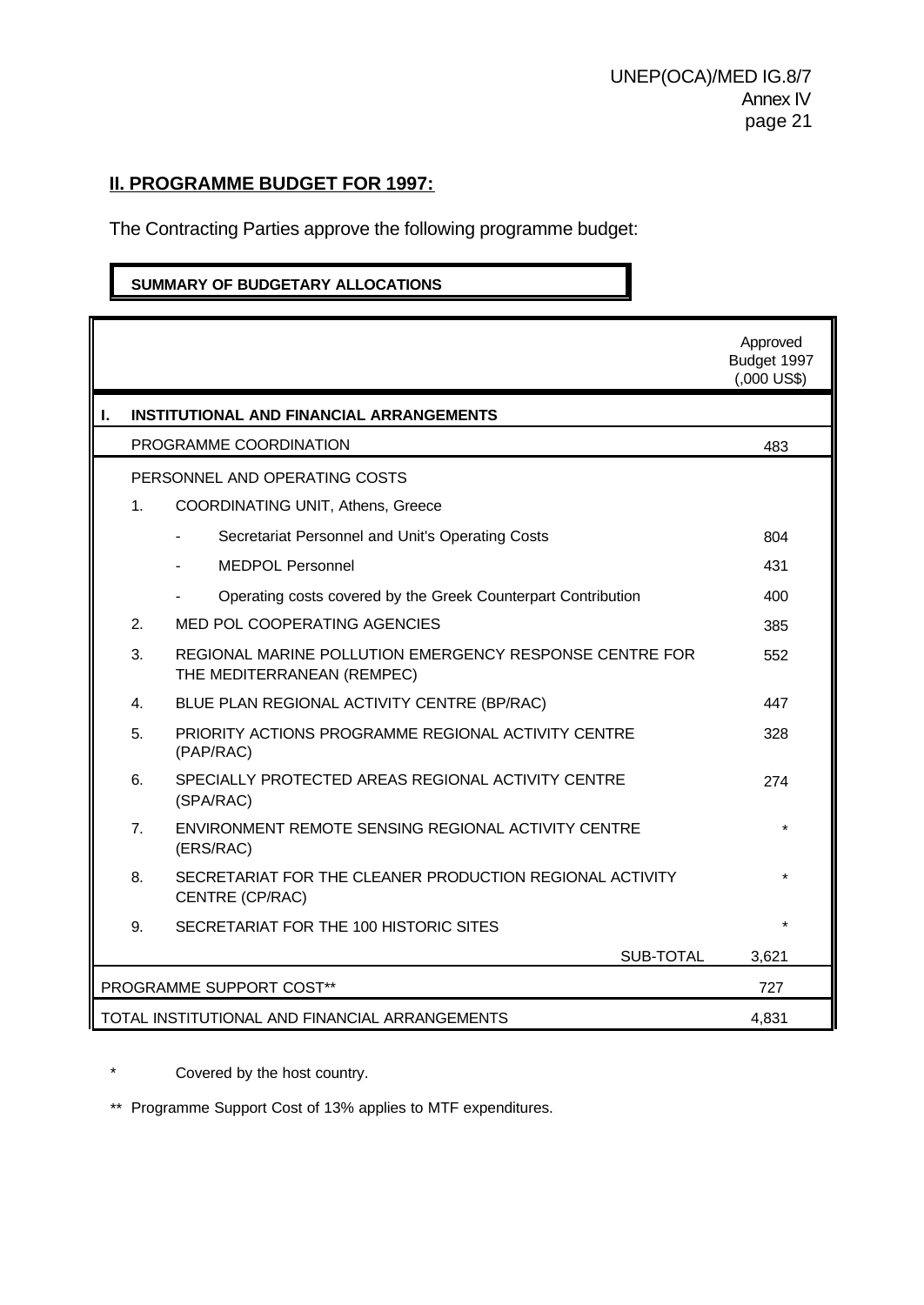|    |                |                    |     |                                                                                                          |           | Approved<br>Budget 1997<br>$(.000 \text{ US$})$ |
|----|----------------|--------------------|-----|----------------------------------------------------------------------------------------------------------|-----------|-------------------------------------------------|
| Н. |                |                    |     | SUSTAINABLE DEVELOPMENT IN THE MEDITERRANEAN                                                             |           |                                                 |
|    |                | <b>DEVELOPMENT</b> |     | SUPPORT TO THE MEDITERRANEAN COMMISSION ON SUSTAINABLE                                                   |           | 110                                             |
|    | 1 <sub>1</sub> |                    |     | INTEGRATING ENVIRONMENT AND DEVELOPMENT                                                                  |           |                                                 |
|    |                | 1.1                |     | Economic activities and the environment                                                                  |           | 85                                              |
|    |                | 1.2                |     | Urban management and the environment                                                                     |           | 50                                              |
|    |                | 1.3                |     | Sustainable management of natural resources                                                              |           | 110                                             |
|    |                | 1.4                |     | Integrated coastal area management                                                                       |           |                                                 |
|    |                |                    | (a) | Integrated Planning                                                                                      |           | 31                                              |
|    |                |                    | (b) | Coastal Areas Management Programme (CAMP)                                                                |           | $218*$                                          |
|    |                | 1.5                |     | Elements for a Mediterranean strategy (including MEDO)                                                   |           |                                                 |
|    |                |                    | (a) | Observation and Systemic and Prospective Analysis of<br>Environment and Development in the Mediterranean |           | 65                                              |
|    |                |                    | (b) | Mediterranean Environment and Development Observatory<br>(MEDO)                                          |           | $***$                                           |
|    |                | 1.6                |     | National and local capacity-building                                                                     |           | 20                                              |
|    |                |                    |     |                                                                                                          | SUB-TOTAL | 689                                             |
|    | 2.             |                    |     | CONSERVATION OF NATURE, LANDSCAPE AND SITES                                                              |           |                                                 |
|    |                | 2.1                |     | Collection of data and periodic assessment of the situation                                              |           | $15^*$                                          |
|    |                | 2.2                |     | Legal measures (SPA Protocol)                                                                            |           | 20                                              |
|    |                | 2.3                |     | Planning and management                                                                                  |           | $20^*$                                          |
|    |                | 2.4                |     | Exchange of experience and strengthening of national capabilities                                        |           | $**$                                            |
|    |                |                    |     |                                                                                                          | SUB-TOTAL | 55                                              |

Additional funding is provided under the voluntary contribution of the European Community.

\*\* Funded under the voluntary contribution of the European Community.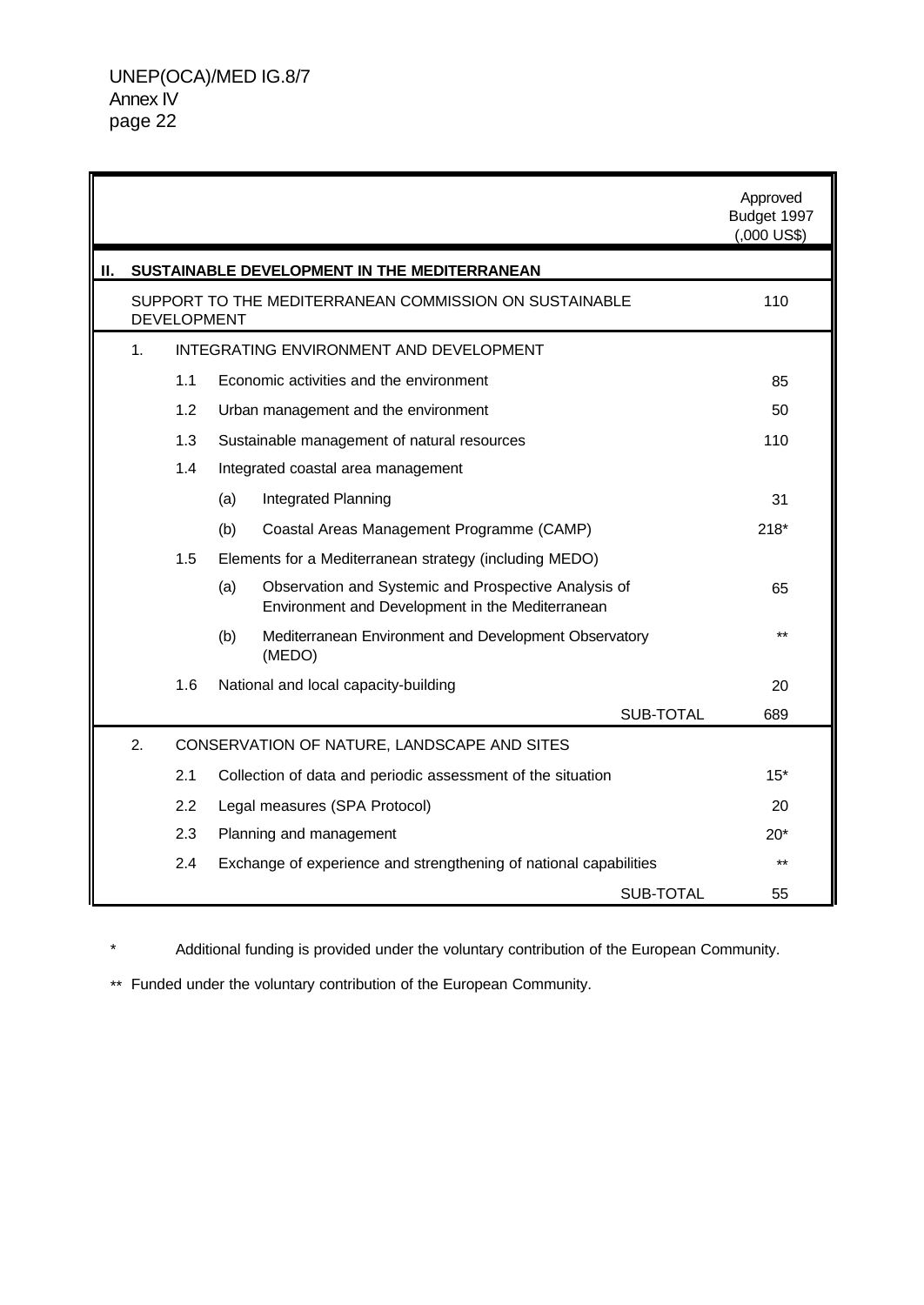|                                           |     |     |                                                                                                                                                                            | Approved<br>Budget 1997<br>$(.000 \text{ US$})$ |
|-------------------------------------------|-----|-----|----------------------------------------------------------------------------------------------------------------------------------------------------------------------------|-------------------------------------------------|
| 3.                                        |     |     | ASSESSMENT, PREVENTION AND ELIMINATION OF MARINE POLLUTION                                                                                                                 |                                                 |
|                                           | 3.1 |     | Assessment of pollution-related problems                                                                                                                                   | 440                                             |
|                                           | 3.2 |     | Pollution prevention                                                                                                                                                       |                                                 |
|                                           |     | (a) | Prevention and elimination of the pollution of the marine<br>environment from land-based activities (LBS Protocol)                                                         | 298                                             |
|                                           |     | (b) | Prevention of and response to the pollution of the marine<br>environment from sea-based activities                                                                         |                                                 |
|                                           |     |     | (i)<br>Preparedness for, response to and cooperation in cases of<br>accidental marine pollution (Emergency Protocol)                                                       | 180                                             |
|                                           |     |     | (ii)<br>Prevention of the pollution of the marine environment by<br>dumping from ships and aircraft (Dumping Protocol)                                                     | 10                                              |
|                                           |     | (c) | Prevention and control of the pollution of the environment<br>resulting from transboundary movements of hazardous wastes<br>and their disposal (Hazardous Wastes Protocol) | 30                                              |
|                                           | 3.3 |     | Supporting measures                                                                                                                                                        | 65                                              |
|                                           |     |     | <b>SUB-TOTAL</b>                                                                                                                                                           | 1,023                                           |
| 4.                                        |     |     | <b>INFORMATION AND PARTICIPATION</b>                                                                                                                                       | 145                                             |
|                                           |     |     | TOTAL SUSTAINABLE DEVELOPMENT IN THE MEDITERRANEAN                                                                                                                         | 1,912                                           |
| III. STRENGTHENING OF THE LEGAL FRAMEWORK |     |     |                                                                                                                                                                            |                                                 |
|                                           |     |     | TOTAL STRENGTHENING OF THE LEGAL FRAMEWORK                                                                                                                                 | 30                                              |
| <b>GRAND TOTAL</b><br>6,773               |     |     |                                                                                                                                                                            |                                                 |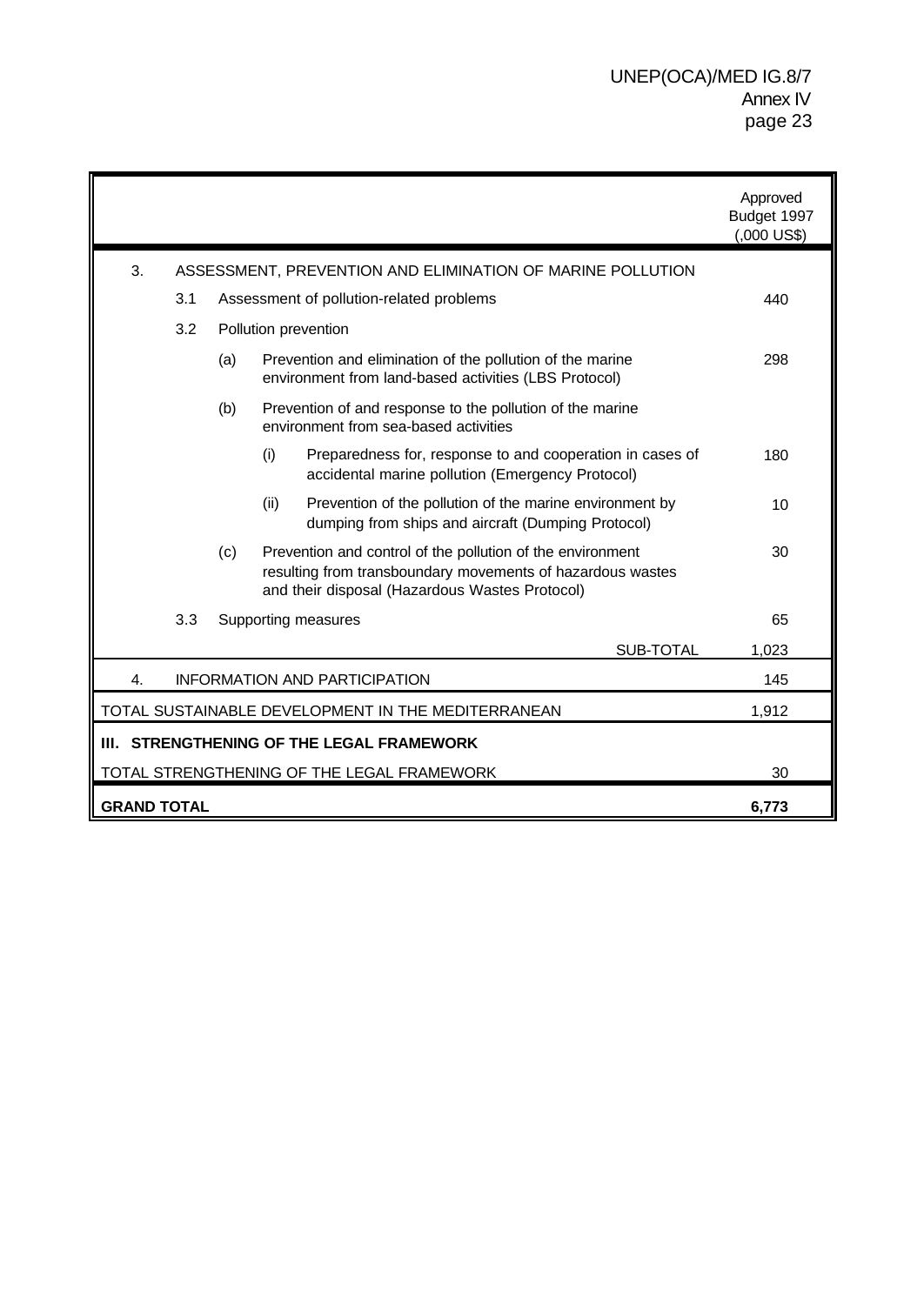#### **AGGREGATE BUDGET COVERING ACTIVITIES AND PERSONNEL AND OPERATING COSTS FOR THE COORDINATING UNIT AND THE CENTRES:**

|                              |                                                                                                                                                     |              | Approved<br>Budget 1997<br>$(.000 \text{ US$})$ |
|------------------------------|-----------------------------------------------------------------------------------------------------------------------------------------------------|--------------|-------------------------------------------------|
| 1.                           | <b>COORDINATING UNIT</b>                                                                                                                            |              |                                                 |
| $\overline{a}$               | <b>Total Activities Coordinating Unit</b>                                                                                                           |              | 831*                                            |
|                              | Personnel and Operating Costs:<br>Secretariat Personnel and Unit's Operating Costs<br>Operating costs covered by the Greek Counterpart Contribution |              | 804<br>400                                      |
|                              | <b>Total Personnel and Operating Costs</b>                                                                                                          |              | 1,204                                           |
|                              |                                                                                                                                                     | <b>TOTAL</b> | 2,035                                           |
| 2.                           | <b>MED POL</b>                                                                                                                                      |              |                                                 |
|                              | <b>Total Activities MED POL</b>                                                                                                                     |              | 963                                             |
|                              | Personnel and Operating Costs:<br>MED POL Personnel in the Coordinating Unit<br>MED POL Cooperating Agencies Personnel and Operating Costs          |              | 431<br>385                                      |
| $\blacksquare$               | <b>Total Personnel and Operating Costs</b>                                                                                                          |              | 816                                             |
|                              |                                                                                                                                                     | <b>TOTAL</b> | 1,779                                           |
| 3.                           | REGIONAL MARINE POLLUTION EMERGENCY RESPONSE CENTRE FOR THE MEDITERRANEAN<br>(REMPEC)                                                               |              |                                                 |
| $\overline{\phantom{a}}$     | <b>Total Activities</b>                                                                                                                             |              | 180                                             |
| $\overline{\phantom{a}}$     | <b>Total Personnel and Operating Costs</b>                                                                                                          |              | 552                                             |
|                              |                                                                                                                                                     | <b>TOTAL</b> | 732                                             |
| 4.                           | BLUE PLAN REGIONAL ACTIVITY CENTRE (BP/RAC)                                                                                                         |              |                                                 |
| $\overline{a}$               | <b>Total Activities</b>                                                                                                                             |              | $135**$                                         |
| $\overline{\phantom{a}}$     | <b>Total Personnel and Operating Costs</b>                                                                                                          |              | 447                                             |
|                              |                                                                                                                                                     | <b>TOTAL</b> | 582                                             |
| 5.                           | PRIORITY ACTIONS PROGRAMME REGIONAL ACTIVITY CENTRE (PAP/RAC)                                                                                       |              |                                                 |
| $\qquad \qquad \blacksquare$ | <b>Total Activities</b>                                                                                                                             |              | 226**                                           |
| $\blacksquare$               | <b>Total Personnel and Operating Costs</b>                                                                                                          |              | 328                                             |
|                              |                                                                                                                                                     | <b>TOTAL</b> | 554                                             |

Includes 98,000 US\$ for CAMPs part of which will be allocated to the relevant RACs and the Centre of Historic and when required.

\*\* Additional funding is provided under the voluntary contribution of the European Community.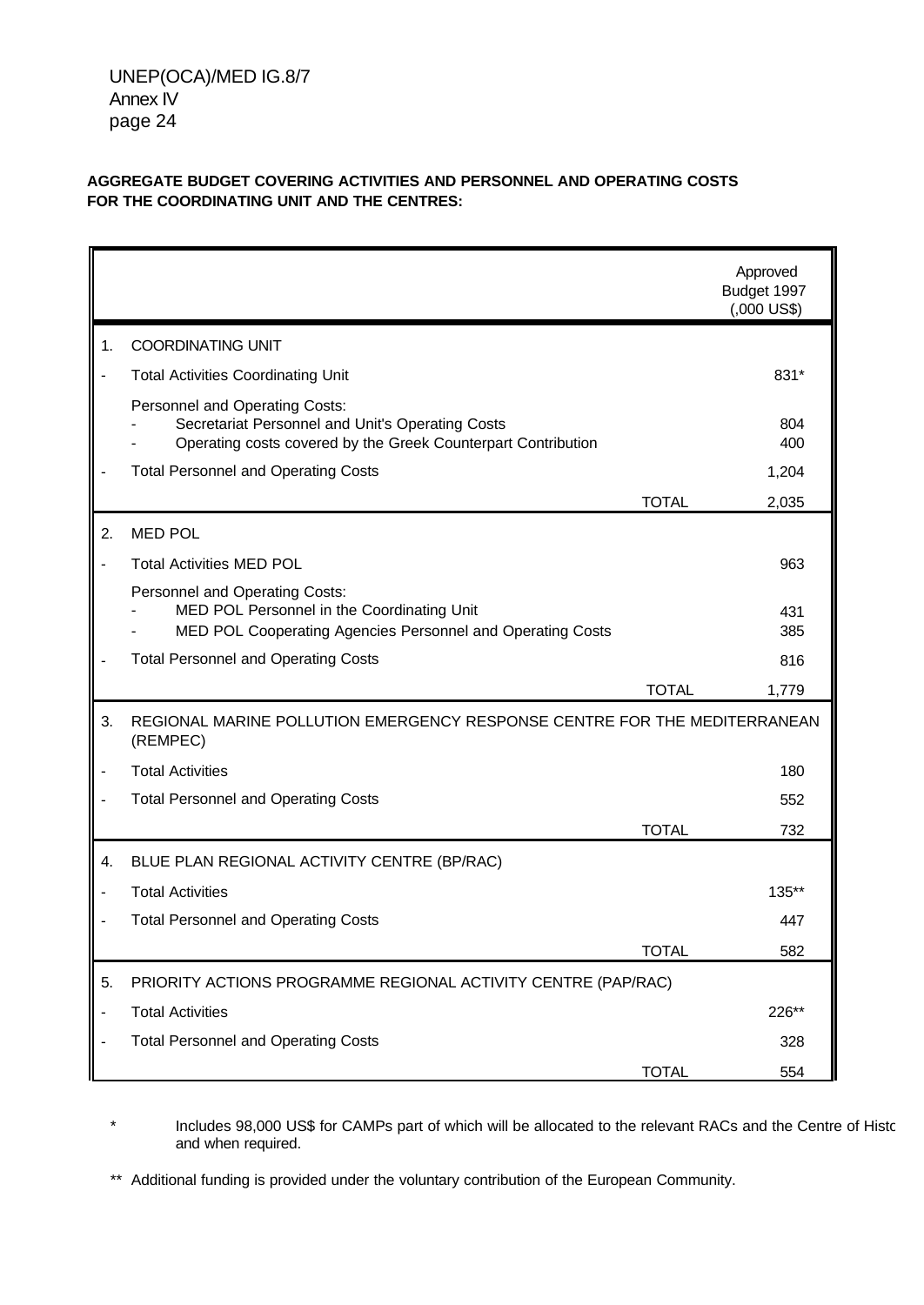|                              |                                                                     |              | Approved<br>Budget 1997<br>$(.000$ US\$) |
|------------------------------|---------------------------------------------------------------------|--------------|------------------------------------------|
| 6.                           | SPECIALLY PROTECTED AREAS REGIONAL ACTIVITY CENTRE (SPA/RAC)        |              |                                          |
| $\overline{\phantom{a}}$     | <b>Total Activities</b>                                             |              | $40*$                                    |
| $\overline{\phantom{a}}$     | <b>Total Personnel and Operating Costs</b>                          |              | 274                                      |
|                              |                                                                     | <b>TOTAL</b> | 314                                      |
| 7.                           | ENVIRONMENT REMOTE SENSING REGIONAL ACTIVITY CENTRE (ERS/RAC)       |              |                                          |
| $\qquad \qquad \blacksquare$ | <b>Total Activities</b>                                             |              | 50                                       |
| $\blacksquare$               | <b>Total Personnel and Operating Costs</b>                          |              | $***$                                    |
|                              |                                                                     | <b>TOTAL</b> | 50                                       |
| 8.                           | CENTRE FOR THE CLEANER PRODUCTION REGIONAL ACTIVITY CENTRE (CP/RAC) |              |                                          |
| $\overline{\phantom{a}}$     | <b>Total Activities</b>                                             |              | ***                                      |
| $\overline{\phantom{a}}$     | <b>Total Personnel and Operating Costs</b>                          |              | $***$                                    |
|                              |                                                                     | <b>TOTAL</b> |                                          |
| 9.                           | CENTRE FOR THE 100 HISTORIC SITES                                   |              |                                          |
| $\overline{\phantom{a}}$     | <b>Total Activities</b>                                             |              | $+ +$                                    |
| $\blacksquare$               | <b>Total Personnel and Operating Costs</b>                          |              | $***$                                    |
|                              |                                                                     | <b>TOTAL</b> |                                          |
|                              | ****<br>PROGRAMME SUPPORT COSTS (13% OF MTF)<br>727                 |              |                                          |
|                              | <b>GRAND TOTAL</b>                                                  |              | 6.773                                    |

\* Additional funding is provided under the voluntary contribution of the European Community.

\*\* Covered by the host country.

\*\*\* 1997 activities for the CP/RAC are fully funded by the Spanish Government at an approximate cost of Pesetas 15.0 (around 118,557 US\$ at a rate of 126.5 PTA/US \$).

\*\*\*\*Programme Support Cost of 13% applies to MTF expenditures.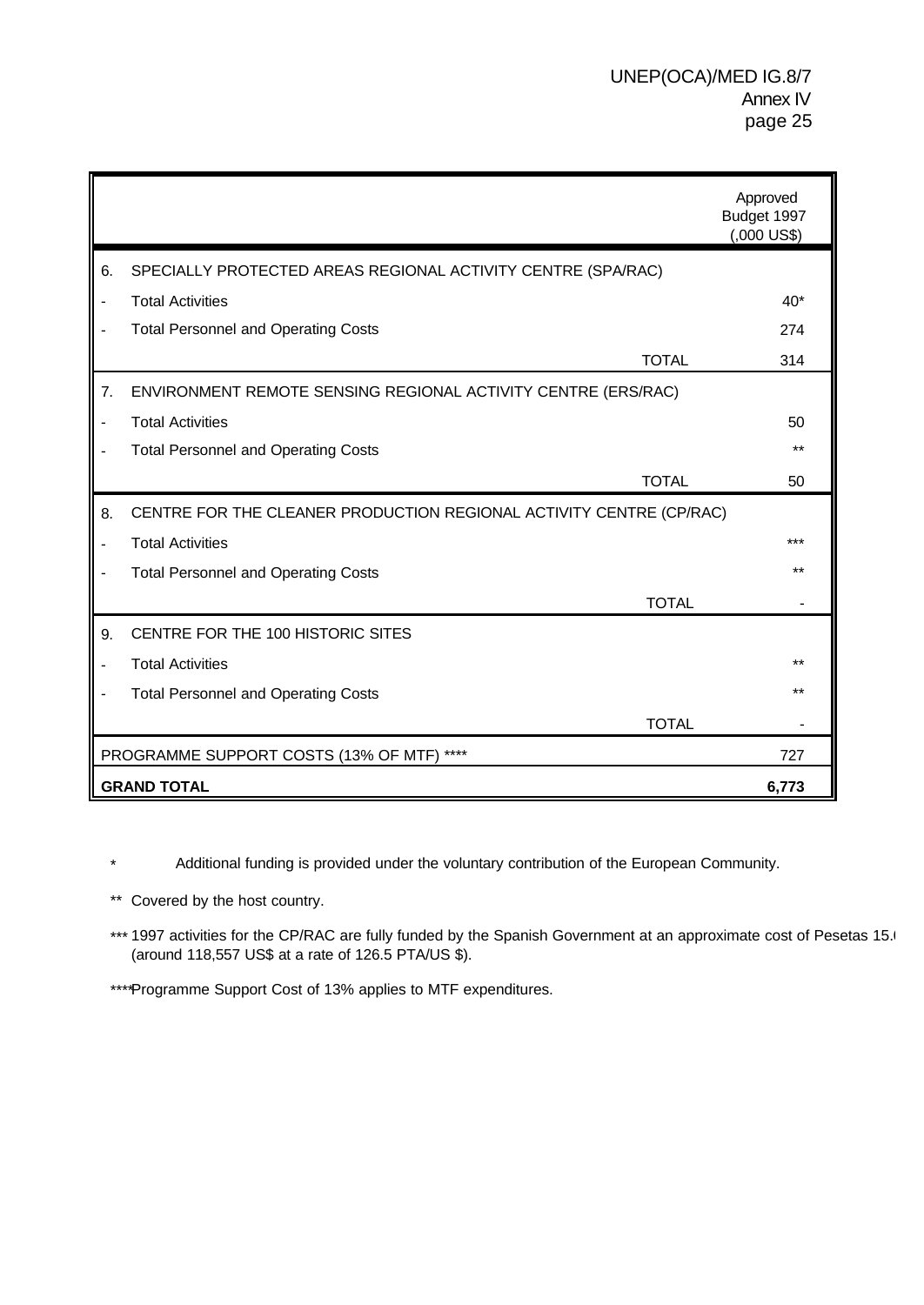#### **SOURCES OF FINANCING**

The following scheme of sources of financing for the programme budget for 1997 through the ordinary contributions to the Mediterranean Trust Fund, the extraordinary contributions, the Greek counterpart contribution and the UNEP counterpart contribution is approved by the Contracting Parties:\*

|                                                                                                            | 1997<br>(in <b>US</b> |
|------------------------------------------------------------------------------------------------------------|-----------------------|
| A. Income                                                                                                  |                       |
| MTF Contributions for 1997                                                                                 | 4,560,546             |
| <b>Extraordinary Contributions</b>                                                                         | 154,222               |
| <b>Greek Counterpart Contribution</b>                                                                      | 400,000               |
| <b>UNEP Counterpart Contribution</b>                                                                       | 50,000                |
| Bank Interest (estimate)                                                                                   | 100,000               |
| Unpaid pledges as at<br>31 Dec. 1996 (estimate)                                                            | 897,851               |
| Estimated uncommitted funds as at<br>31 Dec. 1996 (including advance<br>payments towards future pledges)** | 2,011,209             |
| <b>Total Expected Income</b>                                                                               | 8,173,828             |
| <b>B. Commitments</b>                                                                                      |                       |
| Approved Commitments for 1997                                                                              | 6,773,000             |
| <b>Total Commitments</b>                                                                                   | 6,773,000             |
|                                                                                                            |                       |

| C. Provisions for revolving fund | 1,400,828 |
|----------------------------------|-----------|
|----------------------------------|-----------|

\* The activities funded by the voluntary contribution of the European Community are indicated separately on pages 8 9.

\*\* Includes US\$ 222,509 representing advance payments towards future pledges received from Greece during 1996.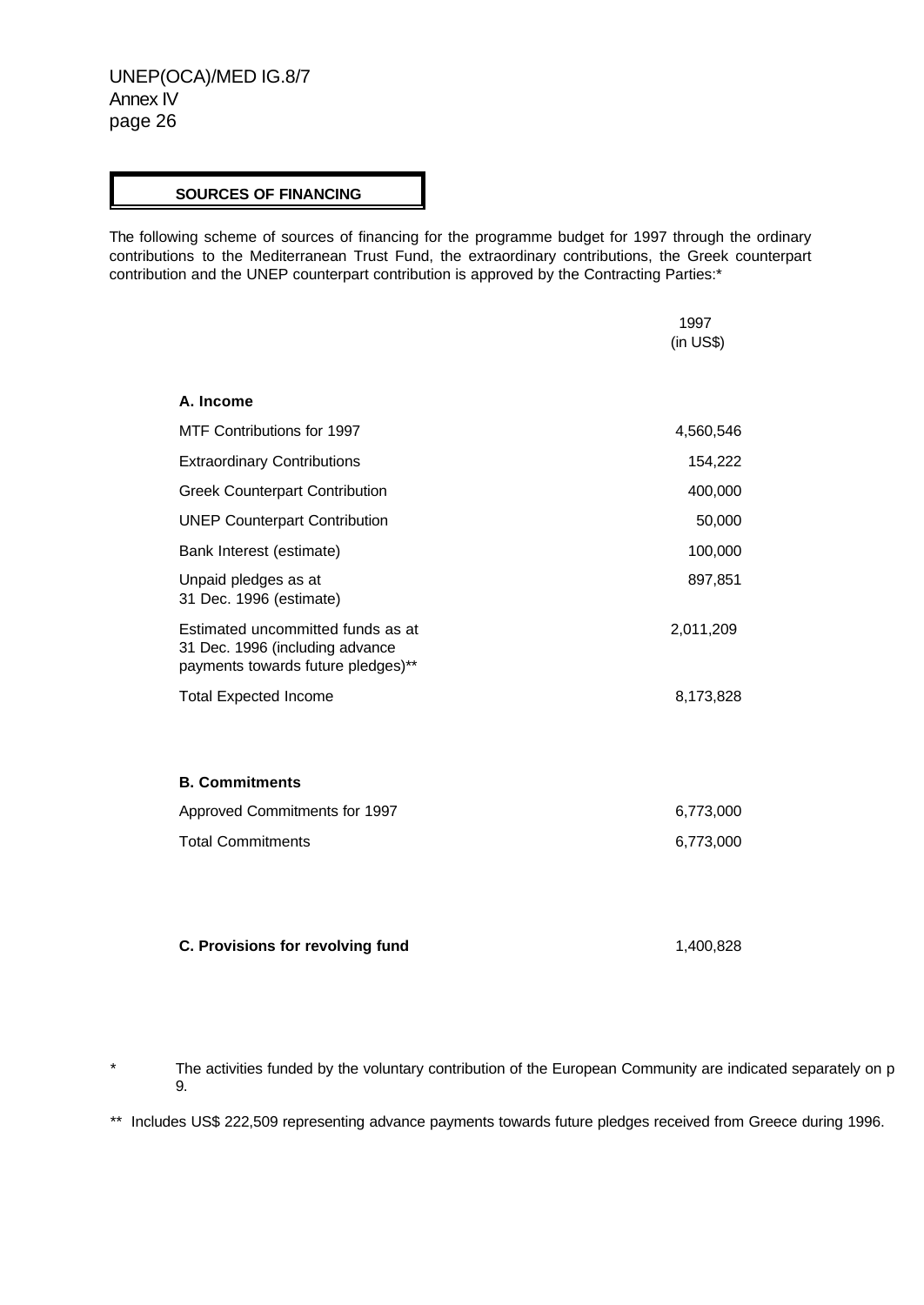| <b>Contracting Parties</b>        | $\%$   | Ordinary<br><b>Contributions to MTF</b><br>for 1997 (in US \$) | <b>Extraordinary</b><br><b>Contributions for</b><br>1997 (in US \$) |    |
|-----------------------------------|--------|----------------------------------------------------------------|---------------------------------------------------------------------|----|
| Albania                           | 0.07   | 3,192                                                          | 108                                                                 |    |
| Algeria                           | 1.05   | 47,886                                                         | 1,619                                                               |    |
| Bosnia and Herzegovina            | 0.30   | 13,682                                                         | 463                                                                 |    |
| Cyprus                            | 0.14   | 6,385                                                          | 216                                                                 |    |
| Croatia                           | 0.97   | 44,237                                                         | 1,496                                                               |    |
| EC                                | 2.50   | 114,014                                                        |                                                                     | a  |
| Egypt                             | 0.49   | 22,347                                                         | 756                                                                 |    |
| France                            | 37.97  | 1,731,639                                                      | 58,558                                                              | b/ |
| Greece                            | 2.81   | 128,151                                                        | 4,334                                                               |    |
| Israel                            | 1.47   | 67,040                                                         | 2,267                                                               |    |
| Italy                             | 31.37  | 1,430,643                                                      | 48,379                                                              | C/ |
| Lebanon                           | 0.07   | 3,192                                                          | 108                                                                 |    |
| Libya                             | 1.97   | 89,843                                                         | 3,038                                                               |    |
| Malta                             | 0.07   | 3,192                                                          | 108                                                                 |    |
| Monaco                            | 0.07   | 3,192                                                          | 108                                                                 |    |
| Morocco                           | 0.28   | 12,770                                                         | 432                                                                 |    |
| Slovenia                          | 0.67   | 30,556                                                         | 1,033                                                               |    |
| Spain                             | 14.99  | 683,626                                                        | 23,118                                                              | d/ |
| Syria                             | 0.28   | 12,770                                                         | 432                                                                 |    |
| Tunisia                           | 0.21   | 9,577                                                          | 324                                                                 |    |
| Turkey                            | 2.25   | 102,612                                                        | 3,470                                                               |    |
| Total:                            | 100.00 | 4,560,546                                                      | 154,222                                                             |    |
| <b>Host Country Contribution:</b> |        | 400,000                                                        |                                                                     |    |
| <b>UNEP Environment Fund:</b>     |        | 50,000                                                         |                                                                     |    |
| <b>GRAND TOTAL</b>                |        | 5,010,546                                                      | 154,222                                                             |    |

#### **Approved Contributions for 1997:**

a/ The extraordinary contribution of the EC to cover MAP activities is included in its Voluntary Contribution (see page 8-9).

b/ Contribution for the funding of the Third Meeting of the Mediterranean Commission on Sustainable Development (see page 11).

c/ Contribution for the funding of the Meeting of experts for the development of elements of national action plans for the reduction and elimination of pollution from land-based sources and activities (see page 38).

d/ Contribution for the funding of the Second Meeting of the Mediterranean Commission on Sustainable Development (see page 11).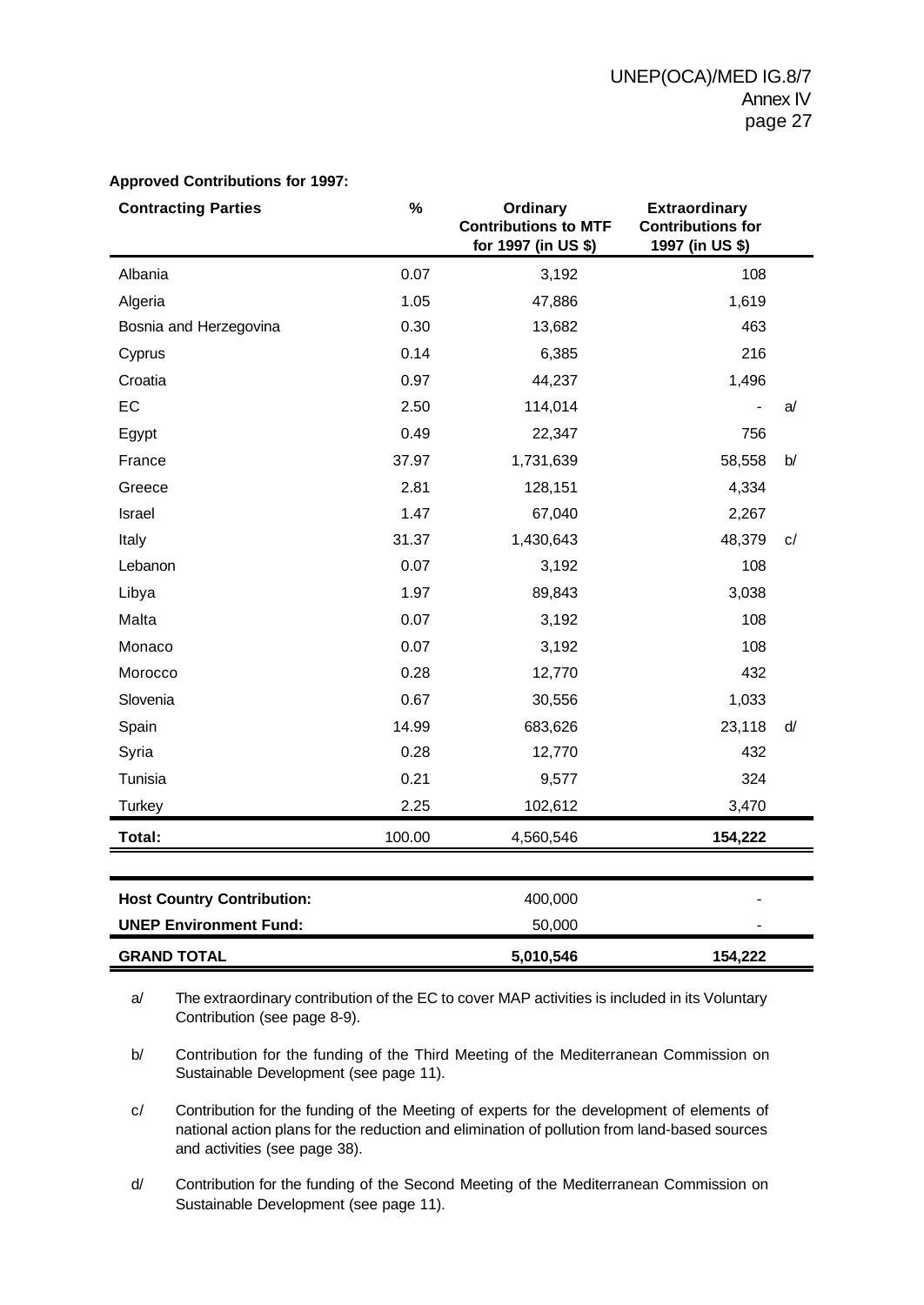#### **Activities to be funded by the Voluntary Contribution of the European Community:**\*

|                                                                                                                                                | Approved<br>Budget 1997<br>(in <b>US\$</b> ) |
|------------------------------------------------------------------------------------------------------------------------------------------------|----------------------------------------------|
| 1.4<br>Integrated coastal area management<br>Coastal Areas Management Programme (CAMP)<br>(b)                                                  |                                              |
| Implementation of CAMP activities: assistance to local systematic and prospective<br>analysis (BP)                                             | 53,749                                       |
| Implementation of CAMPs in Sfax/Tunisia, Algeria, Al-Hoceima/Morocco, Israel,<br>$\qquad \qquad \blacksquare$<br>Malta and Lebanon (PAP, MEDU) | 193,316                                      |
| SUB-TOTAL 1.4                                                                                                                                  | 247,065                                      |
| 1.5<br><b>Elements for a Mediterranean strategy</b><br>Mediterranean Environment and Development Observatory (MEDO)<br>(b)                     |                                              |
| Assistance to countries for preparation of a national environment and development<br>Observatory (BP)                                          | 25,000                                       |
| Data collection and processing and organisation of the Mediterranean Environment<br>and Development Information System (BP)                    | 10,000                                       |
| Identification and elaboration of indicators: water, soil, wastes, urban, agriculture,<br>etc., (BP)                                           | 20,000                                       |
| Preparation for a report on the State of Development and Environment in the<br>Mediterranean (BP)                                              | 10,000                                       |
| SUB-TOTAL 1.5                                                                                                                                  | 65,000                                       |
| Collection of data and periodic assessment of the situation<br>2.1                                                                             |                                              |
| Collection of data and assistance to countries for the preparation of inventories of<br>species and sites of special interest (SPA)            | 60,000                                       |
| SUB-TOTAL 2.1                                                                                                                                  | 60,000                                       |

 \* The total of the ordinary contribution and the voluntary contribution of the European Community to the Mediterranean Trust Fund amounts to US\$ 670,047.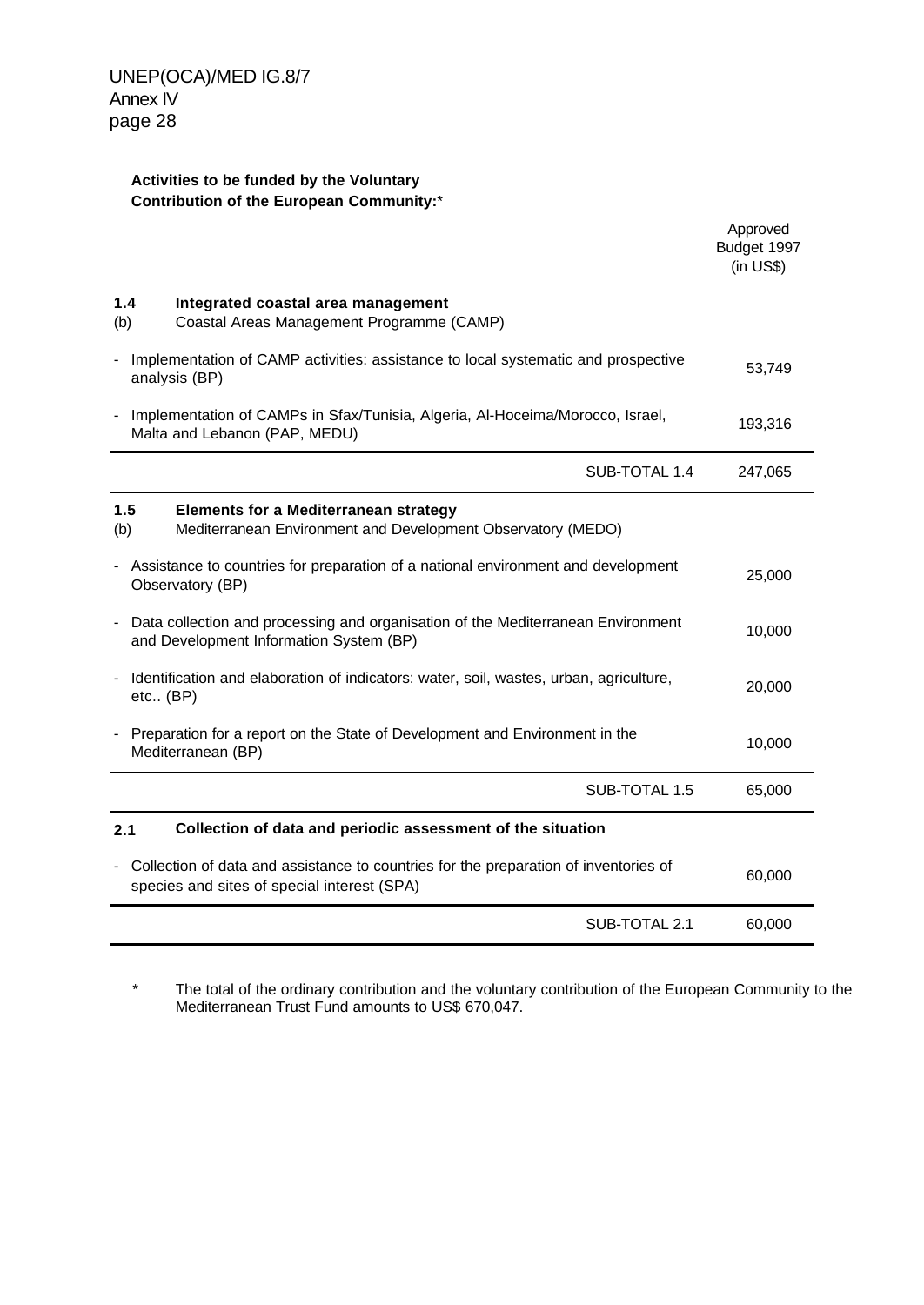|                                                                                                                                                                 | Approved<br>Budget 1997<br>(in <b>US\$</b> ) |
|-----------------------------------------------------------------------------------------------------------------------------------------------------------------|----------------------------------------------|
| Integrated coastal area management<br>1.4<br>Coastal Areas Management Programme (CAMP)<br>(b)                                                                   |                                              |
| <b>Planning and management</b><br>2.3                                                                                                                           |                                              |
| Implementation of the Action Plan for the conservation of the Mediterranean Marine<br>Turtles (SPA)                                                             | 15,000                                       |
| Implementation of the Action Plan for the management of the Monk Seals (SPA)                                                                                    | 15,000                                       |
| Implementation of the Action Plan for the conservation of Cetaceans in the<br>Mediterranean Sea (SPA)                                                           | 15,000                                       |
| Assistance to countries for the improvement of the management of SPA (particularly<br>as regards the development and control of public access<br>to SPAs) (SPA) | 25,000                                       |
| SUB-TOTAL 2.3                                                                                                                                                   | 70,000                                       |
| 2.4<br>Exchange of experience and strengthening of national capabilities                                                                                        |                                              |
| Training sessions on the scientific and technical aspects of the conservation of the<br>natural common heritage (SPA)                                           | 50,000                                       |
| SUB-TOTAL 2.4                                                                                                                                                   | 50,000                                       |
| <b>TOTAL</b>                                                                                                                                                    | 492,065                                      |
| Programme Support Costs (13%)                                                                                                                                   | 63,968                                       |
| <b>GRAND TOTAL</b>                                                                                                                                              | 556,033                                      |

| TOTAL VOLUNTARY CONTRIBUTION OF THE EUROPEAN COMMUNITY: | 556,033 |
|---------------------------------------------------------|---------|
|                                                         |         |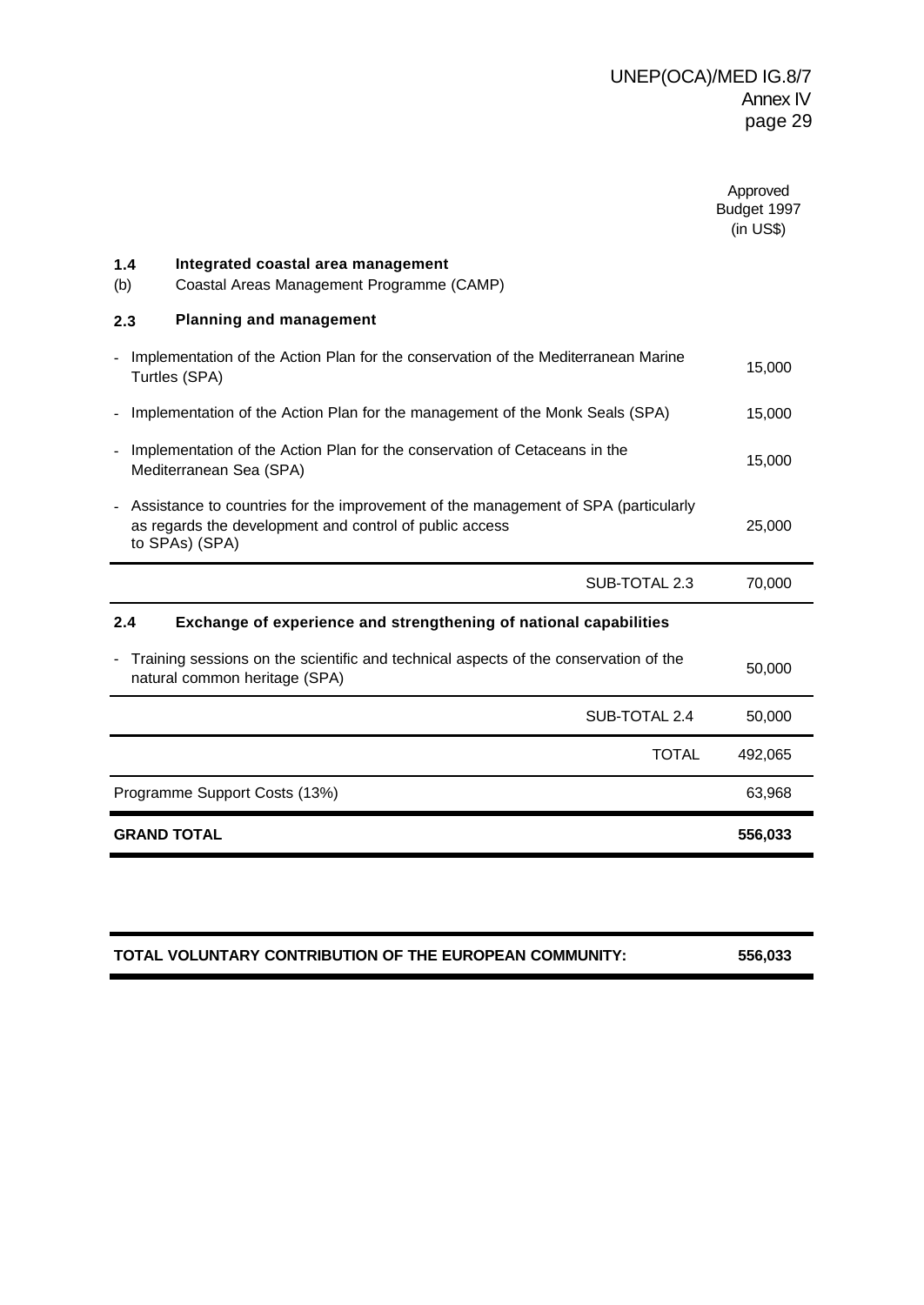#### **Expected Counterpart Contributions in Cash/Kind to MAP Projects from Contracting Parties and U.N. Agencies:**

| <b>Countries</b>     |                | 1997<br>$(.000 \text{ US } $)$ |
|----------------------|----------------|--------------------------------|
| Croatia PAP/RAC      |                | 150                            |
| Italy                | ERS/RAC        | 300                            |
| Malta                | <b>REMPEC</b>  | 75                             |
| Spain                | CP/RAC         | 118.5                          |
| Tunisia              | SPA/RAC        | 70                             |
|                      |                |                                |
| <b>U.N. Agencies</b> |                |                                |
| <b>WHO</b>           | <b>MED POL</b> | 100                            |
| <b>WMO</b>           | <b>MED POL</b> | 50                             |
| <b>IAEA</b>          | <b>MED POL</b> | 300                            |
| UNESCO/IOC           | <b>MED POL</b> | 95                             |

|                                                   | 1997<br>(,000 ECU) |
|---------------------------------------------------|--------------------|
| <b>France</b>                                     |                    |
| BP/RAC                                            | $350*$             |
| Centre of 100 Historic Sites (Ville de Marseille) | 83                 |

- \* The French Government will provide a contribution to ensure the proper functioning of the Centre. During 1997, contribution will be equivalent to US \$ 440,000 (or 350,000 ECU as per April 1996 rate), corresponding to:
	- The salaries of the Director, of an Expert and the cost of larger premises for a total amount equivalent to US 220,000.
	- An amount of US \$ 220,000 to cover the salary of a Secretary as well as part of the operating cost of the Ce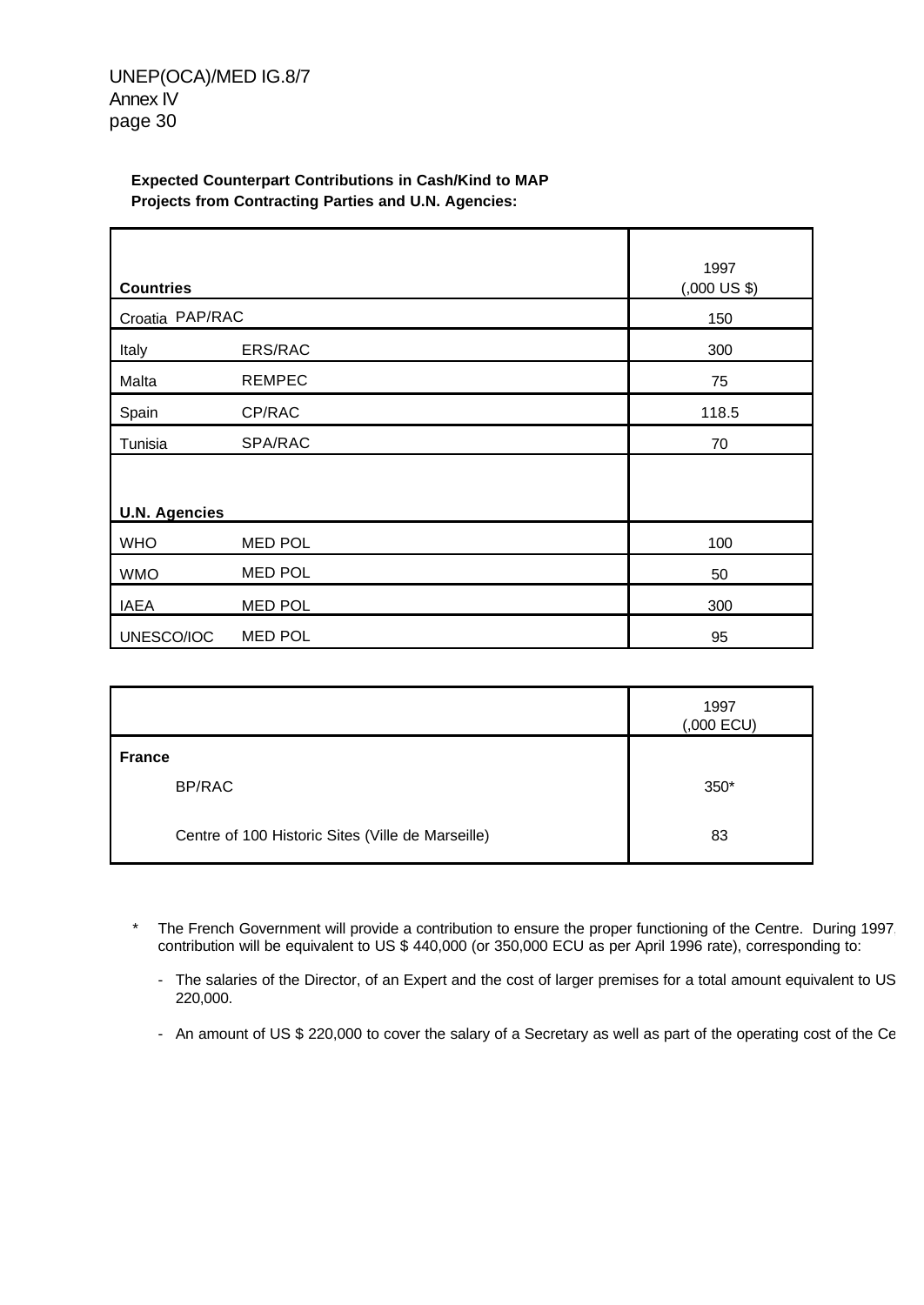#### **PROGRAMME COORDINATION**

#### **Objectives**

To prepare the work programme and budget for the Mediterranean Action Plan for review by the meetings of the Bureau, the subsidiary bodies and for review and approval by the ordinary meetings of the Contracting Parties. To coordinate MAP activities with participating UN Agencies, intergovernmental and nongovernmental organizations, and MAP Regional Activity Centres and to manage the Mediterranean Trust Fund.

| <b>ACTIVITIES</b>                                                                                                                                                                                                           | Approved<br>Budget 1997<br>$(.000 \text{ US } $)$ |
|-----------------------------------------------------------------------------------------------------------------------------------------------------------------------------------------------------------------------------|---------------------------------------------------|
| 10th Ordinary Meeting of the Contracting Parties to review and approve the 1998-99<br>programme budget (MEDU)                                                                                                               | 215                                               |
| Meeting of the MAP National Focal Points to consider the progress of the Action<br>Plan and prepare the 1998-99 programme budget (MEDU)                                                                                     | 115                                               |
| Second Meeting of the Mediterranean Commission on Sustainable Development<br>(MEDU)                                                                                                                                         | $23*$                                             |
| Third Meeting of the Mediterranean Commission on Sustainable Development<br>(MEDU)                                                                                                                                          | 58**                                              |
| Meetings of the Bureau (two per year) to review the progress of the Action Plan,<br>advise the Secretariat on matters arisen since the meeting of Contracting Parties,<br>and decide on programme/budget adjustments (MEDU) | 42                                                |
| Meeting of the Regional Activity Centres' Directors and the Coordinating Unit for<br>programming and coordination of MAP activities (MEDU)                                                                                  | $10***$                                           |
| Training of national officials at MED Unit on MAP programmes and procedures<br>(direct support to 2 countries, 4 participants) (MEDU)                                                                                       | 5                                                 |
| Consultation on the preparation of reporting formats for national reports (MEDU)                                                                                                                                            | 15                                                |
| <b>TOTAL ACTIVITIES</b>                                                                                                                                                                                                     | 483                                               |

\* Funded through the Extraordinary Contribution of the Government of Spain. The Spanish authorities will also all additional expenses for this meeting.

\*\* Funded through the Extraordinary Contribution of the Government of France. The French authorities will also c additional expenses for this meeting.

\*\*\* Amount to cover cost of translation and interpretation. Travel cost included under the relevant Regional Activity Centres.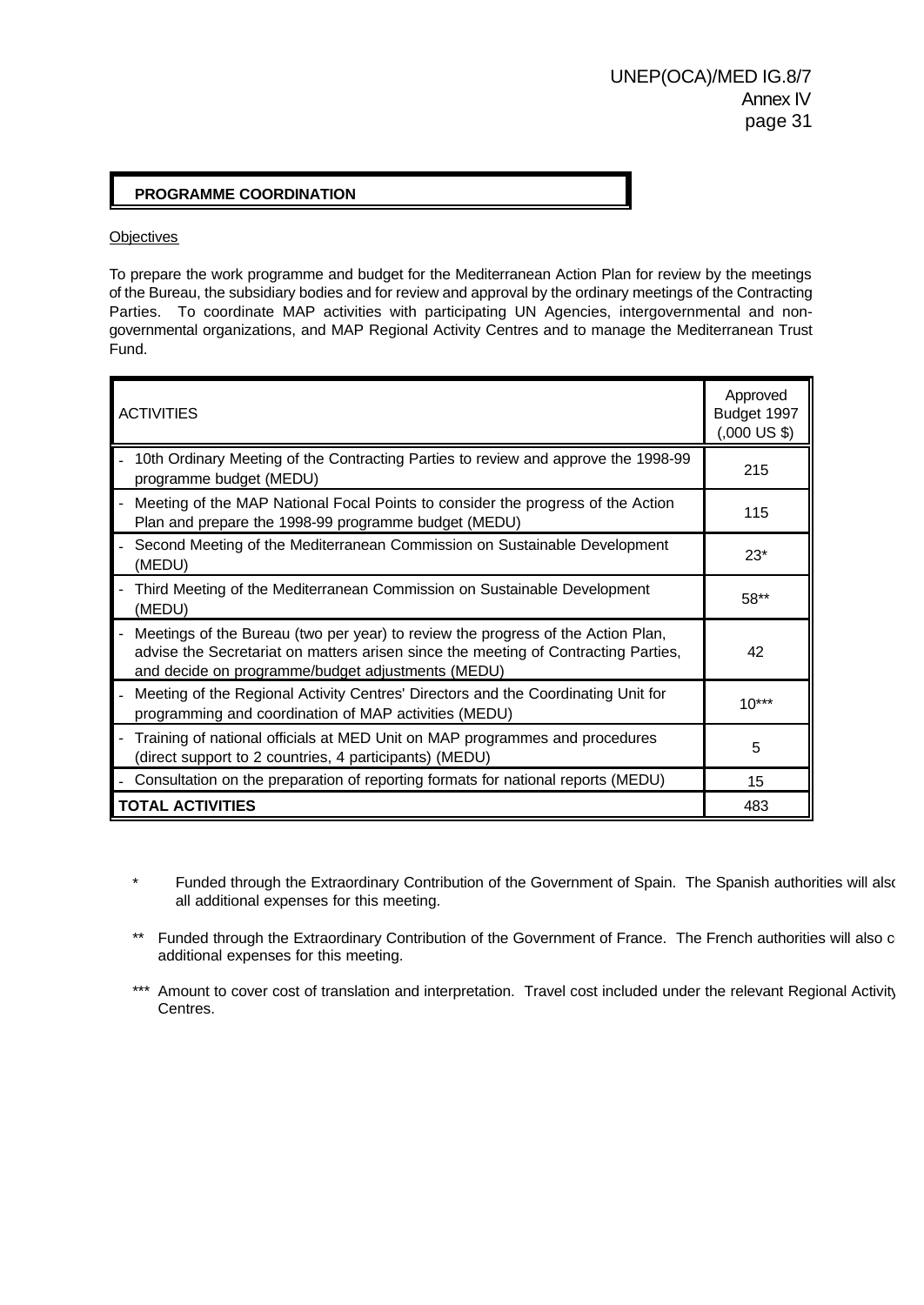#### **MAP PERSONNEL AND OPERATING COSTS:**

#### **1. COORDINATING UNIT, Athens, Greece**

The revised structure of the personnel at the Coordinating Unit are reflected in the budget.

The increase of post adjustment for Athens for the Professional Staff that occurred in December 1995 (from 28.6% to 34.9%) has required an increase of salaries in 1997 compared to 1996. The post adjustment is calculated independently of UNEP by the International Civil Service Commission and reflects the increase of the cost of living in the Duty Station. However, the figures indicated for 1997 are estimates and a further increase of the post adjustment is not excluded. The level of increase of allocation for the post of Deputy Coordinator is less than the other post as it is expected that the recruitment of a new incumbent will be made at a lower step level.

For Administrative Support there has been a readjustment of the salaries (+ 5.84%) that takes into account the recent increase of salaries through the interim salary survey undertaken by the Compensation and Classification Service of UN Headquarters in New York. The figures indicated are indeed estimates and another salary survey is forecast during the second half of 1996 that might result in an even higher increase of salaries, as the survey takes into account such parameters as the level of income tax. The allocation for overtime and temporary assistance however remain at the same level in 1997 as for 1996.

The funds for Travel on Official Business include the travel allocation previously attributed to FAO, due to the closing of the FAO post.

An increase in the Rental cost of MEDU premises of 8.1% has already occurred at the beginning of the year. The figures indicated for 1997 show an estimated increase of 11.9% over 1996 that takes into account the trends observed at the Duty Station. However, it is necessary to underline the favourable conditions provided by the Host Country as the cost of the rent is presently much below the value prevailing in the market in Athens.

The Office Cost includes such costs as the cost of reproduction, telephone and postage. A substantial increase in these costs has occurred in 1996; for postage, for instance, the range of the increase is from 11% for airmail postage to 68% for printed matter in 1996 and for reproduction costs the increase in 1996 is already 8%.

Also included under the budget for office costs are the allocation for non-expendable equipment and the maintenance of the premises. As announced by the Coordinator during the last Joint Committee Meeting held in Athens in 1995, there is an urgent need to replace or upgrade office facilities. In order to catch up with the telecommunications facilities in Greece it will be necessary to replace the obsolete switchboard. An investment of at least US \$20,000 is necessary to this effect. An additional US \$10,000 will also be necessary to replace some equipment and furniture that have not been changed for fifteen years.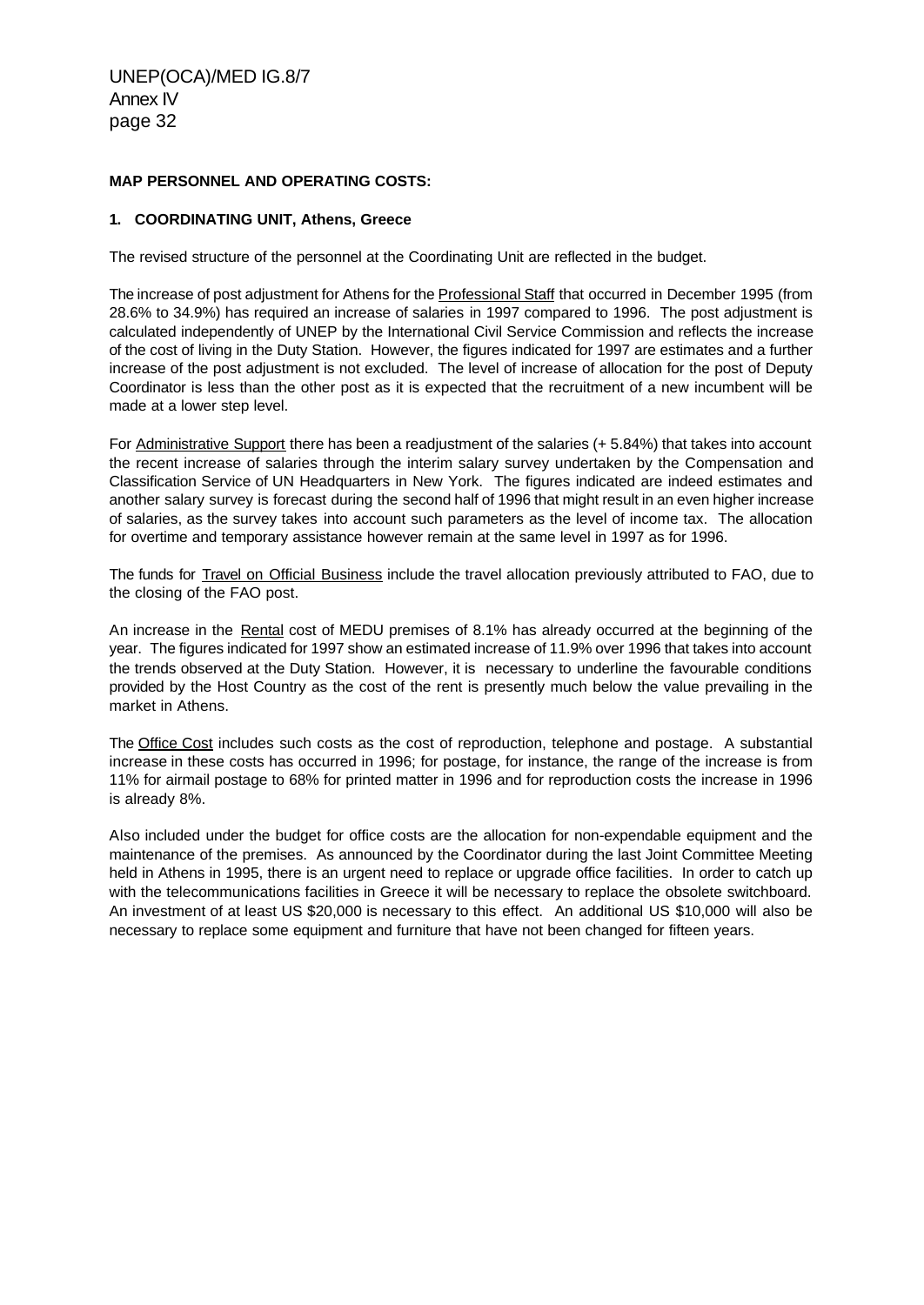# **COORDINATING UNIT, Athens, Greece**

|                                                     | m/m | <b>Approved Budget</b><br>1997 (,000 US \$) |                                      |
|-----------------------------------------------------|-----|---------------------------------------------|--------------------------------------|
|                                                     |     | <b>MTF</b>                                  | Greek<br>Counterpart<br>Contribution |
| <b>Professional Staff</b>                           |     |                                             |                                      |
| Coordinator - D.1/D.2                               | 12  | 122                                         |                                      |
| Deputy Coordinator - D.1                            | 12  | 116                                         |                                      |
| Senior Programme Officer/ Economist - P.5           | 12  | 115                                         |                                      |
| Fund Management/Admin. Officer - P.3                | 12  | 1                                           |                                      |
| MEDPOL Coordinator - P.5                            | 6   | 55                                          |                                      |
| MEDPOL Senior Programme Officer - P.5               | 12  | 115                                         |                                      |
| <b>MEDPOL First Officer/ Marine Scientist - P.4</b> | 12  | 89                                          |                                      |
| <b>Computer Operations Officer - P.4</b>            | 12  | 88                                          |                                      |
| <b>Total Professional Staff</b>                     |     | 700                                         |                                      |
| <b>Administrative Support</b>                       |     |                                             |                                      |
| Information Assistant - G.6/G.7                     | 12  | 34                                          |                                      |
| Administrative Assistant - G.6/G.7                  | 12  | 1                                           |                                      |
| Senior Secretary - G.5                              | 12  | 29                                          |                                      |
| Administrative Clerk - G.4                          | 12  | 1                                           |                                      |
| Data Processing Assistant - G.5                     | 12  | 1                                           |                                      |
| Research Assistant - G.4/G.5                        | 12  | 29                                          |                                      |
| Senior Secretary - G.4                              | 12  | 1                                           |                                      |
| Senior Secretary - G.4                              | 12  | 28                                          |                                      |
| Senior Secretary - G.3/G.4                          | 12  | 28                                          |                                      |
| Senior Secretary (MEDPOL) - G.4                     | 12  | 28                                          |                                      |
| Senior Secretary (MEDPOL) - G.4                     | 12  | 28                                          |                                      |
| Senior Secretary (MEDPOL) - G.3/G.4                 | 12  | 28                                          |                                      |
| Telecommunication Clerk - G.3                       | 12  | 26                                          |                                      |
| Clerk/Driver - G.3                                  | 12  | 25                                          |                                      |
| Office Clerk/Typist - G.3                           | 12  | 24                                          |                                      |

(1) Paid under Programme Support Costs.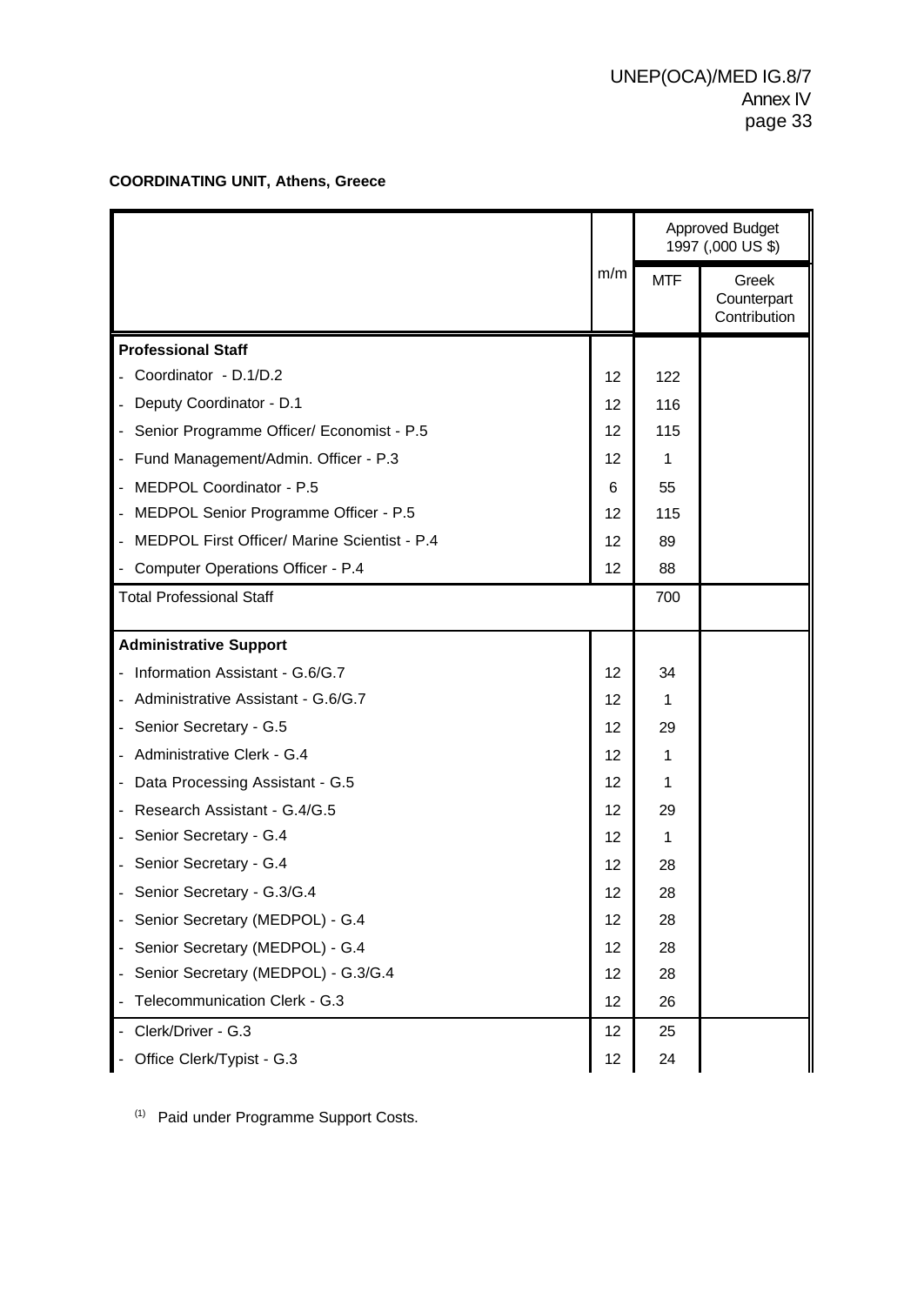|                                       | m/m | <b>Approved Budget</b><br>1997 (,000 US \$) |                                      |
|---------------------------------------|-----|---------------------------------------------|--------------------------------------|
|                                       |     | <b>MTF</b>                                  | Greek<br>Counterpart<br>Contribution |
| Clerk - G.1/G.2                       | 12  | 19                                          |                                      |
| <b>Temporary Assistance</b>           |     | 30                                          |                                      |
| Overtime                              |     | 19                                          |                                      |
| <b>Total Administrative support</b>   |     | 375                                         |                                      |
| <b>Travel on Official Business</b>    |     | 106                                         |                                      |
| <b>Office Costs</b><br>Rental         |     |                                             | 122 $_{(1)}$                         |
| Other Office Costs (including sundry) |     | 54                                          | 278                                  |
| <b>Total Office costs</b>             |     | 54                                          | 400                                  |
| TOTAL PERSONNEL AND OPERATING COSTS   |     | 1,235                                       | 400                                  |

 $(1)$  In the case of a change in the location of premises, the adjustment of the budget, due to the change in cost, to approved by the Bureau.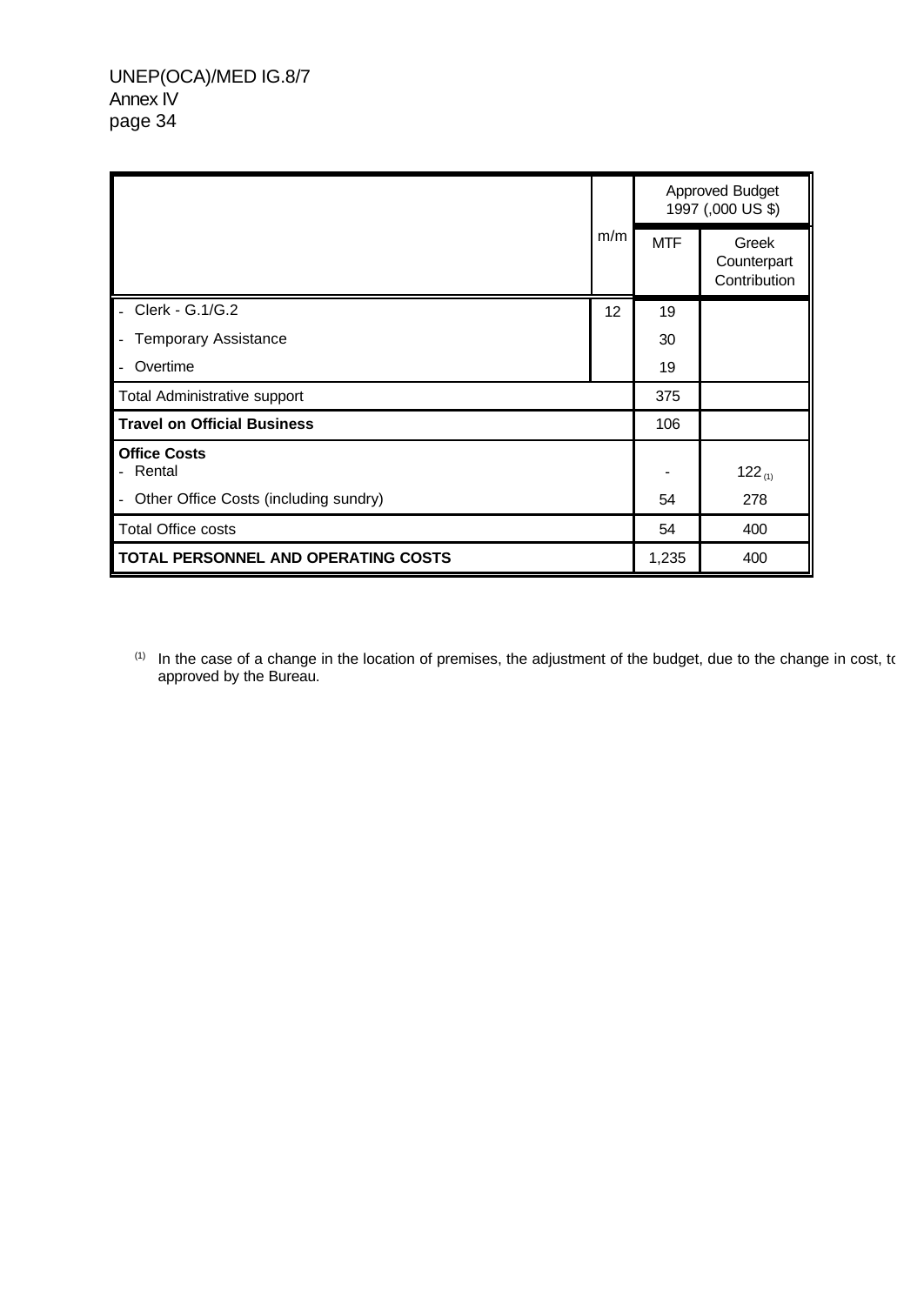## **2. MED POL COOPERATING AGENCIES**

The budget reflects the revised structure referred to in the recommendations with the suppression of the FAO posts (Senior Fishery Officer and FAO Secretary), and the suppression of the IAEA Maintenance Engineer during the second half of 1997.

|                                                                                 | m/m | Approved<br>Budget 1997<br>$(.000 \text{ US } $)$ |
|---------------------------------------------------------------------------------|-----|---------------------------------------------------|
| <b>Professional Staff</b>                                                       |     |                                                   |
| WHO Programme Officer/Senior Scientist, MAP Coordinating Unit<br>(Athens) - P.5 | 12  | 110                                               |
| IAEA Maintenance Engineer (MEL) (Monaco) - P.3                                  | 6   | $95_{(1)}$                                        |
| <b>Total Professional Staff</b>                                                 |     | 205                                               |
| <b>Administrative Support</b>                                                   |     |                                                   |
| WHO Secretary - MAP Coordinating Unit (Athens) - G.5                            | 12  | 29                                                |
| IAEA Laboratory Assistant - MEL<br>(Monaco) - G.6                               | 12  | 55                                                |
| WHO Temporary Assistance - (Athens)                                             | 6   | 15                                                |
| WMO Temporary Assistance - WMO/HQ (Geneva)                                      |     | 13                                                |
| IOC Temporary Assistance - IOC/HQ (Paris)                                       |     | 13                                                |
| <b>Total Administrative Support</b>                                             |     | 125                                               |
| <b>Travel on Official Business</b>                                              |     |                                                   |
| WHO (Athens)                                                                    |     | 16                                                |
| WMO (Geneva)                                                                    |     | 10                                                |
| IAEA (Monaco)                                                                   |     | 20 $_{(2)}$                                       |
| IOC of UNESCO (Paris)                                                           |     | 9                                                 |
| <b>Total Travel</b>                                                             |     | 55                                                |
| <b>Office costs</b>                                                             |     | (3)                                               |
| TOTAL PERSONNEL AND OPERATING COSTS                                             |     | 385                                               |

 $(1)$  The post of IAEA Maintenance Engineer will be terminated in 1997. Estimated cost includes cost of separatio (repatriation grant, travel, annual leave, etc.).

 $(2)$  To be used for field missions for the Data Quality Assurance Programme.

<sup>(3)</sup> Office costs incurred by WHO staff stationed in the Coordinating Unit in Athens are covered by MED Unit office Office costs incurred by all Agencies at their own Headquarters or Regional Offices are covered by the respecti agencies as part of their counterpart contributions.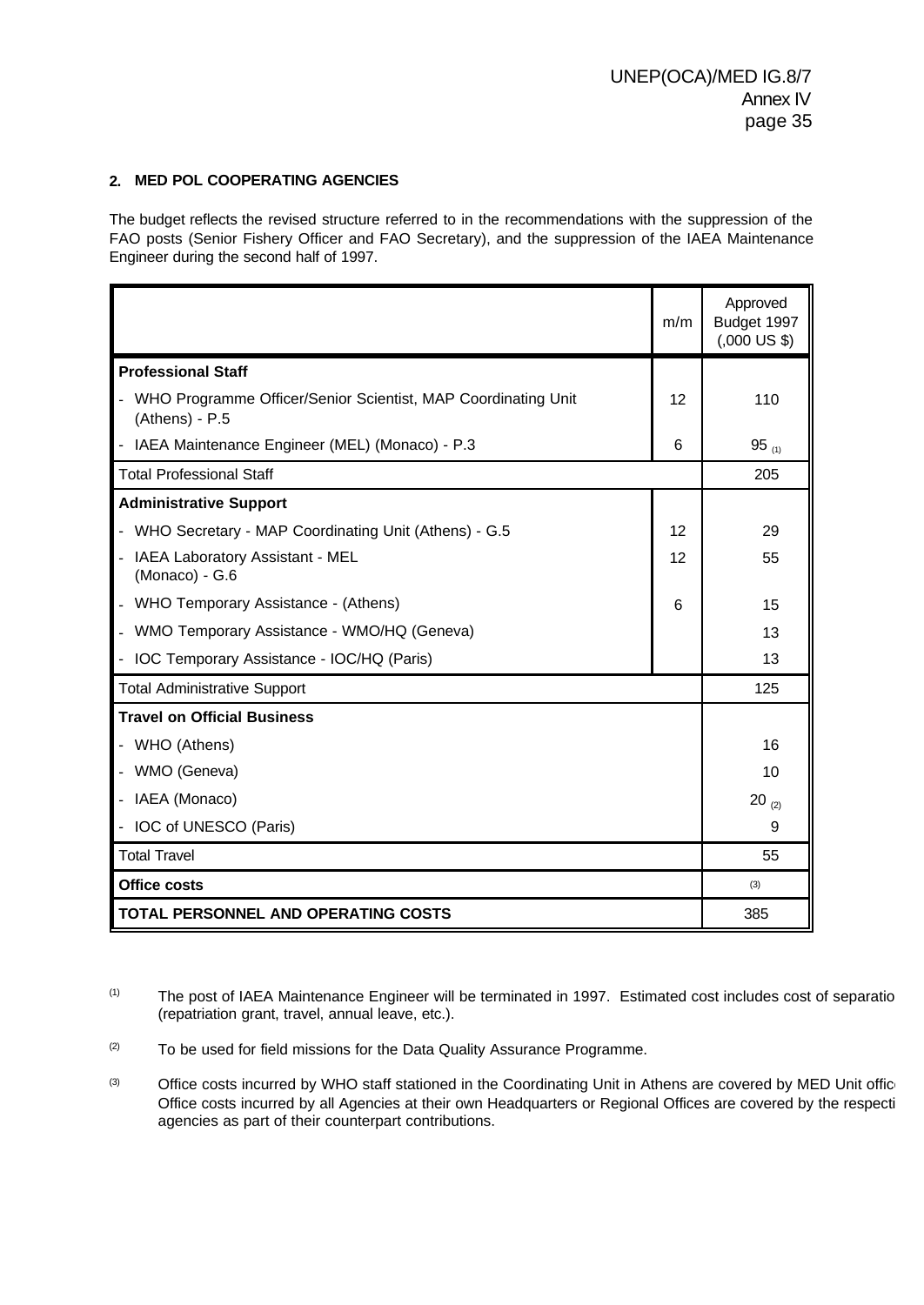## **3. REGIONAL MARINE POLLUTION EMERGENCY RESPONSE CENTRE FOR THE MEDITERRANEAN (REMPEC) Valletta, Malta**

## **Cooperating Agency IMO**

|                                                                     | m/m | Approved<br>Budget 1997<br>$(.000 \text{ US } $)$ |
|---------------------------------------------------------------------|-----|---------------------------------------------------|
| <b>Professional Staff</b>                                           |     |                                                   |
| Director - D.1<br>$\blacksquare$                                    | 12  | 128                                               |
| Technical Expert - P.4<br>$\overline{\phantom{a}}$                  | 12  | 112                                               |
| Chemist - P.4                                                       | 12  | 102                                               |
| <b>Total Professional Staff</b>                                     |     | 342                                               |
|                                                                     |     |                                                   |
| <b>Administrative Support</b>                                       |     |                                                   |
| Information Assistant - G.6                                         | 12  | 20                                                |
| Senior Secretary/Admin. Assistant - G.6<br>$\overline{\phantom{a}}$ | 12  | 20                                                |
| Clerk Secretary - G.4<br>$\blacksquare$                             | 12  | 17                                                |
| Clerk/Secretary - G.4<br>$\qquad \qquad \blacksquare$               | 12  | 17                                                |
| Caretaker/Docs Reproducer - G.3                                     | 12  | 16                                                |
| <b>Total Administrative Support</b>                                 |     | 90                                                |
| <b>Travel on Official Business</b>                                  |     | 35                                                |
| Office costs                                                        |     | 85                                                |
| <b>TOTAL PERSONNEL AND OPERATING COSTS</b>                          |     | 552                                               |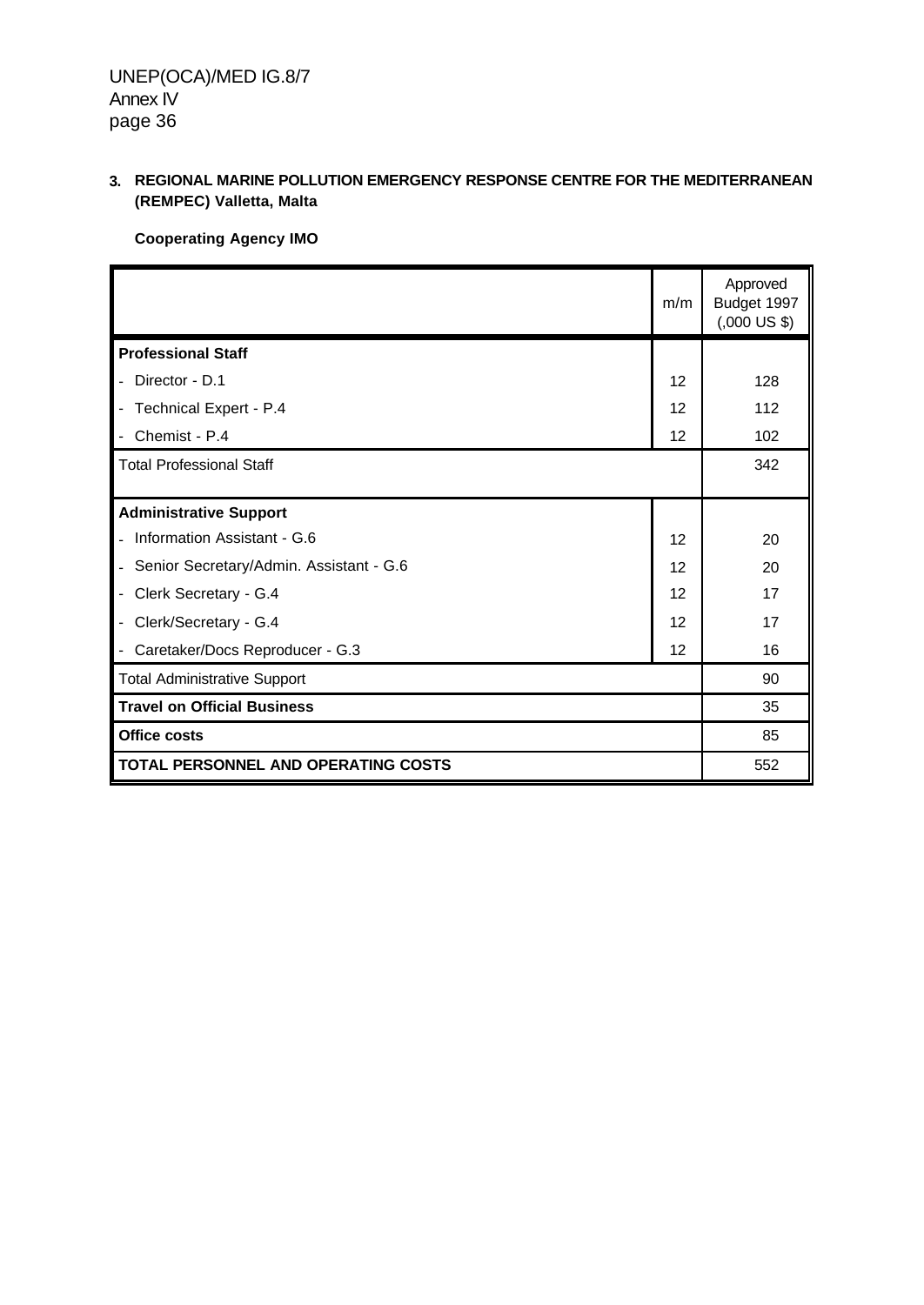## **4. BLUE PLAN REGIONAL ACTIVITY CENTRE (BP/RAC) Sofia Antipolis, France**

The increase in running costs has been kept to a minimum level (less than 4% compared to 1996). This should cover part of the step increase for staff. The allocation for travel has been increased by US\$ 10,000 in order to meet the request for additional field missions, particularly for CAMPs. The increase of the Deputy Director budget reflects the real cost (which still needs to be supplemented) of participation in MAP activities. These increases are compensated by a decrease of \$5,000 on office costs, charged to external sources.

|                                            | m/m | Approved<br>Budget 1997<br>$(.000 \text{ US } $)$ |
|--------------------------------------------|-----|---------------------------------------------------|
| <b>Professional Staff</b>                  |     |                                                   |
| Chairman                                   | 12  |                                                   |
| Director                                   | 12  | (1)                                               |
| Deputy Director/Observatory Coordinator    | 12  | 100 $_{(2)}$                                      |
| Scientific Expert - Prospective            | 12  | 72                                                |
| <b>Computer Officer</b>                    | 12  | 42 $_{(2)}$                                       |
| <b>Environmental Statistics Expert</b>     | 12  | (3)                                               |
| <b>Specialist Document Officer</b>         | 12  | (3)                                               |
| Specialist in Map Data Processing          | 12  | (3)                                               |
| Administrative and Financial Officer       | 12  | 47 $_{(2)}$                                       |
| <b>Total Experts/Professional Staff</b>    |     | 261                                               |
| <b>Administrative Support</b>              |     |                                                   |
| Data Collection Assistant/Senior Secretary | 12  | 43                                                |
| <b>Bilingual Secretary</b>                 | 12  | 43                                                |
| Secretary                                  | 12  | (4)                                               |
| <b>Temporary Assistance</b>                |     | 20                                                |
| <b>Total Administrative Support</b>        |     | 106                                               |
| <b>Travel on Official Business</b>         |     | 30                                                |
| <b>Office costs</b>                        |     | $50_{(2)}$                                        |
| TOTAL PERSONNEL AND OPERATING COSTS        |     | 447                                               |

(1) Seconded by the French Government.

(2) Supplemented by the French Government.

(3) Covered by other sources (METAP, EC) to be confirmed.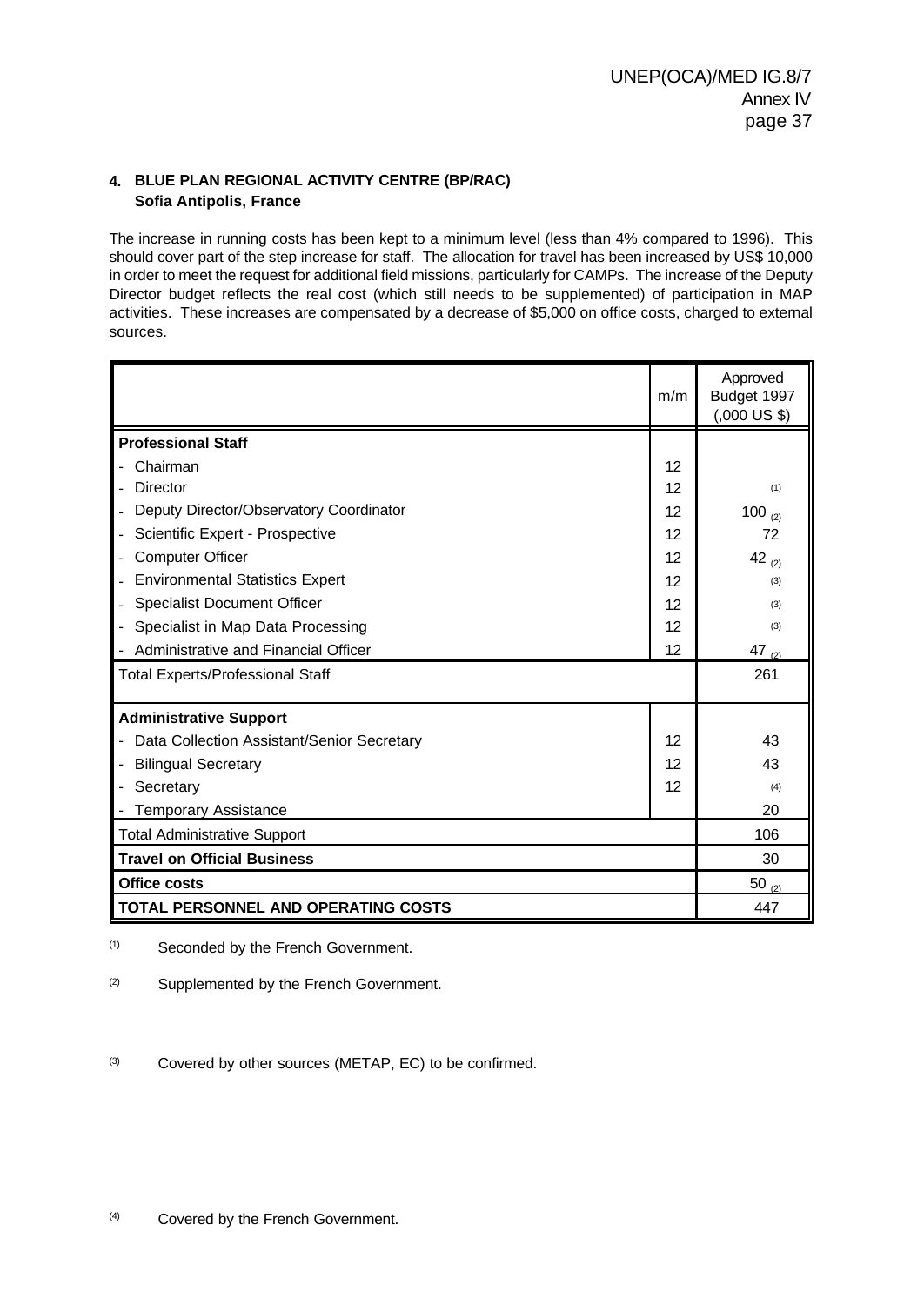## **5. PRIORITY ACTIONS PROGRAMME REGIONAL ACTIVITY CENTRE (PAP/RAC) Split, Croatia**

The increase in office and personnel costs is due to: (a) the increase of general labour costs (social charges and taxes, in particular) and the resulting need to harmonize the resources with the conditions prevailing in the host country (a considerable increase of salaries in the public sector); and (b) unfavourable rates of exchange which continue to affect personnel salaries and operating costs.

|                                            | m/m | Approved<br>Budget 1997<br>$(.000 \text{ US } $)$ |
|--------------------------------------------|-----|---------------------------------------------------|
| <b>Professional Staff</b>                  |     |                                                   |
| <b>Director</b>                            | 12  | 44                                                |
| <b>Deputy Director</b>                     | 12  | 32                                                |
| <b>Total Professional Staff</b>            |     | 76                                                |
|                                            |     |                                                   |
| <b>Administrative Support</b>              |     |                                                   |
| Senior Assistant to Projects/Translator    | 12  | 23                                                |
| Assistant to Projects/Translator           | 12  | 22                                                |
| Assistant to Projects/Translator           | 12  | 22                                                |
| Assistant to Projects/Translator           | 12  | 22                                                |
| Administrative Assistant                   | 12  | 22                                                |
| <b>Financial Assistant</b>                 | 12  | 22                                                |
| <b>Temporary Assistance</b>                |     | 9                                                 |
| <b>Total Administrative Support</b>        |     | 142                                               |
| <b>Travel on Official Business</b>         |     | 27                                                |
| <b>Office costs</b>                        |     | 83                                                |
| <b>TOTAL PERSONNEL AND OPERATING COSTS</b> |     | 328                                               |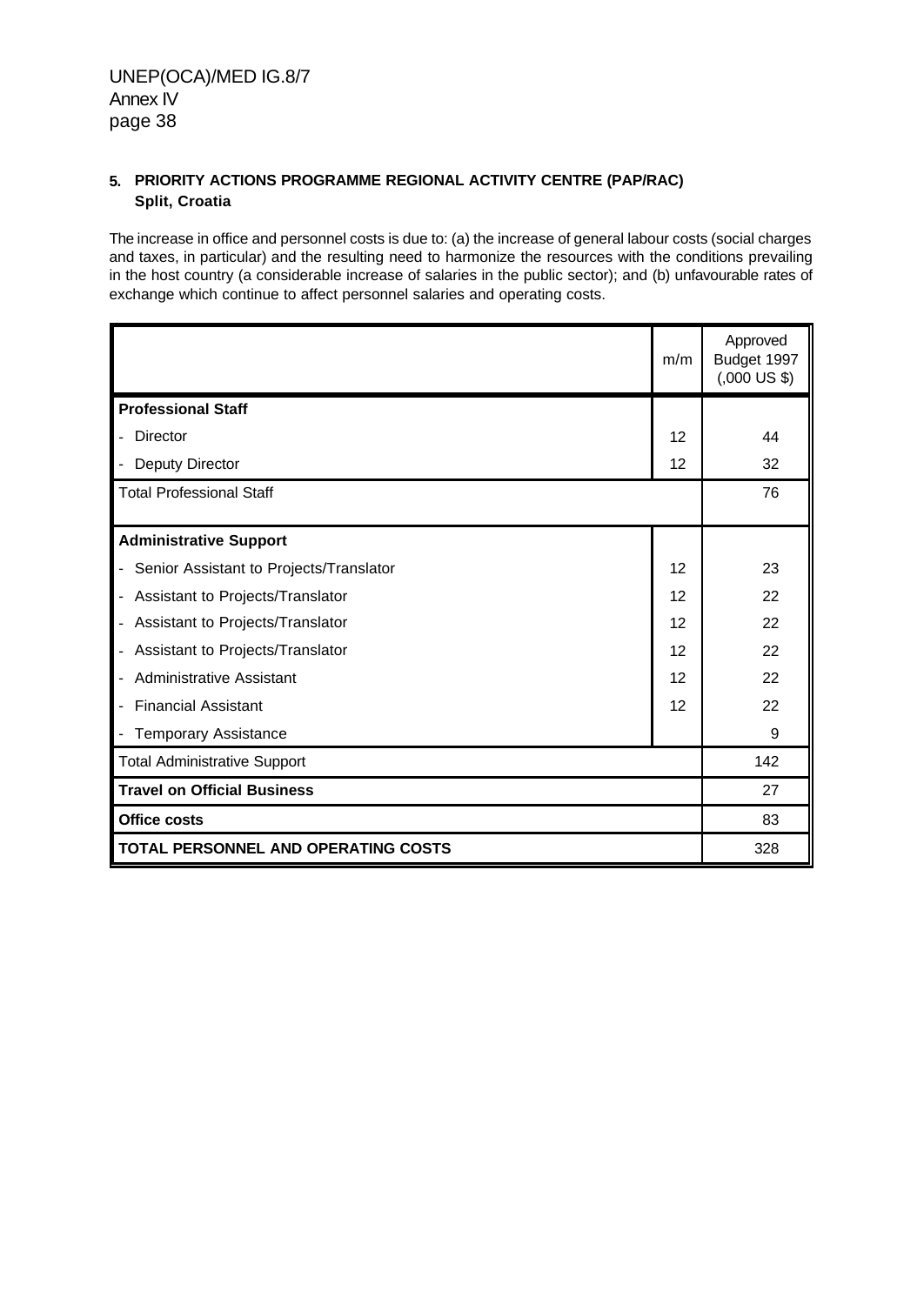## **6. SPECIALLY PROTECTED AREAS REGIONAL ACTIVITY CENTRE (SPA/RAC) Tunis, Tunisia**

|                                     | m/m | Approved<br>Budget 1997<br>$(.000 \text{ US } $)$ |
|-------------------------------------|-----|---------------------------------------------------|
| <b>Professional Staff</b>           |     |                                                   |
| Director                            | 12  | 33 <sub>1</sub>                                   |
| Expert                              | 12  | 16.5 $_1$                                         |
| Expert                              | 12  | 62.5                                              |
| Data Researcher                     | 12  | 44                                                |
| <b>Total Professional Staff</b>     |     | 156                                               |
| <b>Administrative Support</b>       |     |                                                   |
| <b>Administrative Assistant</b>     | 12  | 14                                                |
| <b>Bilingual Secretary</b>          | 12  | 12                                                |
| <b>Driver</b>                       | 12  | 6.5                                               |
| <b>Finance Officer</b>              | 12  | $-2$                                              |
| Cleaner                             | 12  | $-2$                                              |
| Caretaker                           | 12  | $-2$                                              |
| <b>Total Administrative Support</b> |     | 32.5                                              |
| <b>Travel on Official Business</b>  |     | 25                                                |
| <b>Office costs</b>                 |     | 60.5                                              |
| TOTAL PERSONNEL AND OPERATING COSTS |     | 274                                               |

(1) Represents funds allocated to supplement the salary paid by the Host Country.

(2) Paid by the Host Country.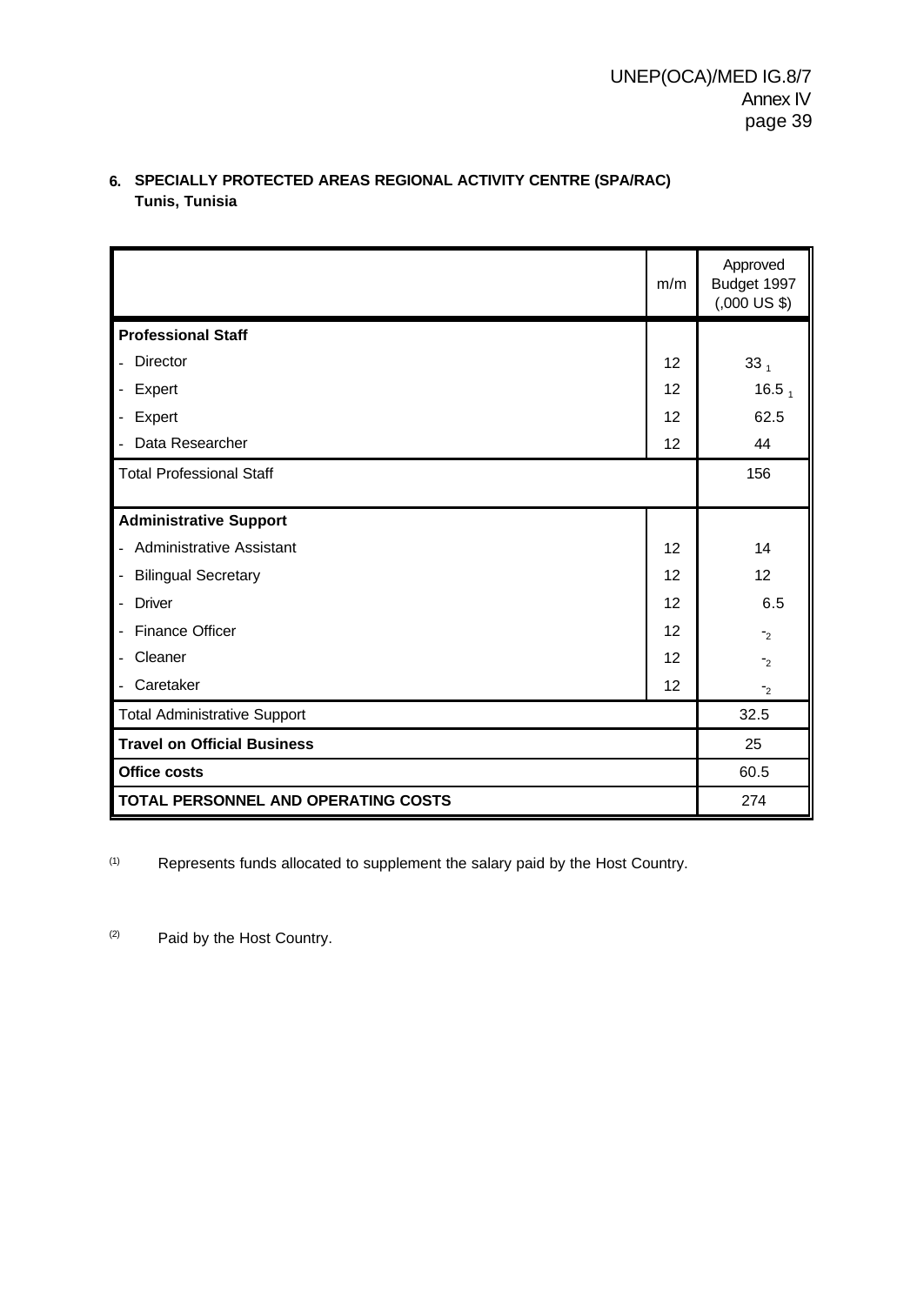**7. ENVIRONMENT REMOTE SENSING REGIONAL ACTIVITY CENTRE (ERS/RAC) Palermo, Italy**

|                                            | Approved<br>Budget 1997<br>$(.000 \text{ US } $)$ |
|--------------------------------------------|---------------------------------------------------|
| <b>TOTAL PERSONNEL AND OPERATING COSTS</b> | $\ast$                                            |

 \* Personnel and Operating Costs are fully funded under the counterpart contribution of the Government of Italy for ERS/RAC.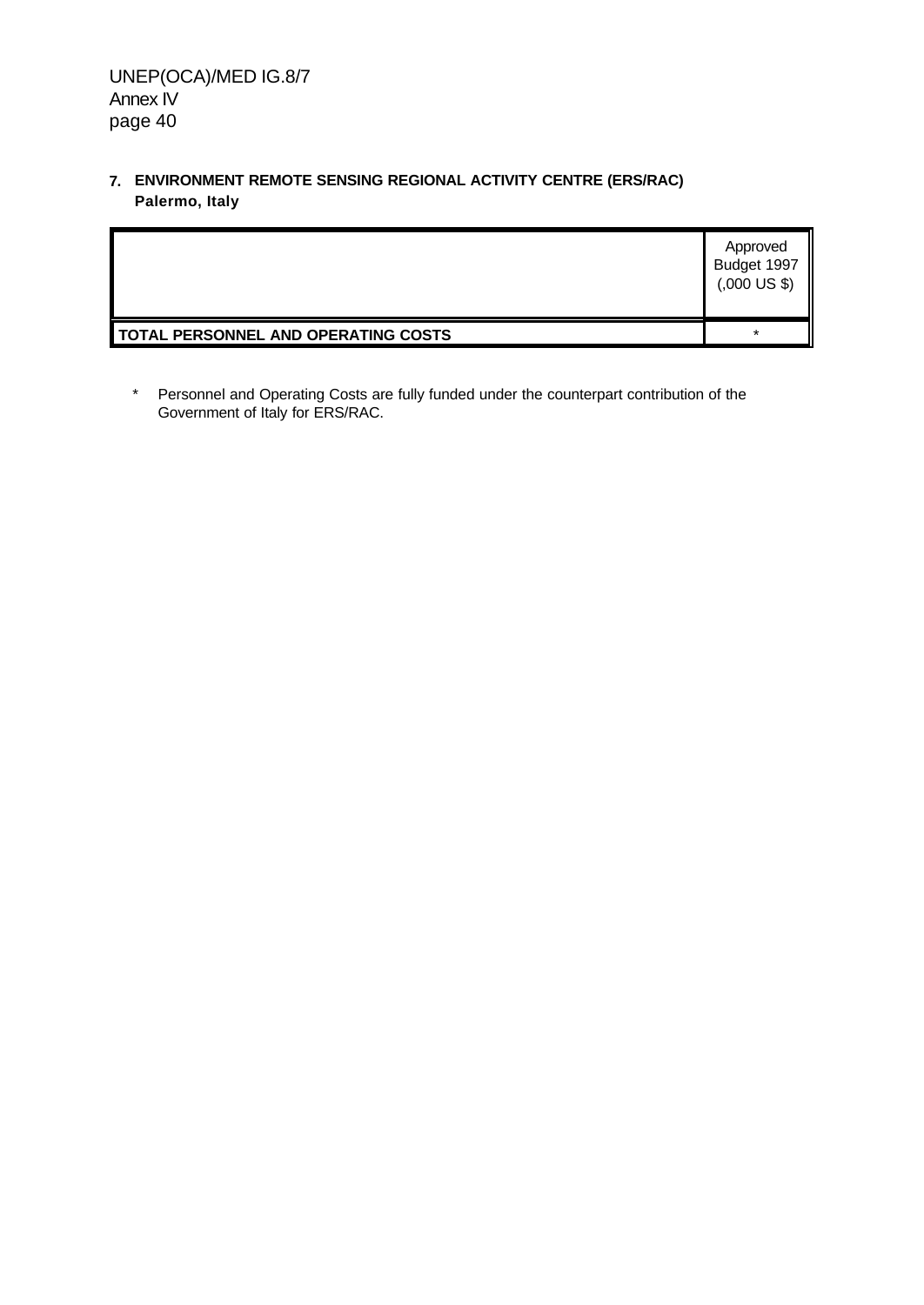## **8. CLEANER PRODUCTION REGIONAL ACTIVITY CENTRE (CP/RAC) Barcelona, Spain**

|                                     | Approved<br>Budget 1997<br>$(.000 \text{ US } $)$ |
|-------------------------------------|---------------------------------------------------|
| TOTAL PERSONNEL AND OPERATING COSTS | $\star$                                           |

\* Personnel and Operating Costs are fully funded by the Spanish Government.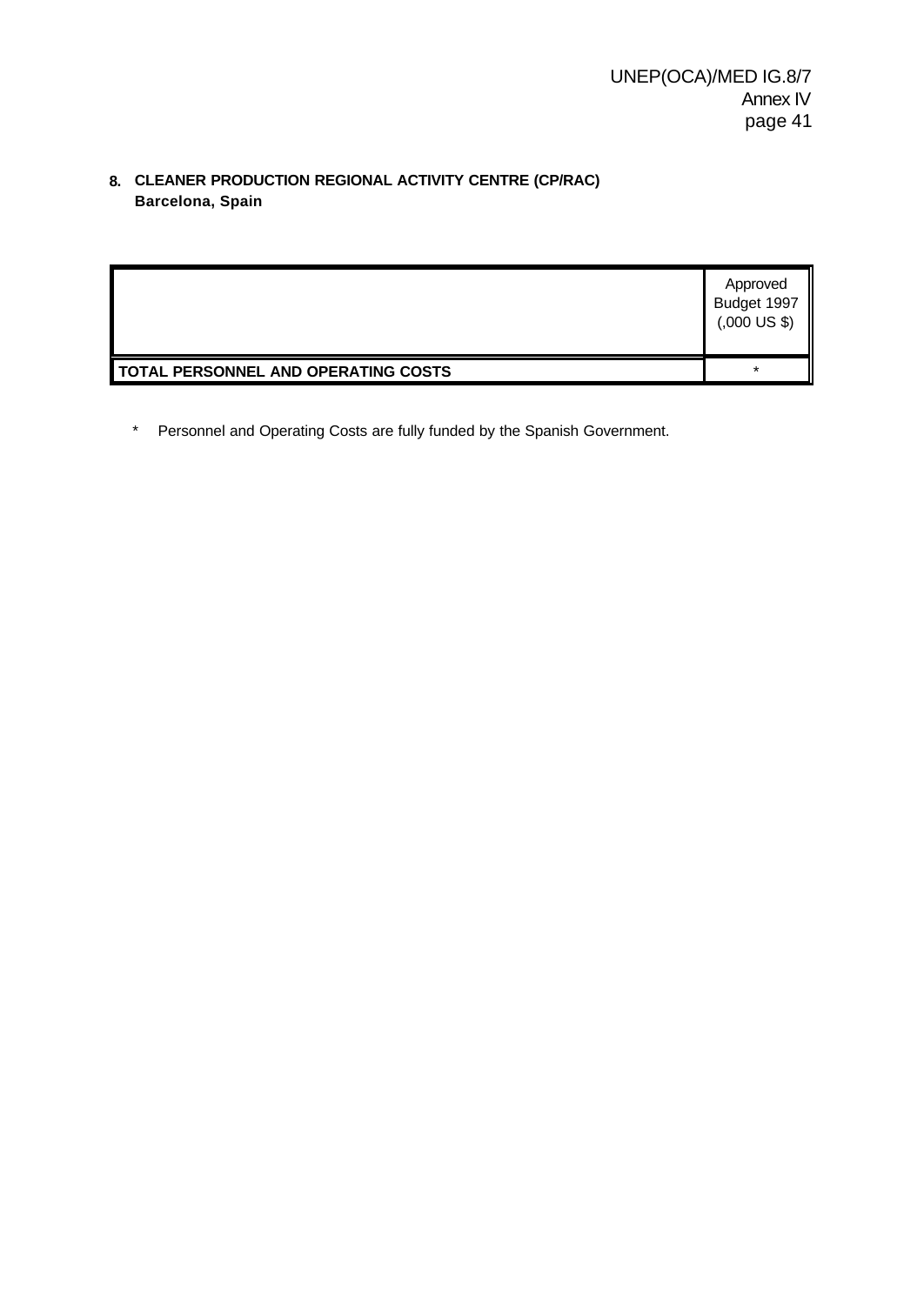**9. SECRETARIAT FOR THE 100 HISTORIC SITES Marseilles, France**

|                                     | Approved<br>Budget 1997<br>$(.000 \text{ US } $)$ |
|-------------------------------------|---------------------------------------------------|
| TOTAL PERSONNEL AND OPERATING COSTS | $\star$                                           |

 \* Personnel and Operating Costs are fully funded under the counterpart contribution of the Municipality of Marseilles.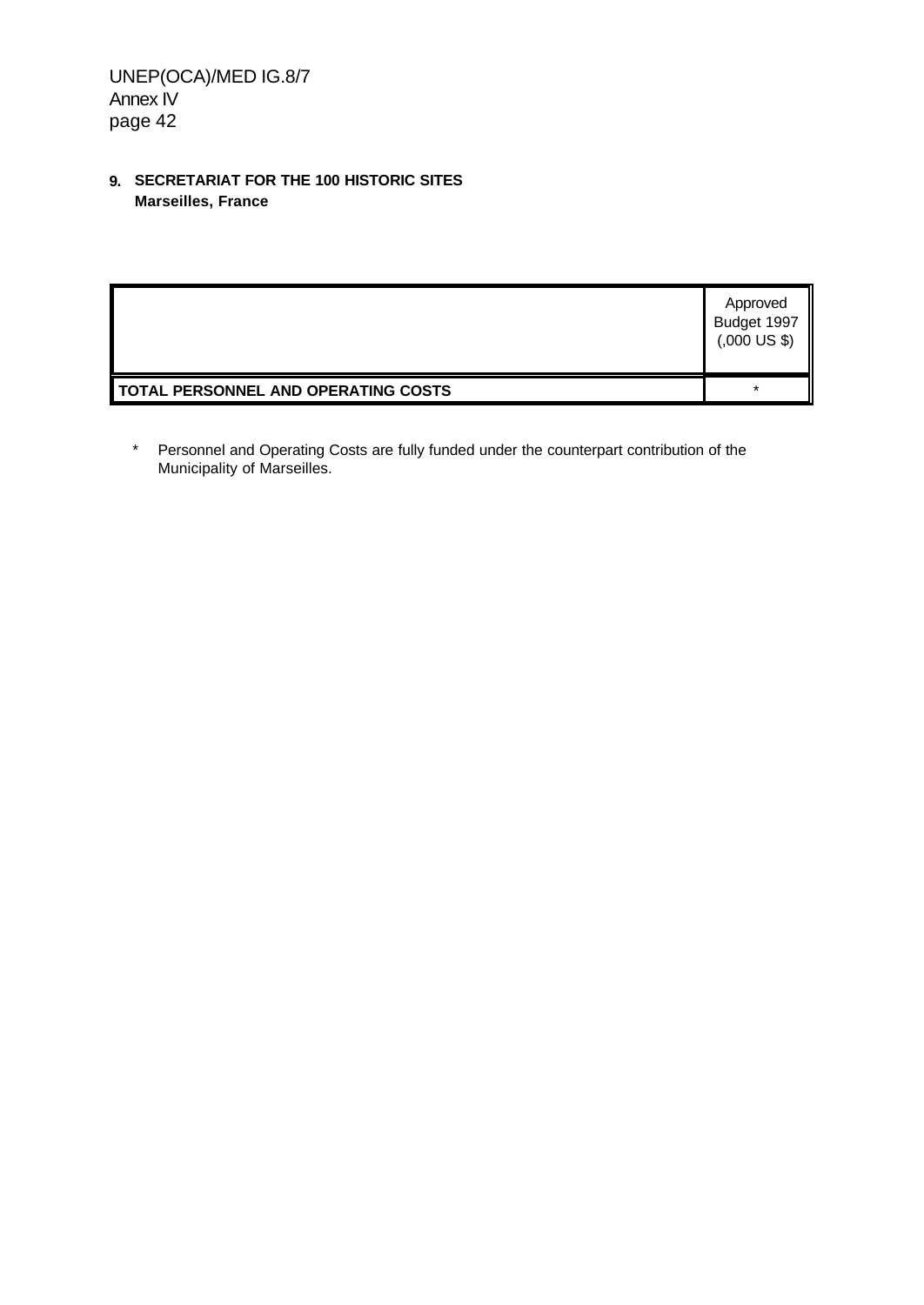## **II. SUSTAINABLE DEVELOPMENT IN THE MEDITERRANEAN**

## **SUPPORT TO THE MEDITERRANEAN COMMISSION ON SUSTAINABLE DEVELOPMENT**

#### **Objectives**

To support the activities of the Mediterranean Commission on Sustainable Development which is expected to meet in December 1996 and make proposals for studies. It is proposed that the studies will be mainly undertaken by BP/RAC and PAP/RAC.

| <b>ACTIVITIES</b>                                         | Approved<br>Budget 1997<br>$(.000 \text{ US } $)$ |
|-----------------------------------------------------------|---------------------------------------------------|
| - Coastal planning and management/socio-economic analysis | 110                                               |
| <b>TOTAL ACTIVITIES</b>                                   | 110                                               |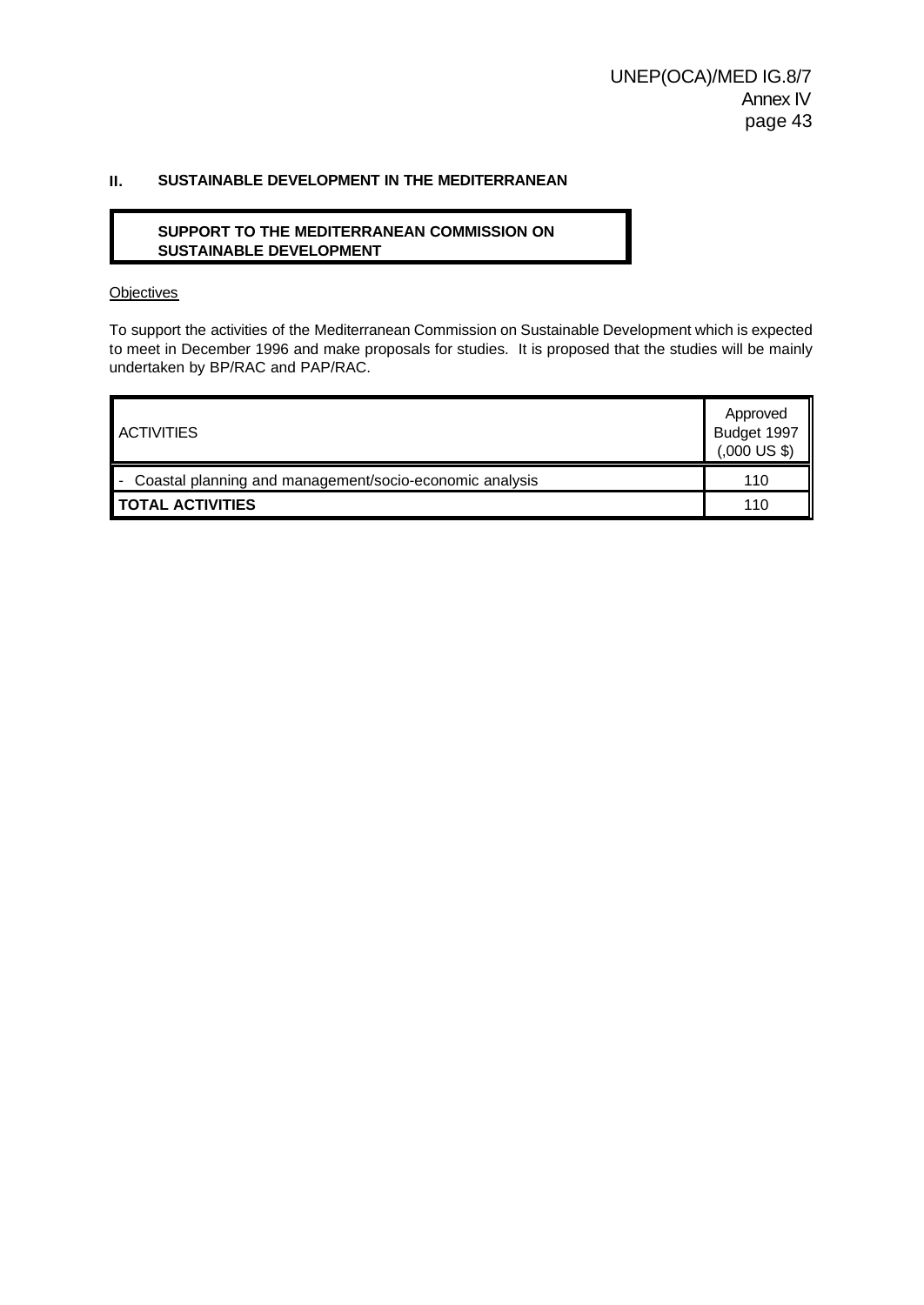## **1. INTEGRATING ENVIRONMENT AND DEVELOPMENT**

#### **1.1 Economic activities and the environment**

#### **Objectives**

To study the agriculture production system, inputs and practices, and identify the impacts on major environment components, mainly water and soil.

To implement activities relevant to the implementation of the LBS Protocol with respect to industry and industrial pollution.

To secure sustainable development of tourism in the region through capacity-building for determining the capacity-building of sustainable tourism.

| <b>ACTIVITIES</b>                                                                                                                                                                                                          | Approved<br>Budget 1997<br>$(.000 \text{ US } $)$ |
|----------------------------------------------------------------------------------------------------------------------------------------------------------------------------------------------------------------------------|---------------------------------------------------|
| <b>Agriculture</b><br>Mediterranean Agro-Systems and Impact on Environment (BP)                                                                                                                                            | 10                                                |
| <b>Industry</b><br><b>LBS Protocol</b><br>Application of the LBS Protocol (collection of information, implementation of<br>common measures, preparation and implementation of action plans, capacity-<br>building (MEDPOL) | 60                                                |
| <b>Cleaner Production in the Mediterranean</b><br>Second National Focal Points Meeting and Second Experts Meeting                                                                                                          | $\star$                                           |
| <b>Tourism</b><br>National training course on the application of environmentally sound approach to<br>planning and development of tourism activities using the Guidelines for carrying<br>capacity for tourism (PAP)       | 15                                                |
| I TOTAL ACTIVITIES                                                                                                                                                                                                         | 85                                                |

 <sup>\*</sup> To be fully funded by the Spanish authorities.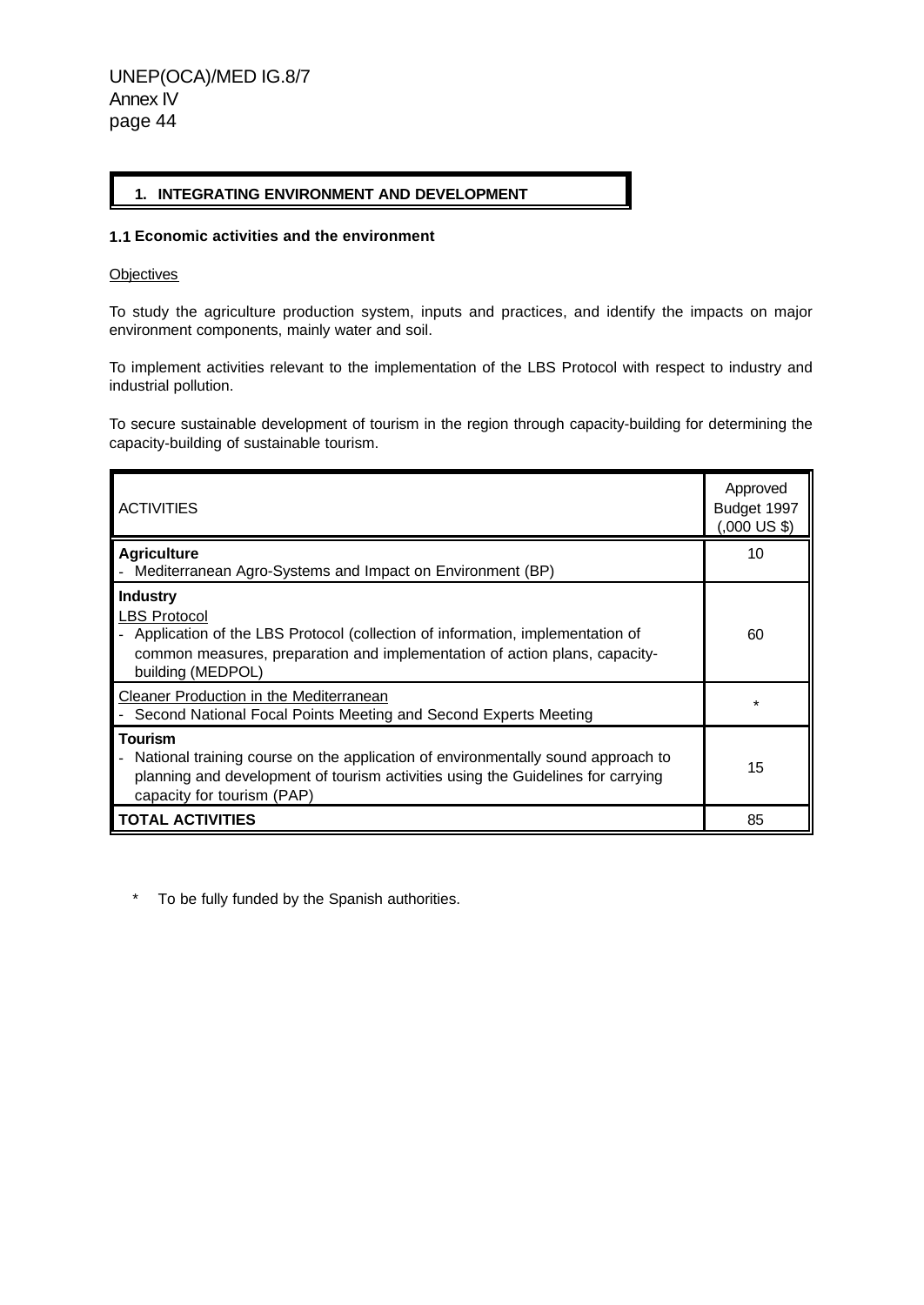#### **1.2 Urban management and the environment**

#### **Objectives**

To study past, present and future interactions between urban and rural developments, as well as their impact on environment components, and to identify major parameters to monitor and evaluate their evolutions.

To contribute to the implementation of the concept of sustainable cities in the Mediterranean region, and especially to study the problems of urban infrastructure systems.

| <b>ACTIVITIES</b>                                                                                         | Approved<br>Budget 1997<br>$(.000 \text{ US } $)$ |
|-----------------------------------------------------------------------------------------------------------|---------------------------------------------------|
| Urbanization, Rural Development and the Environment in the Mediterranean: Status<br>and perspectives (BP) | 20                                                |
| Training course on Urban Solid Waste Management (French) (PAP)                                            | 30                                                |
| <b>TOTAL ACTIVITIES</b>                                                                                   | 50                                                |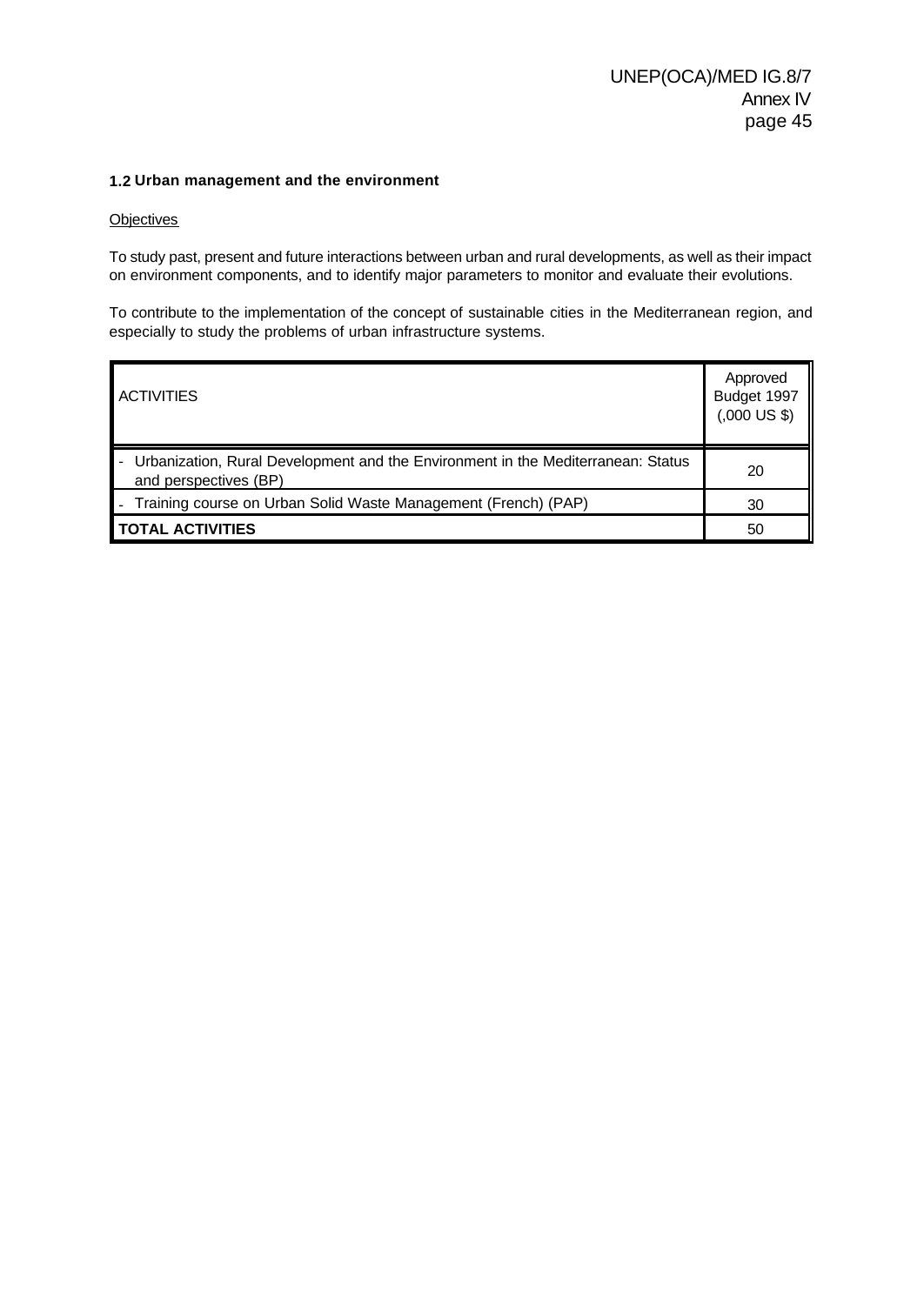#### **1.3 Sustainable management of natural resources**

#### **Objectives**

To identify major water management actors, study their strategies and identify relevant indicators to follow, evaluate and (re-)orient their actions towards a sustainable use of water.

To study the major use policies and their impact on soil erosion, quality and availability.

To develop the system of integrated water resources management in the region through capacity-building for water managers, and especially, to develop the management systems in urban and arid areas focusing on the conservation of water resources.

| <b>ACTIVITIES</b>                                                                                                                                                                                                     | Approved<br>Budget 1997<br>$(.000 \text{ US } $)$ |
|-----------------------------------------------------------------------------------------------------------------------------------------------------------------------------------------------------------------------|---------------------------------------------------|
| <b>Water resources</b><br>Preparation of Guidelines for Coastal Urban Master Water Planning (PAP)                                                                                                                     | 18                                                |
| Expert meeting to revise and adopt the Guidelines for Coastal Urban Master Water<br>Planning (PAP)                                                                                                                    | 10                                                |
| Training Course on Integrated Development, Management and Use of Coastal Water<br>Resources (French) (PAP)                                                                                                            | 20                                                |
| Soil<br>Reports on measurement of soil erosion phenomena in selected pilot sites in<br>Turkey, Tunisia and Spain, and final editing of draft Guidelines on Mapping and<br>Measurement of Soil Erosion Processes (PAP) | 12                                                |
| Regional Training Course on consolidated methodology of mapping of soil erosion<br>phenomena, with the participation of FAO (PAP)                                                                                     | 30                                                |
| <b>Living marine resources</b><br>Expert Group meeting to promote coordination of the ongoing research on<br>ecologically sound integrated management of mollusc culture (PAP)                                        | $10*$                                             |
| Training course on the environmentally sound siting of aquaculture, including the<br>utilization of GIS (15 participants) (PAP)                                                                                       | $10^*$                                            |
| <b>TOTAL ACTIVITIES</b>                                                                                                                                                                                               | 110                                               |

\* Additional funding to be sought.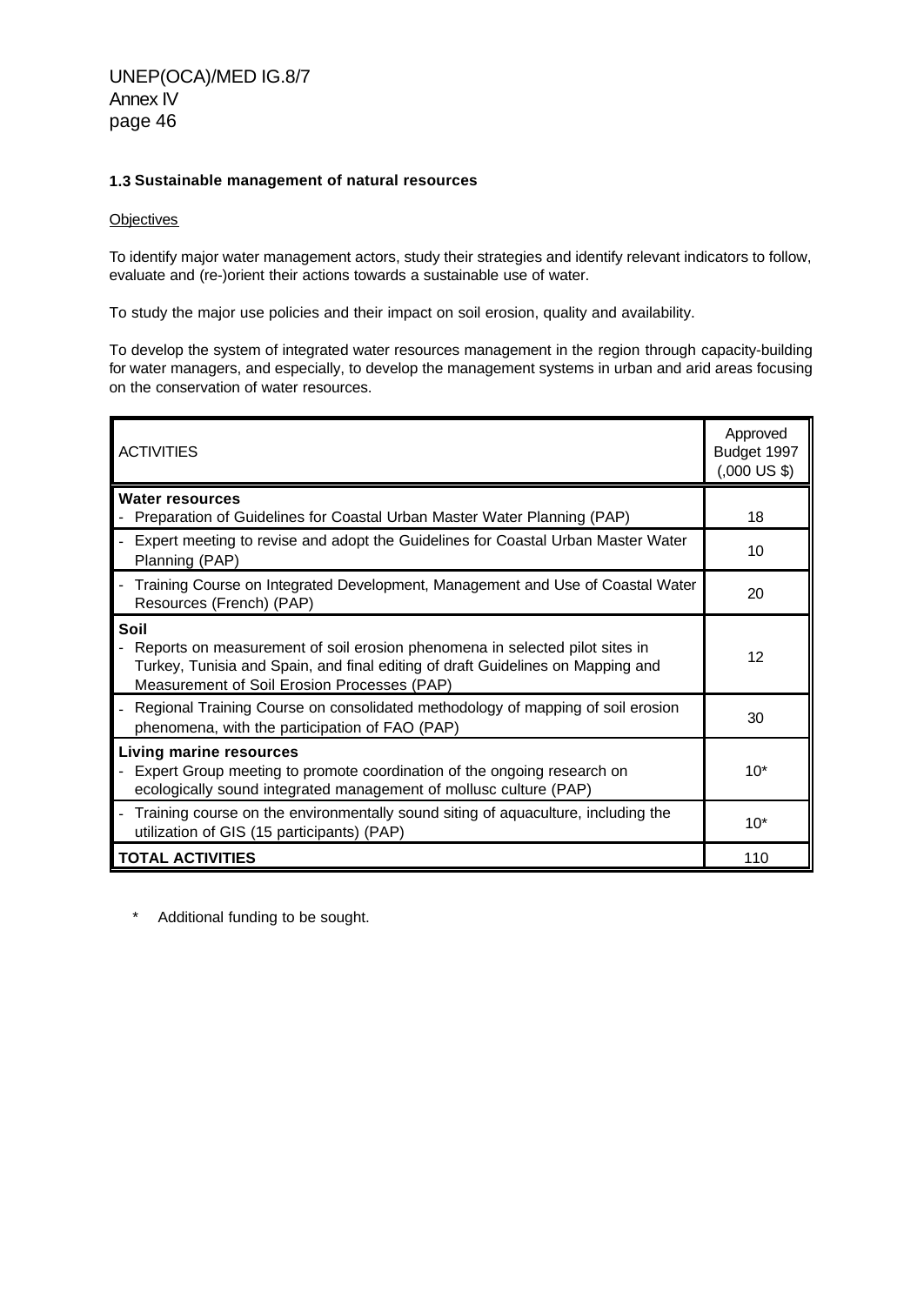#### **1.4 Integrated coastal area management**

### (a) Integrated Planning

#### **Objectives**

To assist coastal States in the formulation, approval and implementation of coastal management policies; to contribute to the strengthening of capabilities of local and national institutions, authorities and experts for the implementation of the integrated coastal and marine areas management (ICAM) process; and to assist in the resolution of concrete environmental problems in coastal areas.

| <b>ACTIVITIES</b>                                                                                                                | Approved<br>Budget 1997<br>$(.000 \text{ US } $)$ |
|----------------------------------------------------------------------------------------------------------------------------------|---------------------------------------------------|
| Identification of the directions of future development and implementation of ICAM in<br>the Mediterranean - expert meeting (PAP) | 10                                                |
| National Training Course on the Application of Guidelines for ICAM (PAP)                                                         |                                                   |
| National Training Course on the Application of GIS in ICAM (PAP)                                                                 | 10                                                |
| <b>TOTAL ACTIVITIES</b>                                                                                                          | 31                                                |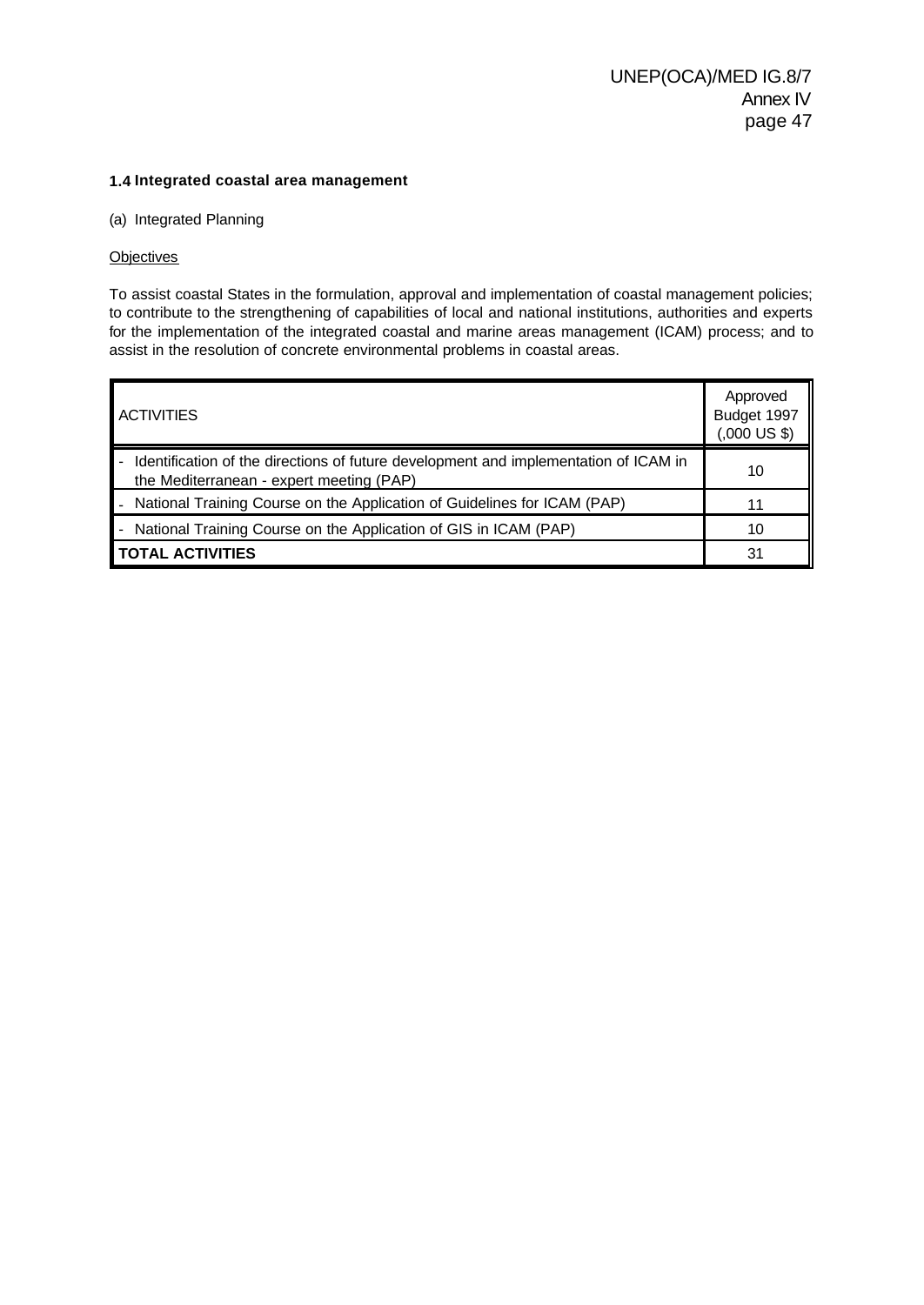#### **1.4 Integrated coastal area management**

(b) Coastal Areas Management Programme (CAMP)

#### **Objectives**

To integrate environmental/development and resource management policies in Coastal Areas Management Programmes proposed and accepted by the Contracting Parties. Such integrated management programmes should include, as appropriate, findings and know-how of all components of MAP Phase II, such as development and sustainable management of natural resources of coastal zones.

To ensure coastal protection through legal means and to promote the exchange of expertise concerning policies and strategies for coastal protection.

This programme includes six ongoing CAMP projects in different stages of implementation, namely: Sfax/Tunisia, Algeria, Al-Hoceima/Morocco, Israel, Malta and Lebanon.

| <b>ACTIVITIES</b>                                                                                                                                                         | Approved<br>Budget 1997<br>$(.000 \text{ US } $)$ |
|---------------------------------------------------------------------------------------------------------------------------------------------------------------------------|---------------------------------------------------|
| Identification of pollution "hot spots"; assistance for monitoring programmes (levels<br>and compliance) (MEDPOL)                                                         | $40^*$                                            |
| Implications of climate change studies (MEDPOL)                                                                                                                           | 20                                                |
| Implementation of CAMP activities: assistance to local systematic and prospective<br>analysis (BP)                                                                        | $***$                                             |
| Planning and implementation of the activities for the Malta/Morocco/Israel CAMPs -<br>Technical assistance to local counterparts, consultations, meetings, training (ERS) | 30                                                |
| Implementation of CAMPs in Sfax/Tunisia, Algeria, Al-Hoceima/Morocco, Israel,<br>Malta and Lebanon (PAP)                                                                  | $***$                                             |
| Experts, consultants to assist countries participating in CAMPs (MEDU, REMPEC,<br>SPA, HIST)                                                                              | 98                                                |
| Consultation meetings relevant to each CAMP project (MEDU)                                                                                                                | 30                                                |
| <b>TOTAL ACTIVITIES</b>                                                                                                                                                   | 218                                               |

- Additional funding to be sought.
- \*\* Funded under the voluntary contribution of the EC.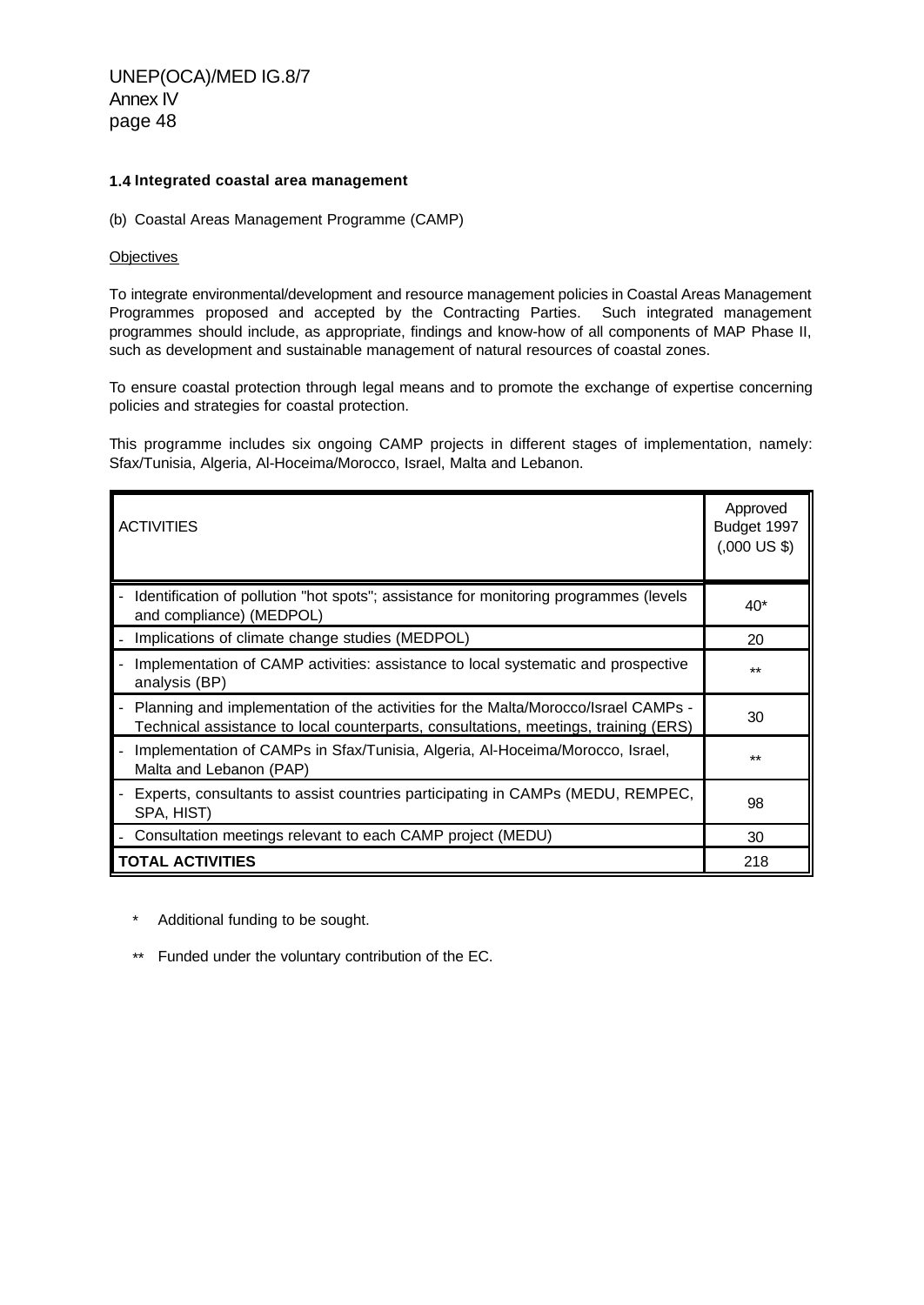#### **1.5 Elements for a Mediterranean strategy**

#### **Objectives**

To provide the development and environment public and private actors, including the Mediterranean Commission on Sustainable Development, with necessary information, pertinent analysis and evaluation, and relevant methods and tools including the use of remote sensing as a major input to their decisionmaking process towards sustainable development in the Mediterranean region. Systemic and prospective approaches will be applied at regional, national and coastal levels. Through the Mediterranean Environment and Development Observatory, indicators will be identified and elaborated, institutional knowledge will be improved and national observatories will be promoted. Related capacity-building assistance will be extended to Mediterranean partners.

(a) Observation and Systemic and Prospective Analysis of Environment and Development in the Mediterranean

| <b>ACTIVITIES</b>                                                                                  | Approved<br>Budget 1997<br>$(.000 \text{ US } $)$ |
|----------------------------------------------------------------------------------------------------|---------------------------------------------------|
| Preparation and publication of 2 country profiles (BP)                                             | $25*$                                             |
| Systemic and prospective tools for coastal management (BP)                                         | 10                                                |
| Workshop on identification, elaboration and use of environmental statistics and<br>indicators (BP) | 20                                                |
| Preparation and publication of a fascicle (BP)                                                     | 10                                                |
| <b>TOTAL ACTIVITIES</b>                                                                            | 65                                                |

\* Additional funding to be sought.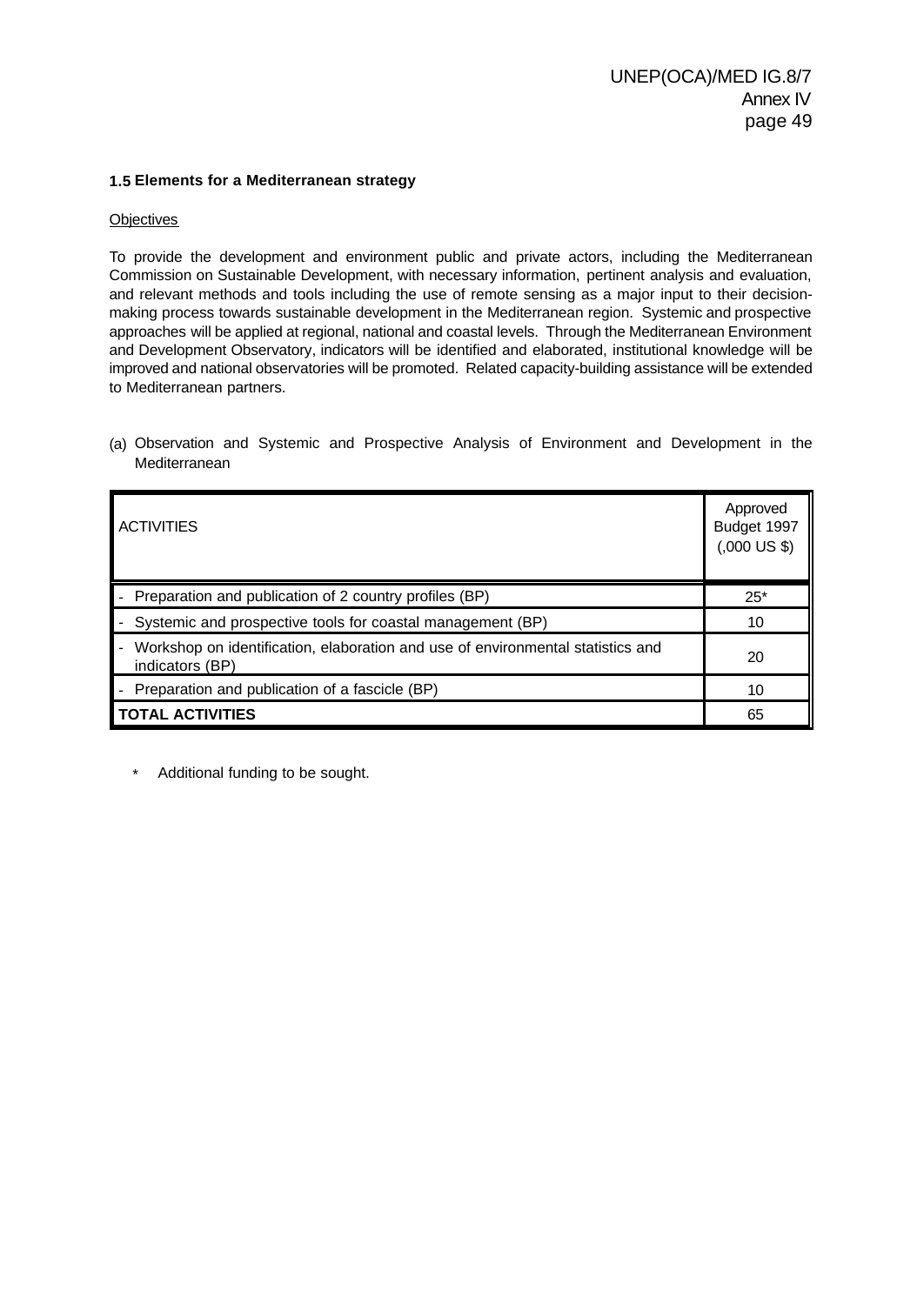## **1.5 Elements for a Mediterranean strategy**

(b) Mediterranean Environment and Development Observatory (MEDO)

| <b>ACTIVITIES</b>                                                                                                           | Approved<br>Budget 1997<br>$(.000 \text{ US } $)$ |
|-----------------------------------------------------------------------------------------------------------------------------|---------------------------------------------------|
| Assistance to countries for preparation of a national environment and development<br>Observatory (BP)                       |                                                   |
| Data collection and processing and organisation of the Mediterranean Environment<br>and Development Information System (BP) |                                                   |
| Identification and elaboration of indicators: water, soil, wastes, urban, agriculture,<br>etc., (BP)                        |                                                   |
| Preparation for a report on the State of Development and Environment in the<br>Mediterranean (BP)                           |                                                   |
| <b>TOTAL ACTIVITIES</b>                                                                                                     |                                                   |

\* Funded under the voluntary contribution of the EC.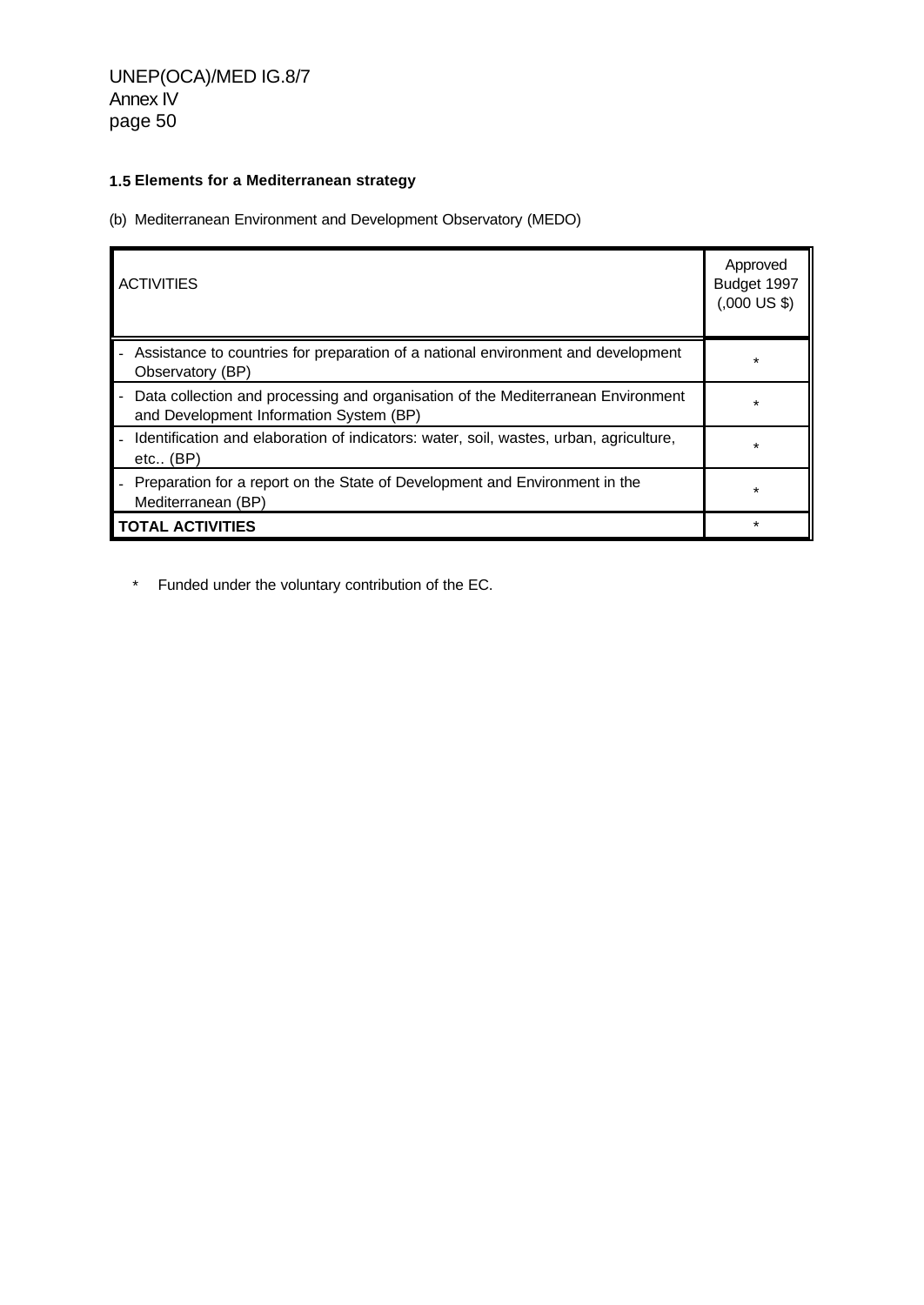## **1.6 National and local capacity-building**\*

#### **Objectives**

To assist developing countries through capacity-building activities in the use of remote sensing for the monitoring of the state and the dynamic evolution of the coastal zone environment.

| <b>ACTIVITIES</b>                                                                                                                                                                                                                                                                          | Approved<br>Budget 1997<br>$(.000 \text{ US } $)$ |
|--------------------------------------------------------------------------------------------------------------------------------------------------------------------------------------------------------------------------------------------------------------------------------------------|---------------------------------------------------|
| On-the-job training in remote sensing techniques and applications and technical<br>assistance to countries (mainly on monitoring of vegetation, monitoring of coastline<br>changes, assessment of natural resources and land suitability, study of sea<br>dynamics in coastal areas) (ERS) | 20                                                |
| <b>TOTAL ACTIVITIES</b>                                                                                                                                                                                                                                                                    | 20                                                |

 \* Other capacity-building activities of a more specific nature, such as training courses and direct assistance to countries, are found under each component.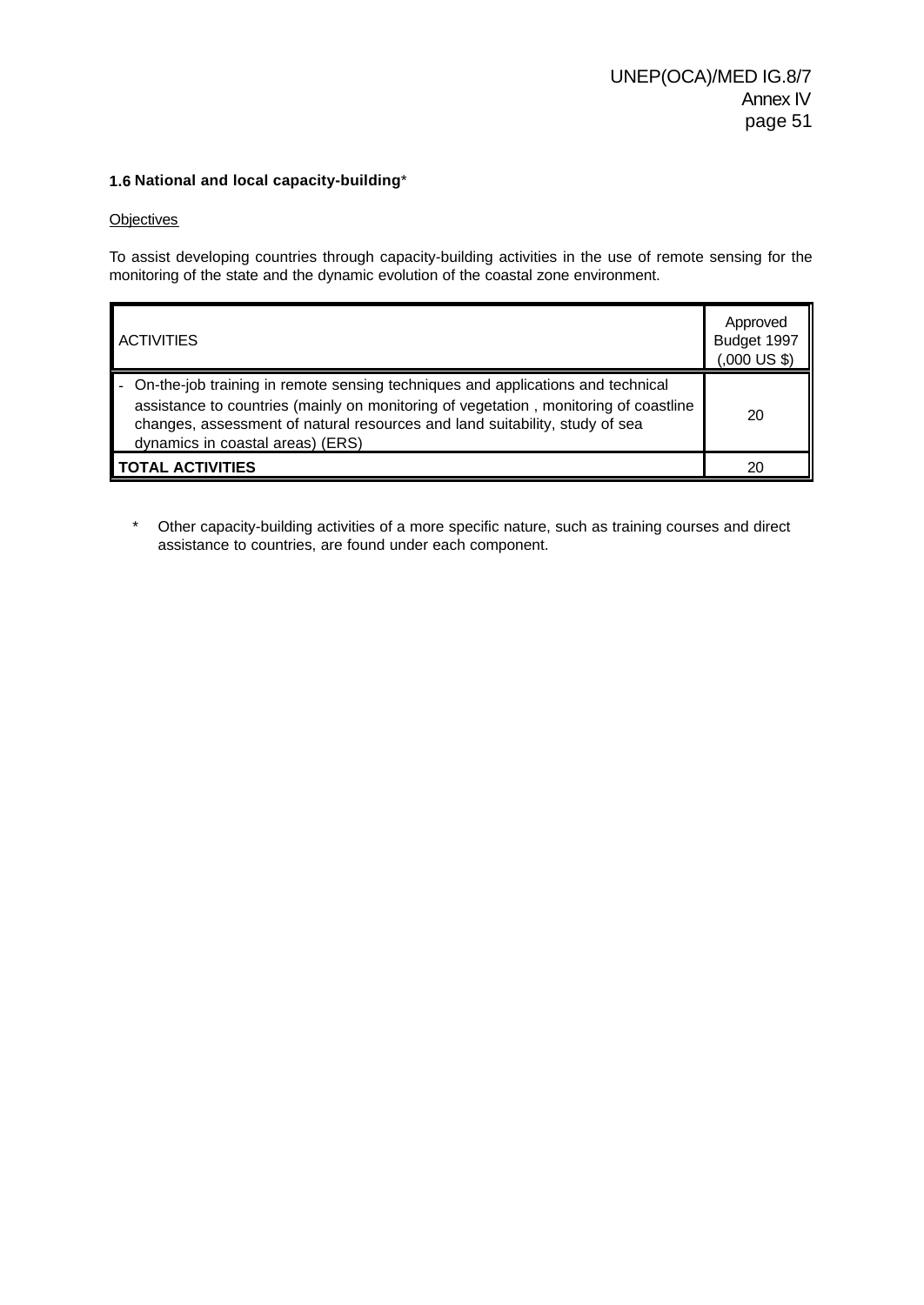## **2. CONSERVATION OF NATURE, LANDSCAPE AND SITES**

#### **2.1 Collection of data and periodic assessment of the situation**

#### **Objectives**

Assessment of the status and, where possible, the evolution of biological diversity in the Mediterranean, with a view to identifying appropriate measures for its conservation.

| <b>ACTIVITIES</b>                                                                                                                   | Approved<br>Budget 1997<br>$(.000 \text{ US } $)$ |
|-------------------------------------------------------------------------------------------------------------------------------------|---------------------------------------------------|
| Collection of data and assistance to countries for the preparation of inventories of<br>species and sites of special interest (SPA) | $\star$                                           |
| Meeting of Experts on Caulerpa (MEDU)                                                                                               | $15***$                                           |
| <b>TOTAL ACTIVITIES</b>                                                                                                             | 15                                                |

- \* Funded under the voluntary contribution of the EC.
- \*\* Additional funding to be sought.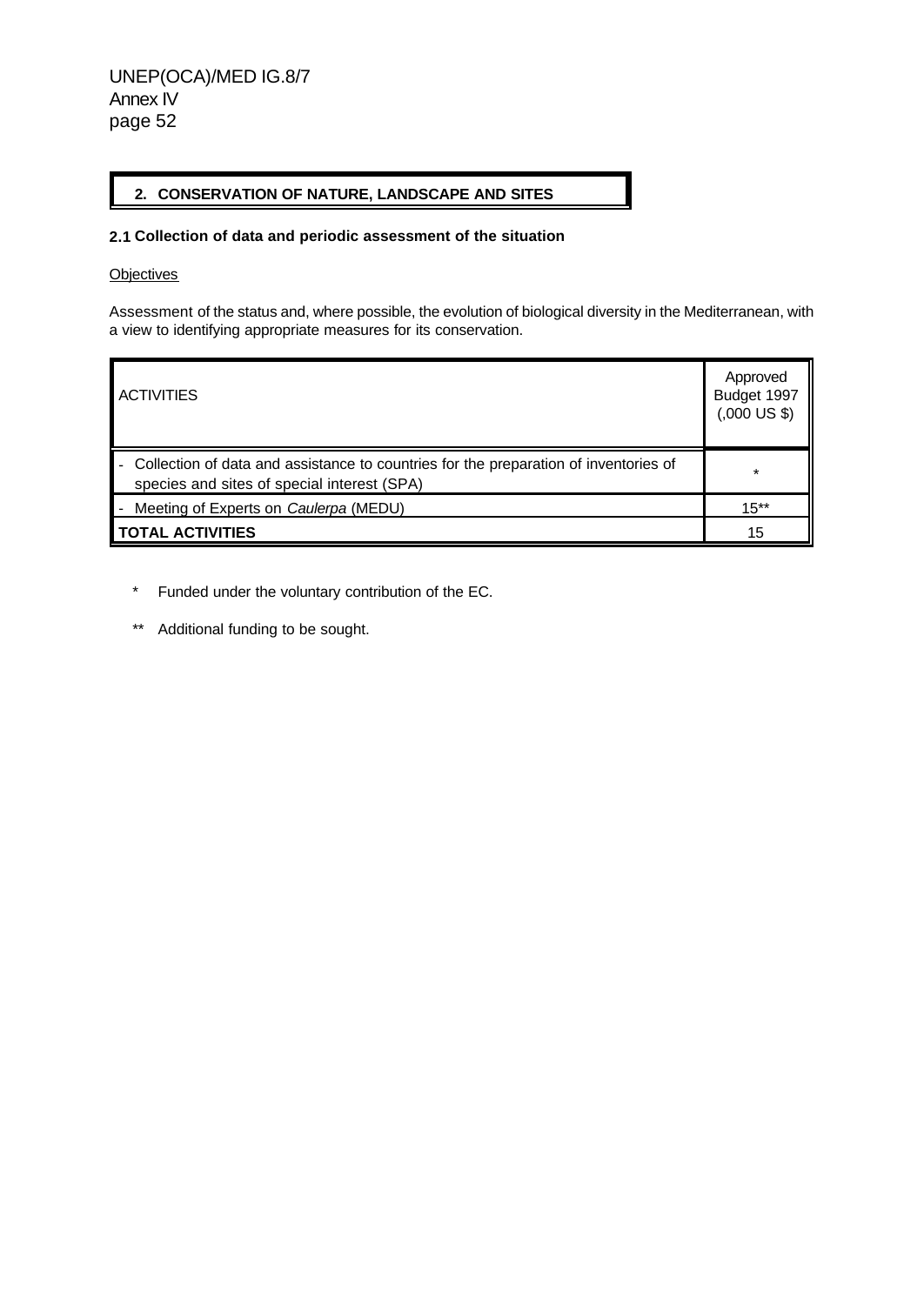## **2.2 Legal measures (SPA Protocol)**

**Objectives** 

The establishment of adequate legislation for the effective protection and management of the natural and cultural heritage of the Mediterranean region, in particular through the effective implementation of the new SPA Protocol.

| <b>ACTIVITIES</b>                                                                                                                            | Approved<br>Budget 1997<br>$(.000 \text{ US } $)$ |
|----------------------------------------------------------------------------------------------------------------------------------------------|---------------------------------------------------|
| Analytical study on national legislation related to the conservation of biodiversity<br>and the implementation of the new SPA Protocol (SPA) | 20                                                |
| <b>TOTAL ACTIVITIES</b>                                                                                                                      | 20                                                |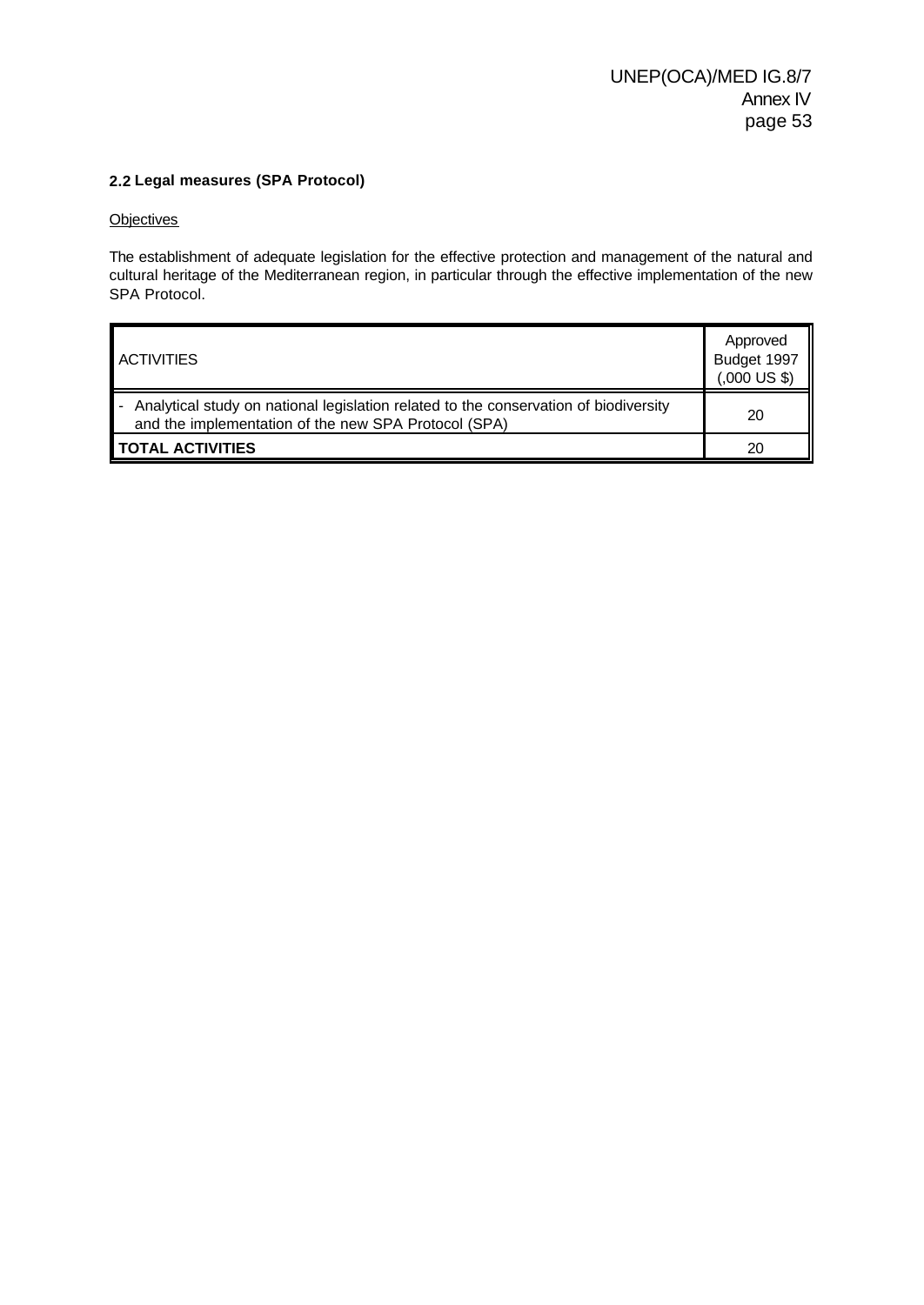## **2.3 Planning and management**

**Objectives** 

The establishment of effective forms of management of the natural and cultural heritage, in order to ensure its conservation and to promote its social and economic aspects.

| <b>ACTIVITIES</b>                                                                                                                                               | Approved<br>Budget 1997<br>$(.000 \text{ US } $)$ |
|-----------------------------------------------------------------------------------------------------------------------------------------------------------------|---------------------------------------------------|
| Implementation of the Action Plan for the conservation of the Mediterranean Marine<br>Turtles (SPA)                                                             | $\star$                                           |
| Implementation of the Action Plan for the management of the Monk Seals (SPA)                                                                                    |                                                   |
| Implementation of the Action Plan for the conservation of Cetaceans in the<br>Mediterranean Sea (SPA)                                                           | $\star$                                           |
| Assistance to countries in the field of biodiversity conservation (SPA)                                                                                         | 20                                                |
| Assistance to countries for the improvement of the management of SPA<br>(particularly as regards the development and control of public access<br>to SPAs) (SPA) | $\star$                                           |
| <b>TOTAL ACTIVITIES</b>                                                                                                                                         | 20                                                |

\* Funded under the voluntary contribution of the EC.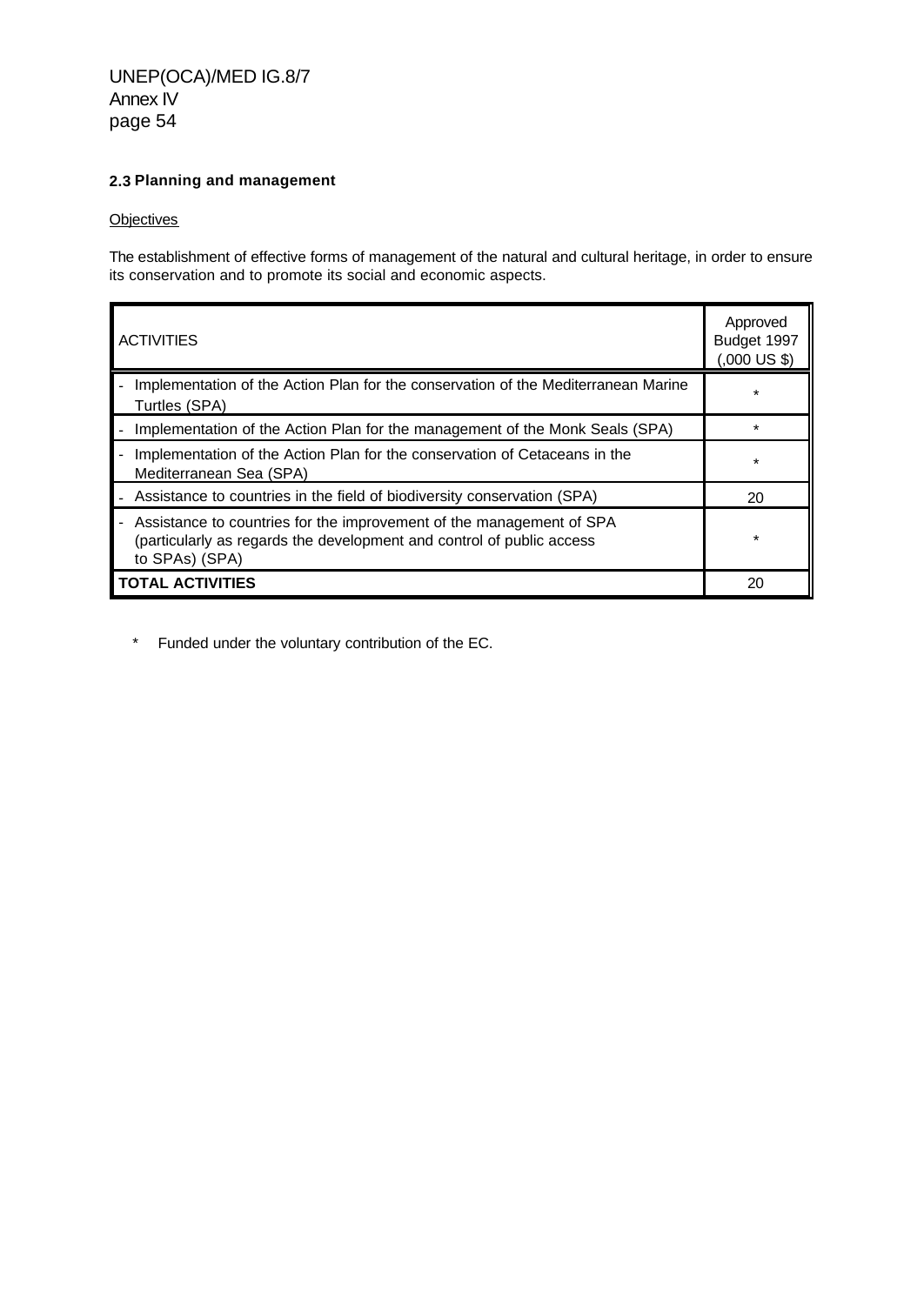## **2.4 Exchange of experience and strengthening of national capabilities**

**Objectives** 

The improvement of the institutional capabilities of the Mediterranean countries in the field of conservation and management of the natural and cultural heritage.

| <b>ACTIVITIES</b>                                                                                                     | Approved<br>Budget 1997<br>$(.000 \text{ US } $)$ |
|-----------------------------------------------------------------------------------------------------------------------|---------------------------------------------------|
| Training sessions on the scientific and technical aspects of the conservation of the<br>natural common heritage (SPA) | $\star$                                           |
| <b>TOTAL ACTIVITIES</b>                                                                                               |                                                   |

\* Funded under the voluntary contribution of the EC.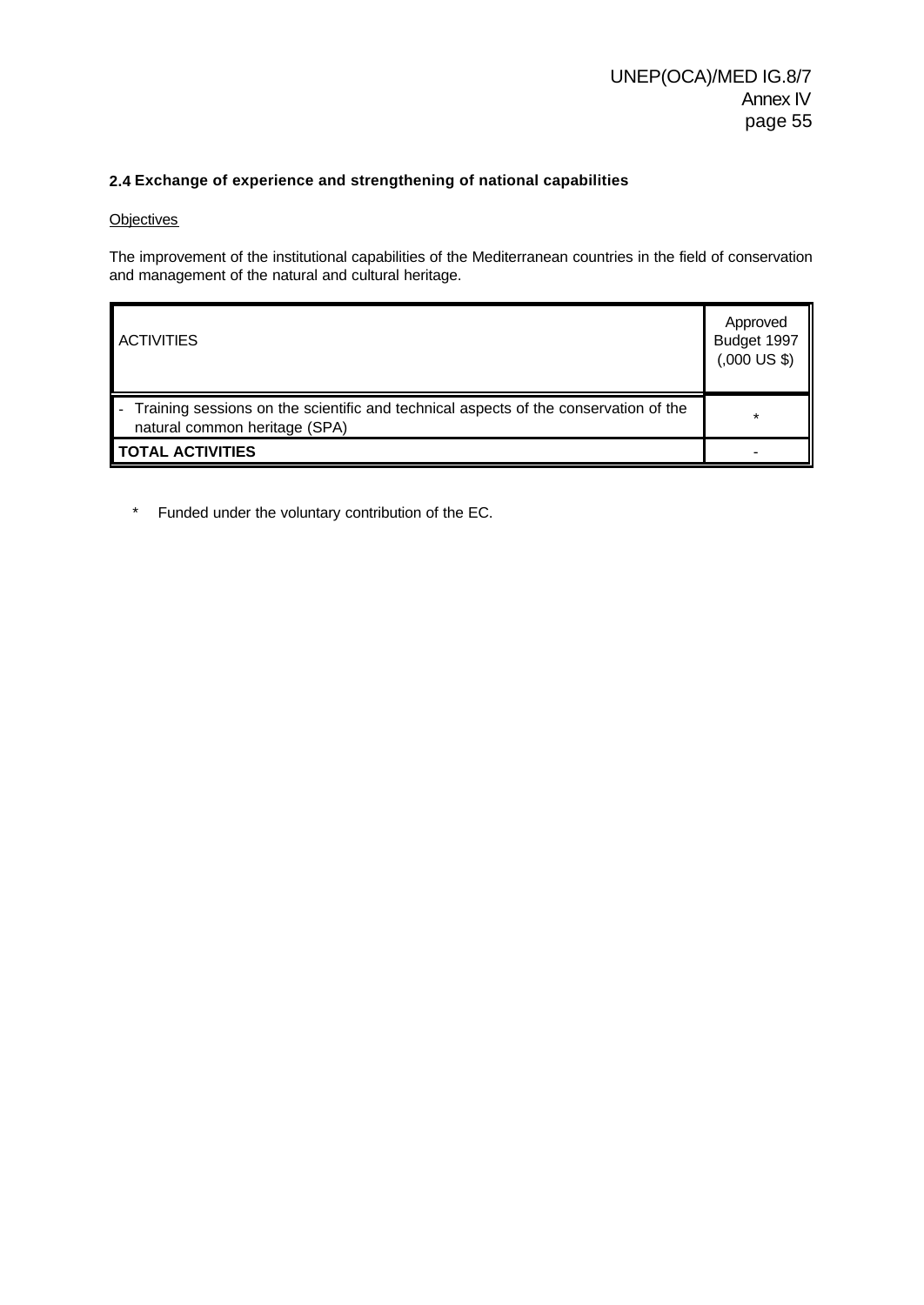## **3. ASSESSMENT, PREVENTION AND ELIMINATION OF MARINE POLLUTION**

#### **3.1 Assessment of pollution-related problems**

#### **Objectives**

Assessment of the levels and trends of loads of pollutants reaching the Mediterranean Sea.

Assessment of the levels and trends of pollutants and their potentially harmful effects on marine life, fisheries and human health.

Assistance to Contracting Parties in establishing/improving national monitoring programmes.

Provision of information about general and specific pollution-related problems and potential threats to the Mediterranean region.

| <b>ACTIVITIES</b>                                                                                                                                                                        | Approved<br>Budget 1997<br>$(.000 \text{ US } $)$ |
|------------------------------------------------------------------------------------------------------------------------------------------------------------------------------------------|---------------------------------------------------|
| Assessment<br>Identification of sources and assessment of loads of pollution (MEDPOL)                                                                                                    | 30                                                |
| Monitoring of trends in the levels and effects of pollution (MEDPOL)                                                                                                                     | $30*$                                             |
| Preparation of documents on loads, levels, trends and effects of pollution<br>(MEDPOL)                                                                                                   | 30                                                |
| <b>Assistance</b><br>Assistance to Contracting Parties to establish/improve national monitoring<br>programmes through capacity-building, training and data quality assurance<br>(MEDPOL) | 120                                               |
| Assistance to MED POL participating institutes for target oriented research, in<br>particular eutrophication and biological effects (MEDPOL)                                             | 120                                               |
| Assistance to countries to develop procedures for legal provisions for maximum<br>permissable levels in seafood (MEDPOL)                                                                 | 25                                                |
| Experts for review and evaluation of MED POL activities                                                                                                                                  | 20                                                |
| <b>Training and fellowships</b><br>On-job training of participants in MED POL monitoring programmes and fellowships<br>to present MED POL research and monitoring data (MEDPOL)          | 40                                                |
| <b>Meetings</b><br>Review meeting on the results of the pilot programme for biological effects<br>monitoring (MEDPOL)                                                                    | 25                                                |
| - Planning workshop on baseline surveys of open Mediterranean waters (MEDPOL)                                                                                                            | $***$                                             |
| <b>TOTAL ACTIVITIES</b>                                                                                                                                                                  | 440                                               |

- An additional contribution of 20,000 USD will be provided by WHO.
- \*\* A contribution of 15,000 USD will be provided by IOC. Additional funds may be sought from other sources.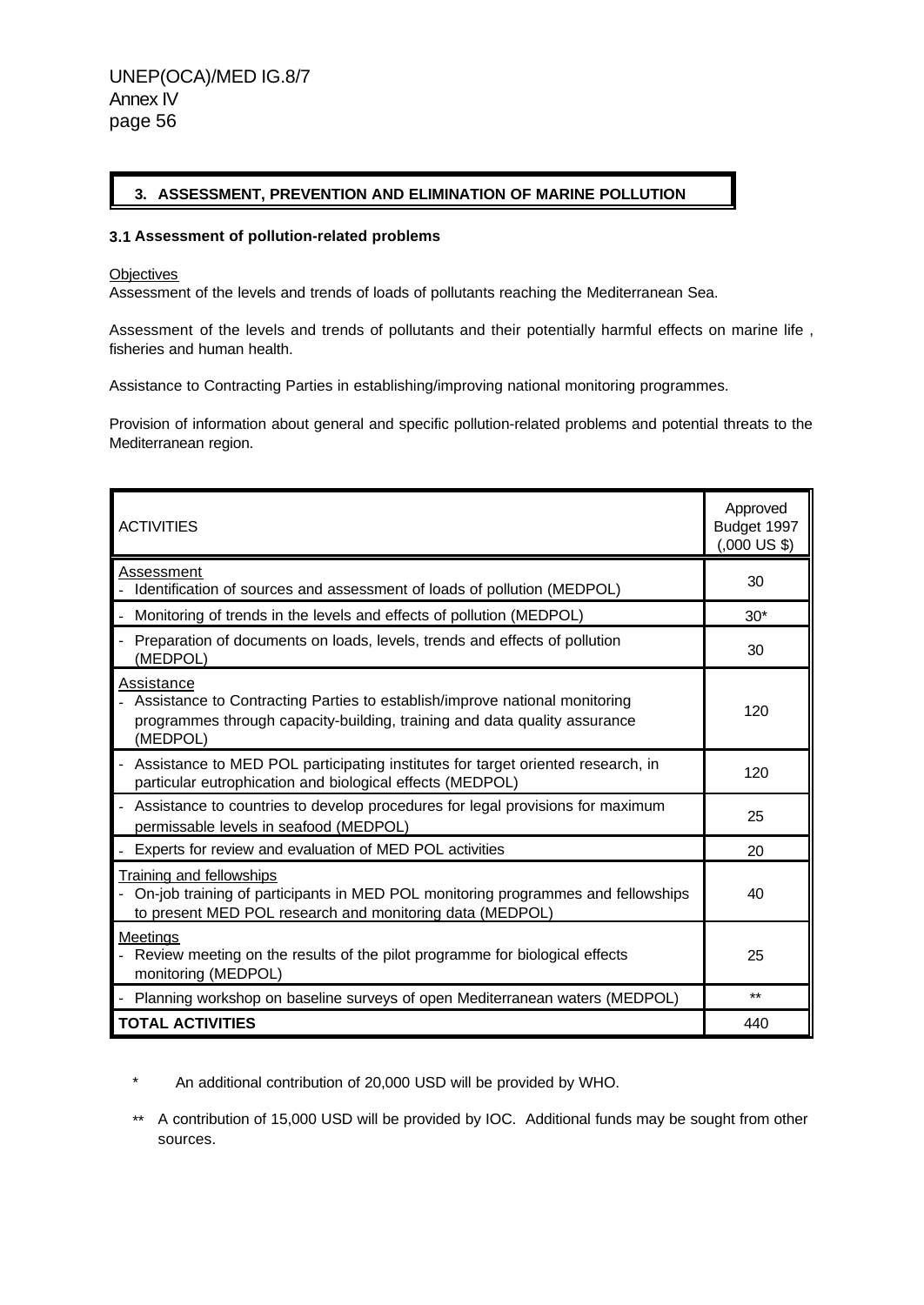#### **3.2 Pollution prevention**

(a) Prevention and elimination of the pollution of the marine environment from land-based activities (LBS Protocol)

#### **Objectives**

Identification of major pollution "hot spots" in the Mediterranean, development and implementation of action plans (including economic aspects with timetables) for reduction and elimination of major "hot spots".

Development and implementation of concrete pollution control measures required by the Barcelona Convention, its protocols and decisions and recommendations of the Contracting Parties.

Formulation, adoption and implementation of the regional action plan and development and implementation of national action plans for reduction and elimination of pollution from land-based sources and activities.

Assistance to Contracting Parties in establishing compliance monitoring programmes.

| <b>ACTIVITIES</b>                                                                                                                                                                                                                                | Approved<br>Budget 1997<br>$(.000 \text{ US } $)$ |
|--------------------------------------------------------------------------------------------------------------------------------------------------------------------------------------------------------------------------------------------------|---------------------------------------------------|
| <b>Action Plans</b><br>Identification of major pollution "hot spots"; preparation and implementation of action<br>plans (including economic aspects with timetables) for reduction and elimination of<br>pollution at major "hot spots" (MEDPOL) | $30*$                                             |
| Formulation, adoption and implementation of regional action plan for reduction and<br>elimination of pollution from land-based sources and activities (MEDPOL)                                                                                   | $30*$                                             |
| Assistance<br>Assistance to Contracting Parties for the development and implementation of<br>national action plans for reduction and elimination of pollution from land-based<br>sources and activities (MEDPOL)                                 | 40                                                |
| Assistance to Contracting Parties for the implementation and enforcement of<br>adopted pollution control measures (MEDPOL)                                                                                                                       | 30                                                |
| Assistance to Contracting Parties for establishment of national compliance<br>monitoring programmes (MEDPOL)                                                                                                                                     | $40**$                                            |
| Training<br>Training of national staff in relation to strengthening the system of environmental<br>inspection (MEDPOL)                                                                                                                           | $20*$                                             |
| <u>Meetings</u><br>Meeting of the National Coordinators for MED POL (MEDPOL)                                                                                                                                                                     | 60                                                |

Additional funding to be sought.

\*\* An additional contribution of 20,000 USD will be provided by WHO.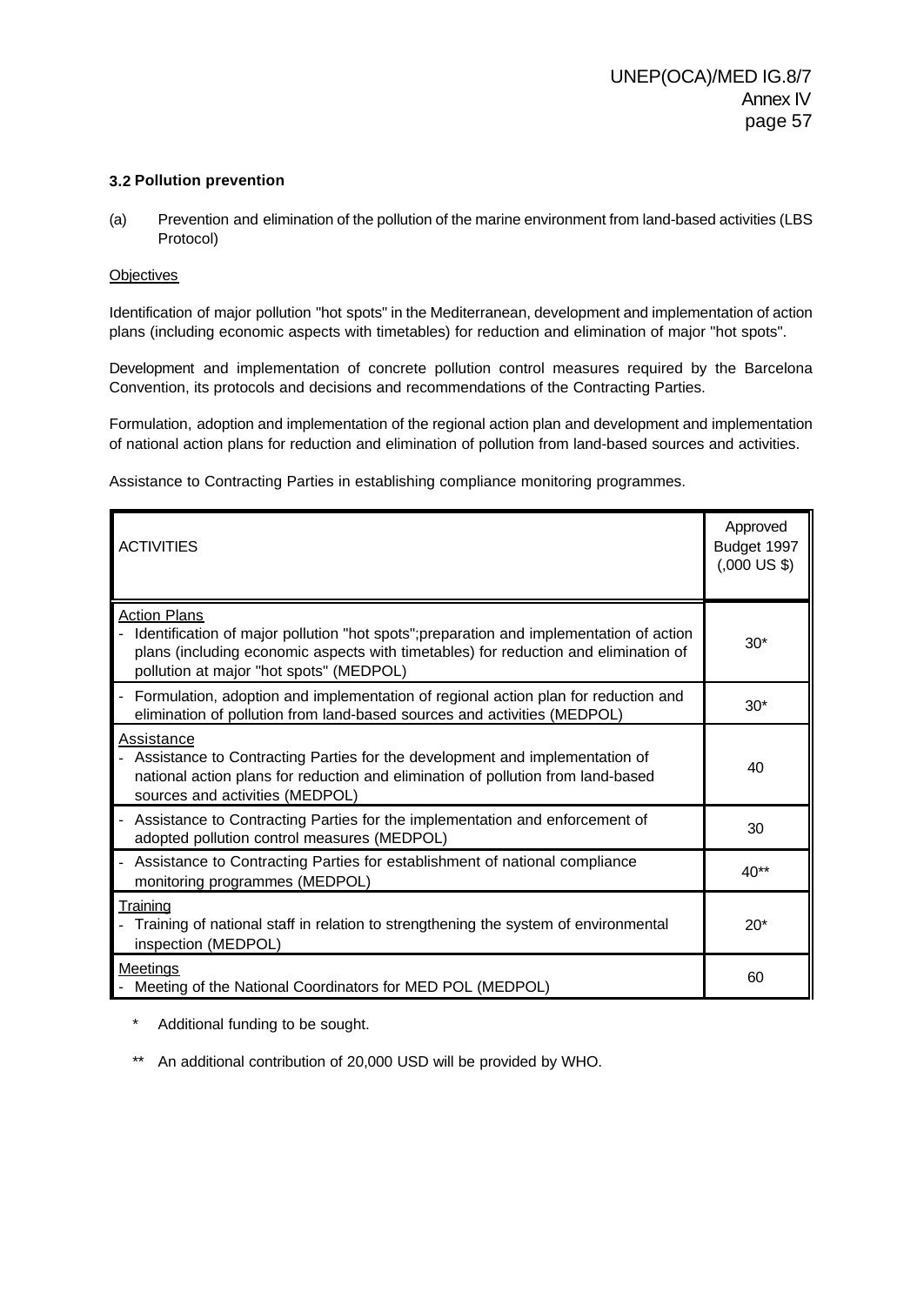| <b>ACTIVITIES</b>                                                                                                                                                                    | Approved<br>Budget 1997<br>$(.000 \text{ US } $)$ |
|--------------------------------------------------------------------------------------------------------------------------------------------------------------------------------------|---------------------------------------------------|
| Inter-Agency Advisory Committee (IAAC) meeting to coordinate activities on MED<br>POL with UN Agencies (MEDPOL)                                                                      | $\star$                                           |
| One meeting of experts for the development of elements of national action plans for<br>the reduction and elimination of pollution from land-based sources and activities<br>(MEDPOL) | $48**$                                            |
| <b>TOTAL ACTIVITIES</b>                                                                                                                                                              | 298                                               |

- \* Travel cost included in MED POL Cooperating Agencies.
- \*\* Funded through the Extraordinary Contribution of the Government of Italy. The Italian authorities will also cover all additional expenses for this meeting.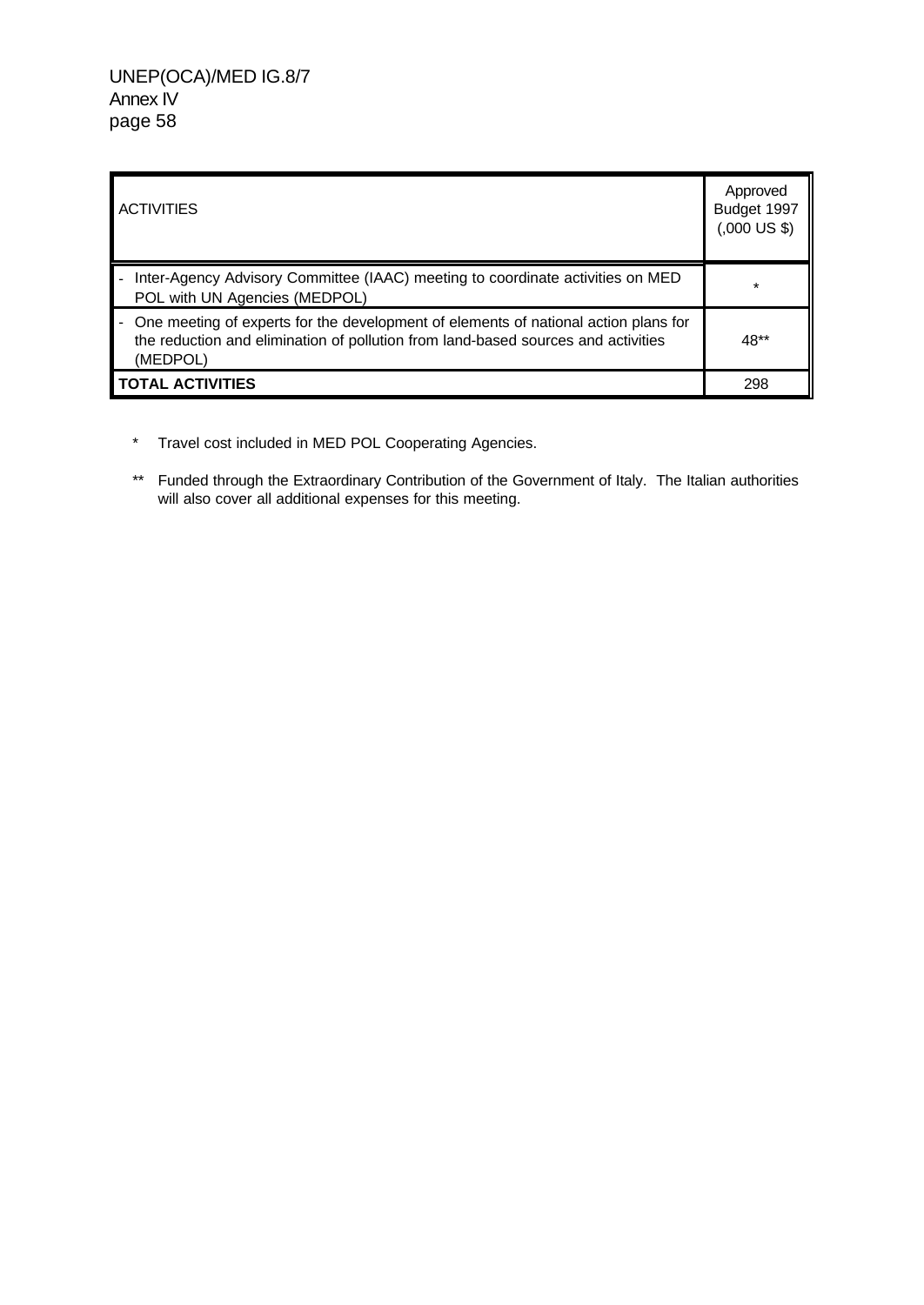#### **3.2 Pollution prevention**

- (b) Prevention of and response to the pollution of the marine environment from sea-based activities
	- (i) Preparedness for, response to and cooperation in cases of accidental marine pollution (Emergency Protocol)

#### **Objectives**

To strengthen the capacities of the coastal states in the Mediterranean and to facilitate cooperation among them in order to intervene in case of emergencies and accidents causing or likely to cause pollution of the sea by oil and other harmful substances especially in case of emergency in which there is grave and imminent danger to the marine environment or when it can affect human lives.

| <b>ACTIVITIES</b>                                                                                                                       | Approved<br>Budget 1997<br>$(.000 \text{ US } $)$ |
|-----------------------------------------------------------------------------------------------------------------------------------------|---------------------------------------------------|
| Assistance to States in developing their national system for preparedness and<br>response (REMPEC)                                      | 10                                                |
| Assistance to States which so request for the preparation and development of<br>agreements amongst neighbouring coastal States (REMPEC) | 6<br>8                                            |
| Assistance to States in developing port emergency response system (REMPEC)                                                              |                                                   |
| Adaptation of predicting models and decision support system to the region<br>(REMPEC)                                                   | 6                                                 |
| Regional training course on preparedness and response to accidental marine<br>pollution (REMPEC)                                        | 74<br>60                                          |
| Workshop on Crisis Management (REMPEC)                                                                                                  |                                                   |
| Technical assistance to States in the organisation of national training courses<br>(REMPEC)                                             | 8                                                 |
| Assistance to States in case of emergency (Mediterranean Assistance Unit)<br>(REMPEC)                                                   | 8                                                 |
| <b>TOTAL ACTIVITIES</b>                                                                                                                 | 180                                               |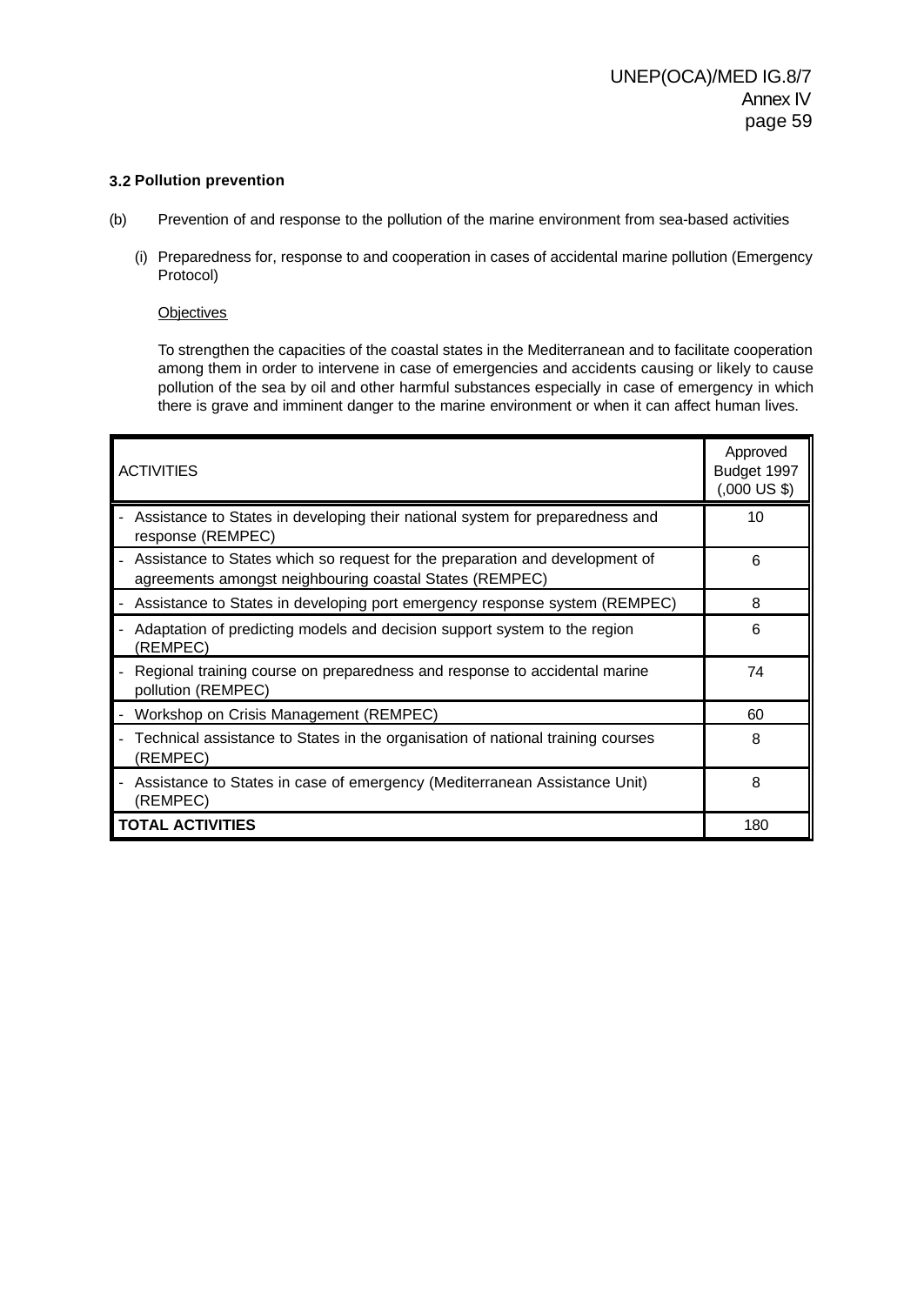## **3.2 Pollution prevention**

- (b) Prevention of and response to the pollution of the marine environment from sea-based activities
	- (ii) Prevention of the pollution of the marine environment by dumping from ships and aircraft (Dumping Protocol)

#### **Objectives**

Prevention and abatement of pollution of the Mediterranean Sea Area caused by dumping from ships and aircraft.

| <b>ACTIVITIES</b>                                                                                                                              | Approved<br>Budget 1997<br>$(.000 \text{ US } $)$ |
|------------------------------------------------------------------------------------------------------------------------------------------------|---------------------------------------------------|
| - Collection of information on issuance of permits and dumping activities and<br>assessment of the implementation of dumping protocol (MEDPOL) | 10                                                |
| - Second Meeting of government-designated Experts for the Preparation of Guidelines<br>for the Management of Dredged Material (MEDPOL)         | $\star$                                           |
| <b>TOTAL ACTIVITIES</b>                                                                                                                        | 10                                                |

\* Funding to be sought.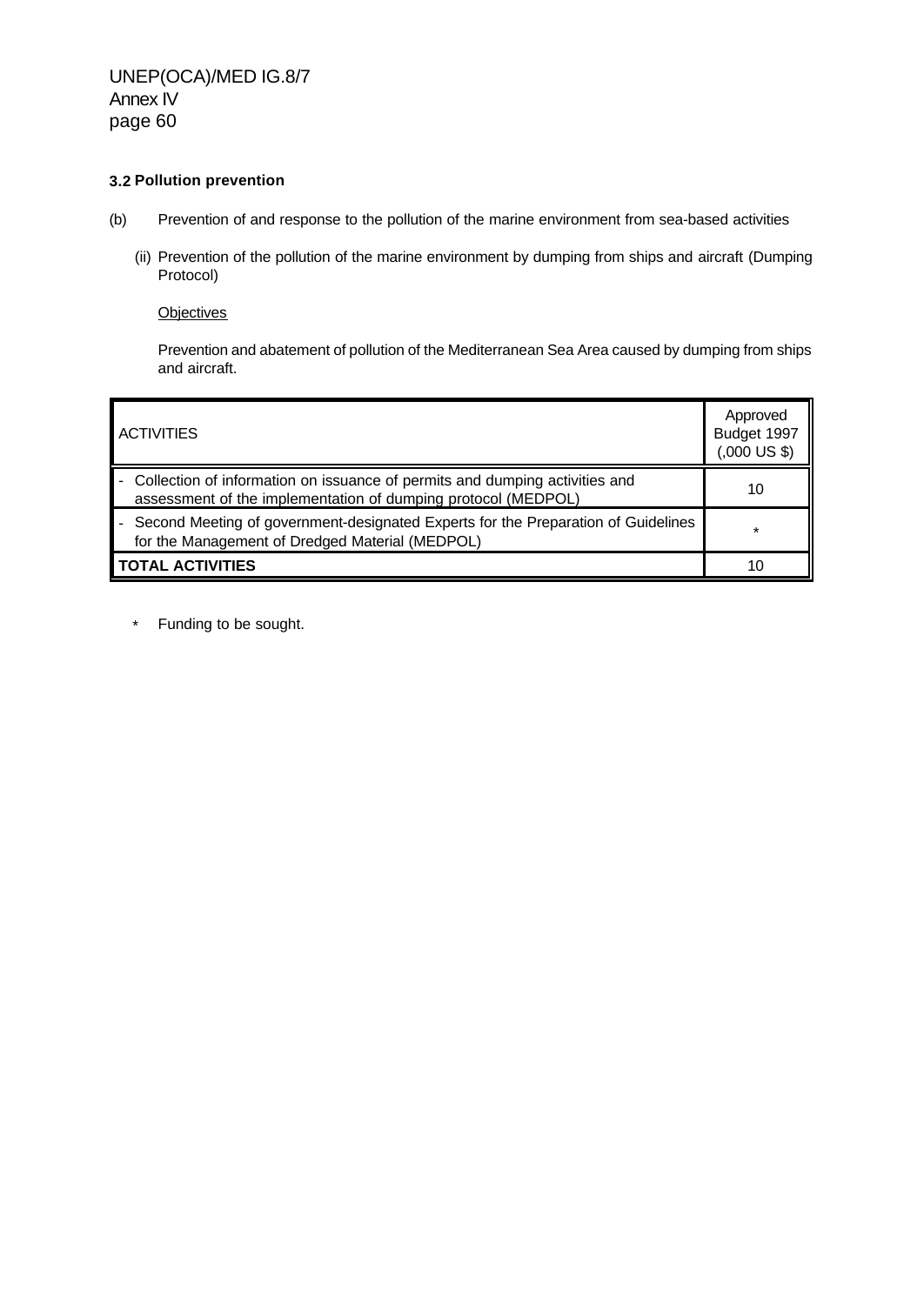#### **3.2 Pollution prevention**

(c) Prevention and control of the pollution of the environment resulting from transboundary movements of hazardous wastes and their disposal

#### **Objectives**

To provide Contracting Parties with the necessary assistance related to the implementation of the Protocol on the Prevention and Control of the Pollution of the Environment resulting from Transboundary Movements of Hazardous Wastes.

| <b>ACTIVITIES</b>                                                                                                                                                                                                                                                                                                                                                                                                                                                                                                                     | Approved<br>Budget 1997<br>$(.000 \text{ US } $)$ |
|---------------------------------------------------------------------------------------------------------------------------------------------------------------------------------------------------------------------------------------------------------------------------------------------------------------------------------------------------------------------------------------------------------------------------------------------------------------------------------------------------------------------------------------|---------------------------------------------------|
| <b>Regional Activities</b><br>Assistance to Contracting Parties in carrying out the appropriate preparatory<br>actions (technical and legal) related to the implementation of the Protocol on the<br>Prevention and Control of the Pollution of the Environment resulting from<br>Transboundary Movements of Hazardous Wastes (development of guidelines, rules<br>and procedures for liability and compensation, legal and administrative measures<br>related to the prohibition of export and transit of hazardous wastes) (MEDPOL) | 30                                                |
| <b>TOTAL ACTIVITIES</b>                                                                                                                                                                                                                                                                                                                                                                                                                                                                                                               | 30                                                |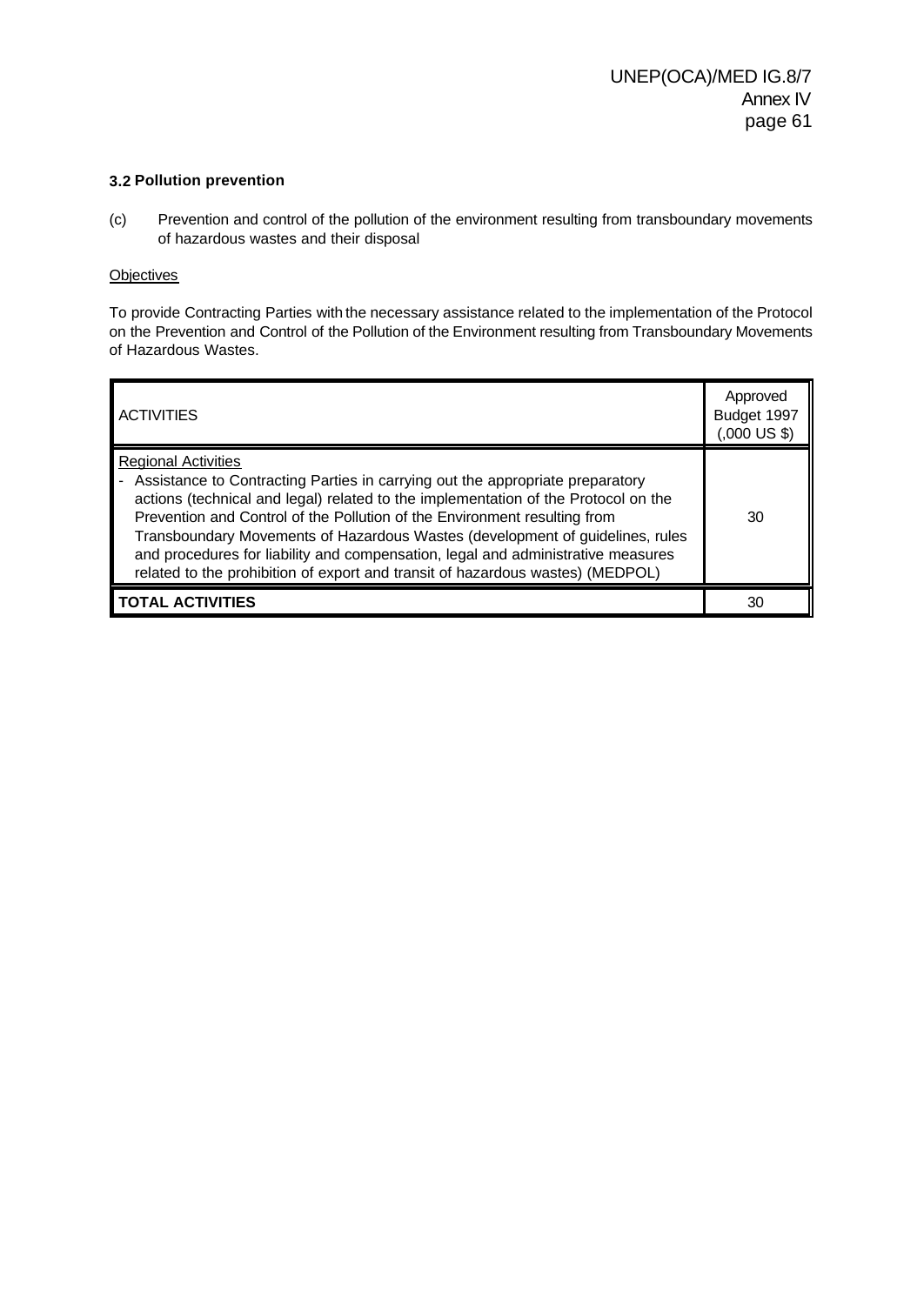## **3.3 Supporting measures**

**Objectives** 

Building of the institutional capabilities of the Contracting Parties for the assessment and elimination of marine pollution.

| <b>ACTIVITIES</b>                                                            | Approved<br>Budget 1997<br>$(.000 \text{ US } $)$ |
|------------------------------------------------------------------------------|---------------------------------------------------|
| Formulation and implementation of data quality assurance programmes (MEDPOL) | -40                                               |
| Purchase of standards and reference material (MEDPOL)                        | 25                                                |
| <b>TOTAL ACTIVITIES</b>                                                      | 65                                                |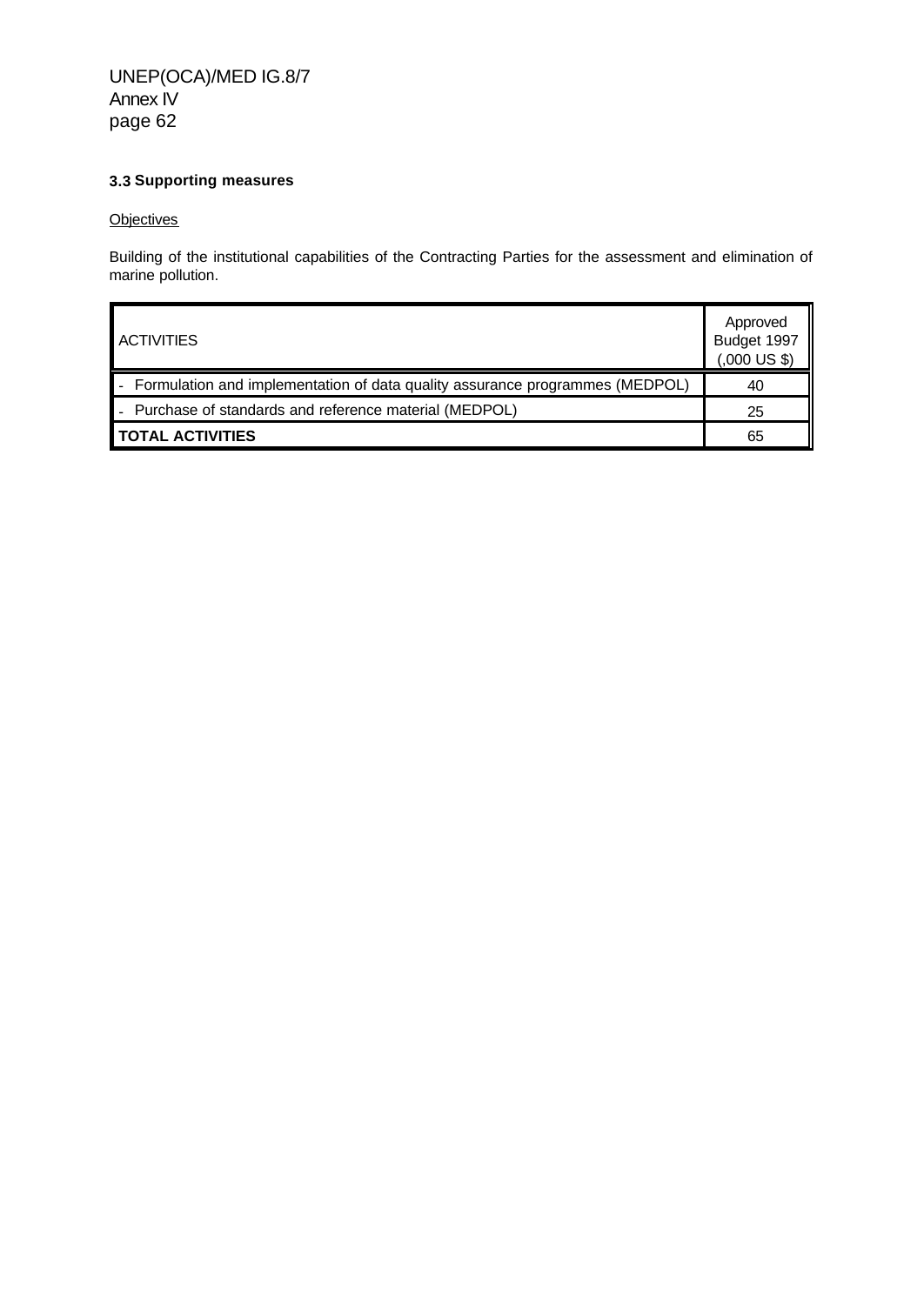## **4. INFORMATION AND PARTICIPATION**

#### **Objectives**

To strengthen public awareness of the protection and enhancement of the Mediterranean environment, to strengthen cooperation with appropriate NGOs, and to inform Mediterranean decision-makers, scientists, administrators as well as the public at large on MAP activities.

| <b>ACTIVITIES</b>                                                                                                                                                                                        | Approved<br>Budget 1997<br>$(.000 \text{ US } $)$ |
|----------------------------------------------------------------------------------------------------------------------------------------------------------------------------------------------------------|---------------------------------------------------|
| Publication and dissemination of MAP Technical Reports (MEDU)                                                                                                                                            | 15                                                |
| Library services (environmental awareness and educational assistance); Librarian<br>(Consultant); Exchange/dissemination of information and reports (MEDU)                                               | 20                                                |
| Preparation and translation of MAP Newsletter MEDWAVES (Arabic, English and<br>French) (MEDU)                                                                                                            | 15                                                |
| Printing and dissemination of MEDWAVES (MEDU)                                                                                                                                                            | 25                                                |
| Support to public awareness national campaigns on the Mediterranean, the<br>conservation of the coastline, scarce water, etc. (support to NGOs, training,<br>competitions, youth campaigns, etc.) (MEDU) | 20                                                |
| Preparation, editing and translation of MAP brochures and reports (MEDU)                                                                                                                                 | 30                                                |
| Printing and dissemination of brochures and reports, including the use of the<br>Internet (MEDU)                                                                                                         | 20                                                |
| <b>TOTAL ACTIVITIES</b>                                                                                                                                                                                  | 145                                               |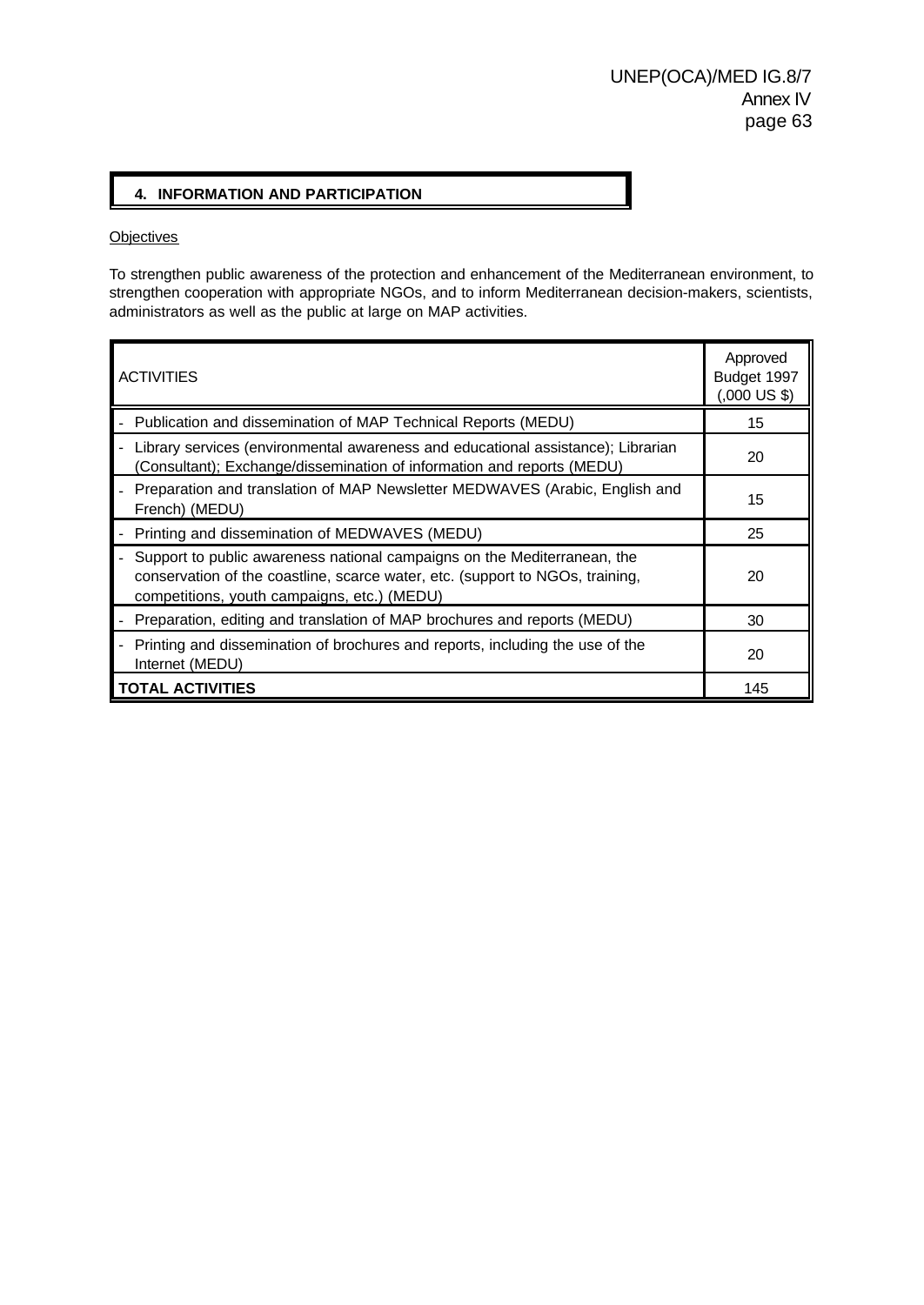### **III. STRENGTHENING OF THE LEGAL FRAMEWORK**

#### **Objectives**

To seek the early entry into force of the new MAP legal instruments and to promote their early implementation by the Contracting Parties.

To formulate and adopt appropriate rules and procedures for the determination of liability and compensation for damages resulting from the pollution of the marine environment.

To promote the adoption of relevant national legislation and to ensure the compliance of the Contracting Parties to the provisions of the Barcelona Convention and its protocols.

| <b>ACTIVITIES</b>                                                                                             | Approved<br>Budget 1997<br>$(.000 \text{ US } $)$ |
|---------------------------------------------------------------------------------------------------------------|---------------------------------------------------|
| Legal assistance to the Secretariat (MEDU)                                                                    |                                                   |
| Assistance to countries to develop their national legislation in line with the<br>objectives of MAP II (MEDU) | 15                                                |
| <b>TOTAL ACTIVITIES</b>                                                                                       | 30                                                |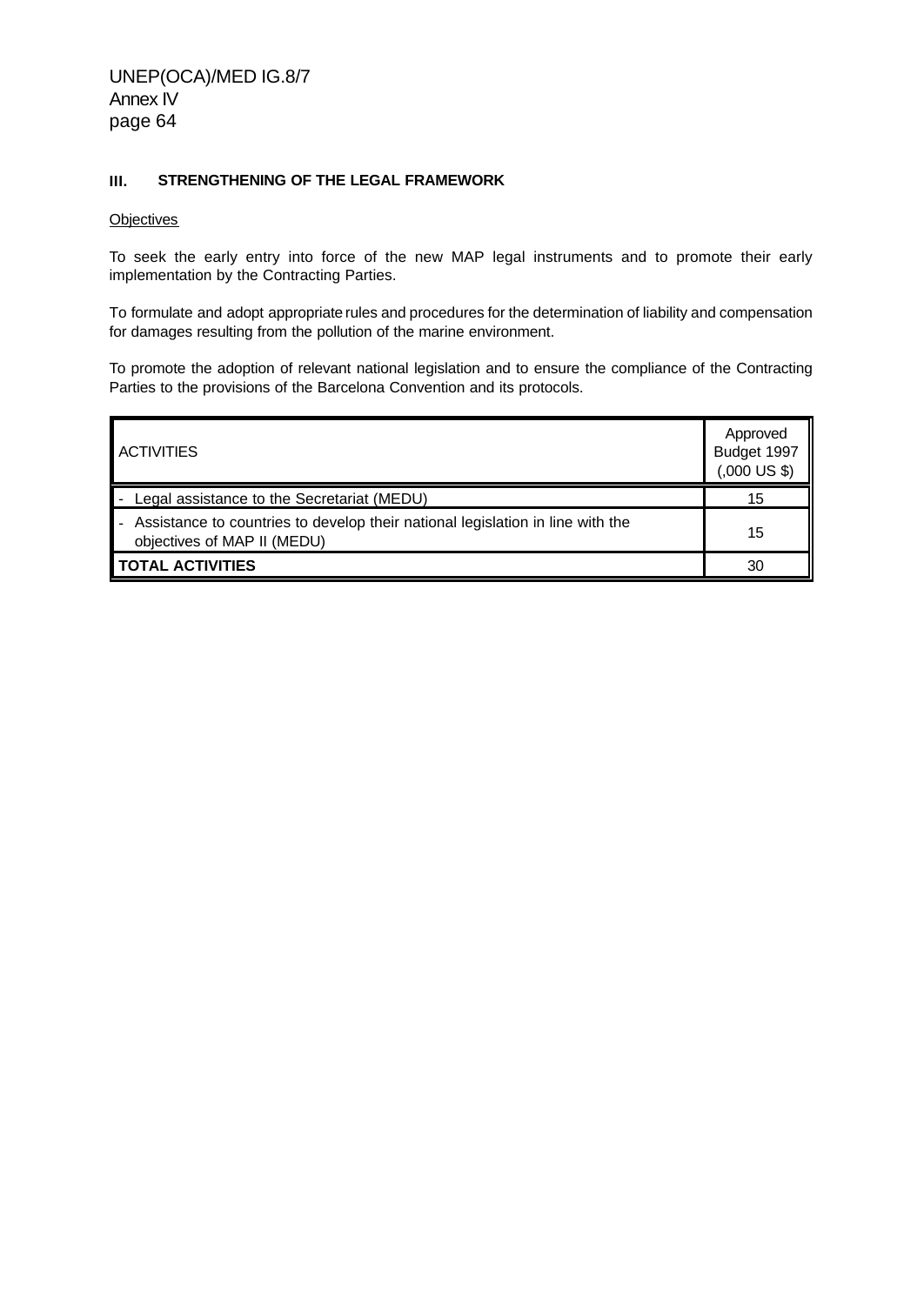**ANNEX IV**

# **APPENDIX**

**MED POL-Phase III**

# **PROGRAMME FOR THE ASSESSMENT AND CONTROL OF POLLUTION IN THE MEDITERRANEAN REGION**

**(1996-2005)**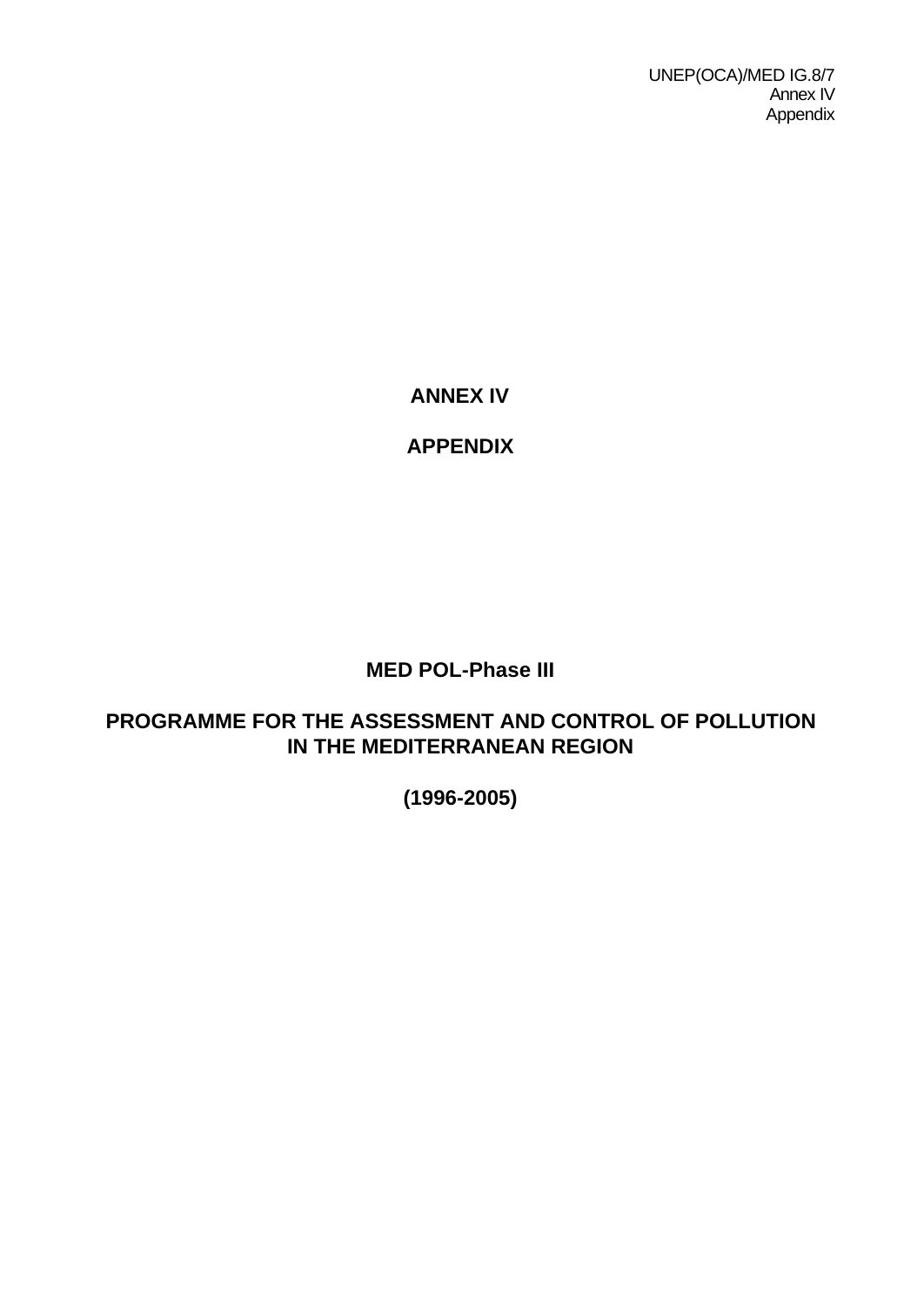# **Table of Contents**

|                |                                                                                                                            |                                                                                             | Pages |
|----------------|----------------------------------------------------------------------------------------------------------------------------|---------------------------------------------------------------------------------------------|-------|
| <b>PREFACE</b> |                                                                                                                            |                                                                                             | ii.   |
| 1.             | <b>BACKGROUND</b>                                                                                                          |                                                                                             |       |
| 2.             | <b>INTRODUCTION</b>                                                                                                        |                                                                                             |       |
| 3.             | <b>OBJECTIVES OF MED POL-PHASE III (1996-2005)</b>                                                                         |                                                                                             |       |
| 4.             | <b>MODALITIES OF COOPERATION BETWEEN THE</b><br><b>CONTRACTING PARTIES AND THE SECRETARIAT</b><br><b>REGARDING MED POL</b> |                                                                                             |       |
| 5.             |                                                                                                                            | ASSESSMENT OF POLLUTION-RELATED PROBLEMS                                                    | 14    |
| 6.             | <b>POLLUTION CONTROL</b>                                                                                                   |                                                                                             | 17    |
|                | А.                                                                                                                         | Development and implementation of pollution control measures                                | 17    |
|                | В.                                                                                                                         | Compliance control                                                                          | 19    |
| 7.             | <b>SUPPORTING MEASURES</b>                                                                                                 |                                                                                             | 23    |
|                | А.                                                                                                                         | Assistance (capacity building)                                                              | 23    |
|                | В.                                                                                                                         | Data and information management                                                             | 25    |
|                | C.                                                                                                                         | Coordination and cooperation                                                                | 26    |
| 8.             |                                                                                                                            | <b>IMMEDIATE PRIORITIES FOR THE IMPLEMENTATION OF</b><br><b>MED POL-PHASE III</b>           | 28    |
| ANNEX:         |                                                                                                                            | Monitoring of the levels and effects of contaminants in the<br>context of MED POL-Phase III | 30    |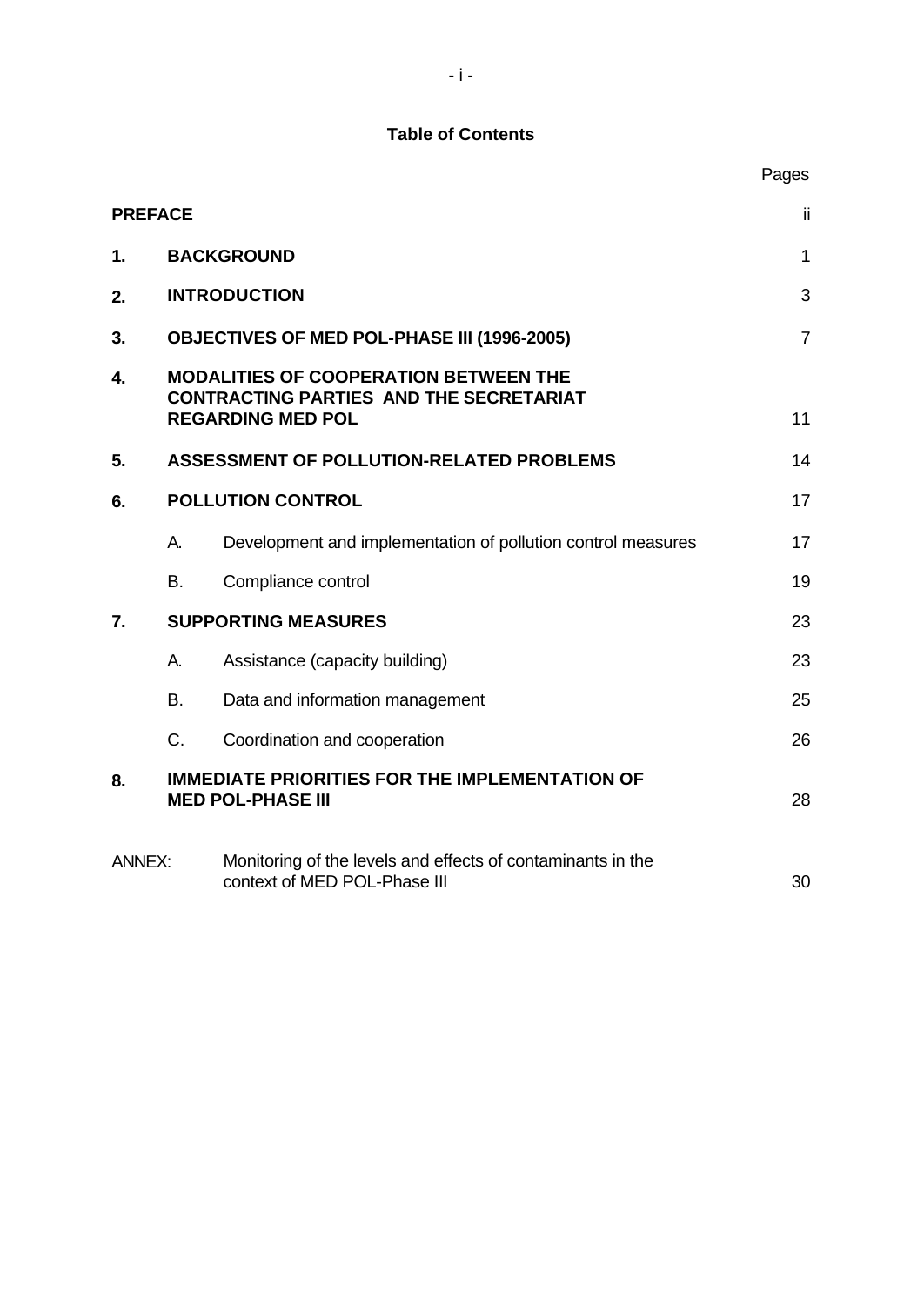#### **PREFACE**

In 1992, the Bureau of the Contracting Parties asked the Secretariat to organize the preparation of an in-depth evaluation of the MED POL Programme by scientists/experts external to the MAP Office with a view of using this evaluation in the drafting of the Phase III of MED POL. Five consultants worked during 1993 and an evaluation was prepared and presented to the Eighth Ordinary Meeting of the Contracting Parties in October 1993 (UNEP(OCA)/MED IG.3/Inf.6). During the latter Meeting the Contracting Parties also formally agreed that a Phase III of MED POL should be prepared covering the period from 1996 to 2005 and, to this effect, they set a number of basic objectives and principles which should be used for its preparation (UNEP(OCA)/MED IG.3/5, Annex IV).

The meeting of experts on the preparation of MED POL-Phase III was held in Izmir from 20 to 23 June 1994 with the partial financial support of the Government of Turkey. Twenty experts from the Mediterranean and elsewhere attended the meeting, together with representatives of United Nations agencies and international organizations (UNEP(OCA)/MED WG.75/3). The meeting, after reviewing and discussing the achievements and shortcomings of Phases I and II of the MED POL Programme, prepared a draft MED POL-Phase III Programme, which was submitted for approval to the Joint Meeting of the Scientific and Technical Committee and the Socio-Economic Committee (Athens, 3-8 April 1995). Due to lack of time, this document was not considered by the Joint Meeting and delegations were requested to provide comments to the Secretariat in writing. After reviewing the comments received and taking into account the results of the informal consultation meeting on MED POL-Phase III (Athens, 13-15 December 1995), the document was revised to bring it in line with the Action Plan for the Protection of the Marine Environment and the Sustainable Development of the Coastal Areas of the Mediterranean (MAP-Phase II), approved by the Contracting Parties in June 1995. Finally, the revised document was first submitted to the Meeting of the MED POL National Coordinators (Athens, 18-22 March 1996), who discussed it in detail and agreed on its content, and subsequently transmitted to the Meeting of MAP Focal Points (Athens, 6-10 May 1996) who approved it. The present document is the final text adopted by the Contracting Parties at their Extraordinary Meeting held in Montpellier from 1 to 4 July 1996.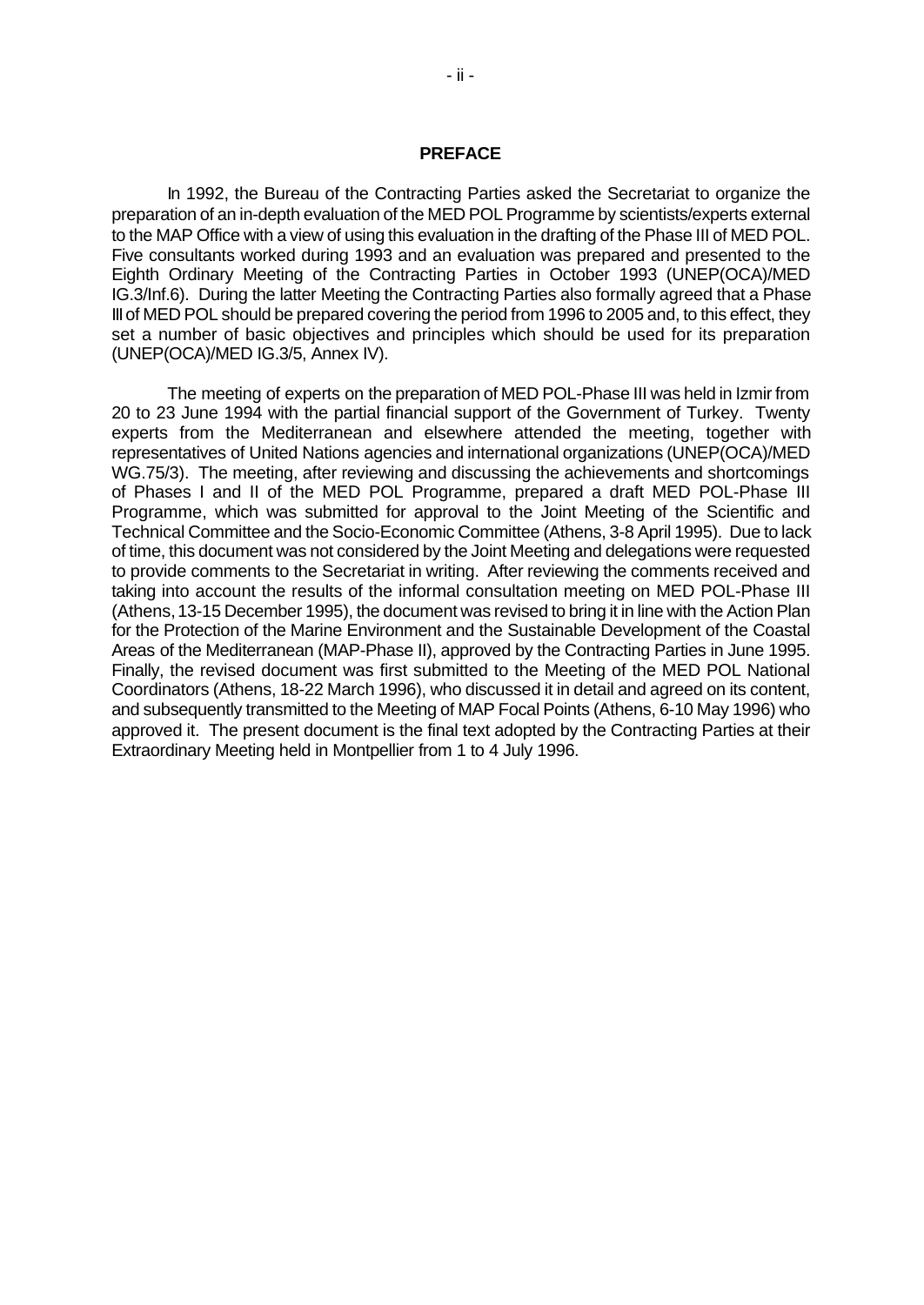## **1. BACKGROUND**

1.1 The MED POL Programme, designed initially as the environmental assessment component of the Mediterranean Action Plan, has been operational since 1975. Its first phase (MED POL-Phase I) was implemented from 1975 until 1980 and it comprised seven basic baseline studies covering the major marine pollution problems in the Mediterranean. In 1981, the Contracting Parties to the Barcelona Convention approved a new ten-year long-term programme (MED POL-Phase II, 1981-1990) which included two main components, monitoring and research. In 1991, the Contracting Parties decided to extend MED POL-Phase II until 1995. In 1995, it was further extended to 1996 to allow the completion of the programme as well as the formulation of the next phase.

1.2 In fact, during the implementation of MED POL-Phase II, the need was felt to bring the MED POL Programme closer to the other components of the Mediterranean Action Plan and in particular to the Protocol for the Protection of the Mediterranean Sea against Pollution from Land-Based Sources, which entered into force in 1983, and the more recent Coastal Areas Management Programme (CAMP). As a result, preparations were made to refocus the MED POL Programme and thus prepare a new phase of the programme (MED POL-Phase III, 1996- 2005). In addition, global events such as the Rio de Janeiro Summit, Agenda 21 and the Contracting Parties meeting in 1995 outlined a different and more integrated dimension in the approach to marine pollution control programmes, i.e. towards sustainable development.

1.3 As early as 1989, a meeting of experts took place to evaluate the main pollution data gathered until then through MED POL (UNEP(OCA)/MED WG. 5/3). Four experts prepared specific reports on sources of pollution (UNEP(OCA)/MED WG.5/Inf.3), micro-organisms in coastal areas (UNEP(OCA)/MED WG.5/Inf.4), heavy metals in coastal and reference areas (UNEP(OCA)/MED WG.5/Inf.5) and petroleum and chlorinated hydrocarbons in coastal and reference areas (UNEP(OCA)/MED WG.5/Inf.6), which presented the available data, showed the existing gaps, and made suggestions for the improved collection and use of data.

1.4 In addition, several meetings and consultations took place within and outside the Secretariat with the scientific community and the United Nations bodies involved in the Programme; in particular, large forums such as the ICSEM/IOC/UNEP Workshops on pollution of the Mediterranean Sea were utilized to discuss with the scientific community the major achievements and shortcomings of the Programme and to propose new approaches. Two review papers, "Monitoring Strategies of Marine Pollution" and "Pollution Problems in the Mediterranean and Relevant Research Strategies", were presented and widely discussed during the Xth CIESM/IOC/UNEP Workshop held in Perpignan (1990). The papers summarized and critically analysed the work carried out within the framework of MED POL in the field of monitoring and research and proposed follow-up activities. During the XIth CIESM/IOC/UNEP Workshop on Pollution held in Trieste (1992) another review paper "The Data Quality Assurance Programme of MED POL" presented the new strategy of MED POL as to data quality assurance and the prospects in the specific field. Discussions on the subject of the new phase of MED POL were also held in the course of all Inter-Agency Advisory Committee Meetings of MED POL.

1.5 In 1992, the Bureau of the Contracting Parties asked the Secretariat to organize the preparation of an in-depth evaluation of the MED POL Programme by scientists/experts external to the MAP office with a view to using this evaluation in the drafting of Phase III of MED POL.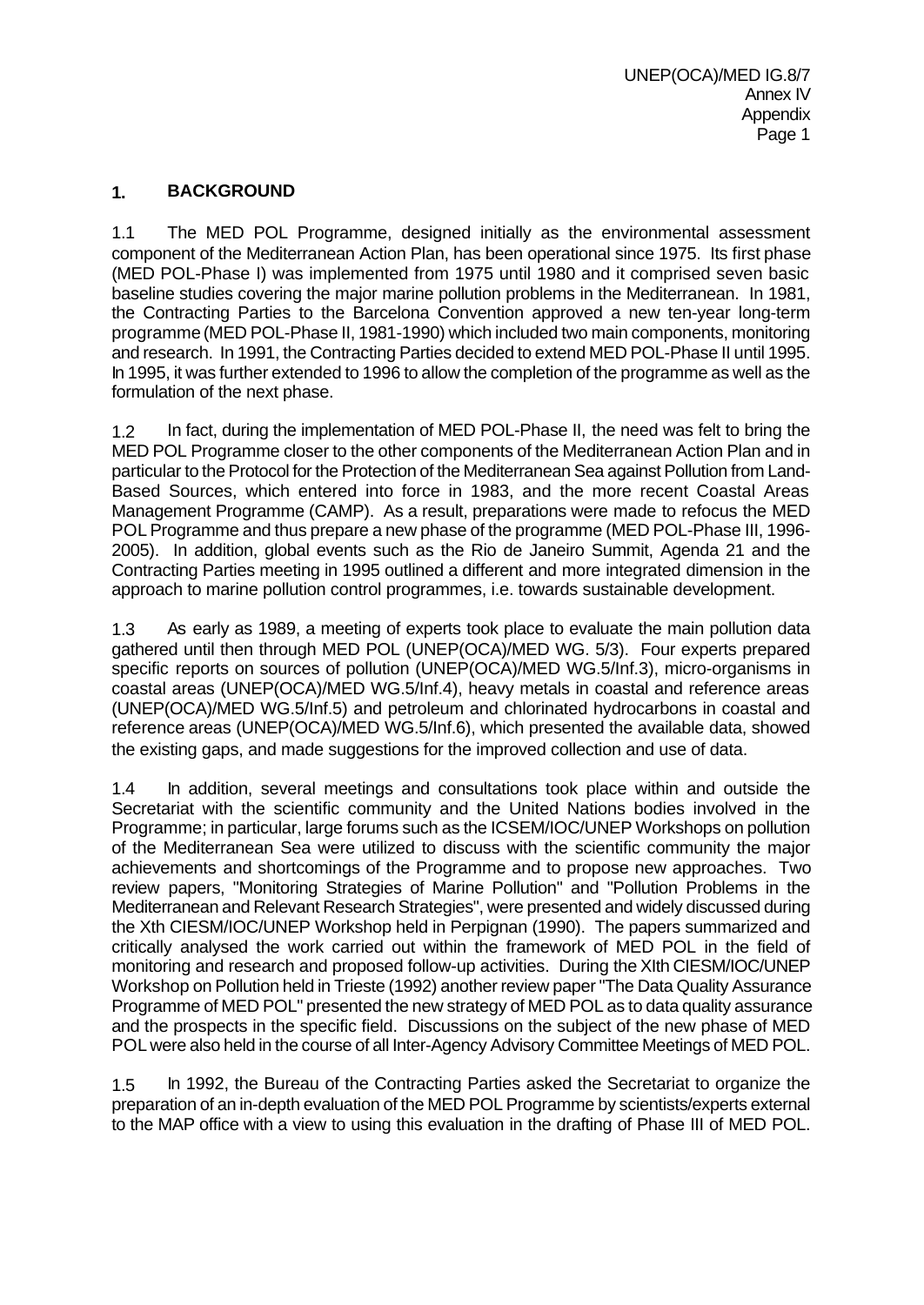UNEP(OCA)/MED IG.8/7 Annex IV Appendix Page 2

Five consultants worked during 1993 and an evaluation was prepared and presented to the Eighth Ordinary Meeting of the Contracting Parties in October 1993 (UNEP(OCA)/MED IG.3/Inf.6). During the latter Meeting, the Contracting Parties formally agreed that a Phase III of MED POL should be prepared covering the period from 1996 to 2005 and, to this effect, they set a number of basic objectives and principles to be used in its preparation (UNEP(OCA)/MED IG.3/5, Annex IV).

1.6 The meeting of experts on the preparation of MED POL-Phase III was held in Izmir from 20 to 23 June 1994 with the partial financial support of the Government of Turkey. Twenty experts from the Mediterranean and elsewhere attended the meeting, together with representatives of United Nations agencies and international organizations (UNEP(OCA)/MED WG.75/3). The meeting, after reviewing and discussing the achievements and shortcomings of Phases I and II of the MED POL Programme, prepared a draft MED POL-Phase III Programme, which was submitted for approval to the Joint Meeting of the Scientific and Technical Committee and the Socio-Economic Committee (Athens, 3-8 April 1995). Due to lack of time, this document was not considered by the Joint Meeting and delegations were requested to provide comments to the Secretariat in writing. After reviewing the comments received and taking into account the results of the informal consultation meeting on MED POL-Phase III (Athens, 13-15 December 1995), the document was revised to bring it in line with the Action Plan for the Protection of the Marine Environment and the Sustainable Development of the Coastal Areas of the Mediterranean (MAP-Phase II), approved by the Contracting Parties in June 1995. Finally, the revised document was first submitted to the Meeting of the MED POL National Coordinators (Athens, 18-22 March 1996), who discussed it in detail and agreed on its content, and subsequently transmitted to the Meeting of MAP Focal Points (Athens, 6-10 May 1996) who approved it. The present document is the final text adopted by the Contracting Parties at their Extraordinary Meeting held in Montpellier from 1 to 4 July 1996.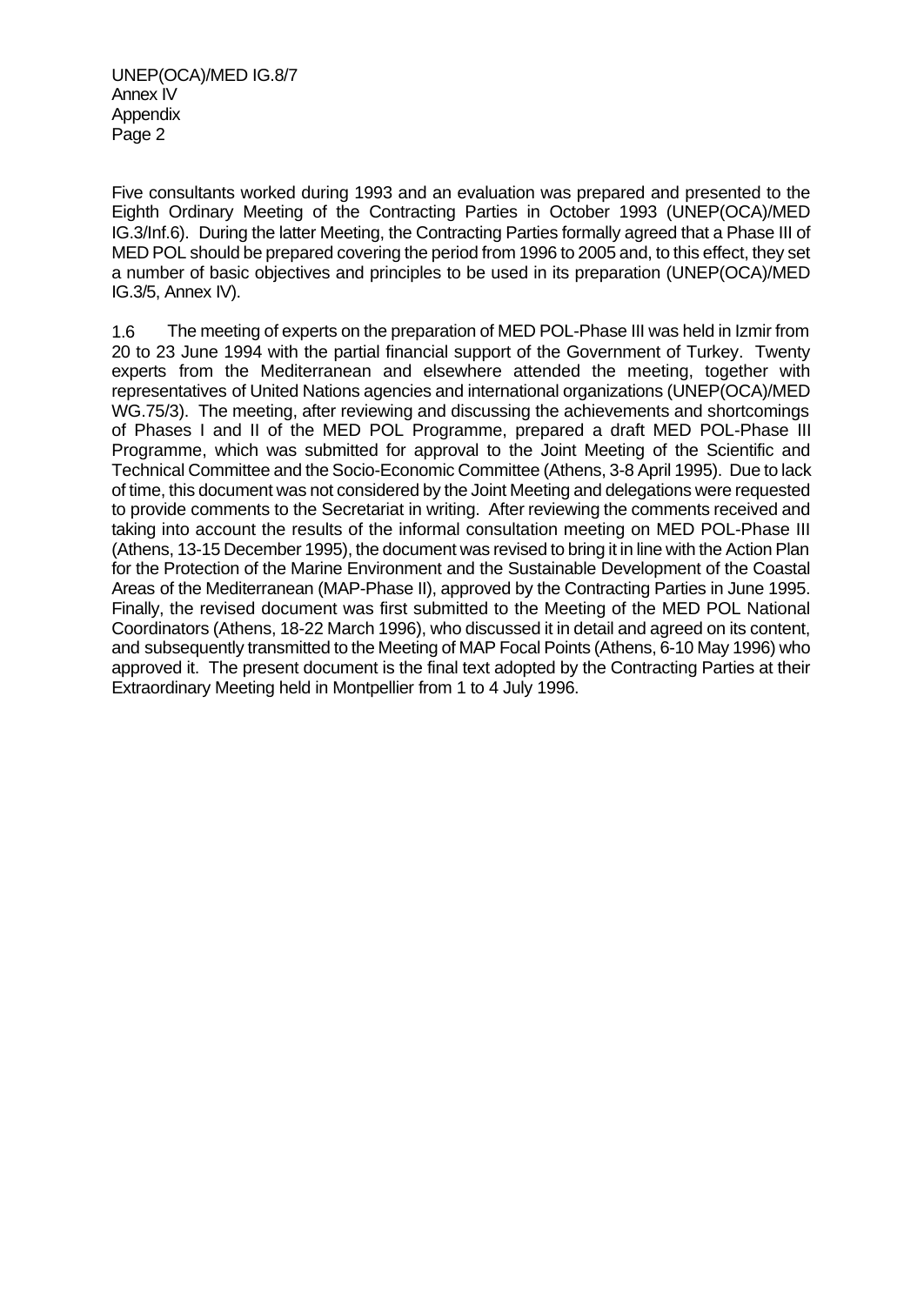# **2. INTRODUCTION**

2.1 The organization of a programme for monitoring of the sources, levels and effects of contaminants, as well as the research related to this monitoring, was one of the cornerstones of the Mediterranean Action Plan (MAP) adopted by the governments of the Mediterranean countries in February 1975. With the adoption, in 1976, of the Barcelona Convention by the same governments, and the subsequent adoption of the Protocols to this Convention, the objectives and methodologies of the programme were gradually modified in order to respond to the expanding goals set by the governments.

2.2 The declared objectives of the first phase of the Programme, MED POL-Phase I (1975- 1980), were:

- to formulate and carry out a coordinated pollution monitoring and research programme taking into account the goals of the Mediterranean Action Plan and the capabilities of the Mediterranean research centres to participate in it;
- to assist national research centres in developing their capabilities to participate in the Programme;
- to analyse the sources, levels, pathways, trends and effects of pollutants relevant to the Mediterranean Sea;
- to provide the scientific/technical information needed by the Governments of the Mediterranean States and the EEC for the negotiation and implementation of the Convention and its related Protocols; and
- to build up consistent time-series of data on the sources, pathways, levels and effects of pollutants in the Mediterranean Sea and thus contribute to the scientific knowledge of the Mediterranean Sea.

2.3 While the first phase of the Programme focused on strengthening national capabilities in order to enable all countries to participate in the Programme and on the development of methodologies needed to implement it, the next phase of the Programme<sup>1</sup> (MED POL-Phase II, 1981-1996) had more general and broader objectives to provide the Parties to the Barcelona Convention with:

- information required for the implementation of the Convention and the Protocols;
- indicators and evaluation of the effectiveness of the pollution prevention measures taken under the Convention and the Protocols;
- scientific information that may lead to eventual revision and amendment of the relevant provisions of the Convention and the Protocols, and for the formulation of additional protocols;

<sup>1</sup> *Long-term programme for pollution monitoring and research in the Mediterranean (MED POL)-Phase II*. UNEP Regional Seas Reports and Studies No. 28. Rev.1. UNEP, 1986.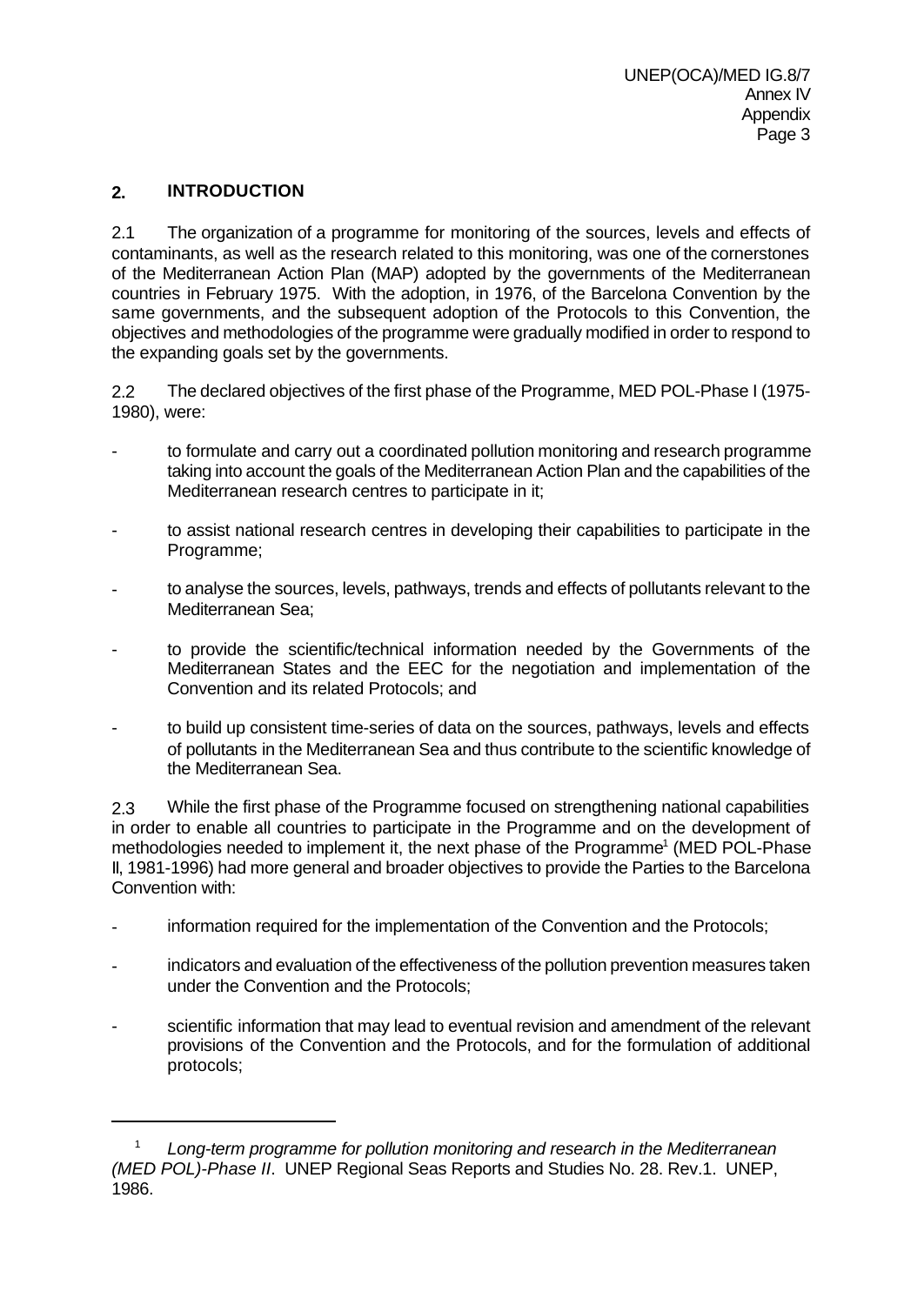- information that could be used in formulating environmentally sound national, bilateral and multilateral management decisions essential for the continuous socio-economic development of the Mediterranean region on a sustainable basis; and
- periodic assessment of the state of pollution of the Mediterranean Sea.
- 2.4 During the second phase of MED POL:
- the gains of the first phase were consolidated by considerable strengthening of national institutional capabilities through: training; provision of equipment; development of suitable sampling and analytical techniques, quality assurance programmes including intercalibration exercises, equipment maintenance and other forms of assistance;
- the monitoring of the levels and effects of contaminants was intensified, and gradually focused on monitoring related to compliance with the pollution control measures adopted by the Contracting Parties, through agreements with governments involving about 80 national institutions in practically all Mediterranean countries;
- the research programme contributing to the improved understanding of the requirements for pollution control measures was considerably broadened, and implemented through more than 500 research contracts with national institutions in practically all Mediterranean countries;
- a detailed survey (inventory) of pollutants from land-based sources, as defined by the Protocol for the Protection of the Mediterranean Sea against Pollution from Land-Based Sources (LBS Protocol), was initiated;
- consistent databases resulting from monitoring, research and survey activities, and other sources, were built-up and used in the preparation of studies, analyses and assessments of specific environmental pollution problems;
- a regional assessment of the environmental state of the marine and coastal environment was prepared (1989 and 1995);
- a regional assessment of the possible implications of expected climate changes was prepared (1992 and 1995), and 11 detailed site-specific studies were carried out on the implications of these changes, with concrete recommendations for the possible mitigation of the negative effects;
- in-depth analyses ("assessment documents") of 13 specific problems related to the control of individual contaminants (or group of contaminants) covered by the LBS Protocol were prepared and used as the basis for the formulation of control measures subsequently adopted by the Parties to the Convention; and
- significant input was made from all activities listed above into the Coastal Area Management Programme (CAMP) carried out within the framework of the Action Plan.

2.5 The Eighth Ordinary Meeting of the Contracting Parties to the Barcelona Convention (Antalya, 12-15 October 1993) reaffirmed the objective of the Mediterranean Action Plan (MAP) since its establishment to act as an instrument of regional cooperation covering the concerns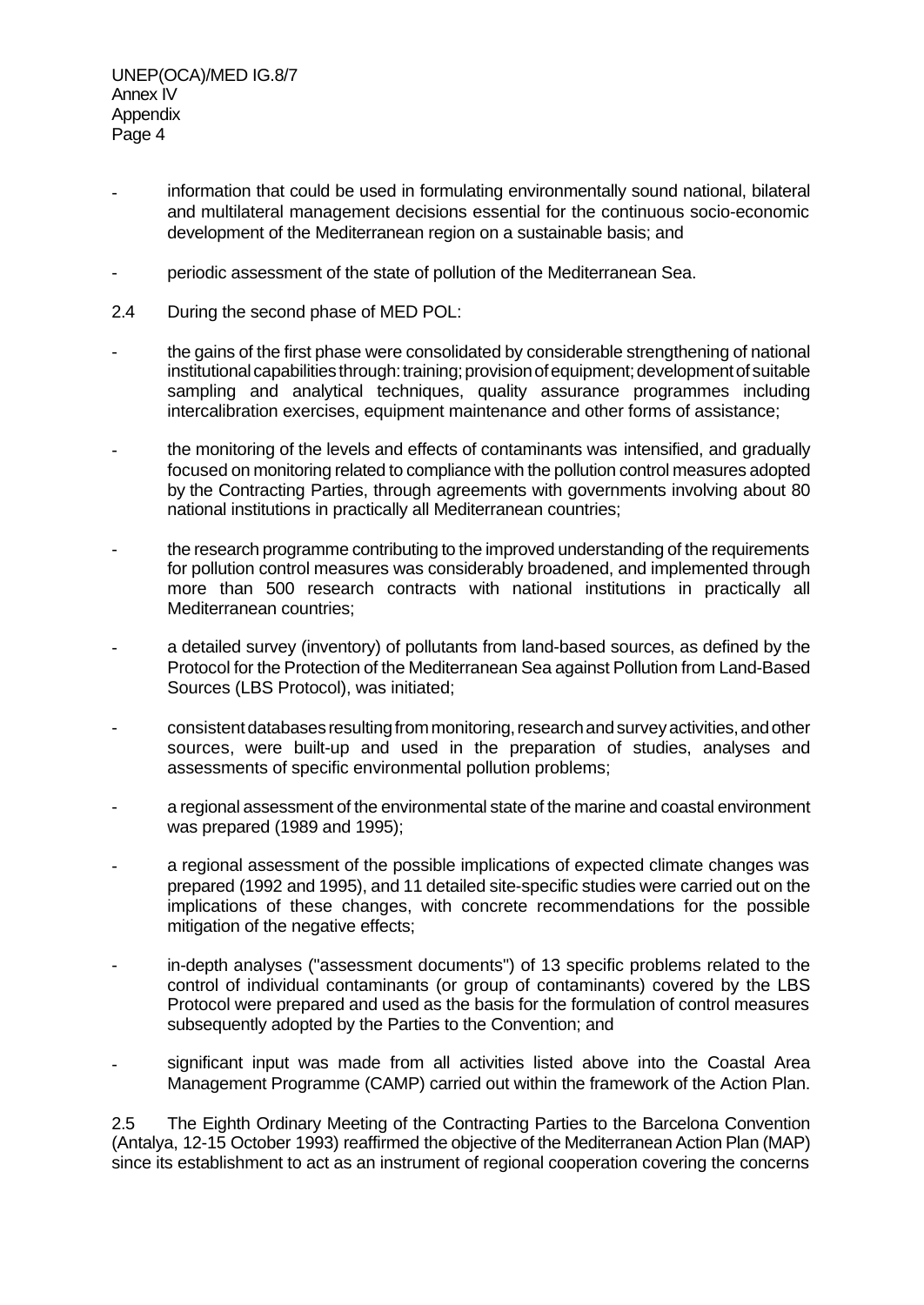both of the environment and of development, and approved a set of recommendations (UNEP(OCA)/MED IG.3/5, Annex IV) on the general strategy to be followed in MAP, as well as the action to be taken under specific components of MAP in order to implement this strategy.

- 2.6 Recognizing that:
- in line with UNCED and Agenda 21, further emphasis is to be given to those MAP activities contributing to the implementation of the sustainable development concept; and that
- MED POL, as the scientific and technical component of MAP, provides the scientific basis for decision-making related to marine pollution in the region in the process of achieving sustainable development;

recommendation 7.2 of the Antalya meeting called for the development of MED POL-Phase III and specified the fields in which it should assist the Contracting Parties, with the following overall objectives:

- organization of a Mediterranean coordinated marine pollution monitoring and research programme, concentrating on contaminants and pollutants affecting the quality of the marine and coastal environment, as well as the health of man and of the living resources in the Mediterranean and interpretation/ assessment of the results of the programme as part of the scientific basis for decision-making in the region;
- generation of information on the sources, levels, amounts, trends (trend monitoring) and effects of marine pollution, development of capabilities for assessing the present and future state of the marine environment within the Mediterranean region as an additional component of the scientific basis upon which the formulation of proposals for preventive and remedial action can be based;
- formulation of proposals for technical, administrative and legal programmes and measures for the prevention and/or reduction of pollution;
- strengthening and, when necessary, development of the capabilities of the national institutions, in accordance with the circumstances and the country requesting it, so as to implement monitoring and research of pollution of the marine environment; and
- assistance, as appropriate, to Contracting Parties for the implementation of the recommendations adopted with a view to the assessment of their effectiveness; this assistance will allow the competent authorities to verify the recommendations adopted taking into account data of a satisfactory standard.

2.7 The Ninth Ordinary Meeting of the Contracting Parties (Barcelona, 5-8 June 1995) approved the Action Plan for the Protection of the Marine Environment and the Sustainable Development of the Coastal Areas of the Mediterranean (MAP-Phase II). Chapter 3 of MAP-Phase II, which deals with the assessment, prevention and elimination of marine pollution, gives the framework for MED POL-Phase III. In addition, the adoption of the amendment to the 1980 LBS Protocol by the Conference of Plenipotentiaries held in Syracuse on 6-7 March 1996, also provides MED POL with the legal framework of pollution control for the Mediterranean, thus indicating the main programme strategy to be followed.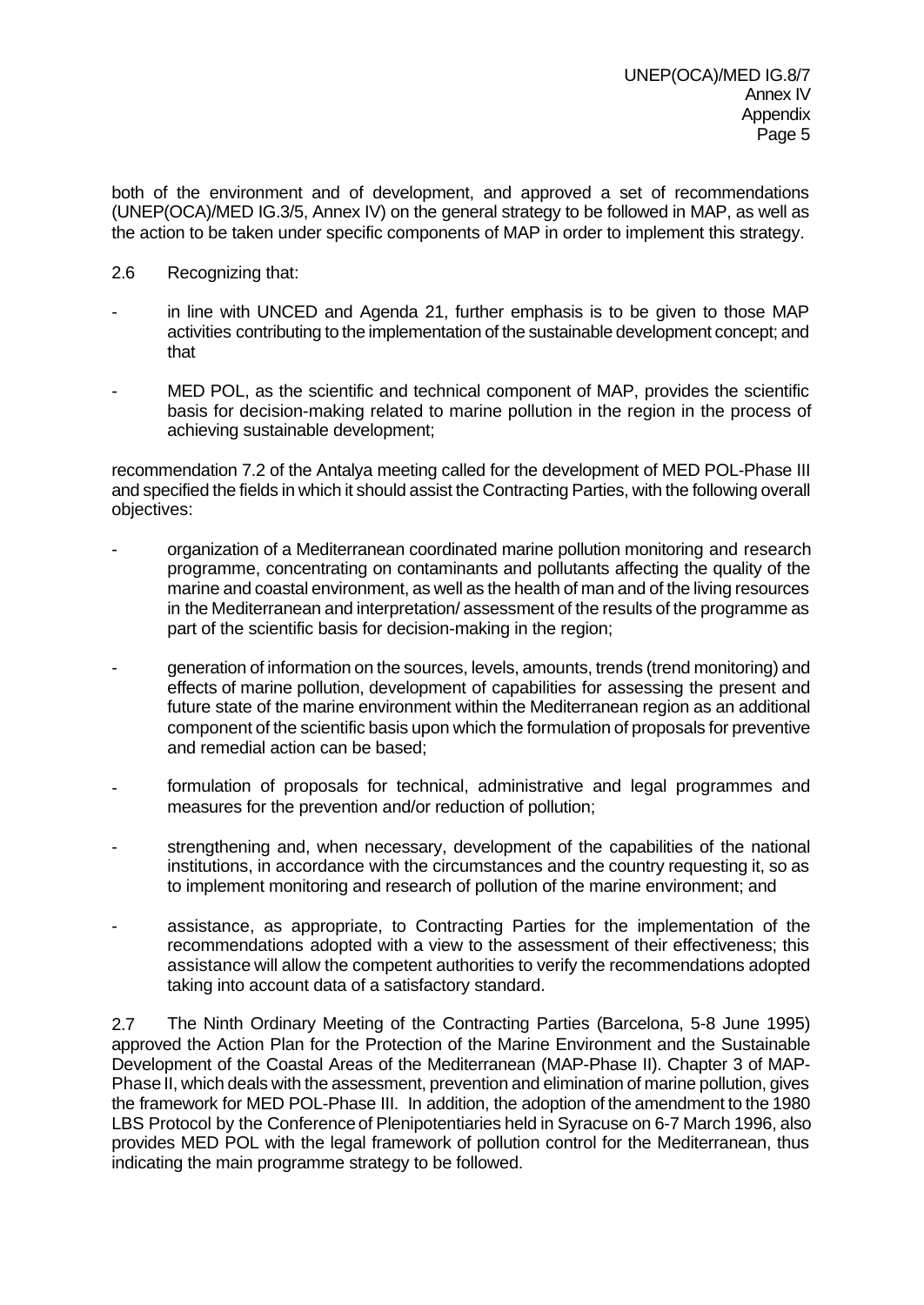2.8 The main strategic change in the MED POL Programme is therefore the shift of the emphasis from pollution assessment to pollution control, which brings the programme close to the objectives of the LBS Protocol and MAP-Phase II and makes it an effective tool for achieving sustainable development. The Programme also includes monitoring for compliance purposes, especially as far as the control measures adopted are concerned.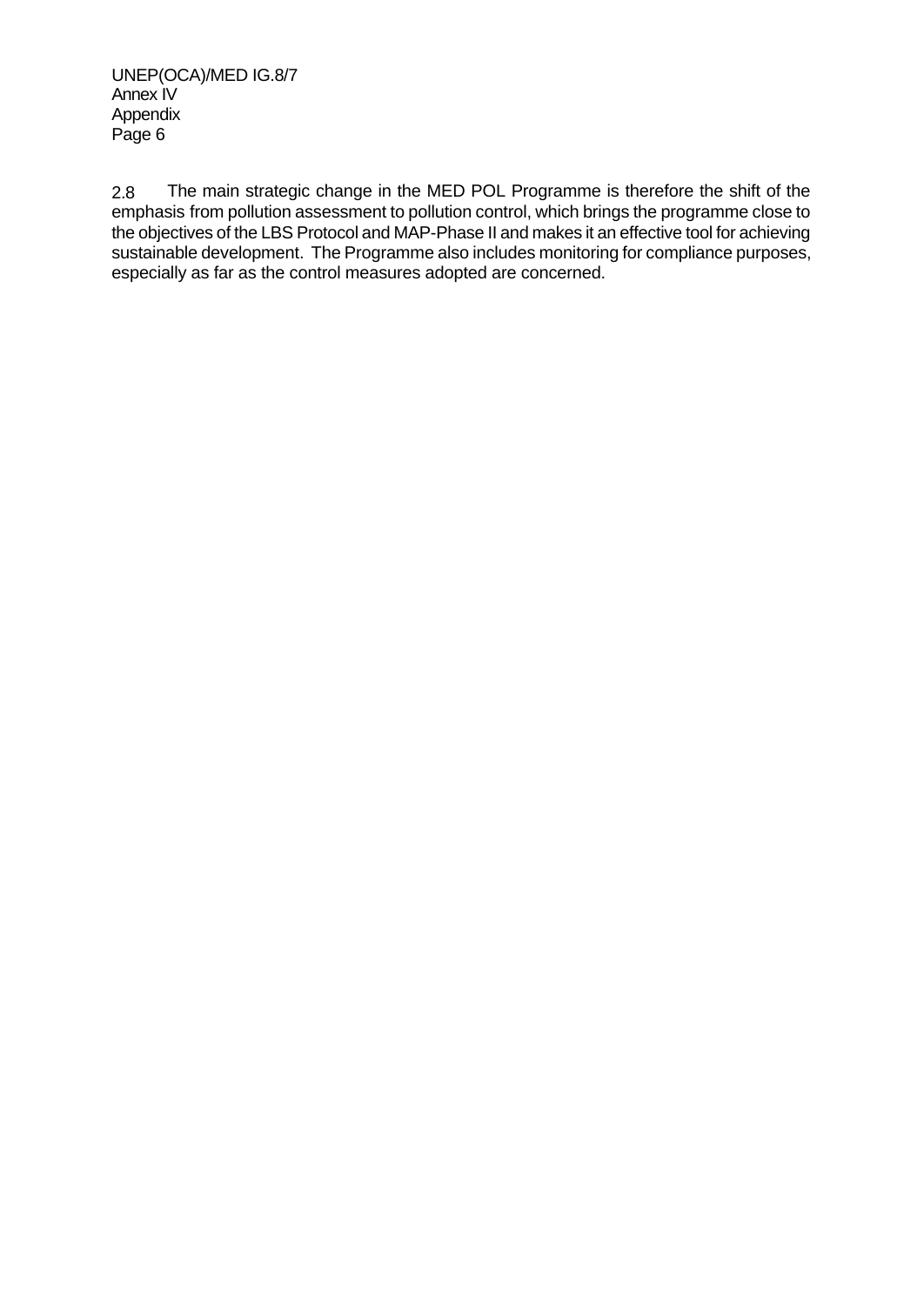# **3. OBJECTIVES OF MED POL-PHASE III (1996-2005)**

3.1 The objectives of MED POL-Phase III were formulated taking into consideration the experience gained during MED POL-Phases I and II, as well as the documents adopted by the Ninth Ordinary Meeting of the Contracting Parties (Barcelona, 5-8 June 1995), namely, MAP-Phase II, the Barcelona Resolution, the Priority Fields of Activities (1996-2005) and the amended Barcelona Convention and Protocols.

3.2 The ultimate and overall objective of MED POL-Phase III (1996-2005) is the elimination of pollution<sup>2</sup> of the Mediterranean Sea from all activities that cause such pollution, in particular land-based activities, through the full implementation of the LBS Protocol. MED POL-Phase III provides the basis for action related to assessment, prevention and elimination of marine pollution and relates such action to other components of MAP-Phase II in the perspective of sustainable development.

The specific objectives of MED POL-Phase III are in particular:

- (a) the assessment of all (point and diffuse) sources of pollution, the load of pollution reaching the Mediterranean Sea, and the magnitude of the problems caused by the effect of contaminants on living and non-living resources, including human health, as well as on amenities and uses of the marine and coastal regions;
- (b) assistance to countries, including capacity-building, in the development and implementation of national action plans for the elimination of marine pollution, in particular from land-based activities;
- (c) the assessment of status and trends in the quality of the marine and coastal environment as an early warning system for potential environmental problems caused by pollution;
- (d) the formulation and implementation of action plans, programmes and measures for the prevention and control of pollution, for the mitigation of impacts caused by pollution and for the restoration of systems already damaged by pollution; and
- (e) the monitoring of the implementation of the action plans, programmes and measures for the control of pollution and the assessment of their effectiveness.

3.3 In view of the broad cross-sectoral mandate of MED POL with heavy emphasis on pollution control from all sources, in particular from land-based sources and activities, and taking

<sup>2</sup> In the context of this document, "pollution of the marine environment" is interpreted according to the definition adopted in the United Nations Convention on the Law of the Sea and in the Barcelona Convention (as amended in 1995) as:

*the introduction by man, directly or indirectly, of substances or energy into the marine environment, including estuaries, which results or is likely to result in such deleterious effects as harm to living resources and marine life, hazards to human health, hindrance to marine activities, including fishing and other legitimate uses of the sea, impairment of quality for use of sea water and reduction of amenities.*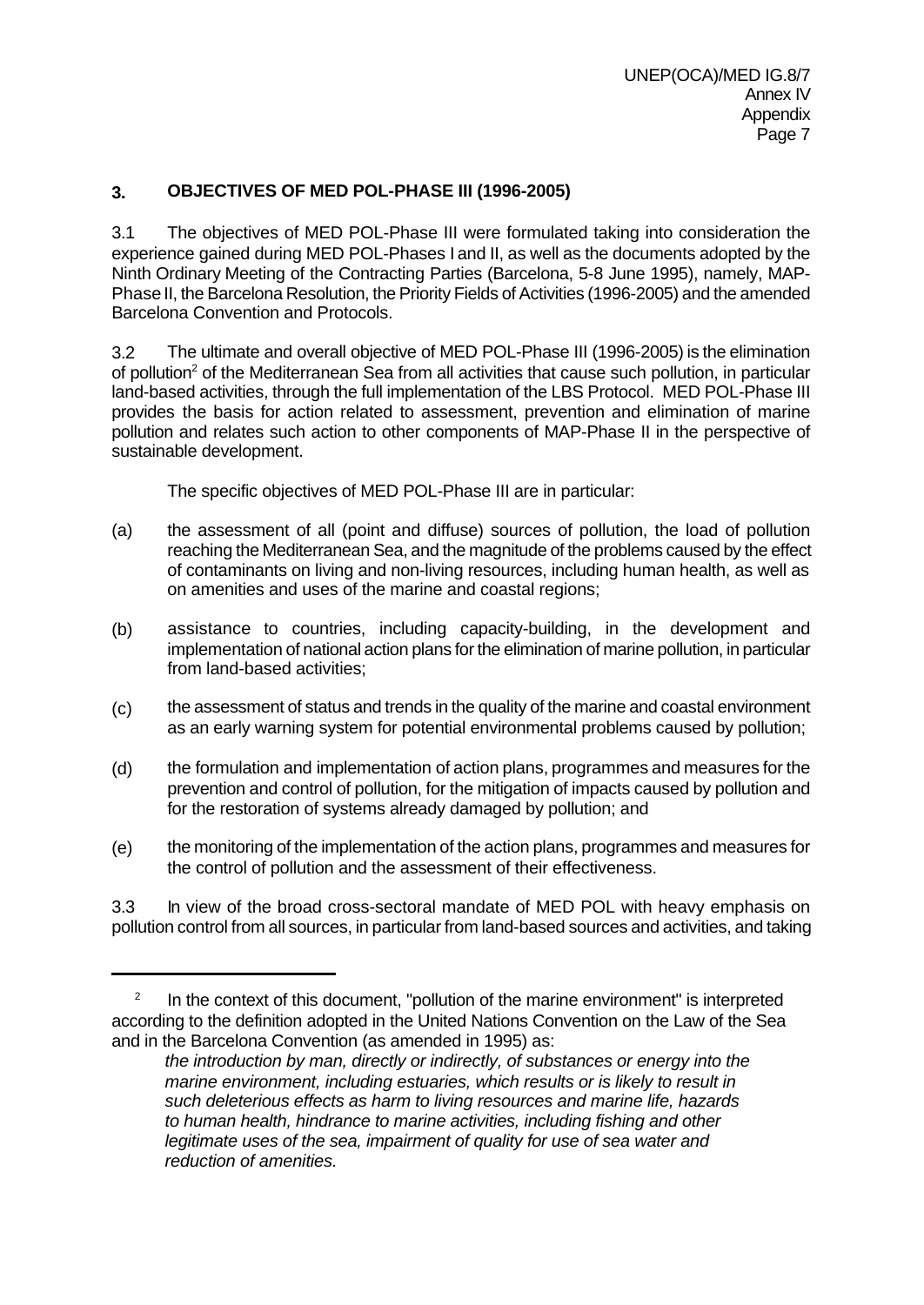into account the fact that the control of marine pollution is one of the central issues to be resolved within the framework of MAP-Phase II in order to enable the sustainable development of the Mediterranean region, the new phase of MED POL will require intensified interaction between MED POL and practically all other components of MAP, and with the Coastal Area Management Programme (CAMP) in particular. Therefore, in outlining the possible elements of MED POL's new phase, an attempt is made in the present document to link the specific objectives and activities proposed for MED POL-Phase III with those adopted for the other components of MAP-Phase II.

3.4 In addition to reflecting the links between MED POL-Phase III and the other components of MAP-Phase II, the Programme was also prepared with due regard for the concepts and recommendations contained in Agenda 21 as they bear on activities relevant to MED POL, specifically those contained in Chapter 17 of Agenda 21<sup>3</sup>.

3.5 The stated goals shall be achieved through the implementation of interdependent and linked (see Figures 1 and 2) activities grouped in three basic MED POL-Phase III programme elements (assessment of pollution-related problems; pollution control; and supporting measures), all contributing to the ultimate goal of MED POL-Phase III and MAP-Phase II. The rationale of these activities, their specific objectives and means of implementation are described in Sections 5-8 of the present document.

3.6 The development of suitable measures for the prevention, abatement and control of pollution from all sources, and continuous assessment of the effectiveness of their implementation, are the central goals of the new phase of MED POL. All other activities are subsidiary to these goals and contribute to their more efficient achievement. By concentrating on these goals, MED POL-Phase III is expected to provide critically important inputs into practically all other components of MAP-Phase II, notably CAMPs (giving due consideration to pollution problems associated with coastal development), and thus make a significant contribution to the sustainable development of the Mediterranean region.

<sup>3</sup> Chapter 17 of Agenda 21, adopted by the United Nations Conference on Environment and Development (Rio de Janeiro, 3-14 June 1992), lists 33 objectives and more than 180 types of activity that are recommended under the heading *Protection of the oceans, all kind of seas, including enclosed and semi-enclosed seas, and coastal areas and the protection, rational use and development of their resources.*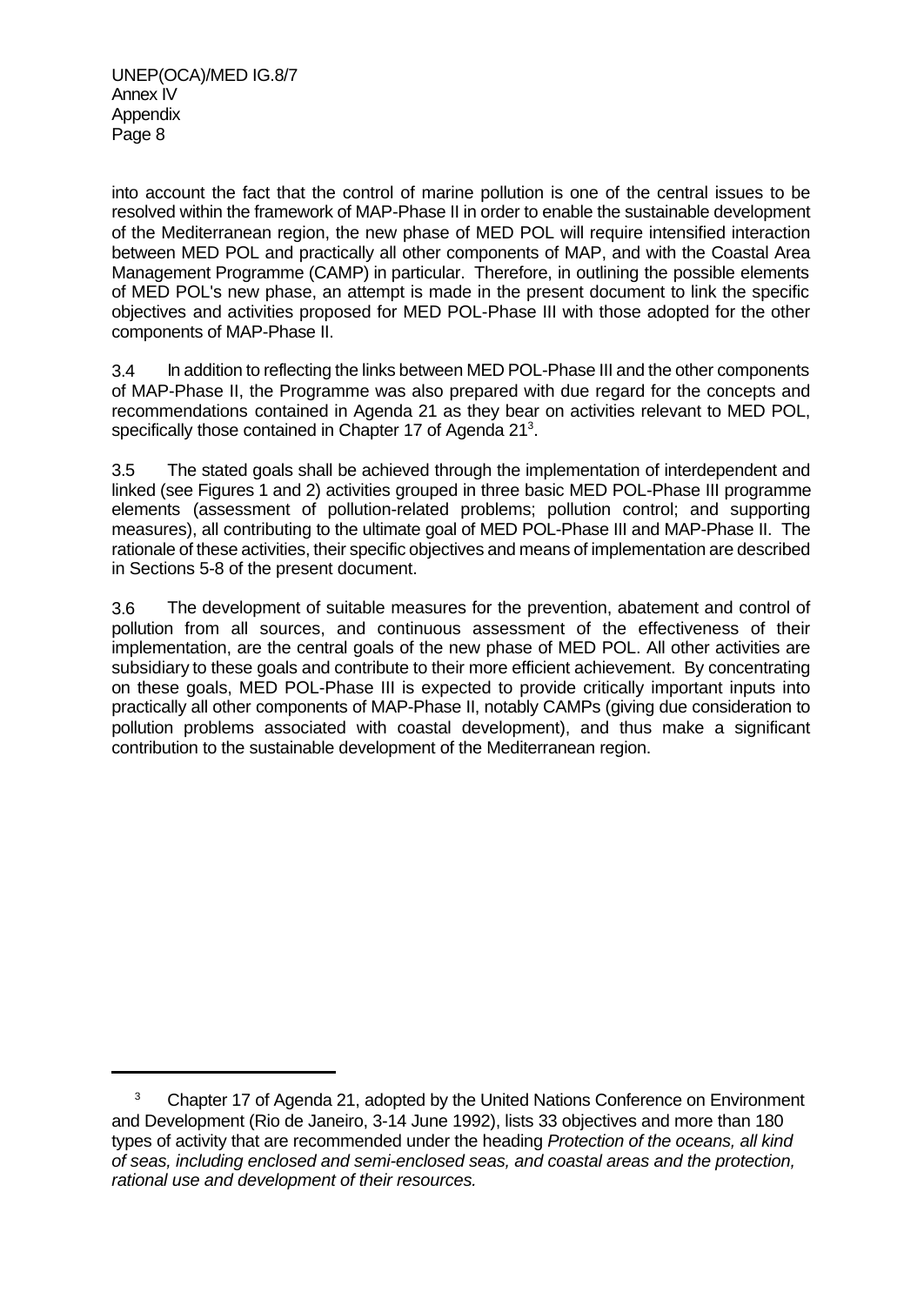UNEP(OCA)/MED IG.8/7 **Annex IV** Appendix Page 9

 $\bullet$  .



Relationship of MED POL-Phase III to the goals of the Mediterranean Action Figure 1: Plan emphasizing the feed-back relationship between assessment and pollution control.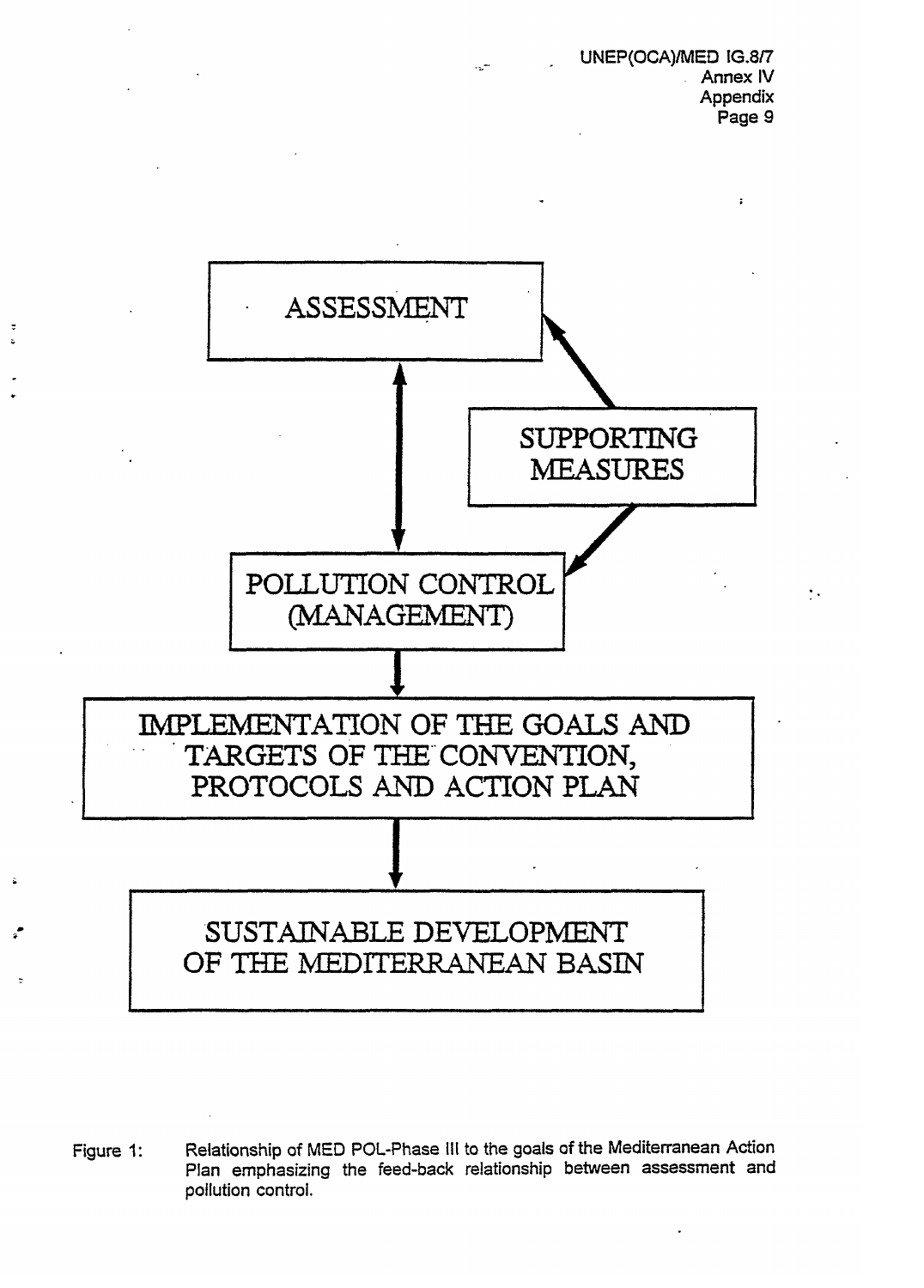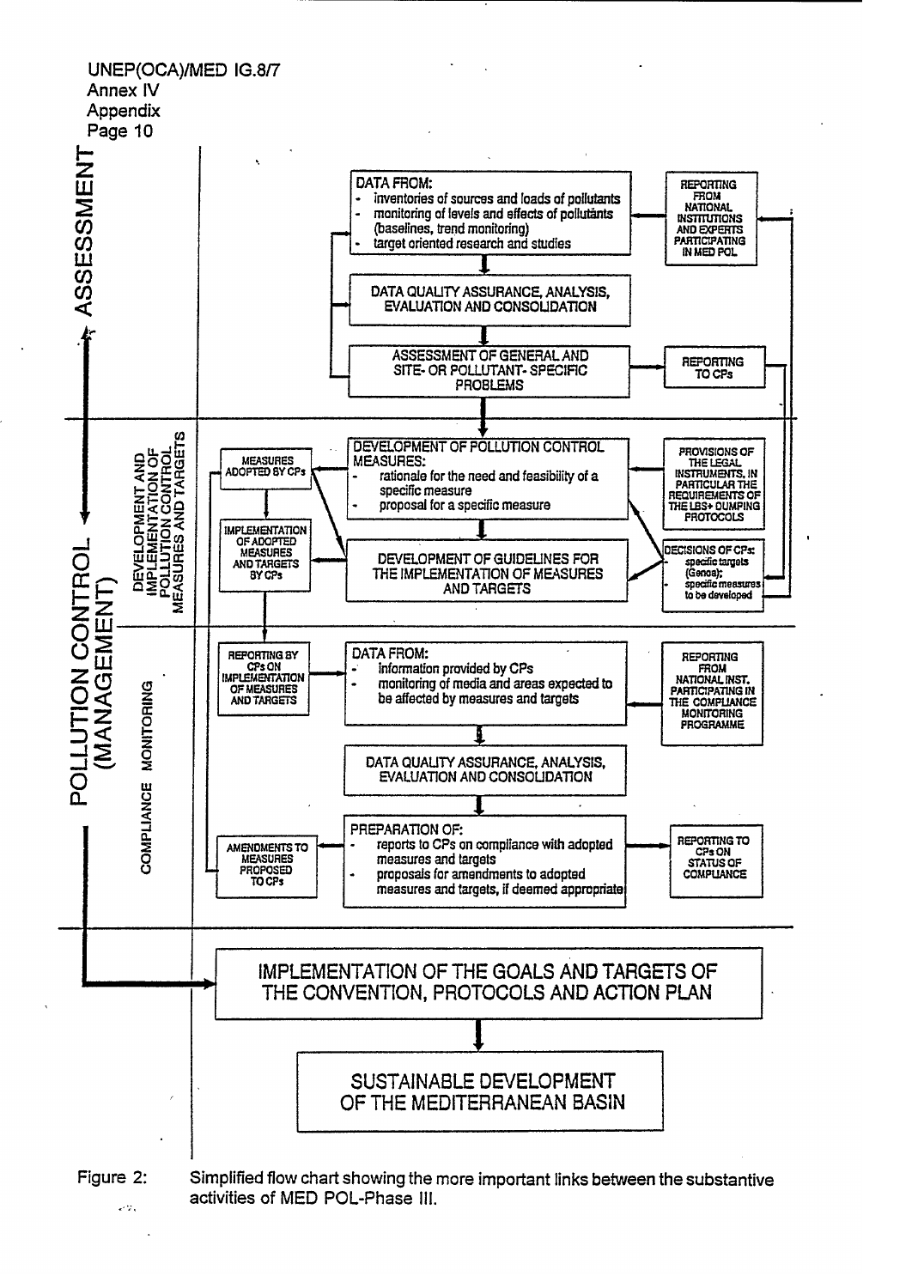# **4. MODALITIES OF COOPERATION BETWEEN THE CONTRACTING PARTIES AND THE SECRETARIAT REGARDING MED POL**

4.1 In order to ensure the efficient coordination of national efforts related to MED POL and a streamlined communication channel between the *Secretariat of MAP* and the national structures designated by the Contracting Parties to participate in MED POL, each Contracting Party designates a person or office as the *National Coordinator for MED POL*. Their mutual responsibilities shall be as follows:

# Responsibilities of the National Coordinators for MED POL

4.2 The National Coordinators for MED POL should actively promote MED POL-related activities in their respective countries and should maintain close and continuous contact with the MED POL Collaborating Institutions, other national agencies involved in the implementation of MED POL, as well as the Secretariat. In order to maximize the National Coordinators' efficiency, the Contracting Parties should establish, as appropriate, national mechanisms (e.g. Intersectoral Coordination Committees, Technical Committees, Scientific Advisory Groups) to assist the National Coordinators in the fulfilment of their duties. Furthermore, the Contracting Parties should endeavour to involve the National Coordinators in MAP-related decision-making at the highest possible levels $4$ .

4.3 Responsibility for implementing MAP II of the Barcelona system lies with the MAP Focal Points and consequently also the implementation of MED POL. It is the responsibility of the MAP Focal Points to assist MED POL National Coordinators in the implementation of MED POL.

- 4.4 The specific responsibilities of the National Coordinators shall be:
- (a) to ensure the implementation of all activities of the national monitoring programme of MED POL covering compliance and trend monitoring;
- (b) to ensure selection and designation of *National MED POL Collaborating Institutions* and coordinate their activities relative to all MED POL activities;
- (c) to serve as the channel for all formal communications between the Secretariat and the National MED POL Collaborating Institutions, while for technical matters Institutions may be contacted directly by the Secretariat;
- (d) to ensure the collection and evaluation of the data and information provided by the National MED POL Collaborating Institutions and to transmit these data and information annually, as well as their evaluation, to the Secretariat according to agreed formats and schedules;
- (e) to ensure preparation and submission of reports on dumping activities relevant to the Dumping Protocol and on implementation of the LBS Protocol;

<sup>4</sup> Should the Contracting Parties establish National Committees for MAP, the National Coordinators for MED POL should be members of such Committees.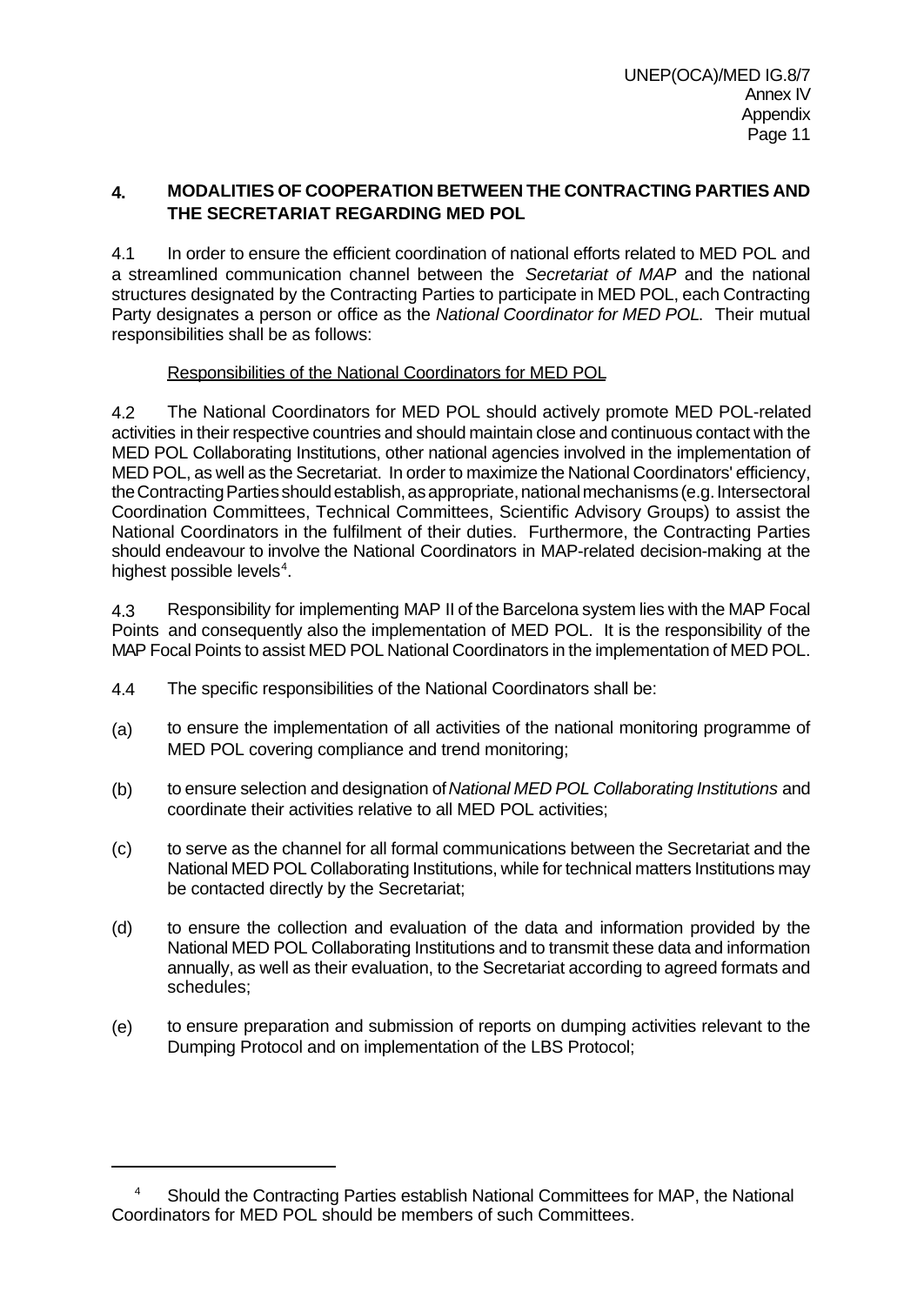- (f) to organize the preparation of national surveys and/or inventories of point and non-point land-based sources of pollutants relevant to the LBS Protocol, including those relevant to airborne pollutants;
- (g) to organize the preparation of national reports on the state of the marine and coastal environment areas, to be prepared every four years with the first report being prepared by the year 2001;
- (h) to follow the progress achieved in the implementation of national MED POL-related activities and to report to the Secretariat thereon according to agreed formats and schedules;
- (i) to participate in or be represented at the meetings of the MED POL National Coordinators; and
- (j) to review the MED POL-related technical and policy documents and proposals prepared by the Secretariat before their submission to the Contracting Parties, and to advise the Contracting Parties and the Secretariat on how to handle these documents and proposals.

#### Responsibilities of the National MED POL Collaborating Institutions

4.5 As far as the national monitoring programmes are concerned, individual responsibilities shall be determined by the National Coordinators for MED POL in consultation with the Secretariat, as appropriate; such responsibilities shall be reflected in the monitoring agreements signed between the Secretariat and the National Coordinators for MED POL, as appropriate. The Institutions shall report to the Secretariat through the respective Coordinator according to agreed formats and schedules, and shall participate in the ongoing mandatory Data Quality Assurance programmes organized by the Secretariat.

## Responsibilities of the Secretariat

- 4.6 The specific responsibilities of the Secretariat shall be:
- (a) to coordinate and harmonize the work carried out within the framework of the agreed national MED POL programmes in close cooperation with specialized bodies of the United Nations system supporting or participating in the Programme; this shall be done in close consultation and cooperation with National Coordinators for MED POL, National MED POL Collaborating Institutions, MAP's Regional Activity Centres and international and intergovernmental specialized organizations;
- (b) to evaluate and analyse the data stored in the Secretariat's database received through the National Coordinators for MED POL;
- (c) to organize Data Quality Assurance programmes with or through the relative competent United Nations specialized agencies participating in the Programme, as appropriate;
- (d) to organize and implement training and capacity-building activities when needed and requested by developing countries;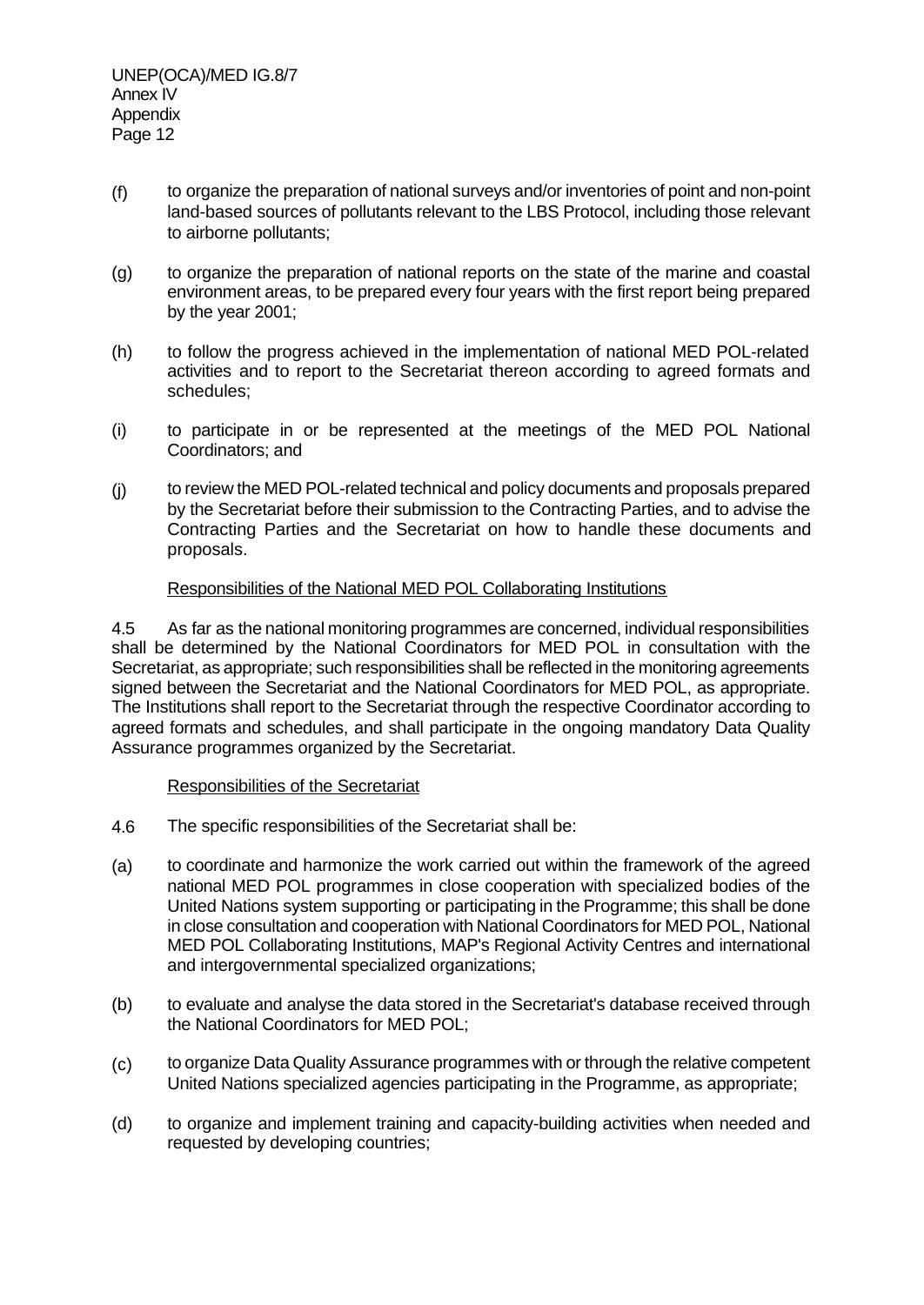- (e) to convene the periodic meetings of the MED POL National Coordinators and any other *ad hoc* groups of experts called to:
	- assist in the analysis, evaluation, and integration of data and information made available through the National Coordinators for MED POL or other sources; and
	- review and advise on the technical and policy documents prepared by the Secretariat and the United Nations specialized agencies;
- (f) to prepare, jointly with or through the relevant competent United Nations specialized agency or agencies participating in the Programme, whenever appropriate, technical and policy documents, including guidelines, for the Contracting Parties based on data and information received through the National Coordinators for MAP, through MED POL Collaborating Institutions, through other research Institutions and open scientific literature. These technical and policy documents include:
	- reports on the state and trends in the environmental quality of the marine and coastal areas; and
	- proposals for action plans, programmes and measures for pollution control, including those that may prevent or abate the environmental degradation of these areas, or contribute to the restoration of the areas affected by degradation; and
- (g) to provide the Contracting Parties, and other interested bodies with information available on the state of the Mediterranean environment.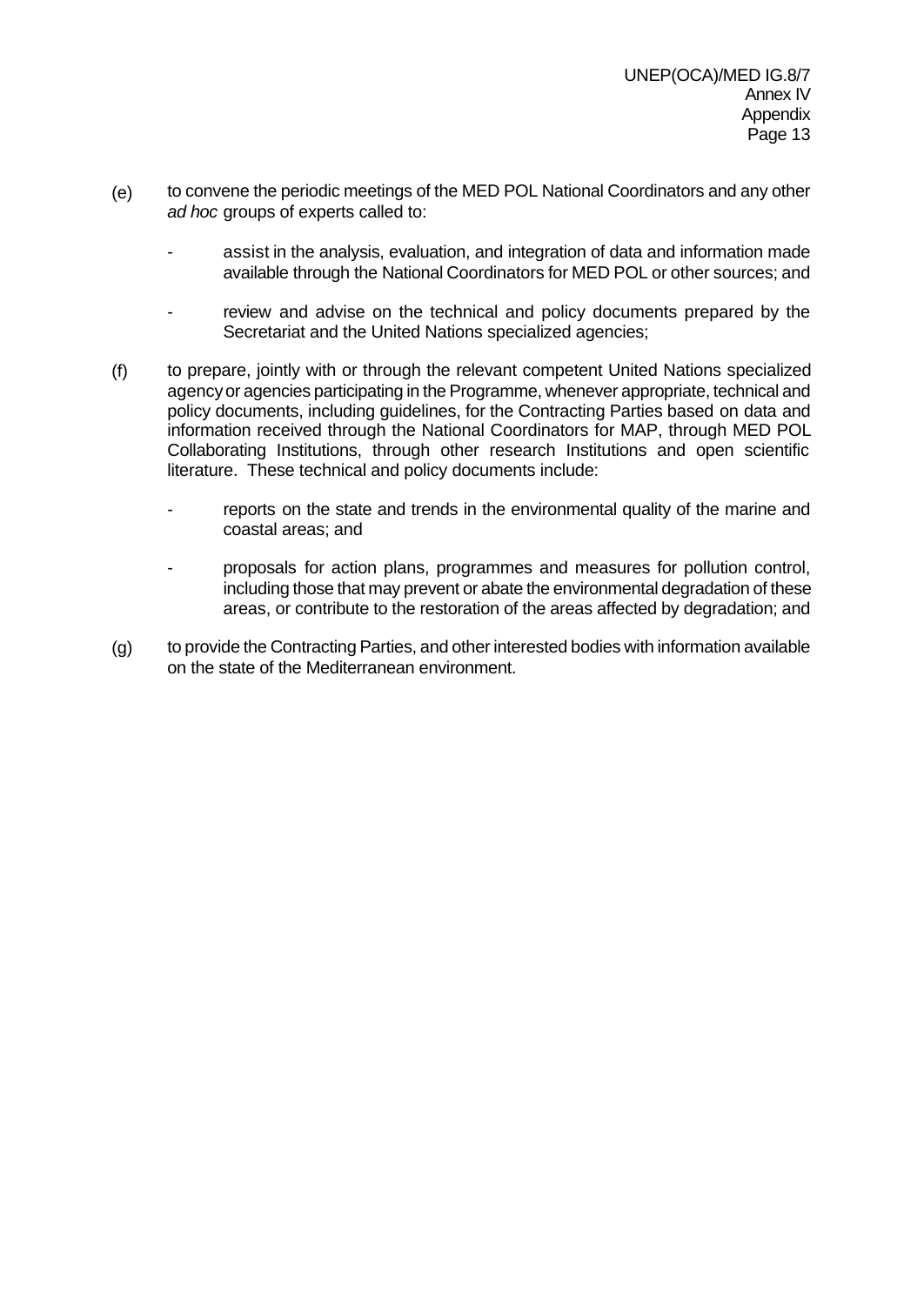# **5. ASSESSMENT OF POLLUTION-RELATED PROBLEMS**

#### Basis for action

5.1 A scientific assessment of pollution-related problems of the Mediterranean region is one of the basic prerequisites for development of a rational approach towards the sustainable development of the region. Such an assessment, together with information provided through the other components of MAP-Phase II, is the sound foundation for the decisions and recommendations of the Contracting Parties to the Convention to adopt action plans, programmes and measures suitable and applicable in the Mediterranean region $5$ .

## **Objectives**

- 5.2 The specific objectives of this programme element shall be:
- (a) to identify the sources, assess the present levels and keep under periodic review the trends in the load of contaminants reaching the Mediterranean Sea from marine and land-based sources including point and non-point sources and airborne contaminants. This will constitute an inventory of sources of pollution required as basic information for the implementation of the LBS and other Protocols<sup>6</sup>;
- (b) to assess, in areas under direct influence of pollution sources (e.g. coastal waters, estuaries), the levels and trends of contaminants and their potentially harmful effects on marine life and human health, and the negative effects on fisheries and aquaculture<sup>6</sup>;
- (c) to assess, in areas not under direct influence of identifiable point or non-point sources of pollution ("reference areas"), the magnitude of parameters which may serve as indicators for the general trend in the environmental quality of larger areas<sup>6</sup>;
- (d) to evaluate the anthropogenic loads of pollutants and to assess their potential harmful effects on the marine environment, taking into consideration and comparing (on a subregional basis) with background levels of relevant substances;
- (e) to identify and assess potential short- and long-term threats to the Mediterranean environment;
- (f) to provide the Contracting Parties, and other interested parties, with information available on the state of the Mediterranean environment.

**Activities** 

- 5.3 The stated objectives shall be achieved through:
- (a) monitoring/studies/surveys, as appropriate, of levels, loads, pathways, and distribution of contaminants and their effects;

<sup>6</sup> Paragraph 17.35 of Agenda 21.

<sup>5</sup> Articles 5, 6, 7, 8 and 11 of the Barcelona Convention (1995).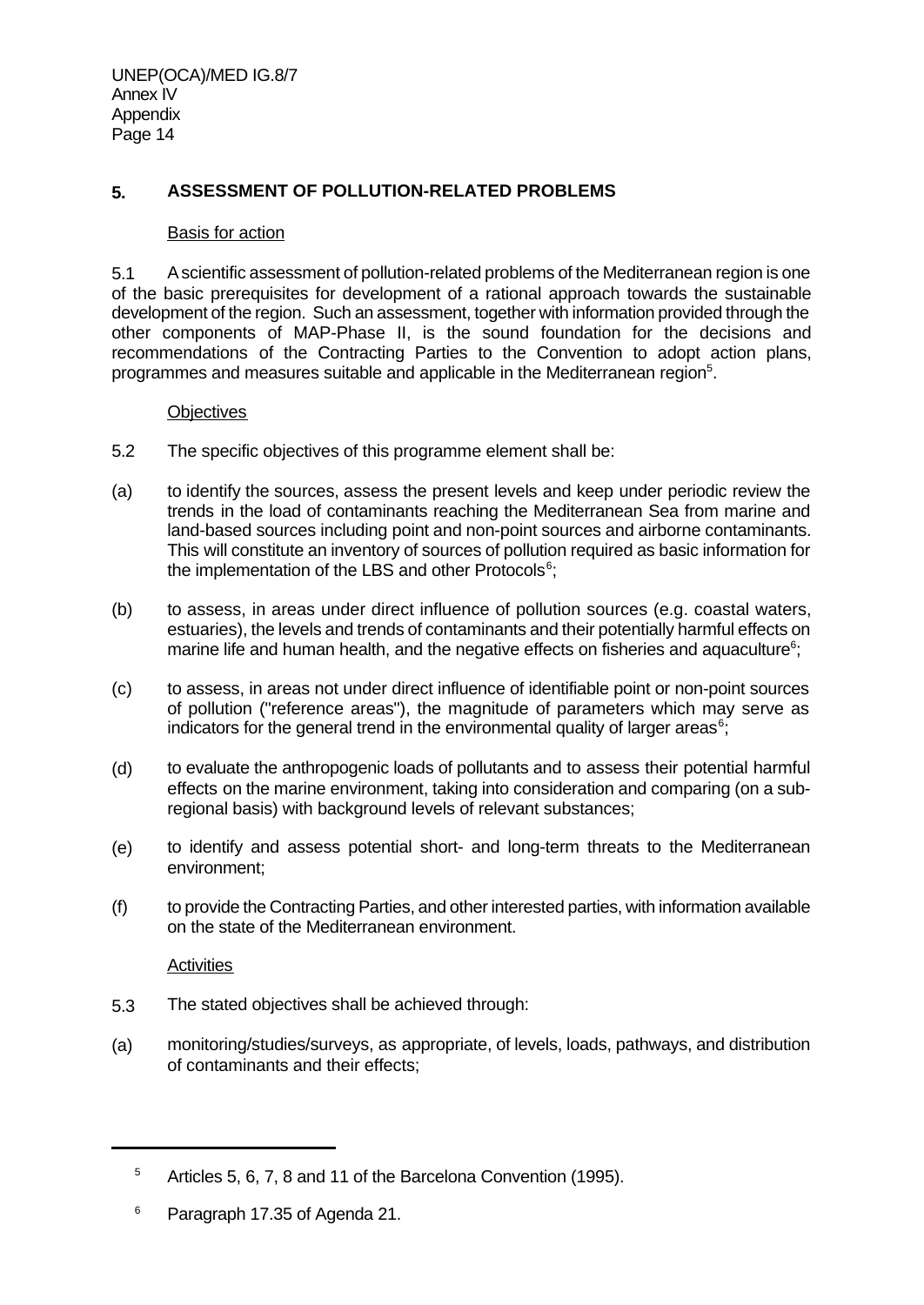- (b) monitoring of trends in the levels and effects of contaminants<sup>7</sup> (see Annex);
- $(c)$  target-oriented research in support of monitoring activities<sup>8</sup>;
- (d) analysis and evaluation (at a national, sub-regional or regional level) of pollution related data from surveys, baseline studies and monitoring organized within the framework of MED POL;
- (e) preparation of reports on the assessment of specific pollution-related problems of the Mediterranean region including recommendations for action, if deemed appropriate<sup>9</sup>;
- (f) preparation of national reports on the state of the marine and coastal environment, to be prepared every four years with the first report being prepared by the year 2001;
- (g) preparation of short and concise reports on the state of pollution of the Mediterranean environment for each meeting of the Contracting Parties, specifically highlighting the changes and trends identified since the submission of the last report<sup>10</sup>; and
- (h) preparation by the Secretariat for the 2001 meeting of the Contracting Parties, of a consolidated report on the state of the Mediterranean environment $11$ .

5.4 The monitoring shall concentrate on the assessment of trends in pollution-related problems in order to provide a solid basis for the appraisal of the environmental health of the Mediterranean as a whole, and to serve as an early warning system for the problems that may be encountered in the future (see Annex), as well as the preparation of inventories of point and non-point sources of pollution, particularly the land-based sources, and the monitoring of the pollution loads reaching the Mediterranean from these sources.

5.5 In some instances, data from monitoring programmes alone will not be sufficient for the assessment of pollution-related problems and their long-term implications. Therefore, in such cases, monitoring data will have to be supplemented by well-defined target-oriented research as indicated by the Contracting Parties.

5.6 Although the overall assessment for the Mediterranean will be organized by the Secretariat of MAP, there is also a need for national assessments in order to decide on national management measures.

- 8 Article 13.3 of the Barcelona Convention (1995).
- The recommendations may lead to the development of proposals for concrete pollution control measures, as described in Section 6A of the present document.
	- $10$  Paragraph 17.106 (d) of Agenda 21.
	- <sup>11</sup> Reports of this nature were published in 1990 and 1996.

<sup>&</sup>lt;sup>7</sup> Article 12 of the Barcelona Convention (1995).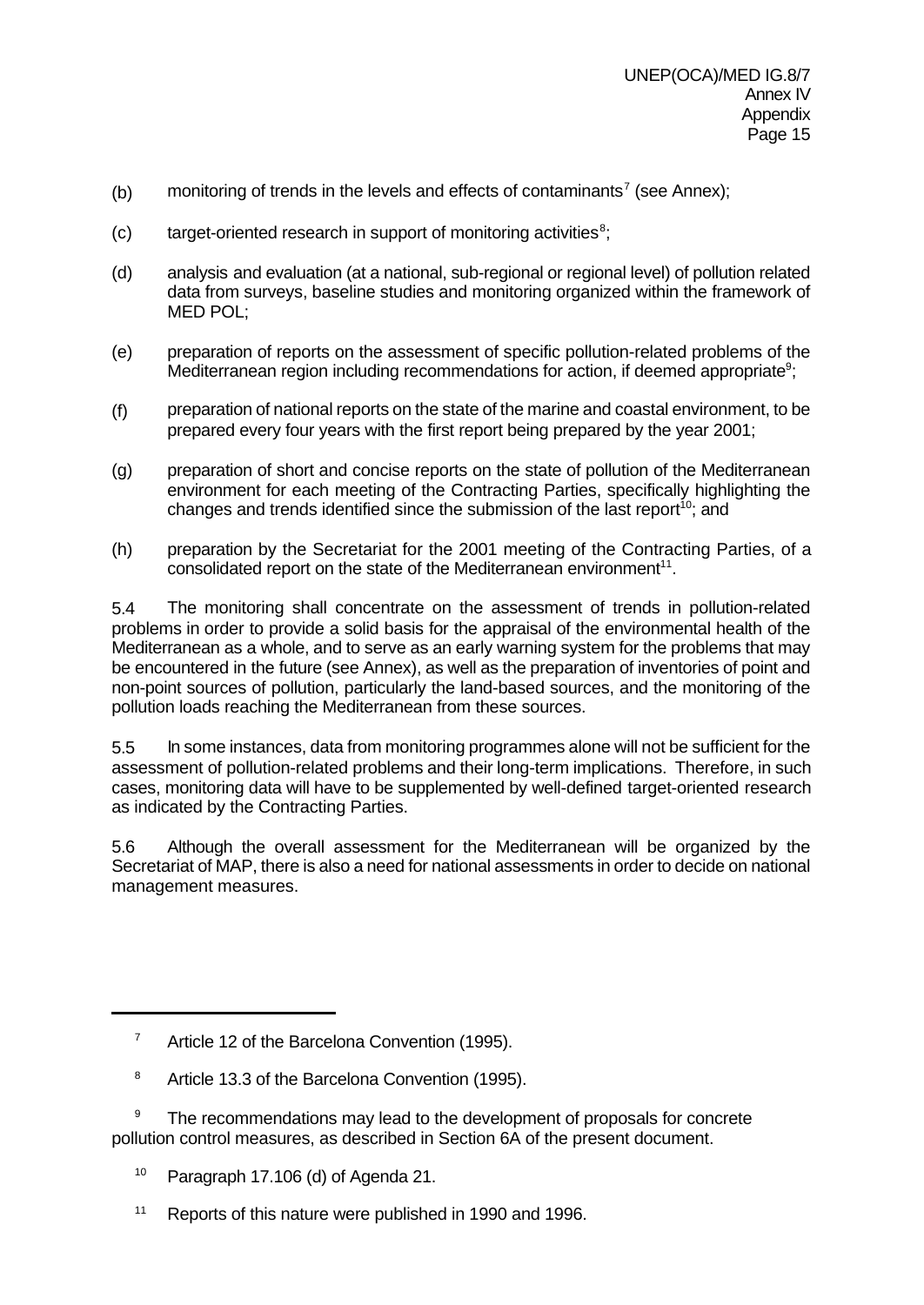UNEP(OCA)/MED IG.8/7 Annex IV Appendix Page 16

## Means of implementation

5.7 The assessment of pollution-related problems will require a high degree of coordination and close cooperation between the Secretariat of MAP<sup>12</sup>, the National Coordinators for MED POL, the National MED POL Collaborating Institutions, the specialized agencies of the United Nations system supporting or participating in MED POL, as well as other specialized intergovernmental and international organizations<sup>13</sup>. The modalities of their cooperation are described in Section 4 of the present document.

5.8 Data and information relevant to the monitoring of trends in the levels and effects of contaminants, as well as to the inventories of pollution sources and loads (paragraphs 5.3(a) and (b) and 5.4), will be generated and provided to the Secretariat by the National MED POL Coordinators and by the National MED POL Collaborating Institutions as described in Section 4.

5.9 Target-oriented research (paragraphs 5.3(c) and 5.5) will be based on research projects selected by the Secretariat in cooperation with the relative United Nations specialized agency participating in the Programme. For such projects, research contracts will be signed by the Secretariat or agency and the National MED POL Collaborating Institutions, in consultation with the relevant National Coordinators for MED POL. The Collaborating Institutions may receive financial support from the Trust Fund to cover part of the cost of the research carried out by them.

5.10 Assistance to developing countries will be needed in the form of training of their national experts and technical assistance (equipment, consumables, Data Quality Assurance) to their national institutions, in order to enable them to participate effectively in the programme element<sup>14</sup>.

- <sup>13</sup> United Nations Environment Programme (UNEP)
	- Food and Agriculture Organization of the United Nations (FAO)
	- United Nations Educational, Scientific and Cultural Organization (UNESCO)
	- World Health Organization (WHO)
	- World Meteorological Organization (WMO)
	- International Atomic Energy Agency (IAEA)
	- Intergovernmental Oceanographic Commission (IOC)
	- World Conservation Union (IUCN)
- <sup>14</sup> Article 13.3 of the Barcelona Convention (1995).

<sup>&</sup>lt;sup>12</sup> In the context of this document, UNEP's Coordinating Unit for the Mediterranean Action Plan in Athens is identified as the Secretariat of MAP.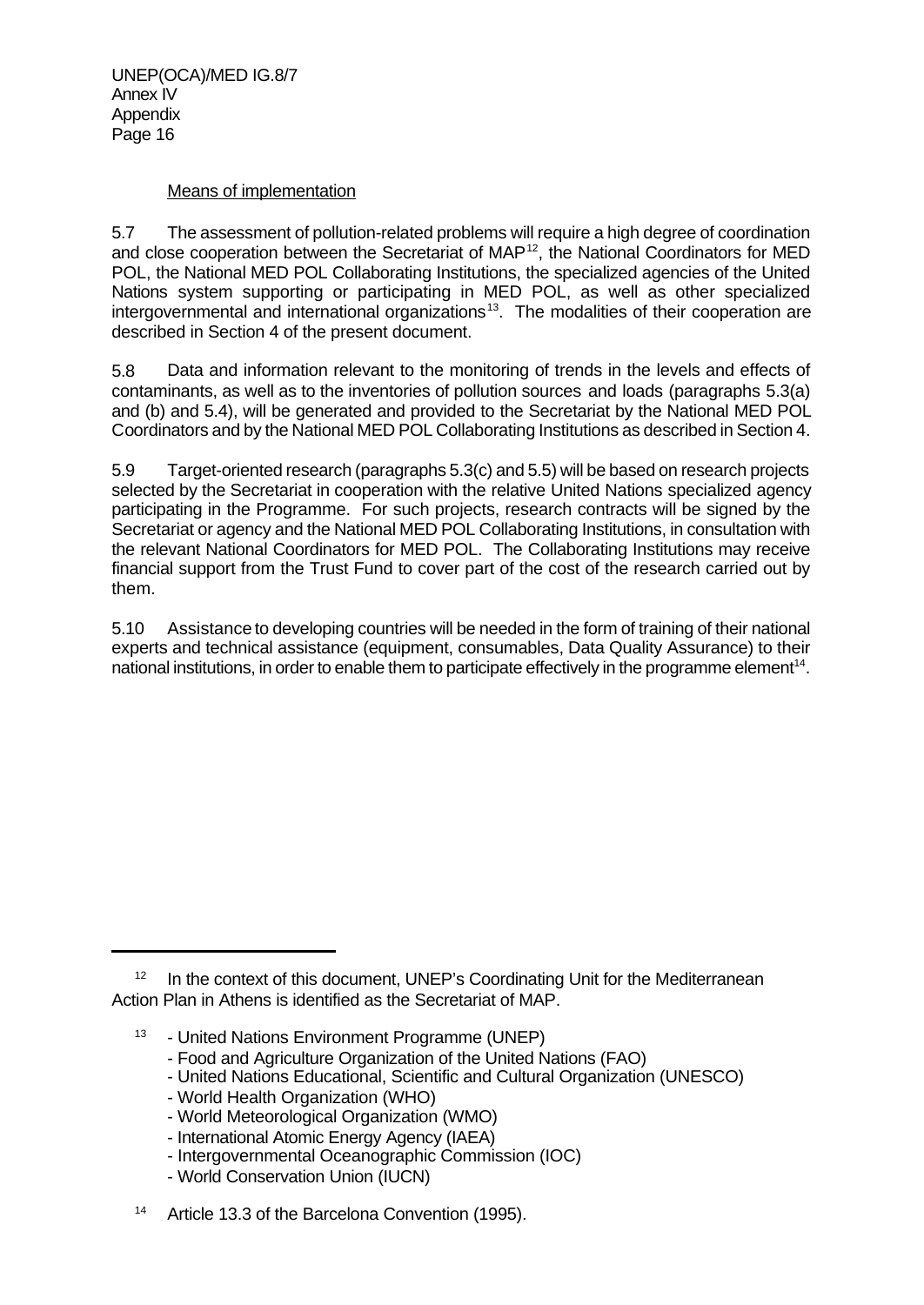# **6. POLLUTION CONTROL**

6.1 A scientific assessment of pollution-related problems of the Mediterranean region is only the first step towards action to prevent, abate and control pollution and its effects. Therefore, the substantive focus of MED POL-Phase II gradually shifted from assessment of the problems related to pollution to the development of proposals for concrete pollution control measures. Taking into account the data and information obtained in the previous phases of MED POL and relying on a permanent system for keeping the present assessment up to date through activities envisaged in Section 5 of the present document, MED POL-Phase III will further emphasize the development of action plans, programmes and measures for the control of pollution and compliance with those adopted by the Contracting Parties, as its central activities.

# A. Development and implementation of pollution control measures<sup>15</sup>

# Basis for action

6.2 Pollution from land-based sources was recognized in the very early stages of MAP as the major problem for the Mediterranean region. The adoption of the LBS Protocol (1980), its entry into force (1983), and its amendment (1996), provided the legal basis for the development of action plans, programmes and measures for the control of pollution from land-based sources and activities in accordance with the Protocol.

6.3 Although the control of pollution from land-based sources remains a major objective of MAP-Phase II, the control of pollutants from other sources and activities is not neglected, as exemplified by the adoption of protocols associated with the Barcelona Convention which deal with pollution from dumping and emergency situations, as well as with offshore exploration and exploitation<sup>16</sup>.

## **Objectives**

6.4 The specific objectives of this programme element shall be:

- prevention and mitigation of pollutants' impact on human health and on the quality of the marine and coastal environment, including their living and nonliving resources, and amenities;
- general decrease of pollution load reaching the Mediterranean Sea;
- rehabilitation of marine and coastal environment damaged by the present impact of pollution; and
- achievement of sustainable development.

<sup>16</sup> *Protocol concerning Cooperation in Combating Pollution of the Mediterranean Sea by Oil and Other Harmful Substances* (adopted in 1976, entered into force in 1978); *Protocol for the Prevention of Pollution of the Mediterranean Sea by Dumping from Ships and Aircraft* (adopted in 1976, entered into force in 1978, amended in 1995); *Protocol for the Protection of the Mediterranean Sea against Pollution resulting from Exploration and Exploitation of the Continental Shelf, the Seabed and its Subsoil* (adopted in 1994).

<sup>15</sup> In the context of this document, *pollution control measures* are broadly interpreted as a combination of technical (technological), economic, legal and administrative policies, measures and practices contributing to the: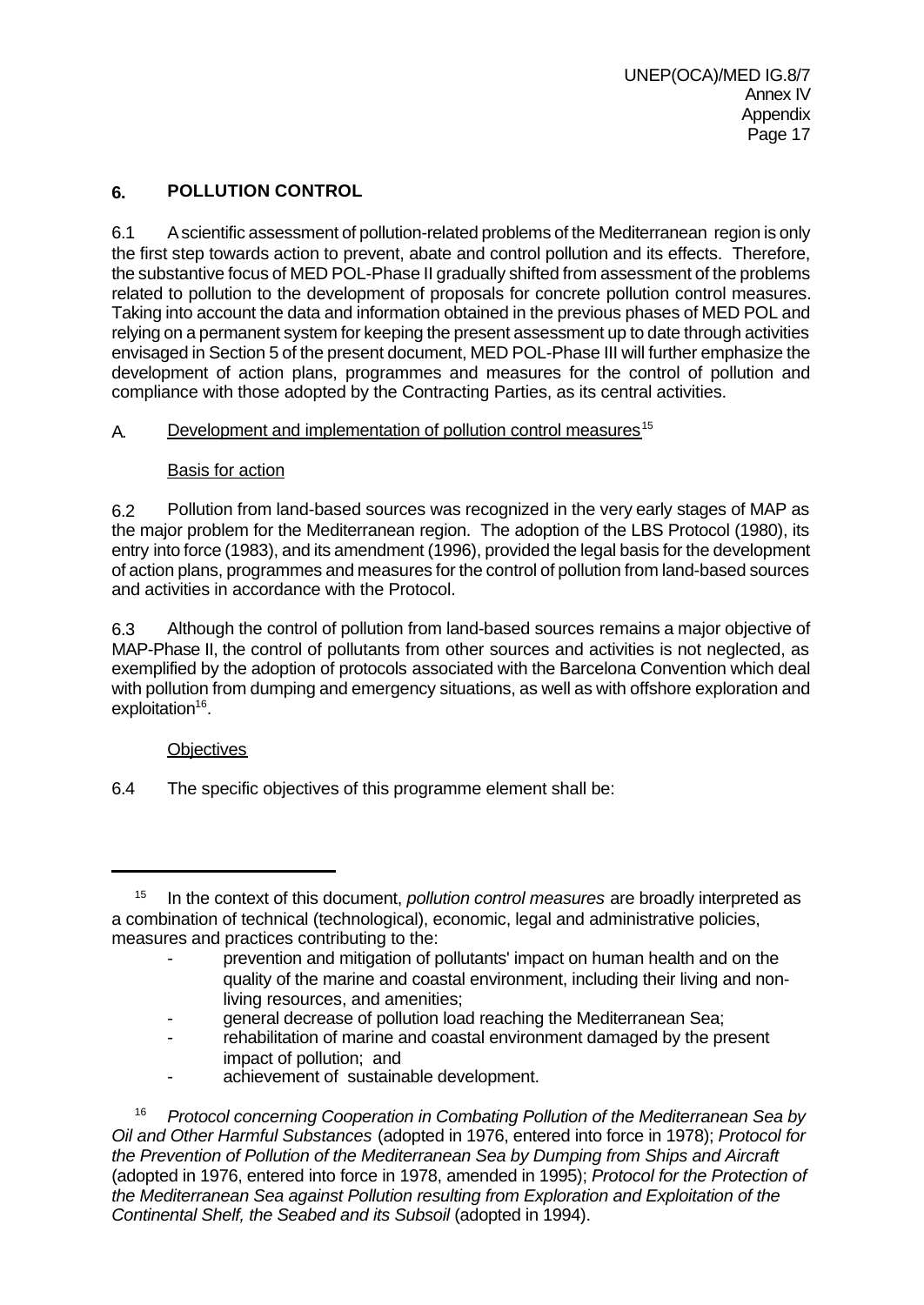- (a) to develop action plans, programmes and measures for the control of pollution as required by the Barcelona Convention and its Protocols and by the decisions and recommendations of the Contracting Parties; and
- (b) to implement the action plans, programmes and measures for the control of pollution adopted by the Contracting Parties.

#### **Activities**

- 6.5 The stated objectives shall be achieved by:
- (a) providing an assessment of the magnitude and intensity of the problem, which is to be tackled by the measures ("assessment document"), including a scientifically sound rationale for pollution control measures, taking into account ecotoxicological criteria and the precautionary principle<sup>17</sup>;
- (b) formulation of proposals for action plans, programmes and measures for the control of pollution, taking into account article 4.4 of the Barcelona Convention (1995)<sup>18</sup> and the feasibility of implementing the measures in the Mediterranean region;
- (c) formal adoption of the proposed action plans, programmes and measures, or of their amended versions, by the Contracting Parties;
- (d) development of technical guidelines for the implementation of adopted action plans, programmes and measures; and
- (e) implementation by the Contracting Parties of the adopted action plans, programmes and measures for the control of pollution.

## Means of implementation

6.6 A high degree of cooperation and coordination will be required among the Secretariat, the Contracting Parties, the National Coordinators for MED POL, as well as the relevant Regional Activity Centres of MAP, the specialized agencies of the United Nations system (see footnote 13) as well as the relevant international and intergovernmental organizations to implement the activities listed above.

6.7 The priorities for the formulation of action plans, programmes and measures, as well as the timetable for the development of proposals, shall be determined by the Contracting Parties.

- (a) adopt programmes and measures which contain, where appropriate, time limits for their completion;
- (b) utilize the best available techniques and the best environmental practices and promote the application of, access to and transfer of environmentally sound technology, including clean production technologies, taking into account the social, economic and technological conditions.

<sup>&</sup>lt;sup>17</sup> Article 4.3 of the Barcelona Convention (1995).

<sup>&</sup>lt;sup>18</sup> Article 4.4 of the Barcelona Convention (1995) states that: In implementing the Convention and the related Protocols, the Contracting Parties shall: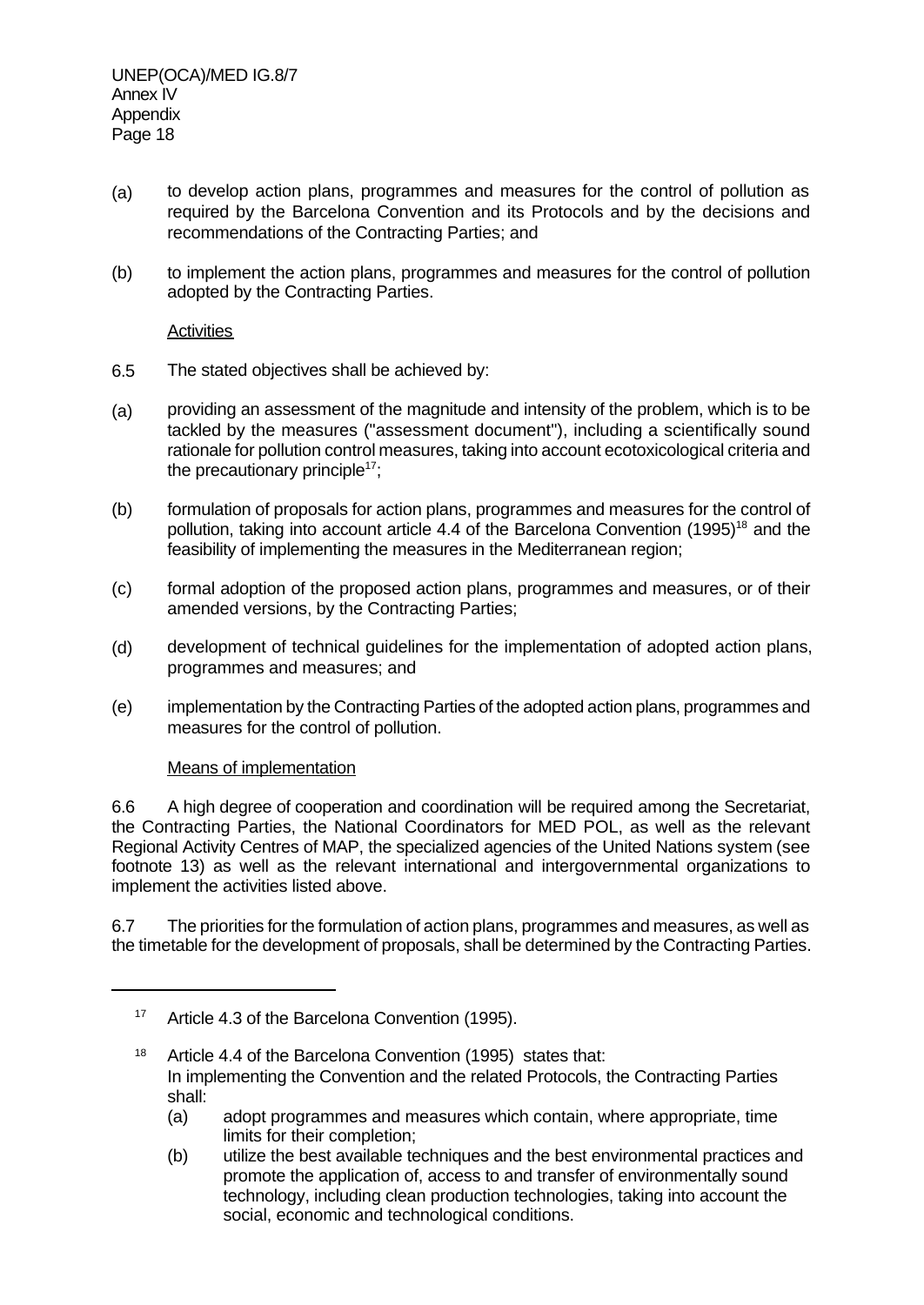6.8 Based on the decisions of the Contracting Parties, the Secretariat will coordinate the preparation of the assessment documents, the formulation of proposals for action plans, programmes and measures, and the technical guidelines for their implementation.

6.9 Consultants and *ad hoc* meetings of experts may be used by the Secretariat for the preparation of the assessment documents, the proposals for action plans, programmes and measures, and the guidelines for their implementation.

6.10 The meetings of the MED POL National Coordinators shall review, and revise as necessary, the drafts of the assessment documents, the proposals for action plans, programmes and measures and the guidelines for their implementation, before they are submitted for the consideration of the Contracting Parties.

6.11 The implementation of the adopted action plans, programmes and measures shall be the responsibility of the individual Contracting Parties<sup>19</sup>.

6.12 Assistance shall be provided through the Secretariat to developing countries requesting training of their national experts, or technical and legal advice to their national institutions, in order to ensure timely and effective implementation of the adopted action plans, programmes and measures for the control of pollution $20$ .

B. Compliance control

## Basis for action

6.13 Compliance with the provisions of MAP-Phase II, the Barcelona Convention and its Protocols (in particular the LBS and Dumping Protocols), and specifically with the decisions and recommendations adopted by the meetings of the Parties to the Convention<sup>21</sup>, is the key to successful environmental protection of the Mediterranean Sea. The most relevant decisions and recommendations pertinent to the abatement, prevention and control of pollution are:

- (a) the relevant targets of the Genoa Declaration, adopted by the Contracting Parties in 1985 $^{22}$ , to be achieved as a matter of priority during the second decade of the Mediterranean Action Plan;
- (b) the specific action plans, programmes and measures adopted by the Contracting Parties in the context of the implementation of the LBS Protocol<sup>23</sup>; and

<sup>&</sup>lt;sup>19</sup> Regarding potential financial support for the implementation of the adopted measures, see paragraph 7.8.

<sup>&</sup>lt;sup>20</sup> Article 13.3 of the Barcelona Convention (1995), and Article 10 of the LBS Protocol (1996).

<sup>&</sup>lt;sup>21</sup> Article 27 of the Barcelona Convention (1995).

<sup>22</sup> Genoa Declaration. UNEP(OCA)/IG.56/5.

 $23$  The common measures adopted so far are included in MAP Technical Reports Series No. 95.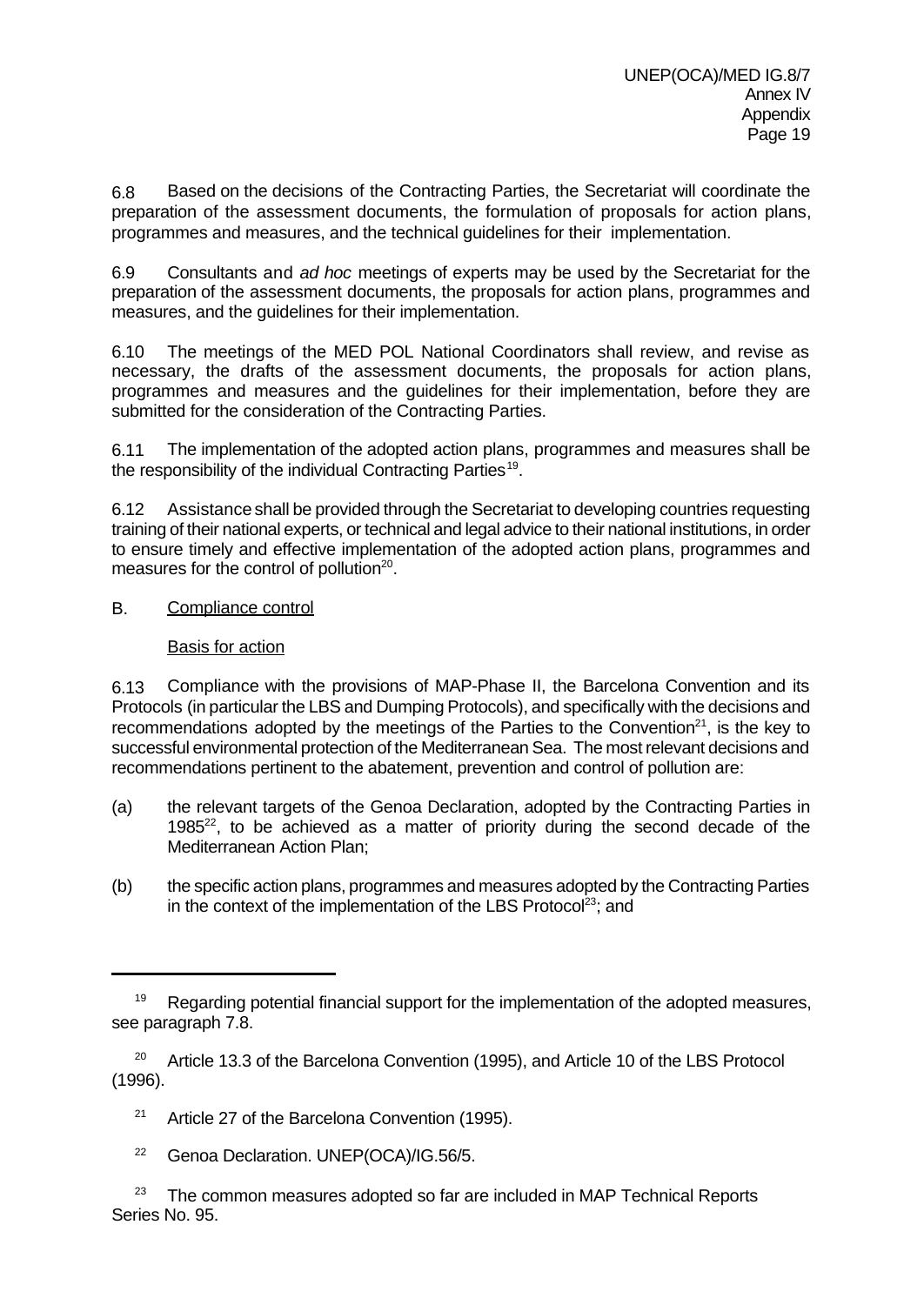(c) the relevant decisions of the Contracting Parties and especially paragraph 6 of the Barcelona Resolution adopted by the Conference of Plenipotentiaries (Barcelona, 9-10 June 1995).

#### **Objectives**

- 6.14 The specific objectives of this programme element shall be:
- (a) to monitor, on a continuous basis, the implementation and to assess the effectiveness of the implementation of action plans, programmes and measures for the control of pollution adopted or recommended by the Contracting Parties;
- (b) to identify problems experienced by the Contracting Parties in the implementation of the action plans, programmes and measures, and formulate proposals that may assist in overcoming those problems<sup>24</sup>; and
- (c) to keep the Contracting Parties regularly informed about the status of the implementation of the adopted action plans, programmes and measures<sup>25</sup>.

#### **Activities**

- 6.15 The stated objectives shall be achieved through:
- (a) analysis and evaluation at a national, subregional or regional level of data and information generated by the Contracting Parties on the status of implementation of the adopted or recommended action plans, programmes and measures for the control of pollution<sup>26</sup>;
- (b) compliance monitoring programmes<sup>27</sup> carried out by National MED POL Collaborating Institutions (see Section 4 and the Annex);
- (c) analysis and evaluation of data and information received through the National Coordinators for MED POL from national compliance monitoring programmes (see Section 4);

<sup>25</sup> Paragraph 17.35 (b) of Agenda 21.

<sup>26</sup> Article 26 of the Barcelona Convention (1995); Articles 4, 5 and 6 of the Dumping Protocol (1995); and Article 13 of the LBS Protocol (1996).

<sup>27</sup> Article 12 of the Barcelona Convention (1995), and Article 8 of the LBS Protocol (1996).

<sup>&</sup>lt;sup>24</sup> Paragraph 17.25 (b) of Agenda 21.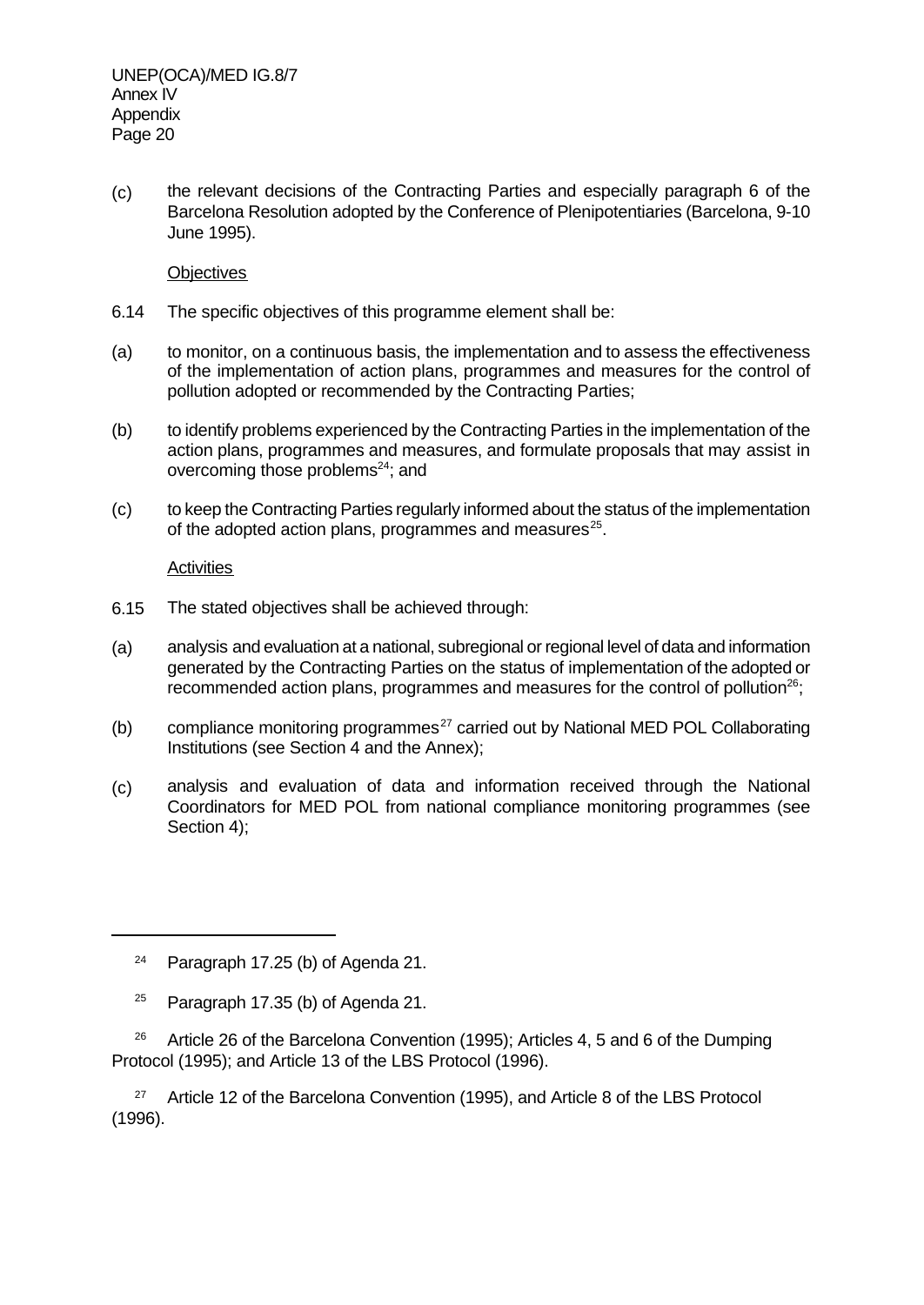- (d) target-oriented research in support of national compliance monitoring programmes $^{28}$ ; and
- (e) preparation of consolidated reports for the Contracting Parties on the status of the implementation of the action plans, programmes and measures, including recommendations on the ways and means to improve the efficiency of their implementation.

6.16 The type of data and information that will be expected from the Contracting Parties, may include, *inter alia*:

- (a) the status of the adopted or recommended action plans, programmes and measures (paragraph 6.13(b)) in relation to the relevant national legislation and national administrative procedures and practices $29$ ;
- (b) information on the permits issued for dumping of waste $30$ ;
- (c) the experience gained with the implementation of the action plans, programmes and measures for the control of pollution and dumping permits, and the permits provided for by the LBS Protocol;
- (d) the results of the time series of measurements and observations (see Annex) regarding the levels and effects of contaminants in media directly affected by the measures (e.g. effluent waters, recipient waters);
- (e) the major marine and land-based sources of marine pollution (including airborne) on the national territories, including coastal waters, and estimates of the amounts of contaminants reaching the marine environment from these sources; and
- (f) with regard to land-based pollution, information relevant to the monitoring of the status of the biological diversity, and on threats to specially protected areas, which may come from sources of pollution outside their control $31$ .

## Means of implementation

6.17 The Secretariat will coordinate all activities envisaged under the programme element. Close cooperation with and among the Contracting Parties and their institutions designated to participate in the programme element is the basic prerequisite for its successful implementation.

<sup>31</sup> Article 21 of the SPA protocol.

 $28$  Article 13.2 of the Barcelona Convention (1995), and Article 9 of the LBS Protocol (1996).

<sup>&</sup>lt;sup>29</sup> Article 27 of the Barcelona Convention (1995) and Article 13 of the LBS Protocol (1996).

<sup>&</sup>lt;sup>30</sup> Articles 5 and 6 of the Dumping Protocol (1995).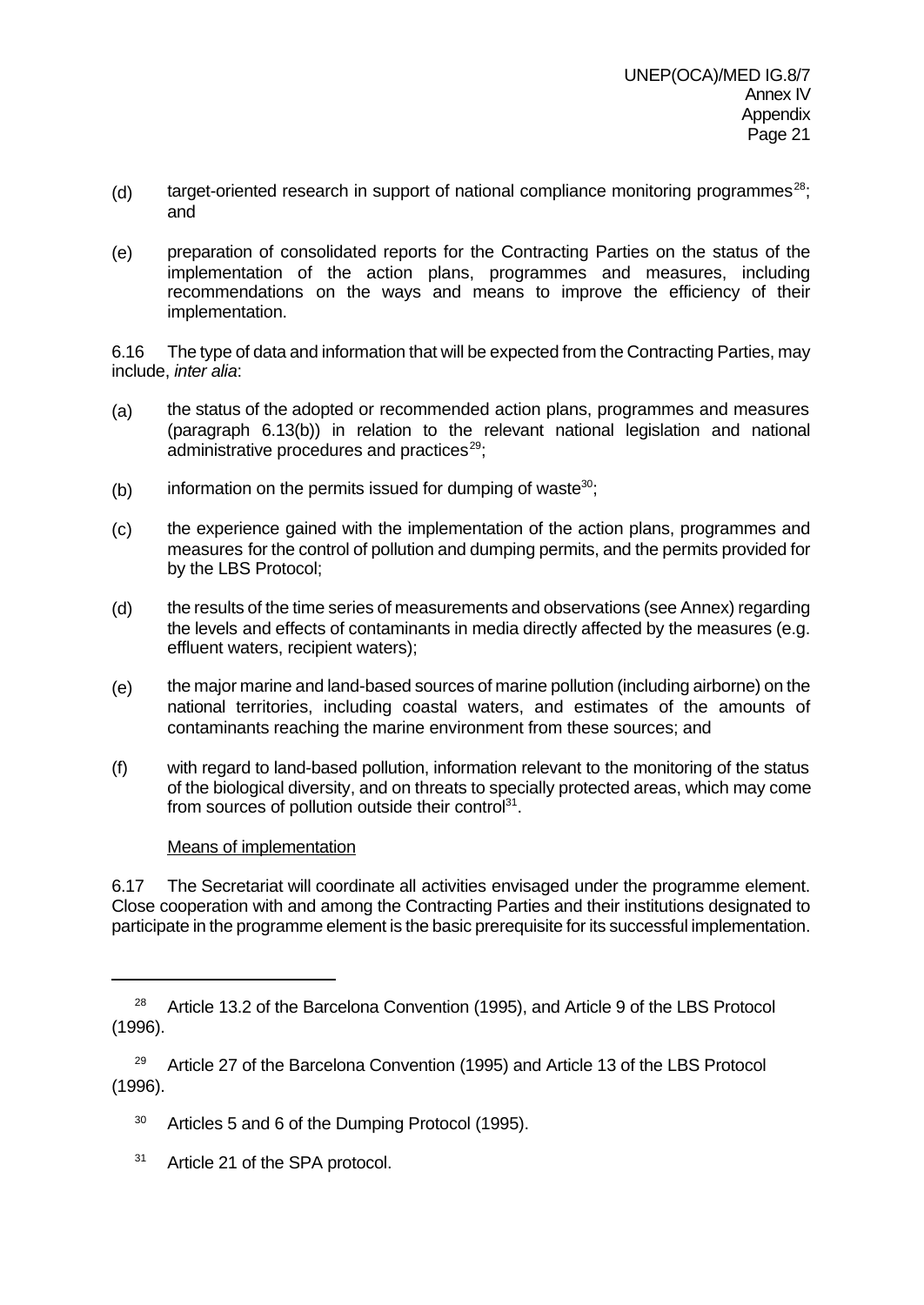6.18 Data and information on the status of the adopted or recommended action plans, programmes and measures, and on the experience gained with their application (paragraphs 6.16(a), (b) and (c)) will be provided to the Secretariat by the Parties to the Convention, or on their behalf by the designated National Coordinators for MED POL, without cost to the Trust Fund.

6.19 Data and information on the results of the time series of measurements and observations, and on the marine and land-based sources of pollution (paragraphs 6.16(d) and (e)) will be provided to the Secretariat by the Contracting Parties through the National Coordinators for MED POL. The costs involved are expected to be shared between the Trust Fund and the relevant national institutions on the basis of agreements between the Secretariat and the relevant national authorities (see Section 4).

6.20 Target-oriented research (paragraph 6.15(d)) will be based on research projects selected by the Secretariat in cooperation with the relevant United Nations specialized agency participating in the Programme. For such projects, research contracts will be signed by the Secretariat or agency and the National MED POL Collaborating Institutions, in consultation with the relevant National Coordinators for MED POL. The Collaborating Institutions may receive financial support from the Trust Fund to cover part of the cost of the research carried out by them.

6.21 Assistance shall be provided through the Secretariat to developing countries requesting training of their national experts, or technical advice or assistance (equipment, consumables and Data Quality Assurance<sup>32</sup>) to their national institutions participating in monitoring the effectiveness of the implementation of pollution control measures and reporting on national compliance with these measures.

 $32$  See paragraph 7.7 and the Annex.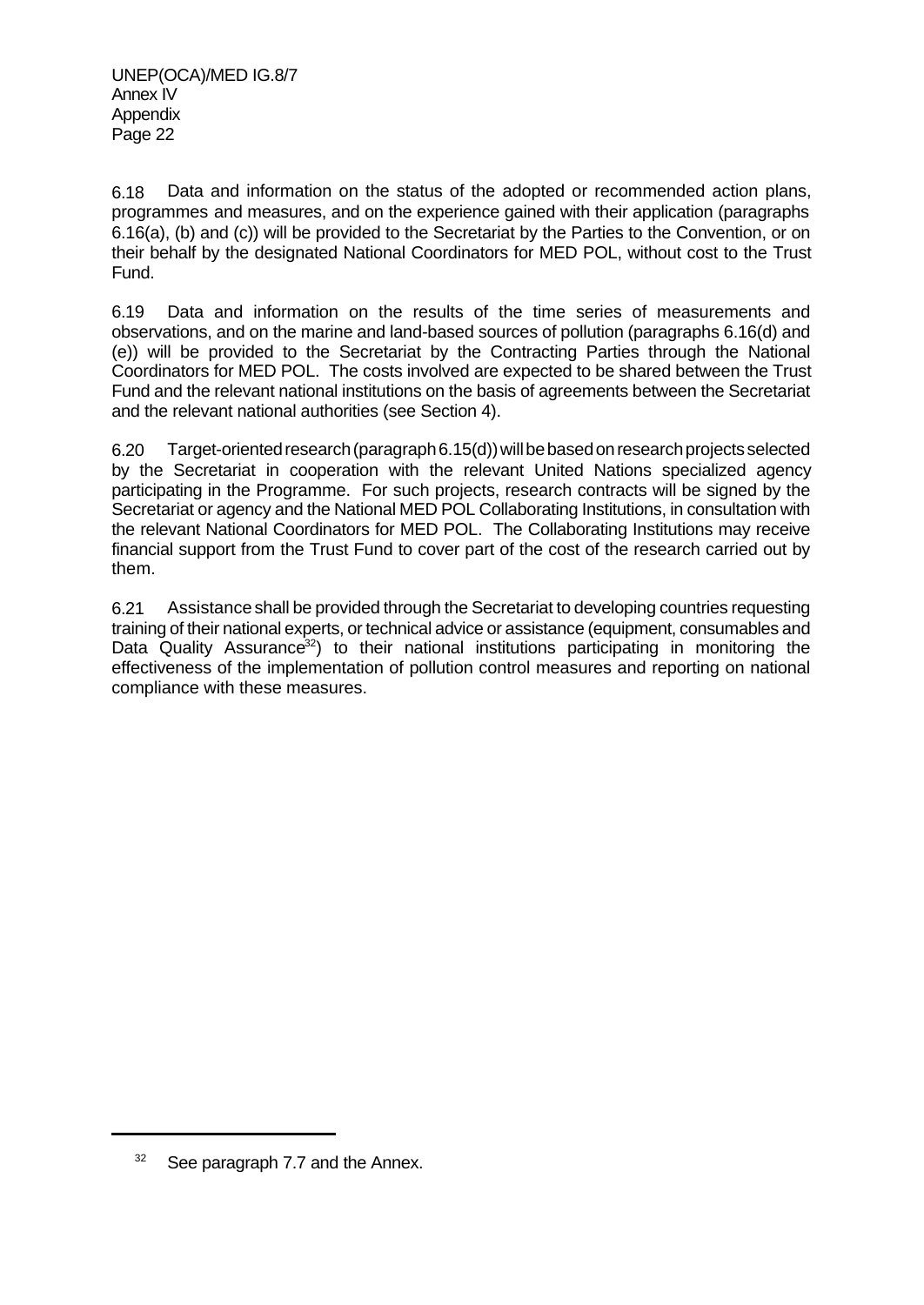# **7. SUPPORTING MEASURES**

7.1 References have been made in Sections 5 and 6 of the present document to some of the measures supporting the substantive MED POL activities, but in view of their importance for the MAP as a whole, they are described in these sections of the document in a more comprehensive way.

# A. Assistance (capacity-building)

## Basis for action

7.2 MED POL-Phase III cannot be implemented in a meaningful way without a strong national institutional basis supported with adequate financial resources, equipment and experts. While the situation in developed countries of the Mediterranean region seems adequate to deal with the implementation of the MED POL Programme, the capacity of the developing countries will need further strengthening.

## **Objective**

- 7.3 The objective of the programme element is:
- to facilitate the full participation of all Contracting Parties in MED POL, including the implementation of the action plans, programmes and measures for the control of pollution and the recommendations adopted by the Contracting Parties<sup>33</sup>.

## Activities<sup>34</sup>

- 7.4 The stated objective shall be achieved by providing countries requesting assistance with:
- (a) technical advice on the most suitable institutional arrangements that may be needed for the implementation of the MED POL programme;
- (b) advice and technical assistance in all aspects of design and implementation of national MED POL programmes;
- (c) advice on legal<sup>35</sup>, technical<sup>36</sup> and fiscal<sup>37</sup> policies, strategies, and practices that may contribute to the implementation of the action plans, programmes and measures for the

 $34$  References to the legislative authority for specific assistance measures are given in the relevant paragraphs of Sections 5 and 6 of the present document.

 $35$  E.g., review of the adequacy of existing national legislation, proposals for adjustments in national legislation, proposals for new legislation.

 $36$  E.g., clean production technologies, minimization of waste.

E.g., user fees, charges for violating pollution control measures, pricing policies and practices, fiscal incentives, possible loans and grants from international financial institutions.

<sup>33</sup> Paragraphs 17.6 (k), 17.9, 17.14, 17.17, 17.23, 17.35 (f), 17.38 (f), 17.40 and 17.104 of Agenda 21.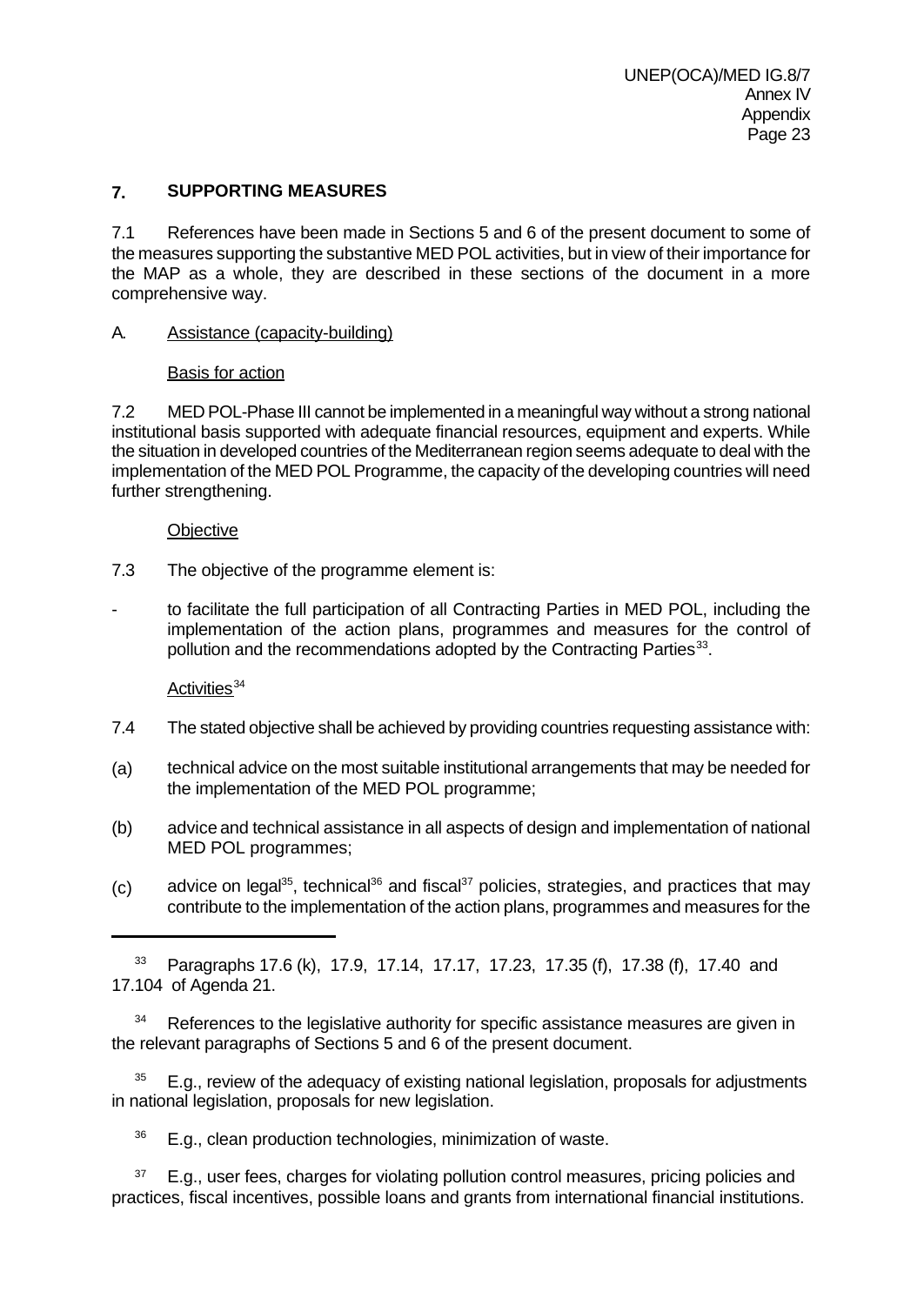UNEP(OCA)/MED IG.8/7 Annex IV **Appendix** Page 24

control of pollution and targets adopted by the Contracting Parties;

- (d) individual and group training (e.g. seminars, workshops) of national experts (administrators, technicians, scientists) in all subjects related to the MED POL Programme;
- (e) equipment and material donated to the National MED POL Collaborating Institutions;
- (f) guidelines, manuals, documents and reference publications relevant to the implementation of the MED POL Programme; and
- (g) assistance in maintaining the analytical equipment used in national pollution monitoring programmes.

#### Means of implementation

7.5 Provision of the assistance shall be coordinated by the Secretariat, involving as necessary the relevant RACs of MAP, the specialized agencies of the United Nations system, as well as other international and intergovernmental organizations and programmes ready to offer or provide such assistance. The cost of the assistance will normally be at the expense of the Trust Fund, but the Secretariat will also solicit direct bilateral assistance (without cost to the Trust Fund) from countries and financial institutions ready to provide such assistance.

7.6 Assistance may also be provided by the Secretariat to the MED POL National Coordinators needed to fulfil their role as defined in Section 4.

7.7 Activities related to Data Quality Assurance (DQA)<sup>38</sup> will continue to be provided to MED POL Collaborating Institutions through the appropriate United Nations specialized agencies. The DQA programme will include all the elements necessary to achieve good quality data. Such elements cover all aspects of the monitoring programme ranging from sampling to data interpretation. The DQA programme should be mandatory and form an integral part of each national monitoring programme (see Annex, paragraphs 10 and 11).

7.8 The implementation of MED POL may be eligible for financial support (loans or grants) from international or regional financial institutions and mechanisms on a regional or country basis. The Secretariat will explore the possibilities for such support and will assist interested and potentially eligible countries to formulate project proposals aimed at accessing these resources<sup>39</sup>.

 $38$  Data Quality Assurance is a mechanism for ensuring that the quality of the data is sufficiently reliable for its intended application.

<sup>&</sup>lt;sup>39</sup> The Global Environment Facility (GEF), the European Union and the World Bank's Mediterranean Environment Programme are at present the three most promising mechanisms that may support MED POL-related activities.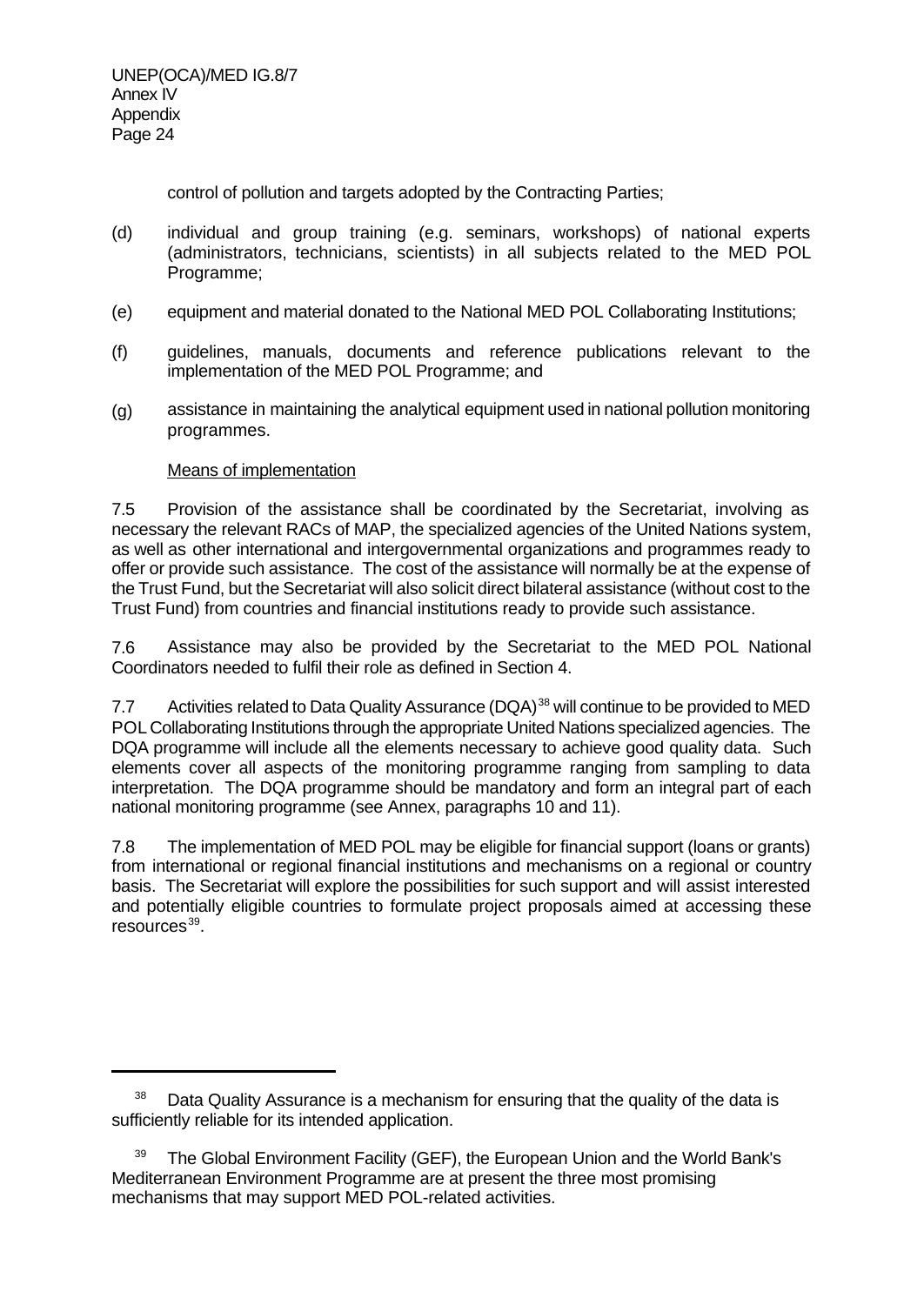## $B.$  Data and information management<sup>40</sup>

# Basis for action

7.9 The nature and quality of data and information provided through MED POL is of crucial importance for the soundness of the scientific and technical rationale underlying the decisions of the Contracting Parties. Therefore, great emphasis should be placed on appropriate data and information management procedures and techniques.

# **Objectives**

- 7.10 The management of MED POL data and information shall have a twofold objective:
- (a) to make available to the Contracting Parties on a continuous basis reliable data and the information required for the development and effective implementation of action plans, programmes and measures for the control of pollution; and
- (b) to assist all components of MAP, and the Coastal Area Management Programmes (CAMPs) in particular, with data and information on the sources, levels (concentrations), trends and effects of contaminants in the Mediterranean region.

# **Activities**

- 7.11 The stated objectives shall be achieved through the following activities of the Secretariat:
- (a) collection of data and information resulting from MED POL activities;
- (b) quality control (validation) of collected data and information;
- (c) storage of validated data and information in appropriate databases maintained at the Secretariat or in the country concerned;
- (d) analysis and reduction, if appropriate, of the validated data at a national or regional level;
- (e) preparation of synthesis reports (evaluations) on general and specific MED POL related issues; and
- (f) distribution (exchange) of data, information and synthesis reports to the Contracting Parties and their subsidiary bodies, RACs, National Coordinators for MED POL, National MED POL Collaborating Institutions, meetings organized within the framework of MAP, and other individuals and organizations, as appropriate, and in accordance with the policy that will be adopted by the Contracting Parties (see paragraph 7.14).

 $40$  Data and information management in the context of this document is understood as involving acquisition, quality control, analysis, evaluation, storage, retrieval and exchange (dissemination) of data and information.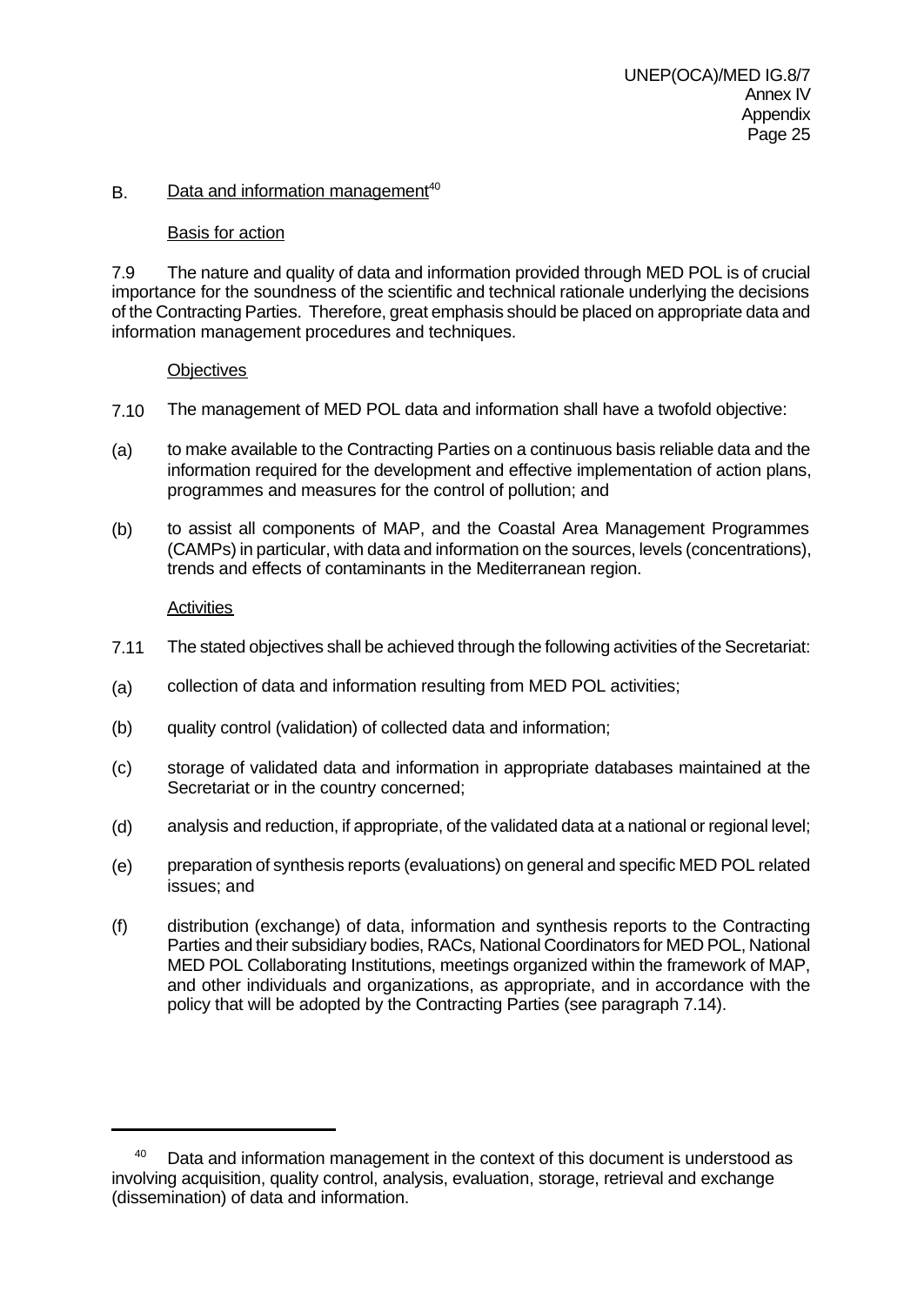## Means of implementation

7.12 The National Coordinators for MED POL and the National MED POL Collaborating Institutions shall be the primary source of data and information supporting the development and implementation of MED POL.

7.13 The collection, quality control, analysis and evaluation of the data and information will be carried out nationally with the help of the Secretariat if needed, or by the Secretariat (with the help of the relevant organizations of the United Nations system, outside experts, and *ad hoc* meetings of experts, as necessary), for data stored at the Coordinating Unit.

7.14 The Secretariat's databank will include only data useful for the establishment of trends. The Secretariat, with the assistance of relevant experts, will develop a proposal for data and information distribution policy to be submitted for adoption to the Contracting Parties. The guiding principle of that policy should be that access to the data and information received by the Secretariat will normally be free for the parties involved in MED POL.

7.15 The reports of the Secretariat to the Contracting Parties will be transmitted through the subsidiary bodies of the Contracting Parties.

## C. Coordination and cooperation

# Basis for action

7.16 MED POL, as one of the basic and most complex MAP activities, linked with virtually all other MAP activities, requires a well-coordinated approach in order to ensure the harmonious cooperation and interaction of, and inputs from, the various actors contributing to its implementation.

## **Objective**

- 7.17 The objective to be achieved through the coordination of MED POL activities is:
- to ensure the full implementation of Contracting Parties' decisions relevant to MED POL through the highest degree of efficient cooperation among the Secretariat, national structures, international organizations, and individuals participating in the implementation of MED POL<sup>41</sup>.

## **Activities**

- 7.18 The stated objective shall be achieved by:
- guidance provided directly or indirectly by the Secretariat to all parties involved in MED POL; and
- close cooperation among all parties involved in MED POL.

<sup>41</sup> Paragraph 17.10 of Agenda 21.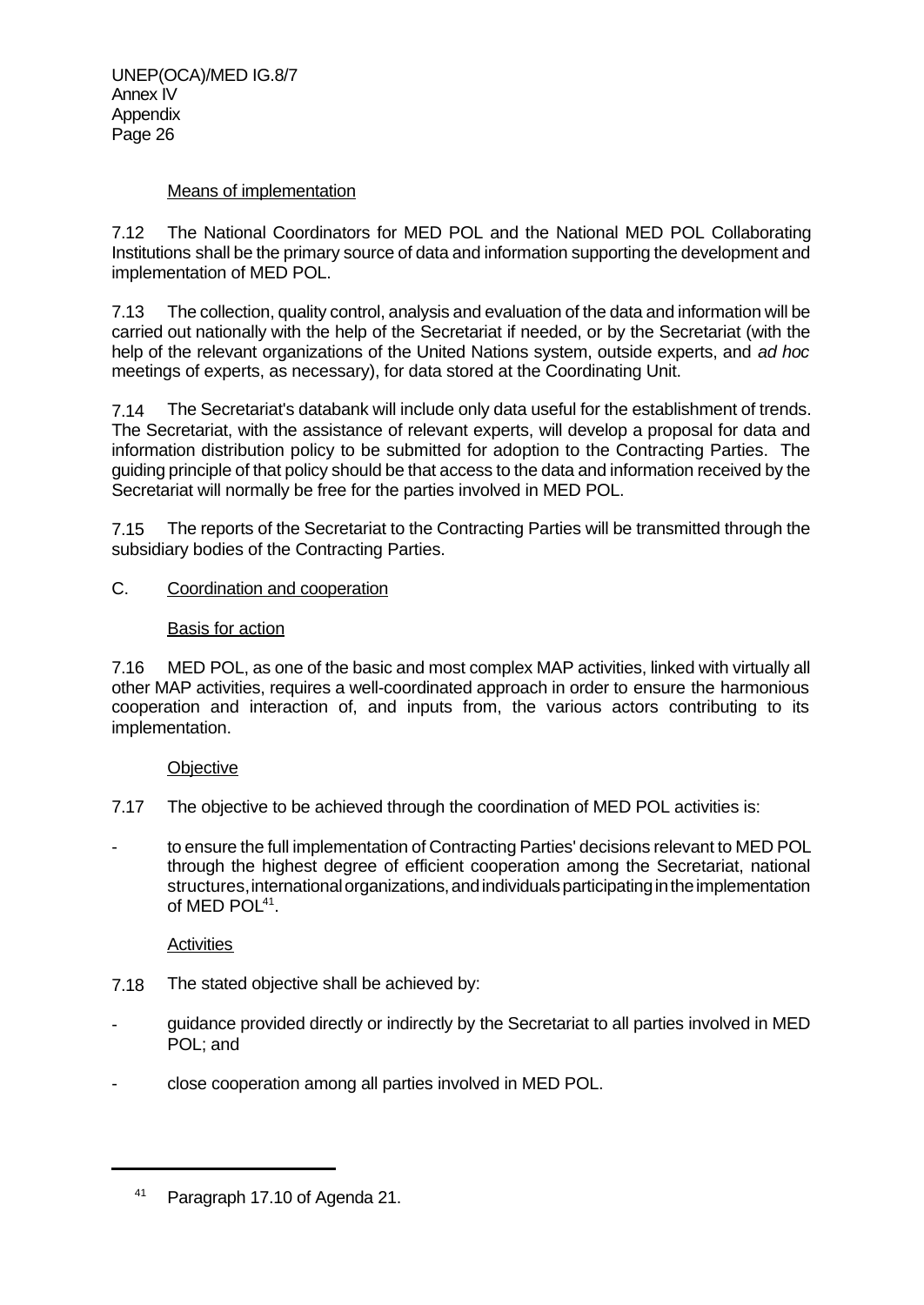# Means of implementation

7.19 The Secretariat shall coordinate all MED POL activities, in close cooperation with the National Coordinators for MED POL<sup>42</sup>, the national MED POL Collaborating Institutions, the specialized agencies of the United Nations system, as well as other international and intergovernmental organizations ready to offer or provide support.

7.20 The Meeting of the MED POL National Coordinators, as the subsidiary body of the Contracting Parties, will continue to review periodically the progress of MED POL, evaluate its results and advise the Contracting Parties on the strategies to be followed for its implementation.

7.21 The MED POL National Coordinators may establish *ad hoc* expert groups to advise them on specialized topics.

7.22 The coordination of the inputs from the specialized organizations of the United Nations system into MED POL will continue to be ensured through direct working level contacts with these organizations and periodic Inter-Agency Advisory Committee (IAAC) Meetings on MED POL.

7.23 The periodic meetings of the heads of RACs with the Secretariat will continue to be used to ensure: (a) the coordination between complementary activities of MAP implemented by the Secretariat and the respective RACs; and (b) the inputs of MED POL into activities carried out by RACs.

<sup>&</sup>lt;sup>42</sup> The modalities of cooperation are described in Section 4.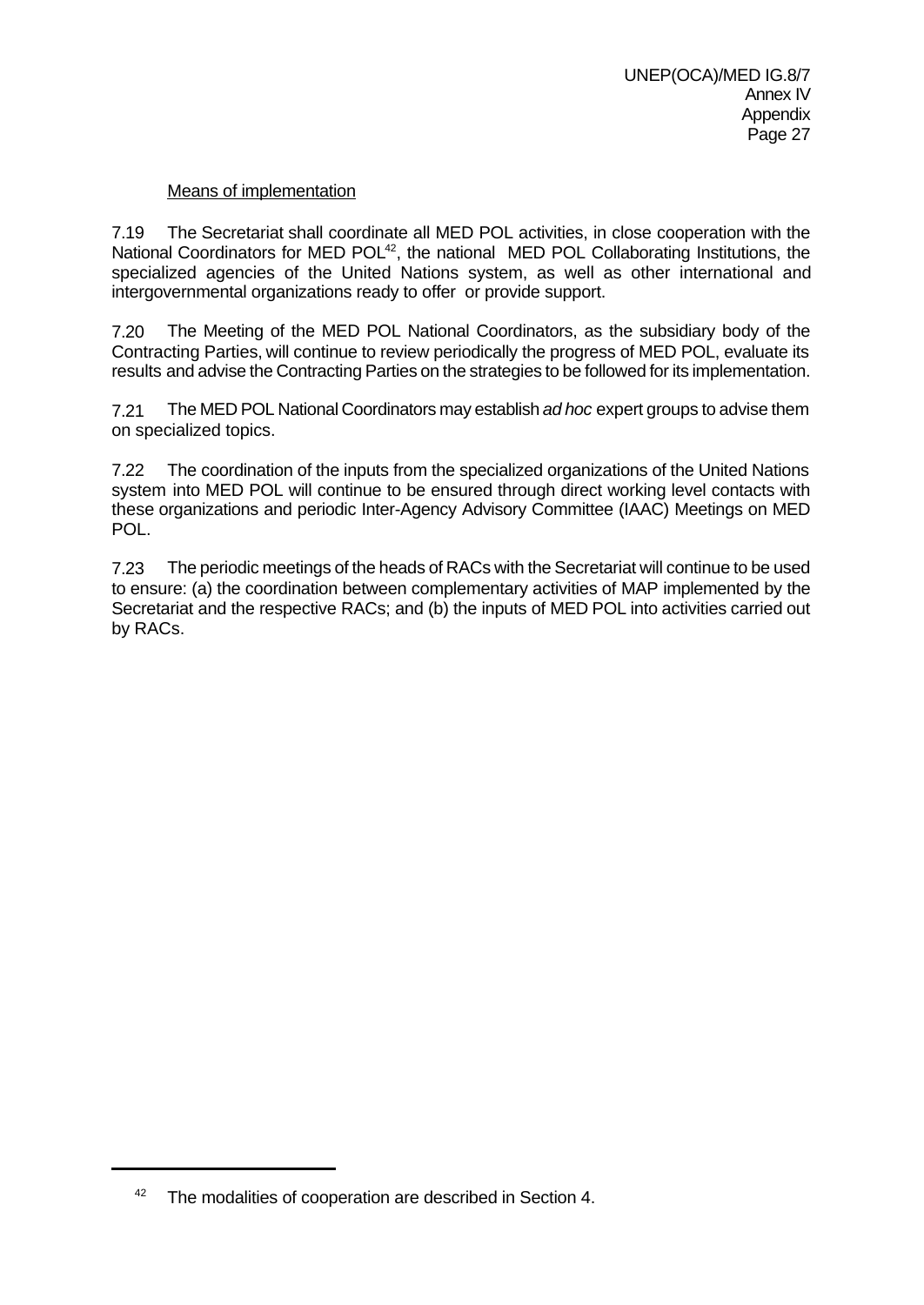# **8. IMMEDIATE PRIORITIES FOR THE IMPLEMENTATION OF MED POL-PHASE III**

8.1 In view of the fact that MED POL-Phase III encompasses a wide range of important activities that require urgent implementation, the MED POL budget should be increased substantially. However, since such an increase does not appear feasible through the MED Trust Fund, it is considered necessary to seek outside funding (see paragraph 7.8). Until such outside assistance is possible, it is recommended that, during the initial stage of its implementation, the MED POL Programme concentrate on a number of priority activities.

8.2 The following activities (not in order of priority), which are in line with the Priority Fields of Activities adopted by the Contracting Parties (Barcelona, 1995), are recommended:

(a) Formulation, including the setting of priorities, and implementation of regional, subregional and national action plans, programmes and measures for the control of landbased pollution.

The implementation of the LBS Protocol will be the cornerstone of MED POL-Phase III. This implementation will be based on national and regional action plans, programmes and measures. In order to formulate such action plans, programmes and measures, MED POL-Phase III will establish the priorities in accordance with those set out in the annexes to the LBS Protocol, taking into account the characteristics of substances provided in Annex I to the Protocol.

(b) Formulation and implementation of a programme of coastal zone trend monitoring on a regional basis.

On the basis of the experience gained through MED POL-Phases I and II and in view of the objectives of MED POL-Phase III, national monitoring programmes will have to be designed or redesigned in order to satisfy national needs and enable the results of the programme to be used as a management tool for controlling marine pollution. A number of fixed coastal stations from the national programmes will be selected for inclusion in a regional monitoring network for the establishment of trends in the Mediterranean. This programme will provide information that can be used for the assessment of the overall quality status of the Mediterranean Sea, as well as for the effectiveness of control measures taken.

(c) Identification of sources (especially major "hot spots") and assessment of loads of pollution.

The preparation of inventories of point and non-point sources of pollution, particularly the land-based sources, and the monitoring of the pollution loads reaching the Mediterranean from these sources, is considered a high priority since such information is necessary for making management decisions. Within this context, a list of major pollution "hot spots" in the Mediterranean will be prepared and relevant action plans (with economic aspects and timetables) for reduction and elimination of pollution will be developed and implemented.

(d) Assistance to countries for the formulation, development and implementation of national monitoring programmes.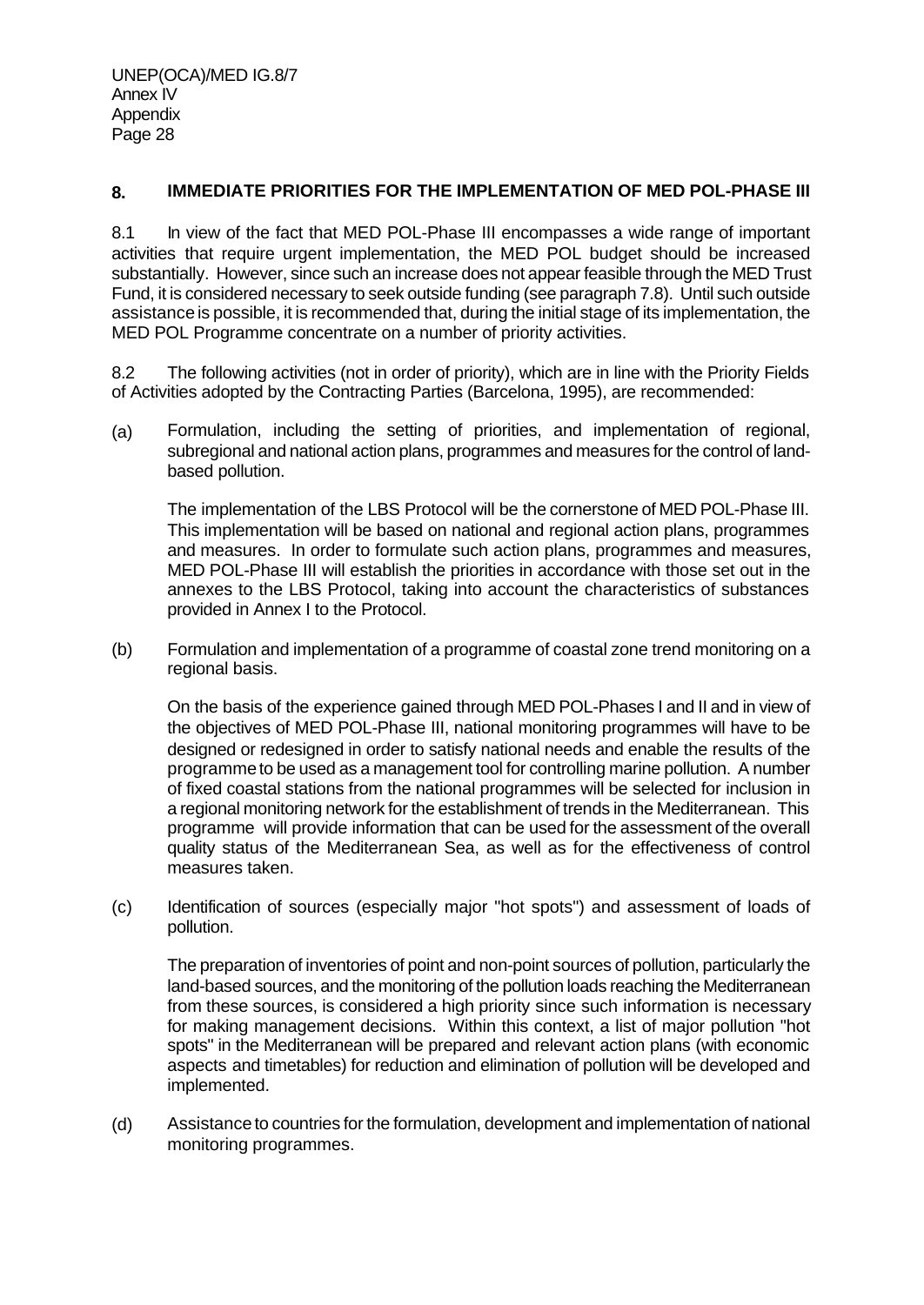Although considerable progress was achieved during MED POL-Phase II, in many cases, national monitoring programmes have not yet produced the expected results, either because the programme was not designed properly or was not implemented fully (temporal and spatial gaps) and the data were not of the required quality. Through MED POL-Phase III, assistance will be provided for the formulation of appropriate monitoring programmes to developing countries requesting it, as defined in paragraph 7.4.

(e) Assistance to countries (including capacity-building) for the implementation and enforcement of adopted pollution control measures.

It is clear that without the proper implementation of the control measures the success of the programme will be jeopardized. In accordance with paragraph 6.12, assistance will be provided to facilitate the implementation and enforcement of measures to developing countries requesting it as defined in paragraph 7.4.

(f) Eutrophication and biological effects to be considered as priority subjects for research.

From MED POL-Phase II results it appears that eutrophication is becoming a major problem at regional level. As a result, special attention should be given to this problem and extra efforts are required for its solution. Being very complex and involving a number of processes, more research is required to understand its causes, effects, geographical distribution and trends and eventually propose remedial action.

The Contracting Parties (Antalya, 1993) have decided to introduce monitoring of biological effects in the MED POL Programme. This is not possible unless reliable techniques that can be used routinely are developed. Research is required to assist in the final selection of the techniques and in developing and testing the methodologies.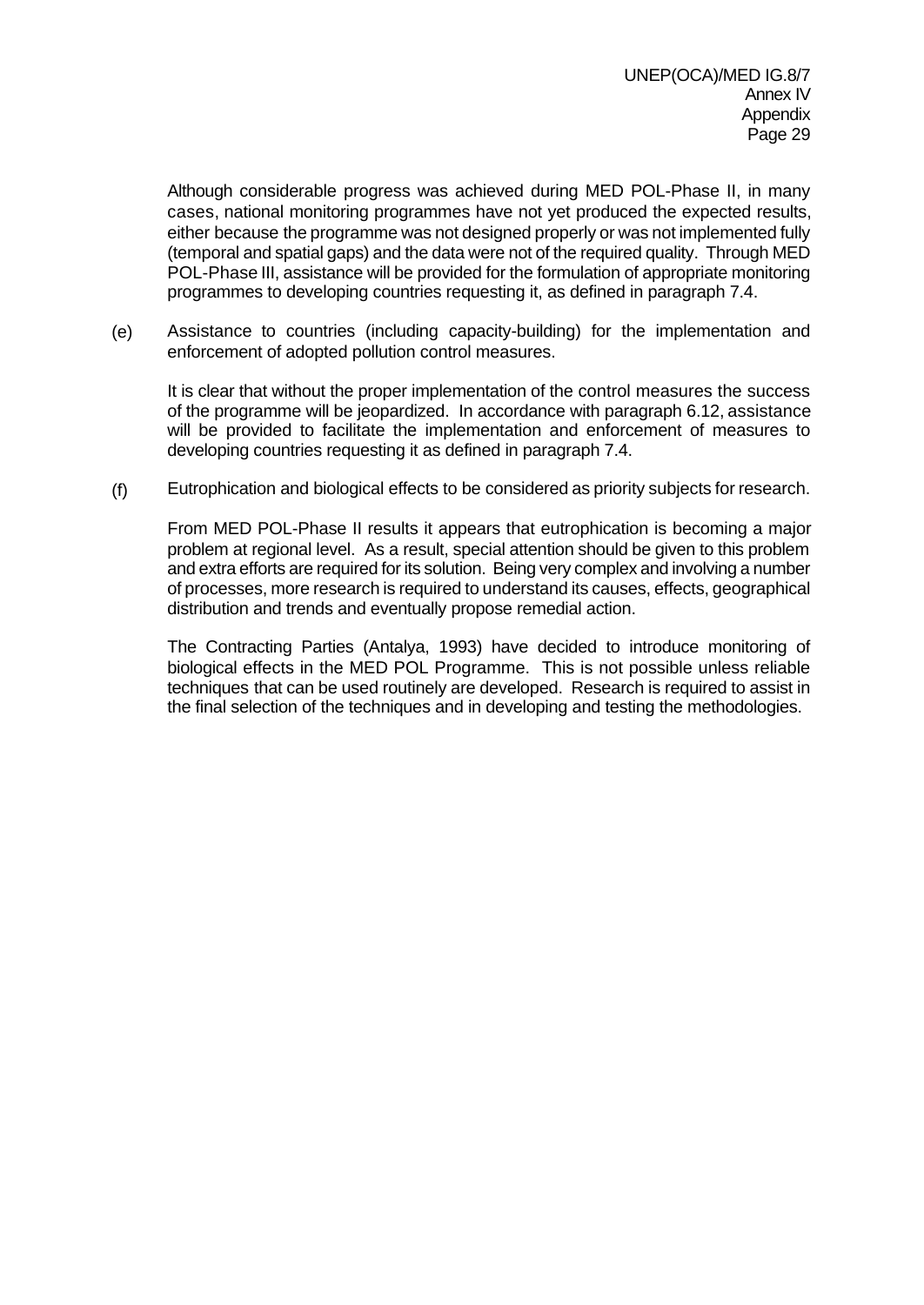UNEP(OCA)/MED IG.8/7 Annex IV **Appendix** Page 30

#### ANNEX

# **MONITORING OF THE LEVELS AND EFFECTS OF CONTAMINANTS IN THE CONTEXT OF MED POL-PHASE III**

1. Two basic types of monitoring are identified within the framework of the MED POL-Phase III Programme: compliance and trend monitoring. Surveys will also be carried out in order to complement the monitoring data and facilitate decision-making for management purposes.

2. Compliance monitoring is defined as the collection of data through surveillance programmes to verify that the regulatory conditions for a given activity are being met e.g. concentration of mercury in effluents. In the case of identifying an instance of non-compliance, appropriate enforcement can be established which can be escalated until compliance is achieved.

3. Trend monitoring is defined as the repeated measurement of concentrations or effects over a period of time to detect possible changes with time. This type of monitoring will provide information that can be used for the assessment of the state of the environment and the effectiveness of pollution control measures taken. If the effectiveness of measures is deemed inadequate, additional activities may be initiated such as the formulation of new measures or the revision of existing ones, etc.

4. Depending on the matrices and parameters included in the programme, monitoring will be carried out for the following purposes:

#### Compliance monitoring

- **Compliance monitoring of health-related conditions** (eg. sanitary quality of bathing areas and waters used for aquaculture, quality of seafood). This type of monitoring has a national significance, but data may also be used for regional assessments;
- **Compliance monitoring of effluents** to determine whether the adopted common measures concerning concentrations of contaminants in effluents (e.g. mercury, cadmium) are complied with; and
- **Compliance monitoring in "hot spot" areas** to determine whether the environmental quality objectives or limit values set are complied with (e.g. DDT in water).

## Trend monitoring

- **Coastal zone trend monitoring**, through a regional network of selected fixed coastal stations, of parameters that contribute to the assessment of trends and the overall quality status of the Mediterranean Sea. As explained under Section 8, this type of monitoring will be carried out on a regional basis;
- **Trend monitoring in "hot spot" areas** (intensively polluted areas) and high risk areas that are likely to become heavily polluted, are subject to harmful seasonal phenomena such as algal blooms, or where control measures have been taken. This type of monitoring will be designed as necessary at the subregional level, and will be carried out on a national basis, and the data will be utilized for taking management decisions at a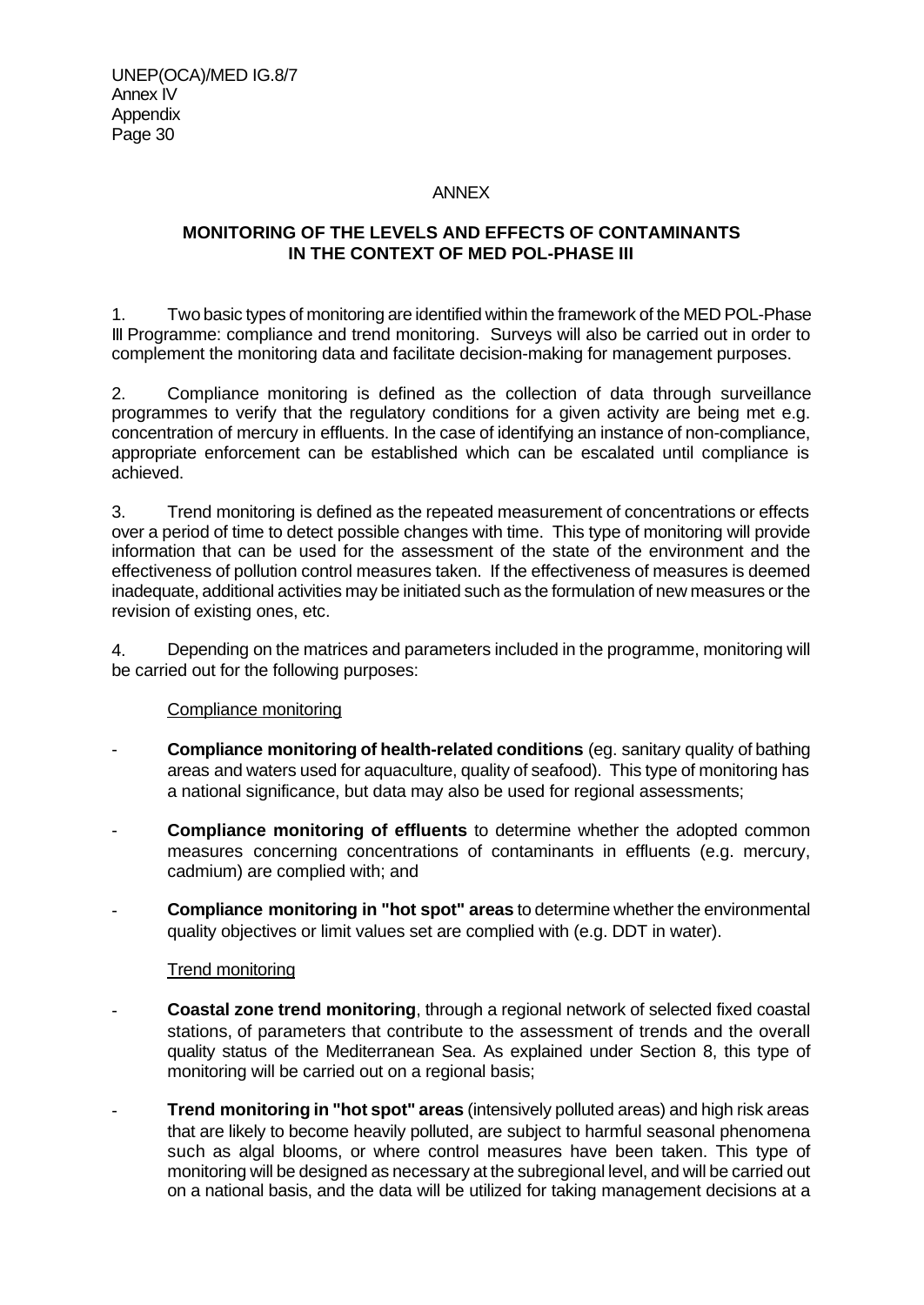local level, including the assessment of the effectiveness of the control measures taken;

- **Trend monitoring of loads** (e.g. from land-based sources of pollution in general or from identified sources, pollutants transported by atmosphere, pollutants carried by rivers) and assessment of loads originating from non-point sources. Data from this type of monitoring will be utilized locally but also for regional assessments; and
- **Trend monitoring of biological effects** at different organizational levels, including molecular, cellular, physiological, behavioural, community and ecosystem levels, can also be used as an early warning system. This type of monitoring can be included in national monitoring programmes as well as in the regional trend programme.
- 5. In addition, surveys will be carried out to complement the monitoring data:
- surveys of health-related effects (e.g. occurrence of illnesses in bathers exposed to contaminated waters and sand and in consumers of seafood) will be carried out on a routine basis;
- surveys of point and non-point land-based sources of pollution needed for the development, compilation and maintenance of inventories, will be carried out; and
- baseline and trend surveys through international and multinational cruises of the whole Mediterranean Sea will be conducted at periodic intervals (once every five or ten years) in order to contribute to the assessment of the overall quality status of the Mediterranean Sea.

#### Matrices to be monitored

6. The matrices (one or several) included in monitoring programmes will depend on the objective and purpose of the monitoring. The most common matrices which could be included in monitoring programmes are:

- (a) effluents reaching the marine environment from industrial plants, municipal sewerage systems and agriculture drainage channels;
- (b) waters, sediments and biota (which also include individuals, populations and communities of marine mammals and sea birds) of marine coastal zones and estuaries which are, or are likely to be, under the direct impact of identifiable point or non-point source(s) of pollution;
- (c) atmosphere through which pollutants may enter the marine environment and thus affect its quality; and
- (d) humans who may be affected by pollutants through direct or indirect exposure to polluted marine media, or products (e.g. food) derived from such media.

#### Parameters or indicators to be monitored

7. Parameters or indicators to be monitored will vary from case to case, i.e. will be site and problem specific. They may include one or several of the following types of physical, chemical or biological parameters or health-related indicators: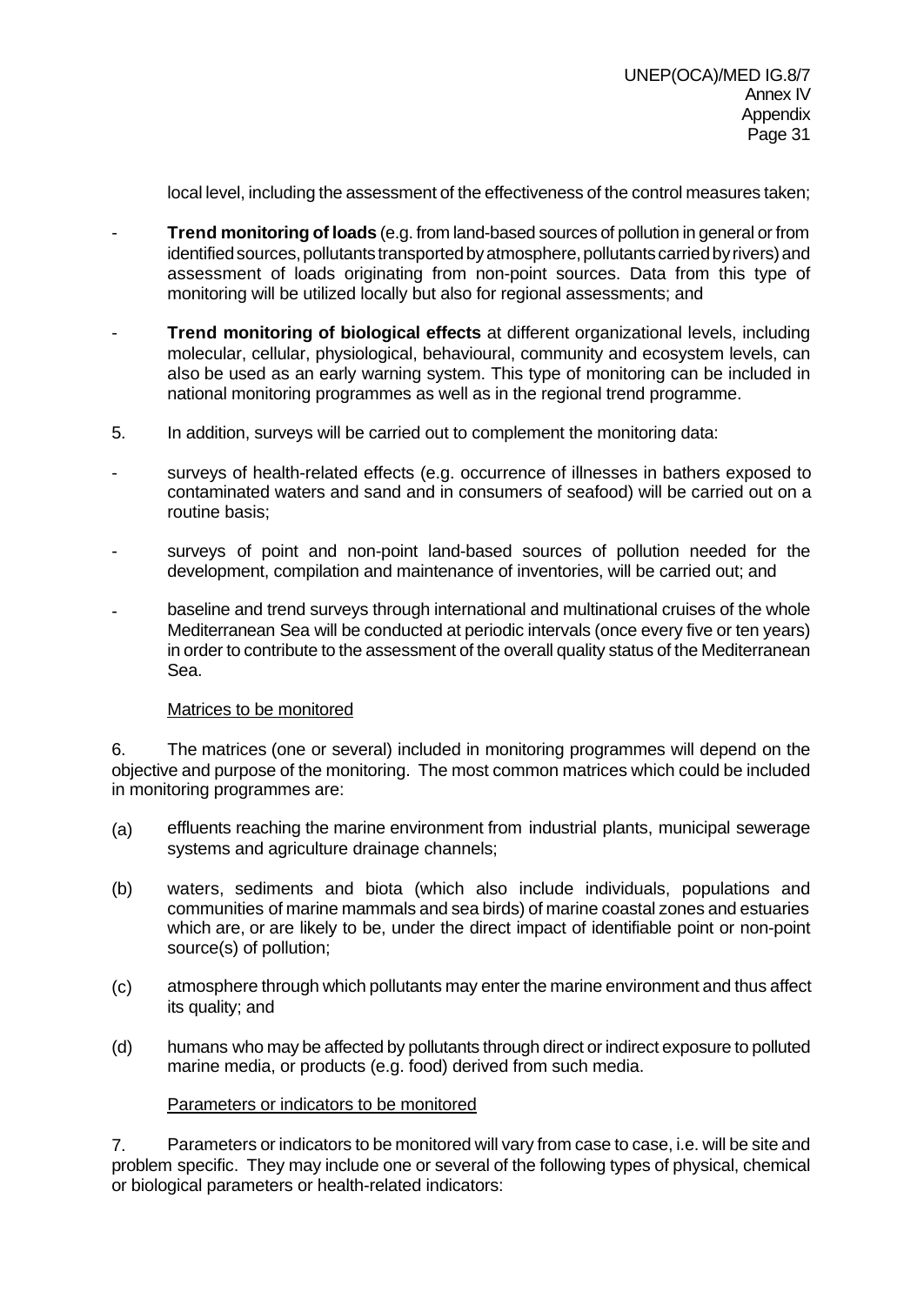- physical and chemical properties of the monitored abiotic media;
- the concentration of a specific chemical compound or group of compounds in a given matrix;
- marine ecosystem health on molecular, cellular, individual organism, community and ecosystem levels (e.g. bioassays, teratogenic or genetic changes if appropriate, biomarkers, histopathology, physiology, population structure);
- sanitary quality of media used by people (e.g. microbiological quality of bathing waters), or for food production (e.g. quality of waters used for and by aquaculture);
- ecological effects of coastal aquaculture (land-based and marine facilities);
- health effects on humans exposed to contaminated media (e.g. bathers) or products (e.g. contaminated shellfish) derived from such media;
- marine litter.

8. In case of compliance monitoring, the selection of the parameter(s) to be monitored is determined by the pollution control measure whose compliance is being monitored.

#### Programme design<sup>43</sup>

9. For both compliance and trend monitoring, it is essential that the question being posed is both testable and specific, i.e. within a statistical context. The question must relate to a specific environmental compartment, i.e. water, suspended material, sediment or biota. The sequence then is:

- to identify meaningful levels of change and the confidence limits of that change that are to be detected (e.g. with what precision can a 20 per cent loss in number of species of a benthic sediment-living community be detected?);
- to obtain knowledge of special and temporal variability of the element being sampled from a desk study or pilot study;
- application of power analyses is essential in order to rationalize the programme<sup>44</sup>;
- selection of elements of the programme taking into account logistic constraints<sup>45</sup>;

See Peterman, R.M. and M'Gonigle, M., Statistical Power Analysis and the Precautionary Principle, Marine Pollution Bulletin, Vol. 24, No. 5, pp. 231-234, 1992.

<sup>&</sup>lt;sup>43</sup> See Guidelines for monitoring chemical contaminants in the sea using marine organisms. UNEP Reference Methods for Marine Pollution Studies No. 6.

<sup>45</sup> See also new experimental designs (Underwood, Aust. J. Mar. Sci. 1993).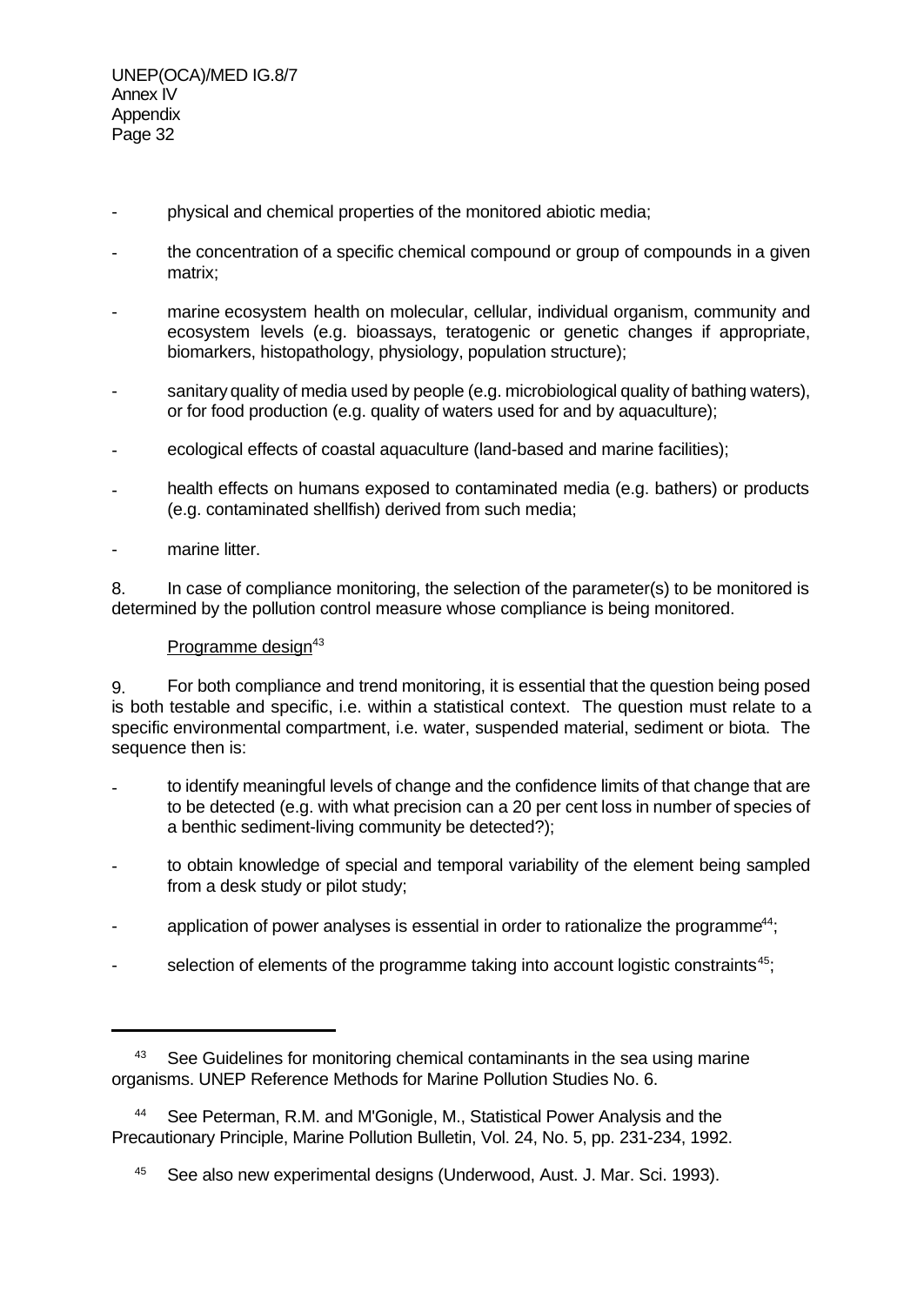- define data quality objectives and decide *a priori* on the statistical methods to be applied in analysing the data; and
- to select sampling sites and sampling frequency based on the foregoing information.

#### Data Quality Assurance Programme

10. Following the design of a scientifically-based national monitoring programme, a Data Quality Assurance (DQA) programme is required to ensure data reliability. The required quality assurance must address all aspects of the programme, including:

- trained staff;
- appropriate facilities, sampling and measurement equipment and other consumables;
- regular calibration, maintenance, and servicing of the equipment;
- sampling that conforms to sampling design (see paragraph 9);
- sample handling procedures, including, for example, transportation, preservation, storage, tissue dissection, bone grinder, homogenization, sub-sampling (sub-sampling includes all steps up to the measurement);
- regular checks of accuracy and precision of routine measurements, by analyses of appropriate reference materials (when available) and the documentation of the results on control charts;
- external quality assessment (e.g. participation in intercomparison exercises);
- standard operating procedures (written protocols with precise descriptions of all elements of the measurements and quality control procedures);
- record of all calculations such as data translation and transcriptions prior to final documentation (record books and/or computers);
- data evaluation procedures (e.g. converting data into a report).

11. The results obtained by sampling, measurement and observation must be of adequate quality not only analytical (accuracy and precision) but also meet the requirements of the objectives<sup>46</sup> and be comparable on a Mediterranean-wide basis. Failure to include DQA information with the submission of monitoring data will mean that the data may not be included in the MED POL database and therefore will not be considered in the overall evaluation. The results must be reported to the Secretariat according to agreed formats and schedules, in order to satisfy the reporting requirements. The Secretariat will assist countries in the interpretation of data.

<sup>&</sup>lt;sup>46</sup> The experience with quality assurance programmes, largely based on the practices of MED POL, is described in *Contaminant Monitoring Programmes using Marine Organisms: Quality Assurance and Good Laboratory Practice* (Reference Methods for Marine Pollution Studies No.57, UNEP, 1990).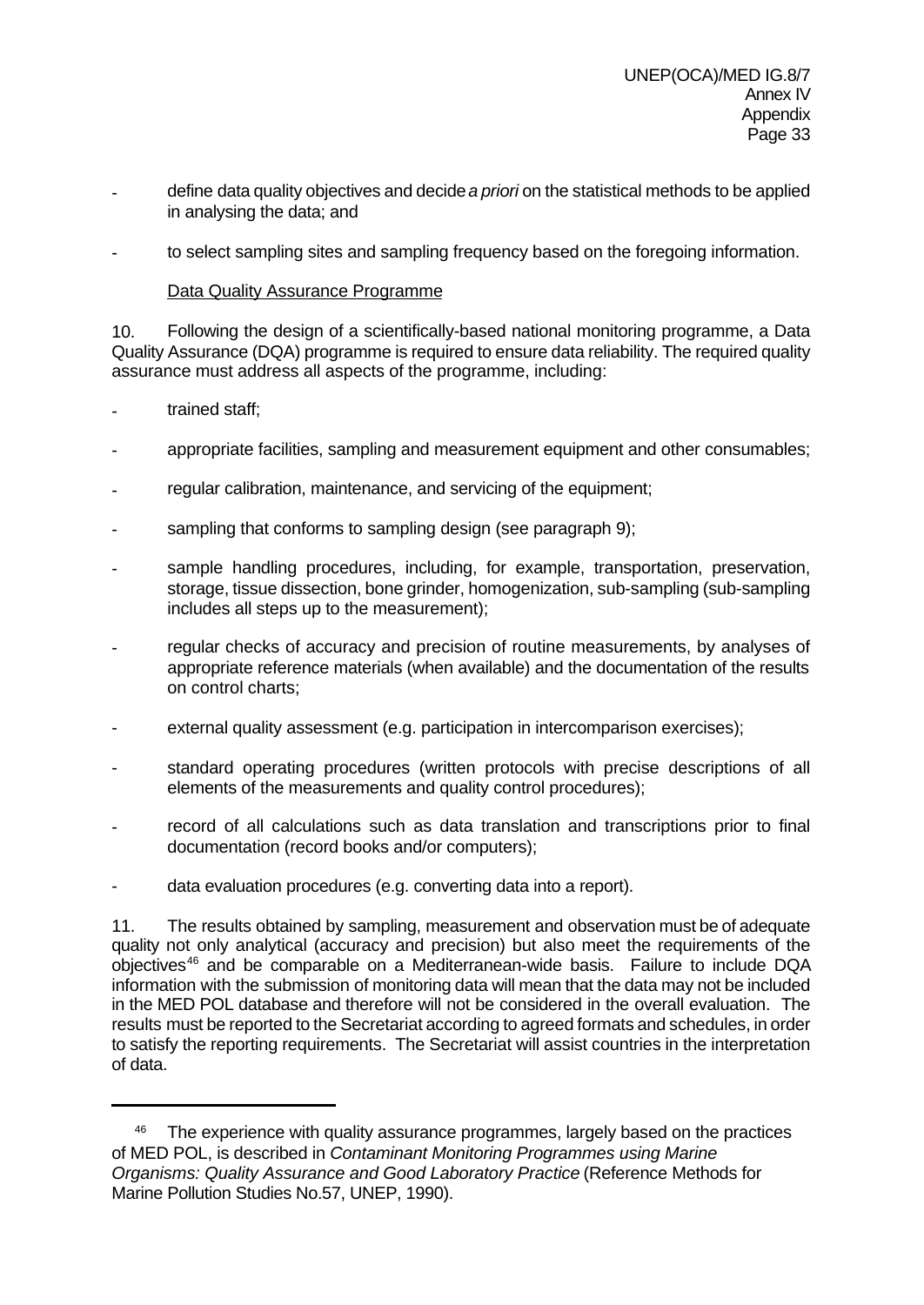# **ANNEX V**

# **MEDITERRANEAN COMMISSION ON SUSTAINABLE DEVELOPMENT TERMS OF REFERENCE**

# **Introduction**

- 1. In accordance with the recommendation of the Tunis Ministerial Conference, held in November 1994, as approved by the Conference of Plenipotentiaries meeting in Barcelona in June 1995, a Mediterranean Commission on Sustainable Development (MCSD) is hereby established as an advisory body to make proposals to the Contracting Parties within the framework of the Mediterranean Action Plan.
- A. Purpose of the Commission
- 2. The purpose of the Commission is:
	- (a) to identify, evaluate and assess major economic, ecological and social problems set out in Agenda MED 21, make appropriate proposals thereon to the meetings of the Contracting Parties, evaluate the effectiveness of the follow-up to the decisions of the Contracting Parties and facilitate the exchange of information among the institutions implementing activities related to sustainable development in the Mediterranean;
	- (b) to enhance regional cooperation and rationalize the inter-governmental decision-making capacity in the Mediterranean basin for the integration of environment and development issues.
- B. Functions
- 3. The functions of the Commission shall be:
	- (a) to assist the Contracting Parties by making proposals on in the formulation and implementation of a regional strategy of sustainable development in the Mediterranean, taking into consideration the resolutions of the Tunis and Barcelona Conferences and the context of Agenda MED 21 and MAP Phase II;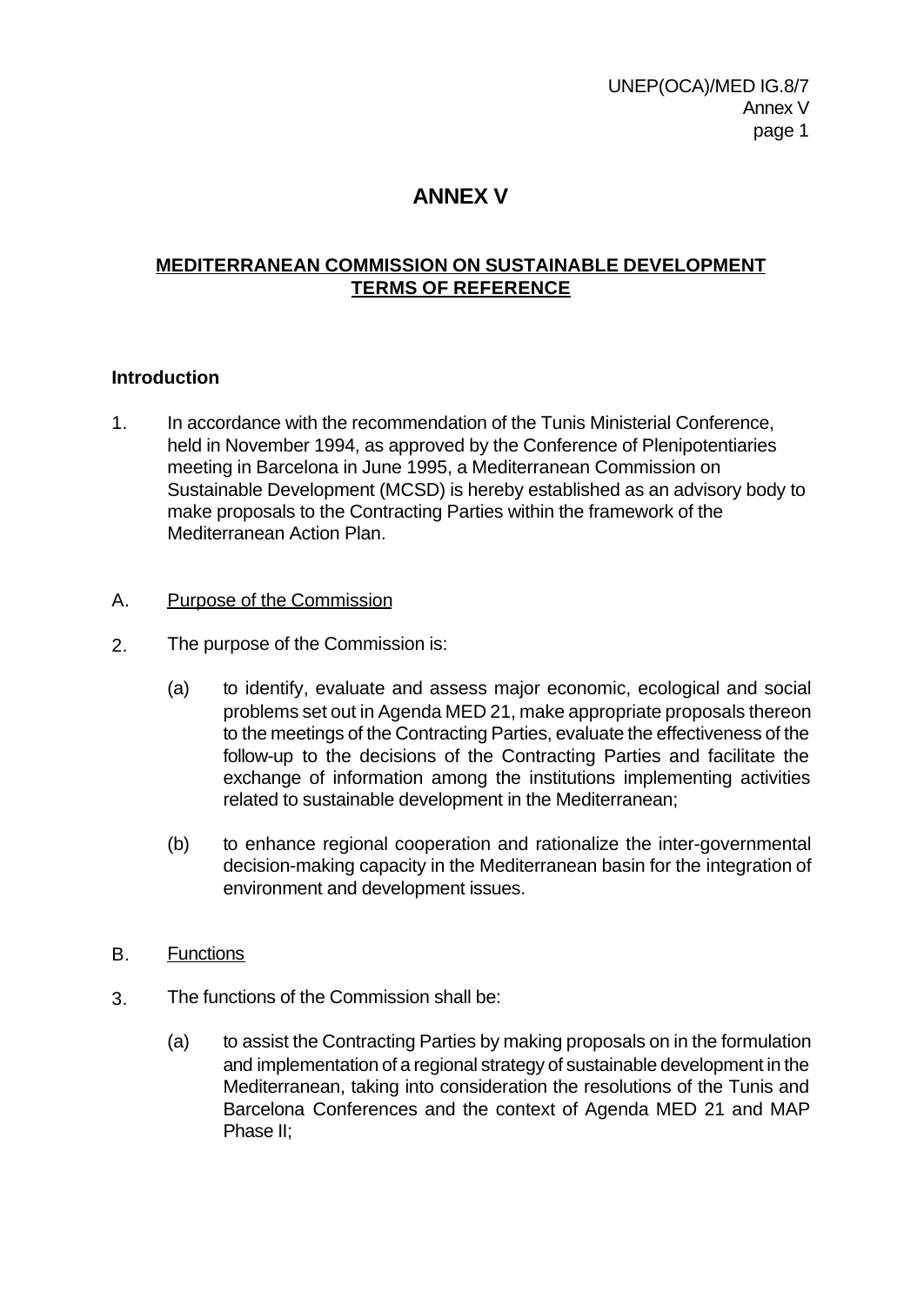UNEP(OCA)/MED IG.8/7 Annex V page 2

> (b) to consider and review information provided by the Contracting Parties, in accordance with Article 20 of the Barcelona Convention, including

periodic communications or reports regarding the activities they undertake to implement Agenda MED 21, and the problems they encounter, such as problems related to the integration of environment into national policies, capacity-building, financial resources, technology transfer, and other relevant environment and development issues;

- (c) to review at regular intervals the cooperation of MAP with the World Bank and other international financial institutions, as well as the European Union, and to explore ways and means for the strengthening of such cooperation, and particularly to achieve the objectives of Chapter 33 of Agenda MED 21;
- (d) to consider information regarding the progress made in the implementation of relevant environmental conventions, which could be made available by the relevant conferences or by the parties;
- (e) to identify technologies and knowledge of an innovative nature for sustainable development in the Mediterranean region and to provide advice on the various means for their most effective use, in order to facilitate exchanges among the Contracting Parties and to enhance capacities for national development;
- (f) to provide reports and appropriate recommendations to the meetings of the Contracting Parties, through the MAP Secretariat, on the basis of a comprehensive analysis of reports and issues related to the implementation of a regional strategy related to MAP Phase II and Agenda MED 21;
- (g) to undertake a four-year strategic assessment and evaluation of the implementation by the Contracting Parties of Agenda MED 21 and decisions of the meetings of the Contracting Parties and of actions by the Contracting Parties relevant to sustainable development in the Mediterranean region and propose relevant recommendations thereon; the first strategic review should be undertaken for the year 2000 (with ministerial participation), with the objective of achieving an integrated overview of the implementation of Agenda MED 21, examining emerging policy issues and providing the necessary political impetus. The Commission shall make the best use of the main results of MAP activity centres in the field of sustainable development, and those of the MAP Mediterranean Environment and Development Observatory, as well as those of national environmental observatories;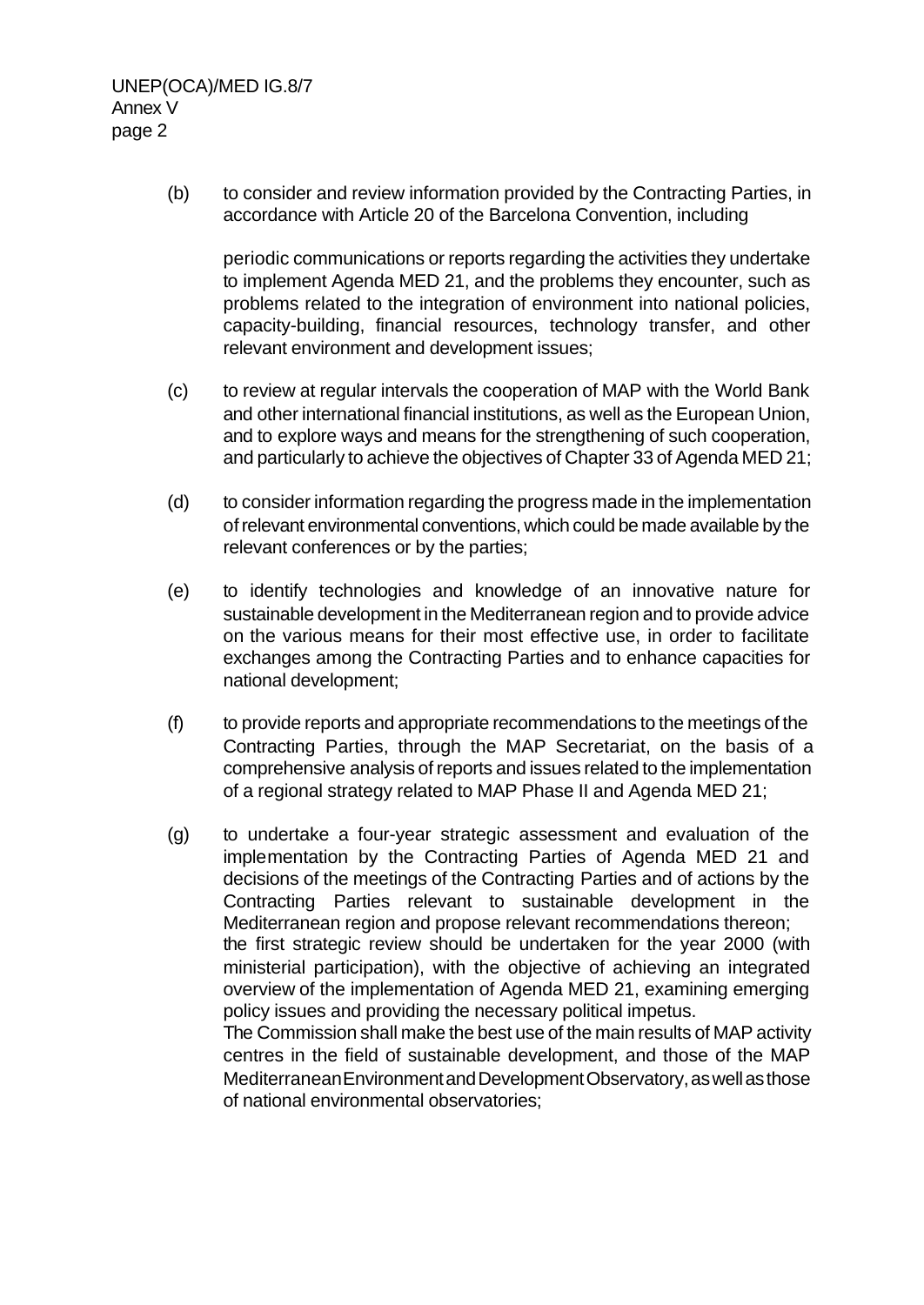- (h) to assume such other functions as are entrusted to it by the meetings of the Contracting Parties, to further the purposes of the Barcelona Convention, MAP Phase II and Agenda MED 21.
- 4. The rules of procedure of the Commission shall be the Rules of Procedure of the meetings and Conferences of the Contracting Parties to the Barcelona Convention, until the rules of procedure of the Commission are proposed by the Commission and adopted by the meeting of the Contracting Parties, considering that the Commission shall not have any voting system.

# C. Composition

5. The Commission shall be composed of a maximum of 36 members, consisting of representatives from each Contracting Party to the Barcelona Convention and representatives of local authorities, socio-economic actors and non-governmental organizations working in the fields of environment and of sustainable development. All representatives shall participate in the Commission on an equal footing.

# D. Observers

6. In accordance with the Rules of Procedure adopted by the Contracting Parties to the Barcelona Convention, any State which is a member of the United Nations or the specialized agencies, and any other inter-governmental organizations the activities of which are related to the functions of the Commission, may participate in the Commission's work as an observer.

# E. Meetings of the Commission and responsibilities of the Secretariat

- 7. The Mediterranean Commission on Sustainable Development shall hold ordinary meetings at least once every year, up to the year 2000, then shall meet at least once every two years. The meetings shall be convened at the premises of the Coordinating Unit of MAP, without prejudice to the convening of its meetings in other Mediterranean venues upon a recommendation of the Commission approved by the Meeting of the Contracting Parties.
- 8. At the opening of each session, the Commission shall elect a Bureau composed of a President, four Vice-Presidents and a Rapporteur, from among its members on the basis of an equitable geographical distribution and among the various groups.
- 9. The Coordinating Unit of MAP, serving as the Secretariat of the Commission, shall provide for each session of the Commission an analytical report containing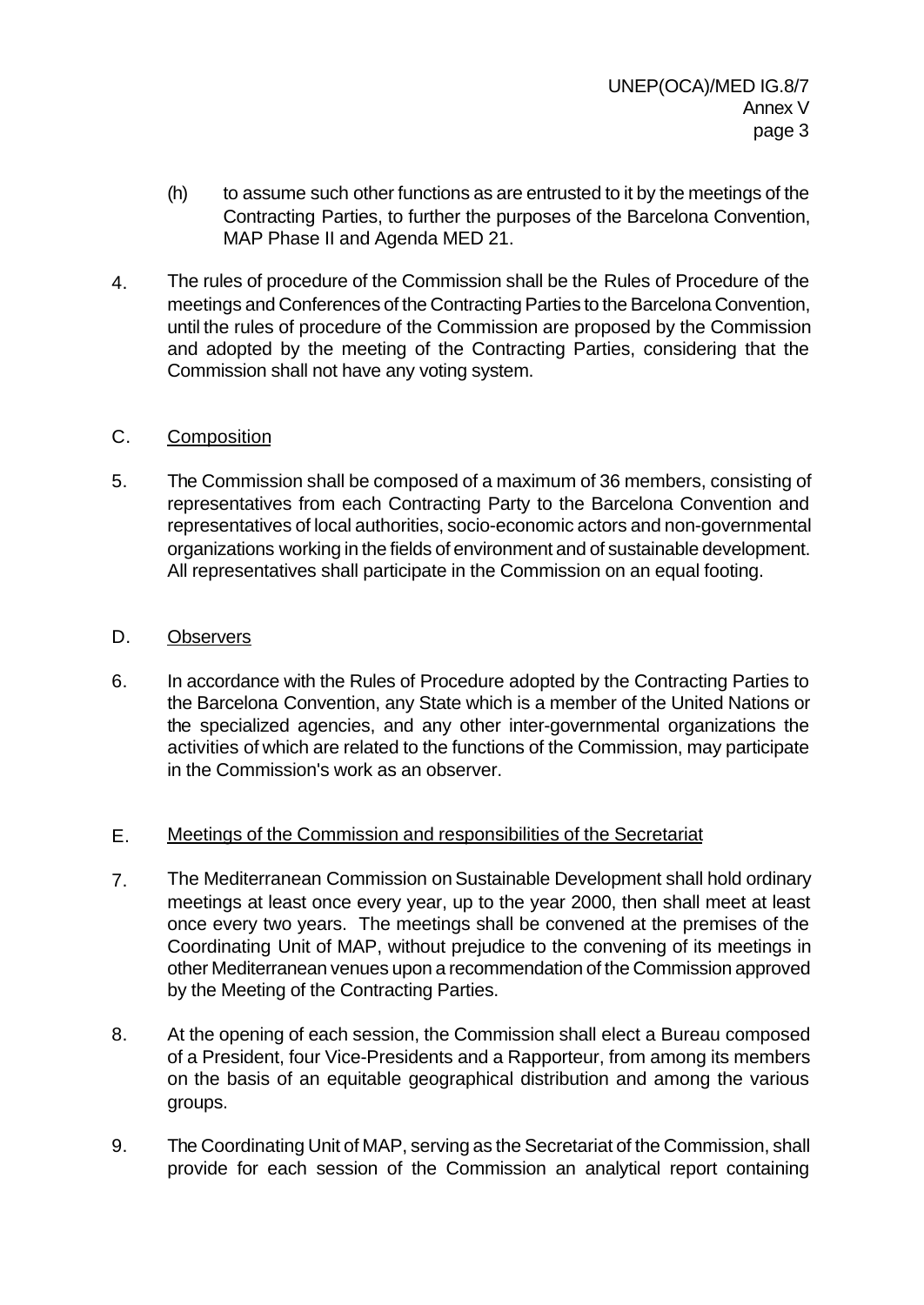information on relevant activities to implement Agenda MED 21 and other sustainable development activities recommended by the meetings of the Contracting Parties, the progress achieved and emerging issues to be addressed.

# F. Relationship with the United Nations Commission on Sustainable Development and with national and regional commissions on sustainable development

- 10. The Commission shall maintain relations with the United Nations Commission on Sustainable Development, and shall facilitate the exchange of information and experience among national and regional commissions on sustainable development.
- 11. The Commission, in discharging its functions, shall take into account the experience and expertise of the United Nations Commission on Sustainable Development, and shall submit relevant reports to the United Nations Commission through the Contracting Parties' meetings on any issues that may be of interest for sustainable development in the Mediterranean region.
- 12. The Commission and the Contracting Parties shall, as far as possible and taking into account the particular needs of the Mediterranean countries, utilize the existing reporting system of the United Nations Commission on Sustainable Development, with a view to streamlining and avoiding duplication of work.

# G. Relations with specialized agencies, intergovernmental organizations and non-governmental organizations

- 13. The Commission shall, through the Secretariat, strengthen its activities with the relevant United Nations specialized agencies and other inter-governmental bodies within the United Nations System, including international, regional and sub-regional financial and development institutions, in particular regarding projects for the implementation of the regional Mediterranean strategy related to Agenda MED 21 and the decisions of the Contracting Parties.
- 14. The Commission shall, through the Secretariat, enhance the dialogue with, and the participation of, relevant non-governmental organizations (NGOs) and the independent sector, and receive and analyse their inputs within the context of the overall implementation of the Mediterranean regional strategy for sustainable development.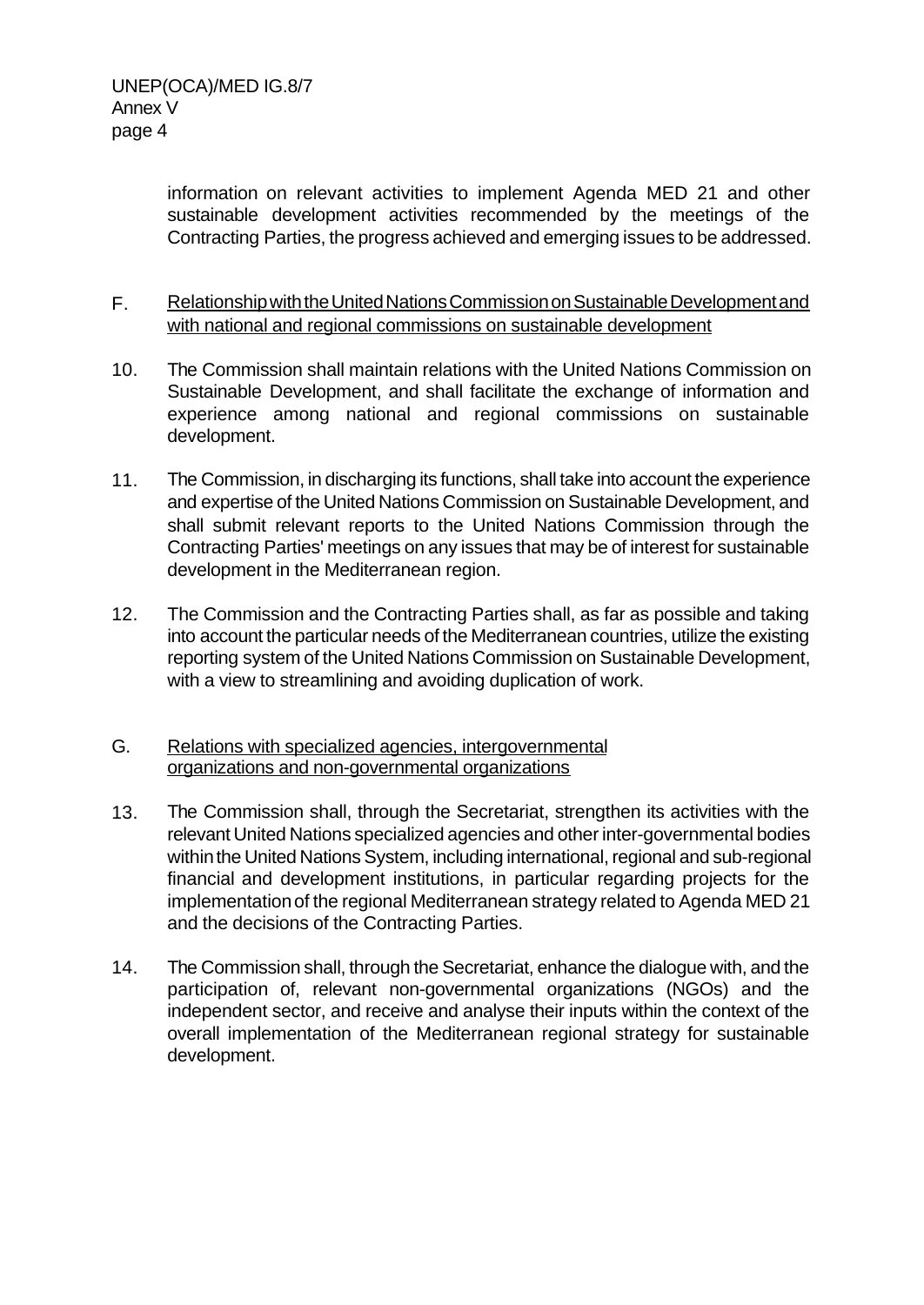# **ANNEX VI**

# **MEDITERRANEAN COMMISSION ON SUSTAINABLE DEVELOPMENT (MCSD)**

#### **COMPOSITION OF THE COMMISSION \***

## **(a) NUMBER OF REPRESENTATIVES**

- 1. The Commission shall be composed of 36 members, consisting of representatives from each Contracting Party to the Barcelona Convention and representatives of local authorities, socio-economic actors and nongovernmental organizations working in the fields of environment and sustainable development.
- 2. In particular:

\_\_\_\_\_\_\_\_\_\_\_\_\_\_\_\_\_\_\_\_\_

- a. each Contracting Party to the Barcelona Convention shall be represented by one high-level representative (total 21), who may be accompanied by such alternates and advisers as may be required, in order to ensure interdisciplinary participation of relevant ministerial bodies of the Contracting Parties (e.g. ministries of environment, tourism, economy, development, industry, finance, energy, etc.).
- b. each of the three categories mentioned in section C.5 of the text of the Terms of Reference, i.e. local authorities, socio-economic actors and non-governmental organizations, shall be represented by five representatives (total 15) and an equal number of alternates, to be selected by the meeting of the Contracting Parties.
- 3. All 36 members shall participate in the Commission on an equal footing.

**<sup>\*</sup>** This criteria may be modified by the Contracting Parties in the light of experience.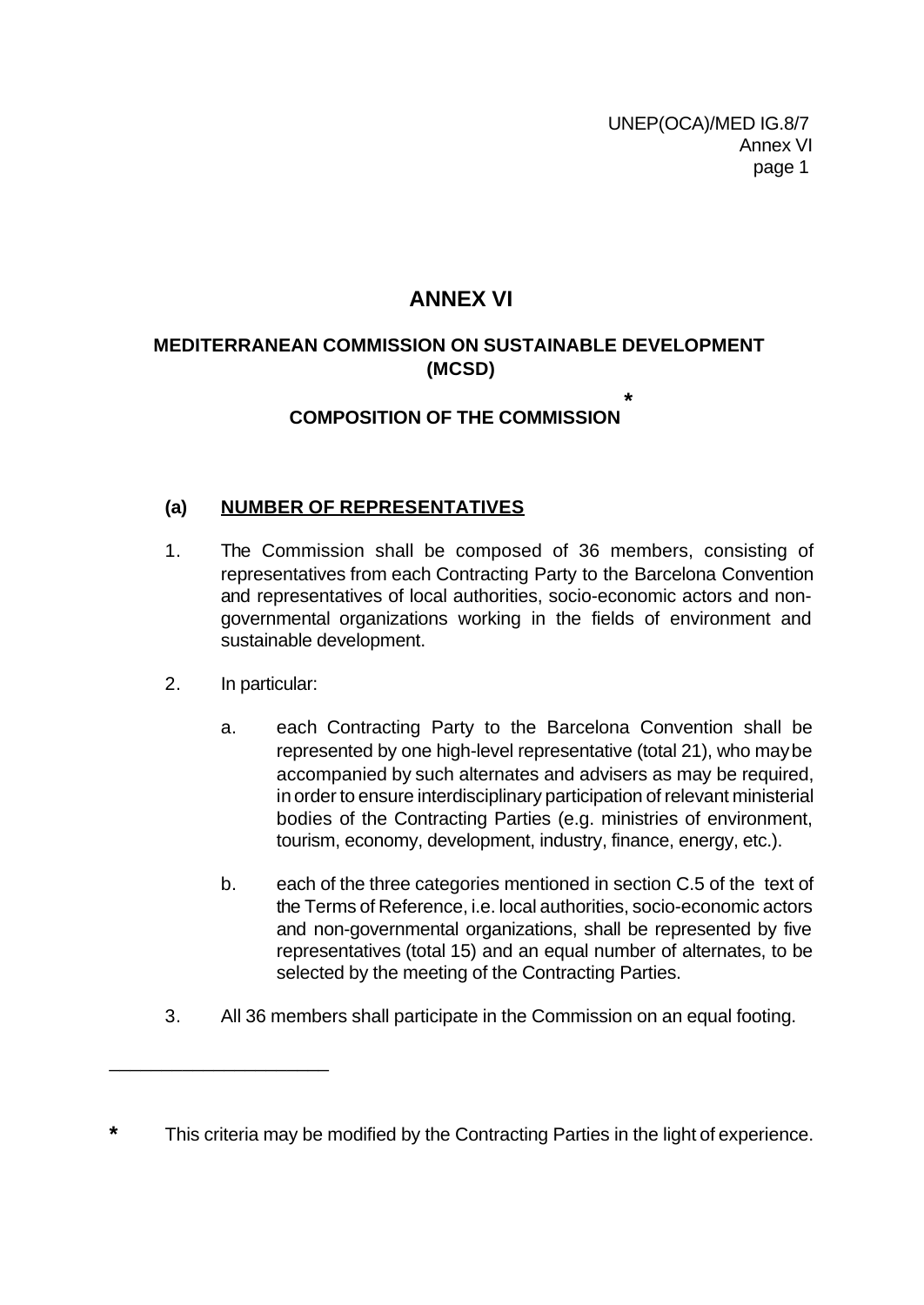#### **(b) METHOD OF NOMINATION OF CANDIDATES OTHER THAN THOSE REPRESENTING THE CONTRACTING PARTIES**

#### a. Method of nomination of candidates

(i) local authorities

As the legal and administrative status of local authorities differs from one country to another, the representatives of the local authorities, their groups or networks, will be selected through proposals from the governments of the Contracting Parties, which transmit their candidatures to the Secretariat of MAP.

#### (ii) Socio-economic actors

As the legal and administrative status of the socio-economic actors differs from one country to another, the representatives of the socio-economic actors, their groups or networks, will be selected through proposals from the governments of the Contracting Parties, which transmit their candidatures to the Secretariat of MAP.

### (iii) NGO's

- 1. The criteria and the list of MAP/NGO partners approved by the Ninth Ordinary Meeting of the Contracting Parties (Barcelona, 5-8 June 1995), shall be used as the reference text for any NGO that wishes to participate in the Commission' s work.
- 2. Three categories of NGO's shall be represented in the Commission:
	- NGOs with international scope and multidisciplinary interest recognized in their status, especially those contributing to Mediterranean cooperation and concerned with matters covering a substantial portion of MAP's field of activity;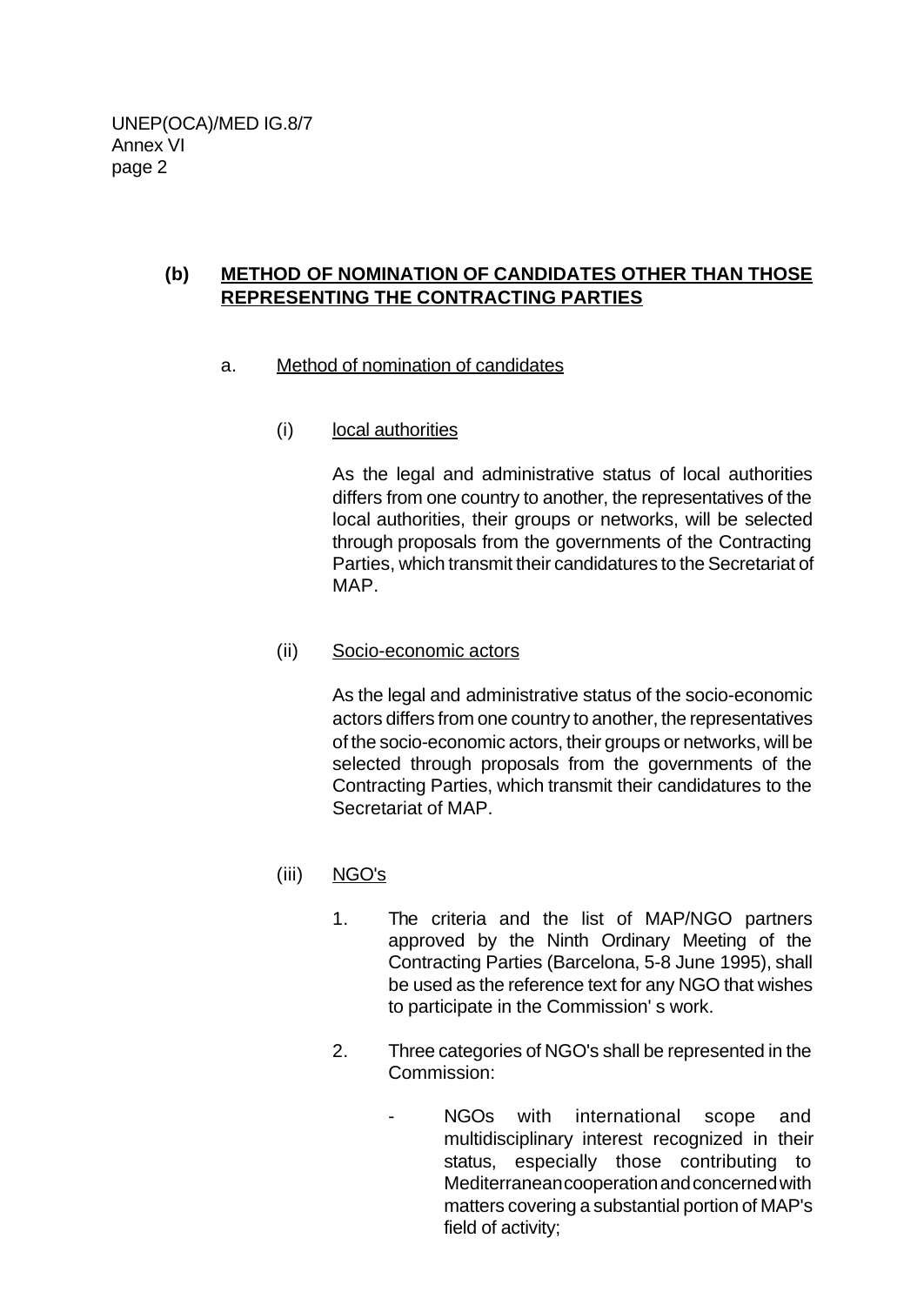- NGOs with regional scope covering more than one country in the whole Mediterranean area and covering a portion of MAP' s field of activity;
- NGOs with national or local scope covering a portion of MAP' s field of activity.
- 3. The selection of five NGOs from this category will be done through NGO networks in the region and through direct applications to be submitted to the MAP Secretariat.

### b. Method of nomination of members of the MCSD

- 1. The meeting of the Contracting Parties shall nominate the members of the Commission, other than those representing the Contracting Parties.
- 2. For the first meeting of the Commission (Fez, Morocco, December 1996), the Bureau of the Contracting Parties shall make the selection of the members of the Commission, following consultation with the Contracting Parties.

# **(c) SELECTION CRITERIA FOR MEMBERS OTHER THAN THOSE REPRESENTING THE CONTRACTING PARTIES**

The following general selection criteria are proposed:

- 1. The criteria and the list of MAP/NGO partners, approved by the Ninth Ordinary Meeting of the Contracting Parties held in Barcelona, 5-8 June 1995 (document: UNEP(OCA)/MED IG.5/16), shall be used as a reference text for selection of members representing NGOs.
- 2. Priority for selection shall be given to Mediterranean local authorities, socio-economic actors and NGOs that are concerned with environmental and sustainable development issues in the Mediterranean.
- 3. The principle of equitable geographical distribution should be respected (north/south and east/west).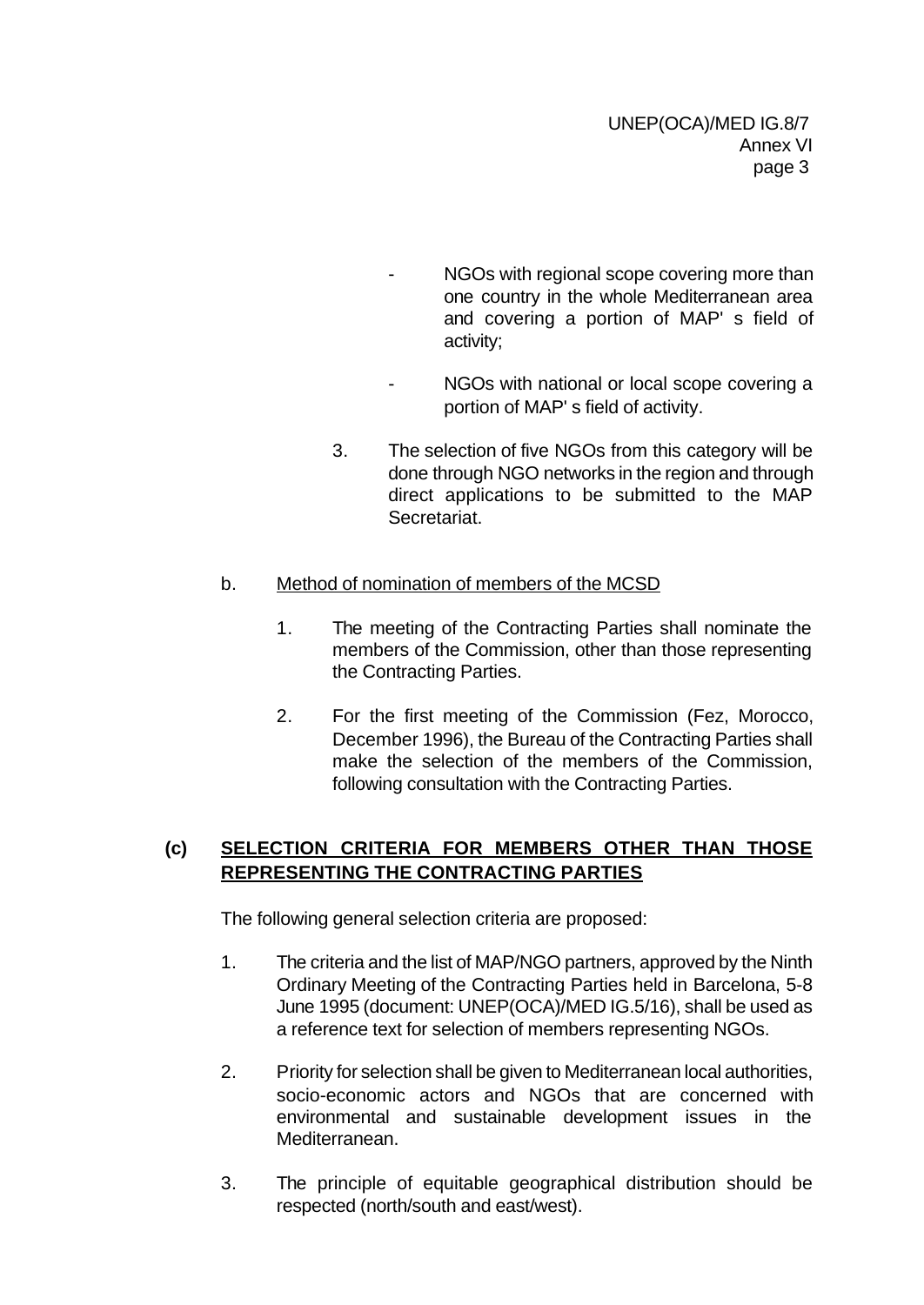- 4. Fragile and island ecosystems will be given due consideration.
- 5. With reference to the three specific categories, the following are the selection criteria, giving priority to the groups or networks concerned:
	- (i) local authorities
		- 1. Local authorities to be selected should be concerned with environmental and sustainable development issues.

#### (ii) Socio-economic actors

- 1. Selection within this group should take into consideration the major problems and decisive factors in the Mediterranean as well as the following factors:
	- north/south representation
	- developed/developing countries
	- rural/urban
	- past and current activities at the Mediterranean level.
- 2. Priority of selection shall be given to socio-economic networks active in the Mediterranean.

#### (iii) NGOs

- 1. The members representing NGOs should be selected from the list of MAP/NGO partners.
- 2. The members should be selected from among three NGO categories:
	- NGOs with global scope
	- NGOs with regional scope